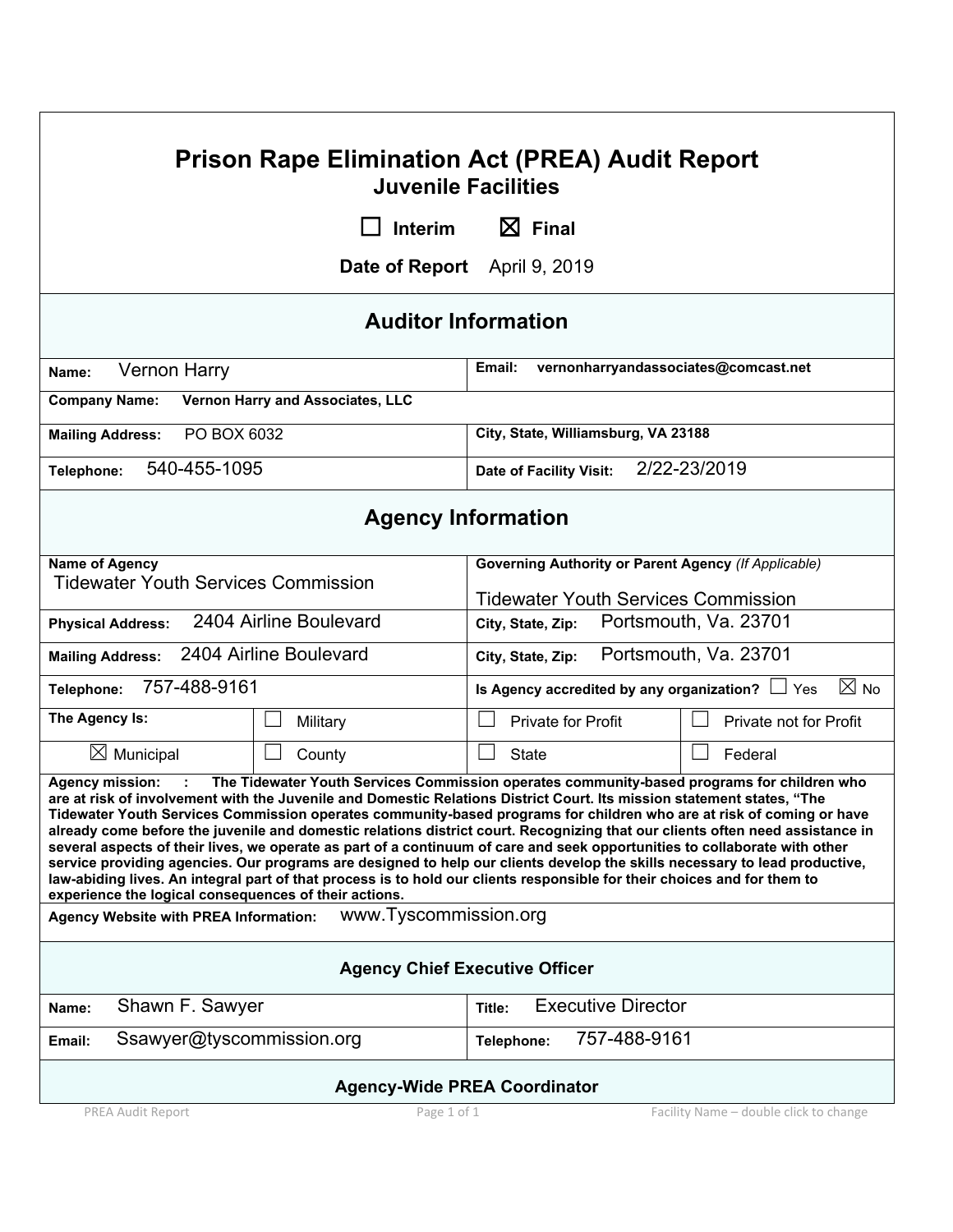| Ginger M. Ploeger<br>Name:                                                                                                                                                                                                                                                                                                                                                                                                                                                                                                                              | <b>Deputy Director</b><br>Title:                                                                                                                                                                                   |  |
|---------------------------------------------------------------------------------------------------------------------------------------------------------------------------------------------------------------------------------------------------------------------------------------------------------------------------------------------------------------------------------------------------------------------------------------------------------------------------------------------------------------------------------------------------------|--------------------------------------------------------------------------------------------------------------------------------------------------------------------------------------------------------------------|--|
| Gploeger@tyscommission.org Click or tap here<br>Email:<br>to enter text.                                                                                                                                                                                                                                                                                                                                                                                                                                                                                | 757-488-9161<br>Telephone:                                                                                                                                                                                         |  |
| <b>PREA Coordinator Reports to:</b>                                                                                                                                                                                                                                                                                                                                                                                                                                                                                                                     | Number of Compliance Managers who report to the PREA                                                                                                                                                               |  |
| <b>Executive Director</b>                                                                                                                                                                                                                                                                                                                                                                                                                                                                                                                               | 4<br>Coordinator                                                                                                                                                                                                   |  |
|                                                                                                                                                                                                                                                                                                                                                                                                                                                                                                                                                         | <b>Facility Information</b>                                                                                                                                                                                        |  |
| Name of Facility:<br><b>Crisis Intervention House</b>                                                                                                                                                                                                                                                                                                                                                                                                                                                                                                   |                                                                                                                                                                                                                    |  |
| 811 13th Street Virginia Beach, Va 23451<br><b>Physical Address:</b>                                                                                                                                                                                                                                                                                                                                                                                                                                                                                    |                                                                                                                                                                                                                    |  |
| Mailing Address (if different than above):                                                                                                                                                                                                                                                                                                                                                                                                                                                                                                              | Click or tap here to enter text.                                                                                                                                                                                   |  |
| 757-422-4521<br><b>Telephone Number:</b>                                                                                                                                                                                                                                                                                                                                                                                                                                                                                                                |                                                                                                                                                                                                                    |  |
| The Facility Is:<br>Military                                                                                                                                                                                                                                                                                                                                                                                                                                                                                                                            | <b>Private for Profit</b><br>Private not for Profit                                                                                                                                                                |  |
| $\boxtimes$ Municipal<br>County                                                                                                                                                                                                                                                                                                                                                                                                                                                                                                                         | <b>State</b><br>Federal                                                                                                                                                                                            |  |
| <b>Facility Type:</b><br>Correction<br>Detention                                                                                                                                                                                                                                                                                                                                                                                                                                                                                                        | ⊠<br>Other<br>Intake                                                                                                                                                                                               |  |
| structured environment for these children while they are awaiting return to their own home or to<br>an alternative placement.<br>The Crisis Intervention Home (CIH) offers an alternative to secure detention and serves as an<br>emergency shelter for youth aged 13-17. The program works to stabilize youth and their families and<br>CIH works to provide a safe, nurturing, supportive living environment until the youth returns home or a<br>more permanent placement can be found. The length of stay at the Crisis Intervention Home can range | both their goals and their strengths - together. The Crisis Intervention Home provides a safe and<br>helps them to clarify and resolve crisis situations. As an intensive, short-term crisis intervention program, |  |
| from one night to several months, based on the individual situation.<br>The Crisis Intervention Home has several objectives:                                                                                                                                                                                                                                                                                                                                                                                                                            |                                                                                                                                                                                                                    |  |
| Stabilize the child's behavior through a structured daily program;<br>п<br>Establish short-term behavioral plans with each child;<br>٠<br>Coordinate the child's educational plan with his/her home school;<br>٠<br>Promote development of interpersonal and decision-making skills;<br>٠                                                                                                                                                                                                                                                               |                                                                                                                                                                                                                    |  |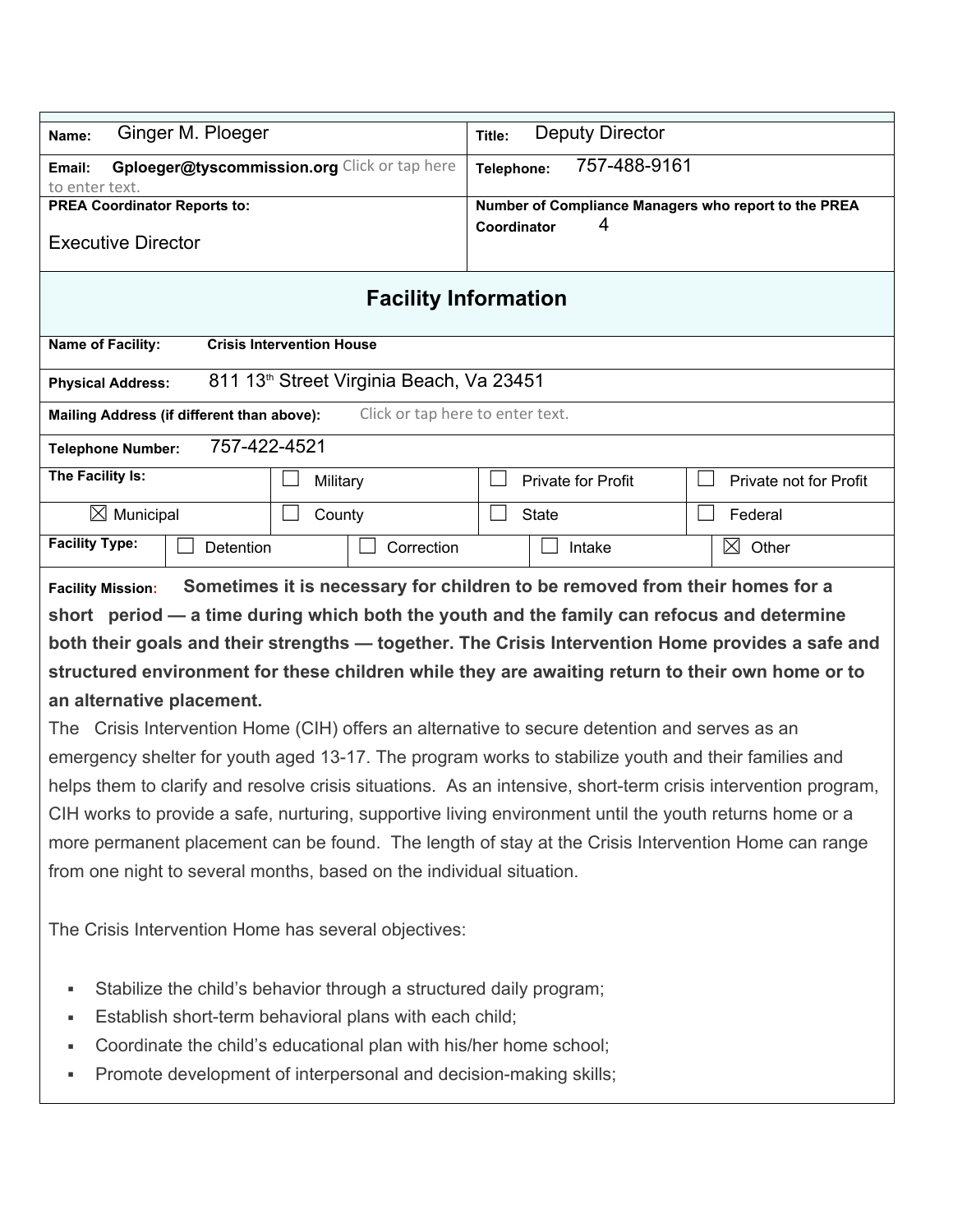- **Teach and foster the development of appropriate social skills;**
- **Provide structured pro-social activities;**
- Uphold accountability for behavior through the use of positive reinforcement and natural and logical consequences;
- **Provide basic counseling and case management activities;**
- **Target specific behavioral goals.**

To achieve these objectives, the Crisis Intervention Home offers the following services:

- Coordination of community service opportunities;
- Aggression Replacement Training, an evidence-based model program that addresses social skills, anger control, and moral reasoning;
- **Individual and group counseling;**
- **D**ptional health education training on a bi-weekly basis;
- Utilization of community resources to educate residents on health, nutrition and personal safety;
- Recreation and pro-social activities, including participation in the Commission's Outdoor Adventure Program.

**Facility Website with PREA Information:** www.Tyscommission.org

**Is this facility accredited by any other organization?** □ Yes  $\boxtimes$  No

| <b>Facility Administrator/Superintendent</b> |                                                                |                                                |  |  |  |
|----------------------------------------------|----------------------------------------------------------------|------------------------------------------------|--|--|--|
| Name:                                        | <b>Thomasine Norfleet</b><br><b>Program Director</b><br>Title: |                                                |  |  |  |
| Email:                                       | tnorfleet@tyscommission.org                                    | Telephone (757) 785-0024                       |  |  |  |
| <b>Facility PREA Compliance Manager</b>      |                                                                |                                                |  |  |  |
| Name:                                        | <b>Thomasine Norfleet</b>                                      | <b>Program Director</b><br>Title:              |  |  |  |
| Email:                                       | tnorfleet@tyscommission.org                                    | (757) 785-0024<br>Telephone:                   |  |  |  |
| <b>Facility Health Service Administrator</b> |                                                                |                                                |  |  |  |
| Name:                                        | <b>NA</b>                                                      | Click or tap here to enter text.<br>Title:     |  |  |  |
| Email:                                       | Click or tap here to enter text.                               | Click or tap here to enter text.<br>Telephone: |  |  |  |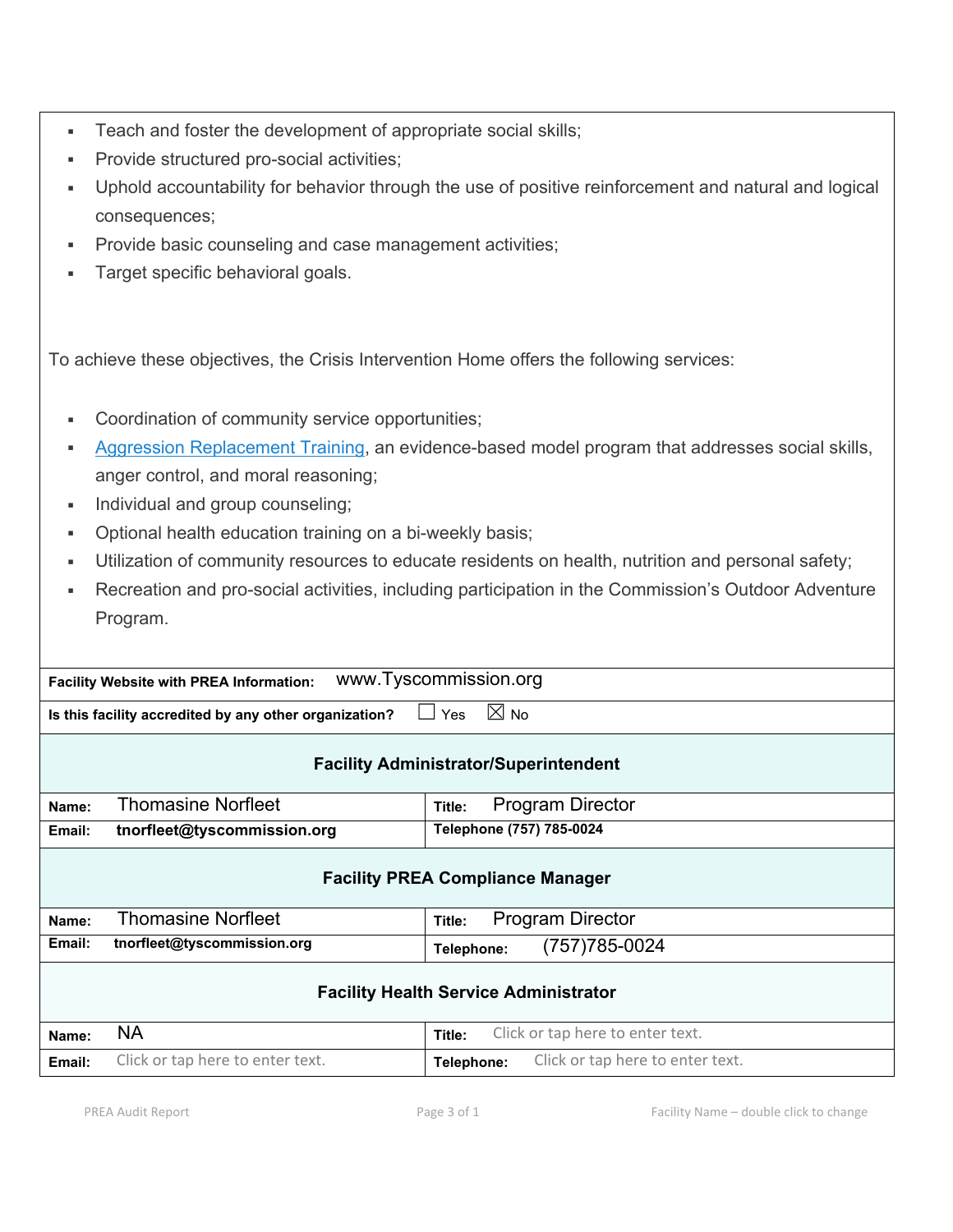| <b>Facility Characteristics</b>                                                                                                                                                           |                                                                       |                          |  |  |
|-------------------------------------------------------------------------------------------------------------------------------------------------------------------------------------------|-----------------------------------------------------------------------|--------------------------|--|--|
|                                                                                                                                                                                           |                                                                       |                          |  |  |
| 12<br><b>Designated Facility Capacity:</b>                                                                                                                                                | <b>Current Population of Facility: 12</b>                             |                          |  |  |
| Number of residents admitted to facility during the past 12 months                                                                                                                        | 152                                                                   |                          |  |  |
| Number of residents admitted to facility during the past 12 months whose length of stay in the<br>facility was for 10 days or more:                                                       | 150                                                                   |                          |  |  |
| Number of residents admitted to facility during the past 12 months whose length of stay in the<br>facility was for 72 hours or more:                                                      |                                                                       | 149                      |  |  |
| Number of residents on date of audit who were admitted to facility prior to August 20, 2012:                                                                                              |                                                                       | $\mathbf 0$              |  |  |
| Age Range of<br>$13 - 17$<br><b>Population:</b>                                                                                                                                           |                                                                       |                          |  |  |
| Average length of stay or time under supervision:                                                                                                                                         |                                                                       | 18.2                     |  |  |
| <b>Facility Security Level:</b>                                                                                                                                                           |                                                                       | Non secure group<br>home |  |  |
| <b>Resident Custody Levels:</b>                                                                                                                                                           | All residents in<br>custody of their<br>parents or legal<br>guardian. |                          |  |  |
| Number of staff currently employed by the facility who may have contact with residents:                                                                                                   |                                                                       | 16                       |  |  |
| Number of staff hired by the facility during the past 12 months who may have contact with<br>residents:                                                                                   |                                                                       | 7                        |  |  |
| Number of contracts in the past 12 months for services with contractors who may have contact with<br>residents:                                                                           |                                                                       | <b>NA</b>                |  |  |
|                                                                                                                                                                                           | <b>Physical Plant</b>                                                 |                          |  |  |
| Click or tap here to enter<br><b>Number of Buildings:</b><br>text. <b>one building</b>                                                                                                    | Number of Single Cell Housing Units: 0                                |                          |  |  |
| <b>Number of Multiple Occupancy Cell Housing Units:</b>                                                                                                                                   | 6                                                                     |                          |  |  |
| <b>Number of Open Bay/Dorm Housing Units:</b>                                                                                                                                             | 0                                                                     |                          |  |  |
| Number of Segregation Cells (Administrative and Disciplinary:                                                                                                                             | 0                                                                     |                          |  |  |
| Description of any video or electronic monitoring technology (including any relevant information about where cameras are<br>placed, where the control room is, retention of video, etc.): |                                                                       |                          |  |  |
| video and audio recording capability in all areas except resident living areas and perimeter area outside of facility                                                                     |                                                                       |                          |  |  |
|                                                                                                                                                                                           | <b>Medical</b>                                                        |                          |  |  |
| <b>Type of Medical Facility:</b><br><b>NA</b>                                                                                                                                             |                                                                       |                          |  |  |
| Forensic sexual assault medical exams are conducted at:                                                                                                                                   | Sentara Virginia Beach General Hospital                               |                          |  |  |
| <b>Other</b>                                                                                                                                                                              |                                                                       |                          |  |  |
| Number of volunteers and individual contractors, who may have contact with residents, currently<br>0<br>authorized to enter the facility:                                                 |                                                                       |                          |  |  |
|                                                                                                                                                                                           |                                                                       |                          |  |  |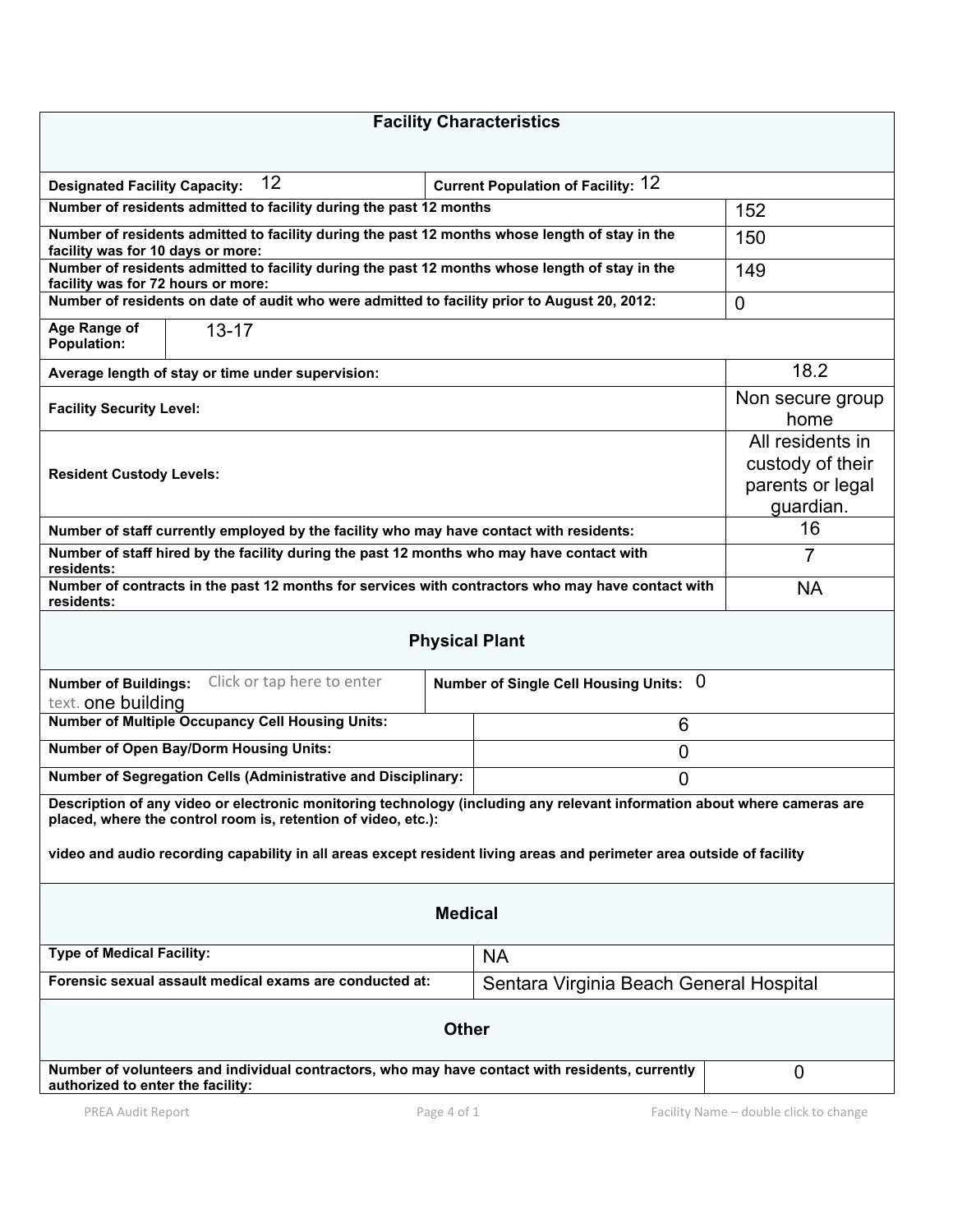| Number of investigators the agency currently employs to investigate allegations of sexual |  |
|-------------------------------------------------------------------------------------------|--|
| abuse                                                                                     |  |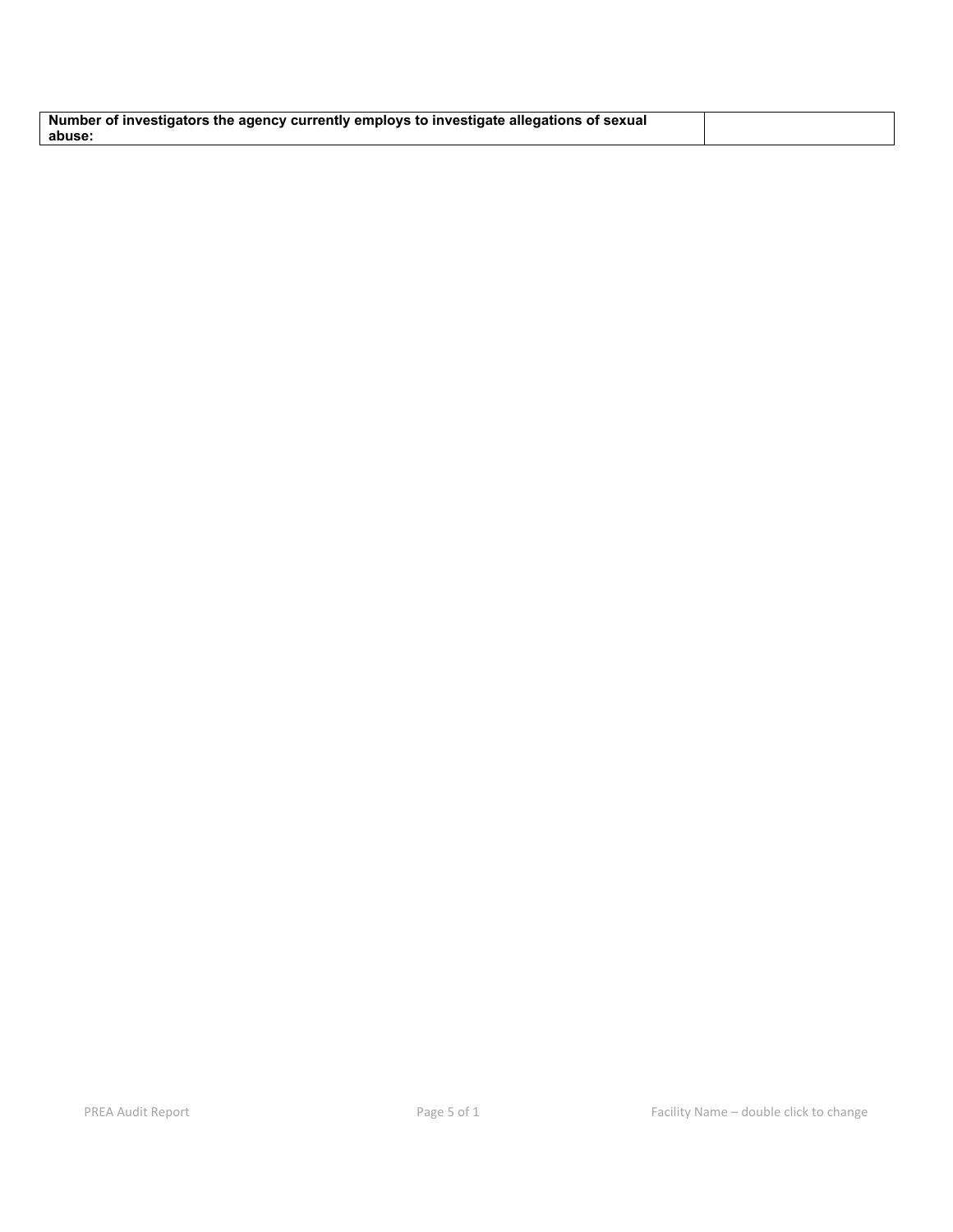# **Audit Findings**

## **Audit Narrative**

*The auditor's description of the audit methodology should include a detailed description of the following processes during the pre-onsite audit, onsite audit, and post-audit phases: documents and files reviewed, discussions and types of interviews conducted, number of days spent on-site, observations made during the site-review, and a detailed description of any follow-up work conducted during the post-audit phase. The narrative should describe the techniques the auditor used to sample documentation and select interviewees, and the auditor's process for the site review.*

The Crisis Intervention Home (CIH) received an on-site PREA audit February 22-23, 2019. This facility is a non- secure group home is one of the four residential programs administered by the Tidewater Youth Services Commission and is located in Virginia Beach, VA. This audit began at the CIH on February 22, 2019 and concluded on February 23, 2019. PREA auditors Vernon Harry and Susan Heck conducted the audit. The auditors conducted interviews of the executive staff at the Tidewater Youth Commission central office on the first day. Vernon Harry conducted resident's interviews and reviewed files at CIH on both the first and second day.

This program has a maximum occupancy of 12 residents, two residents maximum in each of the four bedrooms and two bedrooms that can house 4 residents each. There is one bathroom in each room; residents have the ability to shower and bathe without being viewed by each other or staff.

In order to comply with auditing standards relating to the minimum number of residents who should be interviewed during a PREA audit, all current residents (12) of the program were interviewed as part of this audit. All reported receiving vulnerability assessments and PREA education at intake. All residents interviewed knew how to report any victimization and articulated multiple ways to make a report. All residents confirmed that staff knock on their room doors and announce themselves (opposite and same gender) before entering for required bed checks. No residents reported any instances of sexual abuse or sexual harassment.

A total of thirteen staff members at the program and central office were interviewed in order to comply with auditing standards relating to the minimum number of staff who should be interviewed during an audit. Depending on their job duties, staff were given multiple interview forms. Most of the staff members can perform intake duties and administer vulnerability screenings. All staff members were able to describe the steps to take should they receive a report of sexual abuse or sexual harassment.

There have been no instances of sexual abuse or sexual harassment reported by the facility since the last PREA audit. No residents or staff reported knowledge of any sexual abuse or sexual harassment report since the last PREA audit. None of the residents interviewed indicated any feelings of concern about their personal safety at the CIH.

The 150 files of all residents who have been in the program in the past 12 months were reviewed. This review indicated that CIH is very consistent in conducting vulnerability assessments with residents on the day of intake and that PREA education is conducted on the same day. This file audit also confirmed that residents who report prior sexual victimization or having been sexual predators are offered appointments and follow-up within the timeframes designated by the standards.

Interviews of the Executive Director, PREA Coordinator, HR administrator, were conducted at the Tidewater Youth Services agency office in Portsmouth, VA. The employee background records and training records of all staff were reviewed. The staff had received initial PREA training in the appropriate timeframe and all had received appropriate subsequent training. Subsequent background checks for any staff who have been with the agency for longer than five years were also reviewed. The HR Administrator described the process for making sure five-year backgrounds are conducted for all staff in this category. Employees sign their performance evaluation forms indicating they have not engaged in sexual abuse in a prison,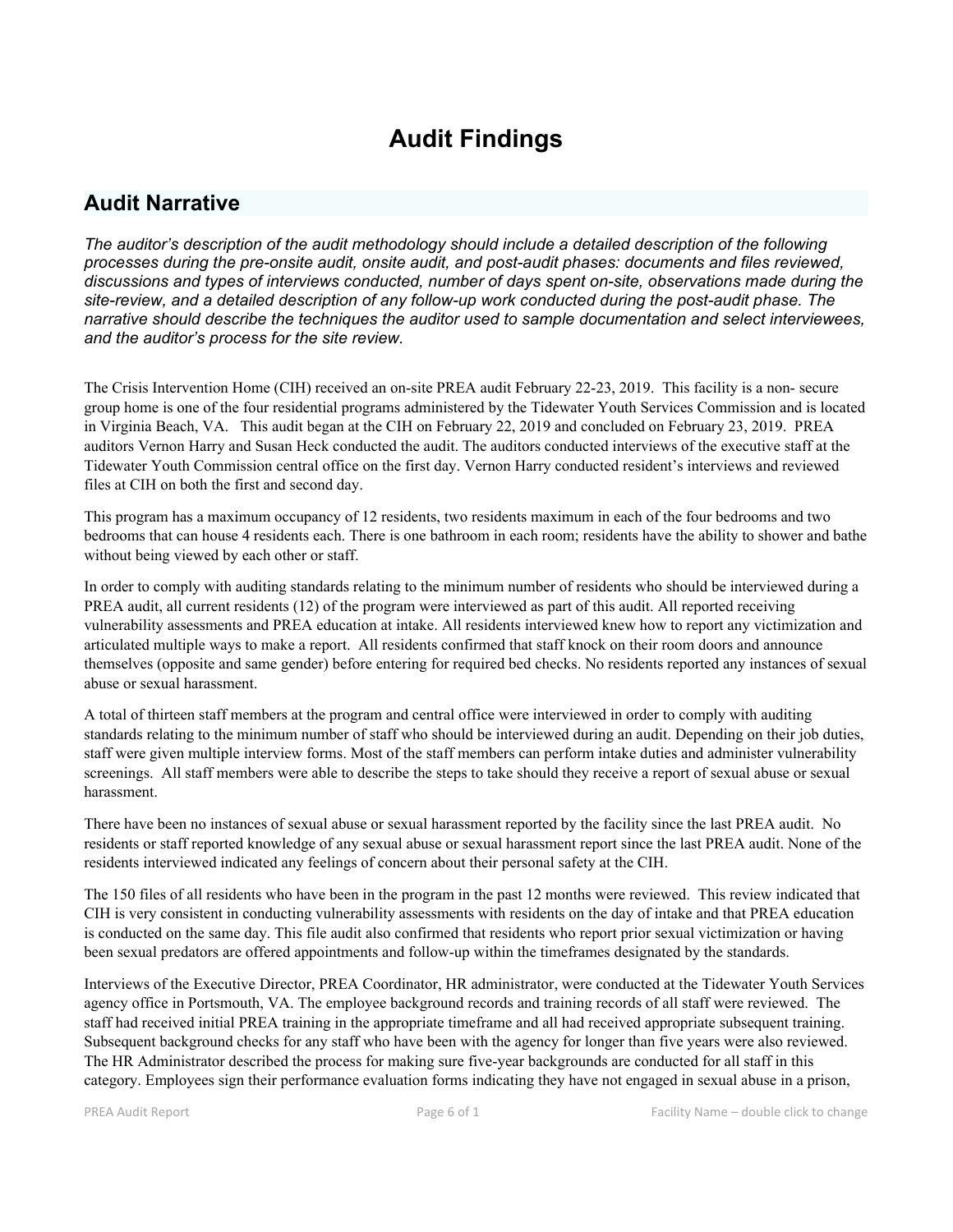jail, lockup, community confinement facility, juvenile facility or other institution, they do not have any convictions of engaging or attempting to engage in sexual activity in the community, been civilly or administratively adjudicated to have engaged in such activity.

There are cameras to provide coverage of exterior areas of the buildings as well other rooms used by the residents and staff. The cameras do not provide coverage in the bathroom areas or where residents dress or bathe. The cameras can be viewed by administrative staff remotely on their cell phones. The facility also has audio recording capability on both sides of the staff's desk and in the dining area. There are notices indicating that audio and video recordings are being made in the facility. This facility does not do pat down searches of any of their residents for any reason at any time. Residents are not touched by any staff members. If there is a concern that a resident may have a weapon, police are called to the facility to do any pat down or search of the resident. Wands are used; wands do not touch the residents' bodies. Agency and facility policies and procedures along with interviews of staff members and residents confirm this information.

Any forensic examinations would be conducted at Sentara Virginia Beach General Hospital, which has a child advocacy center and 24/7 safe/sane nurses. The telephones for the residents are located in a common area and numbers for making reports were posted on a bulletin board beside the phone. PREA posters were evident as well as the auditor's notice.

The Executive Director of the YWCA, which provides 24- hour sexual assault hotline services and is the advocacy program identified by the CIP to respond to any allegation from an CIP resident, was interviewed prior to beginning onsite. She advised that there had been no instances of sexual abuse or sexual harassment reported to the YWCA.

The agency has an excellent relationship with the Virginia Beach Police Department and they respond to the facility if they need assistance. There is a MOU in place indicating their knowledge of the PREA standards and their willingness to comply with the standards.

## **Facility Characteristics**

*The auditor's description of the audited facility should include details about the facility type, demographics and size of the inmate, resident or detainee population, numbers and type of staff positions, configuration and layout of the facility, numbers of housing units, description of housing units including any special housing units, a description of programs and services, including food service and recreation. The auditor should describe how these details are relevant to PREA implementation and compliance.*

The Crisis Intervention Home (CIH) offers an alternative to secure detention and serves as an emergency shelter for youth aged 13-17. The program works to stabilize youth and their families and helps them to clarify and resolve crisis situations. As an intensive, short-term crisis intervention program, CIH works to provide a safe, nurturing, supportive living environment until the youth returns home or a more permanent placement can be found. The length of stay at the Crisis Intervention Home can range from one night to several months, based on the individual situation.

The Crisis Intervention Home has several objectives:

- Stabilize the child's behavior through a structured daily program;
- Establish short-term behavioral plans with each child;
- Coordinate the child's educational plan with his/her home school;
- Promote development of interpersonal and decision-making skills;
- Teach and foster the development of appropriate social skills;
- Provide structured pro-social activities;
- Uphold accountability for behavior through the use of positive reinforcement and natural and logical consequences;
- Provide basic counseling and case management activities;

PREA Audit Report **PREA Audit Report Page 7 of 1** Page 7 of 1 **Facility Name – double click to change**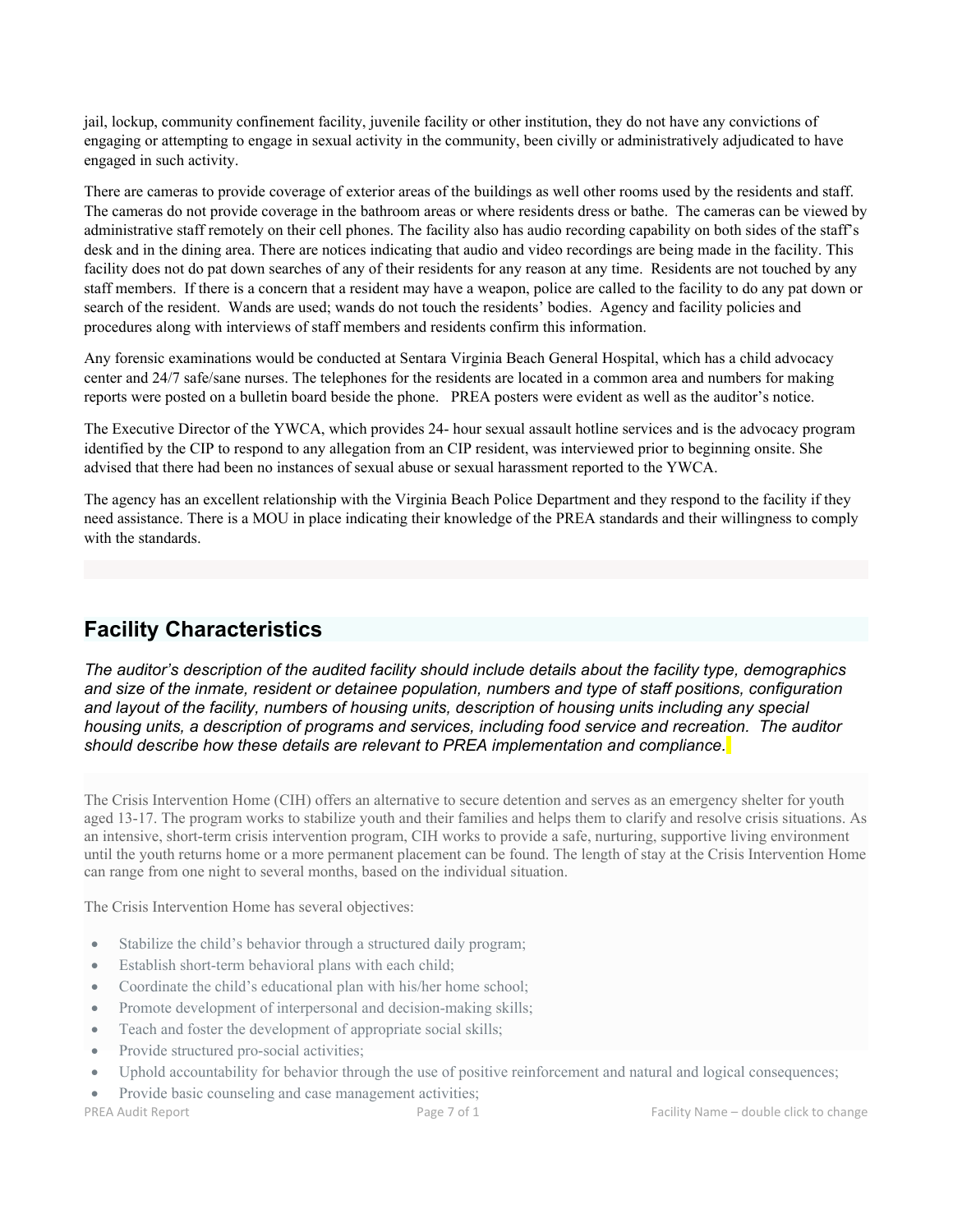Target specific behavioral goals.

To achieve these objectives, the Crisis Intervention Home offers the following services:

- Coordination of community service opportunities;
- Aggression Replacement Training, an evidence-based model program that addresses social skills, anger control, and moral reasoning;
- Individual and group counseling;
- Optional health education training on a bi-weekly basis;
- Utilization of community resources to educate residents on health, nutrition and personal safety;
- Recreation and pro-social activities, including participation in the Commission's Outdoor Adventure Program.

Referrals to the Crisis Intervention Home are made directly through the Juvenile Courts and the Departments of Social Services as well as Family Assessment and Planning Teams throughout Hampton Roads. Referrals are made when it is determined that it is in the best interest of the child to be placed temporarily in a less-secure, community-based residential facility.

This program has a maximum occupancy of 12 residents, two residents maximum in each of the four bedrooms and two bedrooms that can house 4 residents each. CIH houses both male and female residents but has enough bedrooms to allow separation of not only males/females but also if any residents might be screened in as being vulnerable. There is one bathroom in each room; residents have the ability to shower and bathe without being viewed by each other or staff. The facility does not do pat down searches of residents at any time which was confirmed during interview of the staff and residents. There are 17 staff that work at CIH. Some of these staff are relief staff. CIH goal is to maintain a ratio of one to six which exceeds the PREA staffing requirement. Residents must shower alone and are require to wear appropriate clothing when they are sleeping. There are no cameras in the residents sleeping area and no other cameras have coverage of the residents bathing or toileting areas. There are sufficient cameras in the facility to provide coverage of the open areas as well as kitchen and staff offices. The storage closets were locked and secured. The cameras can be viewed by administrative staff remotely on their cell phones.

## **Summary of Audit Findings**

*The summary should include the number of standards exceeded, number of standards met, and number of standards not met, along with a list of each of the standards in each category. If relevant, provide a summarized description of the corrective action plan, including deficiencies observed, recommendations made, actions taken by the agency, relevant timelines, and methods used by the auditor to reassess compliance.*

*Auditor Note: No standard should be found to be "Not Applicable" or "NA". A compliance determination must be made for each standard.* 

## **Number of Standards Exceeded:** (2) (115.318 AND 115:313)

The facility has added additional cameras to augment coverage since last PREA audit. CIH has the ability to record both audio and video conversations between staff and the residents. There is signage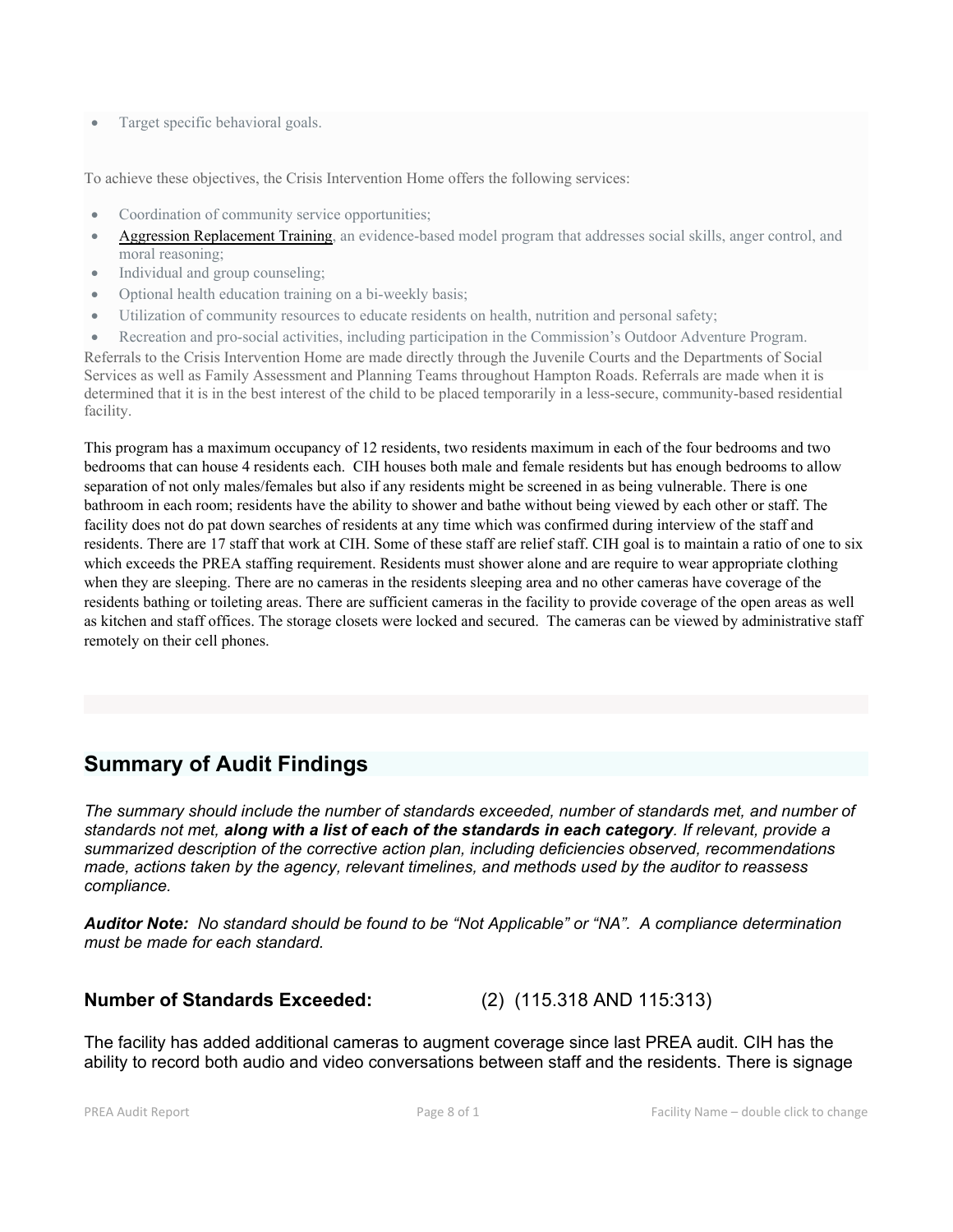in the facility indicating that there can be audio recording. Executive staff can remotely monitor the camera's video from their cell phones 24/7. Staffing exceeds PREA requirements

| <b>Number of Standards Met:</b>     | 39 |
|-------------------------------------|----|
| Click or tap here to enter text.    |    |
| <b>Number of Standards Not Met:</b> |    |

## **Summary of Corrective Action (if any)**

none

# **PREVENTION PLANNING**

## **Standard 115.311: Zero tolerance of sexual abuse and sexual harassment; PREA coordinator**

### **All Yes/No Questions Must Be Answered by The Auditor to Complete the Report**

**115.311 (a)**

- **Does the agency have a written policy mandating zero tolerance toward all forms of sexual** abuse and sexual harassment?  $\boxtimes$  Yes  $\Box$  No
- **Does the written policy outline the agency's approach to preventing, detecting, and responding** to sexual abuse and sexual harassment?  $\boxtimes$  Yes  $\Box$  No

### **115.311 (b)**

- Has the agency employed or designated an agency-wide PREA Coordinator?  $\boxtimes$  Yes  $\Box$  No
- Is the PREA Coordinator position in the upper-level of the agency hierarchy?  $\boxtimes$  Yes  $\Box$  No
- Does the PREA Coordinator have sufficient time and authority to develop, implement, and oversee agency efforts to comply with the PREA standards in all of its facilities?  $\boxtimes$  Yes  $\Box$  No

### **115.311 (c)**

 If this agency operates more than one facility, has each facility designated a PREA compliance manager? (N/A if agency operates only one facility.)  $\boxtimes$  Yes  $\Box$  No  $\Box$  NA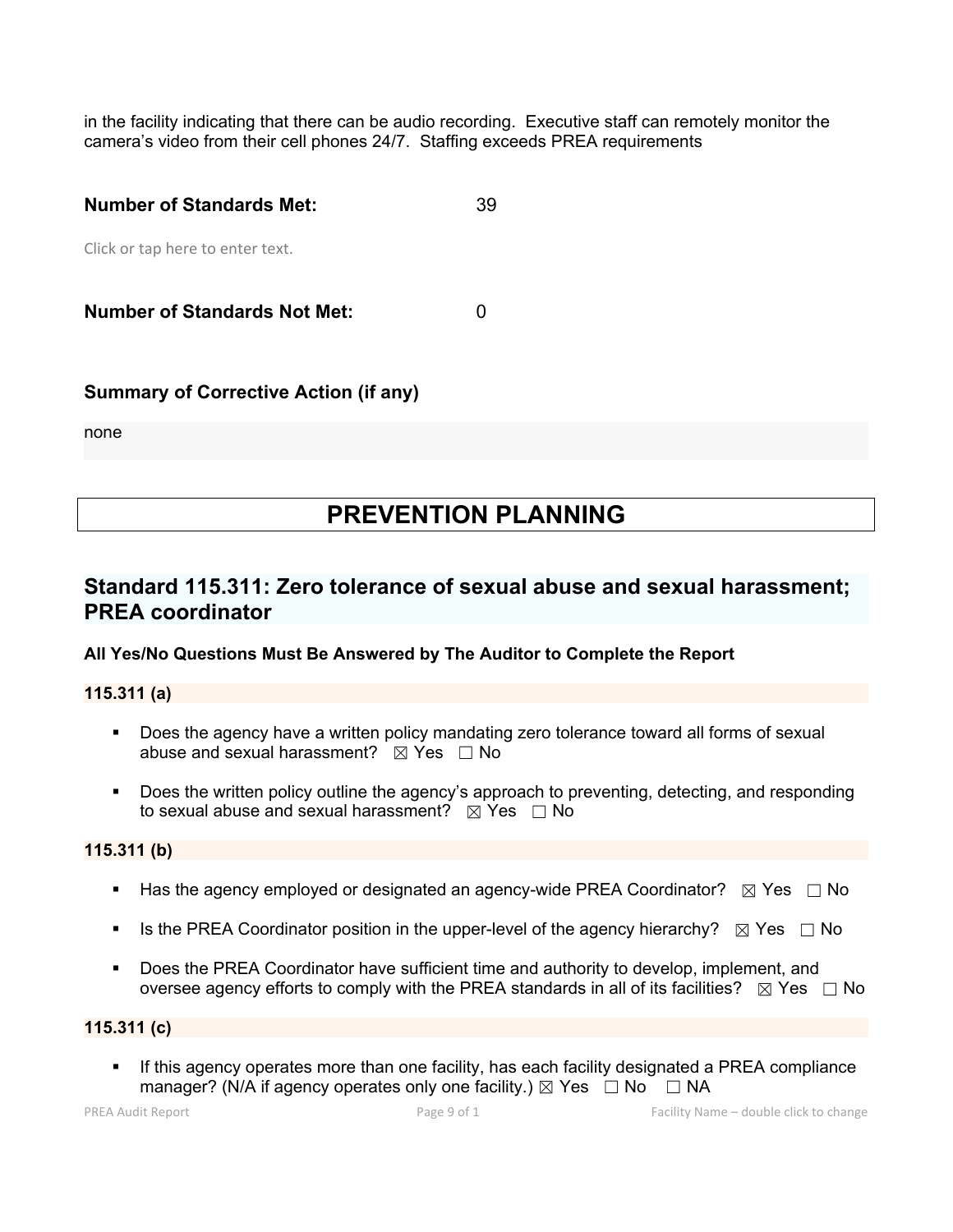Does the PREA compliance manager have sufficient time and authority to coordinate the facility's efforts to comply with the PREA standards? (N/A if agency operates only one facility.)  $⊠ Yes □ No □ NA$ 

#### **Auditor Overall Compliance Determination**

- ☐ **Exceeds Standard** (*Substantially exceeds requirement of standards*)
- ☒ **Meets Standard** (*Substantial compliance; complies in all material ways with the standard for the relevant review period*)

☐ **Does Not Meet Standard** (*Requires Corrective Action*)

#### **Instructions for Overall Compliance Determination Narrative**

*The narrative below must include a comprehensive discussion of all the evidence relied upon in making the compliance or non-compliance determination, the auditor's analysis and reasoning, and the auditor's conclusions. This discussion must also include corrective action recommendations where the facility does not meet the standard. These recommendations must be included in the Final Report, accompanied by information on specific corrective actions taken by the facility.*

### **EVIDENCE**

Prison Rape Elimination Act Policy Manual

Review of job descriptions

The agency has a policy mandating zero tolerance of any form of sexual abuse or sexual harassment, which includes definitions. The positions of PREA Coordinator and Compliance Managers are not on the organizational chart but are clearly articulated in the job descriptions for the Deputy Director and Program Director. The agency clearly articulates its zero tolerance policy and makes it available to residents and all others in the community.

## **Standard 115.312: Contracting with other entities for the confinement of residents**

### **All Yes/No Questions Must Be Answered by the Auditor to Complete the Report**

#### **115.312 (a)**

 If this agency is public and it contracts for the confinement of its residents with private agencies or other entities including other government agencies, has the agency included the entity's obligation to adopt and comply with the PREA standards in any new contract or contract renewal signed on or after August 20, 2012? (N/A if the agency does not contract with private agencies or other entities for the confinement of residents.)  $\Box$  Yes  $\Box$  No  $\boxtimes$  NA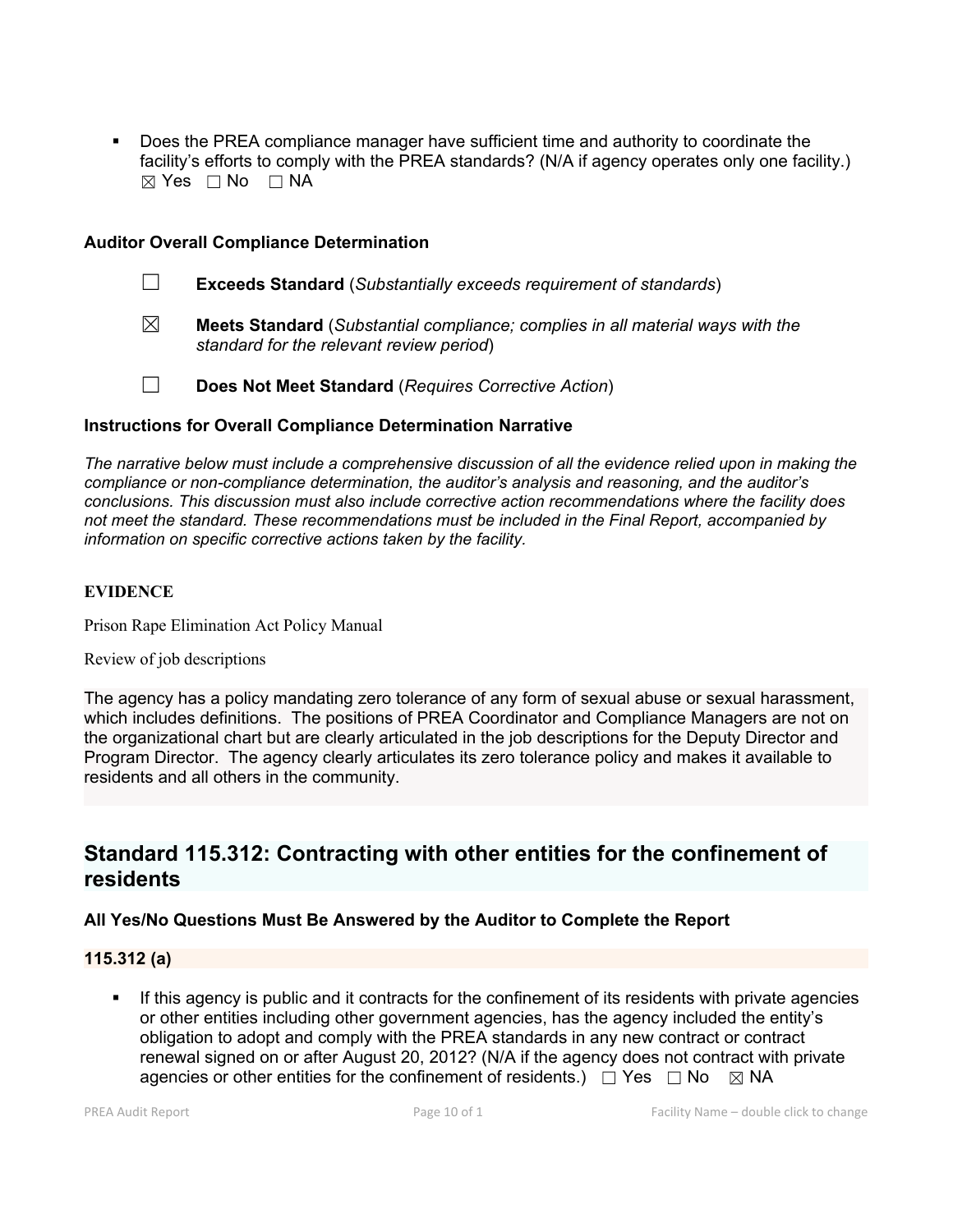### **115.312 (b)**

 Does any new contract or contract renewal signed on or after August 20, 2012 provide for agency contract monitoring to ensure that the contractor is complying with the PREA standards? (N/A if the agency does not contract with private agencies or other entities for the confinement of residents OR the response to 115.312(a)-1 is "NO".)  $\Box$  Yes  $\Box$  No  $\boxtimes$  NA

#### **Auditor Overall Compliance Determination**

- ☐ **Exceeds Standard** (*Substantially exceeds requirement of standards*)
- ☒ **Meets Standard** (*Substantial compliance; complies in all material ways with the standard for the relevant review period*)
- ☐ **Does Not Meet Standard** (*Requires Corrective Action*)

#### **Instructions for Overall Compliance Determination Narrative**

*The narrative below must include a comprehensive discussion of all the evidence relied upon in making the compliance or non-compliance determination, the auditor's analysis and reasoning, and the auditor's conclusions. This discussion must also include corrective action recommendations where the facility does not meet the standard. These recommendations must be included in the Final Report, accompanied by information on specific corrective actions taken by the facility.*

Type text

This agency does not contract with any other agency or entity for the confinement of its residents and is in compliance with the standard.

## **Standard 115.313: Supervision and monitoring**

### **All Yes/No Questions Must Be Answered by the Auditor to Complete the Report**

#### **115.313 (a)**

- Does the agency ensure that each facility has developed a staffing plan that provides for adequate levels of staffing and, where applicable, video monitoring, to protect residents against sexual abuse?  $\boxtimes$  Yes  $\Box$  No
- Does the agency ensure that each facility has implemented a staffing plan that provides for adequate levels of staffing and, where applicable, video monitoring, to protect residents against sexual abuse?  $\boxtimes$  Yes  $\Box$  No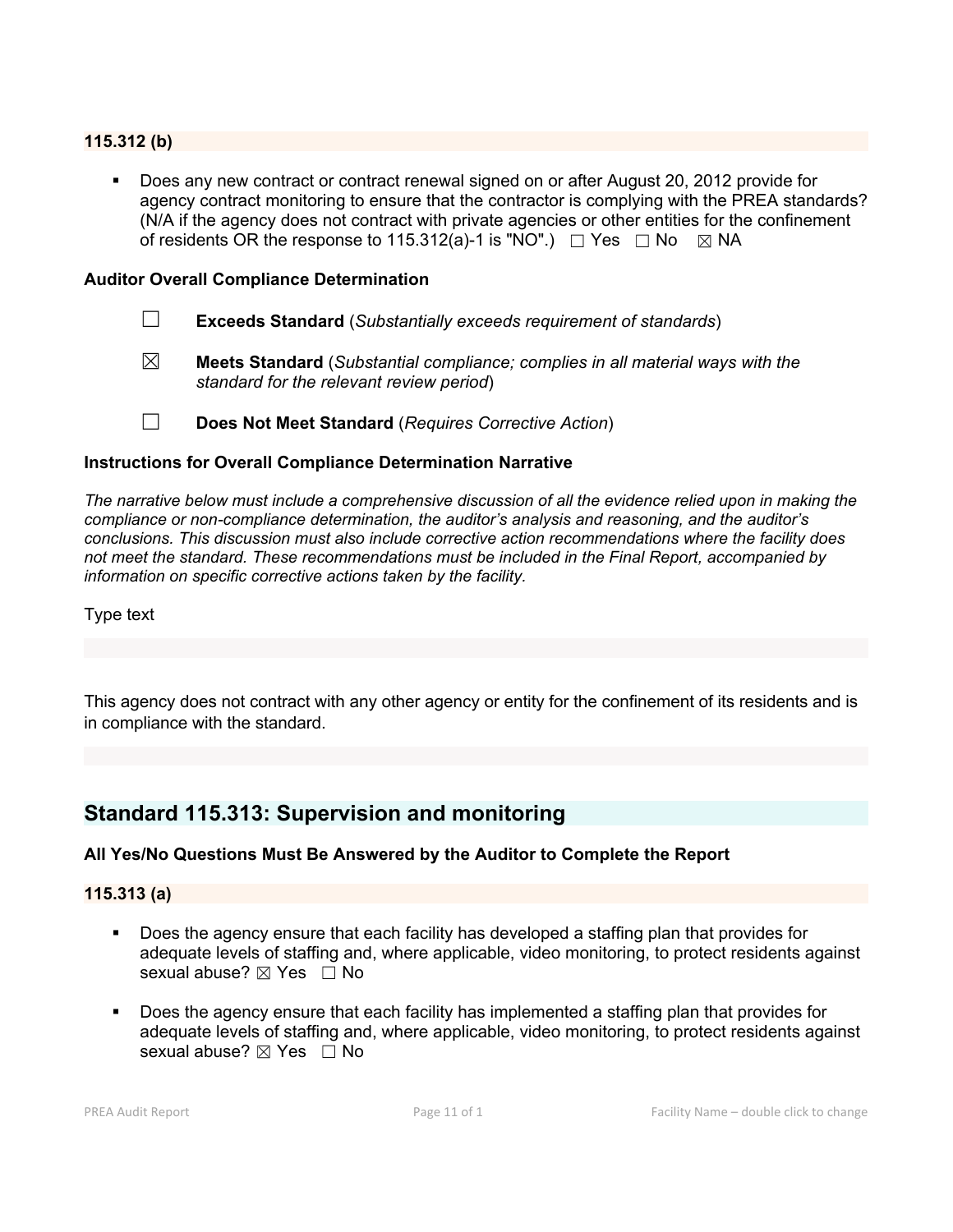- Does the agency ensure that each facility has documented a staffing plan that provides for adequate levels of staffing and, where applicable, video monitoring, to protect residents against sexual abuse?  $\boxtimes$  Yes  $\Box$  No
- Does the agency ensure that each facility's staffing plan takes into consideration the 11 criteria below in calculating adequate staffing levels and determining the need for video monitoring: The prevalence of substantiated and unsubstantiated incidents of sexual abuse?  $\boxtimes$  Yes  $\Box$  No
- Does the agency ensure that each facility's staffing plan takes into consideration the 11 criteria below in calculating adequate staffing levels and determining the need for video monitoring: Generally accepted juvenile detention and correctional/secure residential practices?  $\boxtimes$  Yes  $\Box$  No
- Does the agency ensure that each facility's staffing plan takes into consideration the 11 criteria below in calculating adequate staffing levels and determining the need for video monitoring: Any judicial findings of inadequacy?  $\boxtimes$  Yes  $\Box$  No
- Does the agency ensure that each facility's staffing plan takes into consideration the 11 criteria below in calculating adequate staffing levels and determining the need for video monitoring: Any findings of inadequacy from Federal investigative agencies?  $\boxtimes$  Yes  $\Box$  No
- Does the agency ensure that each facility's staffing plan takes into consideration the 11 criteria below in calculating adequate staffing levels and determining the need for video monitoring: Any findings of inadequacy from internal or external oversight bodies?  $\boxtimes$  Yes  $\Box$  No
- Does the agency ensure that each facility's staffing plan takes into consideration the 11 criteria below in calculating adequate staffing levels and determining the need for video monitoring: All components of the facility's physical plant (including "blind-spots" or areas where staff or residents may be isolated)?  $\boxtimes$  Yes  $\Box$  No
- Does the agency ensure that each facility's staffing plan takes into consideration the 11 criteria below in calculating adequate staffing levels and determining the need for video monitoring: The composition of the resident population?  $\boxtimes$  Yes  $\Box$  No
- Does the agency ensure that each facility's staffing plan takes into consideration the 11 criteria below in calculating adequate staffing levels and determining the need for video monitoring: The number and placement of supervisory staff?  $\boxtimes$  Yes  $\Box$  No
- Does the agency ensure that each facility's staffing plan takes into consideration the 11 criteria below in calculating adequate staffing levels and determining the need for video monitoring: Institution programs occurring on a particular shift?  $\boxtimes$  Yes  $\Box$  No
- Does the agency ensure that each facility's staffing plan takes into consideration the 11 criteria below in calculating adequate staffing levels and determining the need for video monitoring: Any applicable State or local laws, regulations, or standards?  $\boxtimes$  Yes  $\Box$  No
- Does the agency ensure that each facility's staffing plan takes into consideration the 11 criteria below in calculating adequate staffing levels and determining the need for video monitoring: Any other relevant factors?  $\boxtimes$  Yes  $\Box$  No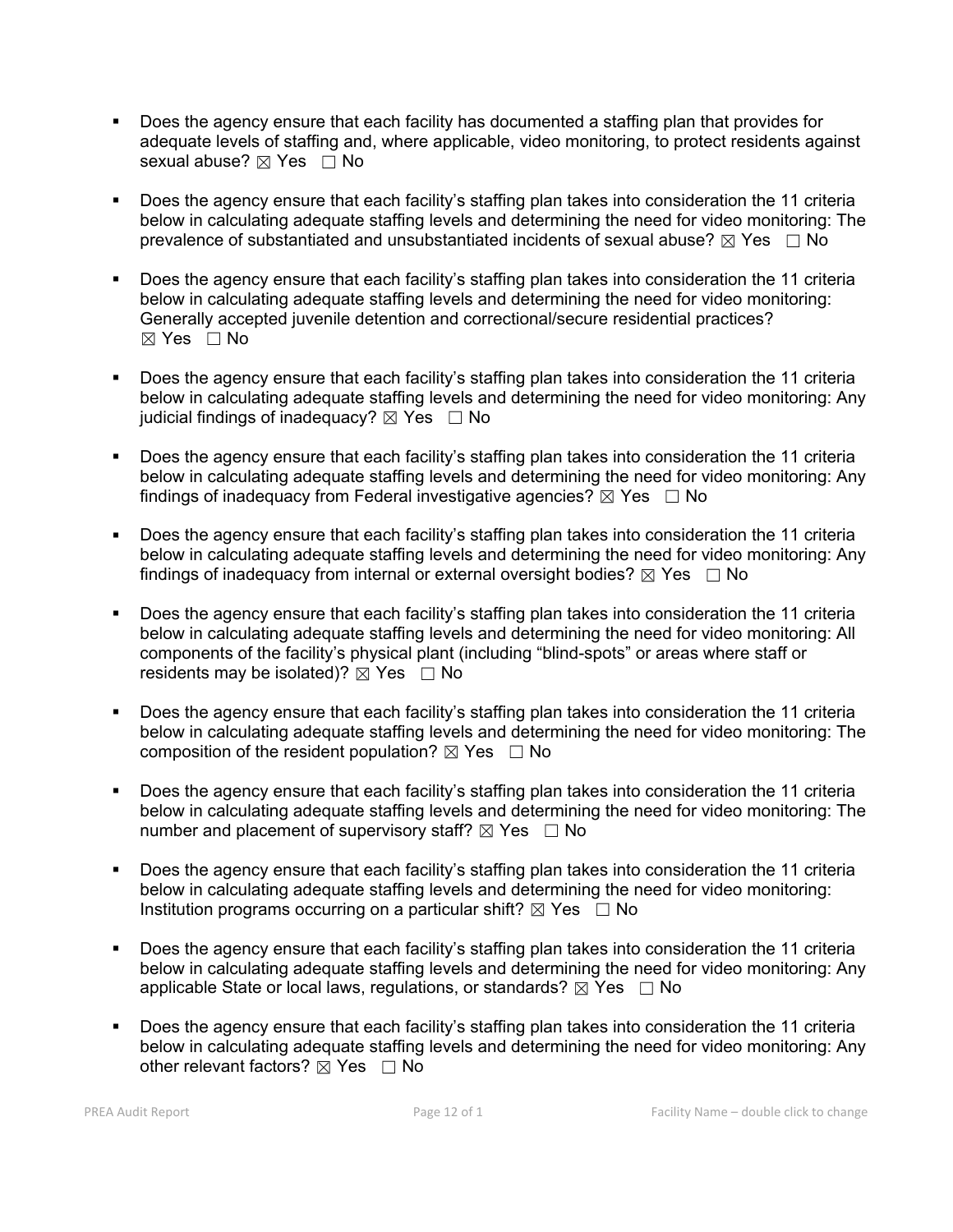#### **115.313 (b)**

- **Does the agency comply with the staffing plan except during limited and discrete exigent** circumstances? ☒ Yes ☐ No
- In circumstances where the staffing plan is not complied with, does the facility document all deviations from the plan? (N/A if no deviations from staffing plan.)  $\Box$  Yes  $\Box$  No  $\boxtimes$  NA

#### **115.313 (c)**

- Does the facility maintain staff ratios of a minimum of 1:8 during resident waking hours, except during limited and discrete exigent circumstances? (N/A only until October 1, 2017.)  $\boxtimes$  Yes  $\Box$  No  $\Box$  NA
- Does the facility maintain staff ratios of a minimum of 1:16 during resident sleeping hours, except during limited and discrete exigent circumstances? (N/A only until October 1, 2017.)  $\boxtimes$  Yes  $\Box$  No  $\Box$  NA
- Does the facility fully document any limited and discrete exigent circumstances during which the facility did not maintain staff ratios? (N/A only until October 1, 2017.)  $\Box$  Yes  $\Box$  No  $\boxtimes$  NA
- Does the facility ensure only security staff are included when calculating these ratios? (N/A only until October 1, 2017.)  $\boxtimes$  Yes  $\Box$  No  $\Box$  NA
- Is the facility obligated by law, regulation, or judicial consent decree to maintain the staffing ratios set forth in this paragraph?  $\Box$  Yes  $\boxtimes$  No

#### **115.313 (d)**

- In the past 12 months, has the facility, in consultation with the agency PREA Coordinator, assessed, determined, and documented whether adjustments are needed to: The staffing plan established pursuant to paragraph (a) of this section?  $\boxtimes$  Yes  $\Box$  No
- In the past 12 months, has the facility, in consultation with the agency PREA Coordinator, assessed, determined, and documented whether adjustments are needed to: Prevailing staffing patterns? ⊠ Yes □ No
- In the past 12 months, has the facility, in consultation with the agency PREA Coordinator, assessed, determined, and documented whether adjustments are needed to: The facility's deployment of video monitoring systems and other monitoring technologies?  $\boxtimes$  Yes  $\Box$  No
- In the past 12 months, has the facility, in consultation with the agency PREA Coordinator, assessed, determined, and documented whether adjustments are needed to: The resources the facility has available to commit to ensure adherence to the staffing plan?  $\boxtimes$  Yes  $\Box$  No

### **115.313 (e)**

 Has the facility implemented a policy and practice of having intermediate-level or higher-level supervisors conduct and document unannounced rounds to identify and deter staff sexual abuse and sexual harassment? (N/A for non-secure facilities)  $\boxtimes$  Yes  $\Box$  No  $\Box$  NA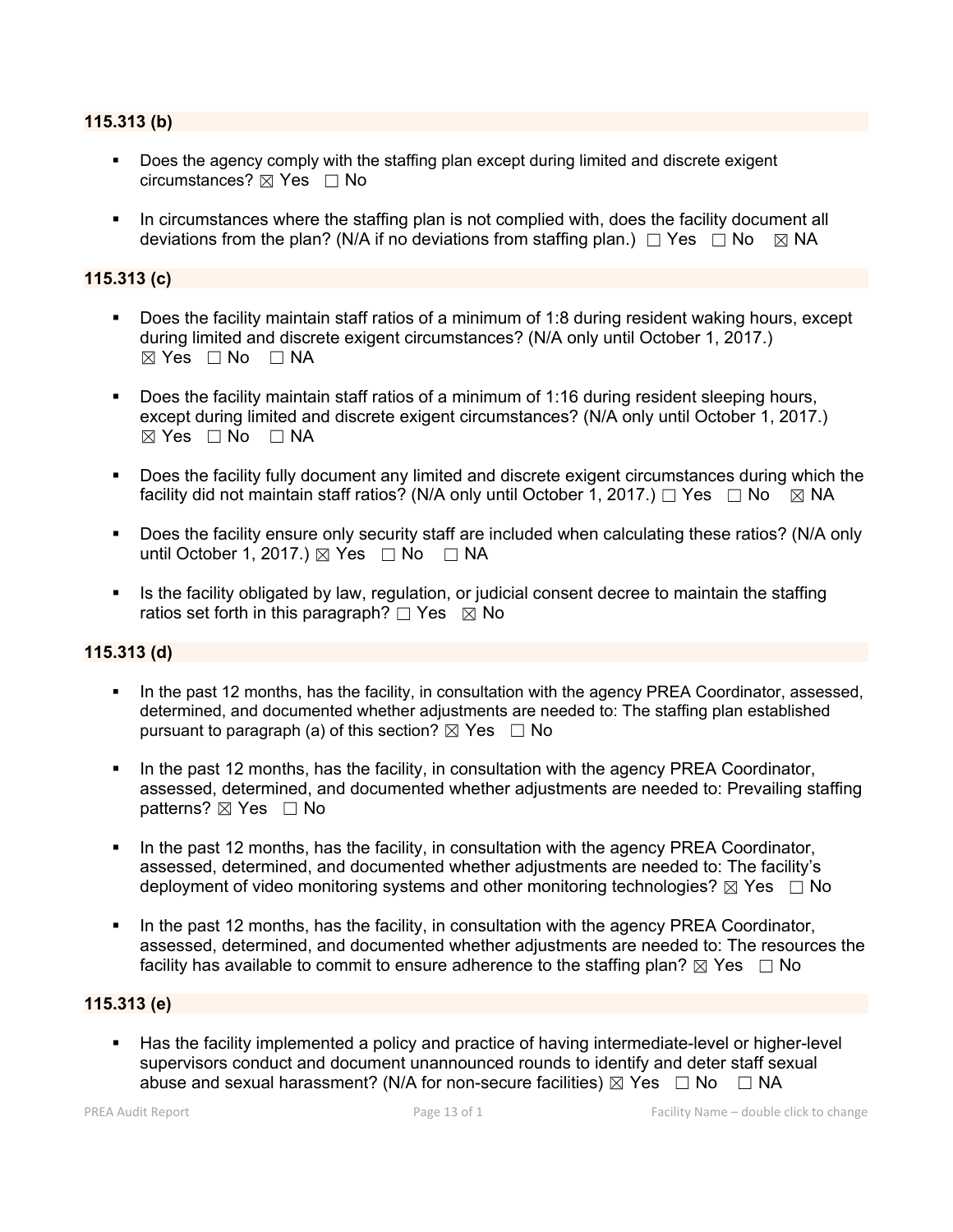- Is this policy and practice implemented for night shifts as well as day shifts? (N/A for non-secure facilities)  $\boxtimes$  Yes  $\Box$  No  $\boxtimes$  NA
- Does the facility have a policy prohibiting staff from alerting other staff members that these supervisory rounds are occurring, unless such announcement is related to the legitimate operational functions of the facility? (N/A for non-secure facilities)  $\boxtimes$  Yes  $\Box$  No  $\Box$  NA

#### **Auditor Overall Compliance Determination**

- ☒ **Exceeds Standard** (*Substantially exceeds requirement of standards*)
- ☐ **Meets Standard** (*Substantial compliance; complies in all material ways with the standard for the relevant review period*)
- ☐ **Does Not Meet Standard** (*Requires Corrective Action*)

#### **Instructions for Overall Compliance Determination Narrative**

*The narrative below must include a comprehensive discussion of all the evidence relied upon in making the compliance or non-compliance determination, the auditor's analysis and reasoning, and the auditor's conclusions. This discussion must also include corrective action recommendations where the facility does not meet the standard. These recommendations must be included in the Final Report, accompanied by information on specific corrective actions taken by the facility.*

#### **EVIDENCE**

Prison Rape Elimination Act Policy Manual

Staff Rosters/Personnel Records

Staffing Plan Review Form

Staff interviews

Unannounced Rounds Log

The agency exceeds the 1:8 staffing ratio. They have both solid permanent staff and a cadre of part-time staff to help fill in when necessary. The facility is properly performing and documenting its unannounced rounds. The Program Director has the ability to view and record camera footage from her cell phone 24 hours a day.The facility exceeds the staffing ratio of 1-8 and the goal of the CIH is to be at the 1-6 ratio.

PREA Policy describes staffing plan developed in accordance with standard. Auditors reviewed Staffing Plan Review Form. Interview with agency head/PREA compliance manager indicates that this is a carefully developed plan that allows for multiple contingencies in its effort to stay compliant with staffing ratios. The facility always met staffing ratios with no exceptions. Auditors suggested a more thorough documentation for the annual review of the staffing plan and further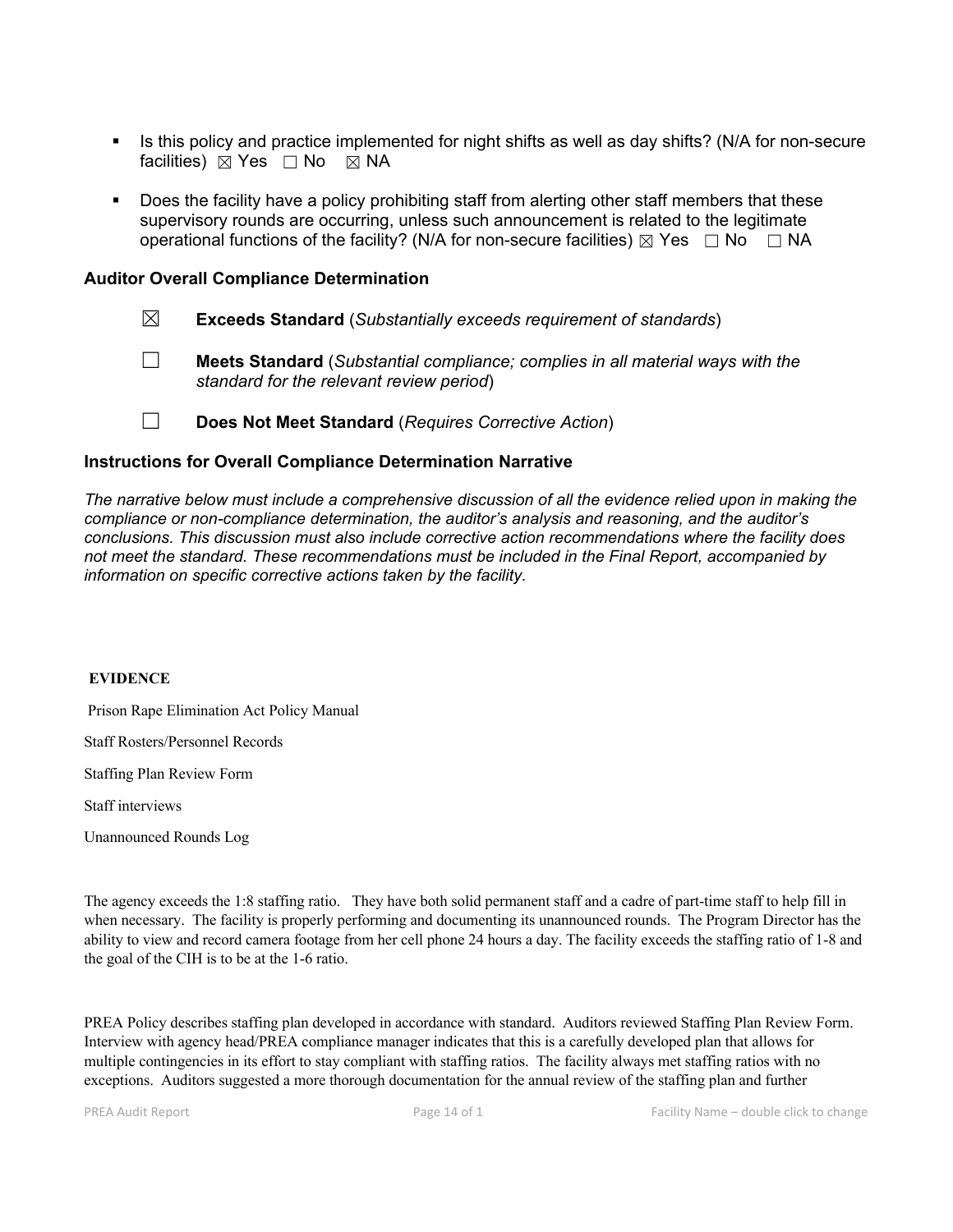suggested listing each of the items described in the standard as a way to ensure the review is focused on each element of the standard. The revised plan was provided to the auditors.

## **Standard 115.315: Limits to cross-gender viewing and searches**

## **All Yes/No Questions Must Be Answered by the Auditor to Complete the Report**

#### **115.315 (a)**

 Does the facility always refrain from conducting any cross-gender strip or cross-gender visual body cavity searches, except in exigent circumstances or by medical practitioners?  $\boxtimes$  Yes  $\Box$  No

#### **115.315 (b)**

 Does the facility always refrain from conducting cross-gender pat-down searches in non-exigent circumstances? ☒ Yes ☐ No ☐ NA

#### **115.315 (c)**

- Does the facility document and justify all cross-gender strip searches and cross-gender visual body cavity searches?  $\boxtimes$  Yes  $\Box$  No
- Does the facility document all cross-gender pat-down searches?  $\boxtimes$  Yes  $\Box$  No

### **115.315 (d)**

- Does the facility implement policies and procedures that enable residents to shower, perform bodily functions, and change clothing without nonmedical staff of the opposite gender viewing their breasts, buttocks, or genitalia, except in exigent circumstances or when such viewing is incidental to routine cell checks?  $\boxtimes$  Yes  $\Box$  No
- **Does the facility require staff of the opposite gender to announce their presence when entering** a resident housing unit?  $\boxtimes$  Yes  $\Box$  No
- In facilities (such as group homes) that do not contain discrete housing units, does the facility require staff of the opposite gender to announce their presence when entering an area where residents are likely to be showering, performing bodily functions, or changing clothing? (N/A for facilities with discrete housing units)  $\boxtimes$  Yes  $\Box$  No  $\Box$  NA

#### **115.315 (e)**

 Does the facility always refrain from searching or physically examining transgender or intersex residents for the sole purpose of determining the resident's genital status?  $\boxtimes$  Yes  $\Box$  No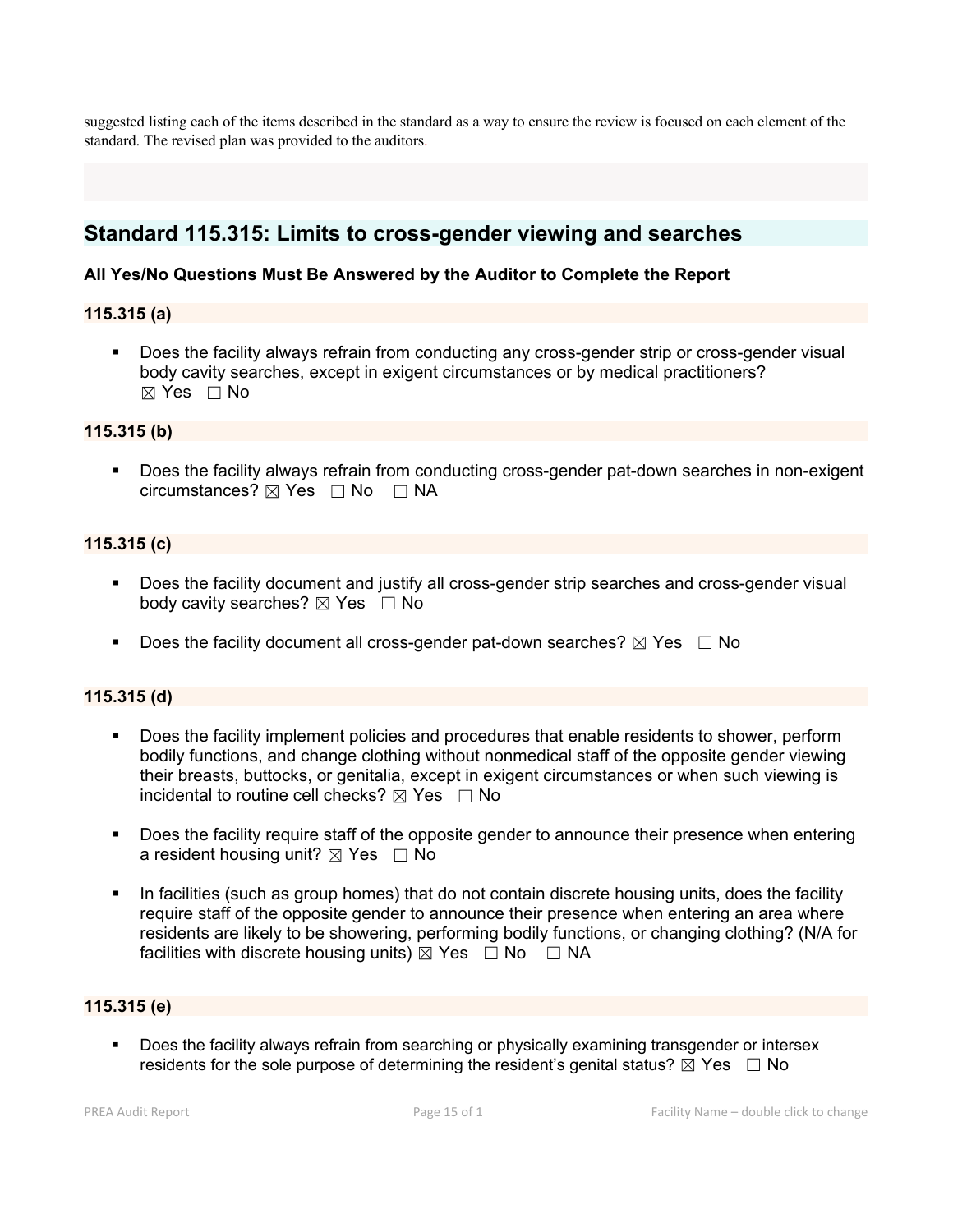If a resident's genital status is unknown, does the facility determine genital status during conversations with the resident, by reviewing medical records, or, if necessary, by learning that information as part of a broader medical examination conducted in private by a medical practitioner?  $\boxtimes$  Yes  $\Box$  No

## **115.315 (f)**

- Does the facility/agency train security staff in how to conduct cross-gender pat down searches in a professional and respectful manner, and in the least intrusive manner possible, consistent with security needs?  $\boxtimes$  Yes  $\Box$  No
- Does the facility/agency train security staff in how to conduct searches of transgender and intersex residents in a professional and respectful manner, and in the least intrusive manner possible, consistent with security needs?  $\boxtimes$  Yes  $\Box$  No

## **Auditor Overall Compliance Determination**

- ☐ **Exceeds Standard** (*Substantially exceeds requirement of standards*)
- ☒ **Meets Standard** (*Substantial compliance; complies in all material ways with the standard for the relevant review period*)
- ☐ **Does Not Meet Standard** (*Requires Corrective Action*)

## **Instructions for Overall Compliance Determination Narrative**

*The narrative below must include a comprehensive discussion of all the evidence relied upon in making the compliance or non-compliance determination, the auditor's analysis and reasoning, and the auditor's conclusions. This discussion must also include corrective action recommendations where the facility does not meet the standard. These recommendations must be included in the Final Report, accompanied by information on specific corrective actions taken by the facility.*

### **EVIDENCE**

Prison Rape Elimination Act Policy Manual

Staff interviews

Resident interviews

This agency/facility does not do pat down searches at all, not of any type. If there is a concern about a resident having contraband or something that they should not have, the police are called and officers from the police department do a pat down search. Staff are allowed to use a wand to check for contraband and the police are called to conduct a pat down search if a resident does not comply. All resident and staff interviews were consistent about this---they do NOT do pat down searches, cross-gender or otherwise.

Residents are allowed to bathe and dress without being viewed by members of the opposite gender. Additionally, all residents interviewed described the staff's method of knocking and announcing that a female/male was in the apartment.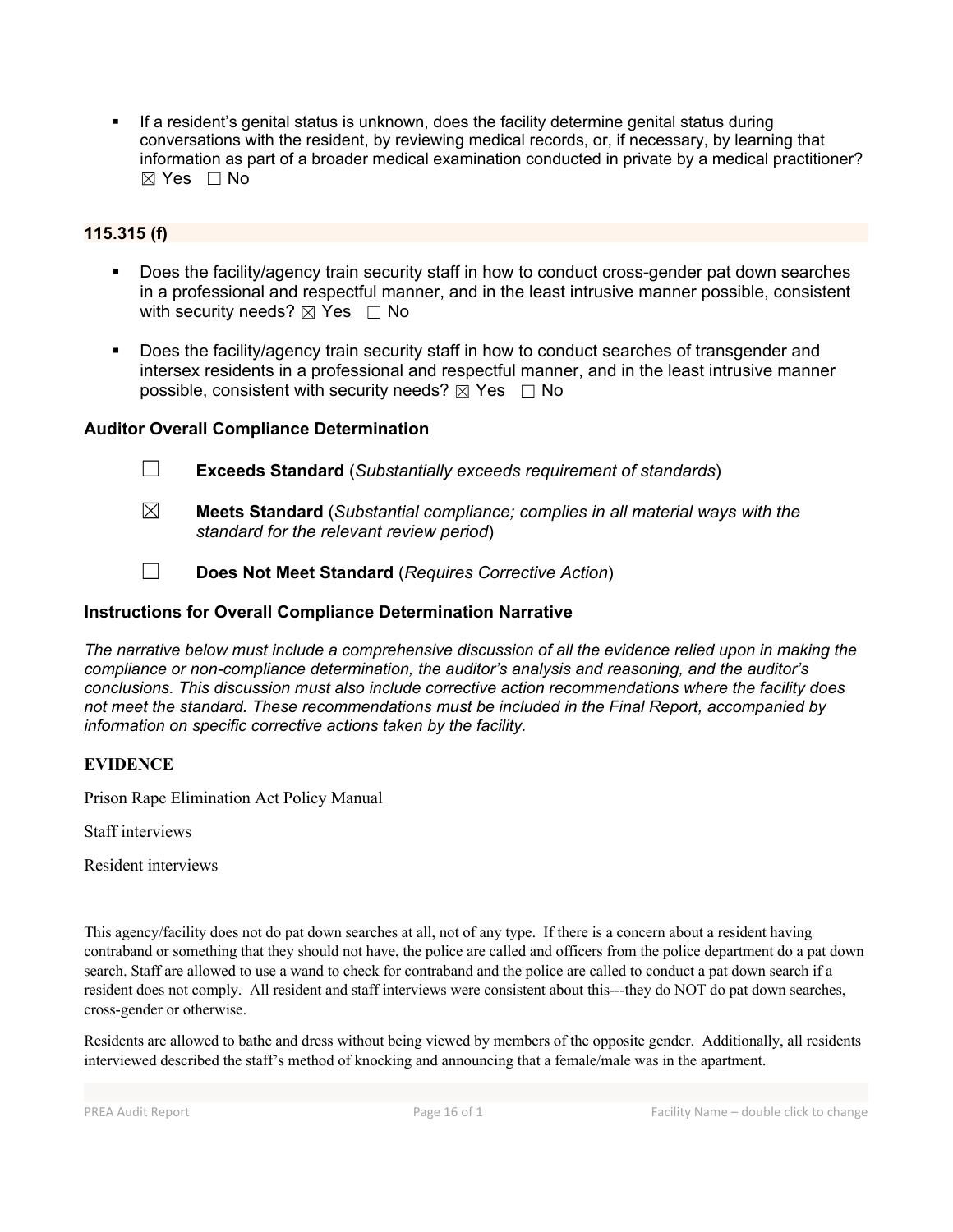## **Standard 115.316: Residents with disabilities and residents who are limited English proficient**

### **All Yes/No Questions Must Be Answered by the Auditor to Complete the Report**

#### **115.316 (a)**

- Does the agency take appropriate steps to ensure that residents with disabilities have an equal opportunity to participate in or benefit from all aspects of the agency's efforts to prevent, detect, and respond to sexual abuse and sexual harassment, including: Residents who are deaf or hard of hearing?  $\boxtimes$  Yes  $\Box$  No
- Does the agency take appropriate steps to ensure that residents with disabilities have an equal opportunity to participate in or benefit from all aspects of the agency's efforts to prevent, detect, and respond to sexual abuse and sexual harassment, including: Residents who are blind or have low vision?  $\boxtimes$  Yes  $\Box$  No
- Does the agency take appropriate steps to ensure that residents with disabilities have an equal opportunity to participate in or benefit from all aspects of the agency's efforts to prevent, detect, and respond to sexual abuse and sexual harassment, including: Residents who have intellectual disabilities?  $\boxtimes$  Yes  $\Box$  No
- Does the agency take appropriate steps to ensure that residents with disabilities have an equal opportunity to participate in or benefit from all aspects of the agency's efforts to prevent, detect, and respond to sexual abuse and sexual harassment, including: Residents who have psychiatric disabilities?  $\boxtimes$  Yes  $\Box$  No
- Does the agency take appropriate steps to ensure that residents with disabilities have an equal opportunity to participate in or benefit from all aspects of the agency's efforts to prevent, detect, and respond to sexual abuse and sexual harassment, including: Residents who have speech disabilities?  $\boxtimes$  Yes  $\Box$  No
- Does the agency take appropriate steps to ensure that residents with disabilities have an equal opportunity to participate in or benefit from all aspects of the agency's efforts to prevent, detect, and respond to sexual abuse and sexual harassment, including: Other? (if "other," please explain in overall determination notes.)  $\boxtimes$  Yes  $\Box$  No
- Do such steps include, when necessary, ensuring effective communication with residents who are deaf or hard of hearing?  $\boxtimes$  Yes  $\Box$  No
- Do such steps include, when necessary, providing access to interpreters who can interpret effectively, accurately, and impartially, both receptively and expressively, using any necessary specialized vocabulary?  $\boxtimes$  Yes  $\Box$  No
- Does the agency ensure that written materials are provided in formats or through methods that ensure effective communication with residents with disabilities including residents who: Have intellectual disabilities?  $\boxtimes$  Yes  $\Box$  No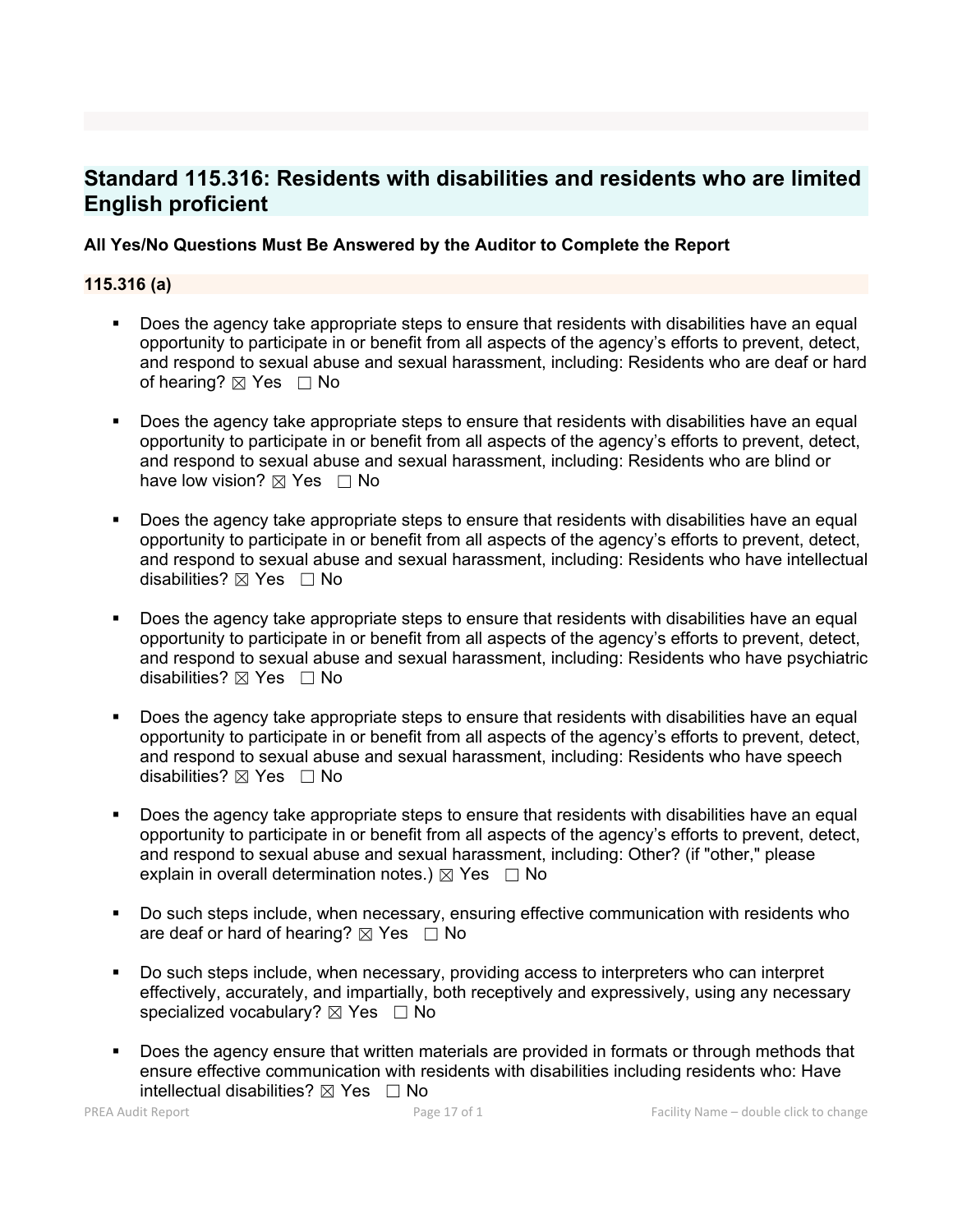- Does the agency ensure that written materials are provided in formats or through methods that ensure effective communication with residents with disabilities including residents who: Have limited reading skills?  $\boxtimes$  Yes  $\Box$  No
- Does the agency ensure that written materials are provided in formats or through methods that ensure effective communication with residents with disabilities including residents who: Are blind or have low vision?  $\boxtimes$  Yes  $\Box$  No

#### **115.316 (b)**

- Does the agency take reasonable steps to ensure meaningful access to all aspects of the agency's efforts to prevent, detect, and respond to sexual abuse and sexual harassment to residents who are limited English proficient?  $\boxtimes$  Yes  $\Box$  No
- Do these steps include providing interpreters who can interpret effectively, accurately, and impartially, both receptively and expressively, using any necessary specialized vocabulary?  $\boxtimes$  Yes  $\Box$  No

#### **115.316 (c)**

 Does the agency always refrain from relying on resident interpreters, resident readers, or other types of resident assistants except in limited circumstances where an extended delay in obtaining an effective interpreter could compromise the resident's safety, the performance of first-response duties under §115.364, or the investigation of the resident's allegations?  $\boxtimes$  Yes  $\Box$  No

#### **Auditor Overall Compliance Determination**

- ☐ **Exceeds Standard** (*Substantially exceeds requirement of standards*)
- ☒ **Meets Standard** (*Substantial compliance; complies in all material ways with the standard for the relevant review period*)

☐ **Does Not Meet Standard** (*Requires Corrective Action*)

### **Instructions for Overall Compliance Determination Narrative**

*The narrative below must include a comprehensive discussion of all the evidence relied upon in making the compliance or non-compliance determination, the auditor's analysis and reasoning, and the auditor's conclusions. This discussion must also include corrective action recommendations where the facility does not meet the standard. These recommendations must be included in the Final Report, accompanied by information on specific corrective actions taken by the facility.*

#### **Evidence**

TYSC PREA Policy Manual 1.5.2

Staff interviews

#### Resident interviews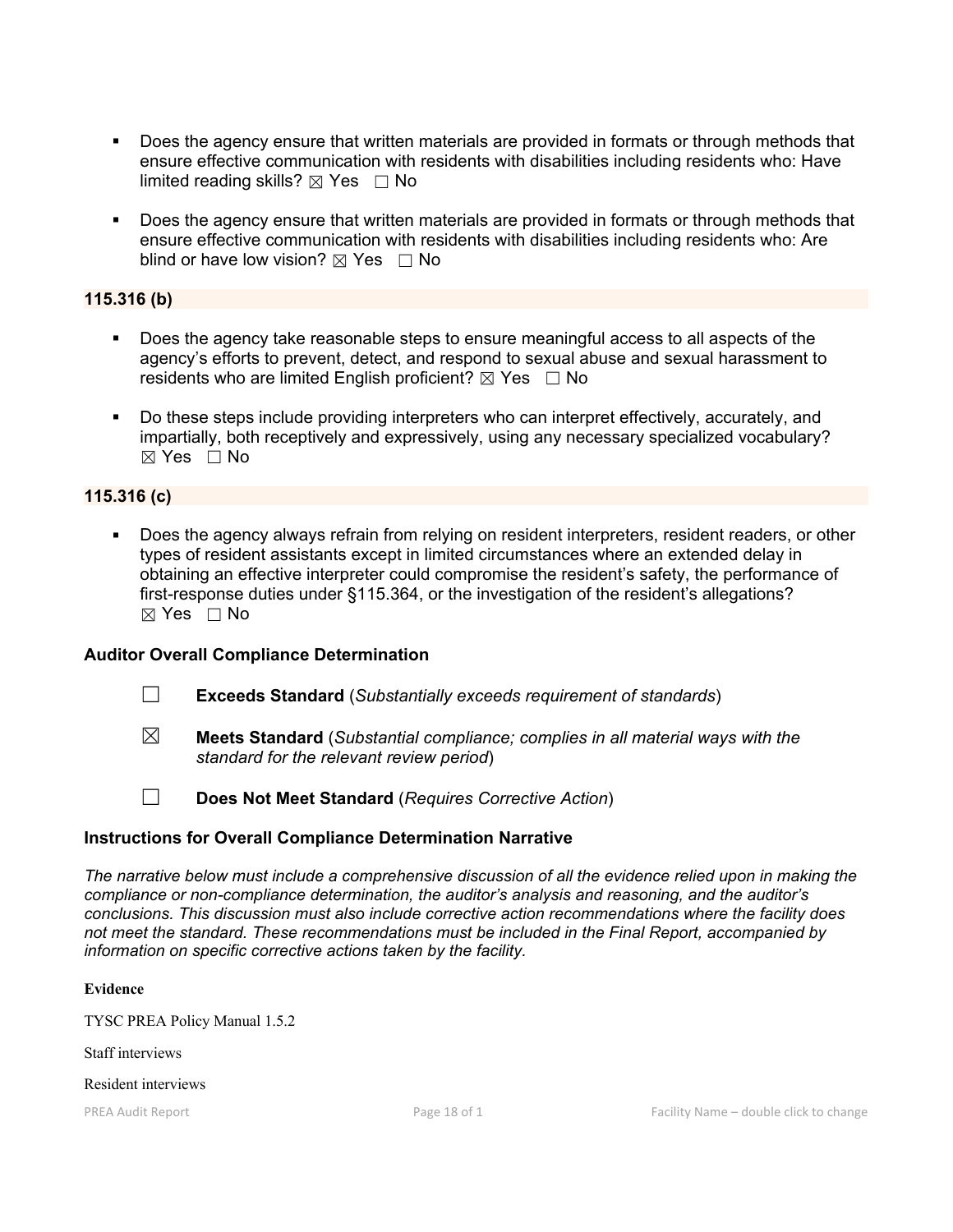Training outline for residents provided in Spanish and English; posters in English and Spanish. All elements required by the standards were included in the training. Training was provided on appropriate grade level, including written materials. Executive Director indicated that the based on the population admitted the majority of the residents speak English or Spanish. On one occasion, a resident was from the Philippines that they arranged for a staff member to interpret for the resident. They have language services available if they need them. Resources are available for residents who are low vision and/or hard of hearing/deaf.

## **Standard 115.317: Hiring and promotion decisions**

## **All Yes/No Questions Must Be Answered by the Auditor to Complete the Report**

## **115.317 (a)**

- Does the agency prohibit the hiring or promotion of anyone who may have contact with residents who: Has engaged in sexual abuse in a prison, jail, lockup, community confinement facility, juvenile facility, or other institution (as defined in 42 U.S.C. 1997)?  $\boxtimes$  Yes  $\Box$  No
- Does the agency prohibit the hiring or promotion of anyone who may have contact with residents who: Has been convicted of engaging or attempting to engage in sexual activity in the community facilitated by force, overt or implied threats of force, or coercion, or if the victim did not consent or was unable to consent or refuse?  $\boxtimes$  Yes  $\Box$  No
- Does the agency prohibit the hiring or promotion of anyone who may have contact with residents who: Has been civilly or administratively adjudicated to have engaged in the activity described in the question immediately above?  $\boxtimes$  Yes  $\Box$  No
- Does the agency prohibit the enlistment of services of any contractor who may have contact with residents who: Has engaged in sexual abuse in a prison, jail, lockup, community confinement facility, juvenile facility, or other institution (as defined in 42 U.S.C. 1997)?  $\boxtimes$  Yes  $\Box$  No
- Does the agency prohibit the enlistment of services of any contractor who may have contact with residents who: Has been convicted of engaging or attempting to engage in sexual activity in the community facilitated by force, overt or implied threats of force, or coercion, or if the victim did not consent or was unable to consent or refuse?  $\boxtimes$  Yes  $\Box$  No
- Does the agency prohibit the enlistment of services of any contractor who may have contact with residents who: Has been civilly or administratively adjudicated to have engaged in the activity described in the question immediately above?  $\boxtimes$  Yes  $\Box$  No

### **115.317 (b)**

 Does the agency consider any incidents of sexual harassment in determining whether to hire or promote anyone, or to enlist the services of any contractor, who may have contact with residents? ⊠ Yes □ No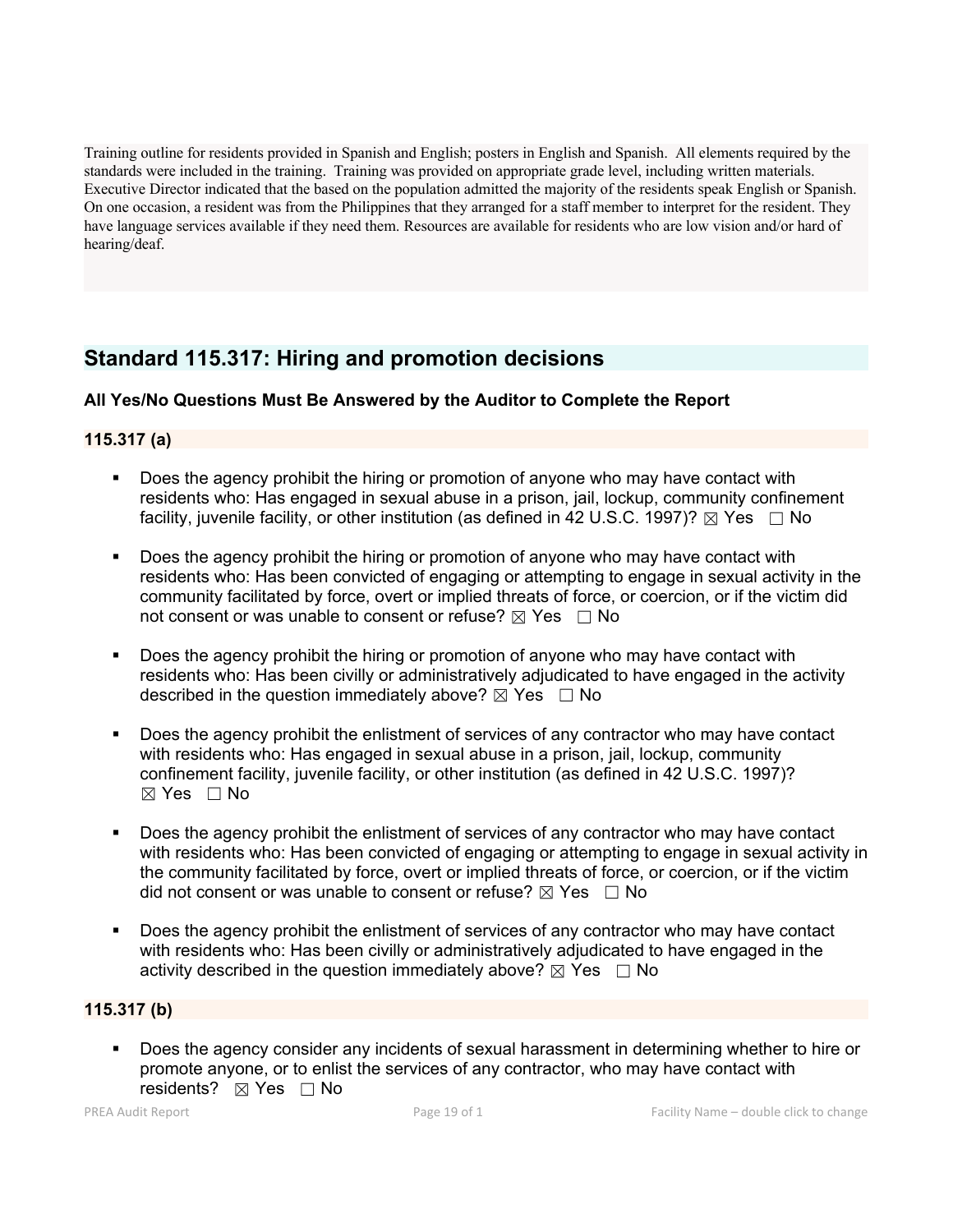### **115.317 (c)**

- Before hiring new employees, who may have contact with residents, does the agency: Perform a criminal background records check?  $\boxtimes$  Yes  $\Box$  No
- **Before hiring new employees, who may have contact with residents, does the agency: Consult** any child abuse registry maintained by the State or locality in which the employee would work? ☒ Yes ☐ No
- Before hiring new employees, who may have contact with residents, does the agency: Consistent with Federal, State, and local law, make its best efforts to contact all prior institutional employers for information on substantiated allegations of sexual abuse or any resignation during a pending investigation of an allegation of sexual abuse?  $\boxtimes$  Yes  $\Box$  No

### **115.317 (d)**

- Does the agency perform a criminal background records check before enlisting the services of any contractor who may have contact with residents?  $\boxtimes$  Yes  $\Box$  No
- Does the agency consult applicable child abuse registries before enlisting the services of any contractor who may have contact with residents?  $\overline{\boxtimes}$  Yes  $\Box$  No

#### **115.317 (e)**

 Does the agency either conduct criminal background records checks at least every five years of current employees and contractors who may have contact with residents or have in place a system for otherwise capturing such information for current employees?  $\boxtimes$  Yes  $\Box$  No

### **115.317 (f)**

- Does the agency ask all applicants and employees who may have contact with residents directly about previous misconduct described in paragraph (a) of this section in written applications or interviews for hiring or promotions?  $\boxtimes$  Yes  $\Box$  No
- Does the agency ask all applicants and employees who may have contact with residents directly about previous misconduct described in paragraph (a) of this section in any interviews or written self-evaluations conducted as part of reviews of current employees?  $\boxtimes$  Yes  $\Box$  No
- Does the agency impose upon employees a continuing affirmative duty to disclose any such misconduct?  $\boxtimes$  Yes  $\Box$  No

### **115.317 (g)**

 Does the agency consider material omissions regarding such misconduct, or the provision of materially false information, grounds for termination?  $\boxtimes$  Yes  $\Box$  No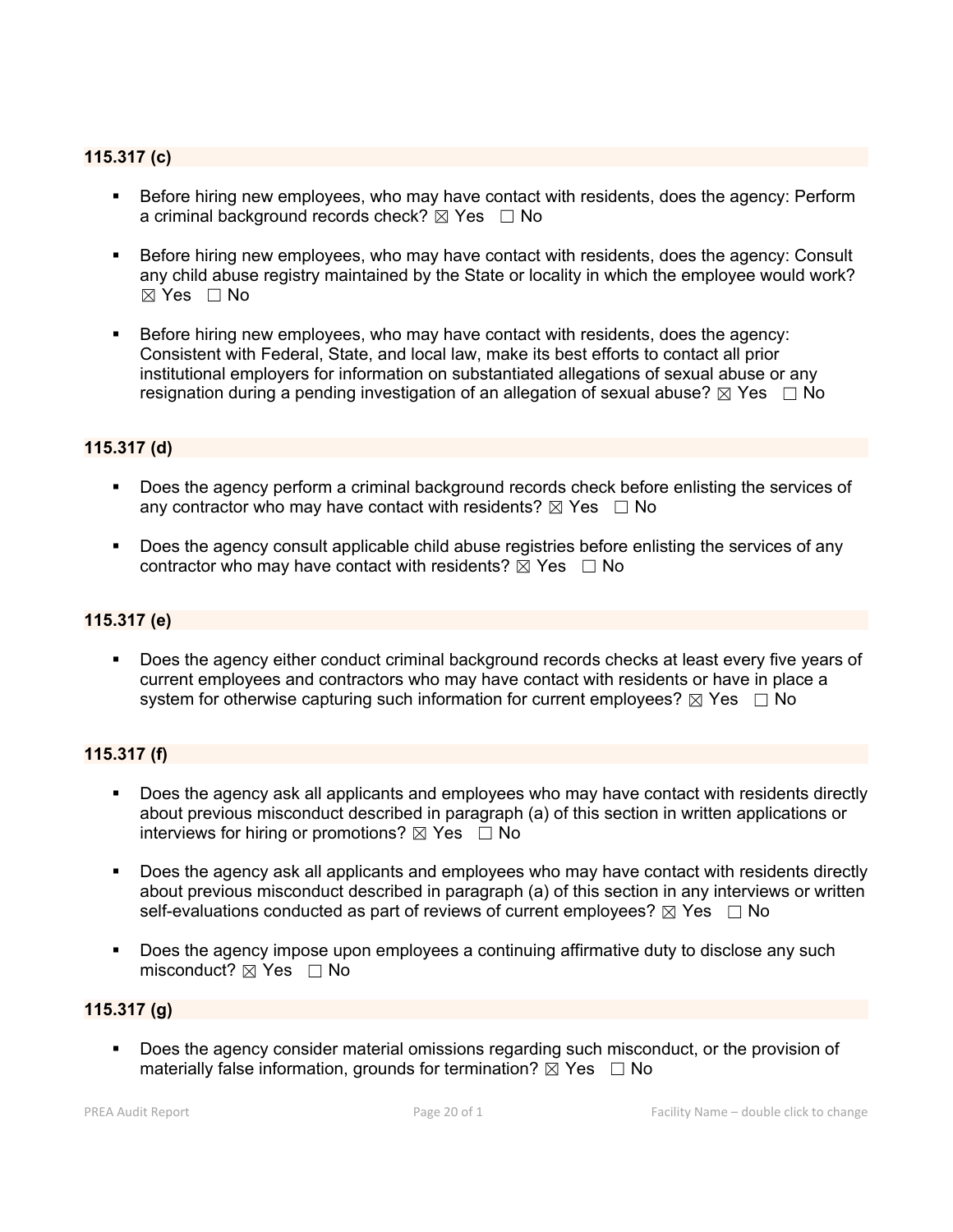#### **115.317 (h)**

 Unless prohibited by law, does the agency provide information on substantiated allegations of sexual abuse or sexual harassment involving a former employee upon receiving a request from an institutional employer for whom such employee has applied to work? (N/A if providing information on substantiated allegations of sexual abuse or sexual harassment involving a former employee is prohibited by law.)  $\boxtimes$  Yes  $\Box$  No  $\Box$  NA

#### **Auditor Overall Compliance Determination**

- ☐ **Exceeds Standard** (*Substantially exceeds requirement of standards*)
- ☒ **Meets Standard** (*Substantial compliance; complies in all material ways with the standard for the relevant review period*)
- ☐ **Does Not Meet Standard** (*Requires Corrective Action*)

#### **Instructions for Overall Compliance Determination Narrative**

*The narrative below must include a comprehensive discussion of all the evidence relied upon in making the compliance or non-compliance determination, the auditor's analysis and reasoning, and the auditor's conclusions. This discussion must also include corrective action recommendations where the facility does not meet the standard. These recommendations must be included in the Final Report, accompanied by information on specific corrective actions taken by the facility.*

TYSC PREA Policy Manual, 1.15.0, Hiring Policy

Review of personnel records/files

Interviews with Agency Head, Program Director and HR Director

Review of agency employee annual evaluation forms

Agency records indicate that initial records checks were done before hire, along with CPS checks. Agency conducted new background checks of all employees who had been with the agency over five years. Questions about previous misconduct in prison, jails, etc. are part of questions for hiring and part of employee annual evaluation process.

HR Manager indicates that the agency would provide information on substantiated allegations ofsexual abuse or sexual harassment involving a former employee if requested. She has a well thought out and executed method of keeping up to date on background checks for employees who have been with the organization for longer than five years. This is important for this agency since they have excellent retention and have many employees who have been with the agency for many years.

# **Standard 115.318: Upgrades to facilities and technologies**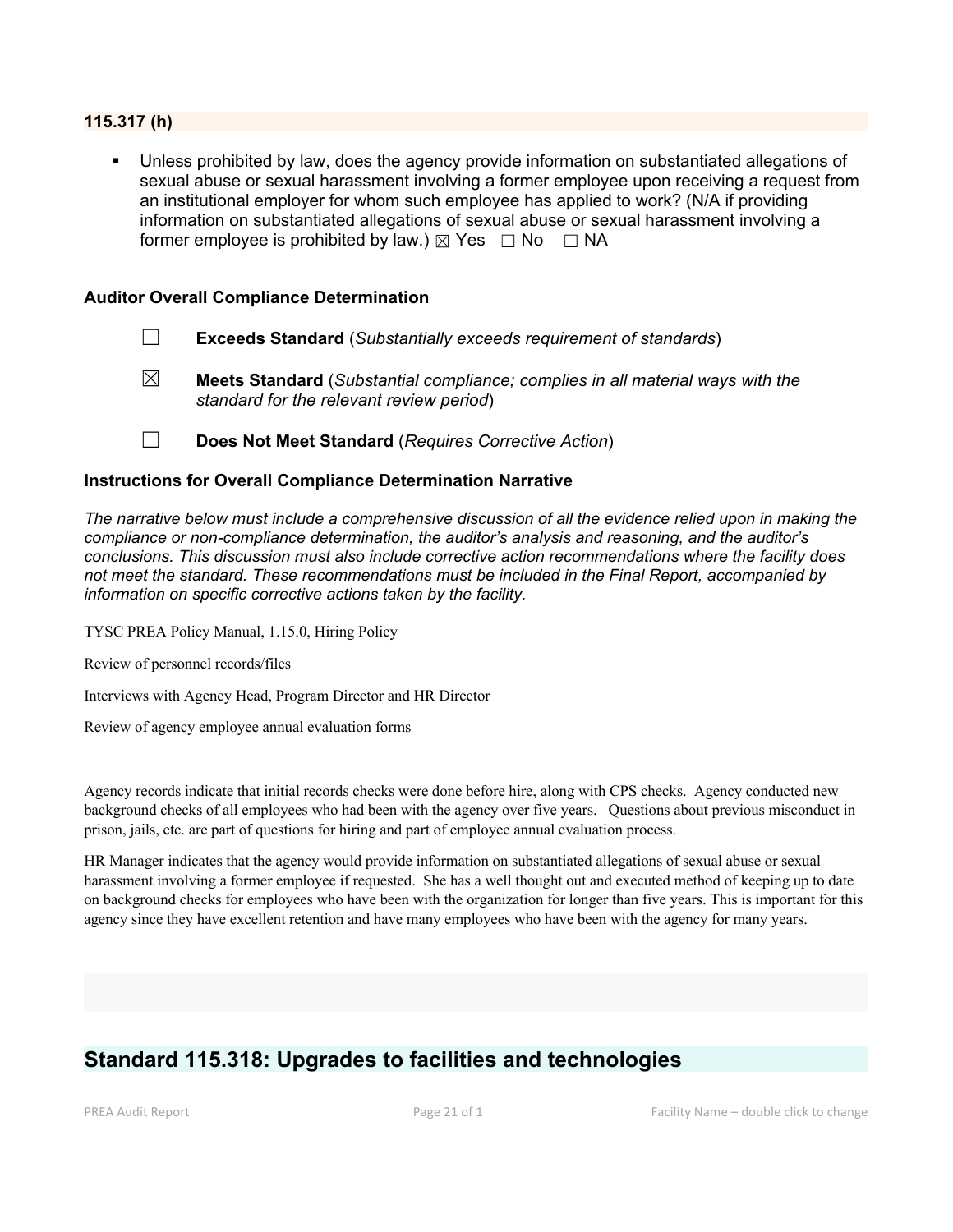## **All Yes/No Questions Must Be Answered by the Auditor to Complete the Report**

#### **115.318 (a)**

 If the agency designed or acquired any new facility or planned any substantial expansion or modification of existing facilities, did the agency consider the effect of the design, acquisition, expansion, or modification upon the agency's ability to protect residents from sexual abuse? (N/A if agency/facility has not acquired a new facility or made a substantial expansion to existing facilities since August 20, 2012, or since the last PREA audit, whichever is later.)  $⊠ Yes □ No □ NA$ 

### **115.318 (b)**

**If the agency installed or updated a video monitoring system, electronic surveillance system, or** other monitoring technology, did the agency consider how such technology may enhance the agency's ability to protect residents from sexual abuse? (N/A if agency/facility has not installed or updated a video monitoring system, electronic surveillance system, or other monitoring technology since August 20, 2012, or since the last PREA audit, whichever is later.) ☒ Yes ☐ No ☐ NA

#### **Auditor Overall Compliance Determination**

- ☒ **Exceeds Standard** (*Substantially exceeds requirement of standards*)
- ☐ **Meets Standard** (*Substantial compliance; complies in all material ways with the standard for the relevant review period*)
- ☐ **Does Not Meet Standard** (*Requires Corrective Action*)

#### **Instructions for Overall Compliance Determination Narrative**

*The narrative below must include a comprehensive discussion of all the evidence relied upon in making the compliance or non-compliance determination, the auditor's analysis and reasoning, and the auditor's conclusions. This discussion must also include corrective action recommendations where the facility does not meet the standard. These recommendations must be included in the Final Report, accompanied by information on specific corrective actions taken by the facility.*

#### **Evidence**

TYSC PREA Policy 1.4.3

#### Review of camera system

Facility has done a good job of maintaining its camera system and uses it as part of its supervision of residents. Additional cameras were added since the time of the last audit at the suggestion of the auditors at that time No cameras are in areas where residents may be bathing or toileting. Facility administrators can monitor both video and audio in staff office where staff meet with residents. Program Director can view camera footage from their cell phone 24 hours a day. Notices are posted that audio recording is occurring.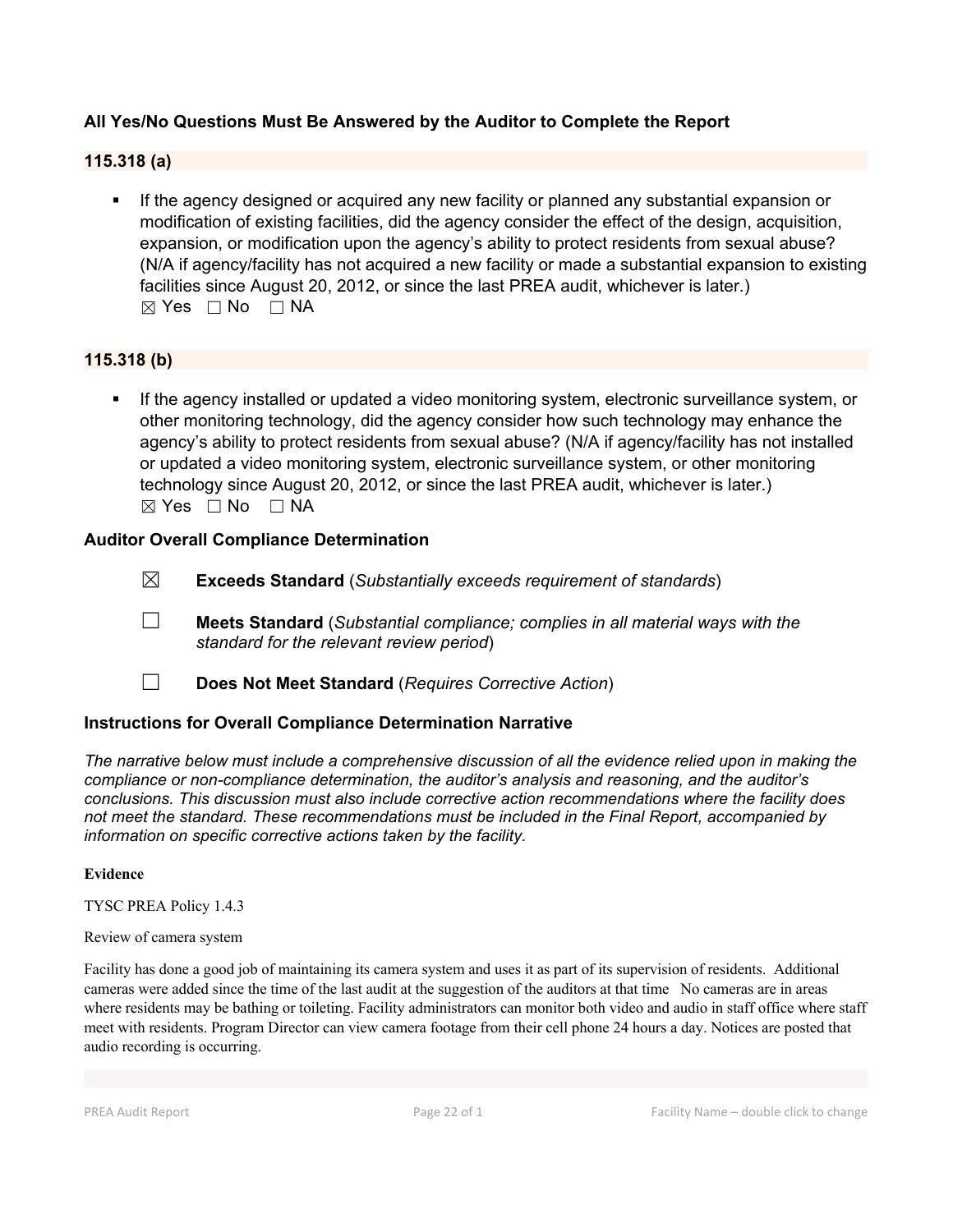# **RESPONSIVE PLANNING**

## **Standard 115.321: Evidence protocol and forensic medical examinations**

## **All Yes/No Questions Must Be Answered by the Auditor to Complete the Report**

## **115.321 (a)**

 If the agency is responsible for investigating allegations of sexual abuse, does the agency follow a uniform evidence protocol that maximizes the potential for obtaining usable physical evidence for administrative proceedings and criminal prosecutions? (N/A if the agency/facility is not responsible for conducting any form of criminal OR administrative sexual abuse investigations.)  $⊠ Yes □ No □ NA$ 

## **115.321 (b)**

- Is this protocol developmentally appropriate for youth where applicable? (N/A if the agency/facility is not responsible for conducting any form of criminal OR administrative sexual abuse investigations.)  $\boxtimes$  Yes  $\Box$  No  $\Box$  NA
- Is this protocol, as appropriate, adapted from or otherwise based on the most recent edition of the U.S. Department of Justice's Office on Violence Against Women publication, "A National Protocol for Sexual Assault Medical Forensic Examinations, Adults/Adolescents," or similarly comprehensive and authoritative protocols developed after 2011? (N/A if the agency/facility is not responsible for conducting any form of criminal OR administrative sexual abuse investigations.) ☒ Yes ☐ No ☐ NA

## **115.321 (c)**

- Does the agency offer all residents who experience sexual abuse access to forensic medical examinations, whether on-site or at an outside facility, without financial cost, where evidentiarily or medically appropriate?  $\boxtimes$  Yes  $\Box$  No
- Are such examinations performed by Sexual Assault Forensic Examiners (SAFEs) or Sexual Assault Nurse Examiners (SANEs) where possible?  $\boxtimes$  Yes  $\Box$  No
- If SAFEs or SANEs cannot be made available, is the examination performed by other qualified medical practitioners (they must have been specifically trained to conduct sexual assault forensic exams)?  $\boxtimes$  Yes  $\Box$  No
- Has the agency documented its efforts to provide SAFEs or SANEs?  $\boxtimes$  Yes  $\Box$  No

## **115.321 (d)**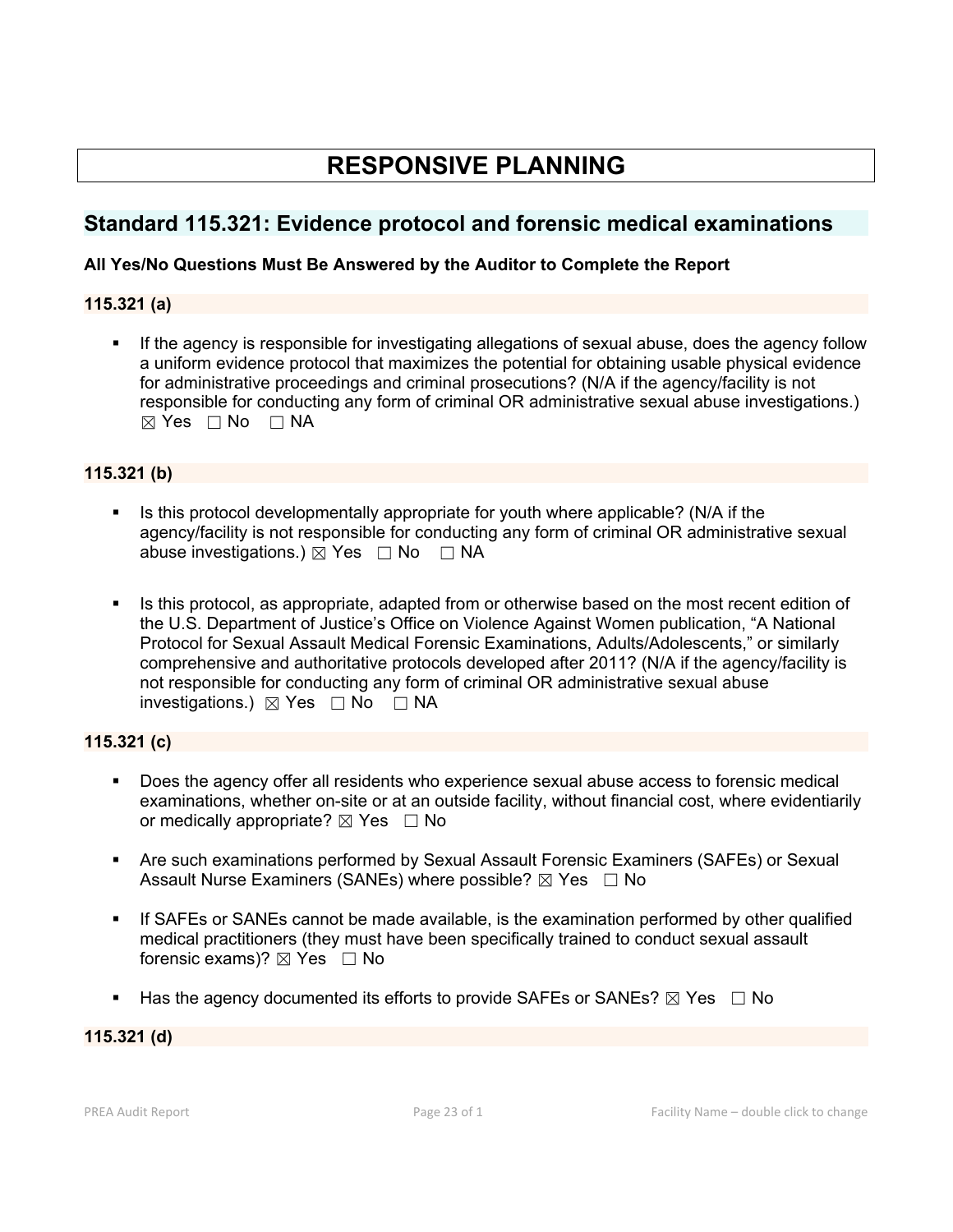- Does the agency attempt to make available to the victim a victim advocate from a rape crisis center? ⊠ Yes □ No
- If a rape crisis center is not available to provide victim advocate services, does the agency make available to provide these services a qualified staff member from a community-based organization, or a qualified agency staff member?  $\boxtimes$  Yes  $\Box$  No
- Has the agency documented its efforts to secure services from rape crisis centers?  $\boxtimes$  Yes  $\Box$  No

### **115.321 (e)**

- As requested by the victim, does the victim advocate, qualified agency staff member, or qualified community-based organization staff member accompany and support the victim through the forensic medical examination process and investigatory interviews?  $\boxtimes$  Yes  $\Box$  No
- As requested by the victim, does this person provide emotional support, crisis intervention, information, and referrals?  $\boxtimes$  Yes  $\Box$  No

## **115.321 (f)**

 If the agency itself is not responsible for investigating allegations of sexual abuse, has the agency requested that the investigating entity follow the requirements of paragraphs (a) through (e) of this section? (N/A if the agency/facility is responsible for conducting criminal AND administrative sexual abuse investigations.)  $\boxtimes$  Yes  $\Box$  No  $\Box$  NA

### **115.321 (g)**

Auditor is not required to audit this provision.

### **115.321 (h)**

If the agency uses a qualified agency staff member or a qualified community-based staff member for the purposes of this section, has the individual been screened for appropriateness to serve in this role and received education concerning sexual assault and forensic examination issues in general? (Check N/A if agency attempts to make a victim advocate from a rape crisis center available to victims per 115.321(d) above.)  $\boxtimes$  Yes  $\Box$  No  $\Box$  NA

### **Auditor Overall Compliance Determination**

- ☐ **Exceeds Standard** (*Substantially exceeds requirement of standards*)
- ☒ **Meets Standard** (*Substantial compliance; complies in all material ways with the standard for the relevant review period*)

☐ **Does Not Meet Standard** (*Requires Corrective Action*)

#### **Instructions for Overall Compliance Determination Narrative**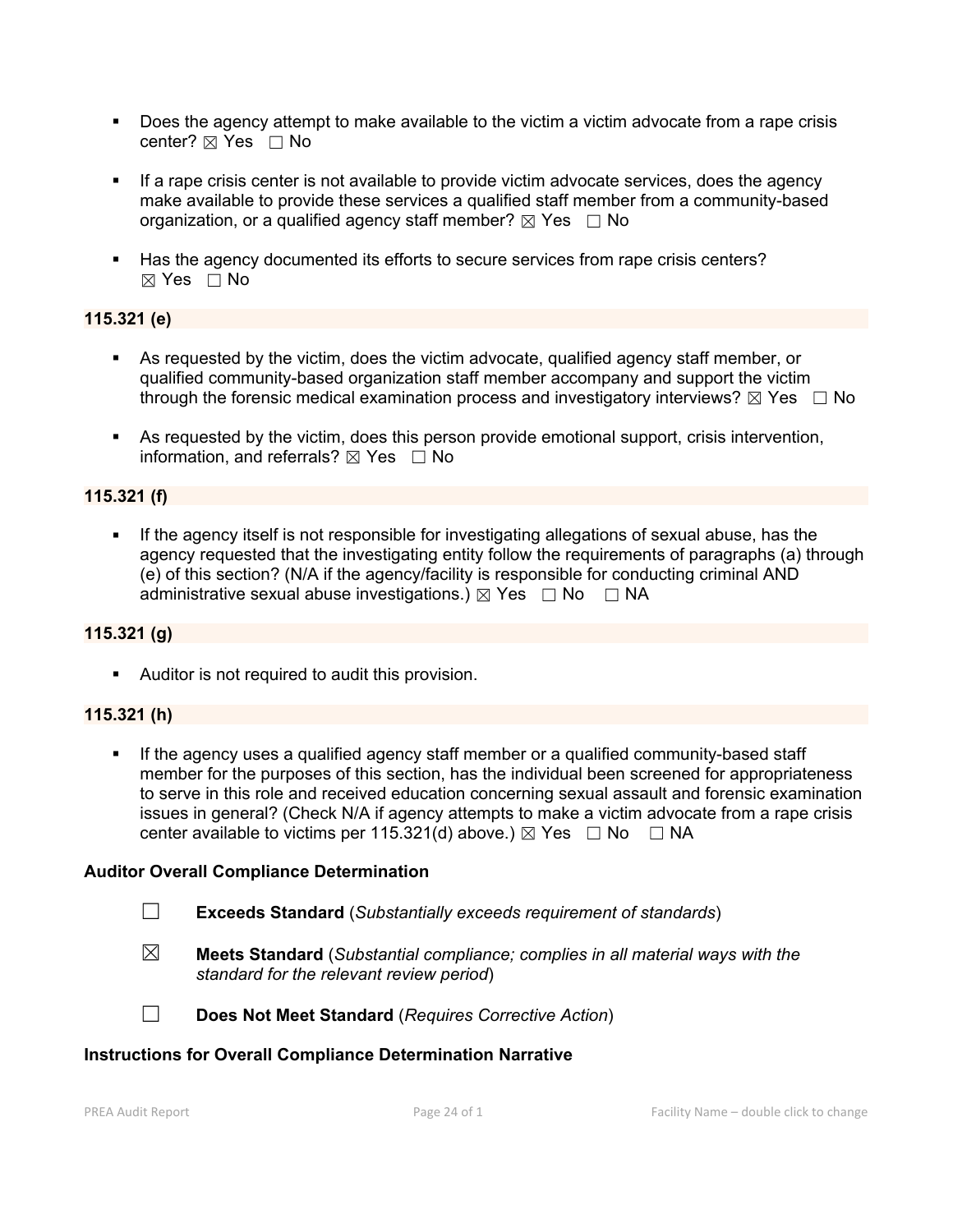*The narrative below must include a comprehensive discussion of all the evidence relied upon in making the compliance or non-compliance determination, the auditor's analysis and reasoning, and the auditor's conclusions. This discussion must also include corrective action recommendations where the facility does not meet the standard. These recommendations must be included in the Final Report, accompanied by information on specific corrective actions taken by the facility.*

#### **Evidence**

TYSC PREA Policy 1.8.4

Memorandum of Agreement-TYSC and YWCA of Hampton Roads.

MOU between TYSC and Virginia Beach Police Department

Review of Investigator training forms

Resident victims are seen at Sentara Virginia Beach General Hospital which has specialized unit foryouth victims and 24/7 safe/SANE staff. YWCA of South Hampton provides the resident with confidential support services and a crisis companion from the YWCA/Sexual Assault services and counseling center will respond to requests to support victim and family. The agency does have a QMHP on staff, however, services are provided in the community and are consistent with the community standard of care. Virginia Beach Police Department investigates allegations of sexual abuse sexual harassment.

## **Standard 115.322: Policies to ensure referrals of allegations for investigations**

### **All Yes/No Questions Must Be Answered by the Auditor to Complete the Report**

### **115.322 (a)**

- Does the agency ensure an administrative or criminal investigation is completed for all allegations of sexual abuse?  $\boxtimes$  Yes  $\Box$  No
- **Does the agency ensure an administrative or criminal investigation is completed for all** allegations of sexual harassment?  $\boxtimes$  Yes  $\Box$  No

#### **115.322 (b)**

- Does the agency have a policy and practice in place to ensure that allegations of sexual abuse or sexual harassment are referred for investigation to an agency with the legal authority to conduct criminal investigations, unless the allegation does not involve potentially criminal behavior? **⊠** Yes □ No
- Has the agency published such policy on its website or, if it does not have one, made the policy available through other means?  $\boxtimes$  Yes  $\Box$  No
- Does the agency document all such referrals?  $\boxtimes$  Yes  $\Box$  No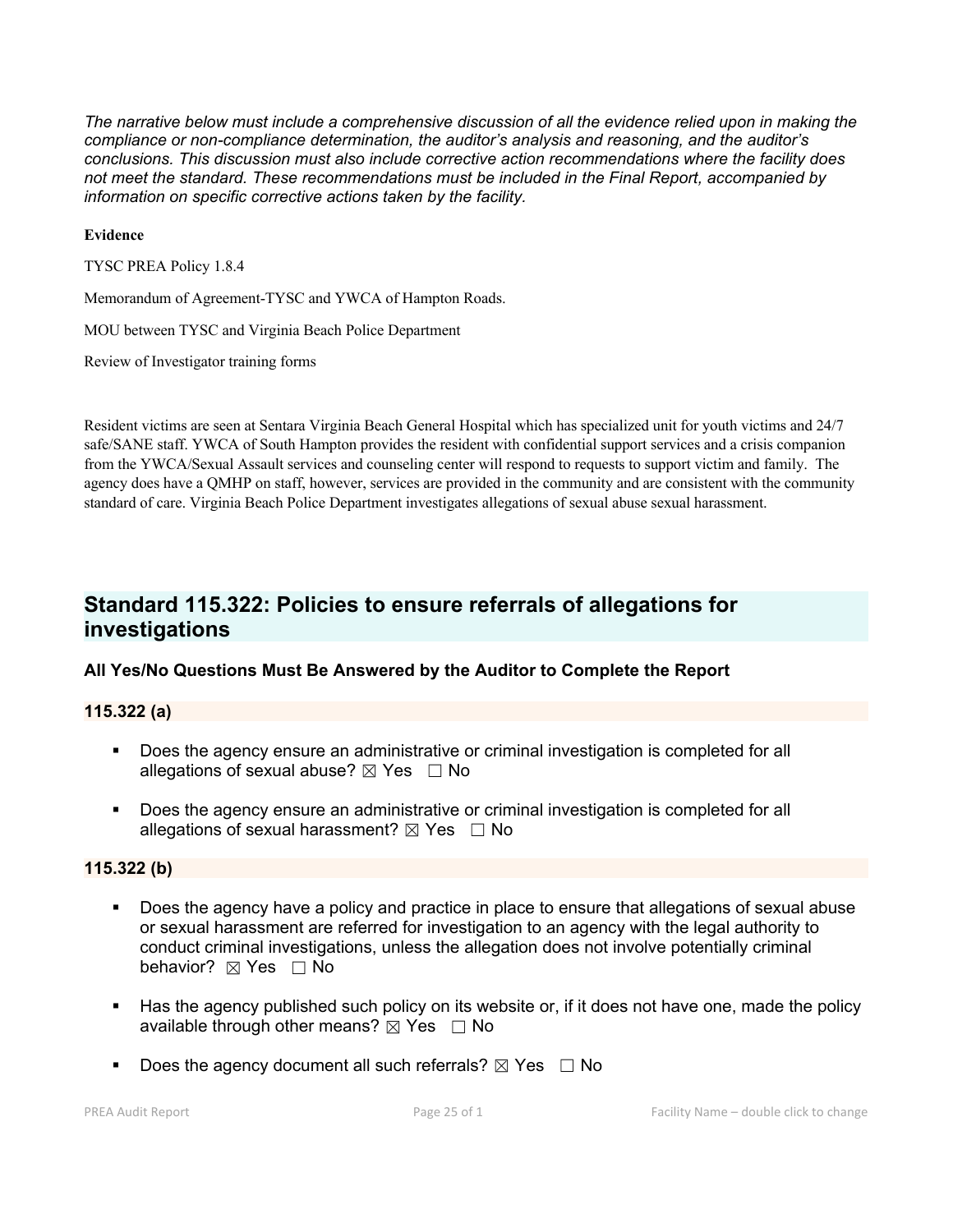#### **115.322 (c)**

 If a separate entity is responsible for conducting criminal investigations, does such publication describe the responsibilities of both the agency and the investigating entity? [N/A if the agency/facility is responsible for criminal investigations. See 115.321(a).]  $\boxtimes$  Yes  $\Box$  No  $\Box$  NA

#### **115.322 (d)**

Auditor is not required to audit this provision.

#### **115.322 (e)**

Auditor is not required to audit this provision.

#### **Auditor Overall Compliance Determination**

- ☐ **Exceeds Standard** (*Substantially exceeds requirement of standards*)
- ☒ **Meets Standard** (*Substantial compliance; complies in all material ways with the standard for the relevant review period*)
- ☐ **Does Not Meet Standard** (*Requires Corrective Action*)

#### **Instructions for Overall Compliance Determination Narrative**

*The narrative below must include a comprehensive discussion of all the evidence relied upon in making the compliance or non-compliance determination, the auditor's analysis and reasoning, and the auditor's conclusions. This discussion must also include corrective action recommendations where the facility does not meet the standard. These recommendations must be included in the Final Report, accompanied by information on specific corrective actions taken by the facility.*

Investigations ofsexual abuse/sexual harassment referred to Virginia Beach Police Department. MOU Virginia Beach Police asserts (see Inner-Office Memorandum dated 2/16/16) that members of their Special Victims Unit have completed "PREA: Investigating Sexual Abuse in a Confinement Setting". CIH does not do criminal investigations and relies on the judgement and expertise of the Virginia Beach Police to conduct appropriate interviews and investigation. The TYSC will be kept apprised of any investigation. Agency staff have attended both investigator training courses and only do administrative investigations. There have been no allegations of sexual abuse or sexual harassment at the CIH.

# **TRAINING AND EDUCATION**

## **Standard 115.331: Employee training**

#### **All Yes/No Questions Must Be Answered by the Auditor to Complete the Report**

#### **115.331 (a)**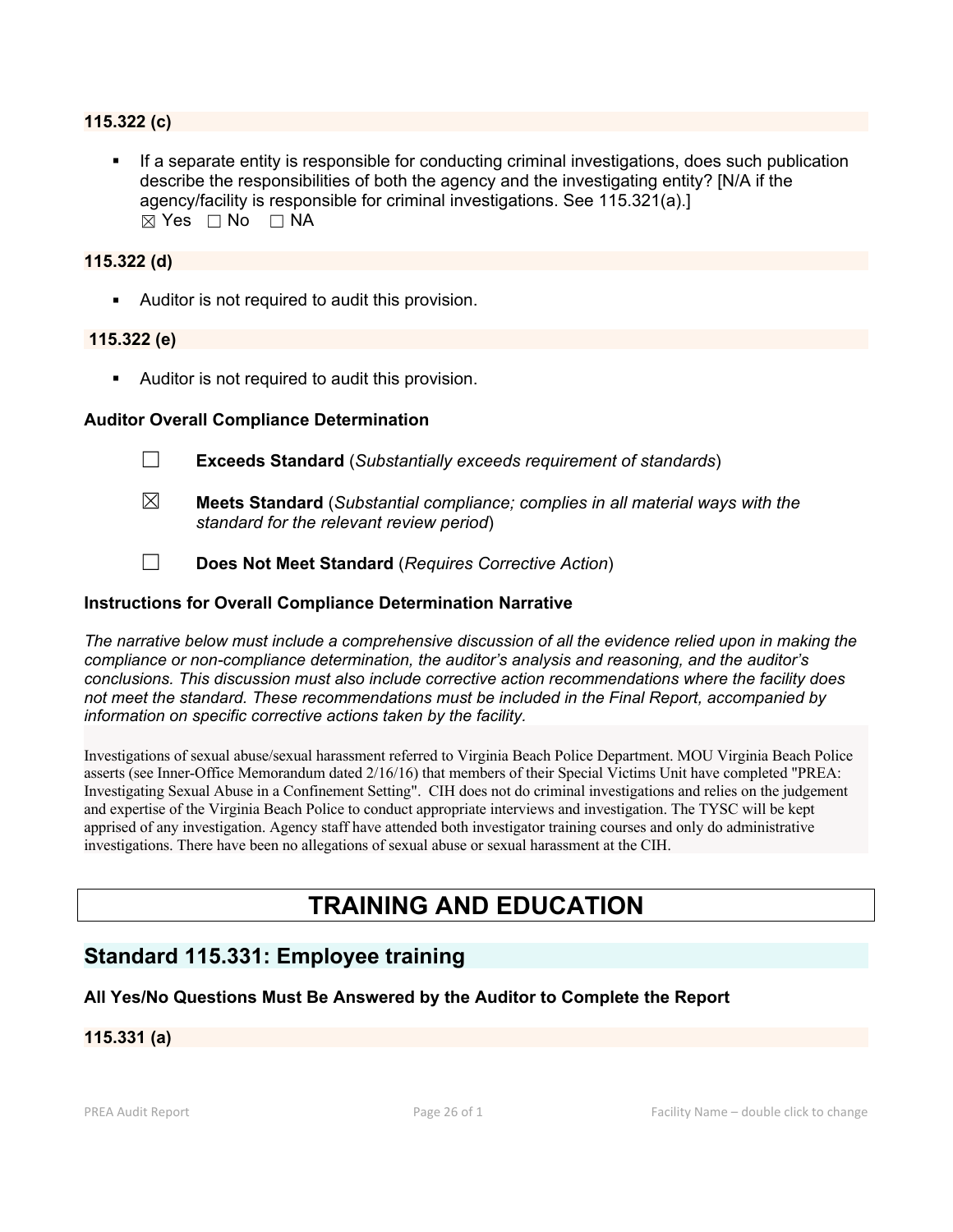- Does the agency train all employees who may have contact with residents on: Its zero-tolerance policy for sexual abuse and sexual harassment?  $\boxtimes$  Yes  $\Box$  No
- Does the agency train all employees who may have contact with residents on: How to fulfill their responsibilities under agency sexual abuse and sexual harassment prevention, detection, reporting, and response policies and procedures?  $\boxtimes$  Yes  $\Box$  No
- Does the agency train all employees who may have contact with residents on: Residents' right to be free from sexual abuse and sexual harassment  $\boxtimes$  Yes  $\Box$  No
- Does the agency train all employees who may have contact with residents on: The right of residents and employees to be free from retaliation for reporting sexual abuse and sexual harassment?  $\boxtimes$  Yes  $\Box$  No
- Does the agency train all employees who may have contact with residents on: The dynamics of sexual abuse and sexual harassment in juvenile facilities?  $\boxtimes$  Yes  $\Box$  No
- Does the agency train all employees who may have contact with residents on: The common reactions of juvenile victims of sexual abuse and sexual harassment?  $\boxtimes$  Yes  $\Box$  No
- Does the agency train all employees who may have contact with residents on: How to detect and respond to signs of threatened and actual sexual abuse and how to distinguish between consensual sexual contact and sexual abuse between residents?  $\boxtimes$  Yes  $\Box$  No
- Does the agency train all employees who may have contact with residents on: How to avoid inappropriate relationships with residents?  $\boxtimes$  Yes  $\Box$  No
- Does the agency train all employees who may have contact with residents on: How to communicate effectively and professionally with residents, including lesbian, gay, bisexual, transgender, intersex, or gender nonconforming residents?  $\boxtimes$  Yes  $\Box$  No
- Does the agency train all employees who may have contact with residents on: How to comply with relevant laws related to mandatory reporting of sexual abuse to outside authorities? ☒ Yes ☐ No
- Does the agency train all employees who may have contact with residents on: Relevant laws regarding the applicable age of consent?  $\boxtimes$  Yes  $\Box$  No

### **115.331 (b)**

- Is such training tailored to the unique needs and attributes of residents of juvenile facilities?  $\boxtimes$  Yes  $\Box$  No
- Is such training tailored to the gender of the residents at the employee's facility?  $\boxtimes$  Yes  $\Box$  No
- Have employees received additional training if reassigned from a facility that houses only male residents to a facility that houses only female residents, or vice versa?  $\boxtimes$  Yes  $\Box$  No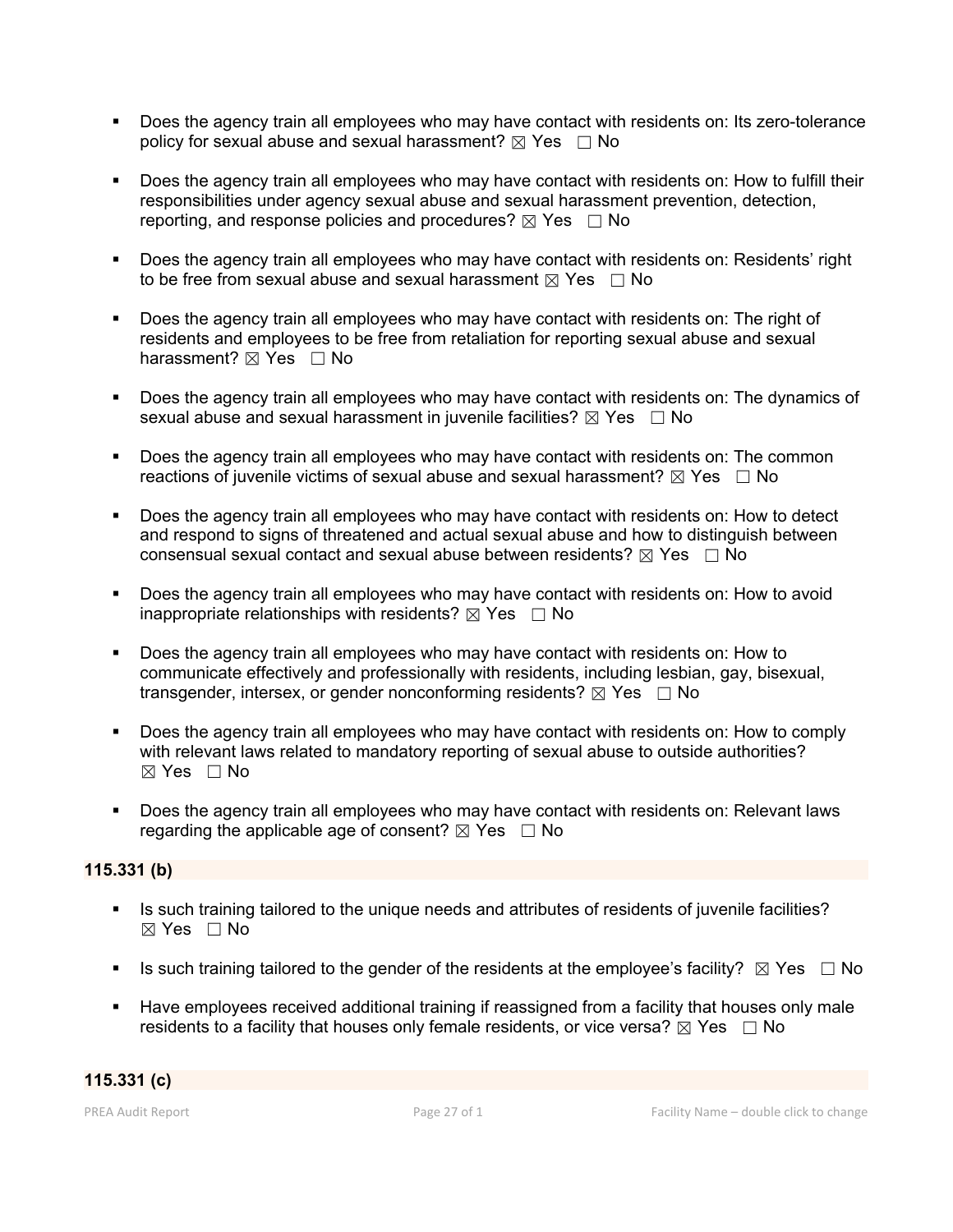- Have all current employees who may have contact with residents received such training? ☒ Yes ☐ No
- Does the agency provide each employee with refresher training every two years to ensure that all employees know the agency's current sexual abuse and sexual harassment policies and procedures?  $\boxtimes$  Yes  $\Box$  No
- In years in which an employee does not receive refresher training, does the agency provide refresher information on current sexual abuse and sexual harassment policies?  $\boxtimes$  Yes  $\Box$  No

#### **115.331 (d)**

 Does the agency document, through employee signature or electronic verification, that employees understand the training they have received?  $\boxtimes$  Yes  $\Box$  No

#### **Auditor Overall Compliance Determination**

- ☐ **Exceeds Standard** (*Substantially exceeds requirement of standards*)
- ☒ **Meets Standard** (*Substantial compliance; complies in all material ways with the standard for the relevant review period*)
- ☐ **Does Not Meet Standard** (*Requires Corrective Action*)

#### **Instructions for Overall Compliance Determination Narrative**

*The narrative below must include a comprehensive discussion of all the evidence relied upon in making the compliance or non-compliance determination, the auditor's analysis and reasoning, and the auditor's conclusions. This discussion must also include corrective action recommendations where the facility does not meet the standard. These recommendations must be included in the Final Report, accompanied by information on specific corrective actions taken by the facility.*

#### **Evidence**

TYSC PREA Policy1.5.1, #1

Review of training curriculum

Staff training files

Staff interviews

Staff sign PREA Training Outline Page, which is maintained in their personnel file, indicating that they understand the training they receive. Curriculum and training records ofall staff were reviewed and it covers required PREA elements. No issues were noted. Training is conducted more frequently than once per year.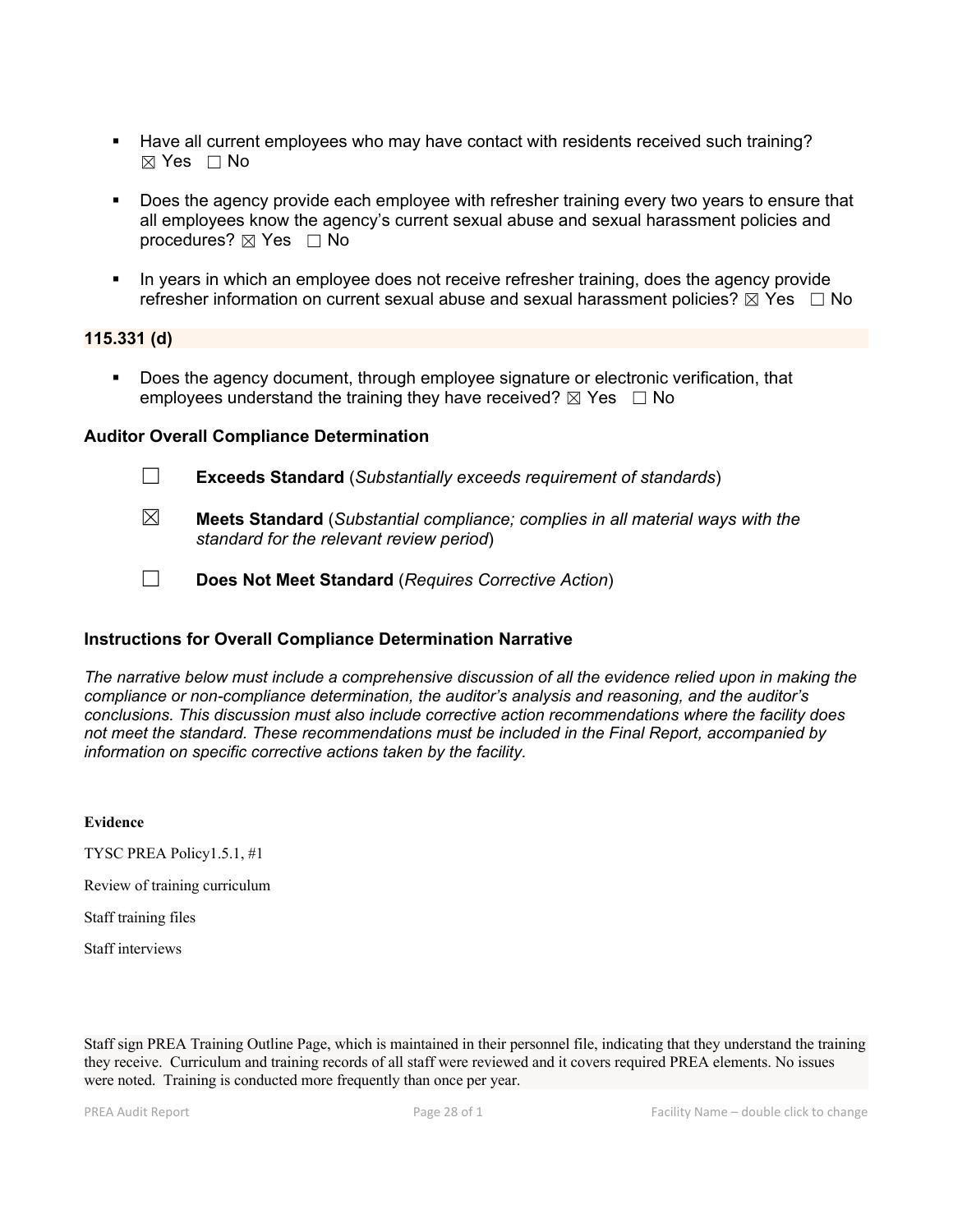## **Standard 115.332: Volunteer and contractor training**

## **All Yes/No Questions Must Be Answered by the Auditor to Complete the Report**

## **115.332 (a)**

 Has the agency ensured that all volunteers and contractors who have contact with residents have been trained on their responsibilities under the agency's sexual abuse and sexual harassment prevention, detection, and response policies and procedures?  $\boxtimes$  Yes  $\Box$  No

#### **115.332 (b)**

 Have all volunteers and contractors who have contact with residents been notified of the agency's zero-tolerance policy regarding sexual abuse and sexual harassment and informed how to report such incidents (the level and type of training provided to volunteers and contractors shall be based on the services they provide and level of contact they have with residents)?  $\boxtimes$  Yes  $\Box$  No

### **115.332 (c)**

 Does the agency maintain documentation confirming that volunteers and contractors understand the training they have received?  $\boxtimes$  Yes  $\Box$  No

### **Auditor Overall Compliance Determination**

- ☐ **Exceeds Standard** (*Substantially exceeds requirement of standards*)
- ☒ **Meets Standard** (*Substantial compliance; complies in all material ways with the standard for the relevant review period*)

☐ **Does Not Meet Standard** (*Requires Corrective Action*)

### **Instructions for Overall Compliance Determination Narrative**

*The narrative below must include a comprehensive discussion of all the evidence relied upon in making the compliance or non-compliance determination, the auditor's analysis and reasoning, and the auditor's conclusions. This discussion must also include corrective action recommendations where the facility does not meet the standard. These recommendations must be included in the Final Report, accompanied by information on specific corrective actions taken by the facility.*

### **Evidence**

TYSC PREA Policy1.5.1

Review of training curriculum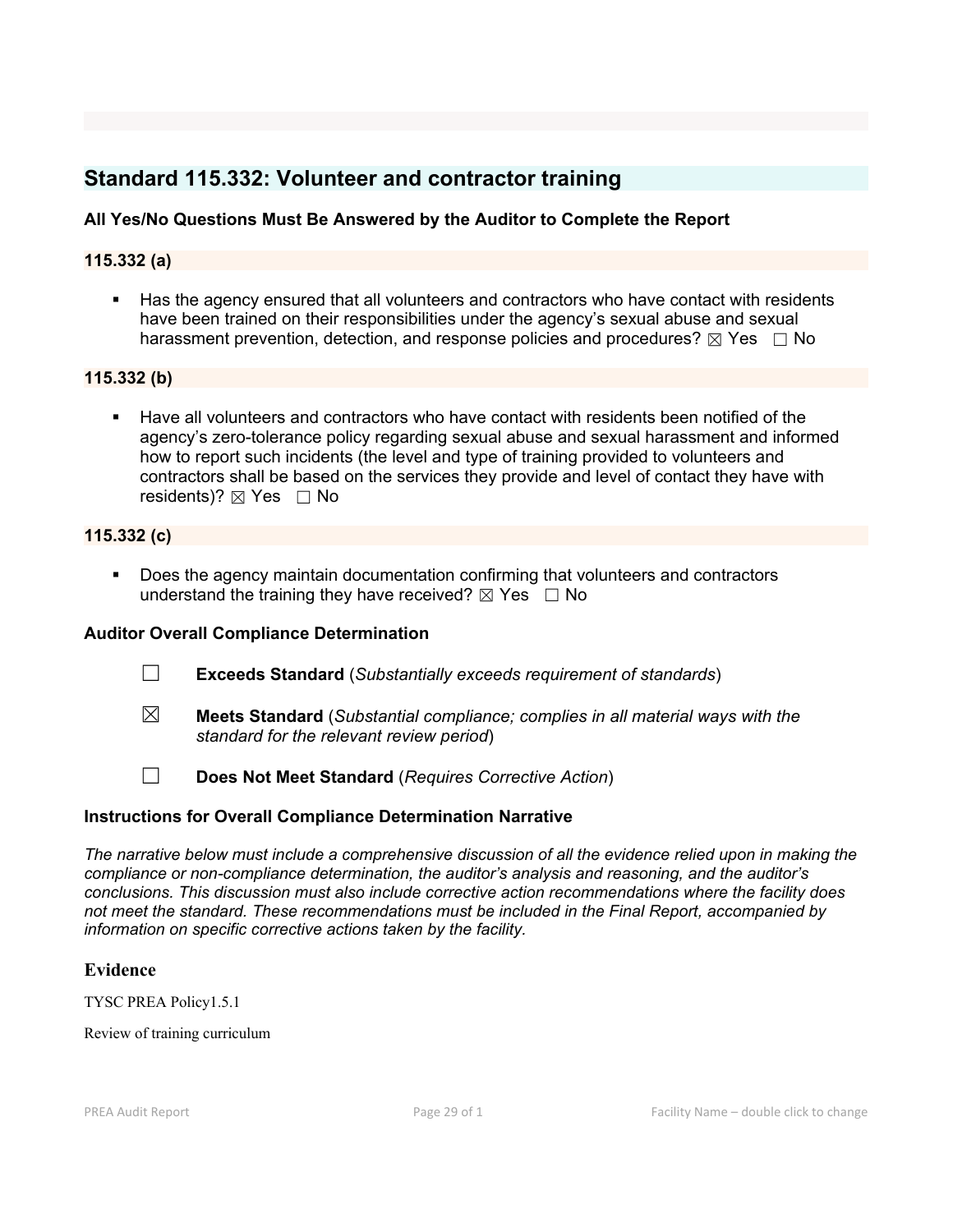Facility does not have any contractors or volunteers.

## **Standard 115.333: Resident education**

### **All Yes/No Questions Must Be Answered by the Auditor to Complete the Report**

### **115.333 (a)**

- **During intake, do residents receive information explaining the agency's zero-tolerance policy** regarding sexual abuse and sexual harassment?  $\boxtimes$  Yes  $\Box$  No
- During intake, do residents receive information explaining how to report incidents or suspicions of sexual abuse or sexual harassment?  $\boxtimes$  Yes  $\Box$  No
- Is this information presented in an age-appropriate fashion?  $\boxtimes$  Yes  $\Box$  No

### **115.333 (b)**

- Within 10 days of intake, does the agency provide age-appropriate comprehensive education to residents either in person or through video regarding: Their rights to be free from sexual abuse and sexual harassment?  $\boxtimes$  Yes  $\Box$  No
- Within 10 days of intake, does the agency provide age-appropriate comprehensive education to residents either in person or through video regarding: Their rights to be free from retaliation for reporting such incidents? ⊠ Yes □ No
- Within 10 days of intake, does the agency provide age-appropriate comprehensive education to residents either in person or through video regarding: Agency policies and procedures for responding to such incidents?  $\boxtimes$  Yes  $\Box$  No

### **115.333 (c)**

- **Have all residents received such education?**  $\boxtimes$  Yes  $\Box$  No
- Do residents receive education upon transfer to a different facility to the extent that the policies and procedures of the resident's new facility differ from those of the previous facility? ☒ Yes ☐ No

### **115.333 (d)**

- **Does the agency provide resident education in formats accessible to all residents including** those who: Are limited English proficient?  $\boxtimes$  Yes  $\Box$  No
- Does the agency provide resident education in formats accessible to all residents including those who: Are deaf?  $\boxtimes$  Yes  $\Box$  No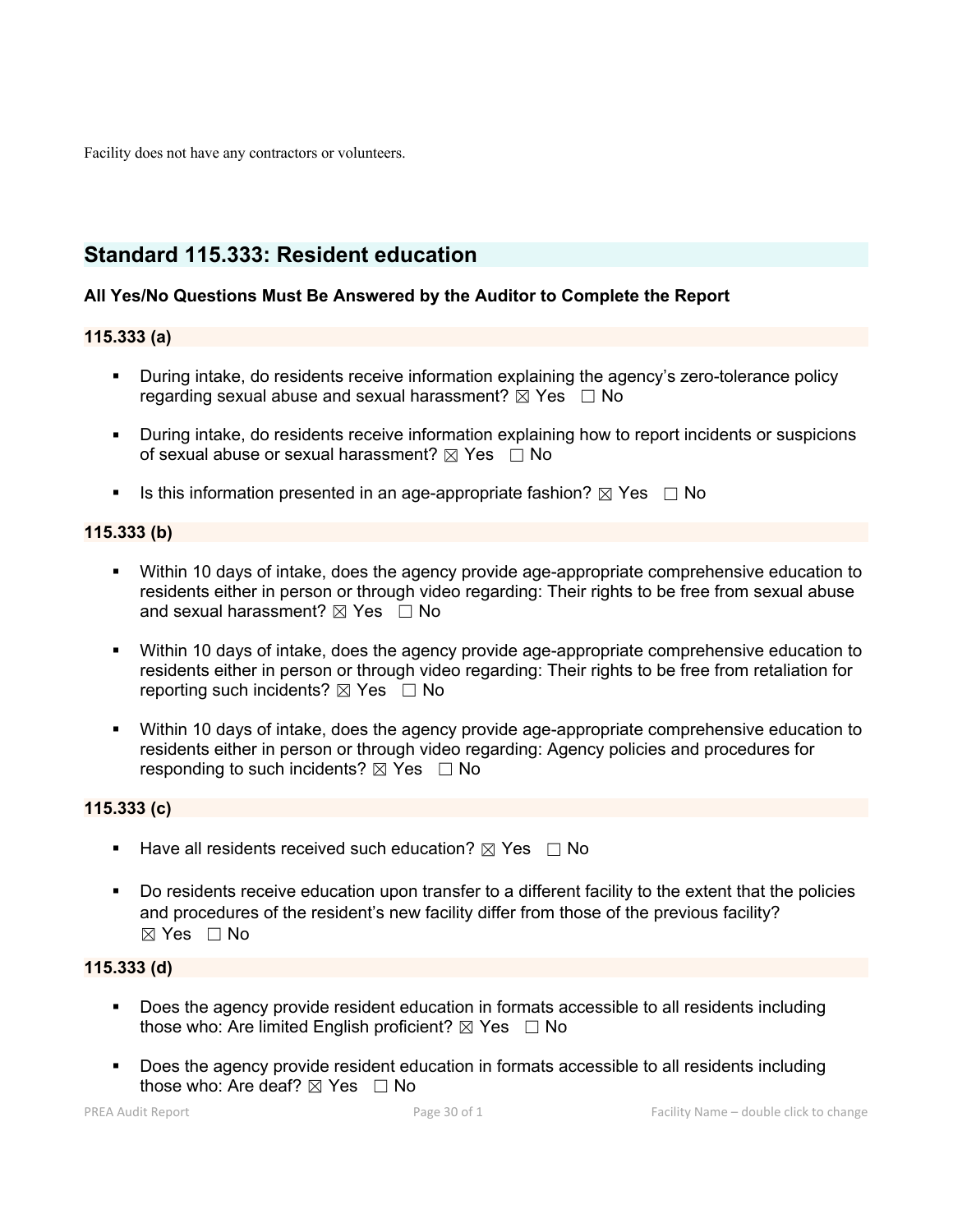- Does the agency provide resident education in formats accessible to all residents including those who: Are visually impaired?  $\boxtimes$  Yes  $\Box$  No
- Does the agency provide resident education in formats accessible to all residents including those who: Are otherwise disabled?  $\boxtimes$  Yes  $\Box$  No
- Does the agency provide resident education in formats accessible to all residents including those who: Have limited reading skills?  $\boxtimes$  Yes  $\Box$  No

### **115.333 (e)**

Does the agency maintain documentation of resident participation in these education sessions?  $\boxtimes$  Yes  $\Box$  No

#### **115.333 (f)**

 In addition to providing such education, does the agency ensure that key information is continuously and readily available or visible to residents through posters, resident handbooks, or other written formats?  $\boxtimes$  Yes  $\Box$  No

#### **Auditor Overall Compliance Determination**

- ☐ **Exceeds Standard** (*Substantially exceeds requirement of standards*)
- ☒ **Meets Standard** (*Substantial compliance; complies in all material ways with the standard for the relevant review period*)
- ☐ **Does Not Meet Standard** (*Requires Corrective Action*)

#### **Instructions for Overall Compliance Determination Narrative**

*The narrative below must include a comprehensive discussion of all the evidence relied upon in making the compliance or non-compliance determination, the auditor's analysis and reasoning, and the auditor's conclusions. This discussion must also include corrective action recommendations where the facility does not meet the standard. These recommendations must be included in the Final Report, accompanied by information on specific corrective actions taken by the facility.*

#### **Evidence**

TYSC PREA Policy 1.5.2

Review of TYSC Sexual Abuse, Assault, and Harassment Training for Residents

Review of Resident handbook with PREA info and brochure

Staff interviews

Resident interviews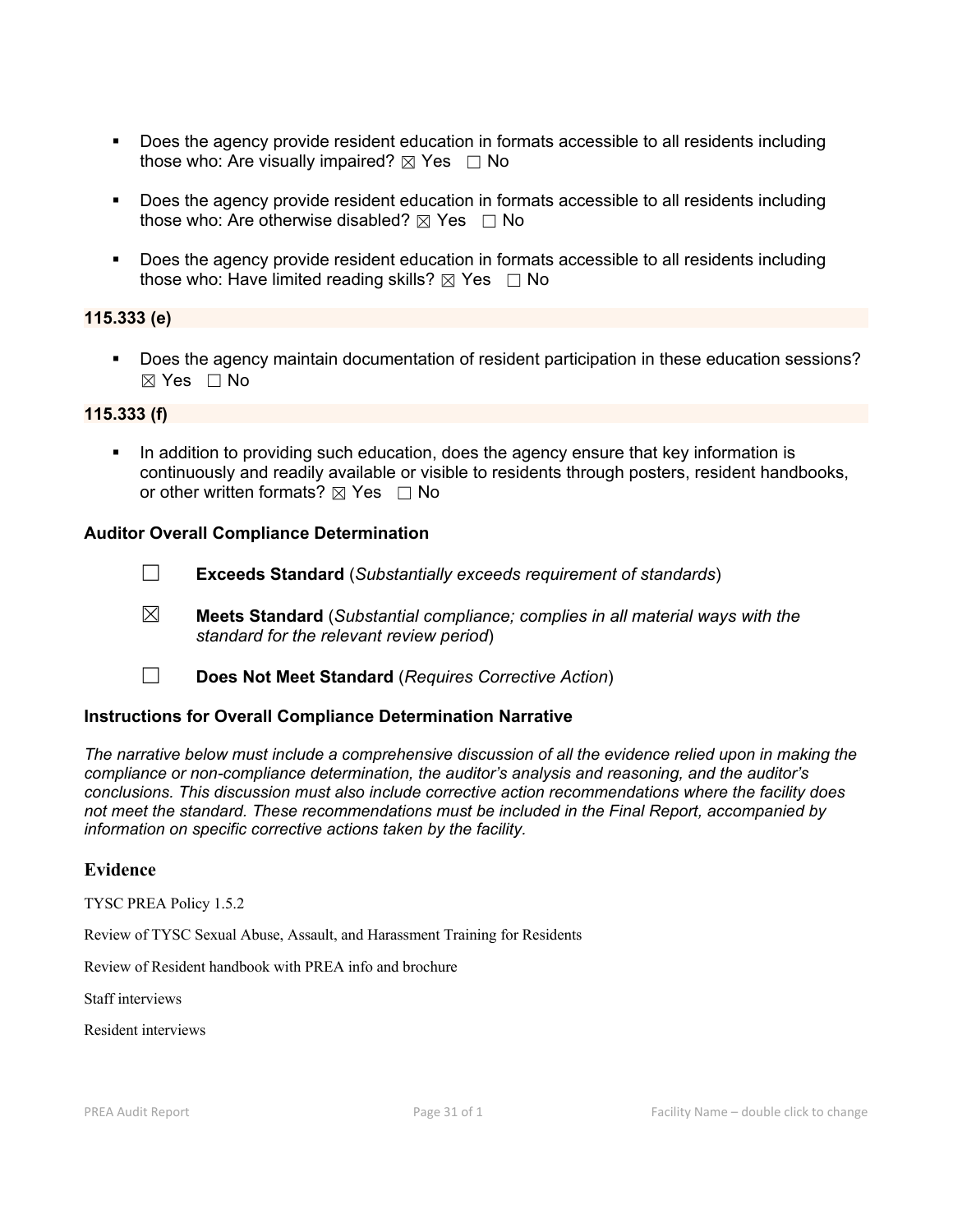Staff at CIH fill multiple roles. Three of the staff interviewed were asked the random staff, intake, and vulnerability screening questions. All indicated that residents receive PREA training on the day of their arrival. Resident interviews along with a review of documentation confirmed this information. Residents sign that they received the PREA training. Resident training includes all elements of the standard. Resident interviews indicate that residents understand the PREA education they receive. Posters reinforce PREA education elements.

## **Standard 115.334: Specialized training: Investigations**

## **All Yes/No Questions Must Be Answered by the Auditor to Complete the Report**

### **115.334 (a)**

 In addition to the general training provided to all employees pursuant to §115.331, does the agency ensure that, to the extent the agency itself conducts sexual abuse investigations, its investigators have received training in conducting such investigations in confinement settings? [N/A if the agency does not conduct any form of administrative or criminal sexual abuse investigations. See 115.321(a).]  $\boxtimes$  Yes  $\Box$  No  $\Box$  NA

## **115.334 (b)**

- Does this specialized training include: Techniques for interviewing juvenile sexual abuse victims? [N/A if the agency does not conduct any form of administrative or criminal sexual abuse investigations. See 115.321(a).]  $\boxtimes$  Yes  $\Box$  No  $\Box$  NA
- Does this specialized training include: Proper use of Miranda and Garrity warnings? [N/A if the agency does not conduct any form of administrative or criminal sexual abuse investigations. See 115.321(a).] ⊠ Yes □ No □ NA
- Does this specialized training include: Sexual abuse evidence collection in confinement settings? [N/A if the agency does not conduct any form of administrative or criminal sexual abuse investigations. See 115.321(a).]  $\boxtimes$  Yes  $\Box$  No  $\Box$  NA
- Does this specialized training include: The criteria and evidence required to substantiate a case for administrative action or prosecution referral? [N/A if the agency does not conduct any form of administrative or criminal sexual abuse investigations. See 115.321(a).]  $\boxtimes$  Yes  $\Box$  No  $\Box$  NA

## **115.334 (c)**

 Does the agency maintain documentation that agency investigators have completed the required specialized training in conducting sexual abuse investigations? [N/A if the agency does not conduct any form of administrative or criminal sexual abuse investigations. See 115.321(a).]  $⊠ Yes □ No □ NA$ 

#### **115.334 (d)**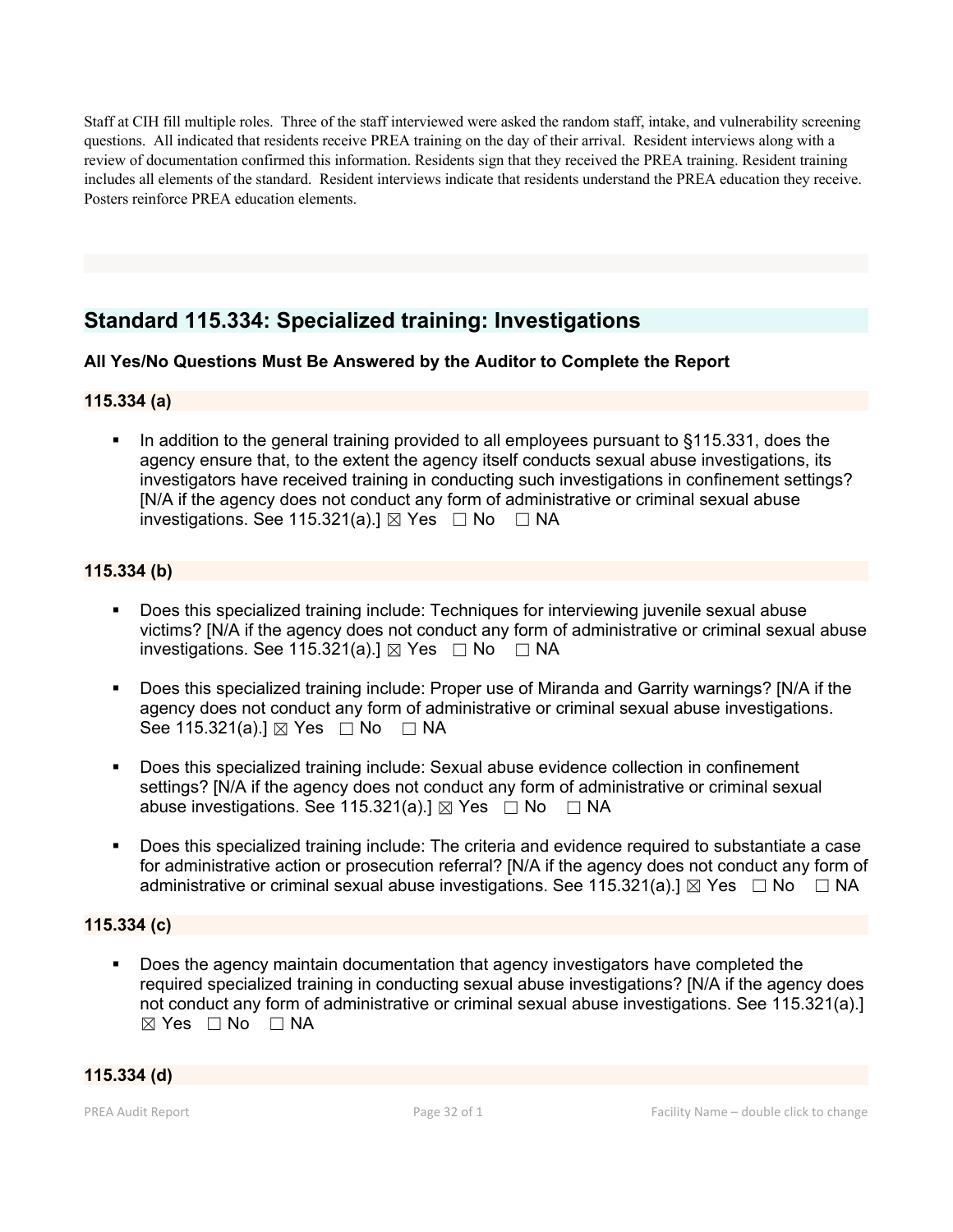Auditor is not required to audit this provision.

## **Auditor Overall Compliance Determination**

- ☐ **Exceeds Standard** (*Substantially exceeds requirement of standards*)
- ☒ **Meets Standard** (*Substantial compliance; complies in all material ways with the standard for the relevant review period*)
- ☐ **Does Not Meet Standard** (*Requires Corrective Action*)

## **Instructions for Overall Compliance Determination Narrative**

*The narrative below must include a comprehensive discussion of all the evidence relied upon in making the compliance or non-compliance determination, the auditor's analysis and reasoning, and the auditor's conclusions. This discussion must also include corrective action recommendations where the facility does not meet the standard. These recommendations must be included in the Final Report, accompanied by information on specific corrective actions taken by the facility.*

## **Evidence**

TYSC PREA Policy 1.8.6

Investigative Staff interviews

Certificate of completion for NIC training to meet specialized training requirement.

Agency policy indicates that allegations of sexual abuse will be referred to appropriate law enforcement authority (Virginia Beach PD). Deputy Director/PREA Coordinator, Program Director and Assistant Program Director received certificates for both specialized training courses for investigators through PRC and NIC on-line courses. Certificates are on record. They can handle sexual harassment investigations. There have been no reported instances of sexual abuse or sexual harassment.

## **Standard 115.335: Specialized training: Medical and mental health care**

## **All Yes/No Questions Must Be Answered by the Auditor to Complete the Report**

### **115.335 (a)**

- Does the agency ensure that all full- and part-time medical and mental health care practitioners who work regularly in its facilities have been trained in: How to detect and assess signs of sexual abuse and sexual harassment?  $\boxtimes$  Yes  $\Box$  No
- Does the agency ensure that all full- and part-time medical and mental health care practitioners who work regularly in its facilities have been trained in: How to preserve physical evidence of sexual abuse? ⊠ Yes □ No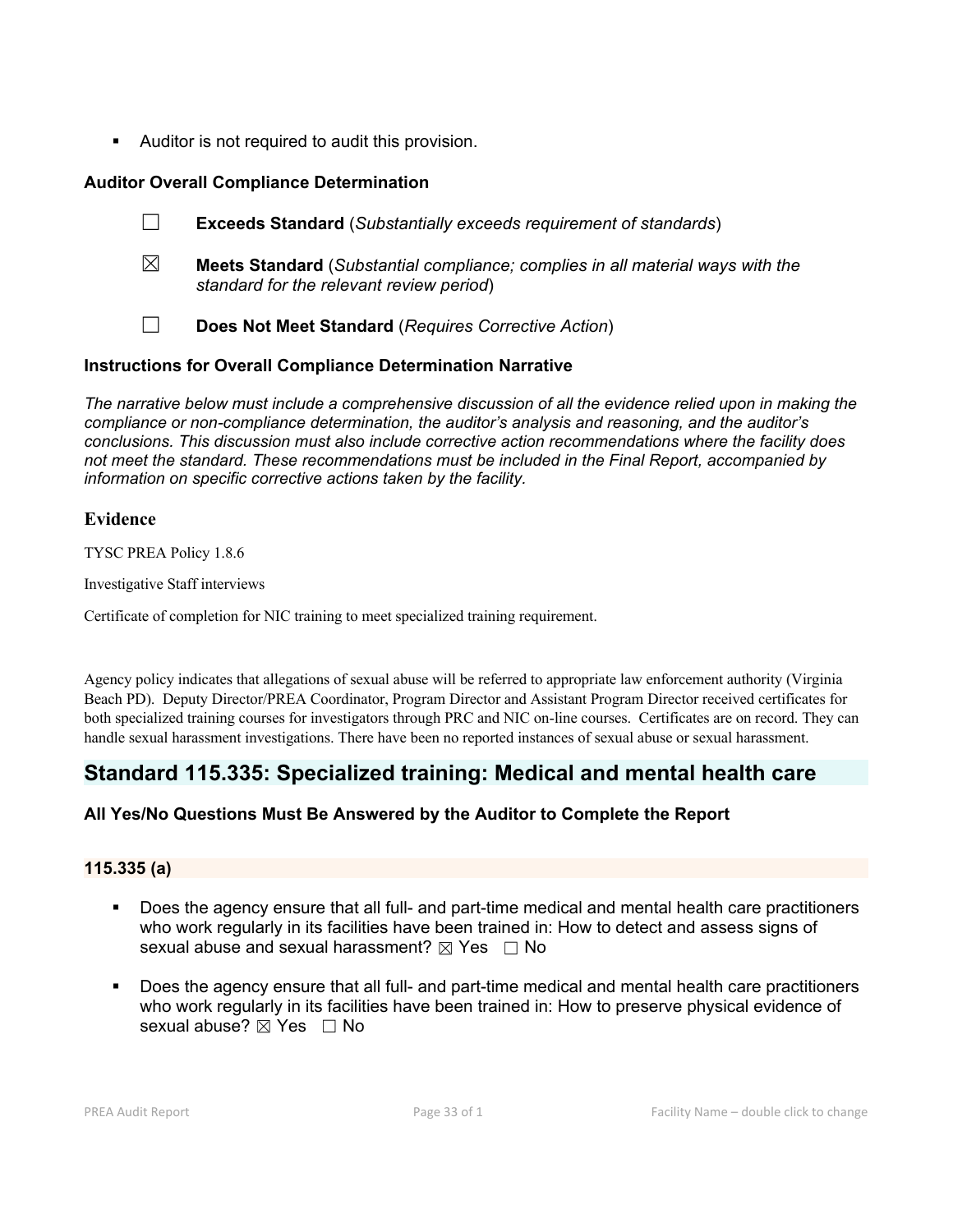- Does the agency ensure that all full- and part-time medical and mental health care practitioners who work regularly in its facilities have been trained in: How to respond effectively and professionally to juvenile victims of sexual abuse and sexual harassment?  $\boxtimes$  Yes  $\Box$  No
- Does the agency ensure that all full- and part-time medical and mental health care practitioners who work regularly in its facilities have been trained in: How and to whom to report allegations or suspicions of sexual abuse and sexual harassment?  $\boxtimes$  Yes  $\Box$  No

### **115.335 (b)**

 If medical staff employed by the agency conduct forensic examinations, do such medical staff receive appropriate training to conduct such examinations? (N/A if agency medical staff at the facility do not conduct forensic exams.)  $\Box$  Yes  $\Box$  No  $\boxtimes$  NA

#### **115.335 (c)**

 Does the agency maintain documentation that medical and mental health practitioners have received the training referenced in this standard either from the agency or elsewhere?  $\boxtimes$  Yes  $\Box$  No

### **115.335 (d)**

- Do medical and mental health care practitioners employed by the agency also receive training mandated for employees by §115.331?  $\boxtimes$  Yes  $\Box$  No
- Do medical and mental health care practitioners contracted by and volunteering for the agency also receive training mandated for contractors and volunteers by §115.332?  $\boxtimes$  Yes  $\Box$  No

#### **Auditor Overall Compliance Determination**

- ☐ **Exceeds Standard** (*Substantially exceeds requirement of standards*)
- ☒ **Meets Standard** (*Substantial compliance; complies in all material ways with the standard for the relevant review period*)
- ☐ **Does Not Meet Standard** (*Requires Corrective Action*)

### **Instructions for Overall Compliance Determination Narrative**

*The narrative below must include a comprehensive discussion of all the evidence relied upon in making the compliance or non-compliance determination, the auditor's analysis and reasoning, and the auditor's conclusions. This discussion must also include corrective action recommendations where the facility does not meet the standard. These recommendations must be included in the Final Report, accompanied by information on specific corrective actions taken by the facility.*

#### **Evidence**

TYSC PREA Policy 1.7.3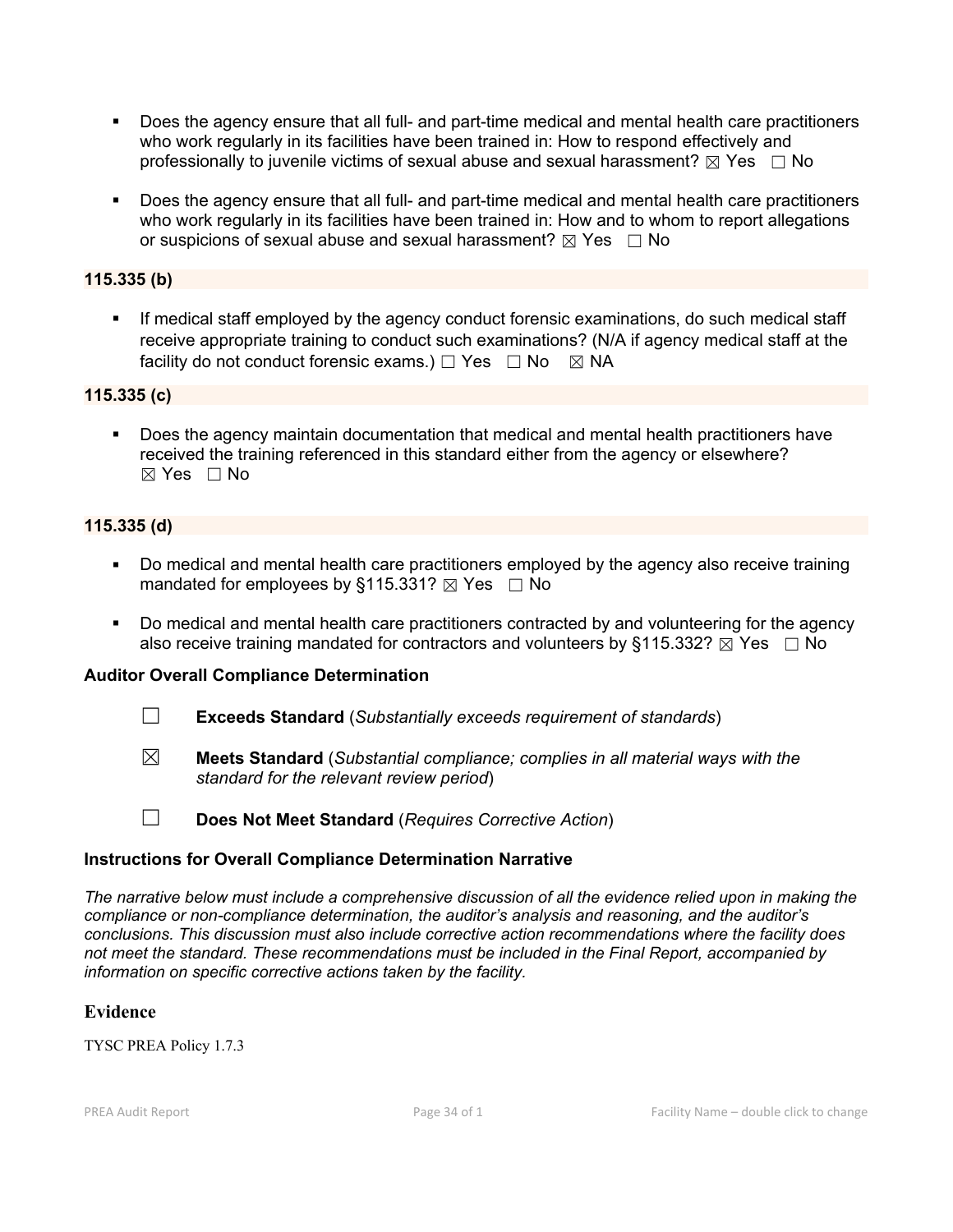The agency/facility refers residents to community providers for all ongoing treatment services. The assistant director of the agency has the KSAs to meet QMHP need, however, all mental health needs are referred to community provider . Facility practice is to transport to Sentara General Virginia Beach for forensic examinations. Facility has no medical personnel on staff. YWCA can provide staff to accompany victim.

# **SCREENING FOR RISK OF SEXUAL VICTIMIZATION AND ABUSIVENESS**

## **Standard 115.341: Screening for risk of victimization and abusiveness**

## **All Yes/No Questions Must Be Answered by the Auditor to Complete the Report**

### **115.341 (a)**

- Within 72 hours of the resident's arrival at the facility, does the agency obtain and use information about each resident's personal history and behavior to reduce risk of sexual abuse by or upon a resident?  $\boxtimes$  Yes  $\Box$  No
- Does the agency also obtain this information periodically throughout a resident's confinement?  $\boxtimes$  Yes  $\Box$  No

## **115.341 (b)**

 Are all PREA screening assessments conducted using an objective screening instrument? ☒ Yes ☐ No

### **115.341 (c)**

- During these PREA screening assessments, at a minimum, does the agency attempt to ascertain information about: Prior sexual victimization or abusiveness?  $\boxtimes$  Yes  $\Box$  No
- During these PREA screening assessments, at a minimum, does the agency attempt to ascertain information about: Any gender nonconforming appearance or manner or identification as lesbian, gay, bisexual, transgender, or intersex, and whether the resident may therefore be vulnerable to sexual abuse?  $\boxtimes$  Yes  $\Box$  No
- **During these PREA screening assessments, at a minimum, does the agency attempt to** ascertain information about: Current charges and offense history?  $\boxtimes$  Yes  $\Box$  No
- During these PREA screening assessments, at a minimum, does the agency attempt to ascertain information about: Age?  $\boxtimes$  Yes  $\Box$  No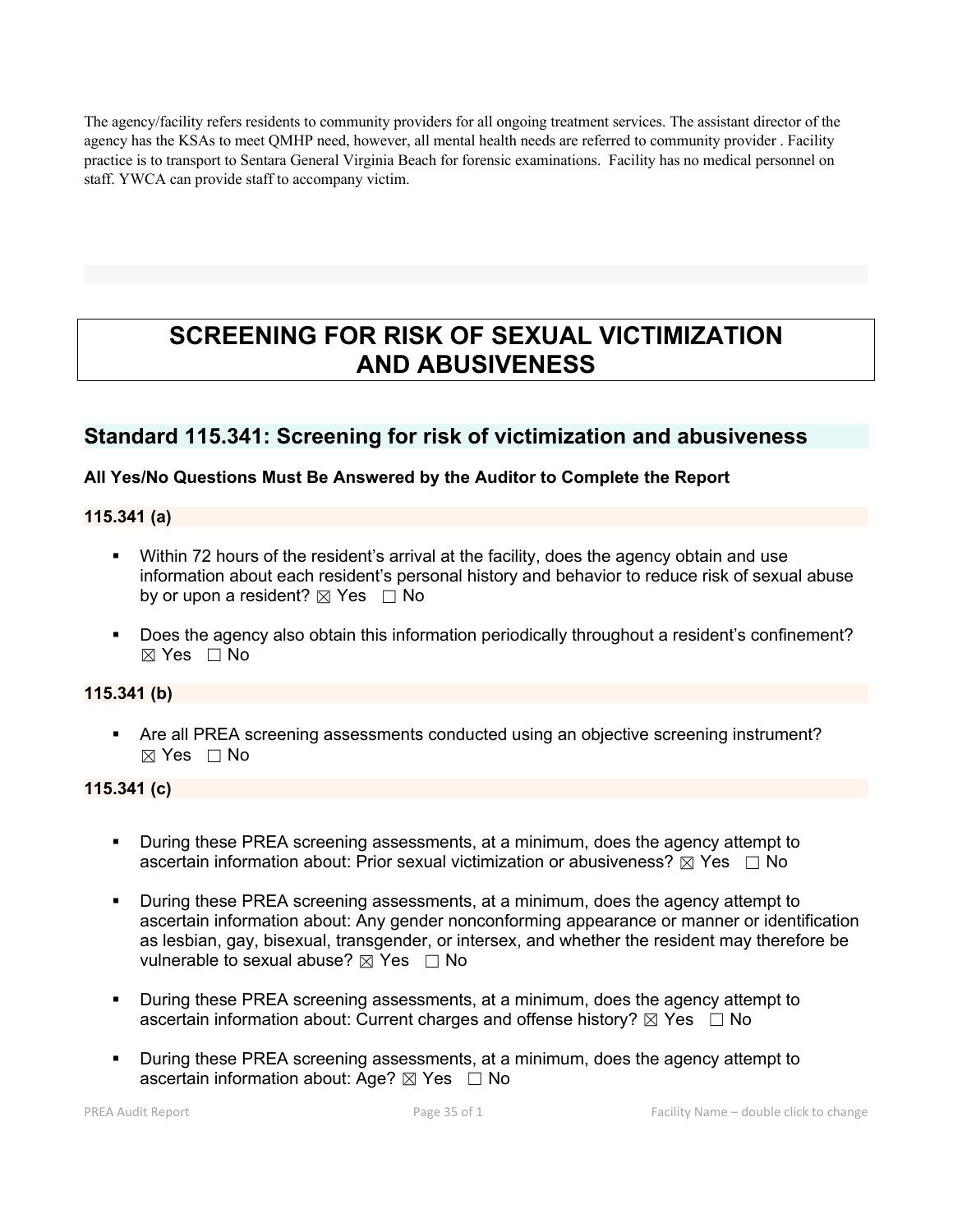- During these PREA screening assessments, at a minimum, does the agency attempt to ascertain information about: Level of emotional and cognitive development?  $\boxtimes$  Yes  $\Box$  No
- During these PREA screening assessments, at a minimum, does the agency attempt to ascertain information about: Physical size and stature?  $\boxtimes$  Yes  $\Box$  No
- During these PREA screening assessments, at a minimum, does the agency attempt to ascertain information about: Mental illness or mental disabilities?  $\boxtimes$  Yes  $\Box$  No
- During these PREA screening assessments, at a minimum, does the agency attempt to ascertain information about: Intellectual or developmental disabilities?  $\boxtimes$  Yes  $\Box$  No
- During these PREA screening assessments, at a minimum, does the agency attempt to ascertain information about: Physical disabilities?  $\boxtimes$  Yes  $\Box$  No
- **During these PREA screening assessments, at a minimum, does the agency attempt to** ascertain information about: The resident's own perception of vulnerability?  $\boxtimes$  Yes  $\Box$  No
- During these PREA screening assessments, at a minimum, does the agency attempt to ascertain information about: Any other specific information about individual residents that may indicate heightened needs for supervision, additional safety precautions, or separation from certain other residents?  $\boxtimes$  Yes  $\Box$  No

### **115.341 (d)**

- Is this information ascertained: Through conversations with the resident during the intake process and medical mental health screenings?  $\boxtimes$  Yes  $\Box$  No
- Is this information ascertained: During classification assessments?  $\boxtimes$  Yes  $\Box$  No
- Is this information ascertained: By reviewing court records, case files, facility behavioral records, and other relevant documentation from the resident's files?  $\boxtimes$  Yes  $\Box$  No

### **115.341 (e)**

 Has the agency implemented appropriate controls on the dissemination within the facility of responses to questions asked pursuant to this standard in order to ensure that sensitive information is not exploited to the resident's detriment by staff or other residents?  $\boxtimes$  Yes  $\Box$  No

#### **Auditor Overall Compliance Determination**

- ☐ **Exceeds Standard** (*Substantially exceeds requirement of standards*)
- ☒ **Meets Standard** (*Substantial compliance; complies in all material ways with the standard for the relevant review period*)
- ☐ **Does Not Meet Standard** (*Requires Corrective Action*)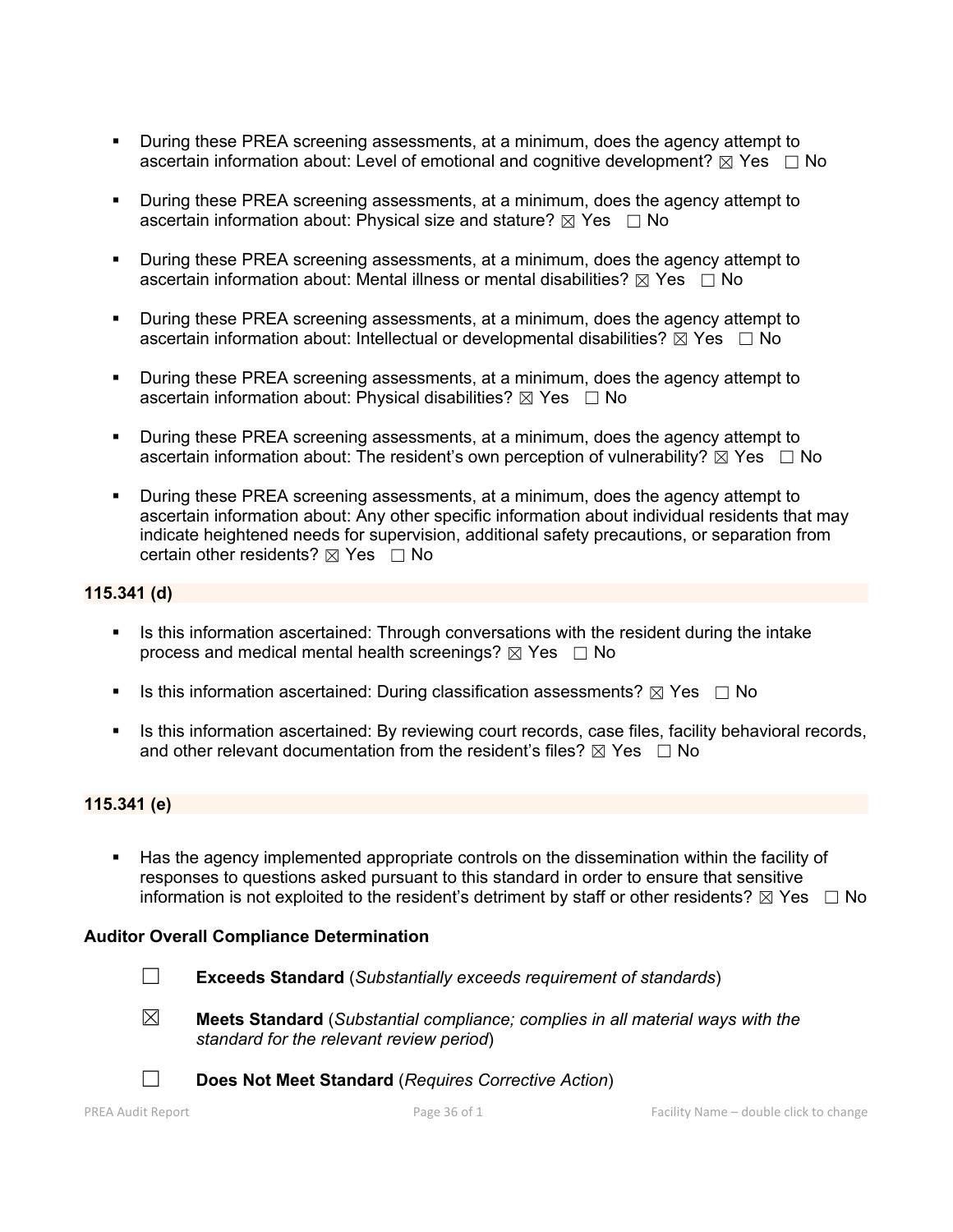## **Instructions for Overall Compliance Determination Narrative**

*The narrative below must include a comprehensive discussion of all the evidence relied upon in making the compliance or non-compliance determination, the auditor's analysis and reasoning, and the auditor's conclusions. This discussion must also include corrective action recommendations where the facility does not meet the standard. These recommendations must be included in the Final Report, accompanied by information on specific corrective actions taken by the facility.*

### **Evidence**

TYSC PREA Policy 1.6.1

TYSC Screening and Vulnerable Population Assessment form

Resident interviews

Staff interviews

Los Angeles Symptom Checklist

TYSC PREA Screeningand Vulnerable Population Assessment; PREA Policy 1.6.2, a-k reviewed. Since staff at CIH wear many hats, auditors chose to use the "Staff Responsible for Risk Screening" questionnaire in addition to interview questions in "Random Staff" questionnaire for the three staff who did intake with residents. All staff who conduct intakes were very familiar with the screening tool and stated that they use it at intake. Resident interviews confirmed this. All resident files checked showed that the screening was done the day of intake.

Staff interviewed indicated that information came from multiple sources including parents, community providers, court documents, school, etc. Residents who screen as vulnerable are either receiving services in the community or are offered a meeting with appropriate mental health or medical professional.

## **Standard 115.342: Use of screening information**

#### **All Yes/No Questions Must Be Answered by the Auditor to Complete the Report**

#### **115.342 (a)**

 Does the agency use all of the information obtained pursuant to § 115.341 and subsequently, with the goal of keeping all residents safe and free from sexual abuse, to make: Housing Assignments?  $\boxtimes$  Yes  $\Box$  No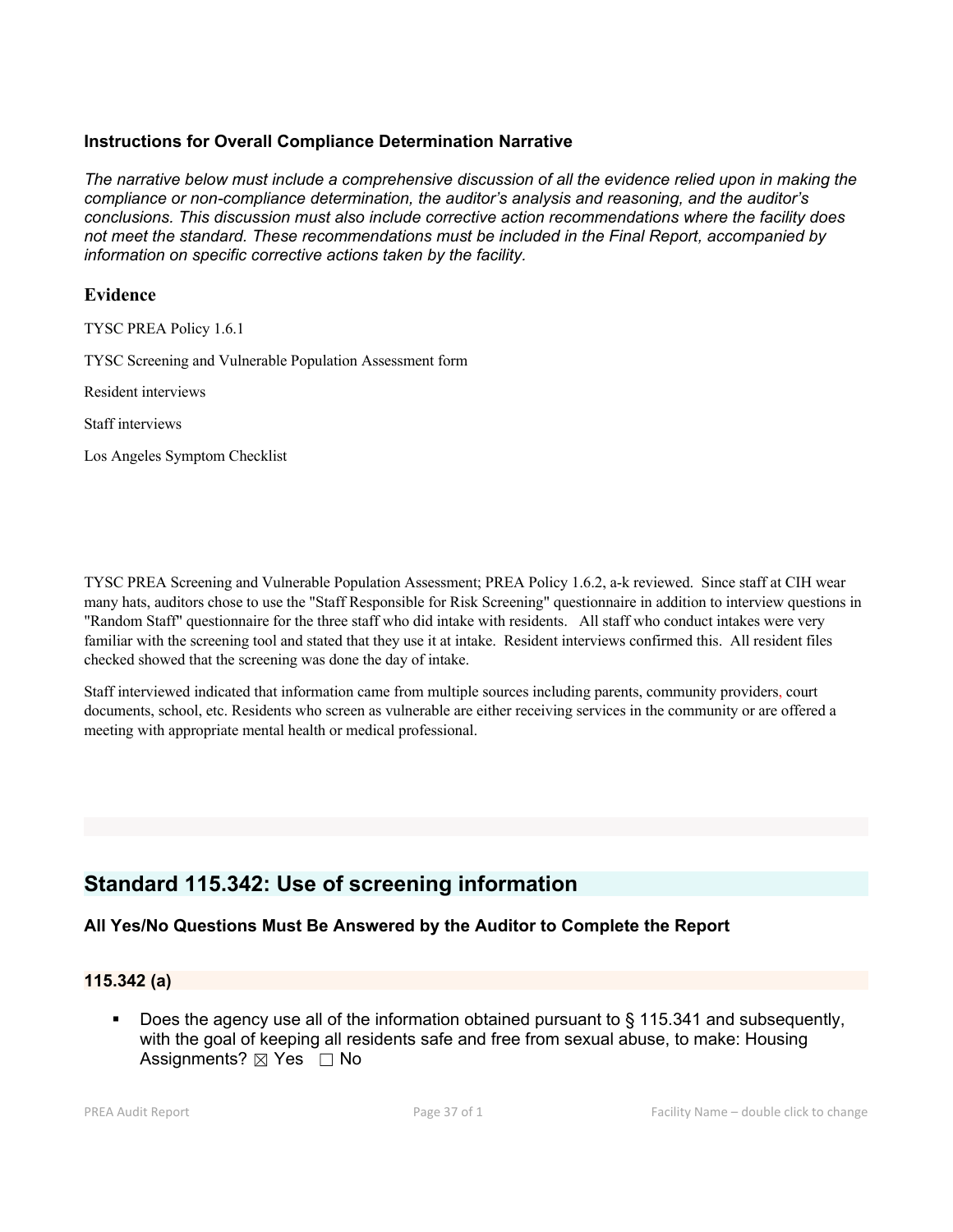- Does the agency use all of the information obtained pursuant to § 115.341 and subsequently, with the goal of keeping all residents safe and free from sexual abuse, to make: Bed assignments?  $\boxtimes$  Yes  $\Box$  No
- Does the agency use all of the information obtained pursuant to § 115.341 and subsequently, with the goal of keeping all residents safe and free from sexual abuse, to make: Work Assignments?  $\boxtimes$  Yes  $\Box$  No
- Does the agency use all of the information obtained pursuant to § 115.341 and subsequently, with the goal of keeping all residents safe and free from sexual abuse, to make: Education Assignments?  $\boxtimes$  Yes  $\Box$  No
- Does the agency use all of the information obtained pursuant to § 115.341 and subsequently, with the goal of keeping all residents safe and free from sexual abuse, to make: Program Assignments?  $\boxtimes$  Yes  $\Box$  No

## **115.342 (b)**

- Are residents isolated from others only as a last resort when less restrictive measures are inadequate to keep them and other residents safe, and then only until an alternative means of keeping all residents safe can be arranged?  $\boxtimes$  Yes  $\Box$  No
- During any period of isolation, does the agency always refrain from denying residents daily large-muscle exercise?  $\boxtimes$  Yes  $\Box$  No
- During any period of isolation, does the agency always refrain from denying residents any legally required educational programming or special education services?  $\boxtimes$  Yes  $\Box$  No
- Do residents in isolation receive daily visits from a medical or mental health care clinician?  $\boxtimes$  Yes  $\Box$  No
- Do residents also have access to other programs and work opportunities to the extent possible?  $\boxtimes$  Yes  $\Box$  No

## **115.342 (c)**

- Does the agency always refrain from placing: Lesbian, gay, and bisexual residents in particular housing, bed, or other assignments solely on the basis of such identification or status?  $\boxtimes$  Yes  $\Box$  No
- Does the agency always refrain from placing: Transgender residents in particular housing, bed, or other assignments solely on the basis of such identification or status?  $\boxtimes$  Yes  $\Box$  No
- Does the agency always refrain from placing: Intersex residents in particular housing, bed, or other assignments solely on the basis of such identification or status?  $\boxtimes$  Yes  $\Box$  No
- Does the agency always refrain from considering lesbian, gay, bisexual, transgender, or intersex identification or status as an indicator or likelihood of being sexually abusive?  $\boxtimes$  Yes  $\Box$  No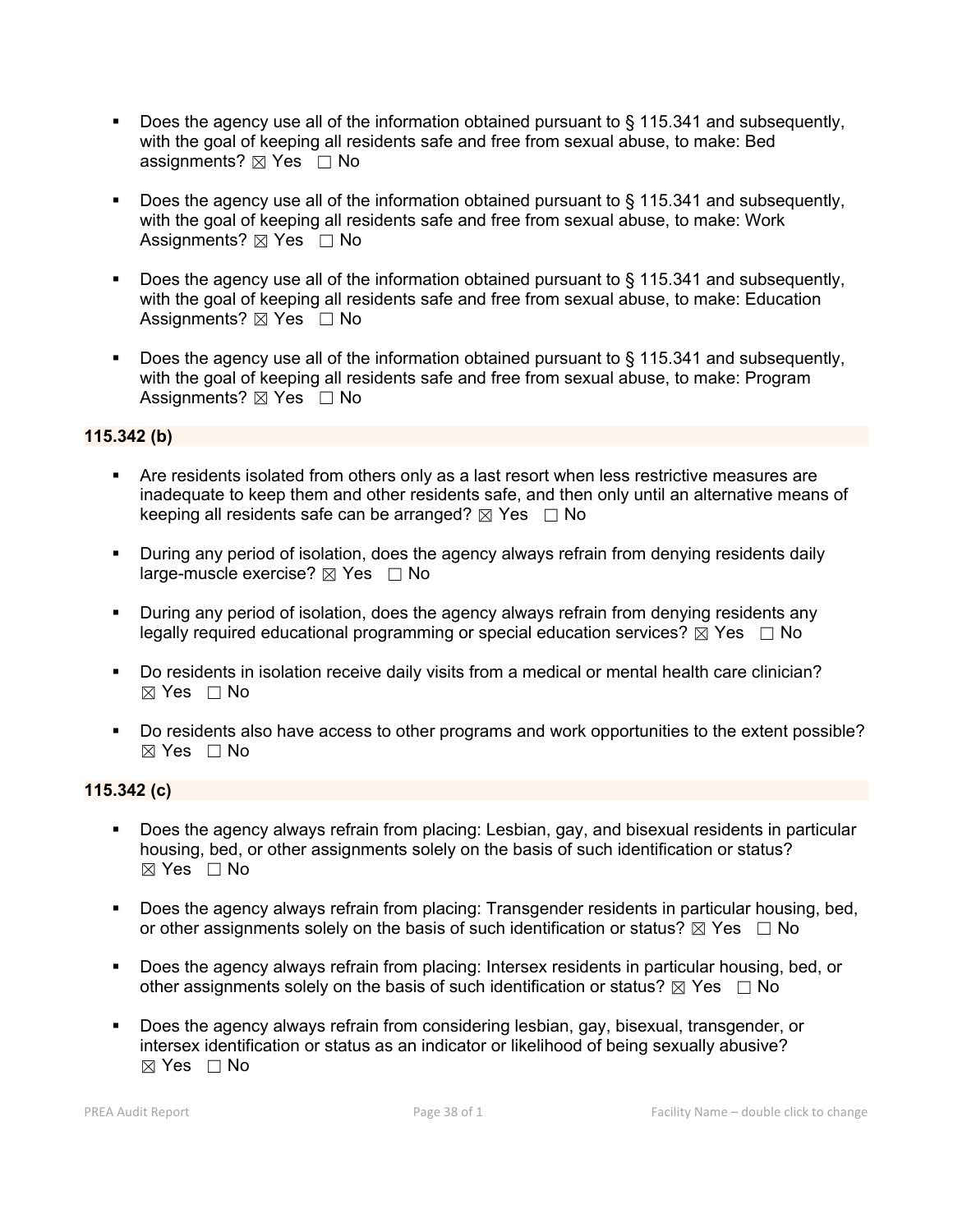#### **115.342 (d)**

- When deciding whether to assign a transgender or intersex resident to a facility for male or female residents, does the agency consider on a case-by-case basis whether a placement would ensure the resident's health and safety, and whether a placement would present management or security problems (NOTE: if an agency by policy or practice assigns residents to a male or female facility on the basis of anatomy alone, that agency is not in compliance with this standard)?  $\boxtimes$  Yes  $\Box$  No
- When making housing or other program assignments for transgender or intersex residents, does the agency consider on a case-by-case basis whether a placement would ensure the resident's health and safety, and whether a placement would present management or security problems?  $\boxtimes$  Yes  $\Box$  No

#### **115.342 (e)**

**• Are placement and programming assignments for each transgender or intersex resident** reassessed at least twice each year to review any threats to safety experienced by the resident?  $\boxtimes$  Yes  $\Box$  No

### **115.342 (f)**

 Are each transgender or intersex resident's own views with respect to his or her own safety given serious consideration when making facility and housing placement decisions and programming assignments?  $\boxtimes$  Yes  $\Box$  No

### **115.342 (g)**

 Are transgender and intersex residents given the opportunity to shower separately from other residents?  $\boxtimes$  Yes  $\Box$  No

#### **115.342 (h)**

- If a resident is isolated pursuant to paragraph (b) of this section, does the facility clearly document: The basis for the facility's concern for the resident's safety? (N/A for h and i if facility doesn't use isolation?)  $\Box$  Yes  $\Box$  No  $\boxtimes$  NA
- If a resident is isolated pursuant to paragraph (b) of this section, does the facility clearly document: The reason why no alternative means of separation can be arranged? (N/A for h and i if facility doesn't use isolation?)  $\Box$  Yes  $\Box$  No  $\boxtimes$  NA

#### **115.342 (i)**

 In the case of each resident who is isolated as a last resort when less restrictive measures are inadequate to keep them and other residents safe, does the facility afford a review to determine whether there is a continuing need for separation from the general population EVERY 30 DAYS?  $\boxtimes$  Yes  $\Box$  No

#### **Auditor Overall Compliance Determination**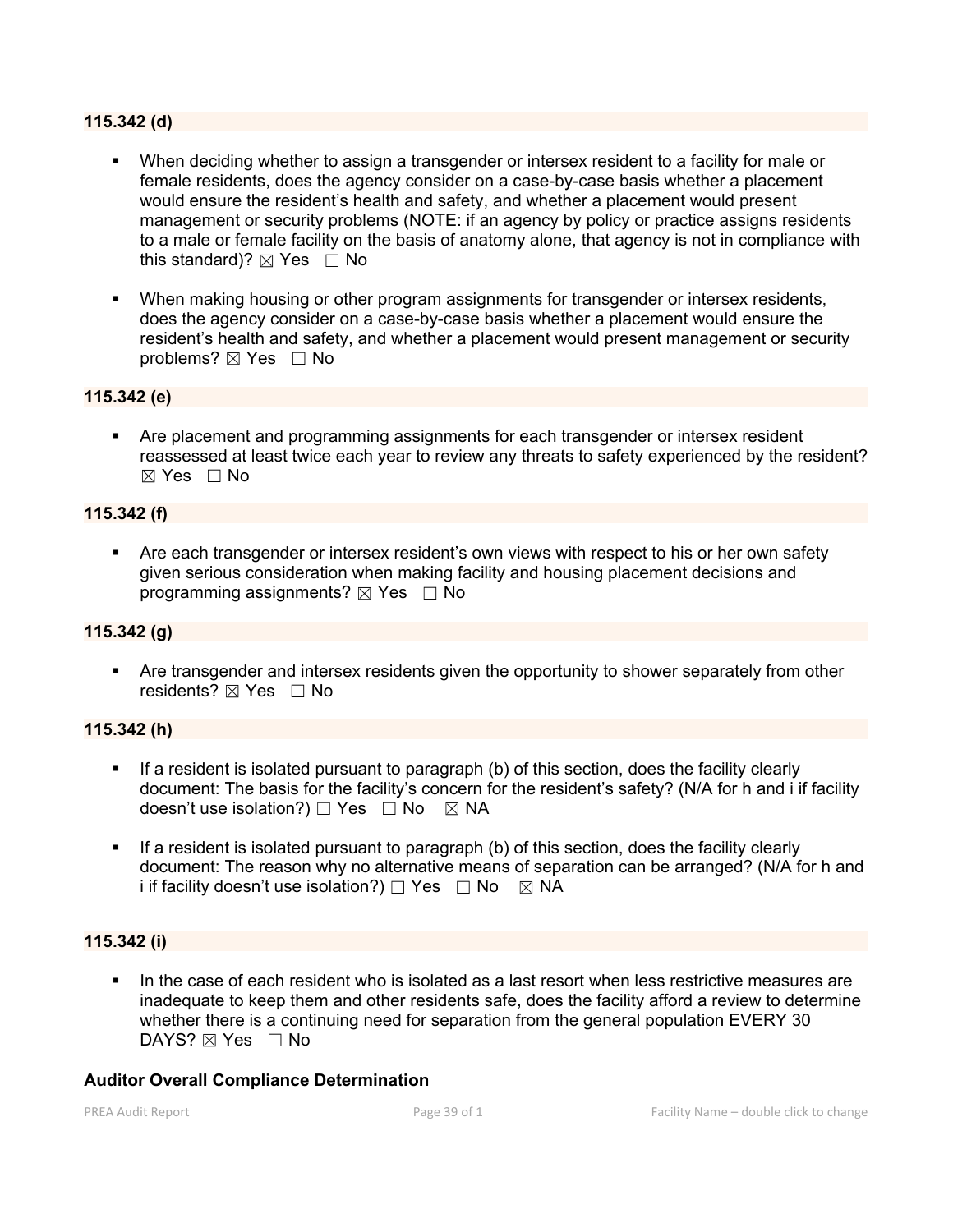- ☐ **Exceeds Standard** (*Substantially exceeds requirement of standards*)
- ☒ **Meets Standard** (*Substantial compliance; complies in all material ways with the standard for the relevant review period*)
- ☐ **Does Not Meet Standard** (*Requires Corrective Action*)

#### **Instructions for Overall Compliance Determination Narrative**

*The narrative below must include a comprehensive discussion of all the evidence relied upon in making the compliance or non-compliance determination, the auditor's analysis and reasoning, and the auditor's conclusions. This discussion must also include corrective action recommendations where the facility does not meet the standard. These recommendations must be included in the Final Report, accompanied by information on specific corrective actions taken by the facility.*

#### **Evidence**

TYSC PREA Policy 1.6.1

Staff interviews

Resident interviews

This facility is a non-secure group home and has clear policies prohibiting the use of isolation in any way, for any reason. Auditor reviewed CIH Policy on Management of Resident Behavior provides guidance on management of resident behavior and states, "At no time will a resident be locked in their rooms." All staff and resident interviews confirmed that the facility does not use isolation.

All residents are allowed to shower separately.

This agency does extensive review and assessment of all residents prior to acceptance. If a resident's needs cannot be met, another placement is found.

The resident's view of his/her own vulnerability and safety are considered when housing choices are made.

# **REPORTING**

## **Standard 115.351: Resident reporting**

#### **All Yes/No Questions Must Be Answered by the Auditor to Complete the Report**

## **115.351 (a)**

 Does the agency provide multiple internal ways for residents to privately report: Sexual abuse and sexual harassment?  $\boxtimes$  Yes  $\Box$  No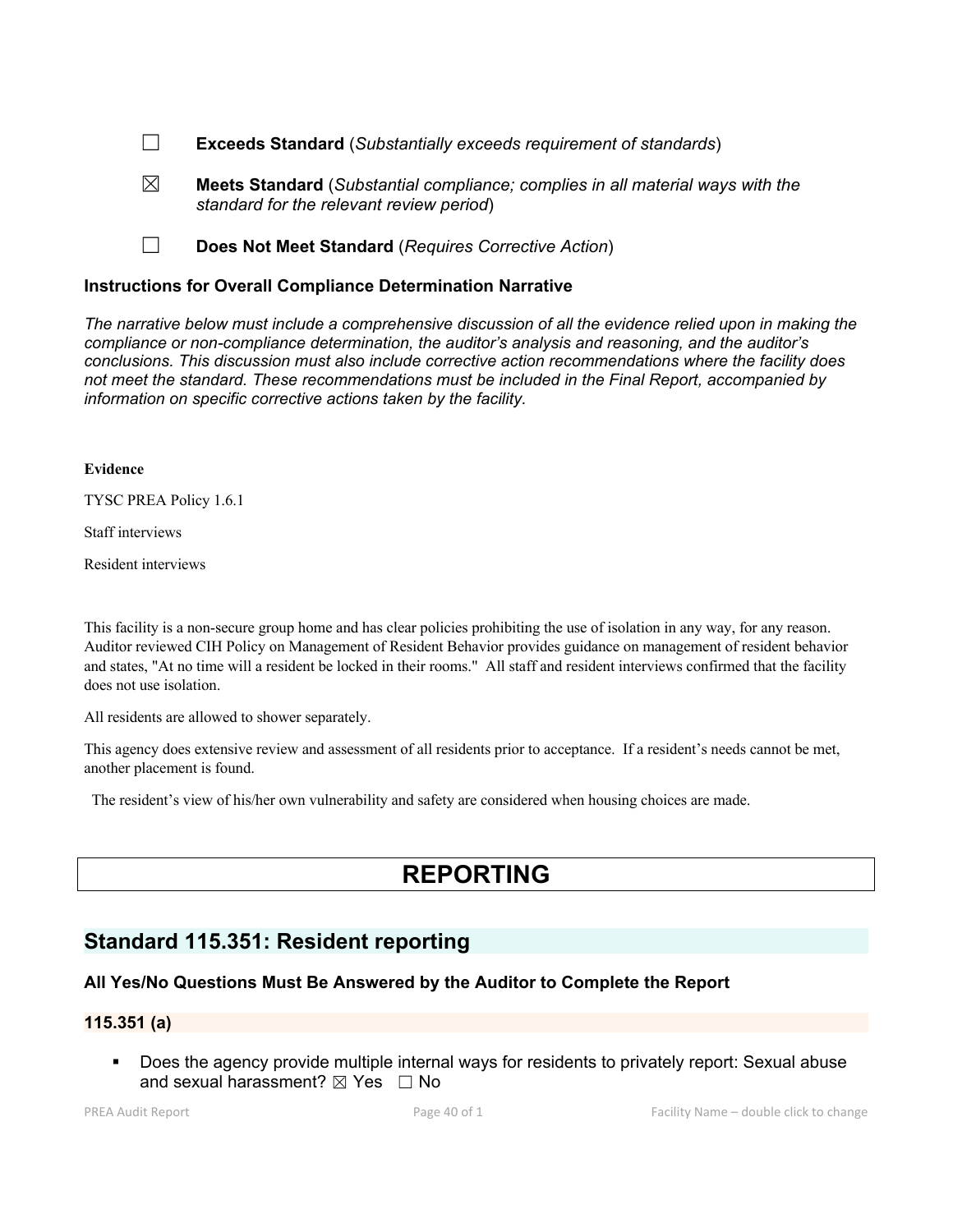- Does the agency provide multiple internal ways for residents to privately report: Retaliation by other residents or staff for reporting sexual abuse and sexual harassment?  $\boxtimes$  Yes  $\Box$  No
- Does the agency provide multiple internal ways for residents to privately report: Staff neglect or violation of responsibilities that may have contributed to such incidents?  $\boxtimes$  Yes  $\Box$  No

## **115.351 (b)**

- Does the agency also provide at least one way for residents to report sexual abuse or sexual harassment to a public or private entity or office that is not part of the agency?  $\boxtimes$  Yes  $\Box$  No
- Is that private entity or office able to receive and immediately forward resident reports of sexual abuse and sexual harassment to agency officials?  $\boxtimes$  Yes  $\Box$  No
- Does that private entity or office allow the resident to remain anonymous upon request? ☒ Yes ☐ No
- Are residents detained solely for civil immigration purposes provided information on how to contact relevant consular officials and relevant officials at the Department of Homeland Security to report sexual abuse or harassment?  $\boxtimes$  Yes  $\Box$  No

### **115.351 (c)**

- Do staff members accept reports of sexual abuse and sexual harassment made verbally, in writing, anonymously, and from third parties?  $\boxtimes$  Yes  $\Box$  No
- Do staff members promptly document any verbal reports of sexual abuse and sexual harassment?  $\boxtimes$  Yes  $\Box$  No

#### **115.351 (d)**

- Does the facility provide residents with access to tools necessary to make a written report?  $\boxtimes$  Yes  $\Box$  No
- Does the agency provide a method for staff to privately report sexual abuse and sexual harassment of residents?  $\boxtimes$  Yes  $\Box$  No

#### **Auditor Overall Compliance Determination**

- ☐ **Exceeds Standard** (*Substantially exceeds requirement of standards*)
- ☒ **Meets Standard** (*Substantial compliance; complies in all material ways with the standard for the relevant review period*)
- ☐ **Does Not Meet Standard** (*Requires Corrective Action*)

#### **Instructions for Overall Compliance Determination Narrative**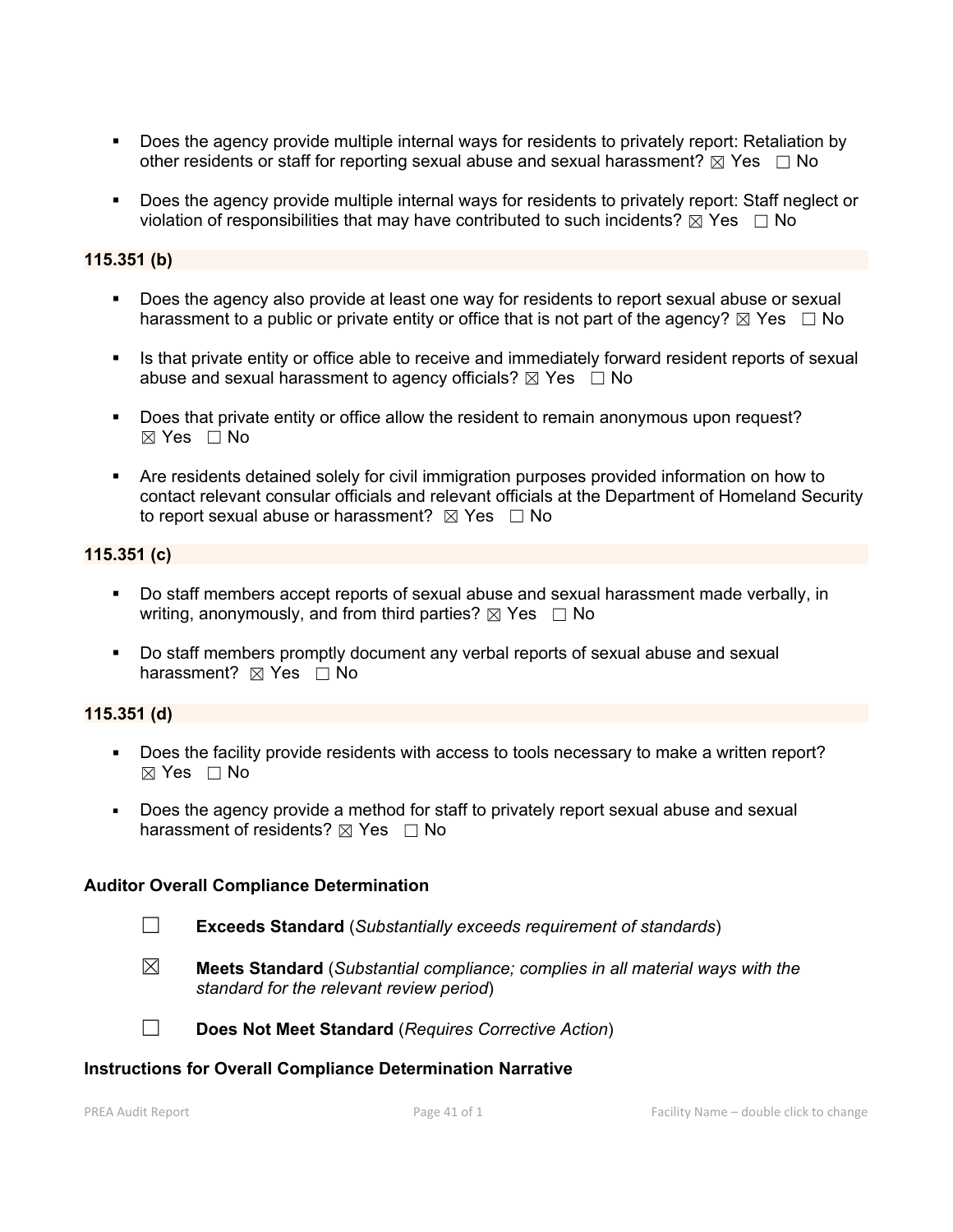*The narrative below must include a comprehensive discussion of all the evidence relied upon in making the compliance or non-compliance determination, the auditor's analysis and reasoning, and the auditor's conclusions. This discussion must also include corrective action recommendations where the facility does not meet the standard. These recommendations must be included in the Final Report, accompanied by information on specific corrective actions taken by the facility.*

### **Evidence**

TYSC PREA Policy 1.7.1 Resident Training Handout Facility tour/bulletin board information Resident Training outline Posters Reporting Sexual Abuse brochure Resident interviews Staff interviews

Facility has done a good job letting residents and staff know how to report, whom they may report to, thatothers may report for them and that reports may be made privately. Posters were evident throughout the facility and residents knew where they were. Residents knew they could report outside the facility. Facility has MOA with YWCA to provide 24-hour hotline. Residents have multiple ways to report, including verbally and in writing.

## **Standard 115.352: Exhaustion of administrative remedies**

## **All Yes/No Questions Must Be Answered by the Auditor to Complete the Report**

## **115.352 (a)**

Is the agency exempt from this standard? NOTE: The agency is exempt ONLY if it does not have administrative procedures to address resident grievances regarding sexual abuse. This does not mean the agency is exempt simply because a resident does not have to or is not ordinarily expected to submit a grievance to report sexual abuse. This means that as a matter of explicit policy, the agency does not have an administrative remedies process to address sexual abuse. □ Yes □ No ⊠ NA

## **115.352 (b)**

 Does the agency permit residents to submit a grievance regarding an allegation of sexual abuse without any type of time limits? (The agency may apply otherwise-applicable time limits to any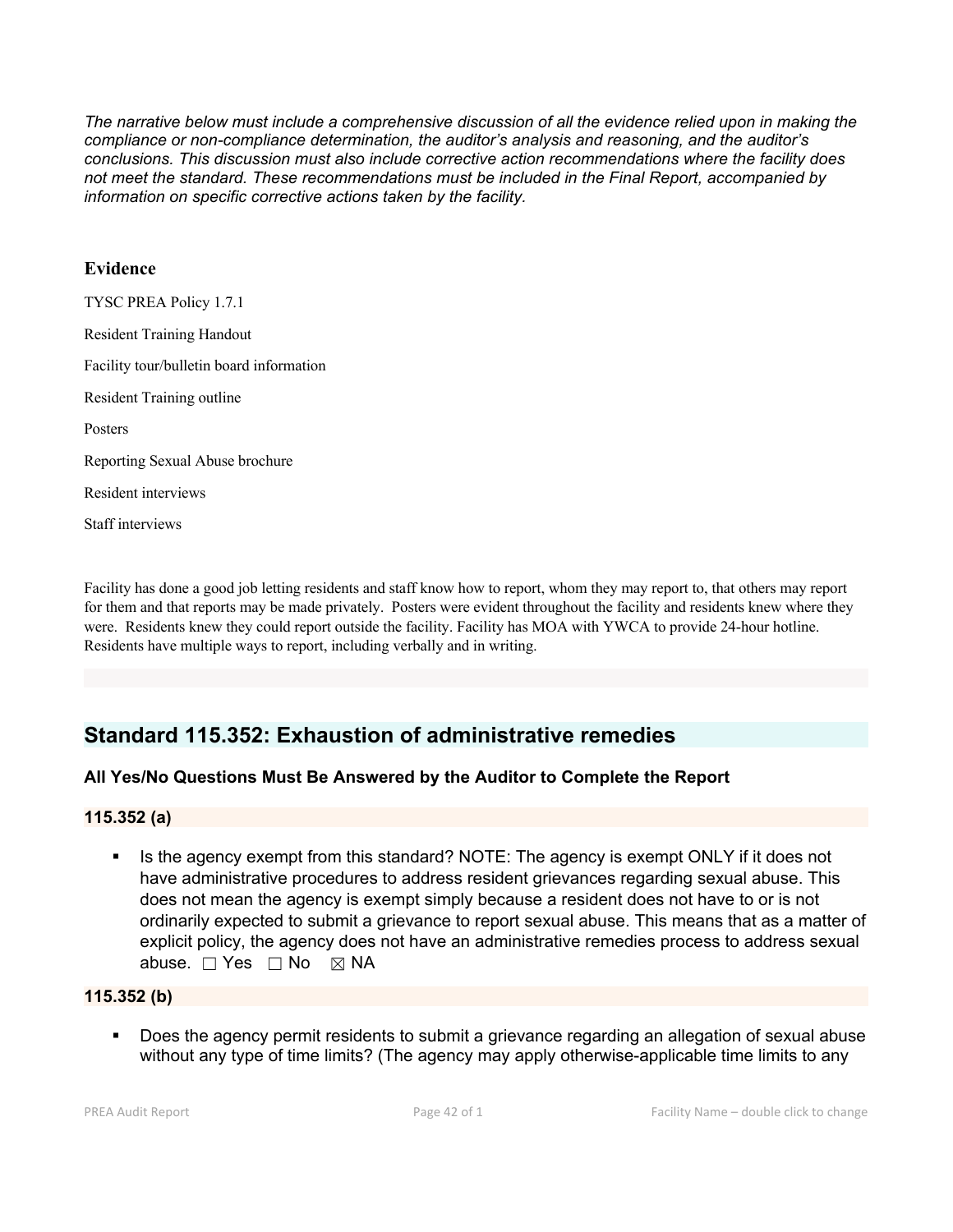portion of a grievance that does not allege an incident of sexual abuse.) (N/A if agency is exempt from this standard.)  $\Box$  Yes  $\Box$  No  $\boxtimes$  NA

 Does the agency always refrain from requiring a resident to use any informal grievance process, or to otherwise attempt to resolve with staff, an alleged incident of sexual abuse? (N/A if agency is exempt from this standard.)  $\Box$  Yes  $\Box$  No  $\boxtimes$  NA

## **115.352 (c)**

- Does the agency ensure that: A resident who alleges sexual abuse may submit a grievance without submitting it to a staff member who is the subject of the complaint? (N/A if agency is exempt from this standard.)  $\Box$  Yes  $\Box$  No  $\boxtimes$  NA
- Does the agency ensure that: Such grievance is not referred to a staff member who is the subject of the complaint? (N/A if agency is exempt from this standard.)  $\Box$  Yes  $\Box$  No  $\boxtimes$  NA

## **115.352 (d)**

- Does the agency issue a final agency decision on the merits of any portion of a grievance alleging sexual abuse within 90 days of the initial filing of the grievance? (Computation of the 90-day time period does not include time consumed by residents in preparing any administrative appeal.) (N/A if agency is exempt from this standard.)  $\Box$  Yes  $\Box$  No  $\boxtimes$  NA
- If the agency determines that the 90-day timeframe is insufficient to make an appropriate decision and claims an extension of time [the maximum allowable extension of time to respond is 70 days per 115.352(d)(3)], does the agency notify the resident in writing of any such extension and provide a date by which a decision will be made? (N/A if agency is exempt from this standard.)  $\Box$  Yes  $\Box$  No  $\boxtimes$  NA
- At any level of the administrative process, including the final level, if the resident does not receive a response within the time allotted for reply, including any properly noticed extension, may a resident consider the absence of a response to be a denial at that level? (N/A if agency is exempt from this standard.)  $\Box$  Yes  $\Box$  No  $\boxtimes$  NA

## **115.352 (e)**

- Are third parties, including fellow residents, staff members, family members, attorneys, and outside advocates, permitted to assist residents in filing requests for administrative remedies relating to allegations of sexual abuse? (N/A if agency is exempt from this standard.)  $\Box$  Yes  $\Box$  No  $\boxtimes$  NA
- Are those third parties also permitted to file such requests on behalf of residents? (If a third party, other than a parent or legal guardian, files such a request on behalf of a resident, the facility may require as a condition of processing the request that the alleged victim agree to have the request filed on his or her behalf, and may also require the alleged victim to personally pursue any subsequent steps in the administrative remedy process.) (N/A if agency is exempt from this standard.)  $\Box$  Yes No  $\boxtimes$  NA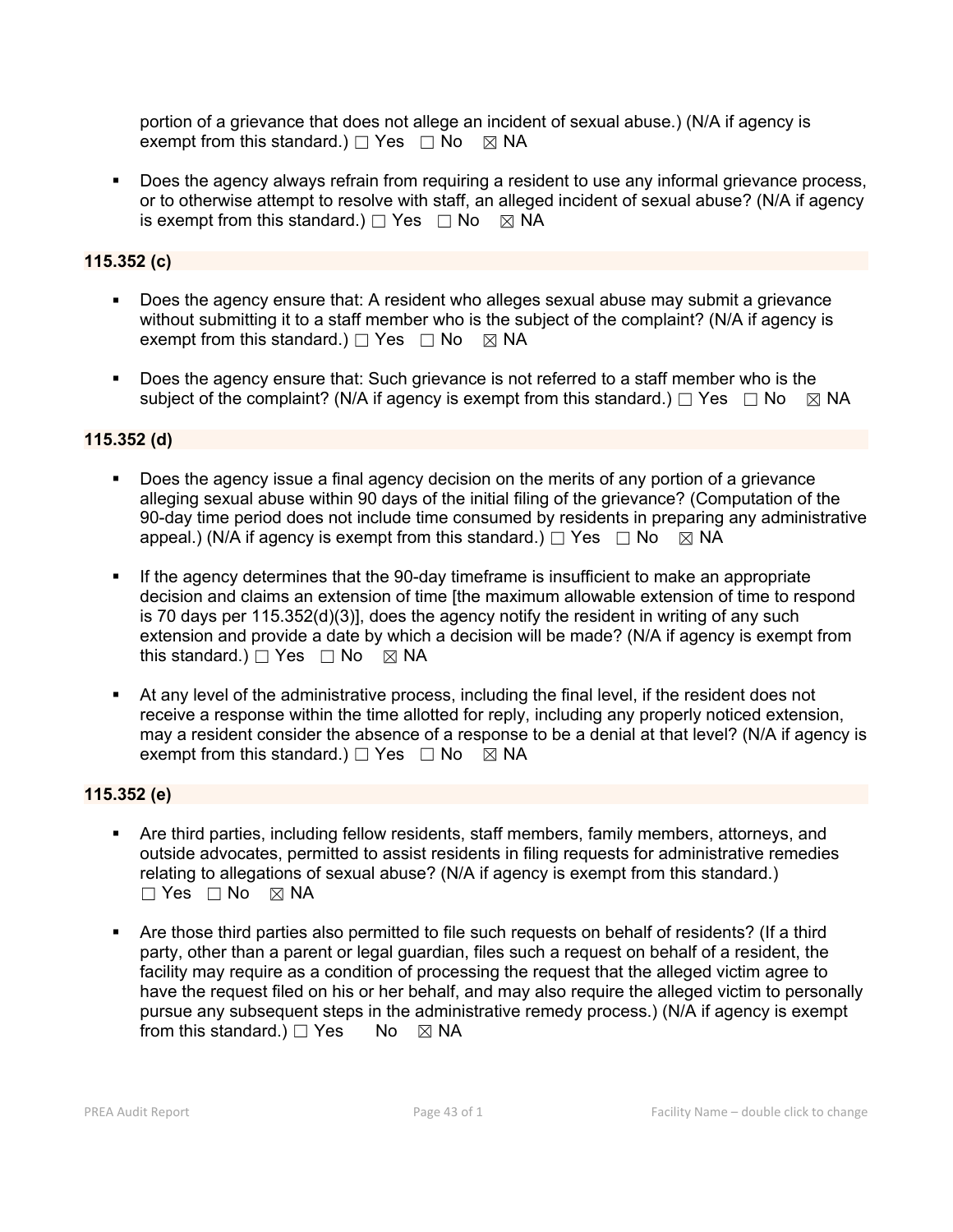- If the resident declines to have the request processed on his or her behalf, does the agency document the resident's decision? (N/A if agency is exempt from this standard.) ☐ Yes ☐ No ☒ NA
- Is a parent or legal guardian of a juvenile allowed to file a grievance regarding allegations of sexual abuse, including appeals, on behalf of such juvenile? (N/A if agency is exempt from this standard.) □ Yes □ No ⊠ NA
- If a parent or legal guardian of a juvenile files a grievance (or an appeal) on behalf of a juvenile regarding allegations of sexual abuse, is it the case that those grievances are not conditioned upon the juvenile agreeing to have the request filed on his or her behalf? (N/A if agency is exempt from this standard.)  $\Box$  Yes  $\Box$  No  $\boxtimes$  NA

## **115.352 (f)**

- Has the agency established procedures for the filing of an emergency grievance alleging that a resident is subject to a substantial risk of imminent sexual abuse? (N/A if agency is exempt from this standard.)  $\Box$  Yes  $\Box$  No  $\boxtimes$  NA
- After receiving an emergency grievance alleging a resident is subject to a substantial risk of imminent sexual abuse, does the agency immediately forward the grievance (or any portion thereof that alleges the substantial risk of imminent sexual abuse) to a level of review at which immediate corrective action may be taken? (N/A if agency is exempt from this standard.).  $\Box$  Yes  $\Box$  No  $\boxtimes$  NA
- After receiving an emergency grievance described above, does the agency provide an initial response within 48 hours? (N/A if agency is exempt from this standard.)  $\Box$  Yes  $\Box$  No  $\Box$  NA
- After receiving an emergency grievance described above, does the agency issue a final agency decision within 5 calendar days? (N/A if agency is exempt from this standard.)  $\Box$  Yes  $\Box$  No  $\boxtimes$  NA
- Does the initial response and final agency decision document the agency's determination whether the resident is in substantial risk of imminent sexual abuse? (N/A if agency is exempt from this standard.)  $\Box$  Yes  $\Box$  No  $\boxtimes$  NA
- Does the initial response document the agency's action(s) taken in response to the emergency grievance? (N/A if agency is exempt from this standard.)  $\Box$  Yes  $\Box$  No  $\boxtimes$  NA
- Does the agency's final decision document the agency's action(s) taken in response to the emergency grievance? (N/A if agency is exempt from this standard.)  $\Box$  Yes  $\Box$  No  $\boxtimes$  NA

## **115.352 (g)**

 If the agency disciplines a resident for filing a grievance related to alleged sexual abuse, does it do so ONLY where the agency demonstrates that the resident filed the grievance in bad faith? (N/A if agency is exempt from this standard.)  $\boxtimes$  Yes  $\Box$  No  $\Box$  NA

## **Auditor Overall Compliance Determination**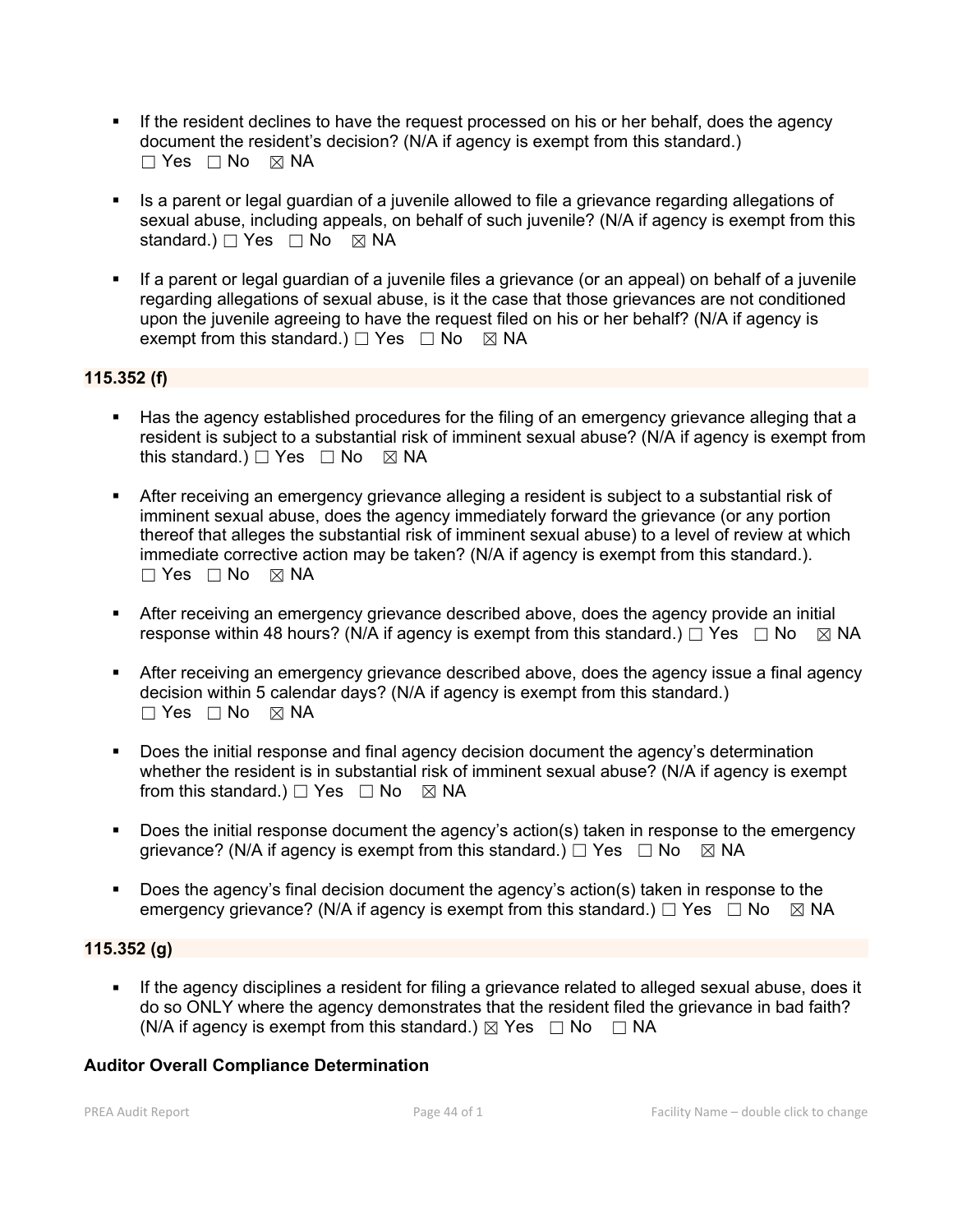☐ **Exceeds Standard** (*Substantially exceeds requirement of standards*)

☒ **Meets Standard** (*Substantial compliance; complies in all material ways with the standard for the relevant review period*)

☐ **Does Not Meet Standard** (*Requires Corrective Action*)

### **Instructions for Overall Compliance Determination Narrative**

*The narrative below must include a comprehensive discussion of all the evidence relied upon in making the compliance or non-compliance determination, the auditor's analysis and reasoning, and the auditor's conclusions. This discussion must also include corrective action recommendations where the facility does not meet the standard. These recommendations must be included in the Final Report, accompanied by information on specific corrective actions taken by the facility.*

### **Evidence**

TYSC PREA Policy 1.7.1, #1 (a)

Agency allows residents to report using the "grievance" form (something most of the residents in this facility would be familiar with based on local detention programs) however, all residents are informed that a "grievance" alleging sexual abuse or sexual harassment immediately moves outside the grievance procedure and is referred to the Program Director, Assistant Program Director or designee for referral for investigation.

## **Standard 115.353: Resident access to outside confidential support services and legal representation**

## **All Yes/No Questions Must Be Answered by the Auditor to Complete the Report**

#### **115.353 (a)**

- Does the facility provide residents with access to outside victim advocates for emotional support services related to sexual abuse by providing, posting, or otherwise making assessible mailing addresses and telephone numbers, including toll-free hotline numbers where available, of local, State, or national victim advocacy or rape crisis organizations?  $\boxtimes$  Yes  $\Box$  No
- Does the facility provide persons detained solely for civil immigration purposes mailing addresses and telephone numbers, including toll-free hotline numbers where available of local, State, or national immigrant services agencies?  $\boxtimes$  Yes  $\Box$  No
- Does the facility enable reasonable communication between residents and these organizations and agencies, in as confidential a manner as possible?  $\boxtimes$  Yes  $\Box$  No

#### **115.353 (b)**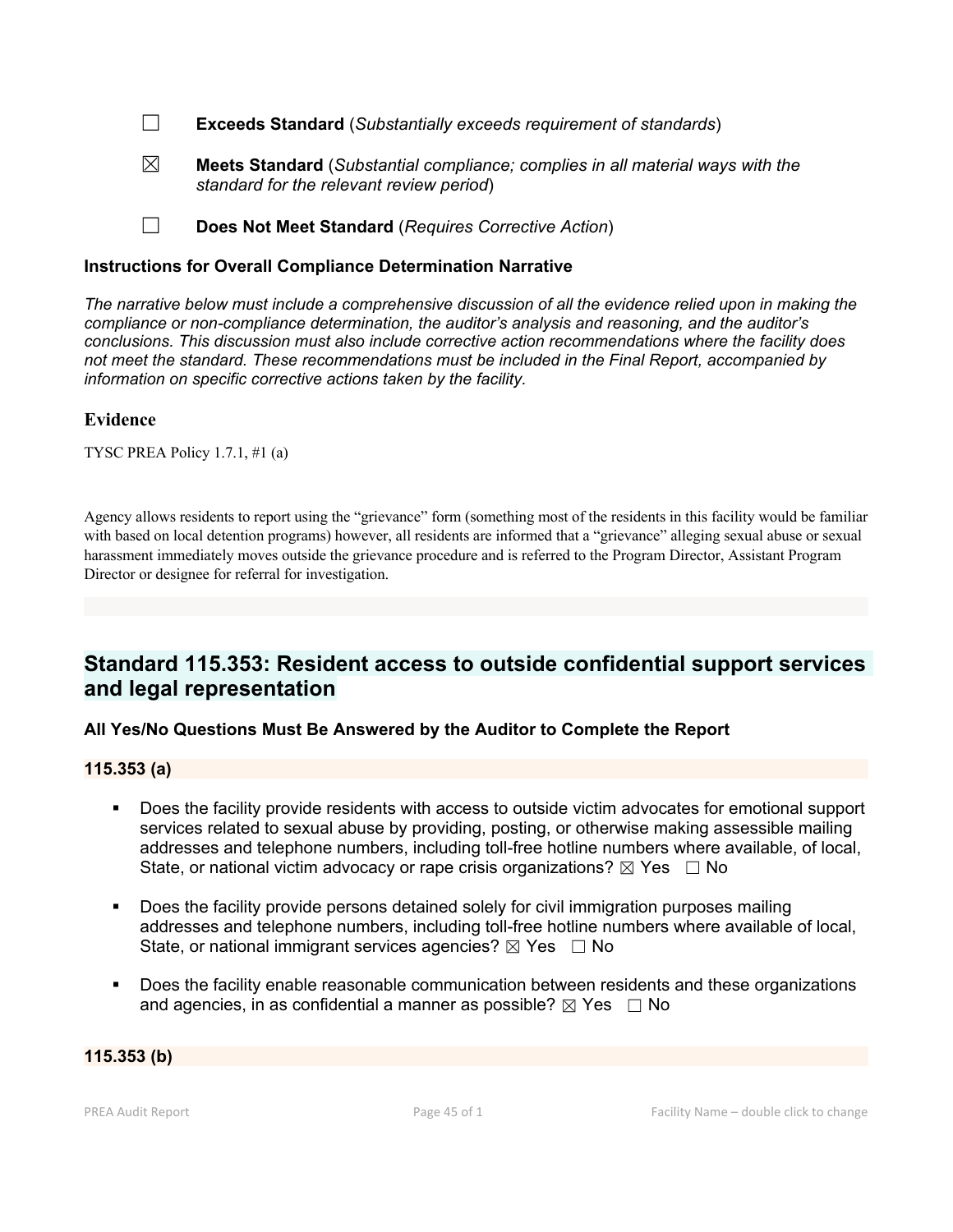Does the facility inform residents, prior to giving them access, of the extent to which such communications will be monitored and the extent to which reports of abuse will be forwarded to authorities in accordance with mandatory reporting laws?  $\boxtimes$  Yes  $\Box$  No

### **115.353 (c)**

- Does the agency maintain or attempt to enter into memoranda of understanding or other agreements with community service providers that are able to provide residents with confidential emotional support services related to sexual abuse?  $\boxtimes$  Yes  $\Box$  No
- Does the agency maintain copies of agreements or documentation showing attempts to enter into such agreements?  $\boxtimes$  Yes  $\Box$  No

#### **115.353 (d)**

- Does the facility provide residents with reasonable and confidential access to their attorneys or other legal representation?  $\boxtimes$  Yes  $\Box$  No
- Does the facility provide residents with reasonable access to parents or legal guardians?  $\boxtimes$  Yes  $\Box$  No

#### **Auditor Overall Compliance Determination**

- ☐ **Exceeds Standard** (*Substantially exceeds requirement of standards*)
- ☒ **Meets Standard** (*Substantial compliance; complies in all material ways with the standard for the relevant review period*)
- ☐ **Does Not Meet Standard** (*Requires Corrective Action*)

#### **Instructions for Overall Compliance Determination Narrative**

*The narrative below must include a comprehensive discussion of all the evidence relied upon in making the compliance or non-compliance determination, the auditor's analysis and reasoning, and the auditor's conclusions. This discussion must also include corrective action recommendations where the facility does not meet the standard. These recommendations must be included in the Final Report, accompanied by information on specific corrective actions taken by the facility.*

#### **Evidence**

TYSC PREA Policy 1.8.4

Staff interviews

Resident interviews

TYSC Memorandum of Agreement with YWCA

Interview with Executive Director of YWCA

Facility tour—numbers posted to telephone used by residents and on information posted on bulletin board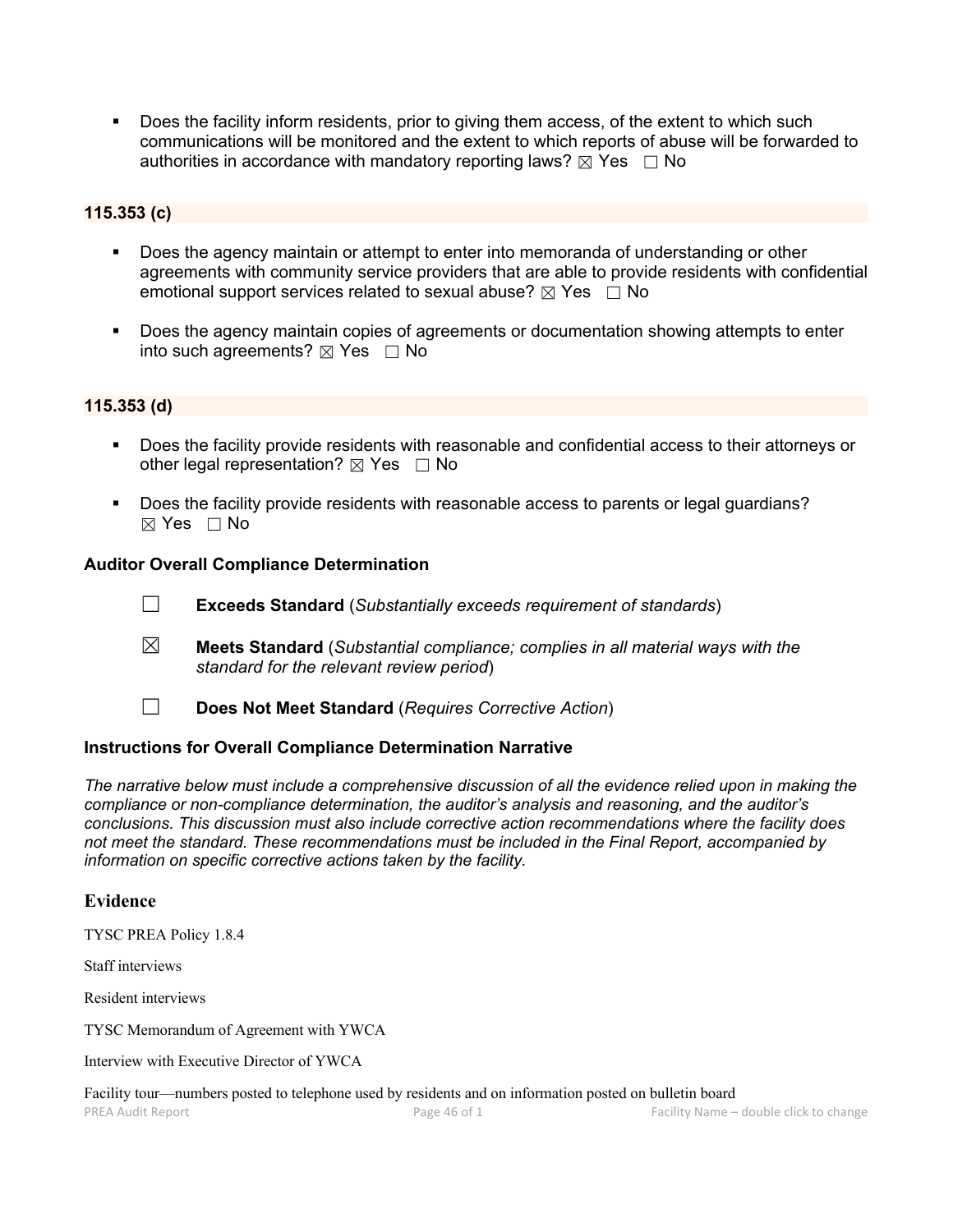Deputy Agency head interview

Information is posted for residents. Residents seemed to understand that they could access outside support services; all confirmed that they were allowed to visit with their attorneys and parents. Interviews with Program Director; PREA Compliance Manager (Deputy Agency Head) indicated that some residents were receiving outside support services as part of their overall treatment plans (including mental health treatment for sexual abuse victimization and other mental health issues). YWCA provides 24 hour hotline for reporting allegations of sexual abuse and sexual harassment.

## **Standard 115.354: Third-party reporting**

## **All Yes/No Questions Must Be Answered by the Auditor to Complete the Report**

## **115.354 (a)**

- Has the agency established a method to receive third-party reports of sexual abuse and sexual harassment?  $\boxtimes$  Yes  $\Box$  No
- Has the agency distributed publicly information on how to report sexual abuse and sexual harassment on behalf of a resident?  $\boxtimes$  Yes  $\Box$  No

### **Auditor Overall Compliance Determination**

- ☐ **Exceeds Standard** (*Substantially exceeds requirement of standards*)
- ☒ **Meets Standard** (*Substantial compliance; complies in all material ways with the standard for the relevant review period*)
- ☐ **Does Not Meet Standard** (*Requires Corrective Action*)

## **Instructions for Overall Compliance Determination Narrative**

*The narrative below must include a comprehensive discussion of all the evidence relied upon in making the compliance or non-compliance determination, the auditor's analysis and reasoning, and the auditor's conclusions. This discussion must also include corrective action recommendations where the facility does not meet the standard. These recommendations must be included in the Final Report, accompanied by information on specific corrective actions taken by the facility.*

#### **Evidence**

TYSC PREA Policy 1.7.4

Website

Posters are in all areas of the facility, which might be viewed by parents/guardians, etc. Information on how to report is on the website and on bulletin boards at the facility. Facility has MOA with YWCA to have 24-hour hotline to report sexual abuse. Reporters are directed to CPS or Virginia Beach Police Department depending on the age of the resident who is subject of the report.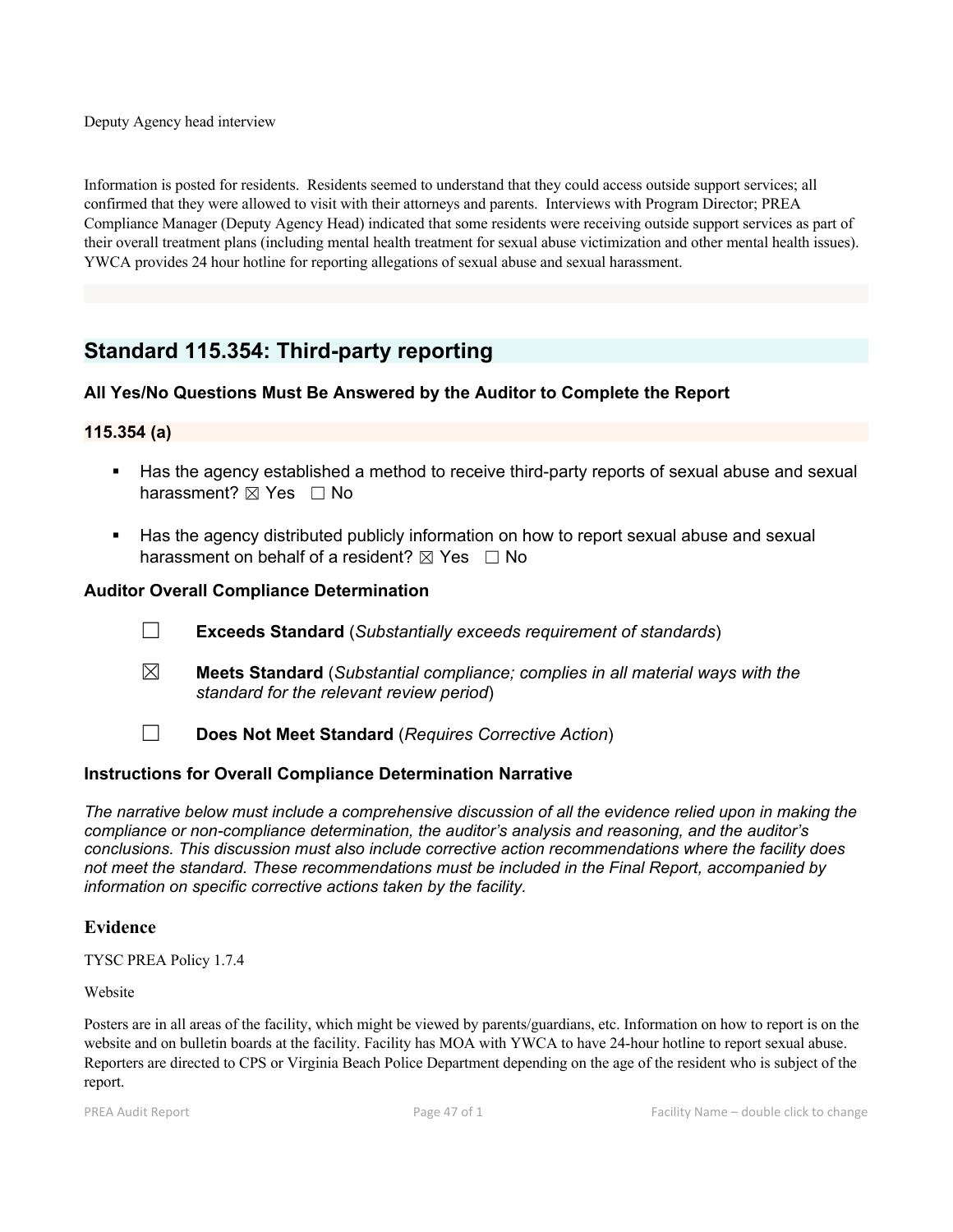# **OFFICIAL RESPONSE FOLLOWING A RESIDENT REPORT**

## **Standard 115.361: Staff and agency reporting duties**

## **All Yes/No Questions Must Be Answered by the Auditor to Complete the Report**

## **115.361 (a)**

- Does the agency require all staff to report immediately and according to agency policy any knowledge, suspicion, or information regarding an incident of sexual abuse or sexual harassment that occurred in a facility, whether or not it is part of the agency?  $\boxtimes$  Yes  $\Box$  No
- Does the agency require all staff to report immediately and according to agency policy any knowledge, suspicion, or information regarding retaliation against residents or staff who reported an incident of sexual abuse or sexual harassment?  $\boxtimes$  Yes  $\Box$  No
- Does the agency require all staff to report immediately and according to agency policy any knowledge, suspicion, or information regarding any staff neglect or violation of responsibilities that may have contributed to an incident of sexual abuse or sexual harassment or retaliation?  $\boxtimes$  Yes  $\Box$  No

## **115.361 (b)**

 Does the agency require all staff to comply with any applicable mandatory child abuse reporting laws?  $\boxtimes$  Yes  $\Box$  No

## **115.361 (c)**

 Apart from reporting to designated supervisors or officials and designated State or local services agencies, are staff prohibited from revealing any information related to a sexual abuse report to anyone other than to the extent necessary, as specified in agency policy, to make treatment, investigation, and other security and management decisions?  $\boxtimes$  Yes  $\Box$  No

## **115.361 (d)**

- Are medical and mental health practitioners required to report sexual abuse to designated supervisors and officials pursuant to paragraph (a) of this section as well as to the designated State or local services agency where required by mandatory reporting laws?  $\boxtimes$  Yes  $\Box$  No
- Are medical and mental health practitioners required to inform residents of their duty to report, and the limitations of confidentiality, at the initiation of services?  $\boxtimes$  Yes  $\Box$  No

## **115.361 (e)**

 Upon receiving any allegation of sexual abuse, does the facility head or his or her designee promptly report the allegation to the appropriate office?  $\boxtimes$  Yes  $\Box$  No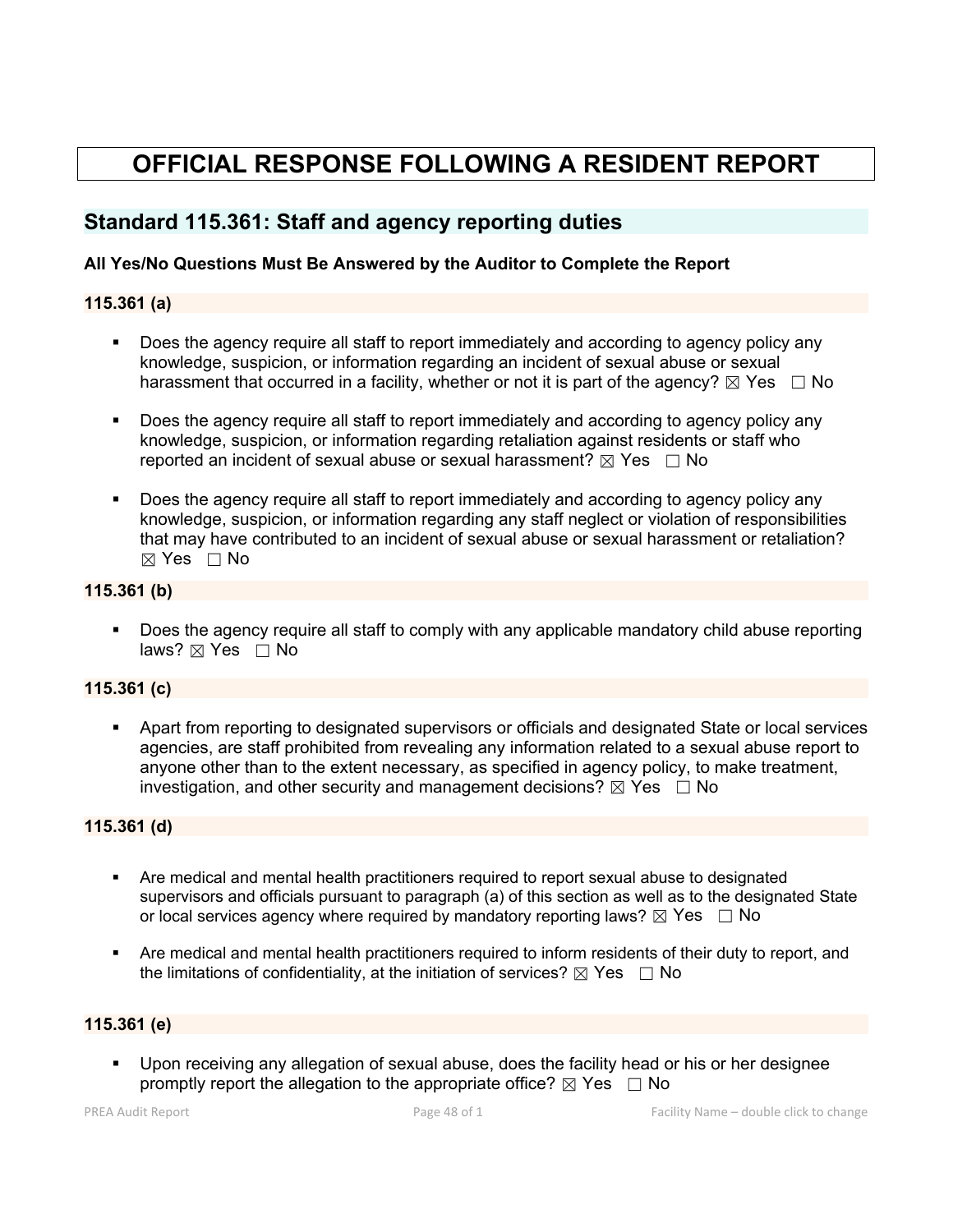- Upon receiving any allegation of sexual abuse, does the facility head or his or her designee promptly report the allegation to the alleged victim's parents or legal guardians unless the facility has official documentation showing the parents or legal guardians should not be notified?  $\boxtimes$  Yes  $\Box$  No
- If the alleged victim is under the guardianship of the child welfare system, does the facility head or his or her designee promptly report the allegation to the alleged victim's caseworker instead of the parents or legal guardians? (N/A if the alleged victim is not under the guardianship of the child welfare system.)  $\boxtimes$  Yes  $\Box$  No  $\Box$  NA
- If a juvenile court retains jurisdiction over the alleged victim, does the facility head or designee also report the allegation to the juvenile's attorney or other legal representative of record within 14 days of receiving the allegation?  $\boxtimes$  Yes  $\Box$  No

### **115.361 (f)**

 Does the facility report all allegations of sexual abuse and sexual harassment, including thirdparty and anonymous reports, to the facility's designated investigators?  $\boxtimes$  Yes  $\Box$  No

### **Auditor Overall Compliance Determination**

☐ **Exceeds Standard** (*Substantially exceeds requirement of standards*)

- ☒ **Meets Standard** (*Substantial compliance; complies in all material ways with the standard for the relevant review period*)
- ☐ **Does Not Meet Standard** (*Requires Corrective Action*)

## **Instructions for Overall Compliance Determination Narrative**

*The narrative below must include a comprehensive discussion of all the evidence relied upon in making the compliance or non-compliance determination, the auditor's analysis and reasoning, and the auditor's conclusions. This discussion must also include corrective action recommendations where the facility does not meet the standard. These recommendations must be included in the Final Report, accompanied by information on specific corrective actions taken by the facility.*

#### **Evidence**

TYSC PREA Policy1.8.1; 1.7.2

Staff interviews

Interview with Compliance Managers/Program Director

Sexual abuse response protocol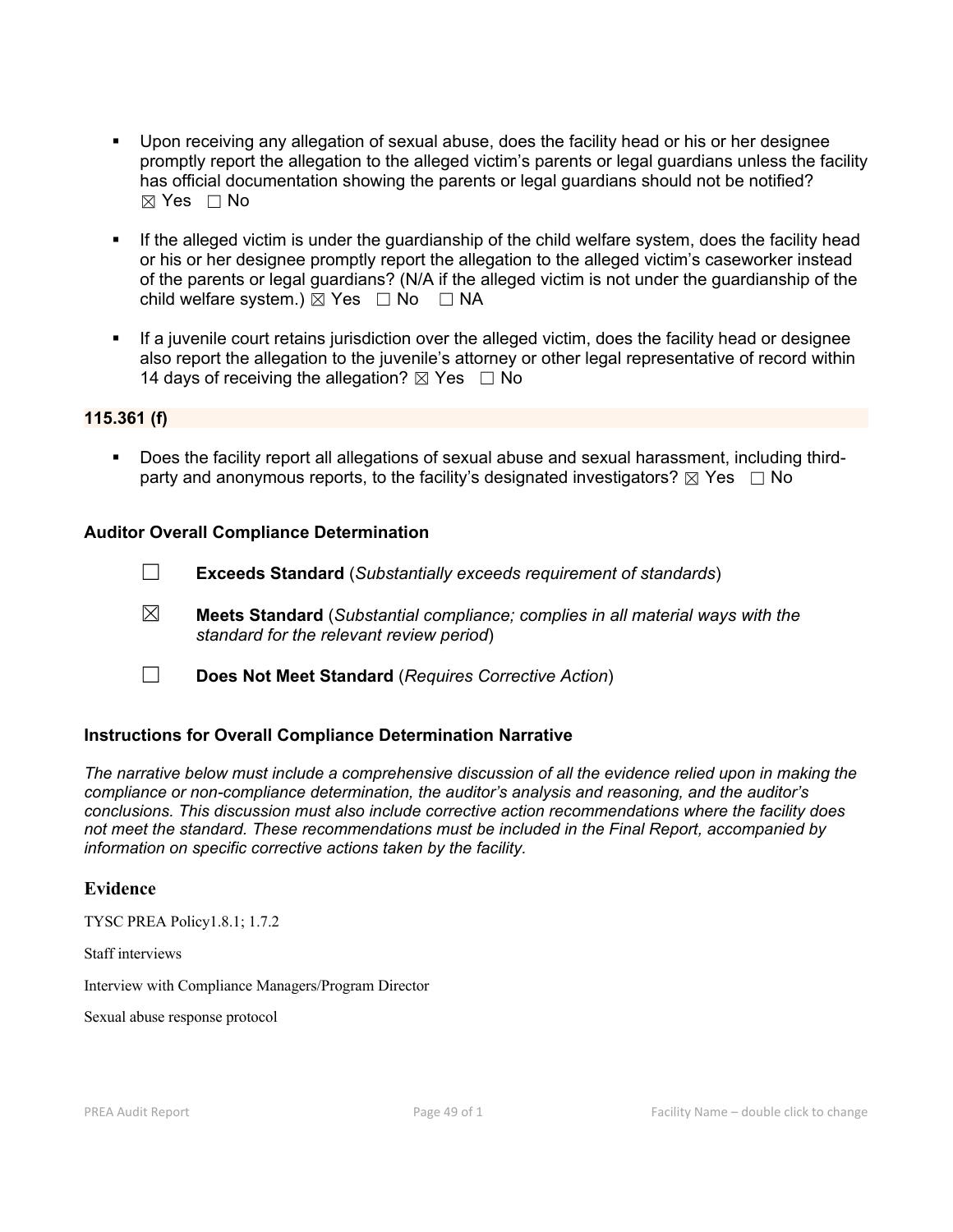Agency refers all sexual abuse allegations to local law enforcement. All staff interviewed understood that allegations were taken seriously and kept confidential. Interviews with PREA Compliance Manager/Program Director indicated clear understanding. All staff understood mandatory reporting responsibilities including reporting any staff neglect which may have contributed to any sexual abuse or sexual harassment.

This facility does not employ medical or mental health practitioners.

## **Standard 115.362: Agency protection duties**

### **All Yes/No Questions Must Be Answered by the Auditor to Complete the Report**

### **115.362 (a)**

 When the agency learns that a resident is subject to a substantial risk of imminent sexual abuse, does it take immediate action to protect the resident?  $\boxtimes$  Yes  $\Box$  No

#### **Auditor Overall Compliance Determination**

- ☐ **Exceeds Standard** (*Substantially exceeds requirement of standards*)
- ☒ **Meets Standard** (*Substantial compliance; complies in all material ways with the standard for the relevant review period*)
- ☐ **Does Not Meet Standard** (*Requires Corrective Action*)

#### **Instructions for Overall Compliance Determination Narrative**

*The narrative below must include a comprehensive discussion of all the evidence relied upon in making the compliance or non-compliance determination, the auditor's analysis and reasoning, and the auditor's conclusions. This discussion must also include corrective action recommendations where the facility does not meet the standard. These recommendations must be included in the Final Report, accompanied by information on specific corrective actions taken by the facility.*

#### **Evidence**

TYSC PREA Policy 1.8.2

Staff interviews

Agency Head interview

Program Director (Superintendent) interview

All staff and Program Director indicated that all reports of risk would be treated seriously and acted on appropriately-room/facility change/staff movement--whatever kept resident safe. All staff interviewed stated thatit would be acted on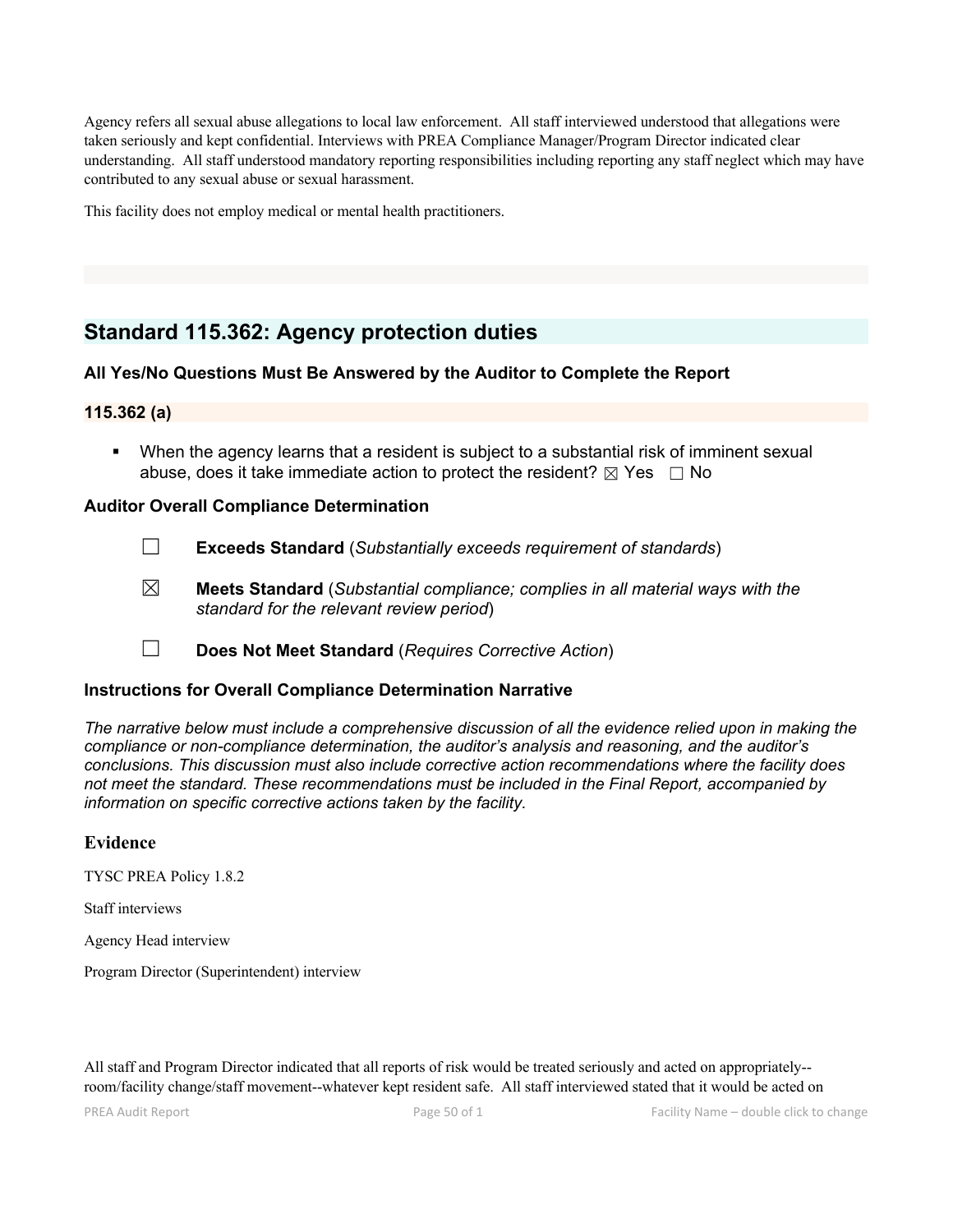immediately. Policy states "immediate action to protect residents who report sexual abuse or who are deemed to be at substantial risk of imminent sexual abuse." Agency Head and Program Director (Superintendent) indicated they expected staff to take immediate action based on threats of imminent sexual abuse.

No residents currently at the facility had reported sexual abuse or being at risk of sexual abuse.

## **Standard 115.363: Reporting to other confinement facilities**

## **All Yes/No Questions Must Be Answered by the Auditor to Complete the Report**

## **115.363 (a)**

- Upon receiving an allegation that a resident was sexually abused while confined at another facility, does the head of the facility that received the allegation notify the head of the facility or appropriate office of the agency where the alleged abuse occurred?  $\boxtimes$  Yes  $\Box$  No
- Does the head of the facility that received the allegation also notify the appropriate investigative agency? ⊠ Yes □ No

### **115.363 (b)**

Is such notification provided as soon as possible, but no later than 72 hours after receiving the allegation?  $\boxtimes$  Yes  $\Box$  No

### **115.363 (c)**

Does the agency document that it has provided such notification?  $\boxtimes$  Yes  $\Box$  No

#### **115.363 (d)**

Does the facility head or agency office that receives such notification ensure that the allegation is investigated in accordance with these standards?  $\boxtimes$  Yes  $\Box$  No

#### **Auditor Overall Compliance Determination**

- ☐ **Exceeds Standard** (*Substantially exceeds requirement of standards*)
- ☒ **Meets Standard** (*Substantial compliance; complies in all material ways with the standard for the relevant review period*)



☐ **Does Not Meet Standard** (*Requires Corrective Action*)

#### **Instructions for Overall Compliance Determination Narrative**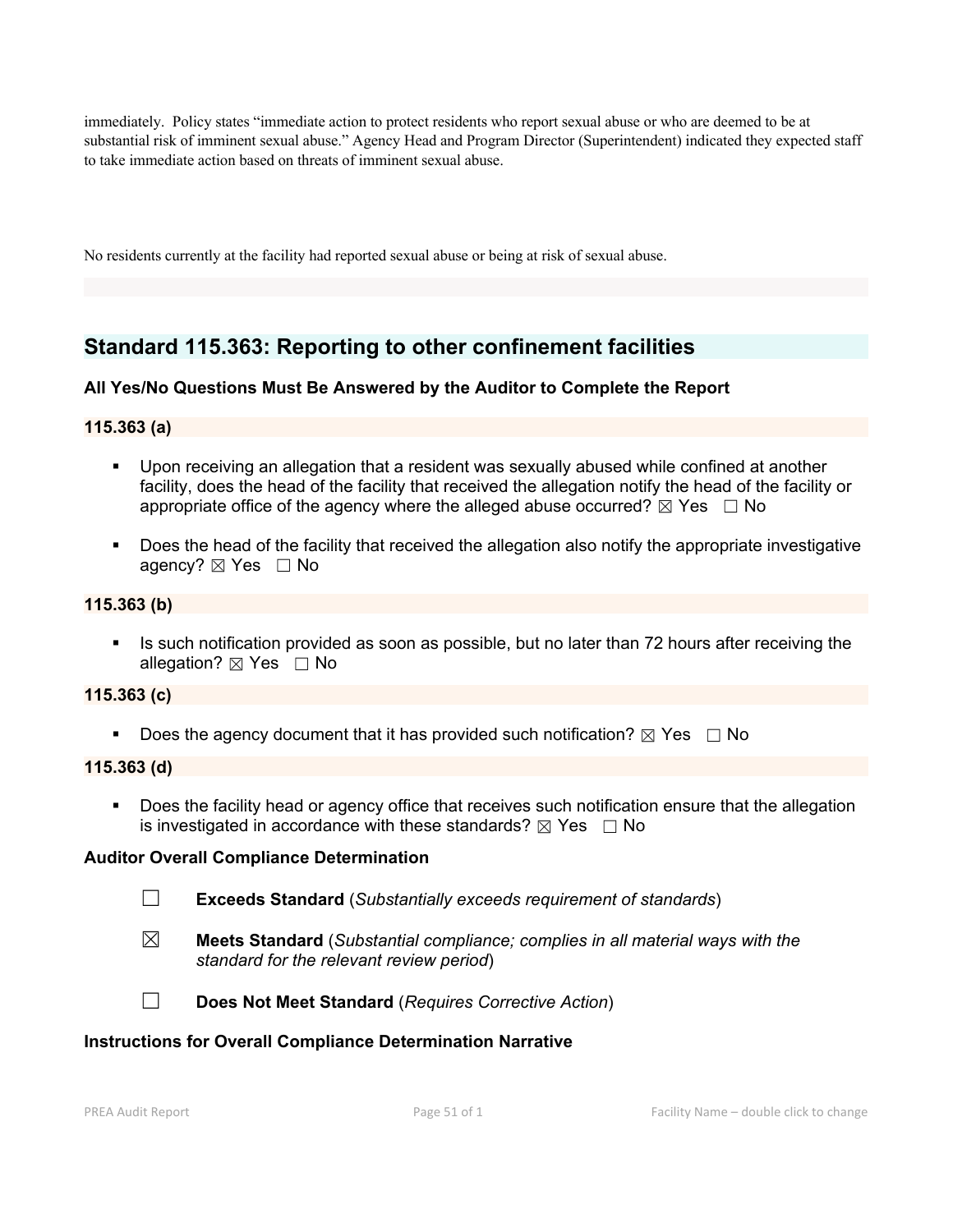*The narrative below must include a comprehensive discussion of all the evidence relied upon in making the compliance or non-compliance determination, the auditor's analysis and reasoning, and the auditor's conclusions. This discussion must also include corrective action recommendations where the facility does not meet the standard. These recommendations must be included in the Final Report, accompanied by information on specific corrective actions taken by the facility.*

### **Evidence**

TYSC PREA Policy 1.7.5

Staff interviews

Agency Head interview

Program Director (Superintendent) interview

Interviews with the agency head indicated that they have not experienced this situation. Policy provides clear instruction in terms ofhow reports should be made and to whom and what to do should the report come to CIH from another facility. Policy also states that reports will be made to appropriate authorities in the locality where the other facility is located, including CPS and/or police.

## **Standard 115.364: Staff first responder duties**

#### **All Yes/No Questions Must Be Answered by the Auditor to Complete the Report**

#### **115.364 (a)**

- Upon learning of an allegation that a resident was sexually abused, is the first security staff member to respond to the report required to: Separate the alleged victim and abuser?  $\boxtimes$  Yes  $\Box$  No
- Upon learning of an allegation that a resident was sexually abused, is the first security staff member to respond to the report required to: Preserve and protect any crime scene until appropriate steps can be taken to collect any evidence?  $\boxtimes$  Yes  $\Box$  No
- Upon learning of an allegation that a resident was sexually abused, is the first security staff member to respond to the report required to: Request that the alleged victim not take any actions that could destroy physical evidence, including, as appropriate, washing, brushing teeth, changing clothes, urinating, defecating, smoking, drinking, or eating, if the abuse occurred within a time period that still allows for the collection of physical evidence?  $\boxtimes$  Yes  $\Box$  No
- Upon learning of an allegation that a resident was sexually abused, is the first security staff member to respond to the report required to: Ensure that the alleged abuser does not take any actions that could destroy physical evidence, including, as appropriate, washing, brushing teeth,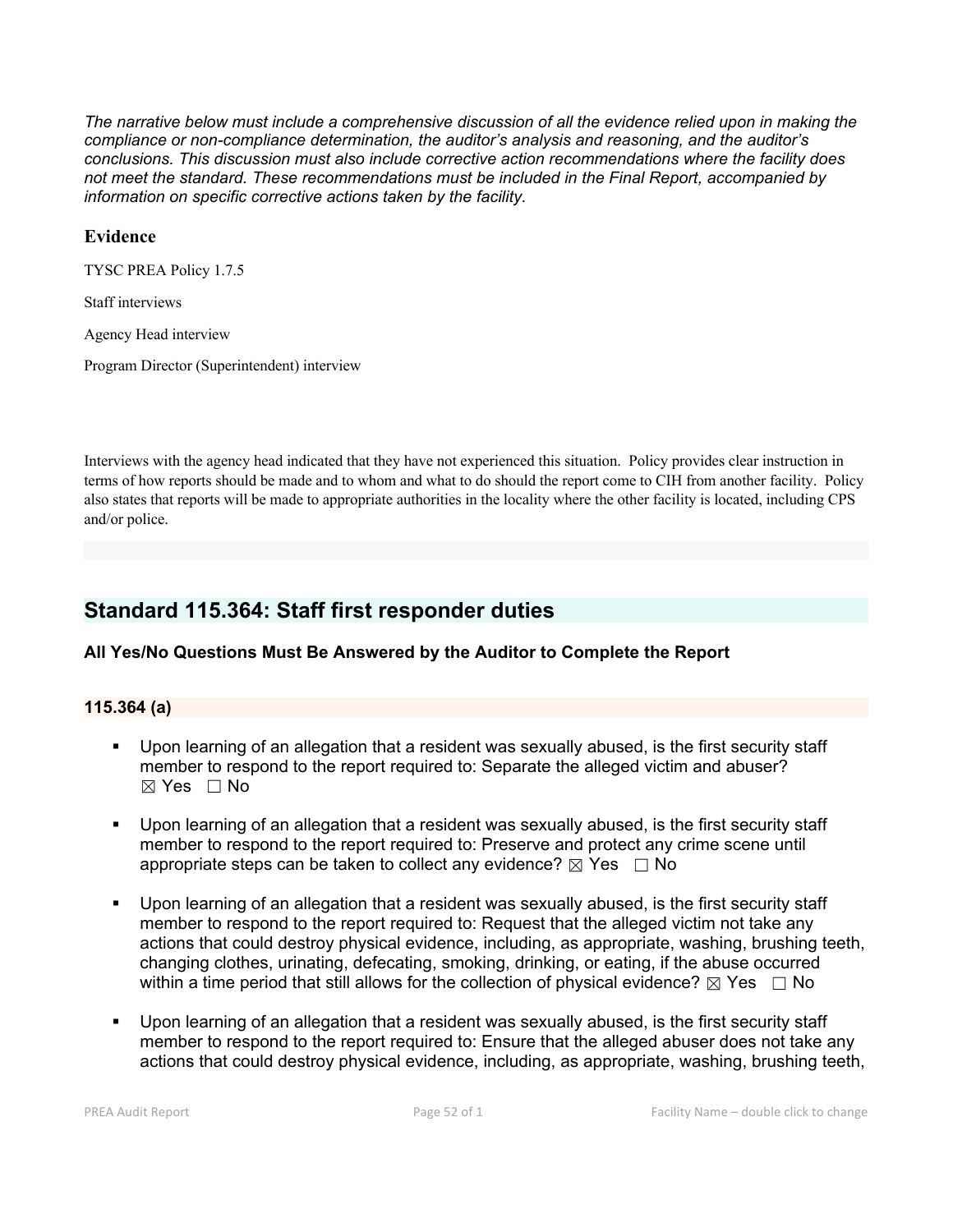changing clothes, urinating, defecating, smoking, drinking, or eating, if the abuse occurred within a time period that still allows for the collection of physical evidence?  $\boxtimes$  Yes  $\Box$  No

### **115.364 (b)**

**If the first staff responder is not a security staff member, is the responder required to request** that the alleged victim not take any actions that could destroy physical evidence, and then notify security staff?  $\boxtimes$  Yes  $\Box$  No

#### **Auditor Overall Compliance Determination**

- ☐ **Exceeds Standard** (*Substantially exceeds requirement of standards*)
- ☒ **Meets Standard** (*Substantial compliance; complies in all material ways with the standard for the relevant review period*)
- ☐ **Does Not Meet Standard** (*Requires Corrective Action*)

#### **Instructions for Overall Compliance Determination Narrative**

*The narrative below must include a comprehensive discussion of all the evidence relied upon in making the compliance or non-compliance determination, the auditor's analysis and reasoning, and the auditor's conclusions. This discussion must also include corrective action recommendations where the facility does not meet the standard. These recommendations must be included in the Final Report, accompanied by information on specific corrective actions taken by the facility.*

#### **Evidence**

TYSC PREA Policy 1.8.2

Sexual Abuse Immediate Response Protocol

Posted protocols

Staff interviews

Staff were asked first responder questions in addition to random staff questions and were able to articulate their responsibilities and knew where the protocol was posted. There have been no instances ofsexual abuse at the facility. The facility's Sexual Abuse Immediate Response Protocol is specific to the CIH which is part of the title.

## **Standard 115.365: Coordinated response**

## **All Yes/No Questions Must Be Answered by the Auditor to Complete the Report**

#### **115.365 (a)**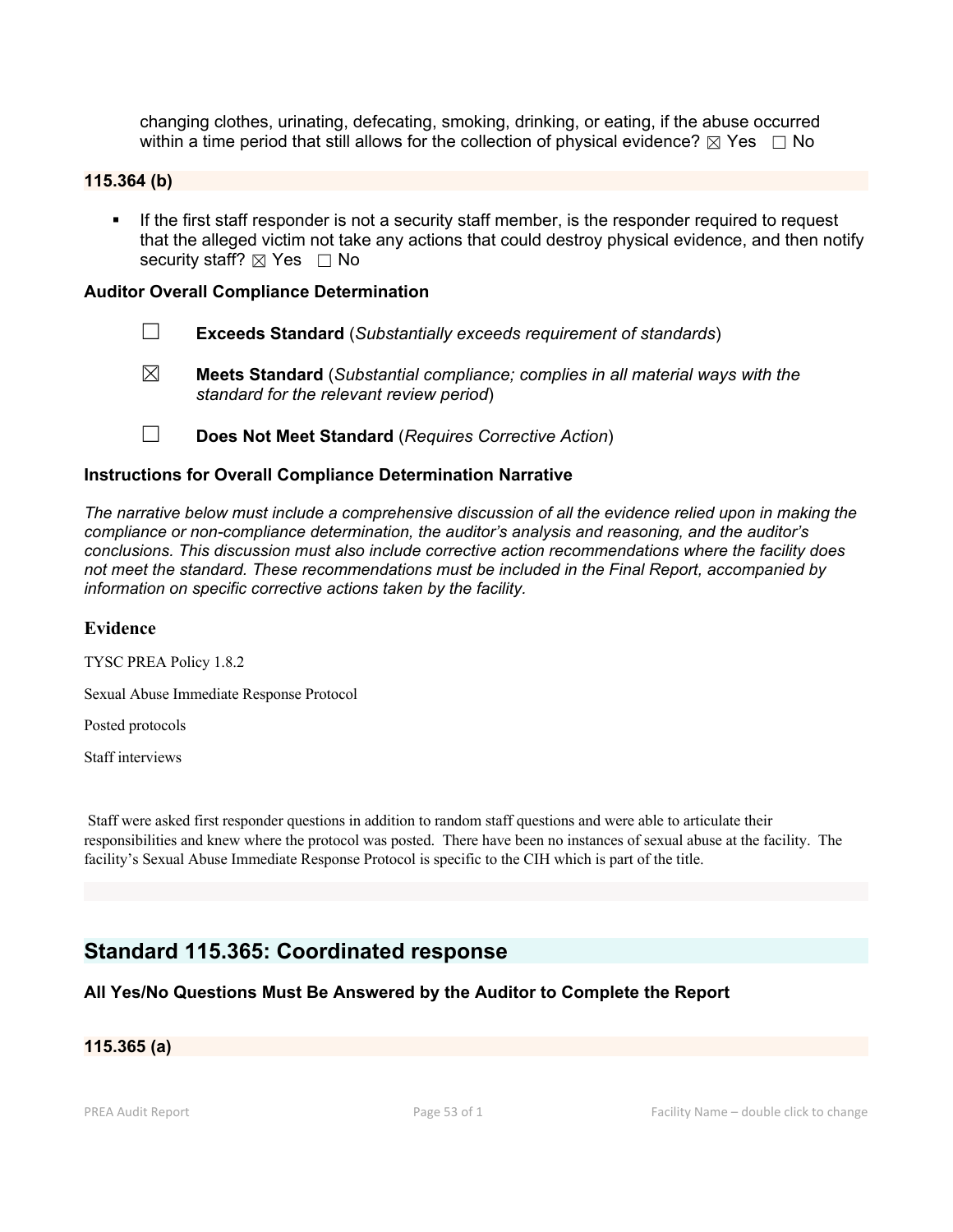Has the facility developed a written institutional plan to coordinate actions among staff first responders, medical and mental health practitioners, investigators, and facility leadership taken in response to an incident of sexual abuse?  $\boxtimes$  Yes  $\Box$  No

## **Auditor Overall Compliance Determination**

- ☐ **Exceeds Standard** (*Substantially exceeds requirement of standards*)
- ☒ **Meets Standard** (*Substantial compliance; complies in all material ways with the standard for the relevant review period*)
- ☐ **Does Not Meet Standard** (*Requires Corrective Action*)

## **Instructions for Overall Compliance Determination Narrative**

*The narrative below must include a comprehensive discussion of all the evidence relied upon in making the compliance or non-compliance determination, the auditor's analysis and reasoning, and the auditor's conclusions. This discussion must also include corrective action recommendations where the facility does not meet the standard. These recommendations must be included in the Final Report, accompanied by information on specific corrective actions taken by the facility.*

## **Evidence**

TYSC PREA Policy 1.8.2

Staff interviews

PREA protocols posted.

Staff were asked first responder questions in addition to random staff questions and were aware of their responsibilities and where the protocol was posted. The Program Director articulated the facility's coordinated response. This facility is a group home and does not have medical or mental health practitioners on site. The facility's PREA Response Protocol clearly articulates actions to be taken as a coordinated response. All investigations are done by Virginia Beach Police Department. The YWCA provides sexual assault victim advocates.

CIH plan clearly indicated "Crisis Intervention House" on the plan.

## **Standard 115.366: Preservation of ability to protect residents from contact with abusers**

## **All Yes/No Questions Must Be Answered by the Auditor to Complete the Report**

#### **115.366 (a)**

 Are both the agency and any other governmental entities responsible for collective bargaining on the agency's behalf prohibited from entering into or renewing any collective bargaining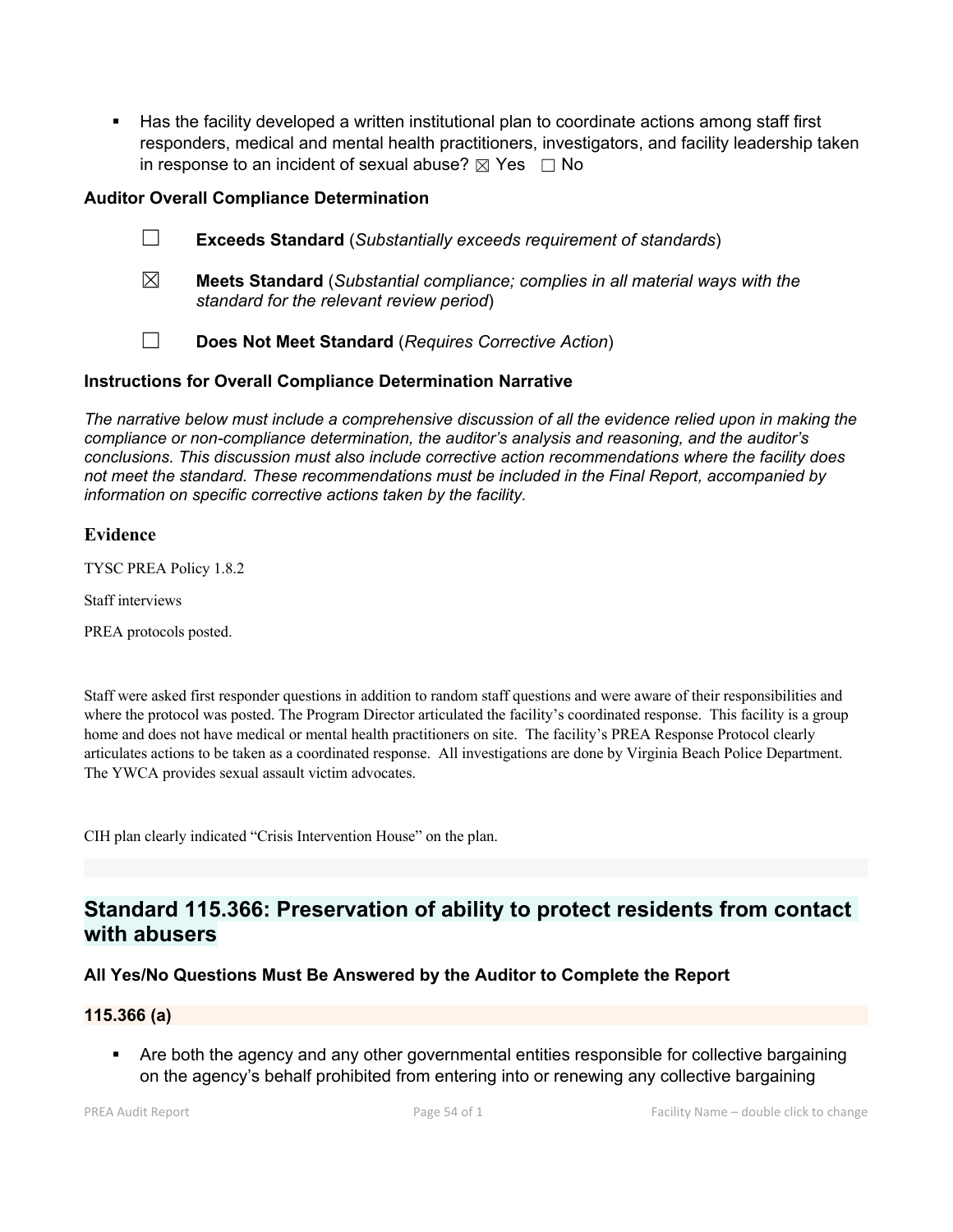agreement or other agreement that limits the agency's ability to remove alleged staff sexual abusers from contact with any residents pending the outcome of an investigation or of a determination of whether and to what extent discipline is warranted?  $\boxtimes$  Yes  $\Box$  No

#### **115.366 (b)**

Auditor is not required to audit this provision.

#### **Auditor Overall Compliance Determination**

- ☐ **Exceeds Standard** (*Substantially exceeds requirement of standards*)
- ☒ **Meets Standard** (*Substantial compliance; complies in all material ways with the standard for the relevant review period*)
- ☐ **Does Not Meet Standard** (*Requires Corrective Action*)

### **Instructions for Overall Compliance Determination Narrative**

*The narrative below must include a comprehensive discussion of all the evidence relied upon in making the compliance or non-compliance determination, the auditor's analysis and reasoning, and the auditor's conclusions. This discussion must also include corrective action recommendations where the facility does not meet the standard. These recommendations must be included in the Final Report, accompanied by information on specific corrective actions taken by the facility.*

Collective bargaining is not allowed.

## **Standard 115.367: Agency protection against retaliation**

## **All Yes/No Questions Must Be Answered by the Auditor to Complete the Report**

### **115.367 (a)**

- Has the agency established a policy to protect all residents and staff who report sexual abuse or sexual harassment or cooperate with sexual abuse or sexual harassment investigations from retaliation by other residents or staff?  $\boxtimes$  Yes  $\Box$  No
- Has the agency designated which staff members or departments are charged with monitoring retaliation?  $✓$  Yes  $□$  No

#### **115.367 (b)**

 Does the agency employ multiple protection measures for residents or staff who fear retaliation for reporting sexual abuse or sexual harassment or for cooperating with investigations, such as housing changes or transfers for resident victims or abusers, removal of alleged staff or resident abusers from contact with victims, and emotional support services?  $\boxtimes$  Yes  $\Box$  No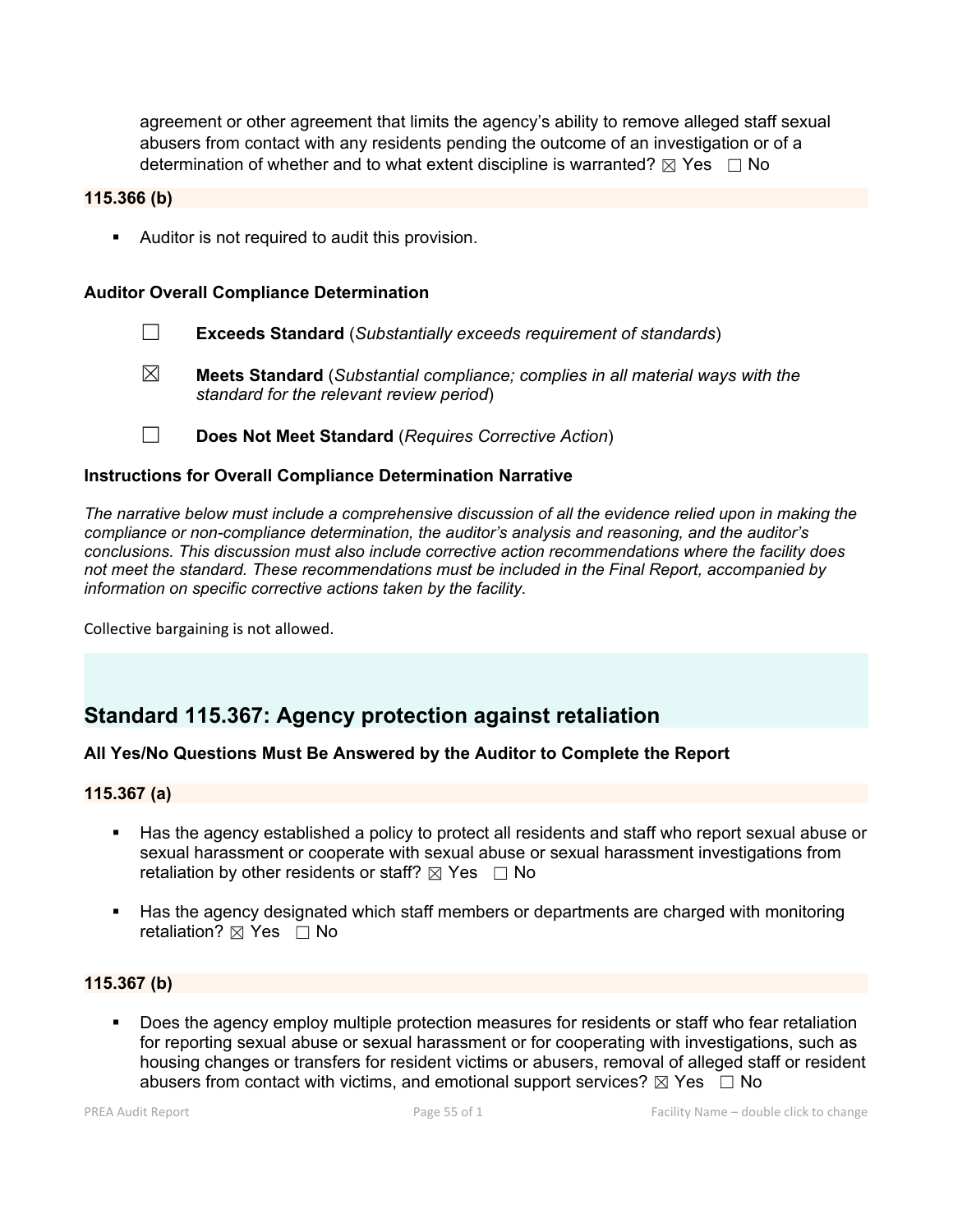### **115.367 (c)**

- Except in instances where the agency determines that a report of sexual abuse is unfounded, for at least 90 days following a report of sexual abuse, does the agency: Monitor the conduct and treatment of residents or staff who reported the sexual abuse to see if there are changes that may suggest possible retaliation by residents or staff?  $\boxtimes$  Yes  $\Box$  No
- Except in instances where the agency determines that a report of sexual abuse is unfounded, for at least 90 days following a report of sexual abuse, does the agency: Monitor the conduct and treatment of residents who were reported to have suffered sexual abuse to see if there are changes that may suggest possible retaliation by residents or staff?  $\boxtimes$  Yes  $\Box$  No
- Except in instances where the agency determines that a report of sexual abuse is unfounded, for at least 90 days following a report of sexual abuse, does the agency: Act promptly to remedy any such retaliation?  $\boxtimes$  Yes  $\Box$  No
- Except in instances where the agency determines that a report of sexual abuse is unfounded, for at least 90 days following a report of sexual abuse, does the agency: Monitor: Any resident disciplinary reports?  $\boxtimes$  Yes  $\Box$  No
- Except in instances where the agency determines that a report of sexual abuse is unfounded, for at least 90 days following a report of sexual abuse, does the agency: Monitor: Resident housing changes?  $\boxtimes$  Yes  $\Box$  No
- Except in instances where the agency determines that a report of sexual abuse is unfounded, for at least 90 days following a report of sexual abuse, does the agency: Monitor: Resident program changes?  $\boxtimes$  Yes  $\Box$  No
- Except in instances where the agency determines that a report of sexual abuse is unfounded, for at least 90 days following a report of sexual abuse, does the agency: Monitor: Negative performance reviews of staff?  $\boxtimes$  Yes  $\Box$  No
- Except in instances where the agency determines that a report of sexual abuse is unfounded, for at least 90 days following a report of sexual abuse, does the agency: Monitor: Reassignments of staff?  $\boxtimes$  Yes  $\Box$  No
- Does the agency continue such monitoring beyond 90 days if the initial monitoring indicates a continuing need? ⊠ Yes □ No

#### **115.367 (d)**

In the case of residents, does such monitoring also include periodic status checks?  $\boxtimes$  Yes  $\Box$  No

#### **115.367 (e)**

 If any other individual who cooperates with an investigation expresses a fear of retaliation, does the agency take appropriate measures to protect that individual against retaliation?  $\boxtimes$  Yes  $\Box$  No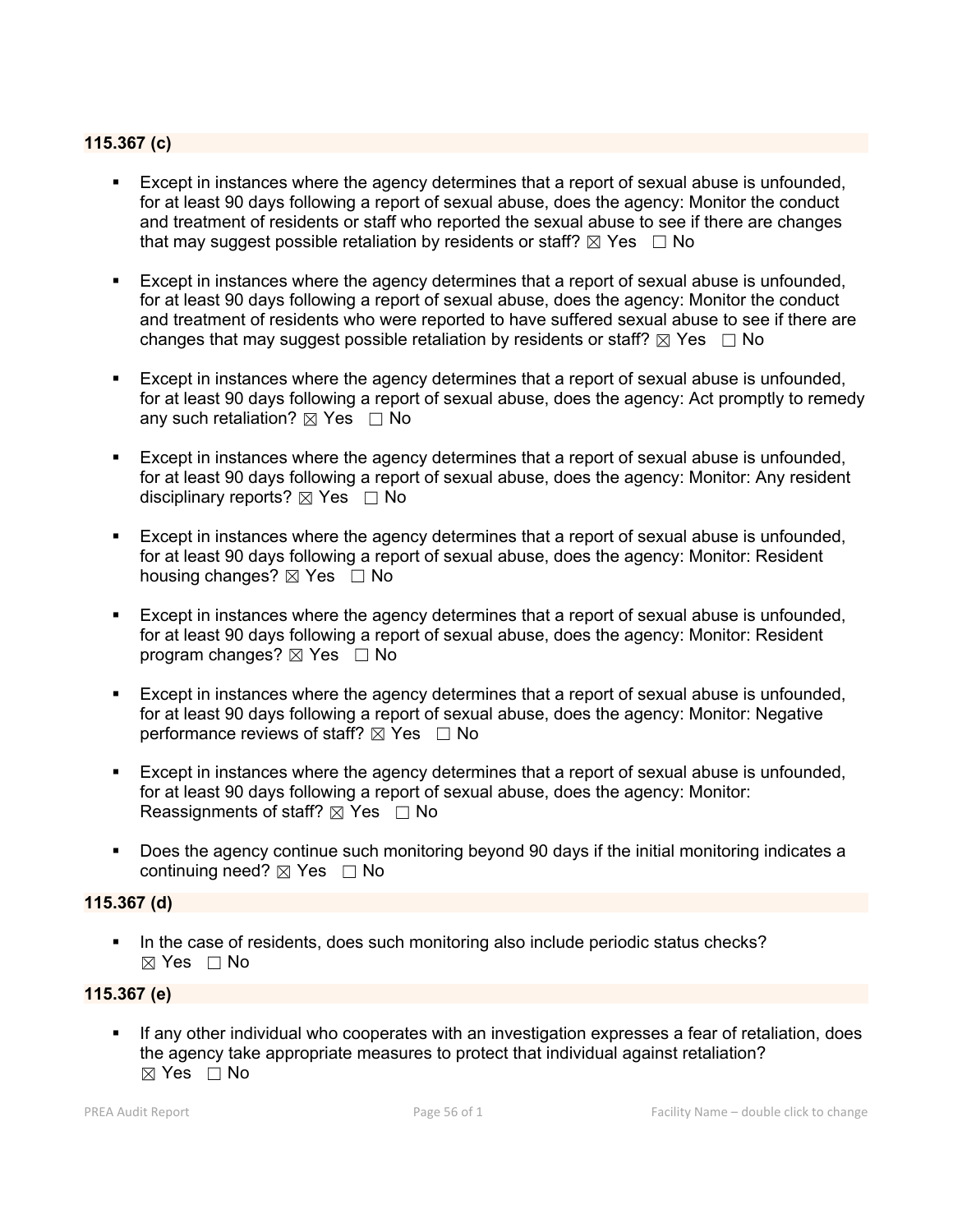#### **115.367 (f)**

Auditor is not required to audit this provision.

#### **Auditor Overall Compliance Determination**

- ☐ **Exceeds Standard** (*Substantially exceeds requirement of standards*)
- ☒ **Meets Standard** (*Substantial compliance; complies in all material ways with the standard for the relevant review period*)
- ☐ **Does Not Meet Standard** (*Requires Corrective Action*)

#### **Instructions for Overall Compliance Determination Narrative**

*The narrative below must include a comprehensive discussion of all the evidence relied upon in making the compliance or non-compliance determination, the auditor's analysis and reasoning, and the auditor's conclusions. This discussion must also include corrective action recommendations where the facility does not meet the standard. These recommendations must be included in the Final Report, accompanied by information on specific corrective actions taken by the facility.*

#### **Evidence**

TYSC PREA Policy 1.7.6

TYSC PREA Policy 1.7.6, #3-Program Director monitors for retaliation against residents

TYSC PREA Policy 1.7.6, #4-HR monitors for retaliation against staff

Interview with HR and Program Director

Job description reviewed/Program Director

Facility Program Director will monitor for retaliation against residents and Human Resources and PREA Coordinator for agency will monitor for retaliation against staff member. Job description of Program Director clearly lists this duty as a job function. There were no allegations of sexual abuse over the past 12 months. Policy states this as well. No reported incidents. Monitoring will continue for as long as it is deemed necessary, beyond 90 days if required.

## **Standard 115.368: Post-allegation protective custody**

## **All Yes/No Questions Must Be Answered by the Auditor to Complete the Report**

#### **115.368 (a)**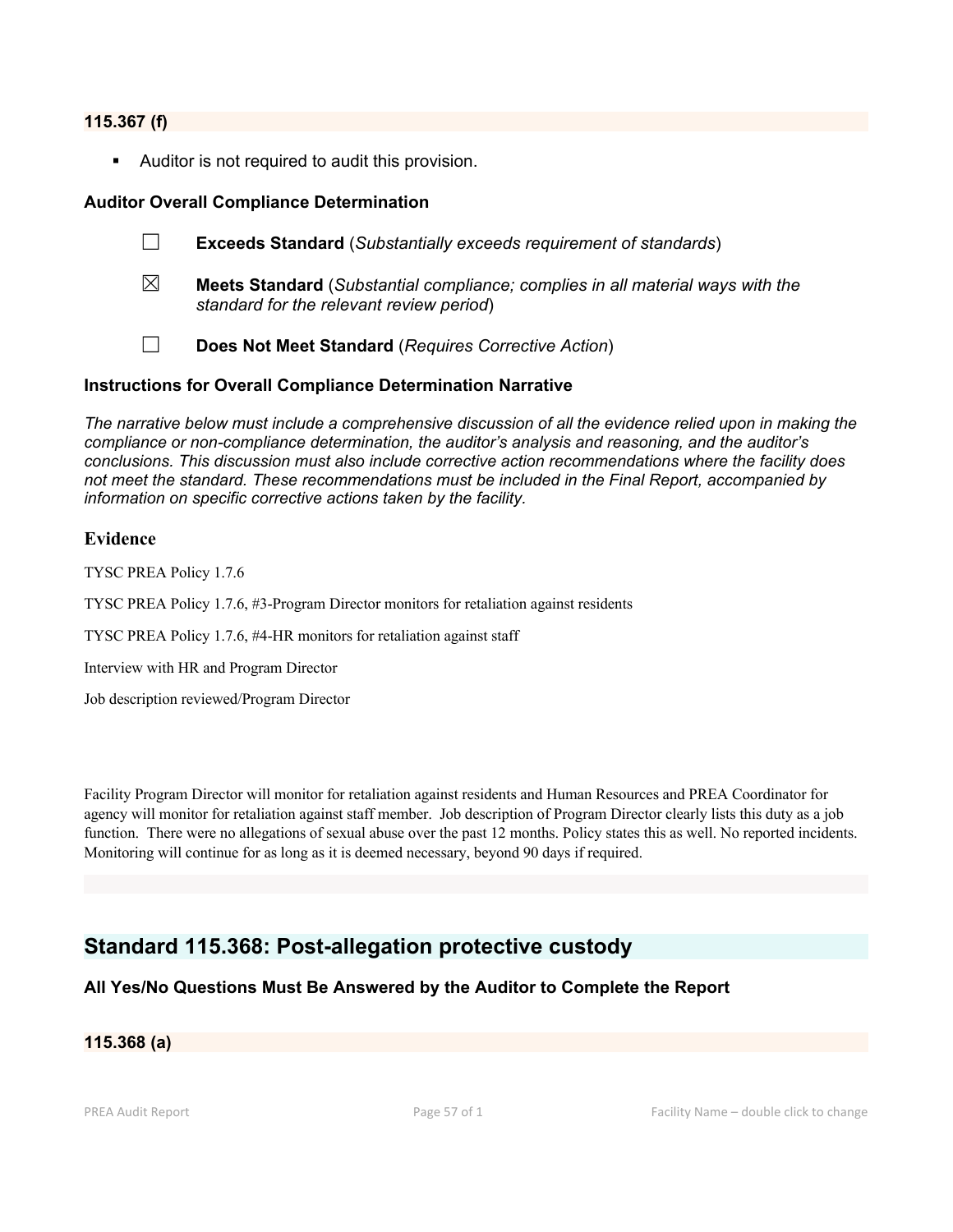Is any and all use of segregated housing to protect a resident who is alleged to have suffered sexual abuse subject to the requirements of § 115.342?  $\boxtimes$  Yes  $\Box$  No

## **Auditor Overall Compliance Determination**

- ☐ **Exceeds Standard** (*Substantially exceeds requirement of standards*)
- ☒ **Meets Standard** (*Substantial compliance; complies in all material ways with the standard for the relevant review period*)
- 
- ☐ **Does Not Meet Standard** (*Requires Corrective Action*)

## **Instructions for Overall Compliance Determination Narrative**

*The narrative below must include a comprehensive discussion of all the evidence relied upon in making the compliance or non-compliance determination, the auditor's analysis and reasoning, and the auditor's conclusions. This discussion must also include corrective action recommendations where the facility does not meet the standard. These recommendations must be included in the Final Report, accompanied by information on specific corrective actions taken by the facility.*

This facility does not use isolation for any reason. This was substantiated by interviews of staff and residents. All staff clearly responded they do not use isolation.

# **INVESTIGATIONS**

## **Standard 115.371: Criminal and administrative agency investigations**

## **All Yes/No Questions Must Be Answered by the Auditor to Complete the Report**

## **115.371 (a)**

- When the agency conducts its own investigations into allegations of sexual abuse and sexual harassment, does it do so promptly, thoroughly, and objectively? [N/A if the agency/facility is not responsible for conducting any form of criminal OR administrative sexual abuse investigations. See 115.321(a).] ⊠ Yes □ No □ NA
- Does the agency conduct such investigations for all allegations, including third party and anonymous reports? [N/A if the agency/facility is not responsible for conducting any form of criminal OR administrative sexual abuse investigations. See 115.321(a).]  $\boxtimes$  Yes  $\Box$  No  $\Box$  NA

## **115.371 (b)**

 Where sexual abuse is alleged, does the agency use investigators who have received specialized training in sexual abuse investigations involving juvenile victims as required by 115.334? ⊠ Yes □ No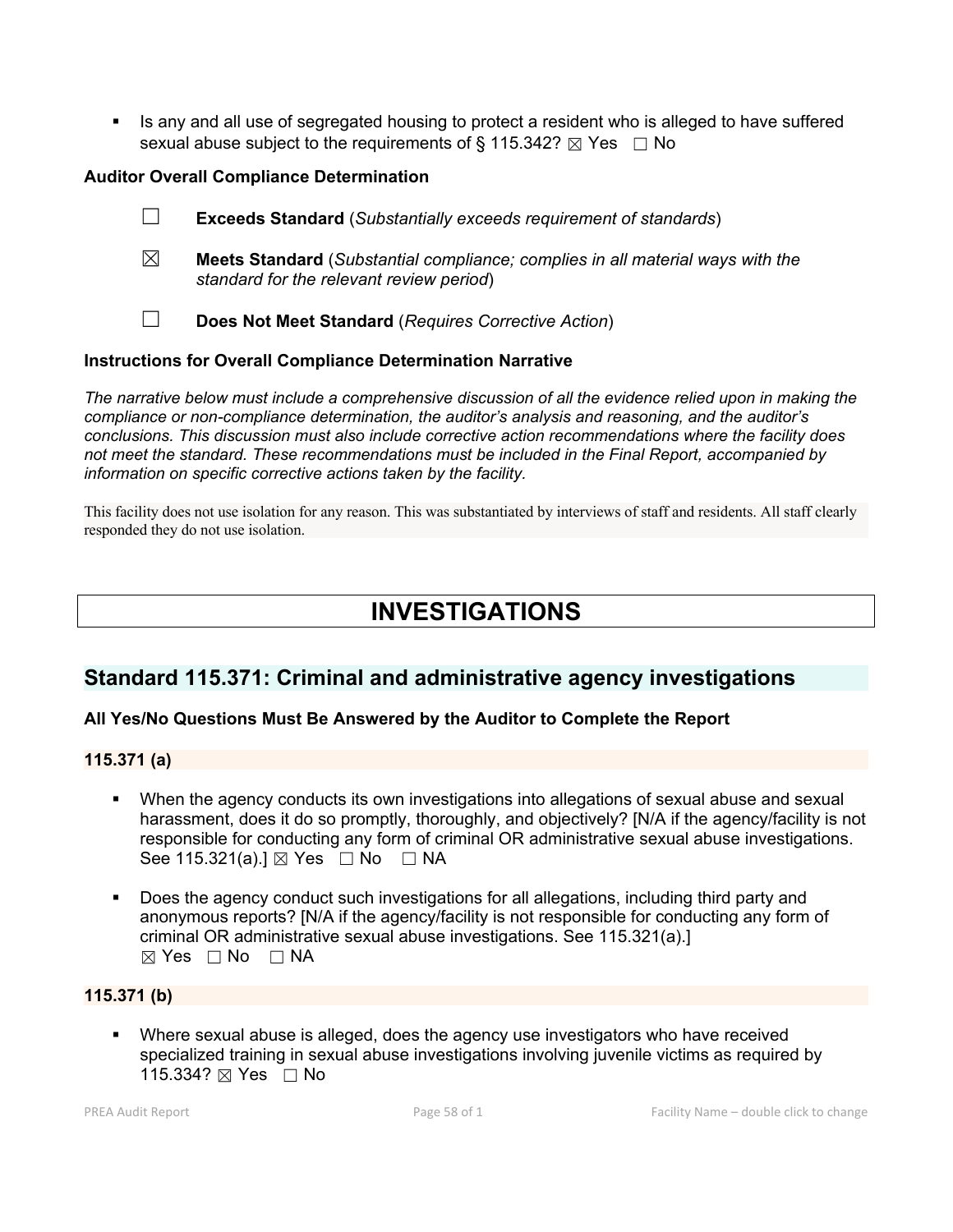## **115.371 (c)**

- Do investigators gather and preserve direct and circumstantial evidence, including any available physical and DNA evidence and any available electronic monitoring data?  $\boxtimes$  Yes  $\Box$  No
- Do investigators interview alleged victims, suspected perpetrators, and witnesses? ☒ Yes ☐ No
- Do investigators review prior reports and complaints of sexual abuse involving the suspected perpetrator? ⊠ Yes □ No

## **115.371 (d)**

 Does the agency always refrain from terminating an investigation solely because the source of the allegation recants the allegation?  $\boxtimes$  Yes  $\Box$  No

#### **115.371 (e)**

 When the quality of evidence appears to support criminal prosecution, does the agency conduct compelled interviews only after consulting with prosecutors as to whether compelled interviews may be an obstacle for subsequent criminal prosecution?  $\boxtimes$  Yes  $\Box$  No

## **115.371 (f)**

- Do agency investigators assess the credibility of an alleged victim, suspect, or witness on an individual basis and not on the basis of that individual's status as resident or staff?  $\boxtimes$  Yes  $\Box$  No
- Does the agency investigate allegations of sexual abuse without requiring a resident who alleges sexual abuse to submit to a polygraph examination or other truth-telling device as a condition for proceeding?  $\boxtimes$  Yes  $\Box$  No

#### **115.371 (g)**

- Do administrative investigations include an effort to determine whether staff actions or failures to act contributed to the abuse?  $\boxtimes$  Yes  $\Box$  No
- Are administrative investigations documented in written reports that include a description of the physical evidence and testimonial evidence, the reasoning behind credibility assessments, and investigative facts and findings?  $\boxtimes$  Yes  $\Box$  No

### **115.371 (h)**

 Are criminal investigations documented in a written report that contains a thorough description of the physical, testimonial, and documentary evidence and attaches copies of all documentary evidence where feasible?  $\boxtimes$  Yes  $\Box$  No

#### **115.371 (i)**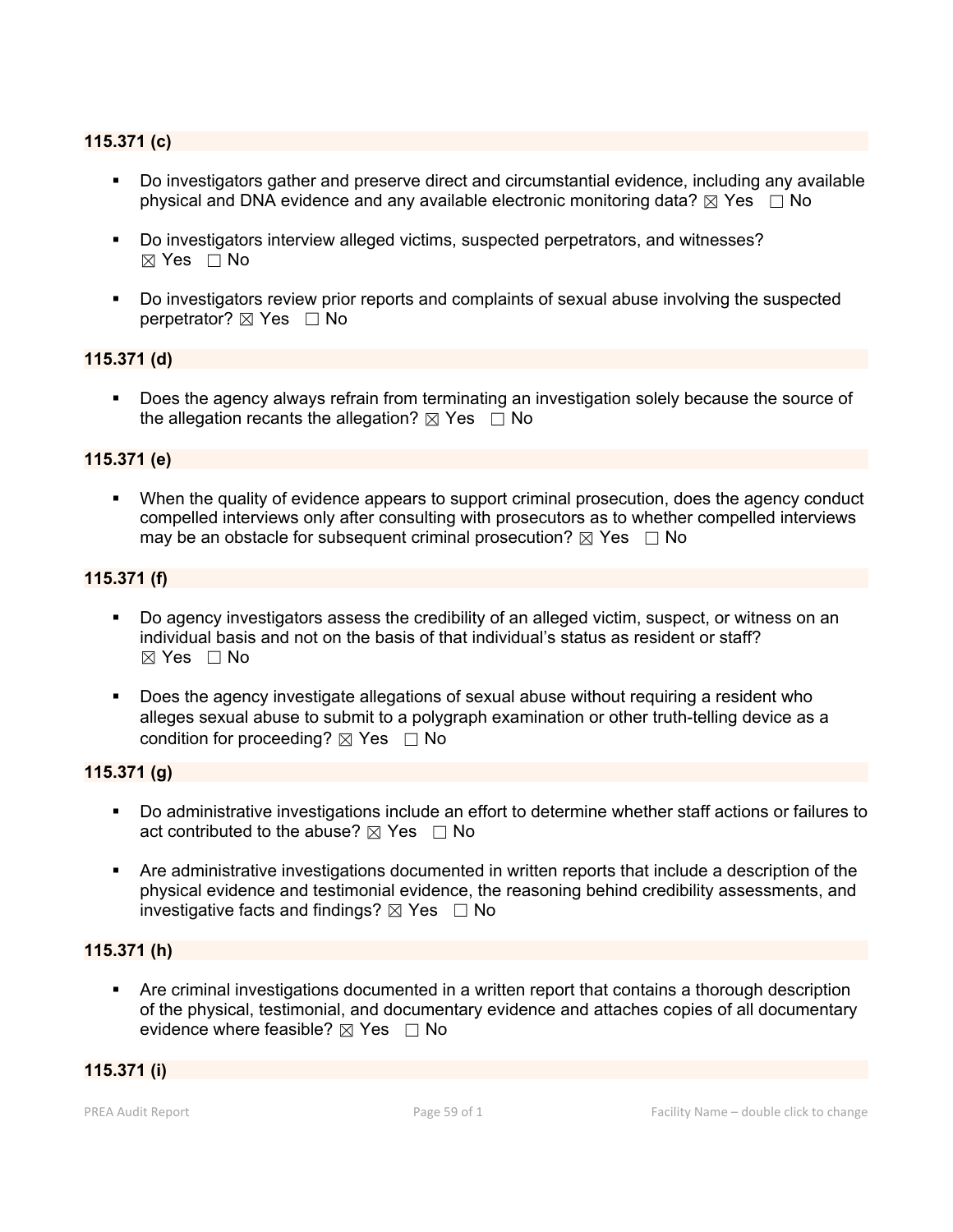Are all substantiated allegations of conduct that appears to be criminal referred for prosecution? ☒ Yes ☐ No

## **115.371 (j)**

Does the agency retain all written reports referenced in 115.371(g) and (h) for as long as the alleged abuser is incarcerated or employed by the agency, plus five years unless the abuse was committed by a juvenile resident and applicable law requires a shorter period of retention?  $\boxtimes$  Yes  $\Box$  No

## **115.371 (k)**

 Does the agency ensure that the departure of an alleged abuser or victim from the employment or control of the agency does not provide a basis for terminating an investigation?  $\boxtimes$  Yes  $\Box$  No

## **115.371 (l)**

**Auditor is not required to audit this provision.** 

## **115.371 (m)**

 When an outside entity investigates sexual abuse, does the facility cooperate with outside investigators and endeavor to remain informed about the progress of the investigation? (N/A if an outside agency does not conduct administrative or criminal sexual abuse investigations. See 115.321(a).) ⊠ Yes □ No □ NA

## **Auditor Overall Compliance Determination**

- ☐ **Exceeds Standard** (*Substantially exceeds requirement of standards*)
- 
- ☒ **Meets Standard** (*Substantial compliance; complies in all material ways with the standard for the relevant review period*)
- 
- ☐ **Does Not Meet Standard** (*Requires Corrective Action*)

## **Instructions for Overall Compliance Determination Narrative**

*The narrative below must include a comprehensive discussion of all the evidence relied upon in making the compliance or non-compliance determination, the auditor's analysis and reasoning, and the auditor's conclusions. This discussion must also include corrective action recommendations where the facility does not meet the standard. These recommendations must be included in the Final Report, accompanied by information on specific corrective actions taken by the facility.*

## **Evidence**

TYSC PREA Policy 1.8.6

Staff interviews

Review of Certificates for Investigator Training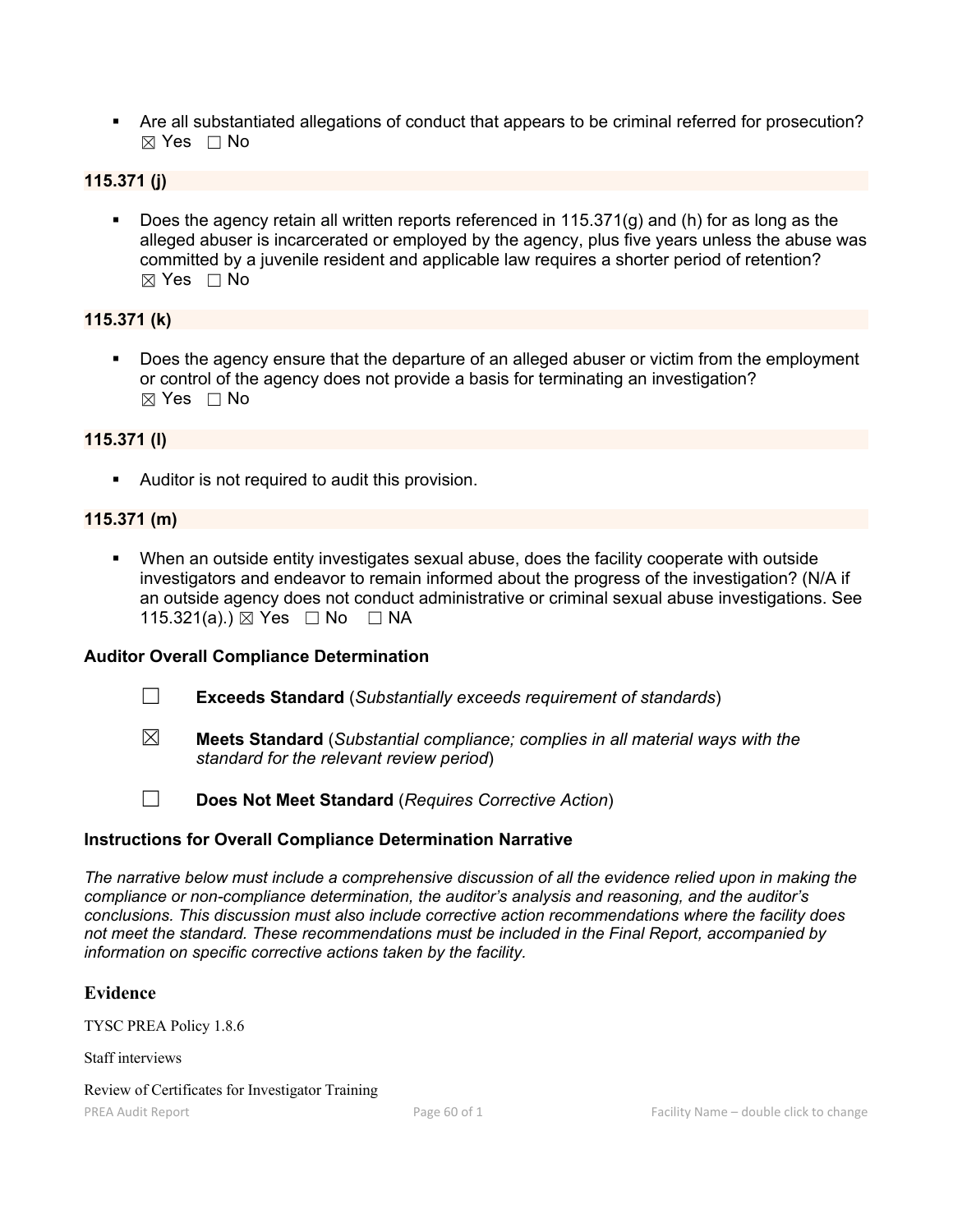Investigator interviews

PREA Compliance Manager interview

This facility refers all allegations to Virginia Beach Police Department. The MOU between the agency and the Virginia Beach Police asserts (Inner-Office Memorandum dated 2/16/16) that members of their Special Victims Unit have completed "PREA: Investigating Sexual Abuse in a Confinement Setting".) The agency policy indicates that investigations are not terminated based on the victim recanting the allegation or leaving CIH. The Deputy Agency Director, Program Director and Assistant Program Director have completed both PREA investigator-training courses.

## **Standard 115.372: Evidentiary standard for administrative investigations**

### **All Yes/No Questions Must Be Answered by the Auditor to Complete the Report**

**115.372 (a)**

 Is it true that the agency does not impose a standard higher than a preponderance of the evidence in determining whether allegations of sexual abuse or sexual harassment are substantiated? ⊠ Yes □ No

#### **Auditor Overall Compliance Determination**

- ☐ **Exceeds Standard** (*Substantially exceeds requirement of standards*)
- ☒ **Meets Standard** (*Substantial compliance; complies in all material ways with the standard for the relevant review period*)
- ☐ **Does Not Meet Standard** (*Requires Corrective Action*)

#### **Instructions for Overall Compliance Determination Narrative**

*The narrative below must include a comprehensive discussion of all the evidence relied upon in making the compliance or non-compliance determination, the auditor's analysis and reasoning, and the auditor's conclusions. This discussion must also include corrective action recommendations where the facility does not meet the standard. These recommendations must be included in the Final Report, accompanied by information on specific corrective actions taken by the facility.*

#### **Evidence**

TYSC PREA Policy 1.8.6 #3

Agency head interview

MOU between TYSC and Virginia Beach Police Department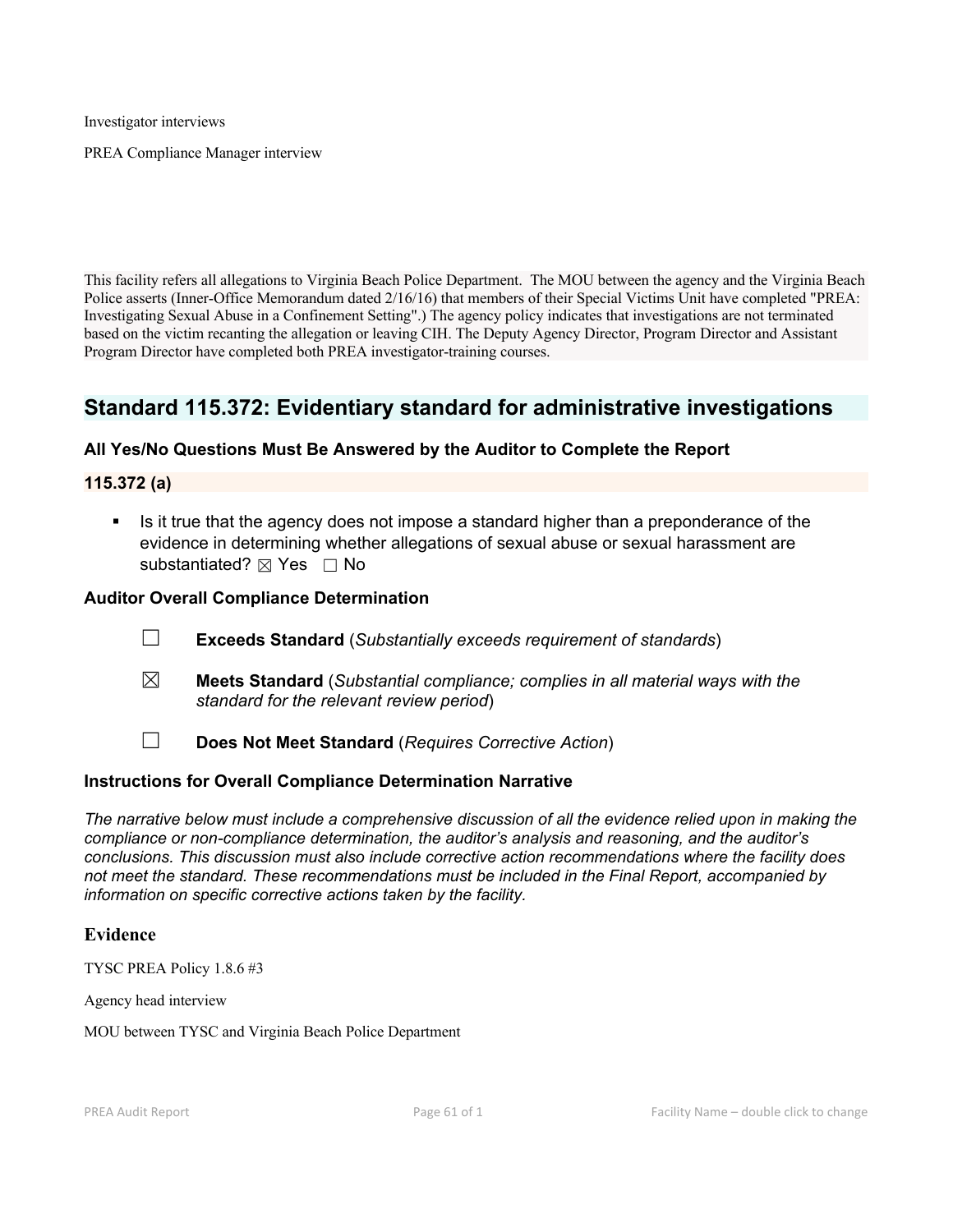This facility refers all allegations to Virginia Beach Police Department. The MOU between the agency and the Virginia Beach Police asserts (Inner-Office Memorandum dated 2/16/16) that members of their Special Victims Unit have completed "PREA: Investigating Sexual Abuse in a Confinement Setting". Facility Investigators have completed both of the PREA investigator training courses.

Agency policy imposes no standard higher than preponderance determining substantiated allegations of sexual harassment. Interviews with facility director indicated knowledge of this.

## **Standard 115.373: Reporting to residents**

## **All Yes/No Questions Must Be Answered by the Auditor to Complete the Report**

### **115.373 (a)**

 Following an investigation into a resident's allegation, that he or she suffered sexual abuse in an agency facility; does the agency inform the resident as to whether the allegation has been determined to be substantiated, unsubstantiated, or unfounded?  $\boxtimes$  Yes  $\Box$  No

## **115.373 (b)**

 If the agency did not conduct the investigation into a resident's allegation of sexual abuse in an agency facility, does the agency request the relevant information from the investigative agency in order to inform the resident? (N/A if the agency/facility is responsible for conducting administrative and criminal investigations.)  $\boxtimes$  Yes  $\Box$  No  $\Box$  NA

## **115.373 (c)**

- Following a resident's allegation that a staff member has committed sexual abuse against the resident, unless the agency has determined that the allegation is unfounded, or unless the resident has been released from custody, does the agency subsequently inform the resident whenever: The staff member is no longer posted within the resident's unit?  $\boxtimes$  Yes  $\Box$  No
- Following a resident's allegation that a staff member has committed sexual abuse against the resident, unless the agency has determined that the allegation is unfounded, or unless the resident has been released from custody, does the agency subsequently inform the resident whenever: The staff member is no longer employed at the facility?  $\boxtimes$  Yes  $\Box$  No
- Following a resident's allegation that a staff member has committed sexual abuse against the resident, unless the agency has determined that the allegation is unfounded, or unless the resident has been released from custody, does the agency subsequently inform the resident whenever: The agency learns that the staff member has been indicted on a charge related to sexual abuse in the facility?  $\boxtimes$  Yes  $\Box$  No
- Following a resident's allegation that a staff member has committed sexual abuse against the resident, unless the agency has determined that the allegation is unfounded, or unless the resident has been released from custody, does the agency subsequently inform the resident whenever: The agency learns that the staff member has been convicted on a charge related to sexual abuse within the facility?  $\boxtimes$  Yes  $\Box$  No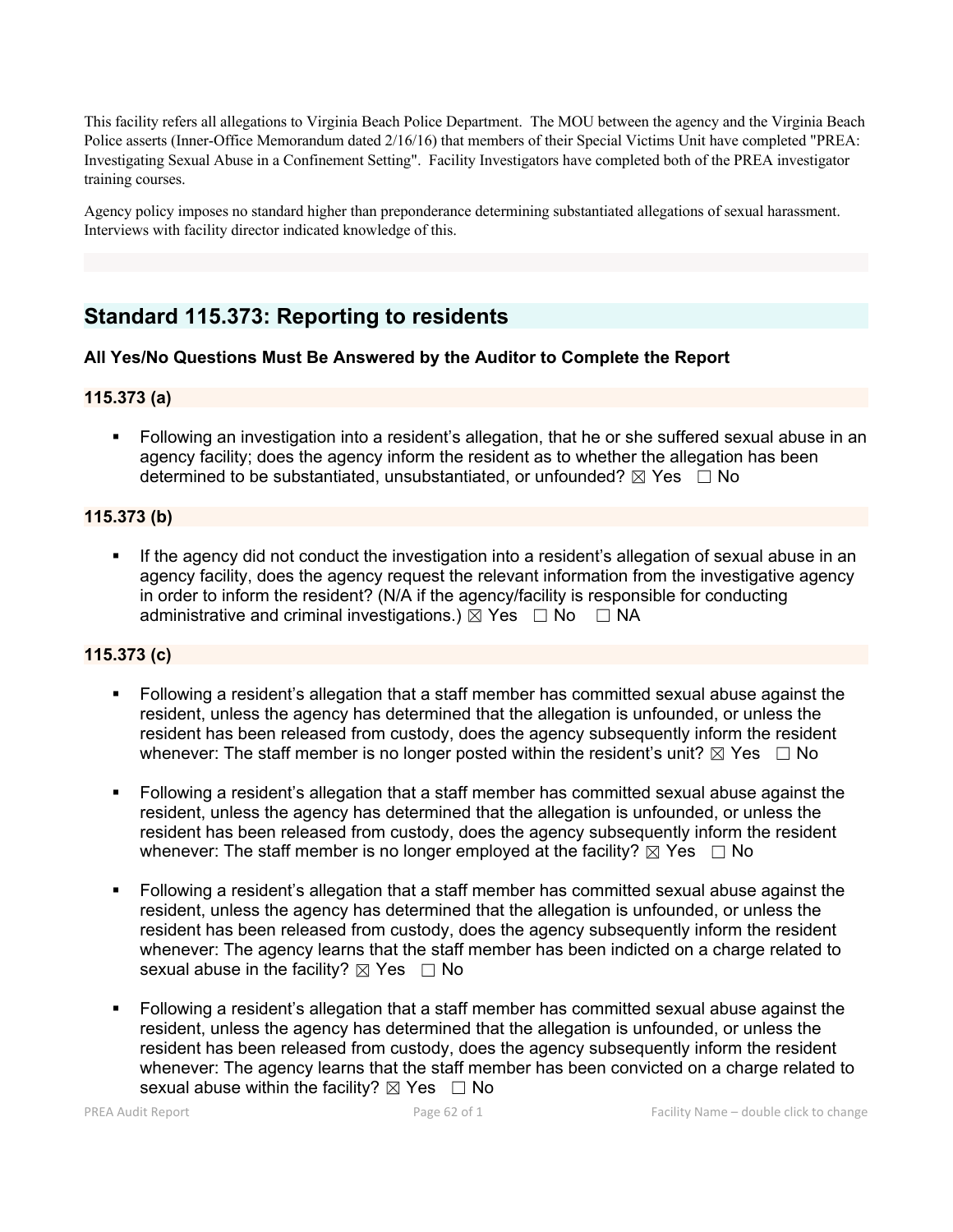### **115.373 (d)**

- Following a resident's allegation that he or she has been sexually abused by another resident, does the agency subsequently inform the alleged victim whenever: The agency learns that the alleged abuser has been indicted on a charge related to sexual abuse within the facility?  $\boxtimes$  Yes  $\Box$  No
- Following a resident's allegation that he or she has been sexually abused by another resident, does the agency subsequently inform the alleged victim whenever: The agency learns that the alleged abuser has been convicted on a charge related to sexual abuse within the facility?  $\boxtimes$  Yes  $\Box$  No

#### **115.373 (e)**

Does the agency document all such notifications or attempted notifications?  $\boxtimes$  Yes  $\Box$  No

#### **115.373 (f)**

Auditor is not required to audit this provision.

#### **Auditor Overall Compliance Determination**

- ☐ **Exceeds Standard** (*Substantially exceeds requirement of standards*)
- ☒ **Meets Standard** (*Substantial compliance; complies in all material ways with the standard for the relevant review period*)
- ☐ **Does Not Meet Standard** (*Requires Corrective Action*)

#### **Instructions for Overall Compliance Determination Narrative**

*The narrative below must include a comprehensive discussion of all the evidence relied upon in making the compliance or non-compliance determination, the auditor's analysis and reasoning, and the auditor's conclusions. This discussion must also include corrective action recommendations where the facility does not meet the standard. These recommendations must be included in the Final Report, accompanied by information on specific corrective actions taken by the facility.*

#### **Evidence**

TYSC PREA Policy 1.8.7

Agency head interview

Program Director (Superintendent) interview

Investigator interviews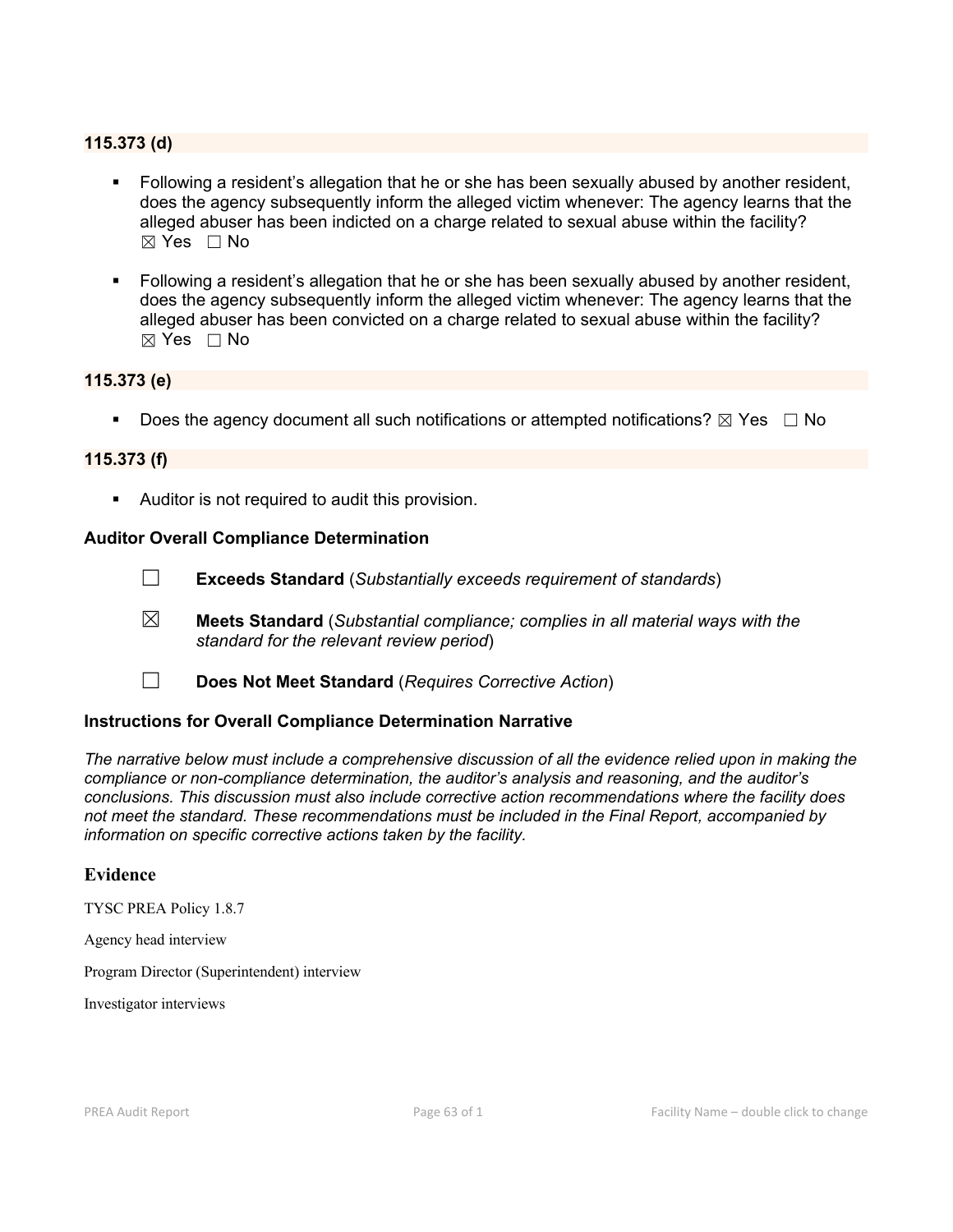This facility refers all allegations to Virginia Beach Police Department. The MOU between the agency and the Virginia Beach Police asserts (Inner-Office Memorandum dated 2/16/16) that members of their Special Victims Unit have completed "PREA: Investigating Sexual Abuse in a Confinement Setting".

Agency policy indicates that outside investigating authority will be requested to provide information so that the resident will be informed.

# **DISCIPLINE**

## **Standard 115.376: Disciplinary sanctions for staff**

## **All Yes/No Questions Must Be Answered by the Auditor to Complete the Report**

## **115.376 (a)**

 Are staff subject to disciplinary sanctions up to and including termination for violating agency sexual abuse or sexual harassment policies?  $\boxtimes$  Yes  $\Box$  No

## **115.376 (b)**

Intermination the presumptive disciplinary sanction for staff who have engaged in sexual abuse?  $⊠$  Yes  $□$  No

## **115.376 (c)**

 Are disciplinary sanctions for violations of agency policies relating to sexual abuse or sexual harassment (other than actually engaging in sexual abuse) commensurate with the nature and circumstances of the acts committed, the staff member's disciplinary history, and the sanctions imposed for comparable offenses by other staff with similar histories?  $\boxtimes$  Yes  $\Box$  No

### **115.376 (d)**

- Are all terminations for violations of agency sexual abuse or sexual harassment policies, or resignations by staff who would have been terminated if not for their resignation, reported to: Law enforcement agencies (unless the activity was clearly not criminal)?  $\boxtimes$  Yes  $\Box$  No
- Are all terminations for violations of agency sexual abuse or sexual harassment policies, or resignations by staff who would have been terminated if not for their resignation, reported to: Relevant licensing bodies?  $\boxtimes$  Yes  $\Box$  No

#### **Auditor Overall Compliance Determination**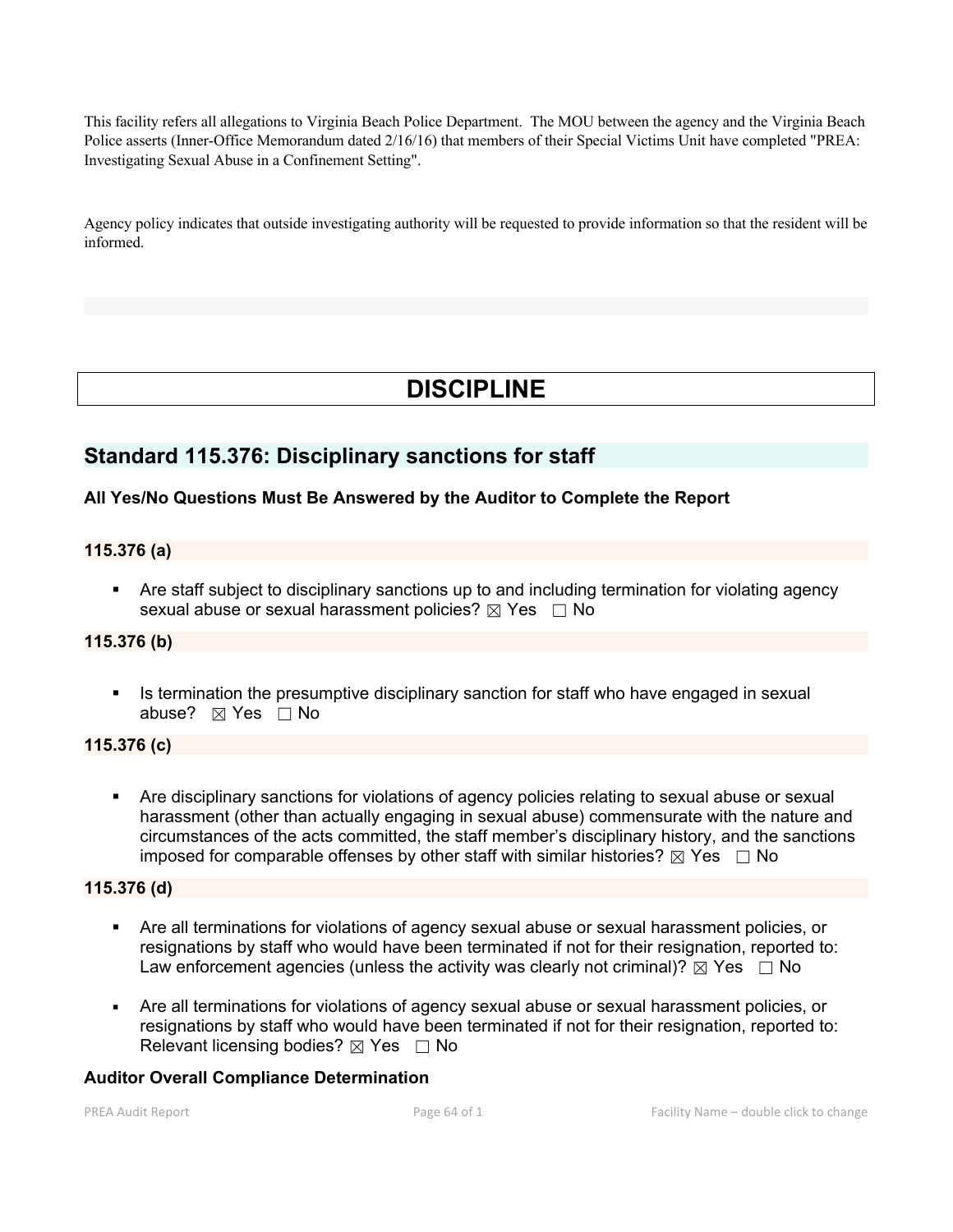☐ **Exceeds Standard** (*Substantially exceeds requirement of standards*)

- ☒ **Meets Standard** (*Substantial compliance; complies in all material ways with the standard for the relevant review period*)
- ☐ **Does Not Meet Standard** (*Requires Corrective Action*)

### **Instructions for Overall Compliance Determination Narrative**

*The narrative below must include a comprehensive discussion of all the evidence relied upon in making the compliance or non-compliance determination, the auditor's analysis and reasoning, and the auditor's conclusions. This discussion must also include corrective action recommendations where the facility does not meet the standard. These recommendations must be included in the Final Report, accompanied by information on specific corrective actions taken by the facility.*

#### **Evidence**

TYSC PREA Policy 1.9.1

Agency Head interview

This agency has resources to place staff on paid leave pending outcome of investigation. Policy clearly defines possible sanctions for staff who violate agency sexual abuse or sexual harassment policy up to and including termination. There have been no allegations during the past 12 months and there were no records to review. There have been no disciplinary actions taken against staff in the past 12 months relating to sexual abuse or sexual harassment misconduct.

## **Standard 115.377: Corrective action for contractors and volunteers**

## **All Yes/No Questions Must Be Answered by the Auditor to Complete the Report**

#### **115.377 (a)**

- Is any contractor or volunteer who engages in sexual abuse prohibited from contact with residents? ⊠ Yes □ No
- Is any contractor or volunteer who engages in sexual abuse reported to: Law enforcement agencies (unless the activity was clearly not criminal)?  $\boxtimes$  Yes  $\Box$  No
- Is any contractor or volunteer who engages in sexual abuse reported to: Relevant licensing bodies?  $\boxtimes$  Yes  $\Box$  No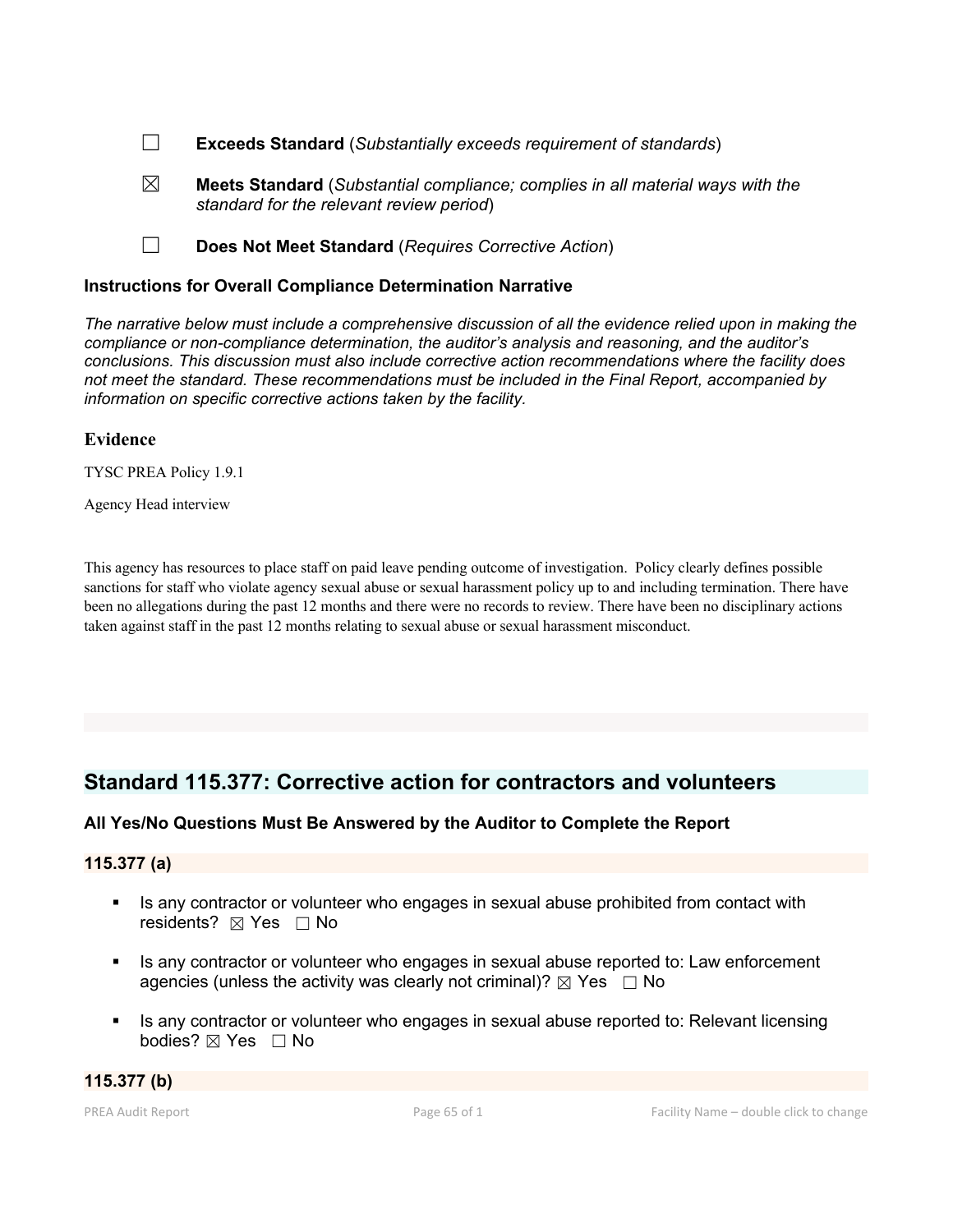In the case of any other violation of agency sexual abuse or sexual harassment policies by a contractor or volunteer, does the facility take appropriate remedial measures, and consider whether to prohibit further contact with residents?  $\boxtimes$  Yes  $\Box$  No

### **Auditor Overall Compliance Determination**

- ☐ **Exceeds Standard** (*Substantially exceeds requirement of standards*)
- ☒ **Meets Standard** (*Substantial compliance; complies in all material ways with the standard for the relevant review period*)
- ☐ **Does Not Meet Standard** (*Requires Corrective Action*)

### **Instructions for Overall Compliance Determination Narrative**

*The narrative below must include a comprehensive discussion of all the evidence relied upon in making the compliance or non-compliance determination, the auditor's analysis and reasoning, and the auditor's conclusions. This discussion must also include corrective action recommendations where the facility does not meet the standard. These recommendations must be included in the Final Report, accompanied by information on specific corrective actions taken by the facility.*

### **Evidence**

TYSC PREA Policy 1.9.2

Agency policy clearly articulates corrective action for contractors (none used in this agency at time of the audit) or volunteers (none at time of audit) who violate agency policy against sexual abuse or sexual harassment up to an including banning from facility. No volunteers or contractors were reported to have violated agency policy.

## **Standard 115.378: Interventions and disciplinary sanctions for residents**

## **All Yes/No Questions Must Be Answered by the Auditor to Complete the Report**

#### **115.378 (a)**

 Following an administrative finding that a resident engaged in resident-on-resident sexual abuse, or following a criminal finding of guilt for resident-on-resident sexual abuse, may residents be subject to disciplinary sanctions only pursuant to a formal disciplinary process?  $\boxtimes$  Yes  $\Box$  No

#### **115.378 (b)**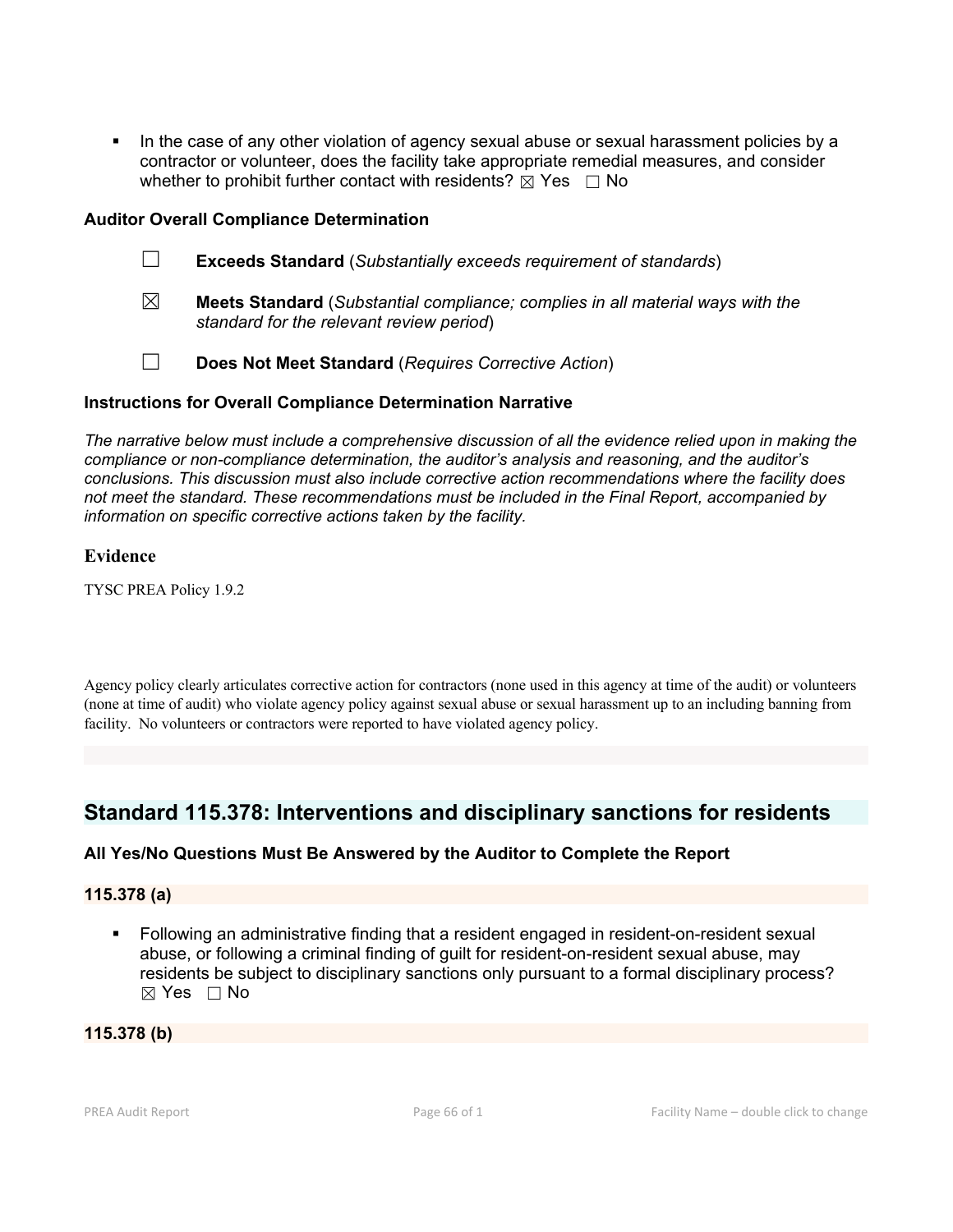- Are disciplinary sanctions commensurate with the nature and circumstances of the abuse committed, the resident's disciplinary history, and the sanctions imposed for comparable offenses by other residents with similar histories?  $\boxtimes$  Yes  $\Box$  No
- In the event a disciplinary sanction results in the isolation of a resident, does the agency ensure the resident is not denied daily large-muscle exercise?  $\boxtimes$  Yes  $\Box$  No
- In the event a disciplinary sanction results in the isolation of a resident, does the agency ensure the resident is not denied access to any legally required educational programming or special education services?  $\boxtimes$  Yes  $\Box$  No
- In the event a disciplinary sanction results in the isolation of a resident, does the agency ensure the resident receives daily visits from a medical or mental health care clinician?  $\boxtimes$  Yes  $\Box$  No
- In the event a disciplinary sanction results in the isolation of a resident, does the resident also have access to other programs and work opportunities to the extent possible?  $\boxtimes$  Yes  $\Box$  No

### **115.378 (c)**

 When determining what types of sanction, if any, should be imposed, does the disciplinary process consider whether a resident's mental disabilities or mental illness contributed to his or her behavior?  $\boxtimes$  Yes  $\Box$  No

### **115.378 (d)**

- If the facility offers therapy, counseling, or other interventions designed to address and correct underlying reasons or motivations for the abuse, does the facility consider whether to offer the offending resident participation in such interventions?  $\boxtimes$  Yes  $\Box$  No
- If the agency requires participation in such interventions as a condition of access to any rewards-based behavior management system or other behavior-based incentives, does it always refrain from requiring such participation as a condition to accessing general programming or education?  $\boxtimes$  Yes  $\Box$  No

## **115.378 (e)**

 Does the agency discipline a resident for sexual contact with staff only upon a finding that the staff member did not consent to such contact?  $\boxtimes$  Yes  $\Box$  No

#### **115.378 (f)**

 For the purpose of disciplinary action does a report of sexual abuse made in good faith based upon a reasonable belief that the alleged conduct occurred NOT constitute falsely reporting an incident or lying, even if an investigation does not establish evidence sufficient to substantiate the allegation?  $\boxtimes$  Yes  $\Box$  No

### **115.378 (g)**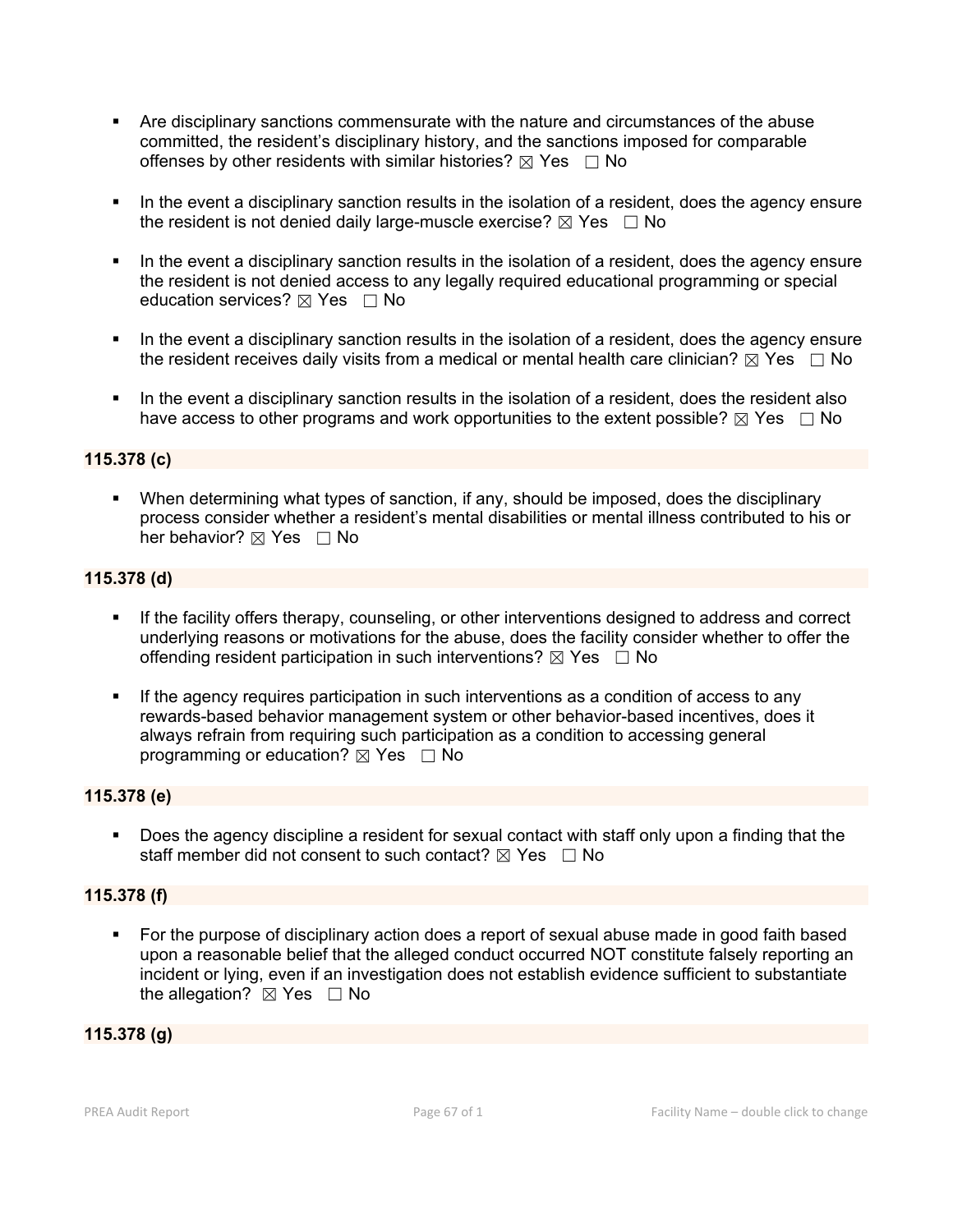Does the agency always refrain from considering non-coercive sexual activity between residents to be sexual abuse? (N/A if the agency does not prohibit all sexual activity between residents.)  $⊠ Yes □ No □ NA$ 

### **Auditor Overall Compliance Determination**

- ☐ **Exceeds Standard** (*Substantially exceeds requirement of standards*)
- ☒ **Meets Standard** (*Substantial compliance; complies in all material ways with the standard for the relevant review period*)
- ☐ **Does Not Meet Standard** (*Requires Corrective Action*)

### **Instructions for Overall Compliance Determination Narrative**

*The narrative below must include a comprehensive discussion of all the evidence relied upon in making the compliance or non-compliance determination, the auditor's analysis and reasoning, and the auditor's conclusions. This discussion must also include corrective action recommendations where the facility does not meet the standard. These recommendations must be included in the Final Report, accompanied by information on specific corrective actions taken by the facility.*

TYSC PREA Policy 1.9.3

Program director interview

Resident manual

Facility doesnot use isolation for disciplinary sanction. Agency policy prohibits sexual activity between residents. If the case is referred for prosecution because the activity is coerced, criminal charges could result. Residents may be subject to disciplinary sanctions only following a substantiated administrative investigation or a criminal finding of guilt for resident-onresident sexual abuse. There have been no allegations of sexual abuse of any type in this facility during the past 12 months; no disciplinary actions have been taken

# **MEDICAL AND MENTAL CARE**

## **Standard 115.381: Medical and mental health screenings; history of sexual abuse**

#### **All Yes/No Questions Must Be Answered by the Auditor to Complete the Report**

## **115.381 (a)**

 If the screening pursuant to § 115.341 indicates that a resident has experienced prior sexual victimization, whether it occurred in an institutional setting or in the community, do staff ensure that the resident is offered a follow-up meeting with a medical or mental health practitioner within 14 days of the intake screening?  $\boxtimes$  Yes  $\Box$  No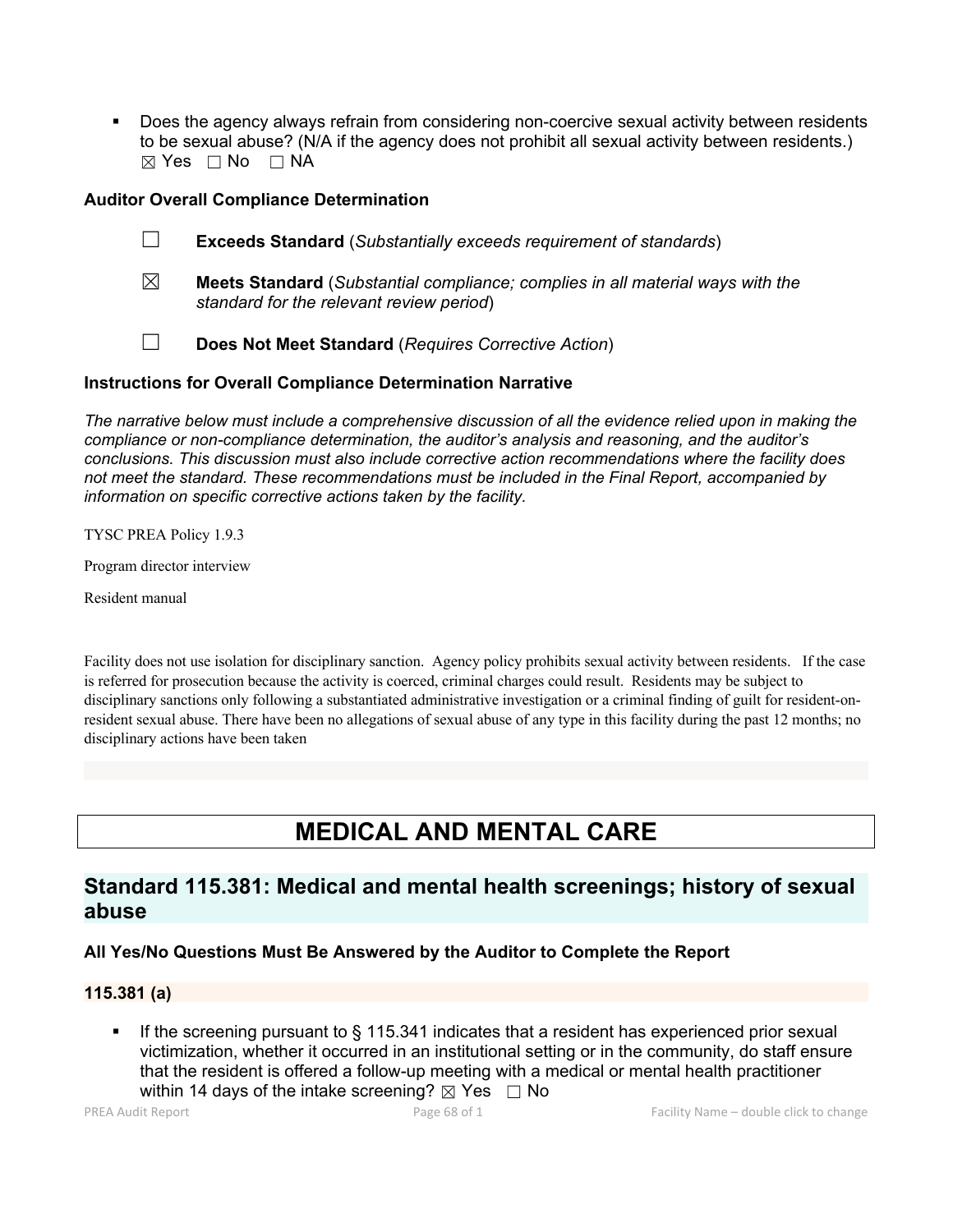#### **115.381 (b)**

If the screening pursuant to  $\S$  115.341 indicates that a resident has previously perpetrated sexual abuse, whether it occurred in an institutional setting or in the community, do staff ensure that the resident is offered a follow-up meeting with a mental health practitioner within 14 days of the intake screening?  $\boxtimes$  Yes  $\Box$  No

## **115.381 (c)**

 Is any information related to sexual victimization or abusiveness that occurred in an institutional setting strictly limited to medical and mental health practitioners and other staff as necessary to inform treatment plans and security management decisions, including housing, bed, work, education, and program assignments, or as otherwise required by Federal, State, or local law?  $\boxtimes$  Yes  $\Box$  No

### **115.381 (d)**

 Do medical and mental health practitioners obtain informed consent from residents before reporting information about prior sexual victimization that did not occur in an institutional setting, unless the resident is under the age of 18?  $\boxtimes$  Yes  $\Box$  No

#### **Auditor Overall Compliance Determination**

- ☐ **Exceeds Standard** (*Substantially exceeds requirement of standards*)
- ☒ **Meets Standard** (*Substantial compliance; complies in all material ways with the standard for the relevant review period*)
- ☐ **Does Not Meet Standard** (*Requires Corrective Action*)

#### **Instructions for Overall Compliance Determination Narrative**

*The narrative below must include a comprehensive discussion of all the evidence relied upon in making the compliance or non-compliance determination, the auditor's analysis and reasoning, and the auditor's conclusions. This discussion must also include corrective action recommendations where the facility does not meet the standard. These recommendations must be included in the Final Report, accompanied by information on specific corrective actions taken by the facility.*

#### **Evidence**

TYSC PREA Policy 1.7.3

Vulnerability assessment

Current and past 12 months Resident intake files reviewed

Los Angeles Symptom Checklist form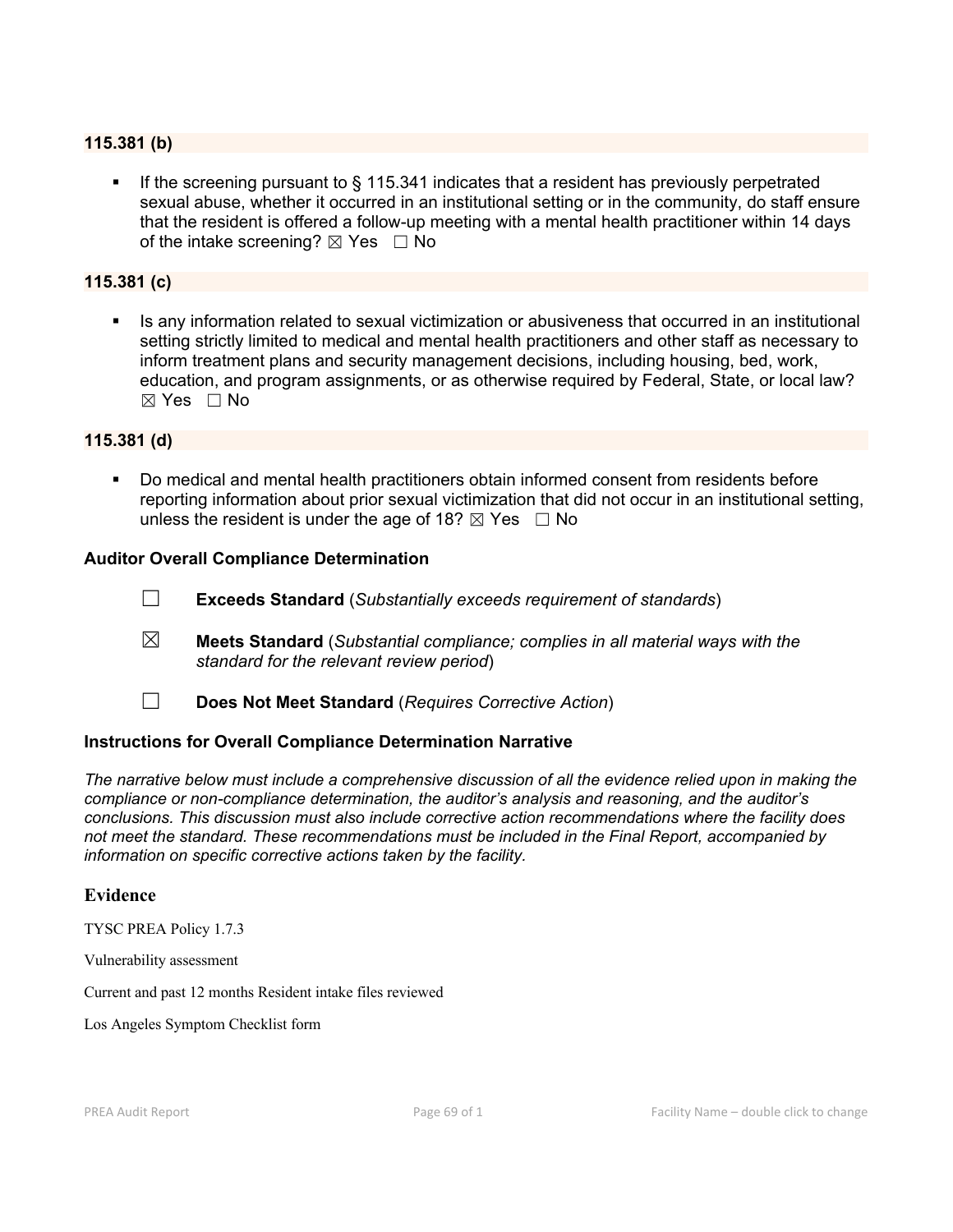The residents ofthis facility receive medical and mental health treatment in the community. Records not available. Agency policy mirrors standard; there are no medical or mental health providers on staff, so residents referred out to community resources within timeframe required under standard (as part of intake process). There is one qualified QMHP in agency to fill this role, however, the use of community mental health providers is the preferred process for residents that need these types of services.

In addition to using the agency's form, the agency also uses the Los Angeles Sympton Checklist to assess the residents in its care. This instrument is a validated tool and used extensively to determine overall status of adolescents. Residents in this facility do not have long lengths of stay. Given the use of the Los Angeles Sympton Checklist in conjunction with the agency generated vulnerability assessment form, residents in this group home are carefully monitored for anything that might make them more susceptible to sexual abuse or sexual harassment or for being a threat to other residents

## **Standard 115.382: Access to emergency medical and mental health services**

## **All Yes/No Questions Must Be Answered by the Auditor to Complete the Report**

### **115.382 (a)**

 Do resident victims of sexual abuse receive timely, unimpeded access to emergency medical treatment and crisis intervention services, the nature and scope of which are determined by medical and mental health practitioners according to their professional judgment?  $\boxtimes$  Yes No

### **115.382 (b)**

- If no qualified medical or mental health practitioners are on duty at the time a report of recent sexual abuse is made, do staff first responders take preliminary steps to protect the victim pursuant to § 115.362?  $\boxtimes$  Yes  $\Box$  No
- Do staff first responders immediately notify the appropriate medical and mental health practitioners?  $\boxtimes$  Yes  $\Box$  No

#### **115.382 (c)**

 Are resident victims of sexual abuse offered timely information about and timely access to emergency contraception and sexually transmitted infections prophylaxis, in accordance with professionally accepted standards of care, where medically appropriate?  $\boxtimes$  Yes  $\Box$  No

## **115.382 (d)**

 Are treatment services provided to the victim without financial cost and regardless of whether the victim names the abuser or cooperates with any investigation arising out of the incident?  $\boxtimes$  Yes  $\Box$  No

## **Auditor Overall Compliance Determination**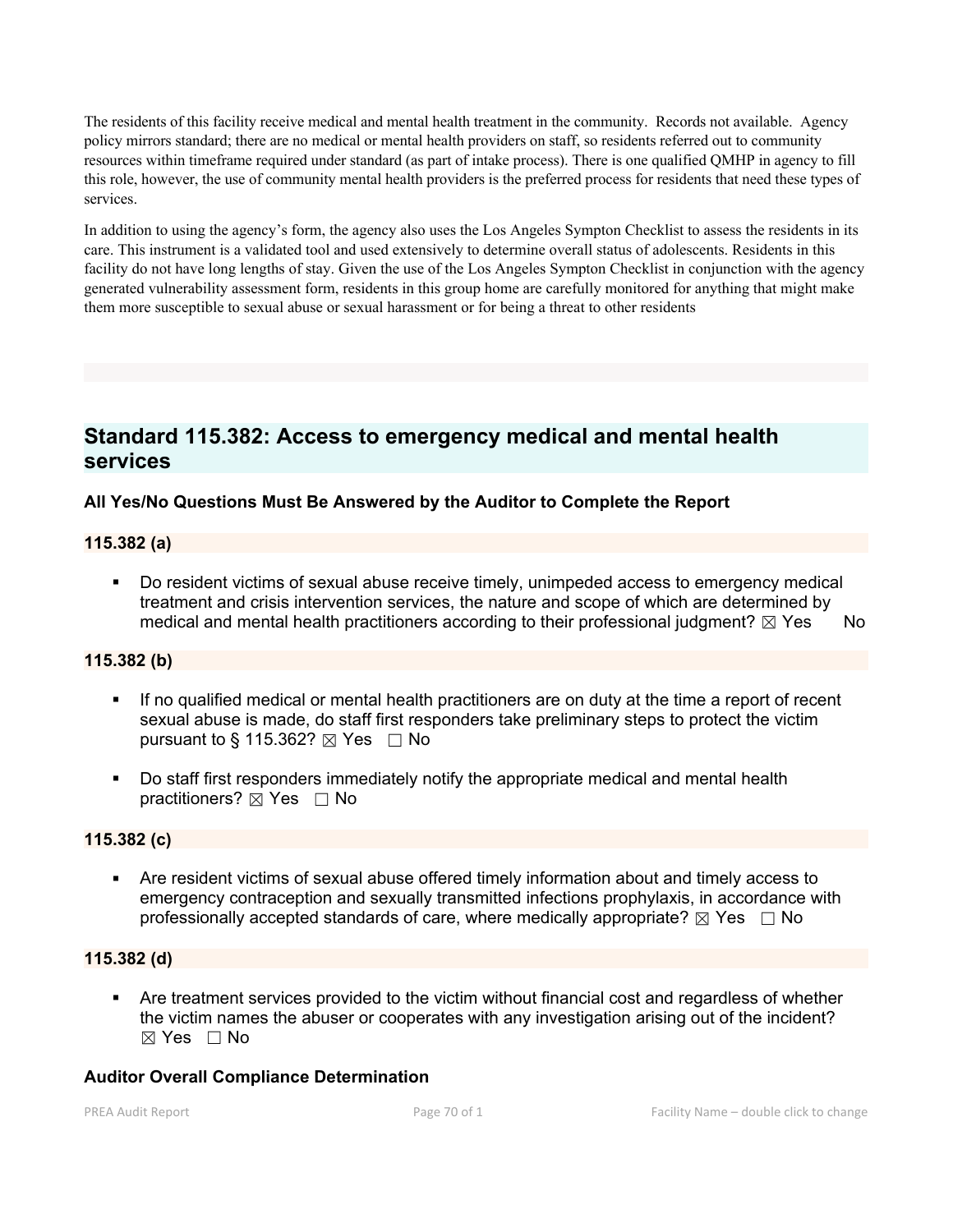- ☐ **Exceeds Standard** (*Substantially exceeds requirement of standards*)
- ☒ **Meets Standard** (*Substantial compliance; complies in all material ways with the standard for the relevant review period*)
- ☐ **Does Not Meet Standard** (*Requires Corrective Action*)

#### **Instructions for Overall Compliance Determination Narrative**

*The narrative below must include a comprehensive discussion of all the evidence relied upon in making the compliance or non-compliance determination, the auditor's analysis and reasoning, and the auditor's conclusions. This discussion must also include corrective action recommendations where the facility does not meet the standard. These recommendations must be included in the Final Report, accompanied by information on specific corrective actions taken by the facility.*

### **Evidence**

TYSC PREA Policy 1.8.3

PREA Response Protocol

Resident interviews

Facility will use Sentara Virginia Beach General Hospital for all emergency medical services. Agency policy mirrors standard. All treatment services provided in community. No current residents reported sexual abuse and the facility reported there were no instances of sexual abuse or sexual harassment.

## **Standard 115.383: Ongoing medical and mental health care for sexual abuse victims and abusers**

#### **All Yes/No Questions Must Be Answered by the Auditor to Complete the Report**

#### **115.383 (a)**

 Does the facility offer medical and mental health evaluation and, as appropriate, treatment to all residents who have been victimized by sexual abuse in any prison, jail, lockup, or juvenile facility?  $\boxtimes$  Yes  $\Box$  No

### **115.383 (b)**

 Does the evaluation and treatment of such victims include, as appropriate, follow-up services, treatment plans, and, when necessary, referrals for continued care following their transfer to, or placement in, other facilities, or their release from custody?  $\boxtimes$  Yes  $\Box$  No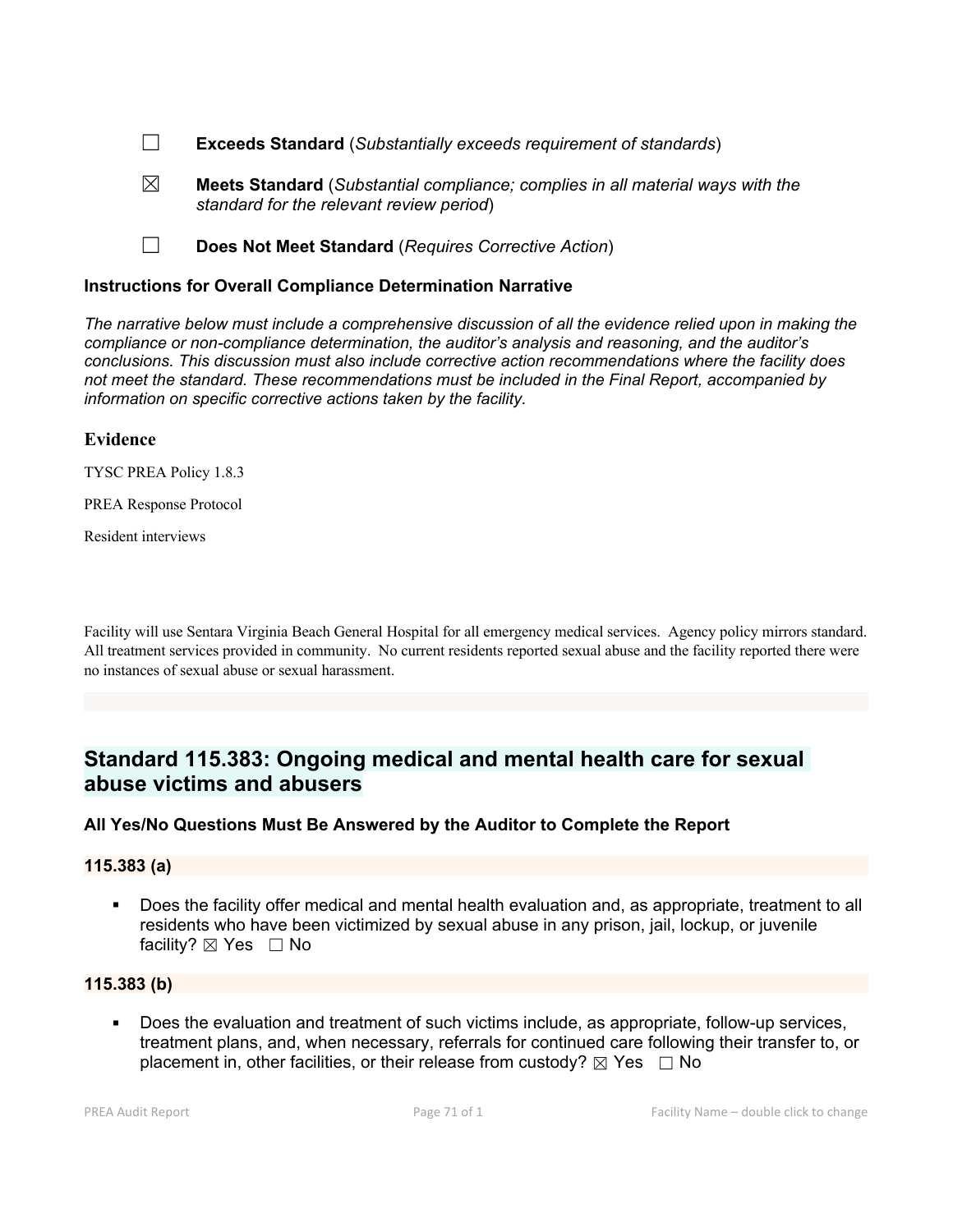#### **115.383 (c)**

 Does the facility provide such victims with medical and mental health services consistent with the community level of care?  $\boxtimes$  Yes  $\Box$  No

#### **115.383 (d)**

 Are resident victims of sexually abusive vaginal penetration while incarcerated offered pregnancy tests? (N/A if all-male facility.)  $\boxtimes$  Yes  $\Box$  No  $\Box$  NA

#### **115.383 (e)**

If pregnancy results from the conduct described in paragraph  $\S$  115.383(d), do such victims receive timely and comprehensive information about and timely access to all lawful pregnancyrelated medical services? (N/A if all-male facility.)  $\boxtimes$  Yes  $\Box$  No  $\Box$  NA

#### **115.383 (f)**

 Are resident victims of sexual abuse while incarcerated offered tests for sexually transmitted infections as medically appropriate?  $\boxtimes$  Yes  $\Box$  No

### **115.383 (g)**

 Are treatment services provided to the victim without financial cost and regardless of whether the victim names the abuser or cooperates with any investigation arising out of the incident?  $\boxtimes$  Yes  $\Box$  No

#### **115.383 (h)**

 Does the facility attempt to conduct a mental health evaluation of all known resident-on-resident abusers within 60 days of learning of such abuse history and offer treatment when deemed appropriate by mental health practitioners?  $\boxtimes$  Yes  $\Box$  No

#### **Auditor Overall Compliance Determination**

- ☐ **Exceeds Standard** (*Substantially exceeds requirement of standards*)
- ☒ **Meets Standard** (*Substantial compliance; complies in all material ways with the standard for the relevant review period*)
- ☐ **Does Not Meet Standard** (*Requires Corrective Action*)

#### **Instructions for Overall Compliance Determination Narrative**

*The narrative below must include a comprehensive discussion of all the evidence relied upon in making the compliance or non-compliance determination, the auditor's analysis and reasoning, and the auditor's conclusions. This discussion must also include corrective action recommendations where the facility does not meet the standard. These recommendations must be included in the Final Report, accompanied by information on specific corrective actions taken by the facility.*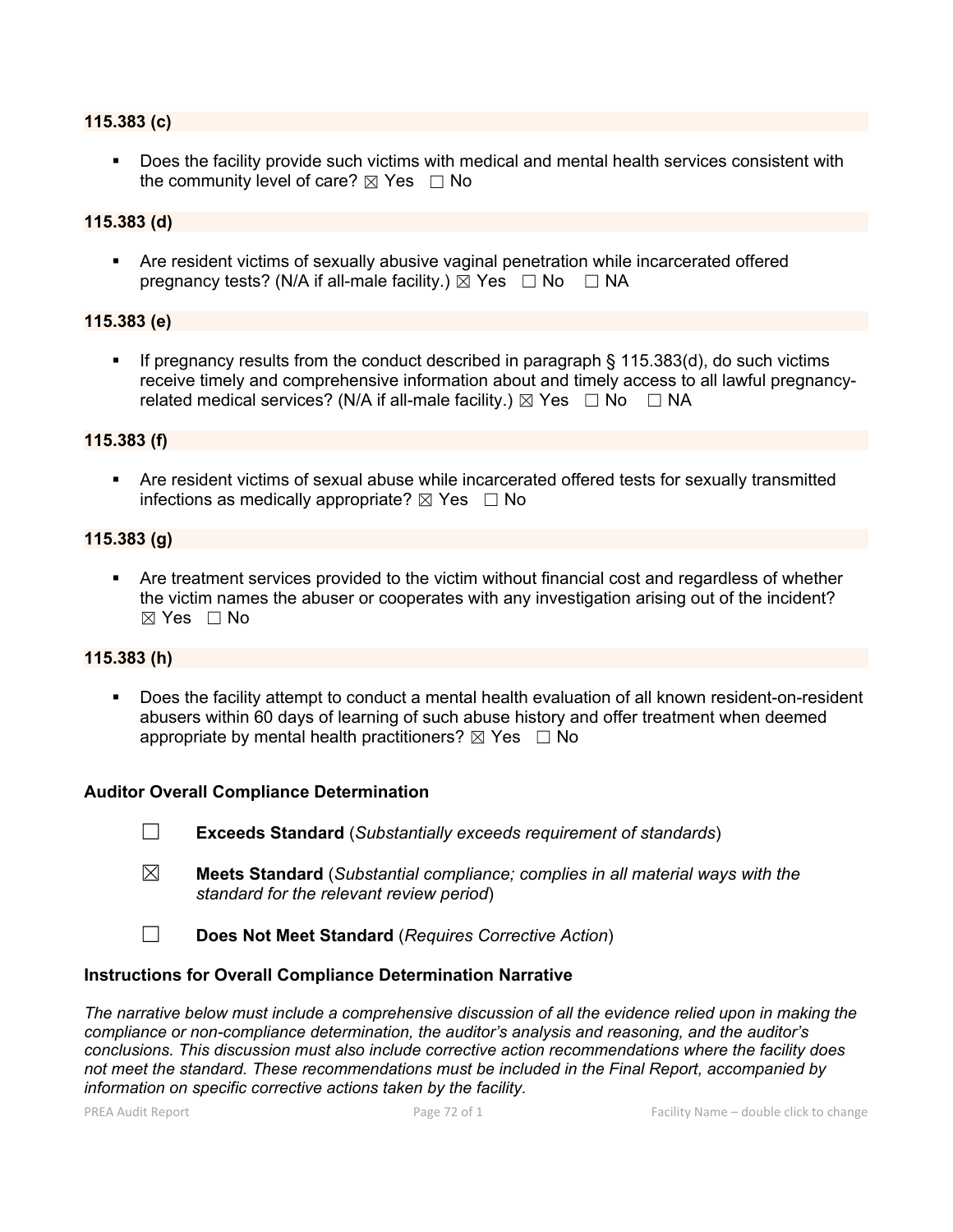# **Evidence**

TYSC PREA Policy 1.8.5

Staff interviews

Resident interviews

Facility uses local hospital, Sentara Virginia Beach General Hospital that has 24/7 safe/sane staff for emergency services; facility then follows treatment plan with community providers. All services are provided at no cost to residents. No current residents reported sexual abuse.

# **DATA COLLECTION AND REVIEW**

# **Standard 115.386: Sexual abuse incident reviews**

# **All Yes/No Questions Must Be Answered by the Auditor to Complete the Report**

#### **115.386 (a)**

 Does the facility conduct a sexual abuse incident review at the conclusion of every sexual abuse investigation, including where the allegation has not been substantiated, unless the allegation has been determined to be unfounded?  $\boxtimes$  Yes  $\Box$  No

#### **115.386 (b)**

 Does such review ordinarily occur within 30 days of the conclusion of the investigation? ☒ Yes ☐ No

#### **115.386 (c)**

 Does the review team include upper-level management officials, with input from line supervisors, investigators, and medical or mental health practitioners?  $\boxtimes$  Yes  $\Box$  No

#### **115.386 (d)**

- Does the review team: Consider whether the allegation or investigation indicates a need to change policy or practice to better prevent, detect, or respond to sexual abuse?  $\boxtimes$  Yes  $\Box$  No
- Does the review team: Consider whether the incident or allegation was motivated by race; ethnicity; gender identity; lesbian, gay, bisexual, transgender, or intersex identification, status, or perceived status; gang affiliation; or other group dynamics at the facility?  $\boxtimes$  Yes  $\Box$  No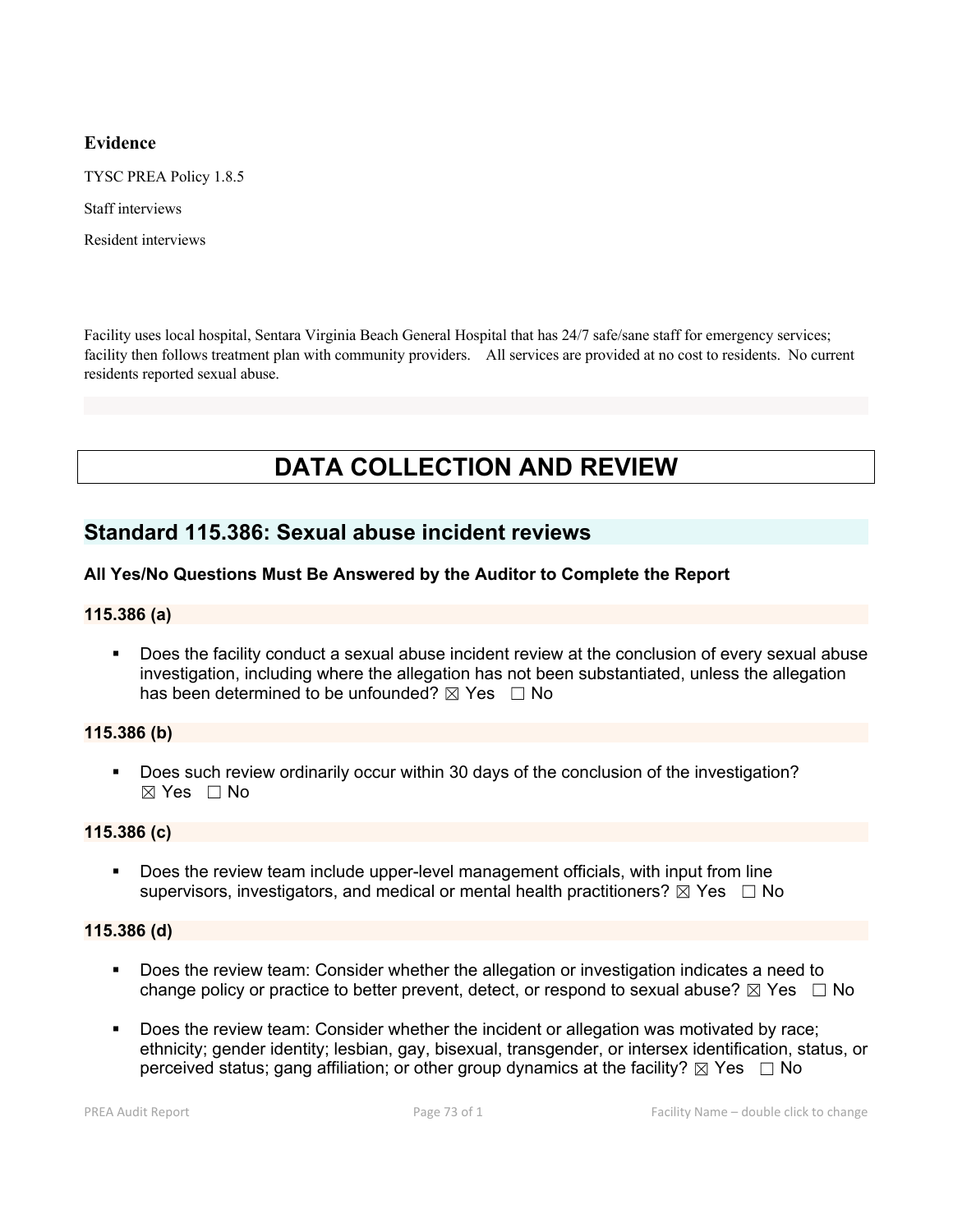- Does the review team: Examine the area in the facility where the incident allegedly occurred to assess whether physical barriers in the area may enable abuse?  $\boxtimes$  Yes  $\Box$  No
- Does the review team: Assess the adequacy of staffing levels in that area during different shifts? ⊠ Yes □ No
- Does the review team: Assess whether monitoring technology should be deployed or augmented to supplement supervision by staff?  $\boxtimes$  Yes  $\Box$  No
- Does the review team: Prepare a report of its findings, including but not necessarily limited to determinations made pursuant to §§ 115.386(d)(1) - (d)(5), and any recommendations for improvement and submit such report to the facility head and PREA compliance manager?  $\boxtimes$  Yes  $\Box$  No

### **115.386 (e)**

Does the facility implement the recommendations for improvement, or document its reasons for not doing so?  $\boxtimes$  Yes  $\Box$  No

### **Auditor Overall Compliance Determination**

- ☐ **Exceeds Standard** (*Substantially exceeds requirement of standards*)
- ☒ **Meets Standard** (*Substantial compliance; complies in all material ways with the standard for the relevant review period*)
- ☐ **Does Not Meet Standard** (*Requires Corrective Action*)

#### **Instructions for Overall Compliance Determination Narrative**

*The narrative below must include a comprehensive discussion of all the evidence relied upon in making the compliance or non-compliance determination, the auditor's analysis and reasoning, and the auditor's conclusions. This discussion must also include corrective action recommendations where the facility does not meet the standard. These recommendations must be included in the Final Report, accompanied by information on specific corrective actions taken by the facility.*

#### **Evidence**

TYSC PREA Policy 1.8.8

Agency head interview

Facility has a review process in place for all incidents and currently uses the same process for PREA incidents. Agency's policy mirrors standard and process of incident review will incorporate all required elements of the standard. There have been no sexual abuse incidents to date. The agency's PREA Coordinator serves on the local SART team. Being a member of the team strengthens her review of her own agency's policies and practices as she looks for any possible gaps or improvements in Tidewater Youth Services Commission's efforts to prevent, detect and respond to incidents of sexual abuse or sexual harassment.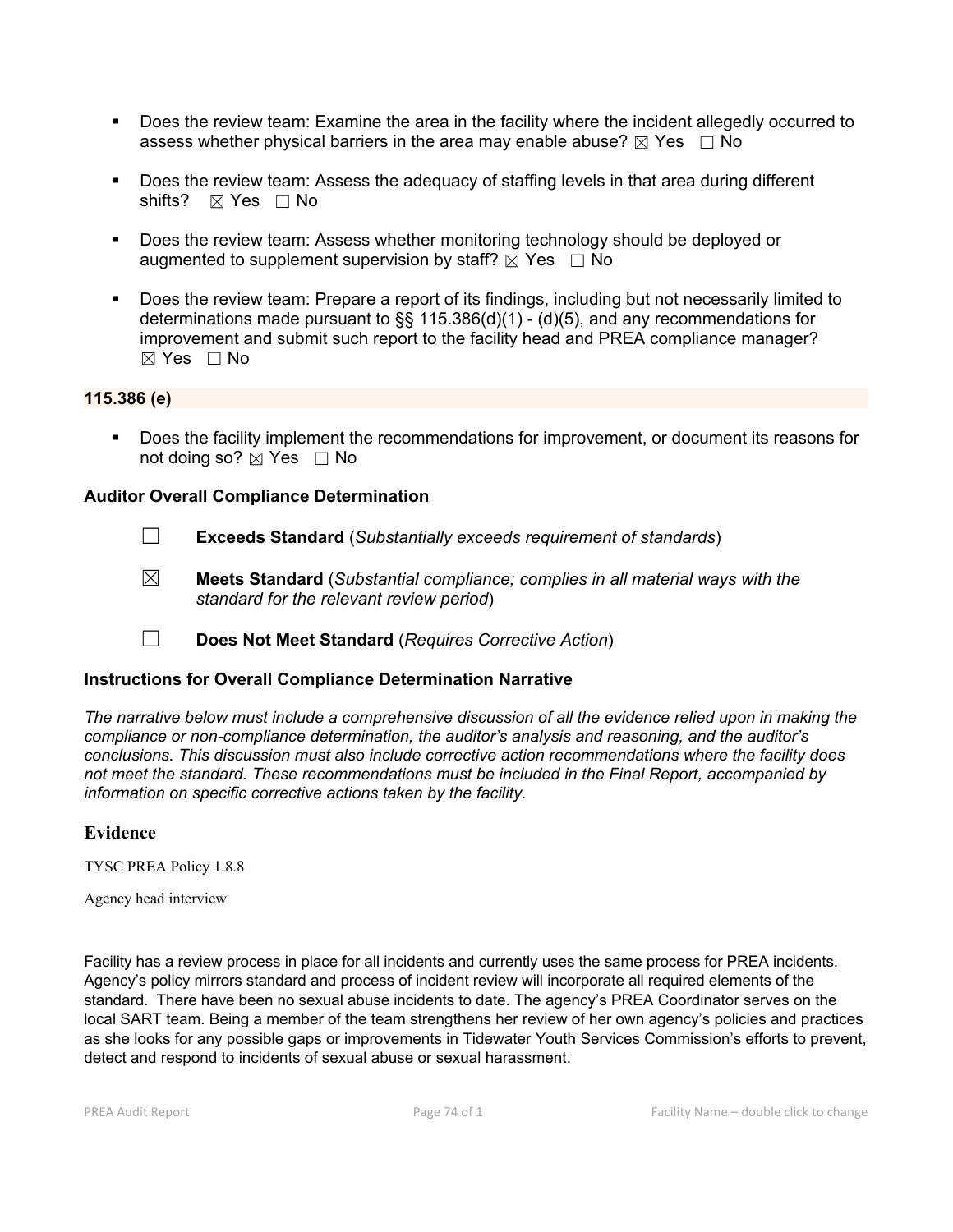# **Standard 115.387: Data collection**

# **All Yes/No Questions Must Be Answered by the Auditor to Complete the Report**

### **115.387 (a)**

 Does the agency collect accurate, uniform data for every allegation of sexual abuse at facilities under its direct control using a standardized instrument and set of definitions?  $\boxtimes$  Yes  $\Box$  No

#### **115.387 (b)**

 Does the agency aggregate the incident-based sexual abuse data at least annually?  $\boxtimes$  Yes  $\Box$  No

#### **115.387 (c)**

 Does the incident-based data include, at a minimum, the data necessary to answer all questions from the most recent version of the Survey of Sexual Violence conducted by the Department of Justice?  $\boxtimes$  Yes  $\Box$  No

#### **115.387 (d)**

 Does the agency maintain, review, and collect data as needed from all available incident-based documents, including reports, investigation files, and sexual abuse incident reviews?  $\boxtimes$  Yes  $\Box$  No

#### **115.387 (e)**

 Does the agency also obtain incident-based and aggregated data from every private facility with which it contracts for the confinement of its residents? (N/A if agency does not contract for the confinement of its residents.)  $\boxtimes$  Yes  $\Box$  No  $\Box$  NA

#### **115.387 (f)**

 Does the agency, upon request, provide all such data from the previous calendar year to the Department of Justice no later than June 30? (N/A if DOJ has not requested agency data.)  $⊠ Yes □ No □ NA$ 

#### **Auditor Overall Compliance Determination**

- ☐ **Exceeds Standard** (*Substantially exceeds requirement of standards*)
- ☒ **Meets Standard** (*Substantial compliance; complies in all material ways with the standard for the relevant review period*)

☐ **Does Not Meet Standard** (*Requires Corrective Action*)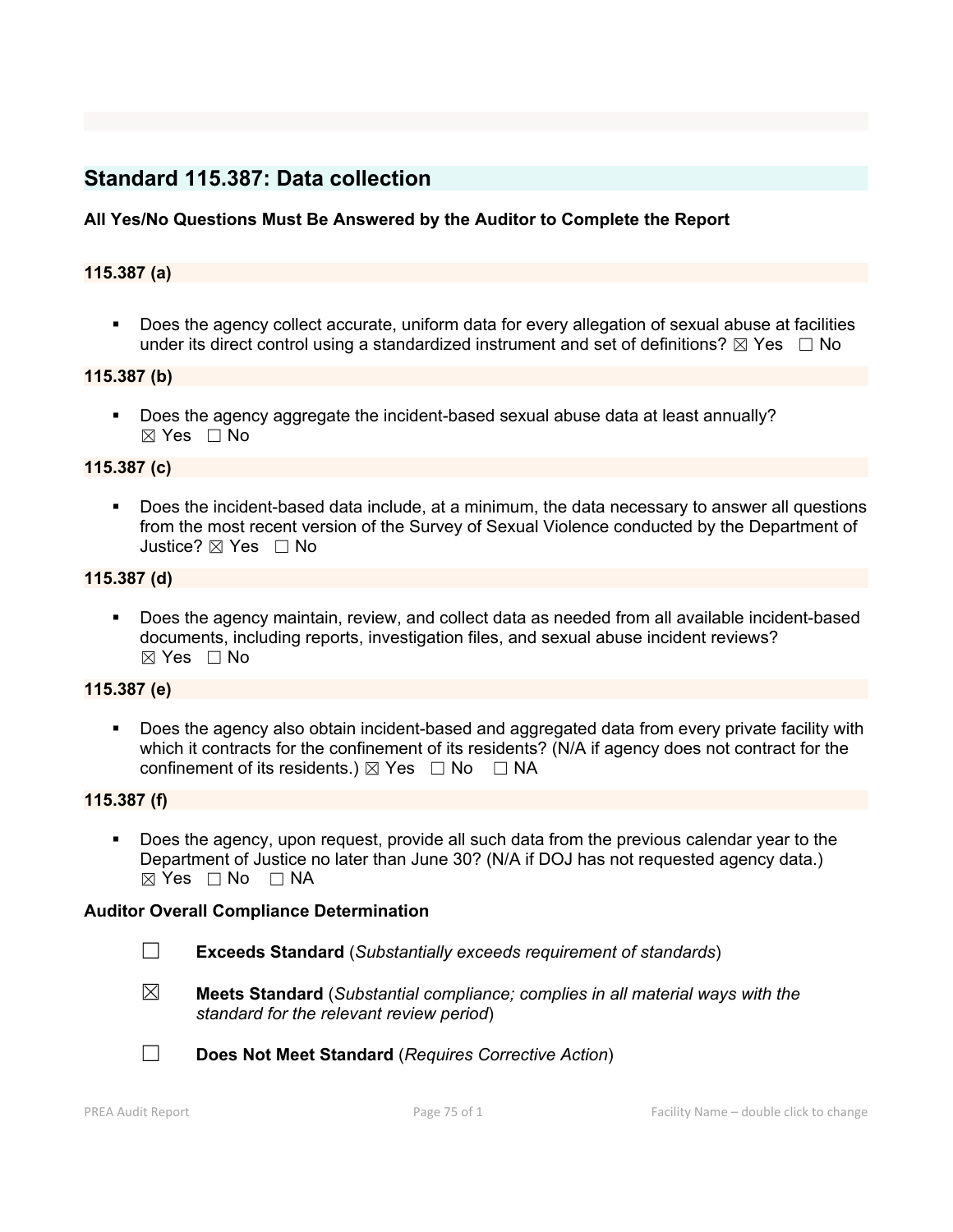# **Instructions for Overall Compliance Determination Narrative**

*The narrative below must include a comprehensive discussion of all the evidence relied upon in making the compliance or non-compliance determination, the auditor's analysis and reasoning, and the auditor's conclusions. This discussion must also include corrective action recommendations where the facility does not meet the standard. These recommendations must be included in the Final Report, accompanied by information on specific corrective actions taken by the facility.*

# **Evidence**

TYSC PREA Policy 1.10.1

Agency head interview

Facility does not have any incidents to report at this time; PREA policy mirrors the standard.

# **Standard 115.388: Data review for corrective action**

# **All Yes/No Questions Must Be Answered by the Auditor to Complete the Report**

# **115.388 (a)**

- Does the agency review data collected and aggregated pursuant to § 115.387 in order to assess and improve the effectiveness of its sexual abuse prevention, detection, and response policies, practices, and training, including by: Identifying problem areas?  $\boxtimes$  Yes  $\Box$  No
- Does the agency review data collected and aggregated pursuant to § 115.387 in order to assess and improve the effectiveness of its sexual abuse prevention, detection, and response policies, practices, and training, including by: Taking corrective action on an ongoing basis? ☒ Yes ☐ No
- Does the agency review data collected and aggregated pursuant to § 115.387 in order to assess and improve the effectiveness of its sexual abuse prevention, detection, and response policies, practices, and training, including by: Preparing an annual report of its findings and corrective actions for each facility, as well as the agency as a whole?  $\boxtimes$  Yes  $\Box$  No

# **115.388 (b)**

 Does the agency's annual report include a comparison of the current year's data and corrective actions with those from prior years and provide an assessment of the agency's progress in addressing sexual abuse  $\boxtimes$  Yes  $\Box$  No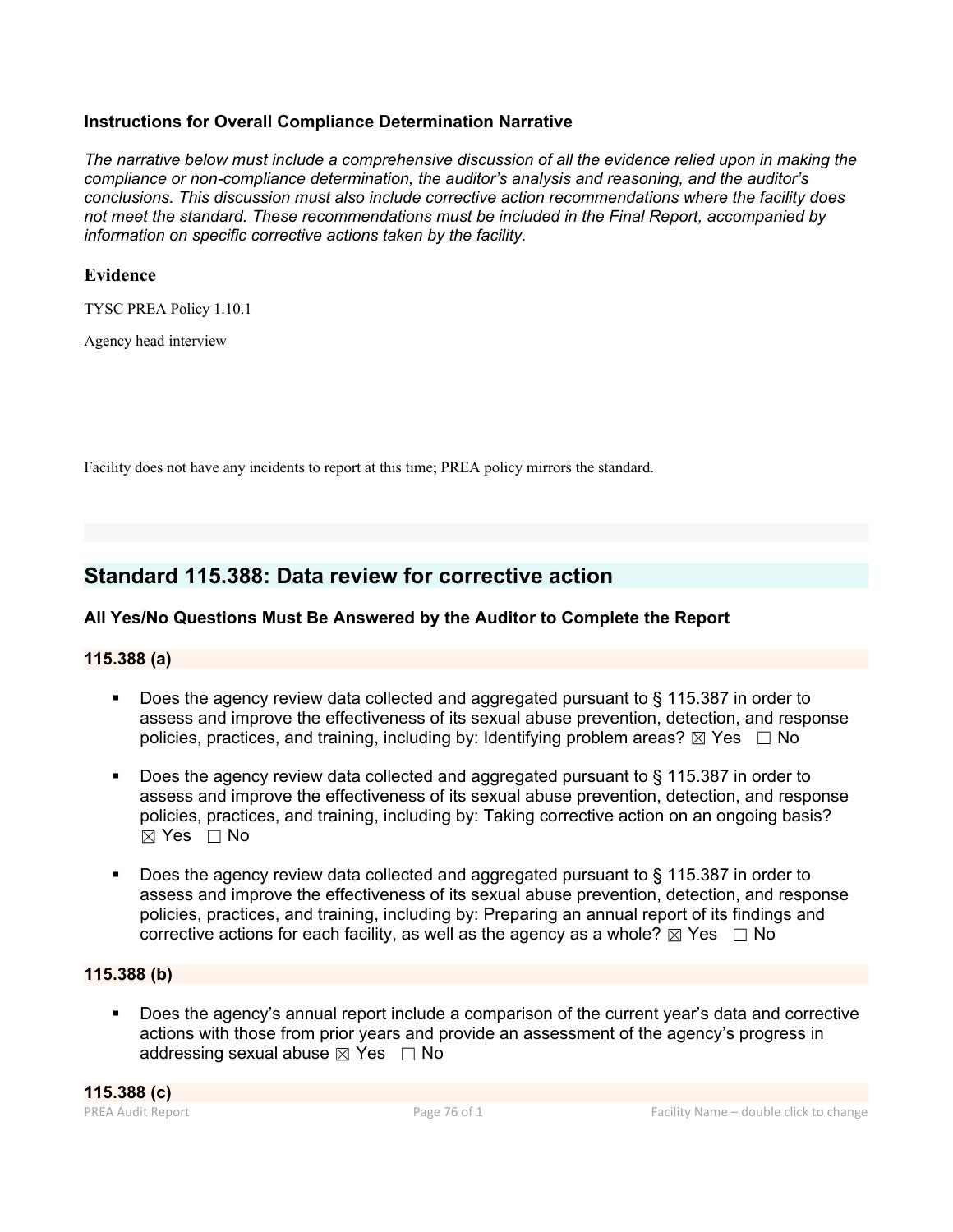Is the agency's annual report approved by the agency head and made readily available to the public through its website or, if it does not have one, through other means?  $\boxtimes$  Yes  $\Box$  No

#### **115.388 (d)**

 Does the agency indicate the nature of the material redacted where it redacts specific material from the reports when publication would present a clear and specific threat to the safety and security of a facility?  $\boxtimes$  Yes  $\Box$  No

#### **Auditor Overall Compliance Determination**

- ☐ **Exceeds Standard** (*Substantially exceeds requirement of standards*)
- ☒ **Meets Standard** (*Substantial compliance; complies in all material ways with the standard for the relevant review period*)
- ☐ **Does Not Meet Standard** (*Requires Corrective Action*)

#### **Instructions for Overall Compliance Determination Narrative**

*The narrative below must include a comprehensive discussion of all the evidence relied upon in making the compliance or non-compliance determination, the auditor's analysis and reasoning, and the auditor's conclusions. This discussion must also include corrective action recommendations where the facility does not meet the standard. These recommendations must be included in the Final Report, accompanied by information on specific corrective actions taken by the facility.*

#### **Evidence**

TYSC PREA Policy 1.10.2

Agency Head interview

Deputy Director interview

There have been no past or current incidents to report on agency's website. Website reflects no incidents for 2016, 2017 and 2018. Annual report details efforts to become PREA compliant and ongoing efforts to prevent sexual abuse.

# **Standard 115.389: Data storage, publication, and destruction**

#### **All Yes/No Questions Must Be Answered by the Auditor to Complete the Report**

# **115.389 (a)**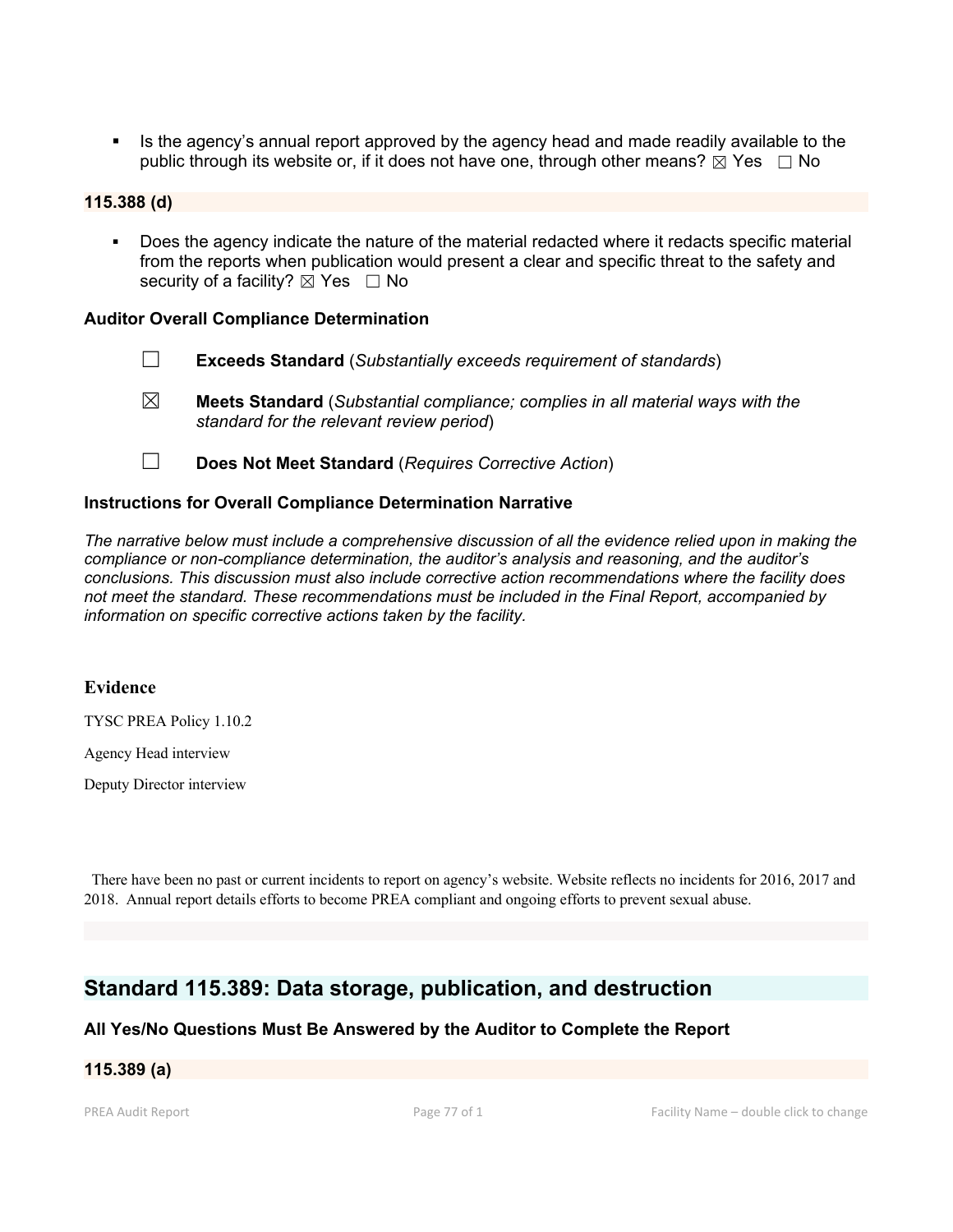Does the agency ensure that data collected pursuant to § 115.387 are securely retained? ☒ Yes ☐ No

# **115.389 (b)**

 Does the agency make all aggregated sexual abuse data, from facilities under its direct control and private facilities with which it contracts, readily available to the public at least annually through its website or, if it does not have one, through other means?  $\boxtimes$  Yes  $\Box$  No

### **115.389 (c)**

 Does the agency remove all personal identifiers before making aggregated sexual abuse data publicly available?  $\boxtimes$  Yes  $\Box$  No

# **115.389 (d)**

 Does the agency maintain sexual abuse data collected pursuant to § 115.387 for at least 10 years after the date of the initial collection, unless Federal, State, or local law requires otherwise? ⊠ Yes □ No

### **Auditor Overall Compliance Determination**

- ☐ **Exceeds Standard** (*Substantially exceeds requirement of standards*)
- ☒ **Meets Standard** (*Substantial compliance; complies in all material ways with the standard for the relevant review period*)
- ☐ **Does Not Meet Standard** (*Requires Corrective Action*)

#### **Instructions for Overall Compliance Determination Narrative**

*The narrative below must include a comprehensive discussion of all the evidence relied upon in making the compliance or non-compliance determination, the auditor's analysis and reasoning, and the auditor's conclusions. This discussion must also include corrective action recommendations where the facility does not meet the standard. These recommendations must be included in the Final Report, accompanied by information on specific corrective actions taken by the facility.*

#### **Evidence**

TYSC PREA Policy 1.10.3

PREA Coordinator interview

Agency PREA Policy mirrors standard. This agency has had no incidents of sexual abuse.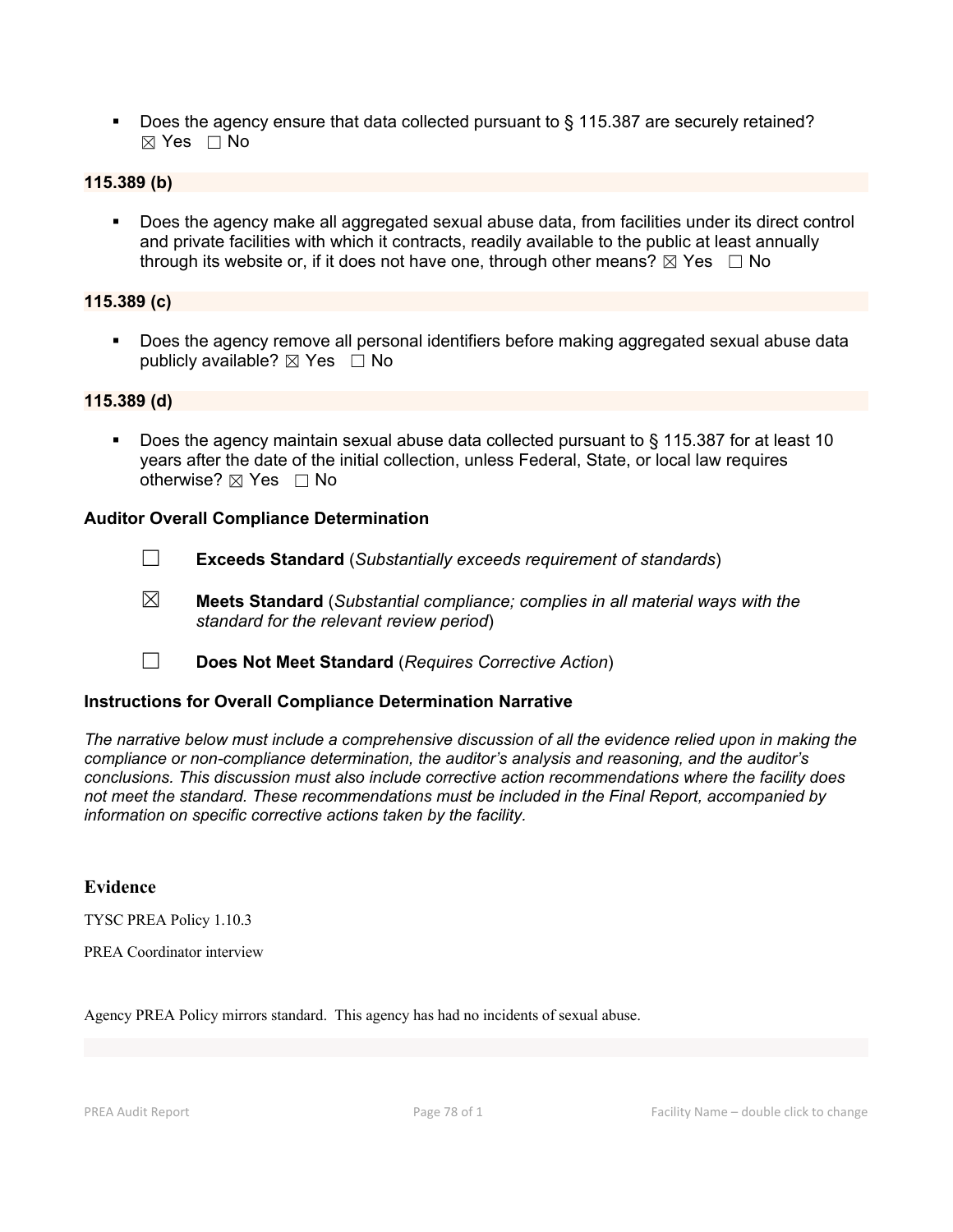# **AUDITING AND CORRECTIVE ACTION**

# **Standard 115.401: Frequency and scope of audits**

# **All Yes/No Questions Must Be Answered by the Auditor to Complete the Report**

### **115.401 (a)**

 During the prior three-year audit period, did the agency ensure that each facility operated by the agency, or by a private organization on behalf of the agency, was audited at least once? (*Note: The response here is purely informational. A "no" response does not impact overall compliance with this standard.*)  $\boxtimes$  Yes  $\Box$  No

### **115.401 (b)**

- Is this the first year of the current audit cycle? (*Note: a "no" response does not impact overall compliance with this standard.*)  $\Box$  Yes  $\Box$  No
- If this is the second year of the current audit cycle, did the agency ensure that at least one-third of each facility type operated by the agency, or by a private organization on behalf of the agency, was audited during the first year of the current audit cycle? (N/A if this is **not** the *second* year of the current audit cycle.)  $\Box$  Yes  $\boxtimes$  No  $\Box$  NA
- If this is the third year of the current audit cycle, did the agency ensure that at least two-thirds of each facility type operated by the agency, or by a private organization on behalf of the agency, were audited during the first two years of the current audit cycle? (N/A if this is **not** the *third* year of the current audit cycle.)  $\boxtimes$  Yes  $\Box$  No  $\Box$  NA

#### **115.401 (h)**

 Did the auditor have access to, and the ability to observe, all areas of the audited facility?  $\boxtimes$  Yes  $\Box$  No

#### **115.401 (i)**

 Was the auditor permitted to request and receive copies of any relevant documents (including electronically stored information)?  $\boxtimes$  Yes  $\Box$  No

#### **115.401 (m)**

 Was the auditor permitted to conduct private interviews with inmates, residents, and detainees?  $\boxtimes$  Yes  $\Box$  No

### **115.401 (n)**

 Were residents permitted to send confidential information or correspondence to the auditor in the same manner as if they were communicating with legal counsel?  $\boxtimes$  Yes  $\Box$  No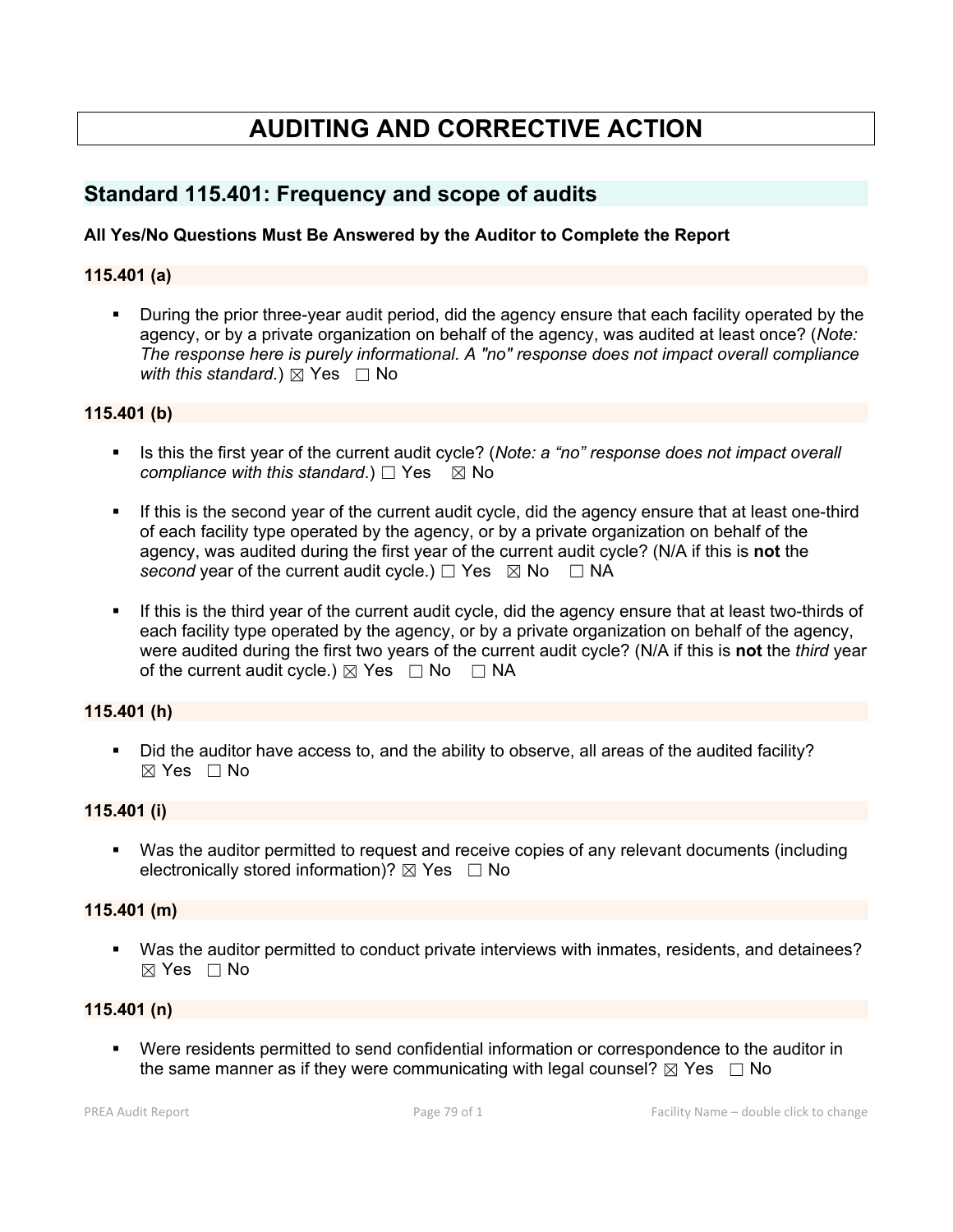### **Auditor Overall Compliance Determination**

- ☐ **Exceeds Standard** (*Substantially exceeds requirement of standards*)
- ☒ **Meets Standard** (*Substantial compliance; complies in all material ways with the standard for the relevant review period*)
- ☐ **Does Not Meet Standard** (*Requires Corrective Action*)

#### **Instructions for Overall Compliance Determination Narrative**

*The narrative below must include a comprehensive discussion of all the evidence relied upon in making the compliance or non-compliance determination, the auditor's analysis and reasoning, and the auditor's conclusions. This discussion must also include corrective action recommendations where the facility does not meet the standard. These recommendations must be included in the Final Report, accompanied by information on specific corrective actions taken by the facility.*

Auditor interviewed all staff and residents. Auditor was given private space to conduct interviews. This is the second year of the audit cycle. Auditor was given all relevant documents in paper or electronic form.

# **Standard 115.403: Audit contents and findings**

#### **All Yes/No Questions Must Be Answered by the Auditor to Complete the Report**

#### **115.403 (f)**

 The agency has published on its agency website, if it has one, or has otherwise made publicly available, all Final Audit Reports within 90 days of issuance by auditor. The review period is for prior audits completed during the past three years PRECEDING THIS AGENCY AUDIT. In the case of single facility agencies, the auditor shall ensure that the facility's last audit report was published. The pendency of any agency appeal pursuant to 28 C.F.R. § 115.405 does not excuse noncompliance with this provision. (N/A if there have been no Final Audit Reports issued in the past three years, or in the case of single facility agencies that there has never been a Final Audit Report issued.)  $\boxtimes$  Yes  $\Box$  No  $\Box$  NA

#### **Auditor Overall Compliance Determination**

- ☐ **Exceeds Standard** (*Substantially exceeds requirement of standards*)
- ☒ **Meets Standard** (*Substantial compliance; complies in all material ways with the standard for the relevant review period*)
- 
- ☐ **Does Not Meet Standard** (*Requires Corrective Action*)

#### **Instructions for Overall Compliance Determination Narrative**

PREA Audit Report **PREA Audit Report Page 80 of 1** Page 80 of 1 Facility Name – double click to change *The narrative below must include a comprehensive discussion of all the evidence relied upon in making the compliance or non-compliance determination, the auditor's analysis and reasoning, and the auditor's*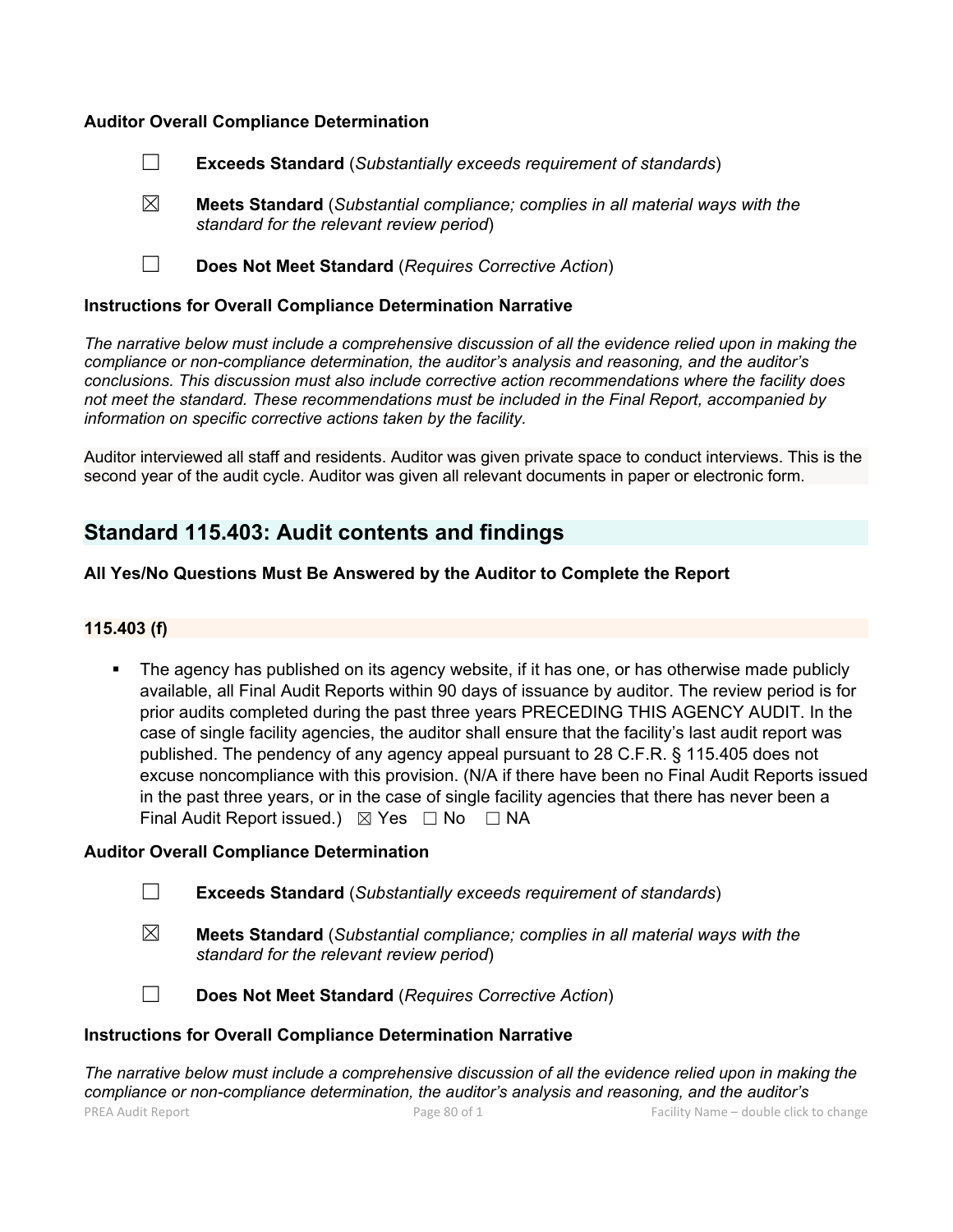*conclusions. This discussion must also include corrective action recommendations where the facility does not meet the standard. These recommendations must be included in the Final Report, accompanied by information on specific corrective actions taken by the facility.*

Type text here…

Audit reports were added to website to reflect audits that have been conducted as required.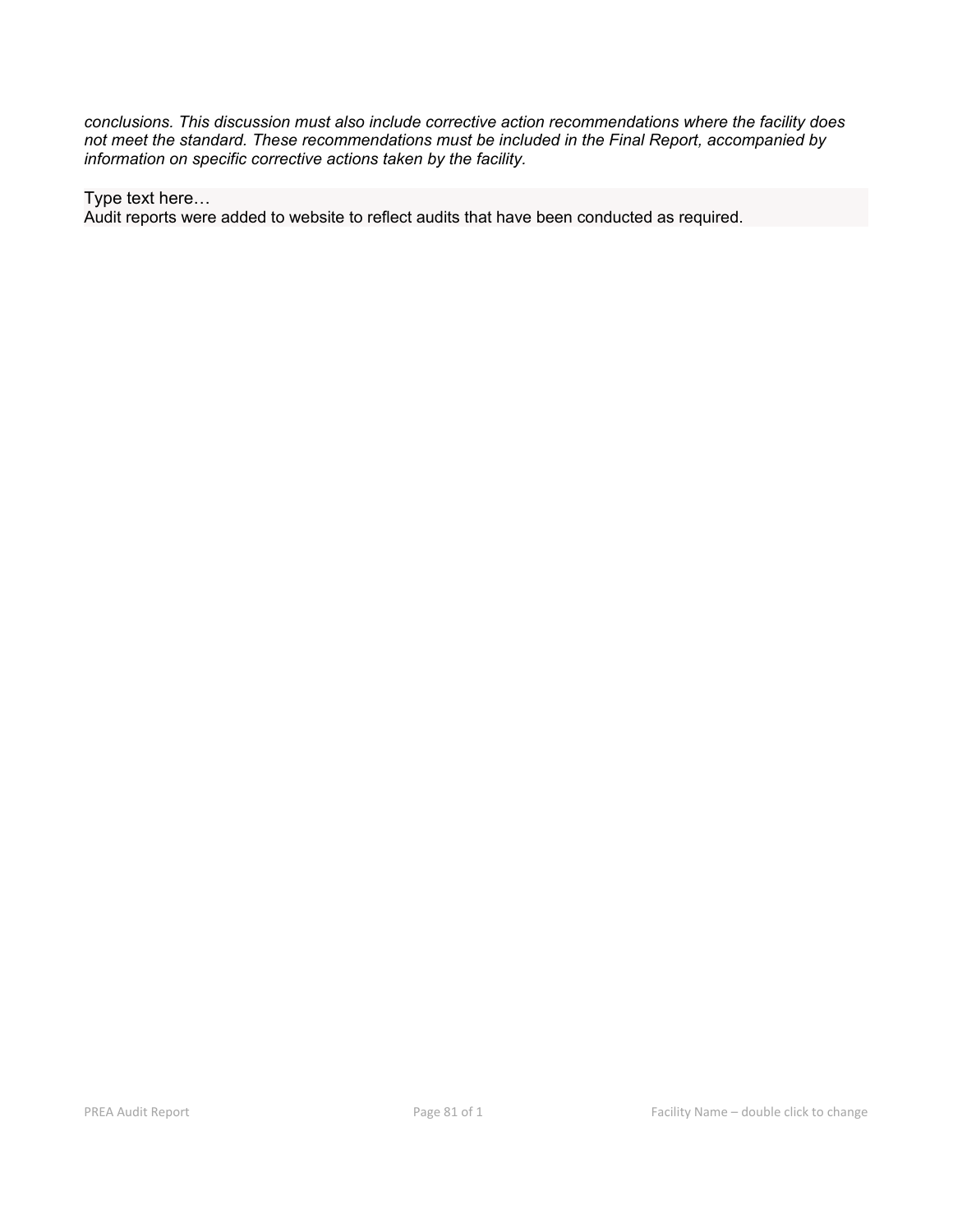# **AUDITOR CERTIFICATION**

I certify that:

- $\boxtimes$  The contents of this report are accurate to the best of my knowledge.
- $\boxtimes$  No conflict of interest exists with respect to my ability to conduct an audit of the agency under review, and
- $\boxtimes$  I have not included in the final report any personally identifiable information (PII) about any resident or staff member, except where the names of administrative personnel are specifically requested in the report template.

# **Auditor Instructions:**

Type your full name in the text box below for Auditor Signature. This will function as your official electronic signature. Auditors must deliver their final report to the PREA Resource Center as a searchable PDF format to ensure accessibility to people with disabilities. Save this report document into a PDF format prior to submission.<sup>1</sup> Auditors are not permitted to submit audit reports that have been scanned.<sup>2</sup> See the PREA Auditor Handbook for a full discussion of audit report formatting requirements.

Vernon Harry **April 11, 2019** 

**Auditor Signature Date** 

<sup>1</sup> See additional instructions here: https://support.office.com/en-us/article/Save-or-convert-to-PDF-d85416c5-7d77-4fd6 a216-6f4bf7c7c110 .

PREA Audit Report **PREA Audit Report Page 82 of 1** Page 82 of 1 Facility Name – double click to change <sup>2</sup> See *PREA Auditor Handbook*, Version 1.0, August 2017; Pages 68-69.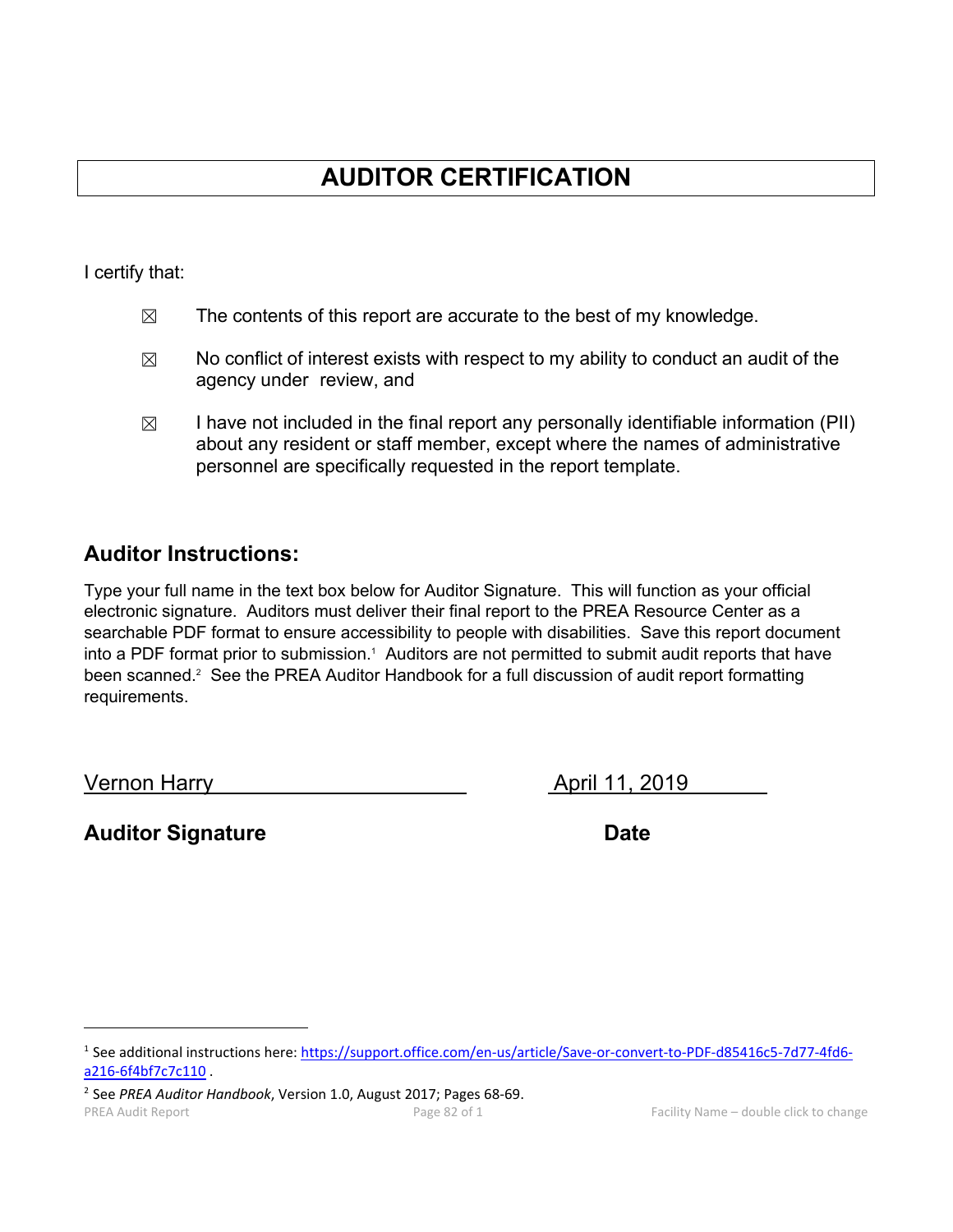# PREA Audit Report **PREA Audit Report Page 1 of 1** Page 1 of 1 **Facility Name – double click to change Prison Rape Elimination Act (PREA) Audit Report Juvenile Facilities** ☐ **Interim** ☒ **Final Date of Report** April 9, 2019 **Auditor Information Name: Vernon Harry <b>Email:** vernonharryandassociates@comcast.net **Company Name: Vernon Harry and Associates, LLC Mailing Address:** PO BOX 6032 **City, State** Williamsburg, VA 23188 **Telephone:** 540-455-1095 **Date of Facility Visit:** 2/22/19-2/23/19 **Agency Information Name of Agency** Tidewater Youth Services Commission **Governing Authority or Parent Agency** *(If Applicable)* Tidewater Youth Services Commission **Physical Address:** 2404 Airline Boulevard **City, State, Zip:** Portsmouth, Va. 23701 **Mailing Address:** 2404 Airline Boulevard **City, State, Zip:** Portsmouth, Va. 23701 **Telephone:** 757-488-9161 **Is Agency accredited by any organization?** ☐ Yes ☒ No **The Agency Is:** │ □ Military │ □ Private for Profit │ □ Private not for Profit  $\boxtimes$  Municipal  $\Box$  County  $\Box$  State  $\Box$  Federal **Agency mission:** The Tidewater Youth Services Commission operates community-based programs for children who are at risk of involvement with the Juvenile and Domestic Relations District Court. Its mission statement states, "The Tidewater Youth Services Commission operates community-based programs for children who are at risk of coming or have already come before the juvenile and domestic relations district court. Recognizing that our clients often need assistance in several aspects of their lives, we operate as part of a continuum of care and seek opportunities to collaborate with other service providing agencies. Our programs are designed to help our clients develop the skills necessary to lead productive, law-abiding lives. An integral part of that process is to hold our clients responsible for their choices and for them to experience the logical consequences of their actions. **Agency Website with PREA Information:** www.Tyscommission.org **Agency Chief Executive Officer**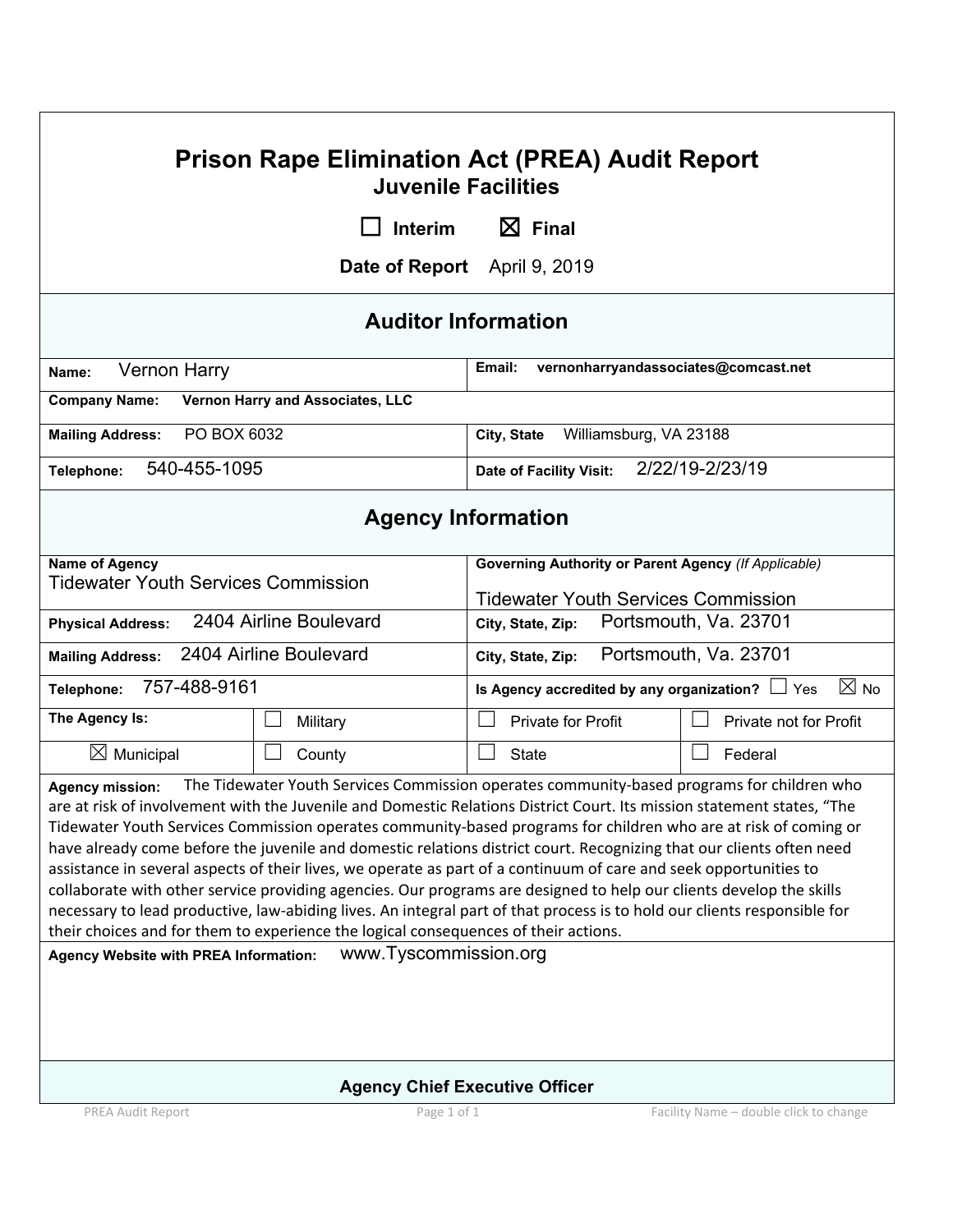| Shawn F. Sawyer<br>Name:                                                                                                                                                                                                                                                                                                                                                                                                                                                                                                                            | <b>Executive Director</b><br>Title:                                      |  |  |  |  |  |  |
|-----------------------------------------------------------------------------------------------------------------------------------------------------------------------------------------------------------------------------------------------------------------------------------------------------------------------------------------------------------------------------------------------------------------------------------------------------------------------------------------------------------------------------------------------------|--------------------------------------------------------------------------|--|--|--|--|--|--|
| Ssawyer@tyscommission.org<br>Email:                                                                                                                                                                                                                                                                                                                                                                                                                                                                                                                 | 757-488-9161<br>Telephone:                                               |  |  |  |  |  |  |
| <b>Agency-Wide PREA Coordinator</b>                                                                                                                                                                                                                                                                                                                                                                                                                                                                                                                 |                                                                          |  |  |  |  |  |  |
| Ginger M. Ploeger<br>Name:                                                                                                                                                                                                                                                                                                                                                                                                                                                                                                                          | <b>Deputy Director</b><br>Title:                                         |  |  |  |  |  |  |
| Email:<br>Gploeger@tyscommission.org                                                                                                                                                                                                                                                                                                                                                                                                                                                                                                                | 757-488-9161<br>Telephone:                                               |  |  |  |  |  |  |
| <b>PREA Coordinator Reports to:</b><br><b>Executive Director</b>                                                                                                                                                                                                                                                                                                                                                                                                                                                                                    | Number of Compliance Managers who report to the PREA<br>4<br>Coordinator |  |  |  |  |  |  |
| <b>Facility Information</b>                                                                                                                                                                                                                                                                                                                                                                                                                                                                                                                         |                                                                          |  |  |  |  |  |  |
| <b>Westhaven Boys Home</b><br>Name of Facility:                                                                                                                                                                                                                                                                                                                                                                                                                                                                                                     |                                                                          |  |  |  |  |  |  |
| 3515 Race Street, Portsmouth, VA 23707<br><b>Physical Address:</b>                                                                                                                                                                                                                                                                                                                                                                                                                                                                                  |                                                                          |  |  |  |  |  |  |
| Mailing Address (if different than above):                                                                                                                                                                                                                                                                                                                                                                                                                                                                                                          | Click or tap here to enter text.                                         |  |  |  |  |  |  |
| 757-397-6690<br><b>Telephone Number:</b>                                                                                                                                                                                                                                                                                                                                                                                                                                                                                                            |                                                                          |  |  |  |  |  |  |
| The Facility Is:<br>Military                                                                                                                                                                                                                                                                                                                                                                                                                                                                                                                        | Private for Profit<br>Private not for Profit                             |  |  |  |  |  |  |
| $\boxtimes$ Municipal<br>County                                                                                                                                                                                                                                                                                                                                                                                                                                                                                                                     | <b>State</b><br>Federal                                                  |  |  |  |  |  |  |
| <b>Facility Type:</b><br>Detention<br>Correction                                                                                                                                                                                                                                                                                                                                                                                                                                                                                                    | $\boxtimes$ Other<br>Intake                                              |  |  |  |  |  |  |
| The facility is a residential group home for males aged 12-17. The program has a dual<br><b>Facility Mission:</b><br>function serving as both post-dispositional/longer term treatment center and a pre-dispositional detention<br>alternative/emergency shelter for foster children or teens in crisis. With a capacity of thirteen, the Westhaven<br>Boys Home provides the supervision and treatment needed to foster positive attitudinal and behavioral<br>changes.<br>www.Tyscommission.org<br><b>Facility Website with PREA Information:</b> |                                                                          |  |  |  |  |  |  |
| $\boxtimes$ No<br>Yes<br>Is this facility accredited by any other organization?                                                                                                                                                                                                                                                                                                                                                                                                                                                                     |                                                                          |  |  |  |  |  |  |
| <b>Facility Administrator/Superintendent</b>                                                                                                                                                                                                                                                                                                                                                                                                                                                                                                        |                                                                          |  |  |  |  |  |  |
| <b>Carlos Hooker</b><br>Name:                                                                                                                                                                                                                                                                                                                                                                                                                                                                                                                       | <b>Program Director</b><br>Title:                                        |  |  |  |  |  |  |
| Chooker@tyscommission.org<br>Email:                                                                                                                                                                                                                                                                                                                                                                                                                                                                                                                 | 757-617-5933<br>Telephone:                                               |  |  |  |  |  |  |
| <b>Facility PREA Compliance Manager</b>                                                                                                                                                                                                                                                                                                                                                                                                                                                                                                             |                                                                          |  |  |  |  |  |  |
| <b>Carlos Hooker</b><br>Name:                                                                                                                                                                                                                                                                                                                                                                                                                                                                                                                       | <b>Program Director</b><br>Title:                                        |  |  |  |  |  |  |
| Chooker@tyscommission.org Click<br>Email:                                                                                                                                                                                                                                                                                                                                                                                                                                                                                                           | 757-617-5933<br>Telephone:                                               |  |  |  |  |  |  |
| <mark>or tap here to enter text.</mark><br>PREA Audit Report                                                                                                                                                                                                                                                                                                                                                                                                                                                                                        | Facility Name - double click to change<br>Page 2 of 1                    |  |  |  |  |  |  |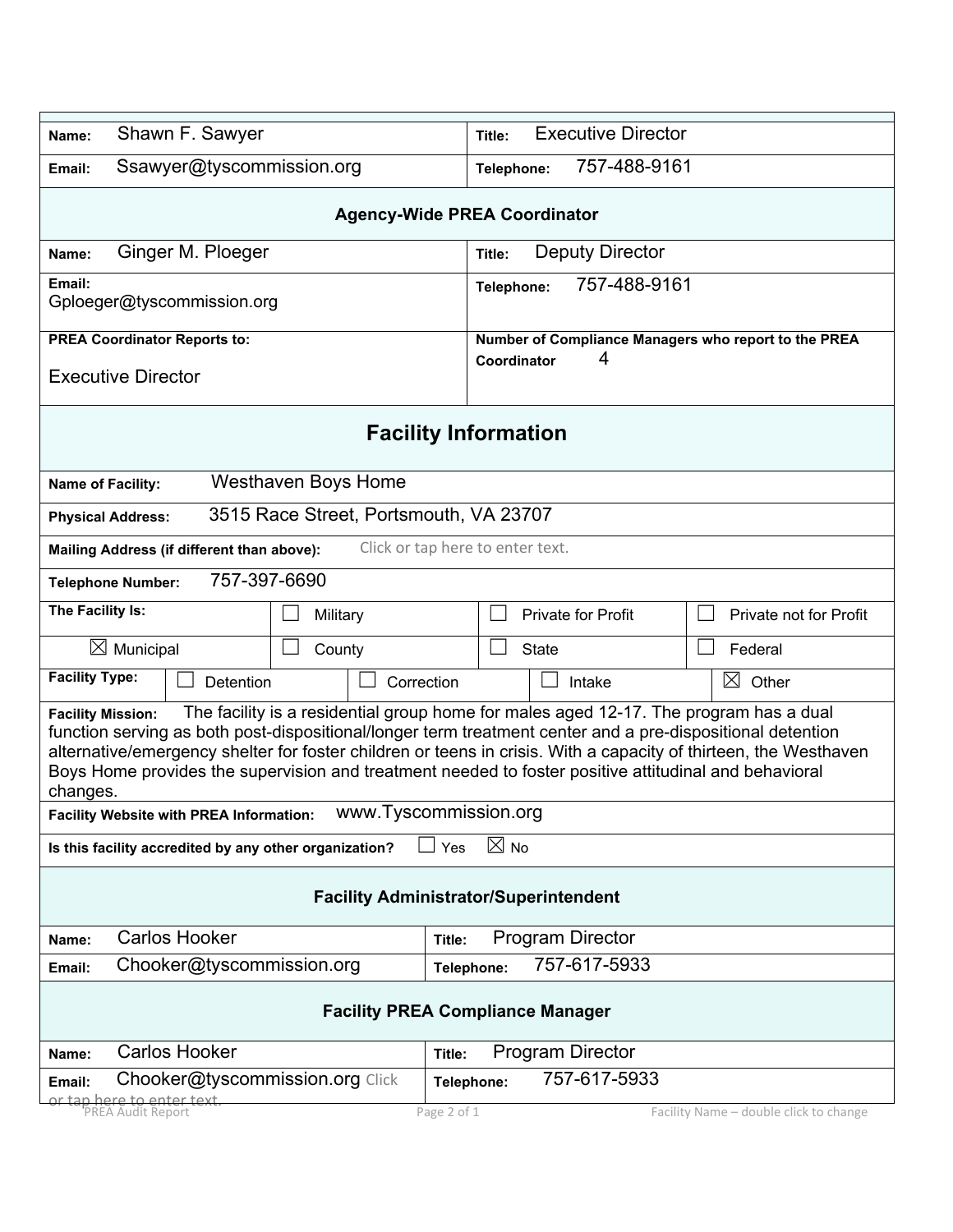|                                                                                                                                                                                                                                                                                                                                                                                                                                                                                                                                                                                                                 |                                                                                  | <b>Facility Health Service Administrator</b>                                                 |      |  |
|-----------------------------------------------------------------------------------------------------------------------------------------------------------------------------------------------------------------------------------------------------------------------------------------------------------------------------------------------------------------------------------------------------------------------------------------------------------------------------------------------------------------------------------------------------------------------------------------------------------------|----------------------------------------------------------------------------------|----------------------------------------------------------------------------------------------|------|--|
| <b>NA</b><br>Name:                                                                                                                                                                                                                                                                                                                                                                                                                                                                                                                                                                                              | Title:                                                                           | Click or tap here to enter text.                                                             |      |  |
| Click or tap here to enter text.<br>Email:                                                                                                                                                                                                                                                                                                                                                                                                                                                                                                                                                                      | Telephone:                                                                       | Click or tap here to enter text.                                                             |      |  |
|                                                                                                                                                                                                                                                                                                                                                                                                                                                                                                                                                                                                                 |                                                                                  | <b>Facility Characteristics</b>                                                              |      |  |
| 14<br><b>Designated Facility Capacity:</b>                                                                                                                                                                                                                                                                                                                                                                                                                                                                                                                                                                      |                                                                                  | <b>Current Population of Facility: 12</b>                                                    |      |  |
| Number of residents admitted to facility during the past 12 months                                                                                                                                                                                                                                                                                                                                                                                                                                                                                                                                              |                                                                                  |                                                                                              | 59   |  |
| Number of residents admitted to facility during the past 12 months whose length of stay in the<br>facility was for 10 days or more:                                                                                                                                                                                                                                                                                                                                                                                                                                                                             |                                                                                  |                                                                                              | 47   |  |
| Number of residents admitted to facility during the past 12 months whose length of stay in the<br>facility was for 72 hours or more:                                                                                                                                                                                                                                                                                                                                                                                                                                                                            | 54                                                                               |                                                                                              |      |  |
| Number of residents on date of audit who were admitted to facility prior to August 20, 2012:                                                                                                                                                                                                                                                                                                                                                                                                                                                                                                                    | $\mathbf 0$                                                                      |                                                                                              |      |  |
| Age Range of<br>$12 - 17$<br><b>Population:</b>                                                                                                                                                                                                                                                                                                                                                                                                                                                                                                                                                                 |                                                                                  |                                                                                              |      |  |
| Average length of stay or time under supervision:                                                                                                                                                                                                                                                                                                                                                                                                                                                                                                                                                               |                                                                                  |                                                                                              | 41.3 |  |
| <b>Facility Security Level:</b>                                                                                                                                                                                                                                                                                                                                                                                                                                                                                                                                                                                 | Non secure group<br>home                                                         |                                                                                              |      |  |
| <b>Resident Custody Levels:</b>                                                                                                                                                                                                                                                                                                                                                                                                                                                                                                                                                                                 | All residents<br>under are in<br>custody of their<br>parents/legal<br>guardians. |                                                                                              |      |  |
| Number of staff currently employed by the facility who may have contact with residents:                                                                                                                                                                                                                                                                                                                                                                                                                                                                                                                         |                                                                                  |                                                                                              | 17   |  |
| Number of staff hired by the facility during the past 12 months who may have contact with<br>residents:                                                                                                                                                                                                                                                                                                                                                                                                                                                                                                         |                                                                                  |                                                                                              | 6    |  |
| Number of contracts in the past 12 months for services with contractors who may have contact with<br>residents:                                                                                                                                                                                                                                                                                                                                                                                                                                                                                                 | <b>NA</b>                                                                        |                                                                                              |      |  |
|                                                                                                                                                                                                                                                                                                                                                                                                                                                                                                                                                                                                                 | <b>Physical Plant</b>                                                            |                                                                                              |      |  |
| <b>Number of Buildings:</b>                                                                                                                                                                                                                                                                                                                                                                                                                                                                                                                                                                                     |                                                                                  | Number of Single Cell Housing Units: NA/Group<br>Home/multiple bedrooms with no single rooms |      |  |
| <b>Number of Multiple Occupancy Cell Housing Units:</b><br>Group Home with three bedrooms and one open<br>area that serves as bedroom.                                                                                                                                                                                                                                                                                                                                                                                                                                                                          |                                                                                  |                                                                                              |      |  |
| <b>Number of Open Bay/Dorm Housing Units:</b><br>0                                                                                                                                                                                                                                                                                                                                                                                                                                                                                                                                                              |                                                                                  |                                                                                              |      |  |
| Number of Segregation Cells (Administrative and Disciplinary:                                                                                                                                                                                                                                                                                                                                                                                                                                                                                                                                                   |                                                                                  |                                                                                              |      |  |
| Description of any video or electronic monitoring technology (including any relevant information about where cameras are<br>placed, where the control room is, retention of video, etc.):                                                                                                                                                                                                                                                                                                                                                                                                                       |                                                                                  |                                                                                              |      |  |
| There is video recording capability throughout the downstairs of the house, including the laundry room (a new camera<br>there since the facility's last audit), the staff outer office, the main living room of the house, the game room of the house,<br>the dining room, and kitchen. There are also cameras that cover the hallway/stairwell going to the second-floor<br>bedrooms, both from the bottom looking up and the top looking down. In addition, there is audio capability for several of<br>the cameras. There are signs clearly posted letting residents know that audio recording is happening. |                                                                                  |                                                                                              |      |  |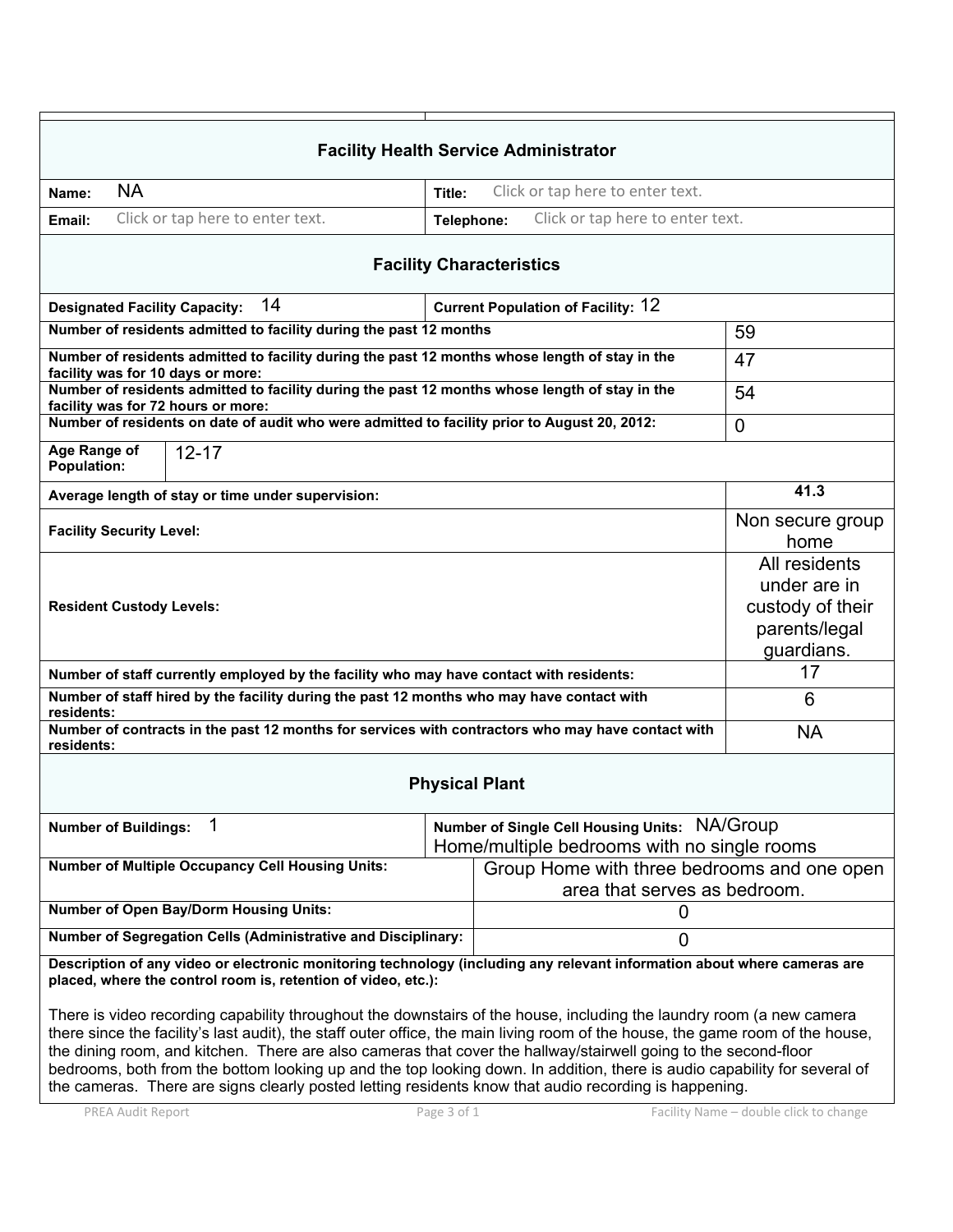| <b>Medical</b>                                                                                                                       |                          |   |
|--------------------------------------------------------------------------------------------------------------------------------------|--------------------------|---|
| <b>Type of Medical Facility:</b>                                                                                                     | <b>NA</b>                |   |
| Forensic sexual assault medical exams are conducted at:                                                                              | <b>Maryview Hospital</b> |   |
|                                                                                                                                      | <b>Other</b>             |   |
| Number of volunteers and individual contractors, who may have contact with residents, currently<br>authorized to enter the facility: |                          |   |
| Number of investigators the agency currently employs to investigate allegations of sexual<br>abuse:                                  |                          | 9 |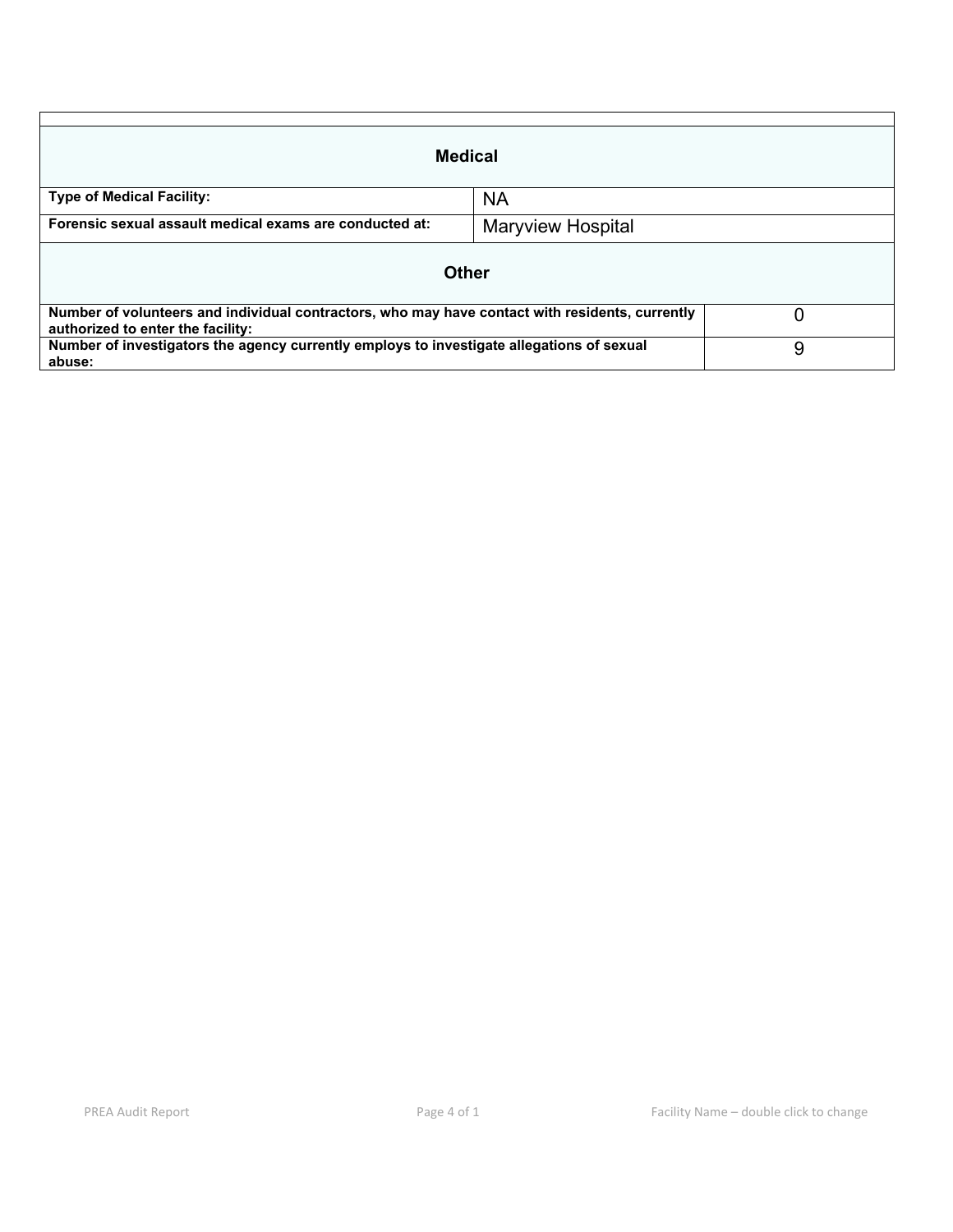# **Audit Findings**

# **Audit Narrative**

*The auditor's description of the audit methodology should include a detailed description of the following processes during the pre-onsite audit, onsite audit, and post-audit phases: documents and files reviewed, discussions and types of interviews conducted, number of days spent on-site, observations made during the site-review, and a detailed description of any follow-up work conducted during the post-audit phase. The narrative should describe the techniques the auditor used to sample documentation and select interviewees, and the auditor's process for the site review.*

Westhaven Boys Home (WBH) took part in a two-day on-site PREA audit February 22-23, 2019. WBH is one of three group homes and one independent living program administered by the Tidewater Youth Services Commission (TYSC) and is located in Portsmouth, VA in a mixed use residential/business community. This facility is a non-secure group home with a maximum capacity of 14 residents. Vernon Harry and Associates, LLC conducted the audit; PREA auditor Vernon Harry partnered with PREA auditor Susan Heck on the audit. This is the second PREA audit for this facility.

WBH provided all requested policies/procedures along with the pre-audit questionnaire thirty days prior to the onsite portion of the audit. (The TYSC has an overarching PREA Policy for all of the group homes it manages. Any reference to the WBH's PREA Policy refers to this TYSC policy.) This information was reviewed and this auditor was in touch with Carlos Hooker, WBH Program Director, during the thirty days before the onsite audit with requests for clarification, information about what would be needed at the time of the on-site and to plan for the actual on-site in order to minimize disruption to the facility and its residents and staff. This auditor utilizes a spreadsheet to help plan staff interviews so that they can be interviewed during the times of their shifts. This has been very important during audits of small facilities when almost all staff will need to be interviewed to meet the PREA minimum requirements for interviews.

Notices of Audit were provided to the facility and were posted appropriately in the timeframes required by the PREA standard in several locations in the facility. The Notice was provided in English and in Spanish. The auditors did not receive any communication from anyone prior to the start of the audit or in the time since. Pictures of the Notices were taken and were on file for the auditor to review. The Notices were still posted throughout the facility at the time of the start of the onsite audit.

The onsite portion of the WBH audit began at 7:00 am on February 22, 2019 when an interview with one of its staff members who works the overnight shift and would be leaving by 8:00 am was conducted. After this interview at WBH, both auditors went to TYSC's main office for interviews and employee personnel and training record reviews. Interviews conducted included the Agency Head, PREA Coordinator, the agency's human resources manager, and one of the agency's designated investigators. (Note that all sexual abuse allegations are referred to local police for investigation, however, the Deputy Director of the agency and the Program Directors and Assistant Program Directors of the agency's four facilities have completed both trainings for investigating sexual abuse and sexual harassment for administrative investigations.)

Personnel files are maintained at the agency's main office and were reviewed there. This agency's personnel records contain each employee's initial background check information along with annual performance review information and any subsequent background checks. A review of the files of all WBH's 17 staff indicated that all staff members' background checks were in compliance with the standard, including subsequent background checks on staff who have been with the agency for five years or longer. Personnel records also contained employee performance evaluations which included each employee's continuing duty to report. Employees sign their performance evaluation forms indicating they have not engaged in sexual abuse in a prison, jail, lockup, community confinement facility, juvenile facility or other institution, they do not have any convictions of engaging or attempting to engage in sexual activity in the community, been civilly or administratively adjudicated to have engaged in such activity.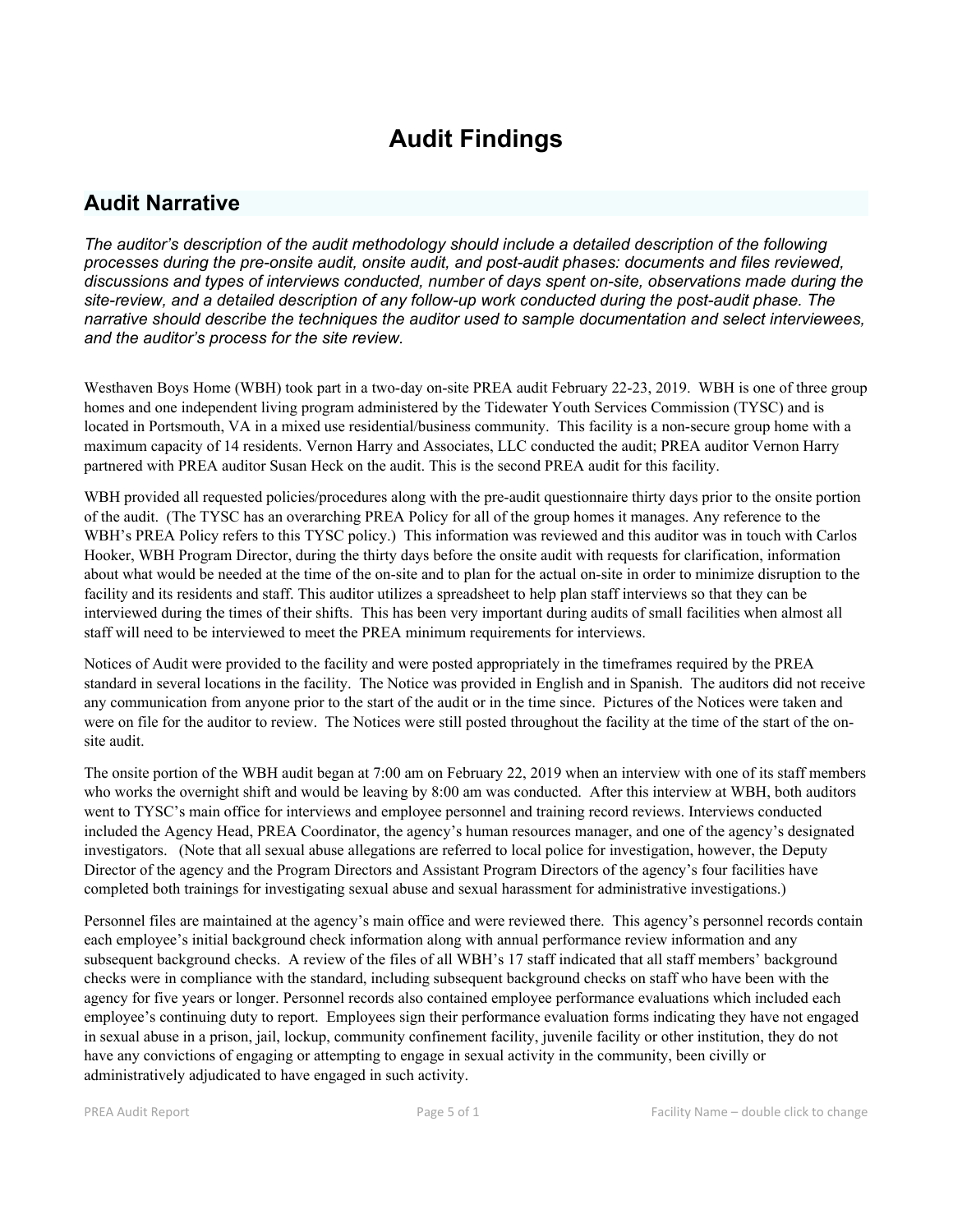Training records kept at the main office were reviewed and confirmed that all 17 staff had received PREA education that included all elements listed in the standard. All staff sign that they have received and understand their PREA education. Both auditors conducted interviews and reviewed files at the agency's main office.

Susan Heck served as lead auditor for the WBH audit. After the interviews and file review at the agency's main office, she returned to the WBH and continued with the on-site portion of the audit by conducting interviews with staff and residents, touring the facility and conducting resident file reviews.

The facility tour was conducted on February 22, 2019. Carlos Hooker, Program Director facilitated the tour with this auditor. The facility is a two-story house; the ground floor has a dining room, kitchen/pantry/staff restroom area, two resident gathering rooms (a living room and a game room), a resident restroom, a laundry room, and two areas used as staff offices. There are cameras located throughout this part of the house showing rooms from different angles. A camera has been placed in the laundry room since the date of the last audit. Two of the cameras also have audio capability and there are signs noting this under the cameras. PREA posters are evident in the living room and game room along with a bulletin board which holds additional PREA information, including information on local resources. The residents' telephone is in the dining room; numbers for making reports of sexual abuse or sexual harassment are posted beside the phone. There are no PREA posters in the dining room. The kitchen has camera coverage; residents are not allowed in this area without staff supervision. There is a large room used as a pantry behind the kitchen; no residents are allowed in this room. It is covered with a camera.

Upstairs there are four major sleeping areas. There are two sleeping areas on the right of the open stairway (these are bedrooms, but the doors have been removed) with bunk beds for four residents in one and a bunkbed for two residents in the other. A large window allows staff to monitor activity in the back bedroom from the staff office across the stairwell area. There is also a bathroom in the front sleeping areas. A PREA Notice of Audit is at the top of the stairs.

The area to the left of the stairwell includes a staff office with a glass window to facilitate oversight of all sleeping areas. This area includes a large open area with two bunk beds and one single bed. In addition, there is a single bed under the window of the staff office where residents considered to be vulnerable or in need of extra supervision are placed. There is an additional bedroom with one bunkbed directly across from the staff office; one wall of this room has an internal window allowing supervision by the staff across the hall.

This side of the upstairs also has a full bathroom. Note that residents in this facility are required to dress in the bathrooms and are not naked or unclothed in view of the staff (confirmed in all resident interviews). All residents sleep in pajama type bottoms and tee-shirts. (Residents are not upstairs during waking hours unless they ask permission, which was confirmed by all resident interviews).

The staff office has two large interior windows which allow for supervision from within the office. There is a camera monitor in the staff office showing all the cameras located throughout the building. There is a First Responder poster in the staff office that is specific to WBH.

The facility has an outside recreation area behind the house with an area for basketball and a picnic table. There are cameras on the corners of the building and one on a pole in the yard which covers the back of the building. Dust to dawn lights have been added to the outside of the house.

The camera system includes a total of 10 cameras. There are two monitors for the camera system; one is in the staff office upstairs and the other is in the Director's office downstairs; both are on all the time. There are no cameras in the bathrooms and all residents use the bathrooms for both toileting and dressing. There are few spots in the facility not covered with cameras and storage closets are adequately locked and secured. The camera coverage is very good; an additional camera was added in the laundry room since the time of the last audit. The camera system also has audio capability in certain areas and there are signs noting this below the cameras. This auditor observed the monitors showing the camera feeds and confirmed that no cameras were in places where residents would be using the toilet, bathing or changing clothes.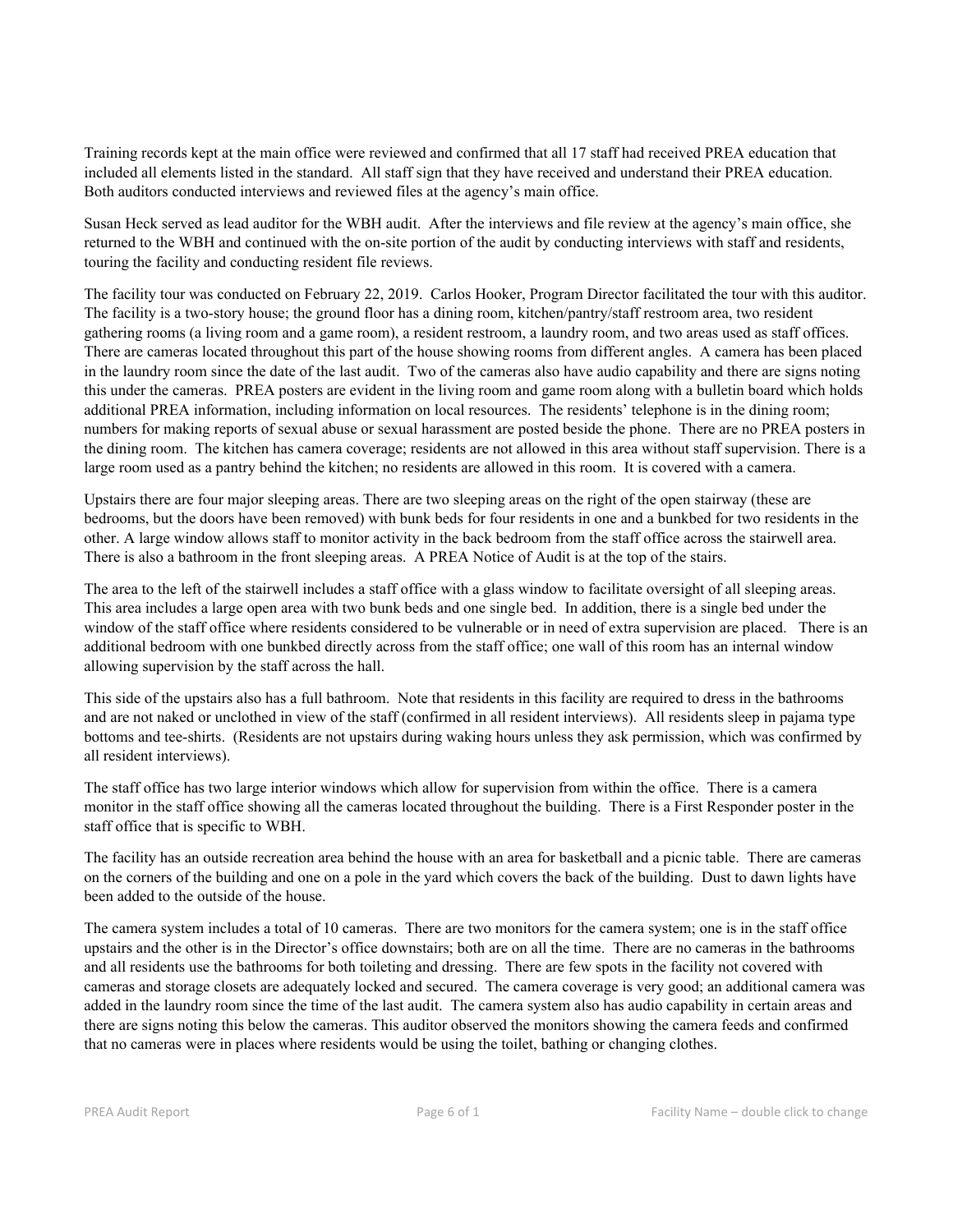The Notice of Audit was posted at the time of the audit in an area where it would be seen by residents, visitors and other professionals who might enter the facility. The Notice was evident in the front entrance area and on the bulletin board. Pictures were taken at the time the Notices were posted and were sent to this auditor.

Auditing standards relating to the minimum number of residents who should be interviewed during a PREA audit is ten; 12 of the facility's thirteen residents were interviewed (one resident was on a home pass for the weekend which started right after school on the first day of the two-day onsite making him unavailable). Since only two residents would have been left out of the interview process, this auditor interviewed all to keep from having any resident feel excluded or possibly targeted in any way. All residents engaged with this auditor willingly and openly. File reviews were conducted on all of the facility's current residents to document training and vulnerability assessments.

All residents interviewed except two reported receiving vulnerability assessments at intake (file reviews of these residents indicated that both did receive a vulnerability assessment on the day of intake). All residents interviewed knew how to report any victimization and articulated multiple ways to make a report. All reported receiving PREA education on the day of intake and file reviews confirmed this information (facility has residents sign indicating understanding of the information they received that includes a brief outline that covers all topics required by the standard). All residents indicated they could talk with their attorney/family and could do so privately. The only area of weakness shown through resident interviews was in having knowledge about resources available in the community. Residents indicated they knew the resources were there, but were somewhat vague in terms of stating/listing what they were. None of the residents interviewed indicated any feelings of concern about their personal safety at the WBH.

This facility's process for assessing those residents who may be vulnerable to sexual abuse or sexual harassment uses an agency created vulnerability assessment form that covers all elements of the standard and includes the staff member's personal assessment/opinion as well as asking the resident directly about his perception of his own vulnerability. The facility uses information gathered from other sources when it is available (court records, school assessments, etc.) which was confirmed through staff interviews and resident file reviews. The form includes a reminder for the staff member conducting the assessment to offer the resident a follow-up appointment with a medical or mental health professional if they disclose prior sexual abuse or that they previously perpetrated sexual abuse. Two of the current residents indicated that they had been prior victims of/perpetrators of sexual abuse and had been offered follow-up appointments. This auditor talked with the PREA Coordinator and the Program Director about ways ensure this aspect of the assessment form is consistently used. A review of the files of 68 residents over the past 12 months showed that this part of the form was used incorrectly twice; in one file it was not filled in at all and in one file it didn't have a date. Of the current residents who were interviewed, the two who should have offered follow-up meetings had received them and were receiving treatment by community providers.

In addition to using the agency's form, the agency also uses the Los Angeles Sympton Checklist to assess the residents in its care. This instrument is a validated tool and used extensively to determine overall status of adolescents. Residents in this facility do not have long lengths of stay, so the agency's form is not re-administered to residents unless they leave the facility and are readmitted. Given the use of the Los Angeles Sympton Checklist in conjunction with the agency generated vulnerability assessment form, residents in this group home are carefully monitored for anything that might make them more susceptible to sexual abuse or sexual harassment or for being a threat to other residents.

Ten of 17 total staff members of the facility were interviewed (this number excludes the interviews conducted with the agency leaders) including relief staff and overnight staff. Staff members from each of the facility's shifts were interviewed. Staff members to be interviewed were chosen randomly based primarily on who would be on shift, however, additional staff came in for interviews held outside of their shifts.

In this small group home staff often perform multiple jobs and may have multiple PREA related duties. Some of the staff members took part in multiple interviews relating to specific PREA functions. In total, 30 interviews were conducted with staff during the course of this audit (this number is inclusive of the interviews at the agency's main office and the YWCA which is designated to receive reports of sexual abuse from the facility).

All staff members who took part in Random Staff interviews were able to describe the steps to take should they receive a report of sexual abuse or sexual harassment. Staff members involved with conducting assessments of vulnerable youth were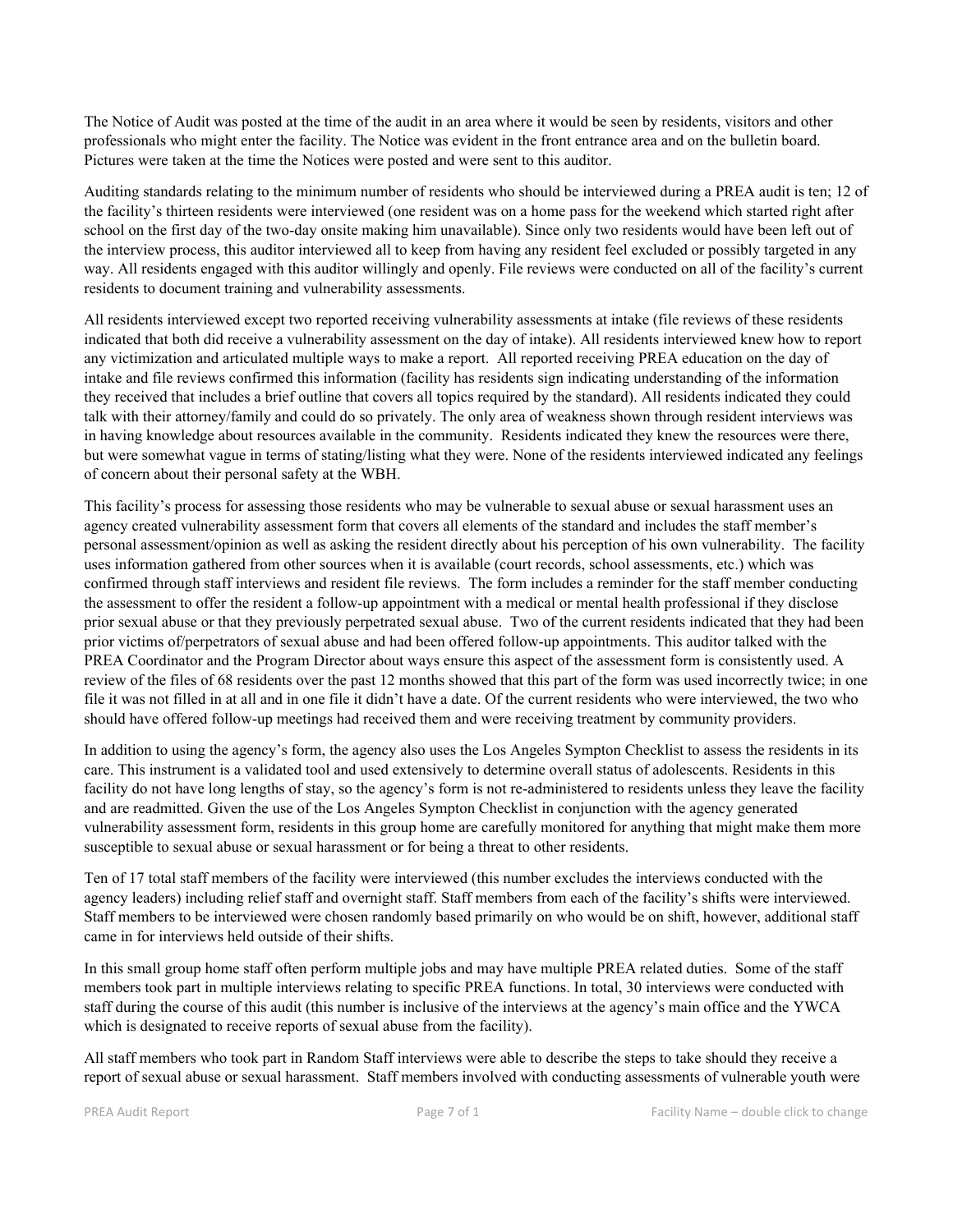able to clearly articulate measures that would be taken to protect vulnerable youth and all staff indicated that measures to protect a resident in danger of imminent sexual abuse would be taken immediately. All staff members indicated their PREA education included all required elements. Staff members are required by agency/facility policy to report any knowledge, suspicion, or information regarding an incident of sexual abuse or sexual harassment that occurred in the facility; this was confirmed in staff interviews and staff interviewed were able to articulate how to make a report.

The training records of all 17 staff were reviewed and all had received initial PREA training in the appropriate timeframe and all had received appropriate subsequent training. Staff members sign training documents indicating they understand the training they have received. Staff members who conduct administrative investigations of sexual abuse and sexual harassment have taken both trainings for investigators on the NIC website; training certificates were reviewed by the auditors.

This facility does not do pat down searches of any of their residents for any reason at any time. Residents are not touched by any staff members. If there is a concern that a resident may have a weapon, police are called to the facility to do any pat down or search of the resident. Wands are used; wands do not touch the residents' bodies. Agency and facility policies and procedures along with interviews of staff members and residents confirm this information.

There have been no instances of sexual abuse or sexual harassment reported by the facility since the last PREA audit. No residents or staff reported knowledge of any sexual abuse or sexual harassment report since the last PREA audit.

The files of all residents who have been in the program over the past 12 months were reviewed, a total of 68 files. This review indicated that the program is very consistent in conducting vulnerability assessments with residents on the day of intake and that PREA education is usually conducted on the same day. For the residents who did not get their PREA education on the day of intake, all received the education within the 10-day timeframe required by the standard. This file audit also confirmed that residents who report prior sexual victimization or having been sexual predators are offered appointments and follow-up within the timeframes designated by the standards even when the vulnerability assessment forms do not indicate the dates.

Interviews of the agency's Executive Director, PREA Coordinator, and HR administrator were conducted at the Tidewater Youth Services agency office in Portsmouth, VA. The employee background records and training records of all facility staff were reviewed. Subsequent background checks for any staff members who have been with the agency for longer than five years were also reviewed. The HR Administrator described the process for making sure five-year backgrounds are conducted for all staff in this category. She also described how the agency includes questions listed in §115.317 Hiring and promotion decisions, (a), (1), (2), and (3) in all employee self-evaluation documents which employees are required to sign during annual reviews. File reviews of current employees confirmed this process.

Interviews with direct care staff, the Program Director, staff who conduct assessments of vulnerable youth, staff who monitor retaliation against residents, staff who do intakes with residents, and staff who would act as first responders (this facility has not had an allegation of sexual abuse or sexual harassment) were conducted at the facility. The Program Director and Assistant Program Director are two of the staff designated as investigators and took part in the investigator interview along with the Deputy Director of the agency.

Any forensic examinations would be conducted at Maryview Hospital which has 24/7 safe/sane nurses.

The Executive Director of the YWCA, which provides 24- hour sexual assault hotline services and is the advocacy program identified by the WBH to respond to any allegation from an WBH resident, was interviewed prior to beginning onsite. She advised that there had been no instances of sexual abuse or sexual harassment reported to the YWCA.

The agency has an excellent relationship with the Virginia Beach Police Department and a good relationship with the Portsmouth Police Department. Portsmouth Police Department responds to WBH if they need assistance.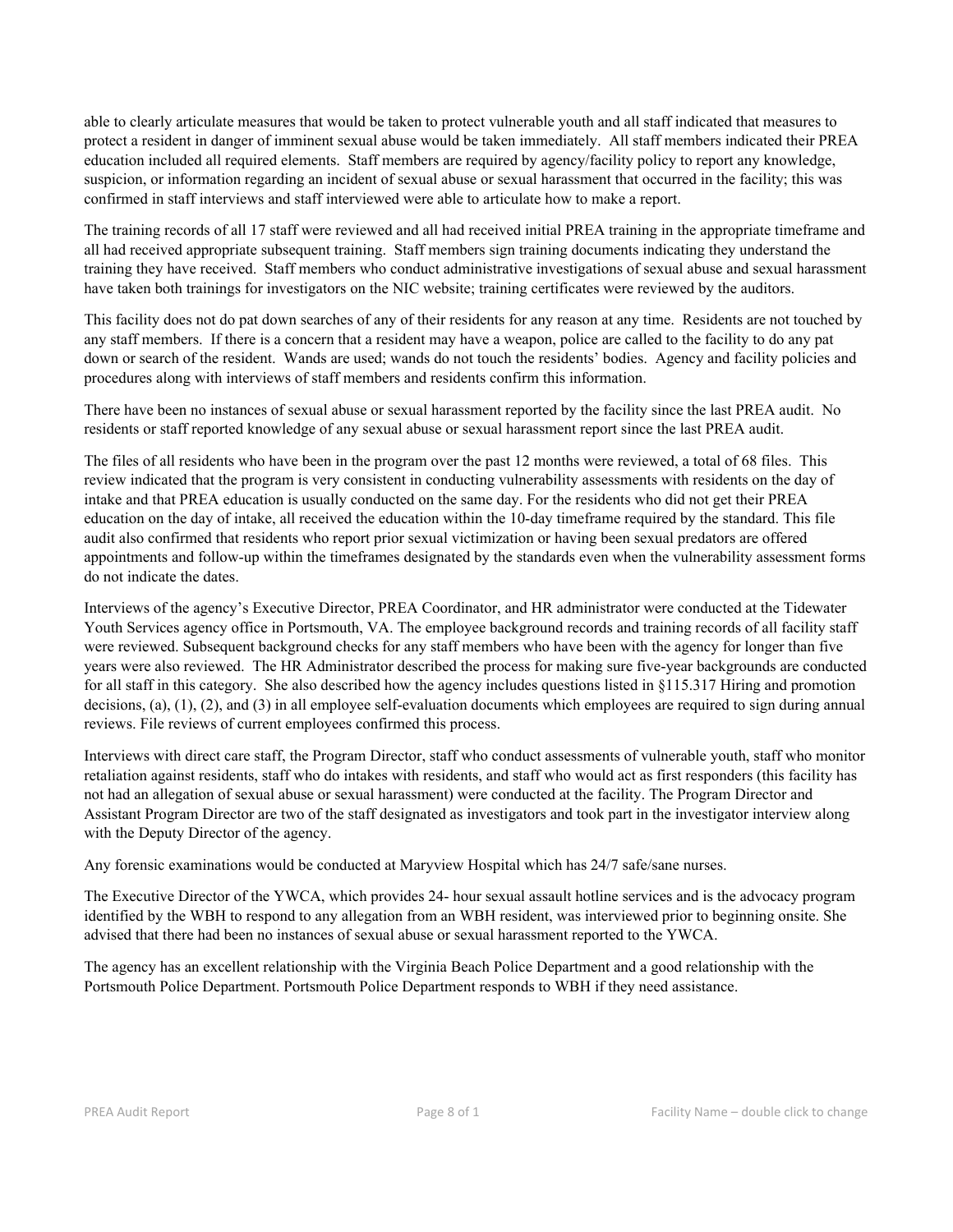#### **DESCRIPTION OF FACILITY CHARACTERISTICS**

The facility is a two-story house; the ground floor has a dining room, kitchen/pantry/staff restroom area, two resident gathering rooms (a living room and a game room), a resident restroom, a laundry room, and two areas used as staff offices. There are cameras located throughout this part of the house showing rooms from different angles. A camera has been placed in the laundry room since the date of the last audit. Two of the cameras also have audio capability and there are signs noting this under the cameras. PREA posters are evident in the living room and game room including a bulletin board with additional PREA information including local resources. The residents' telephone is in the dining room; numbers for making reports of sexual abuse or sexual harassment are posted beside the phone. There are no PREA posters in the dining room. The kitchen has camera coverage; residents are not allowed in this area without staff supervision. There is a large room used as a pantry behind the kitchen; no residents are allowed in this room. It is covered with a camera.

Upstairs there are four major sleeping areas. There are two sleeping areas on the right of the open stairway (these are bedrooms, but the doors have been removed) with bunk beds for four residents in one and a bunkbed for two residents in the other. A large window allows staff to monitor activity in the back room from the staff office across the stairwell area. There is also a bathroom in the front sleeping areas. A PREA Notice of Audit is at the top of the stairs. The area to the left of the stairwell includes a staff office with a glass window to facilitate oversight of all sleeping areas. This area includes a large open area with two bunk beds and one single bed. In addition, there is a single bed under the window of the staff office where residents considered to be vulnerable or in need of extra supervision are placed. There is another "bedroom" with one bunkbed; one wall of this room has an internal window allowing supervision by the staff. This area also has a full bathroom. Note that residents in this facility are required to dress in the bathrooms and are not naked or unclothed in view of the staff (confirmed in all resident interviews). All residents sleep in pajama type bottoms and tee-shirts. (Residents are not upstairs during waking hours unless they ask permission, which was confirmed by all resident interviews).

The staff office has a large interior window which allows for supervision from within the office. There is a camera monitor in the staff office showing all the cameras located throughout the building. There is a First Responder poster in the staff office that is specific to WBH.

The facility also has an outside recreation area behind the house with an area for basketball and a picnic table. There are cameras on the corners of the building and one on a pole in the yard which covers the back of the building. Dust to dawn lights have been added to the outside of the house.

The camera system includes a total of 10 cameras. There are two monitors for the camera system; one is in the staff office upstairs and the other is in the Director's office downstairs; both are on all the time. There are no cameras in the bathrooms and all residents use the bathrooms for both toileting and dressing. There are few blind spots in the facility, with an open floor plan and storage closets adequately locked and secured. The camera coverage is very good; an additional camera was added in the laundry room since the time of the last audit. The camera system also has audio capability in certain areas and there are signs noting this below the cameras. This auditor observed the monitors showing the camera feeds and confirmed that no cameras were in places where residents would be using the toilet, bathing or changing clothes.

# **Facility Characteristics**

*The auditor's description of the audited facility should include details about the facility type, demographics and size of the inmate, resident or detainee population, numbers and type of staff positions, configuration and layout of the facility, numbers of housing units, description of housing units including any special*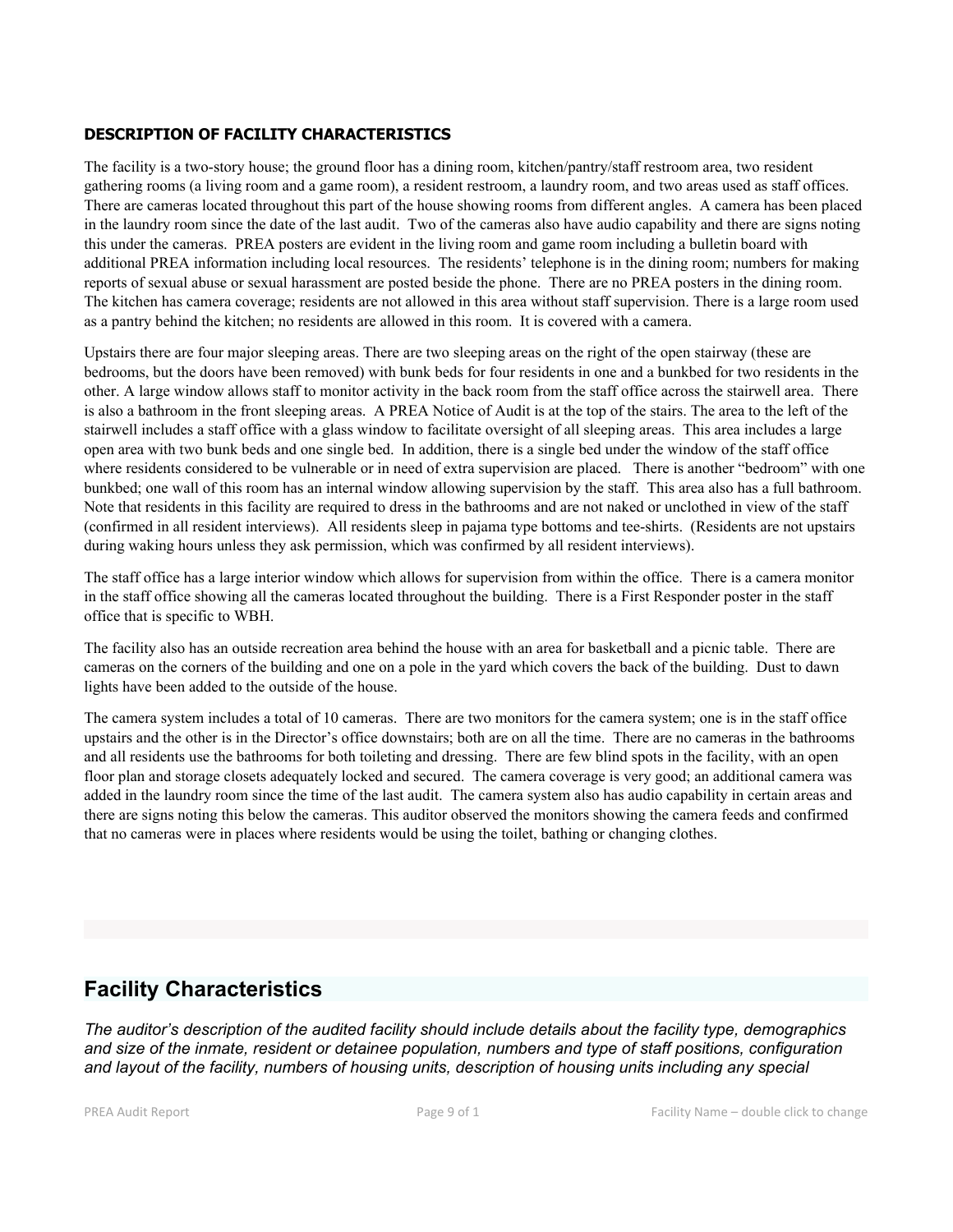#### *housing units, a description of programs and services, including food service and recreation. The auditor should describe how these details are relevant to PREA implementation and compliance.*

Westhaven Boys Home is one of 4 residential programs administered by the Tidewater Youth Services Commission (TYSC) and is located in Portsmouth, VA in a mixed use residential/business community. This facility is a non-secure group home with a maximum capacity of 14 residents. The age of the residents is from 12-17 and it is a male only facility. All residents are in the custody of their parents or DSS. Many are involved with the juvenile justice system (have probation officers or are deemed children in need of services). The average length of stay is 41.3 days. On the day of this audit the population of the facility was 13.

Residents are provided breakfast, lunch (if not in school) and dinner at the group home. The facility has a cook and back-up meal preparation is provided by food service handlers from other facilities within the Commission or by the facility's staff. Cameras cover the kitchen, although residents are not allowed in the kitchen without supervision.

Residents are allowed outside for recreation which is unstructured, supervised by a staff member. There is a camera covering the outside recreation area to help prevent sexual assault. Dust to dawn lights have been added to this area as well.

Residents receive therapy and professional services in the community. All residents attend school in the community, with the group home providing transportation to each resident's home school (the school the resident attends from his home) if possible. The facility uses information about the residents' vulnerability to determine placement in the van for transportation to help prevent sexual abuse and sexual harassment.

The facility has 17 staff, including relief staff. The facility has a Program Director and Assistant Program Director who provide direct supervision for residents and the rest of the staff. All staff perform multiple job duties as required on any given shift. All staff are able to run non-therapeutic (behavioral modification) groups, most do intake with new residents. Most of the vulnerable population assessments are handled by the Program Director and Assistant Program Director. Ten staff members were interviewed; five took part in multiple interviews given job duties. In total, 21 interviews were conducted with the group home staff and eight were conducted with the TYSC staff. Interviews conducted with the TYSC agency staff included agency head, PREA coordinator, monitoring for retaliation against residents, monitoring for retaliation against staff, human resources (which is handled at the agency level for initial interviews, applications, background checks, etc.), and incident review team member. The agency's Deputy Director (who also serves as the agency's PREA Coordinator) supervises the facility's Program Director. The Executive Director of the YWCA, the organization tasked with receiving reports of sexual abuse from this facility was interviewed and reported receiving no calls from the facility.

The facility is a two-story house; the ground floor has a dining room, kitchen/pantry/staff restroom area, two resident gathering rooms (a living room and a game room), a resident restroom, a laundry room, and two areas used as staff offices. There are cameras located throughout this part of the house showing rooms from different angles. A camera has been placed in the laundry room since the date of the last audit. Two of the cameras also have audio capability and there are signs noting this under the cameras. PREA posters are evident in the living room and game room including a bulletin board with additional PREA information including local resources. The residents' telephone is in the dining room; numbers for making reports of sexual abuse or sexual harassment are posted beside the phone. There are no PREA posters in the dining room. The kitchen has camera coverage; residents are not allowed in this area without staff supervision. There is a large room used as a pantry behind the kitchen; no residents are allowed in this room. It is covered with a camera.

Upstairs there are four major sleeping areas. There are no rooms used as special population units/rooms and isolation is not used in this facility for any reason at any time.

There are two sleeping areas on the right of the open stairway (these are bedrooms, but the doors have been removed) with bunk beds for four residents in one and a bunkbed for two residents in the other. A large window cut into the wall on each side of the stairwell at the upstairs level allows staff to monitor activity in the back room from the staff office across the stairwell area. There is also a bathroom in the front sleeping area to the right of the stairway. A PREA Notice of Audit is at the top of the stairs.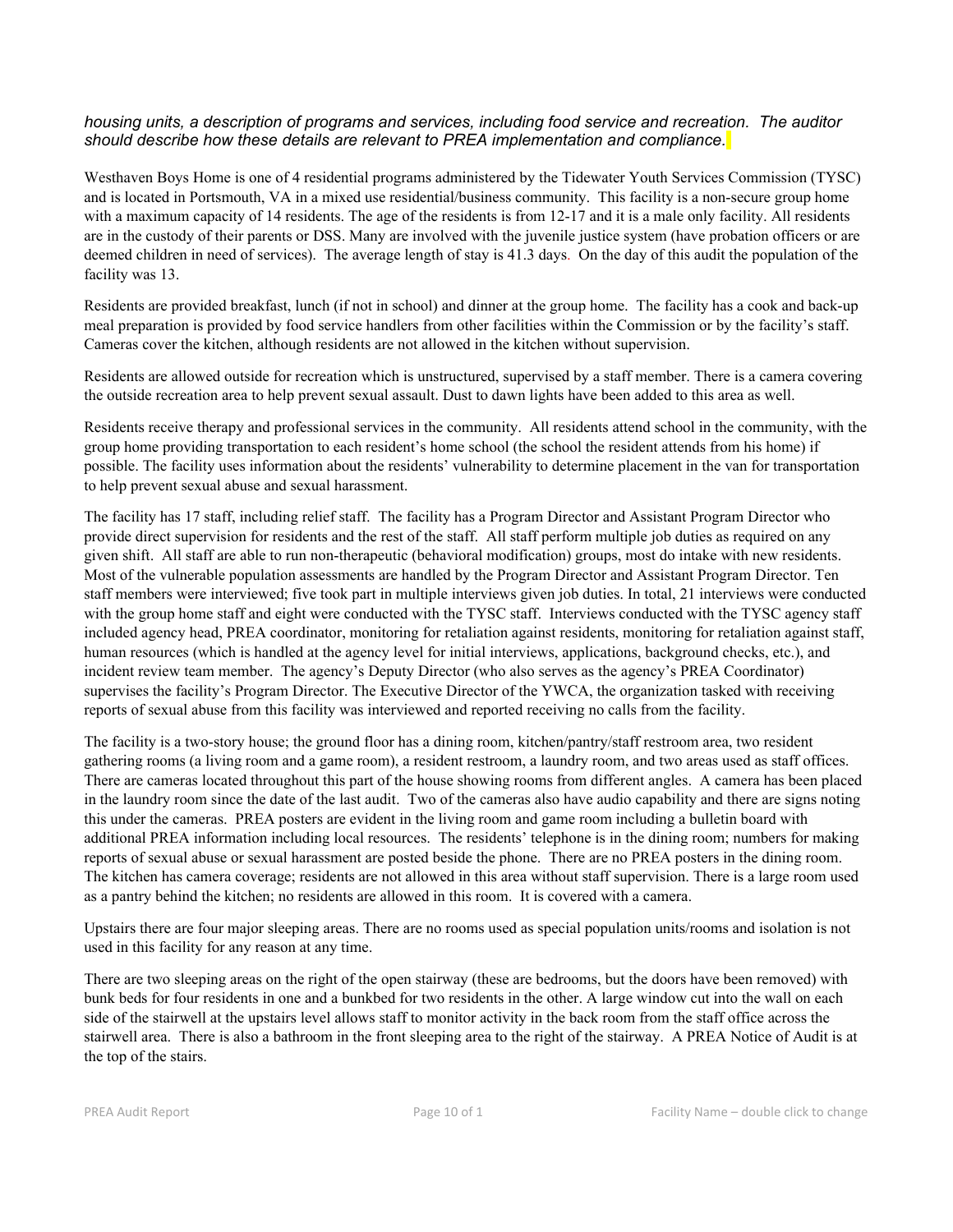The area to the left of the stairwell includes a staff office with a glass window to facilitate oversight of all sleeping areas. This area includes a large open area with two bunk beds and one single bed. In addition, there is a single bed under the window of the staff office where residents considered to be vulnerable or in need of extra supervision are placed. There is additional room with one bunkbed; one wall of this room has an internal window allowing supervision by the staff. This area also has a full bathroom. Note that residents in this facility are required to dress in the bathrooms and are not naked or unclothed in view of the staff (confirmed in all resident interviews). All residents sleep in pajama type bottoms and teeshirts. (Residents are not upstairs during waking hours unless they ask permission, which was confirmed by all resident interviews).

The staff office has a large interior window which allows for supervision from within the office. There is a camera monitor in the staff office showing all the cameras located throughout the building. There is a First Responder poster in the staff office that is specific to WBH.

The facility also has an outside recreation area behind the house with an area for basketball and a picnic table. There are cameras on the corners of the building and one on a pole in the yard which covers the back of the building. Dust to dawn lights have been added to the outside of the house.

The camera system includes a total of 10 cameras. There are two monitors for the camera system; one is in the staff office upstairs and the other is in the Director's office downstairs; both are on all the time. There are no cameras in the bathrooms and all residents use the bathrooms for both toileting and dressing. There are few blind spots in the facility, with an open floor plan and storage closets adequately locked and secured. The camera coverage is very good; an additional camera was added in the laundry room since the time of the last audit. The camera system also has audio capability in certain areas and there are signs noting this below the cameras. This auditor observed the monitors showing the camera feeds and confirmed that no cameras were in places where residents would be using the toilet, bathing or changing clothes.

# **Summary of Audit Findings**

*The summary should include the number of standards exceeded, number of standards met, and number of standards not met, along with a list of each of the standards in each category. If relevant, provide a summarized description of the corrective action plan, including deficiencies observed, recommendations made, actions taken by the agency, relevant timelines, and methods used by the auditor to reassess compliance.*

*Auditor Note: No standard should be found to be "Not Applicable" or "NA". A compliance determination must be made for each standard.* 

# **Number of Standards Exceeded:** (2) (115.318 AND 115:313)

 The facility has added additional cameras to augment coverage since last PREA audit. CIH has the ability to record both audio and video conversations between staff and the residents. There is signage in the facility indicating that there can be audio recording. Executive staff can remotely monitor the camera's video from their cell phones 24/7. Staffing exceeds PREA requirements

# **Number of Standards Met:** Click or tap here to enter text.

Click or tap here to enter text.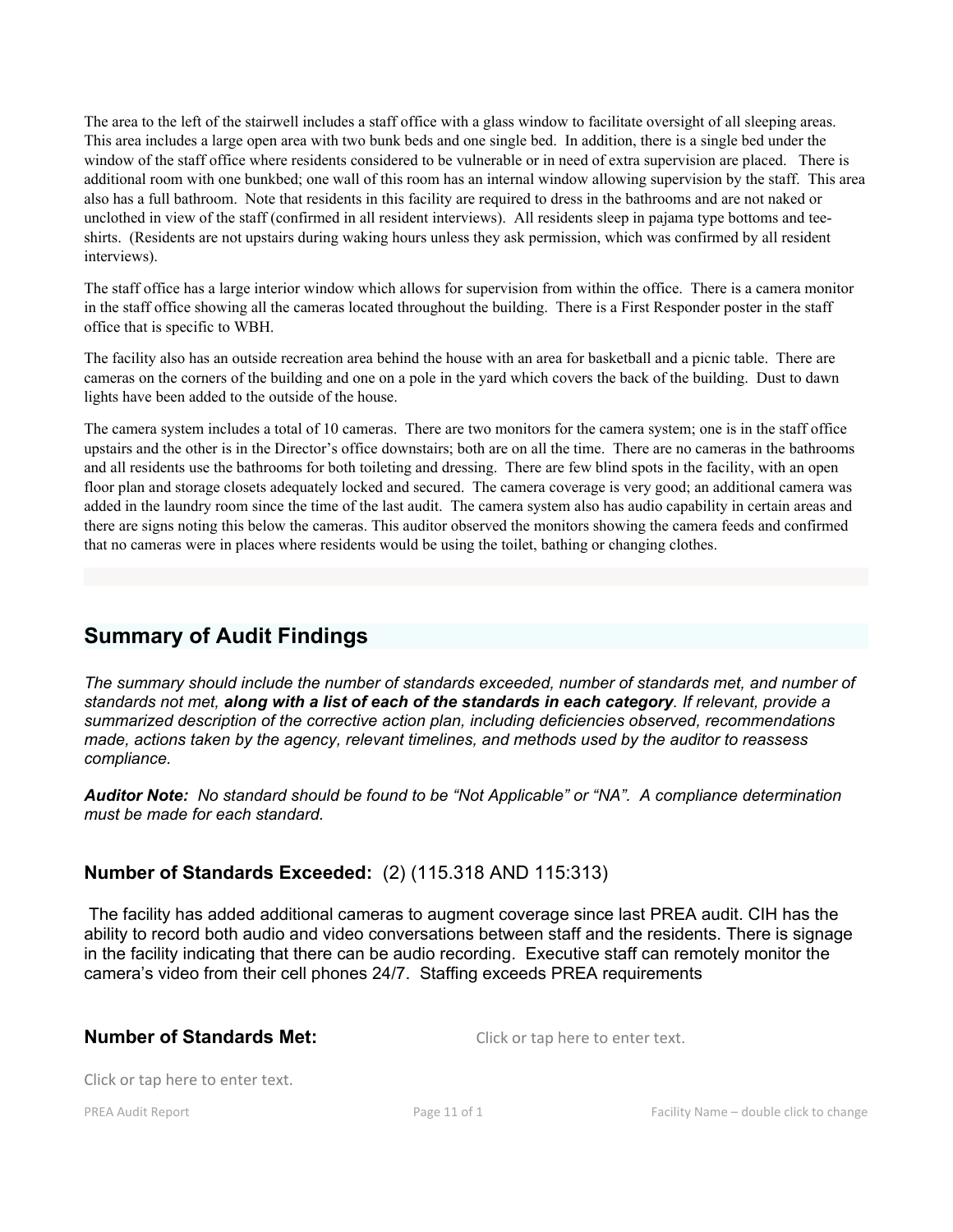**39**

# **Number of Standards Not Met:** Click or tap here to enter text.

0

# **Summary of Corrective Action (if any)**

none

# **PREVENTION PLANNING**

# **Standard 115.311: Zero tolerance of sexual abuse and sexual harassment; PREA coordinator**

# **All Yes/No Questions Must Be Answered by The Auditor to Complete the Report**

# **115.311 (a)**

- Does the agency have a written policy mandating zero tolerance toward all forms of sexual abuse and sexual harassment?  $\boxtimes$  Yes  $\Box$  No
- Does the written policy outline the agency's approach to preventing, detecting, and responding to sexual abuse and sexual harassment?  $\boxtimes$  Yes  $\Box$  No

# **115.311 (b)**

- Has the agency employed or designated an agency-wide PREA Coordinator?  $\boxtimes$  Yes  $\Box$  No
- Is the PREA Coordinator position in the upper-level of the agency hierarchy?  $\boxtimes$  Yes  $\Box$  No
- Does the PREA Coordinator have sufficient time and authority to develop, implement, and oversee agency efforts to comply with the PREA standards in all of its facilities?  $\boxtimes$  Yes  $\Box$  No

# **115.311 (c)**

- **If this agency operates more than one facility, has each facility designated a PREA compliance** manager? (N/A if agency operates only one facility.)  $\boxtimes$  Yes  $\Box$  No  $\Box$  NA
- **Does the PREA compliance manager have sufficient time and authority to coordinate the** facility's efforts to comply with the PREA standards? (N/A if agency operates only one facility.)  $\boxtimes$  Yes  $\Box$  No  $\Box$  NA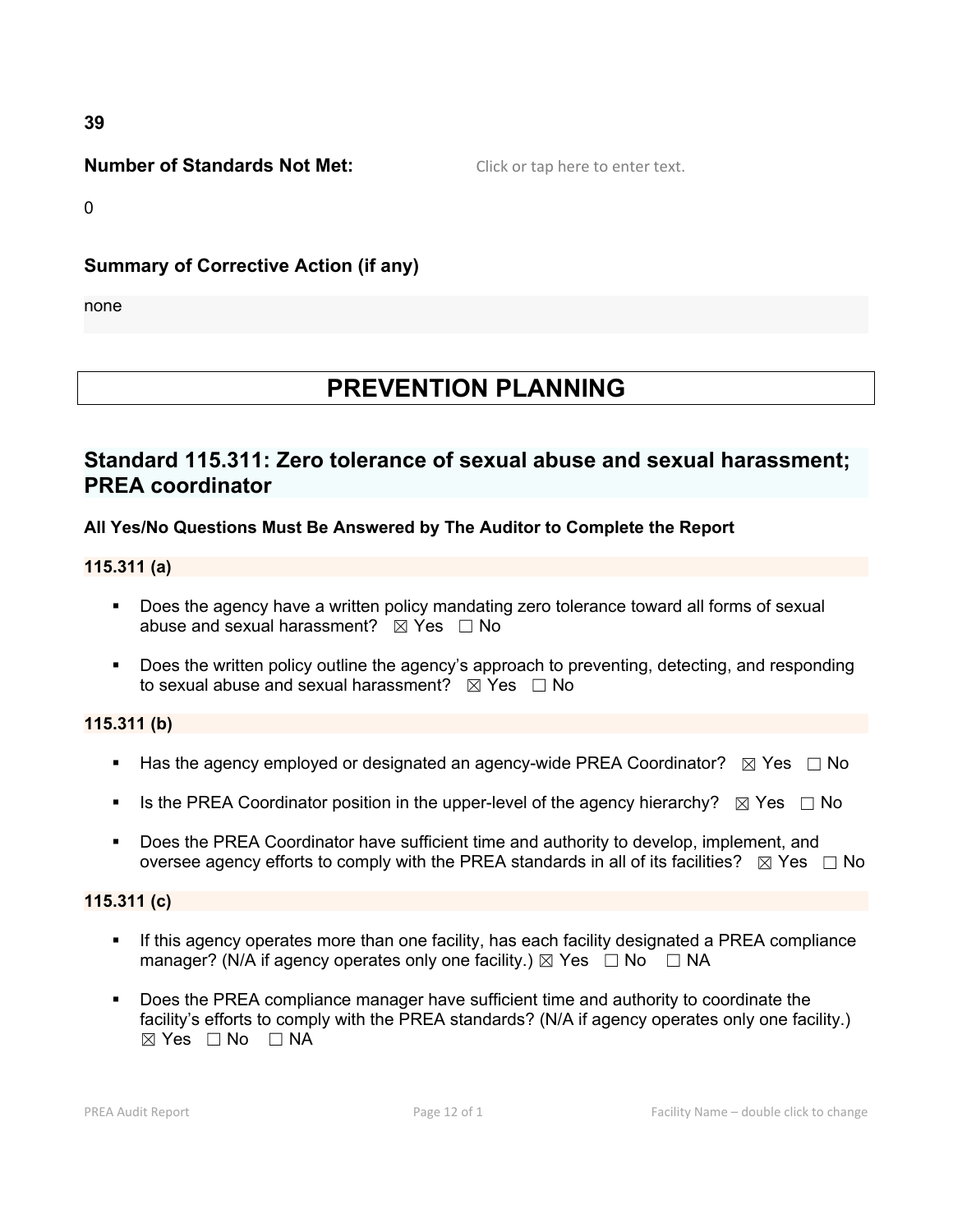#### **Auditor Overall Compliance Determination**

- ☐ **Exceeds Standard** (*Substantially exceeds requirement of standards*)
- ☒ **Meets Standard** (*Substantial compliance; complies in all material ways with the standard for the relevant review period*)
- ☐ **Does Not Meet Standard** (*Requires Corrective Action*)

#### **Instructions for Overall Compliance Determination Narrative**

*The narrative below must include a comprehensive discussion of all the evidence relied upon in making the compliance or non-compliance determination, the auditor's analysis and reasoning, and the auditor's conclusions. This discussion must also include corrective action recommendations where the facility does not meet the standard. These recommendations must be included in the Final Report, accompanied by information on specific corrective actions taken by the facility.*

#### **EVIDENCE**

Prison Rape Elimination Act Policy Manual

Review of job descriptions (agency Deputy Director and WBH Program Manager)

The agency (Tidewater Youth Services Commission-TYSC) has an overarching PREA Policy (agency has three group homes including Westhaven Boys Home, and an independent living program) which adhere to the same PREA Policy. The PREA Policy has a section on Zero Tolerance which meets the requirement of the standard; it clearly articulates its zero-tolerance policy and makes it available to residents and all others in the community. The PREA Policy Manual's section, 1.1 Purpose, includes descriptions of efforts to prevent, detect and respond to incidences of sexual abuse or sexual harassment. Efforts include initial training of staff (including any volunteers and/or contractors), and residents; use of vulnerable population assessments for housing and programming decisions; reporting options available to residents including the ability to report to outside sources; and descriptions of investigation protocols, etc.

The agency's organizational chart does not show PREA positions, however, the job description for the agency's Deputy Director includes her responsibility as PREA Coordinator for the agency and the job description for the Westhaven Boys Home (WBH) Director includes the PREA Compliance Manager's responsibilities. Both were reviewed by the auditors.

# **Standard 115.312: Contracting with other entities for the confinement of residents**

#### **All Yes/No Questions Must Be Answered by the Auditor to Complete the Report**

# **115.312 (a)**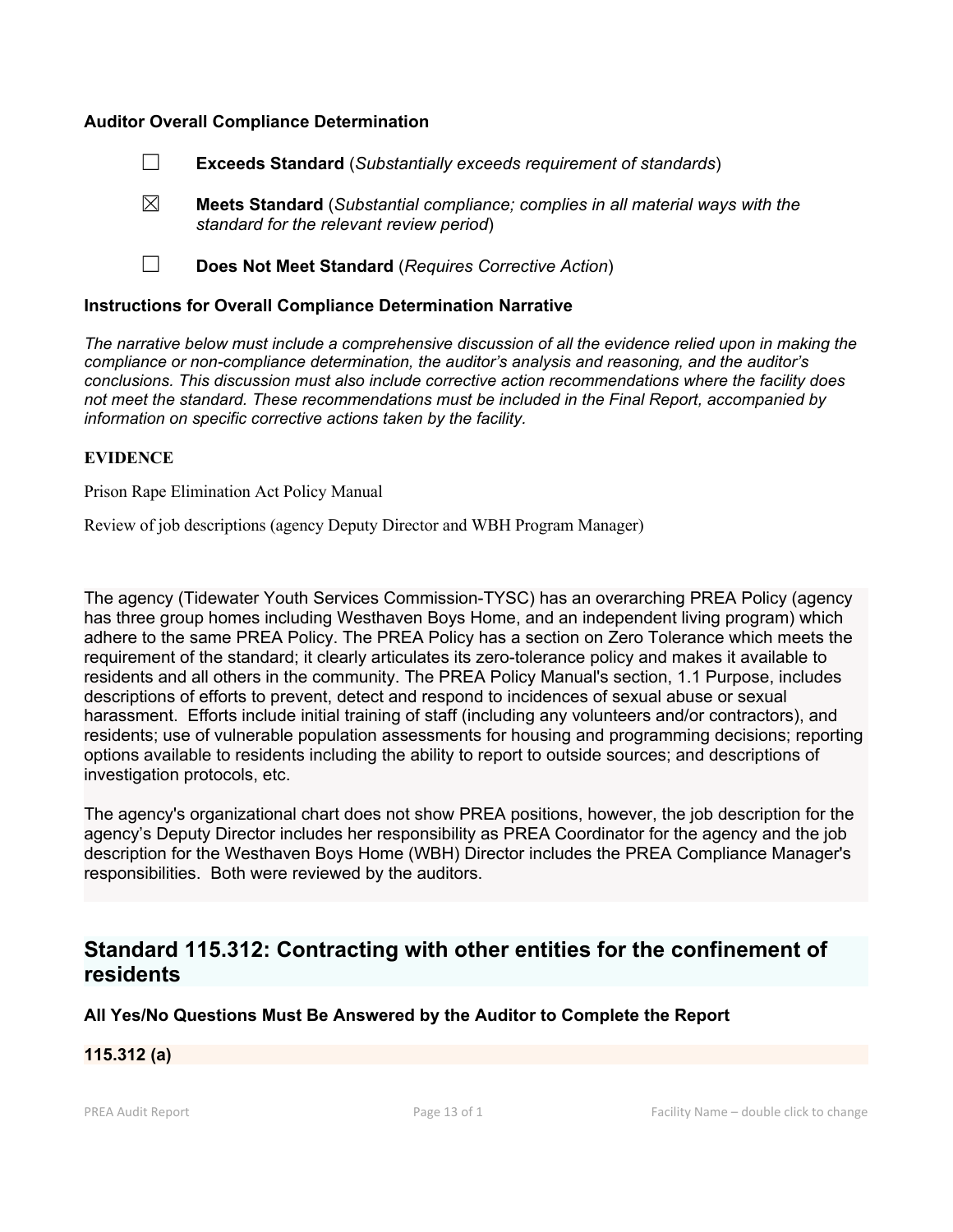If this agency is public and it contracts for the confinement of its residents with private agencies or other entities including other government agencies, has the agency included the entity's obligation to adopt and comply with the PREA standards in any new contract or contract renewal signed on or after August 20, 2012? (N/A if the agency does not contract with private agencies or other entities for the confinement of residents.)  $\Box$  Yes  $\Box$  No  $\boxtimes$  NA

# **115.312 (b)**

 Does any new contract or contract renewal signed on or after August 20, 2012 provide for agency contract monitoring to ensure that the contractor is complying with the PREA standards? (N/A if the agency does not contract with private agencies or other entities for the confinement of residents OR the response to 115.312(a)-1 is "NO".)  $\Box$  Yes  $\Box$  No  $\boxtimes$  NA

# **Auditor Overall Compliance Determination**

- ☐ **Exceeds Standard** (*Substantially exceeds requirement of standards*)
- ☒ **Meets Standard** (*Substantial compliance; complies in all material ways with the standard for the relevant review period*)
- ☐ **Does Not Meet Standard** (*Requires Corrective Action*)

# **Instructions for Overall Compliance Determination Narrative**

*The narrative below must include a comprehensive discussion of all the evidence relied upon in making the compliance or non-compliance determination, the auditor's analysis and reasoning, and the auditor's conclusions. This discussion must also include corrective action recommendations where the facility does not meet the standard. These recommendations must be included in the Final Report, accompanied by information on specific corrective actions taken by the facility.*

# Type text

This agency does not contract with any other agency or entity for the confinement of its residents and is in compliance with the standard.

# **Standard 115.313: Supervision and monitoring**

# **All Yes/No Questions Must Be Answered by the Auditor to Complete the Report**

# **115.313 (a)**

 Does the agency ensure that each facility has developed a staffing plan that provides for adequate levels of staffing and, where applicable, video monitoring, to protect residents against sexual abuse?  $\boxtimes$  Yes  $\Box$  No

PREA Audit Report **PREA Audit Report Page 14 of 1** Page 14 of 1 Facility Name – double click to change Does the agency ensure that each facility has implemented a staffing plan that provides for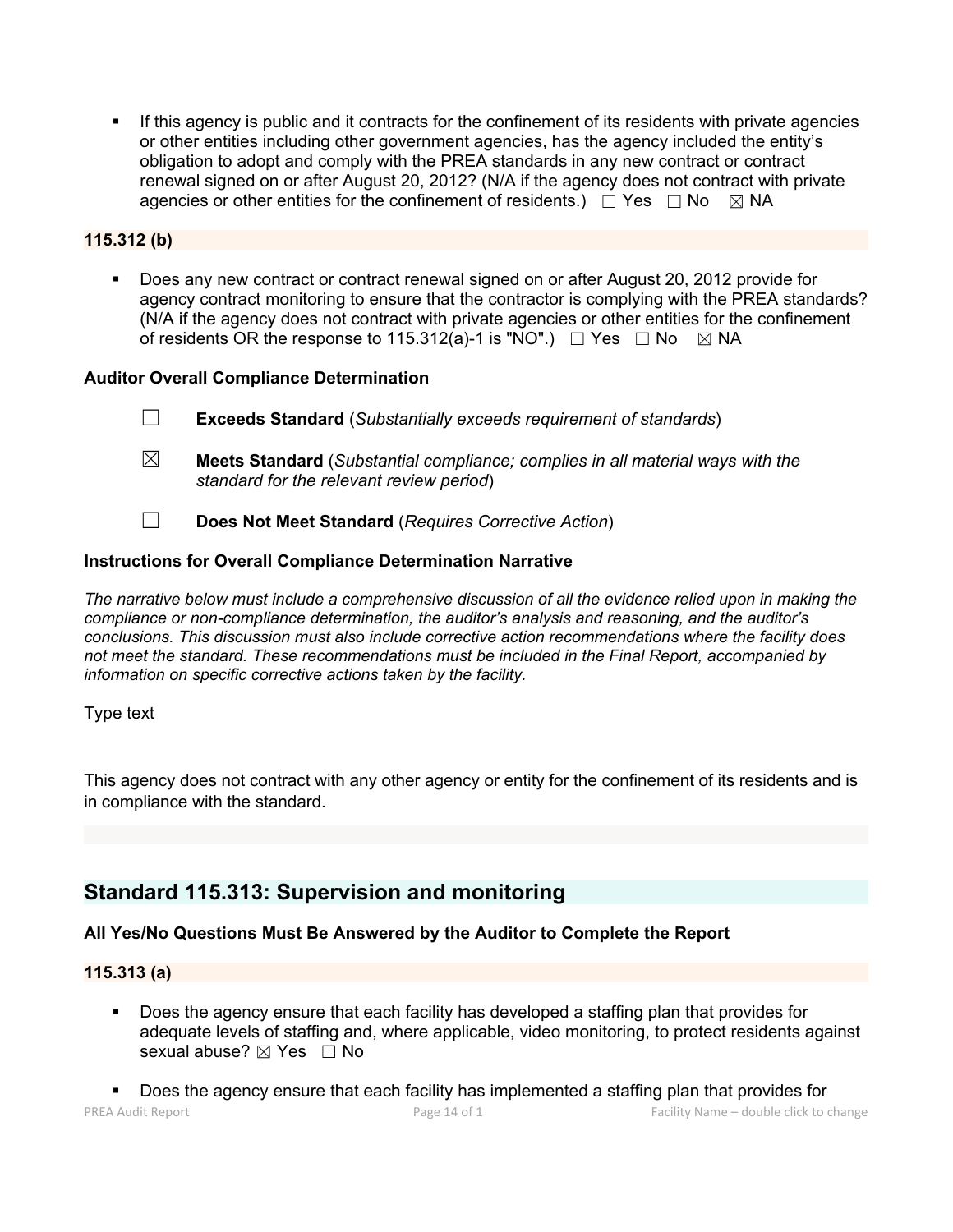adequate levels of staffing and, where applicable, video monitoring, to protect residents against sexual abuse?  $⊠$  Yes  $□$  No

- Does the agency ensure that each facility has documented a staffing plan that provides for adequate levels of staffing and, where applicable, video monitoring, to protect residents against sexual abuse?  $\boxtimes$  Yes  $\Box$  No
- Does the agency ensure that each facility's staffing plan takes into consideration the 11 criteria below in calculating adequate staffing levels and determining the need for video monitoring: The prevalence of substantiated and unsubstantiated incidents of sexual abuse?  $\boxtimes$  Yes  $\Box$  No
- Does the agency ensure that each facility's staffing plan takes into consideration the 11 criteria below in calculating adequate staffing levels and determining the need for video monitoring: Generally accepted juvenile detention and correctional/secure residential practices?  $\boxtimes$  Yes  $\Box$  No
- Does the agency ensure that each facility's staffing plan takes into consideration the 11 criteria below in calculating adequate staffing levels and determining the need for video monitoring: Any judicial findings of inadequacy?  $\boxtimes$  Yes  $\Box$  No
- Does the agency ensure that each facility's staffing plan takes into consideration the 11 criteria below in calculating adequate staffing levels and determining the need for video monitoring: Any findings of inadequacy from Federal investigative agencies?  $\boxtimes$  Yes  $\Box$  No
- Does the agency ensure that each facility's staffing plan takes into consideration the 11 criteria below in calculating adequate staffing levels and determining the need for video monitoring: Any findings of inadequacy from internal or external oversight bodies?  $\boxtimes$  Yes  $\Box$  No
- Does the agency ensure that each facility's staffing plan takes into consideration the 11 criteria below in calculating adequate staffing levels and determining the need for video monitoring: All components of the facility's physical plant (including "blind-spots" or areas where staff or residents may be isolated)?  $\boxtimes$  Yes  $\Box$  No
- Does the agency ensure that each facility's staffing plan takes into consideration the 11 criteria below in calculating adequate staffing levels and determining the need for video monitoring: The composition of the resident population?  $\boxtimes$  Yes  $\Box$  No
- Does the agency ensure that each facility's staffing plan takes into consideration the 11 criteria below in calculating adequate staffing levels and determining the need for video monitoring: The number and placement of supervisory staff?  $\boxtimes$  Yes  $\Box$  No
- Does the agency ensure that each facility's staffing plan takes into consideration the 11 criteria below in calculating adequate staffing levels and determining the need for video monitoring: Institution programs occurring on a particular shift?  $\boxtimes$  Yes  $\Box$  No
- Does the agency ensure that each facility's staffing plan takes into consideration the 11 criteria below in calculating adequate staffing levels and determining the need for video monitoring: Any applicable State or local laws, regulations, or standards?  $\boxtimes$  Yes  $\Box$  No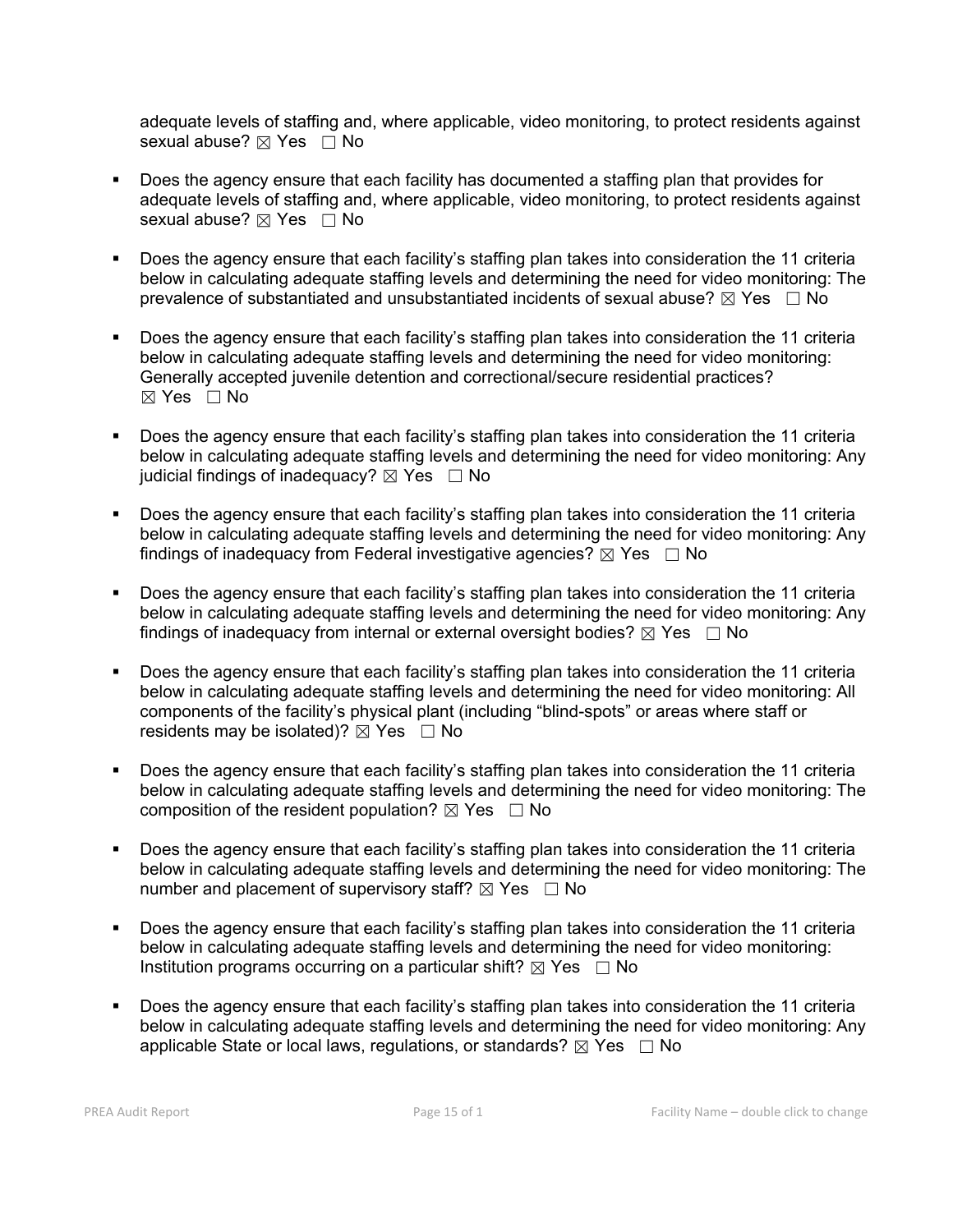Does the agency ensure that each facility's staffing plan takes into consideration the 11 criteria below in calculating adequate staffing levels and determining the need for video monitoring: Any other relevant factors?  $\boxtimes$  Yes  $\Box$  No

# **115.313 (b)**

- **Does the agency comply with the staffing plan except during limited and discrete exigent** circumstances? ☒ Yes ☐ No
- In circumstances where the staffing plan is not complied with, does the facility document all deviations from the plan? (N/A if no deviations from staffing plan.)  $\Box$  Yes  $\Box$  No  $\Box$  NA

# **115.313 (c)**

- Does the facility maintain staff ratios of a minimum of 1:8 during resident waking hours, except during limited and discrete exigent circumstances? (N/A only until October 1, 2017.)  $⊠ Yes □ No □ NA$
- Does the facility maintain staff ratios of a minimum of 1:16 during resident sleeping hours, except during limited and discrete exigent circumstances? (N/A only until October 1, 2017.)  $\boxtimes$  Yes  $\Box$  No  $\Box$  NA
- Does the facility fully document any limited and discrete exigent circumstances during which the facility did not maintain staff ratios? (N/A only until October 1, 2017.)  $\Box$  Yes  $\Box$  No  $\Box$  NA
- Does the facility ensure only security staff are included when calculating these ratios? (N/A only until October 1, 2017.)  $\boxtimes$  Yes  $\Box$  No  $\Box$  NA
- If Its the facility obligated by law, regulation, or judicial consent decree to maintain the staffing ratios set forth in this paragraph?  $\Box$  Yes  $\boxtimes$  No

# **115.313 (d)**

- In the past 12 months, has the facility, in consultation with the agency PREA Coordinator, assessed, determined, and documented whether adjustments are needed to: The staffing plan established pursuant to paragraph (a) of this section?  $\boxtimes$  Yes  $\Box$  No
- In the past 12 months, has the facility, in consultation with the agency PREA Coordinator, assessed, determined, and documented whether adjustments are needed to: Prevailing staffing patterns?  $\boxtimes$  Yes  $\Box$  No
- In the past 12 months, has the facility, in consultation with the agency PREA Coordinator, assessed, determined, and documented whether adjustments are needed to: The facility's deployment of video monitoring systems and other monitoring technologies?  $\boxtimes$  Yes  $\Box$  No
- In the past 12 months, has the facility, in consultation with the agency PREA Coordinator, assessed, determined, and documented whether adjustments are needed to: The resources the facility has available to commit to ensure adherence to the staffing plan?  $\boxtimes$  Yes  $\Box$  No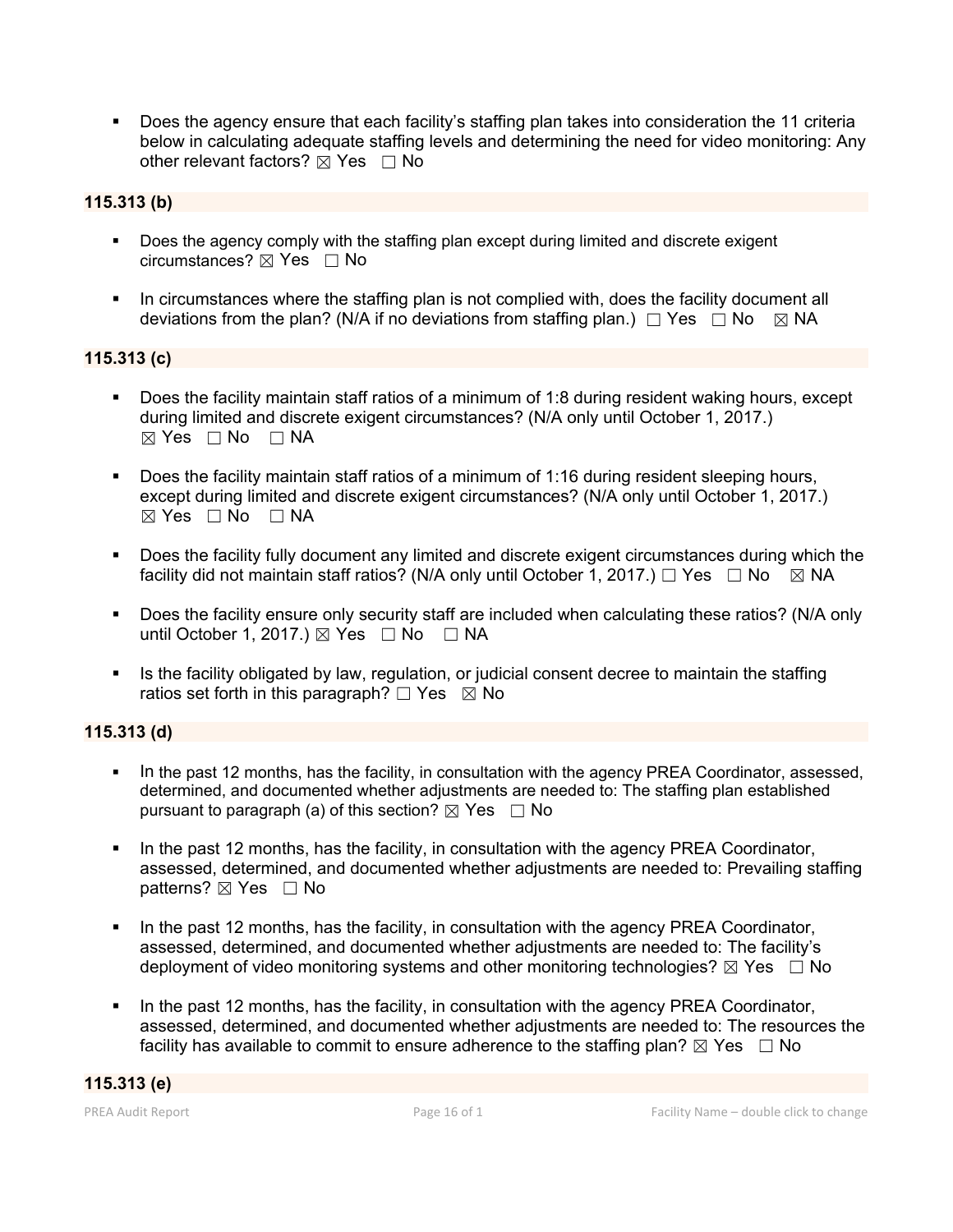- Has the facility implemented a policy and practice of having intermediate-level or higher-level supervisors conduct and document unannounced rounds to identify and deter staff sexual abuse and sexual harassment? (N/A for non-secure facilities)  $\boxtimes$  Yes  $\Box$  No  $\Box$  NA
- Is this policy and practice implemented for night shifts as well as day shifts? (N/A for non-secure facilities) ⊠ Yes □ No □ NA
- **Does the facility have a policy prohibiting staff from alerting other staff members that these** supervisory rounds are occurring, unless such announcement is related to the legitimate operational functions of the facility? (N/A for non-secure facilities)  $\boxtimes$  Yes  $\Box$  No  $\Box$  NA

### **Auditor Overall Compliance Determination**

| $\boxtimes$ | <b>Exceeds Standard</b> (Substantially exceeds requirement of standards)                                                          |
|-------------|-----------------------------------------------------------------------------------------------------------------------------------|
|             | <b>Meets Standard</b> (Substantial compliance; complies in all material ways with the<br>standard for the relevant review period) |

☐ **Does Not Meet Standard** (*Requires Corrective Action*)

# **Instructions for Overall Compliance Determination Narrative**

*The narrative below must include a comprehensive discussion of all the evidence relied upon in making the compliance or non-compliance determination, the auditor's analysis and reasoning, and the auditor's conclusions. This discussion must also include corrective action recommendations where the facility does not meet the standard. These recommendations must be included in the Final Report, accompanied by information on specific corrective actions taken by the facility.*

#### **EVIDENCE**

Prison Rape Elimination Act Policy Manual

Staff Rosters/Personnel Records

Staffing Plan Review Form

Staff interviews

Unannounced Rounds Log

The facility meets the 1:8 staffing ratio for waking hours and 1:16 for sleeping hours. They have both solid permanent staff and a cadre of part-time staff to help fill in when necessary. The facility had no instances ofnot meeting staffing plan.

PREA Policy describes staffing plan developed in accordance with standard. Auditors reviewed Staffing Plan Review Form. Interviews with the agency head and PREA compliance manager indicate that this is a carefully developed plan that allows for multiple contingencies in its effort to stay compliant with staffing ratios. With a frequently changing population and multiple programs, this facility reviews its staffing plan on a daily basis. Auditors suggested a more thorough documentation for the annual review of the staffing plan and further suggested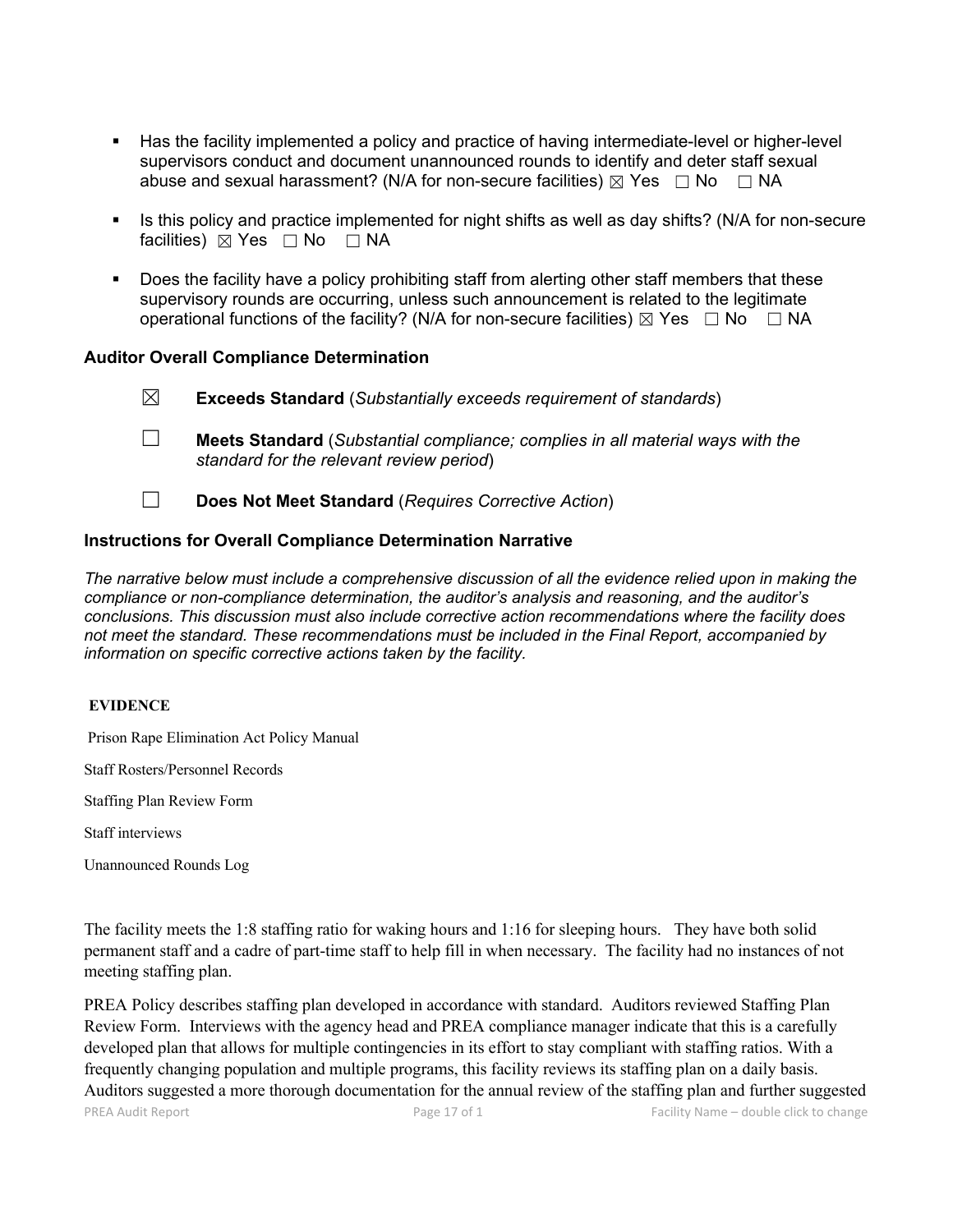listing each of the items described in the standard as a way to ensure the review is focused on each element of the standard and then documenting this in their meeting minutes.

The facility is properly performing and documenting its unannounced rounds. The Program Director has the ability to view and record camera footage from his cell phone 24 hours a day.

# **Standard 115.315: Limits to cross-gender viewing and searches**

# **All Yes/No Questions Must Be Answered by the Auditor to Complete the Report**

# **115.315 (a)**

 Does the facility always refrain from conducting any cross-gender strip or cross-gender visual body cavity searches, except in exigent circumstances or by medical practitioners?  $\boxtimes$  Yes  $\Box$  No

### **115.315 (b)**

 Does the facility always refrain from conducting cross-gender pat-down searches in non-exigent circumstances? ☒ Yes ☐ No ☐ NA

# **115.315 (c)**

- Does the facility document and justify all cross-gender strip searches and cross-gender visual body cavity searches? ⊠ Yes □ No
- Does the facility document all cross-gender pat-down searches?  $\boxtimes$  Yes  $\Box$  No

# **115.315 (d)**

- **Does the facility implement policies and procedures that enable residents to shower, perform** bodily functions, and change clothing without nonmedical staff of the opposite gender viewing their breasts, buttocks, or genitalia, except in exigent circumstances or when such viewing is incidental to routine cell checks?  $\boxtimes$  Yes  $\Box$  No
- Does the facility require staff of the opposite gender to announce their presence when entering a resident housing unit?  $\boxtimes$  Yes  $\Box$  No
- In facilities (such as group homes) that do not contain discrete housing units, does the facility require staff of the opposite gender to announce their presence when entering an area where residents are likely to be showering, performing bodily functions, or changing clothing? (N/A for facilities with discrete housing units)  $\boxtimes$  Yes  $\Box$  No  $\Box$  NA

#### **115.315 (e)**

 Does the facility always refrain from searching or physically examining transgender or intersex residents for the sole purpose of determining the resident's genital status?  $\boxtimes$  Yes  $\Box$  No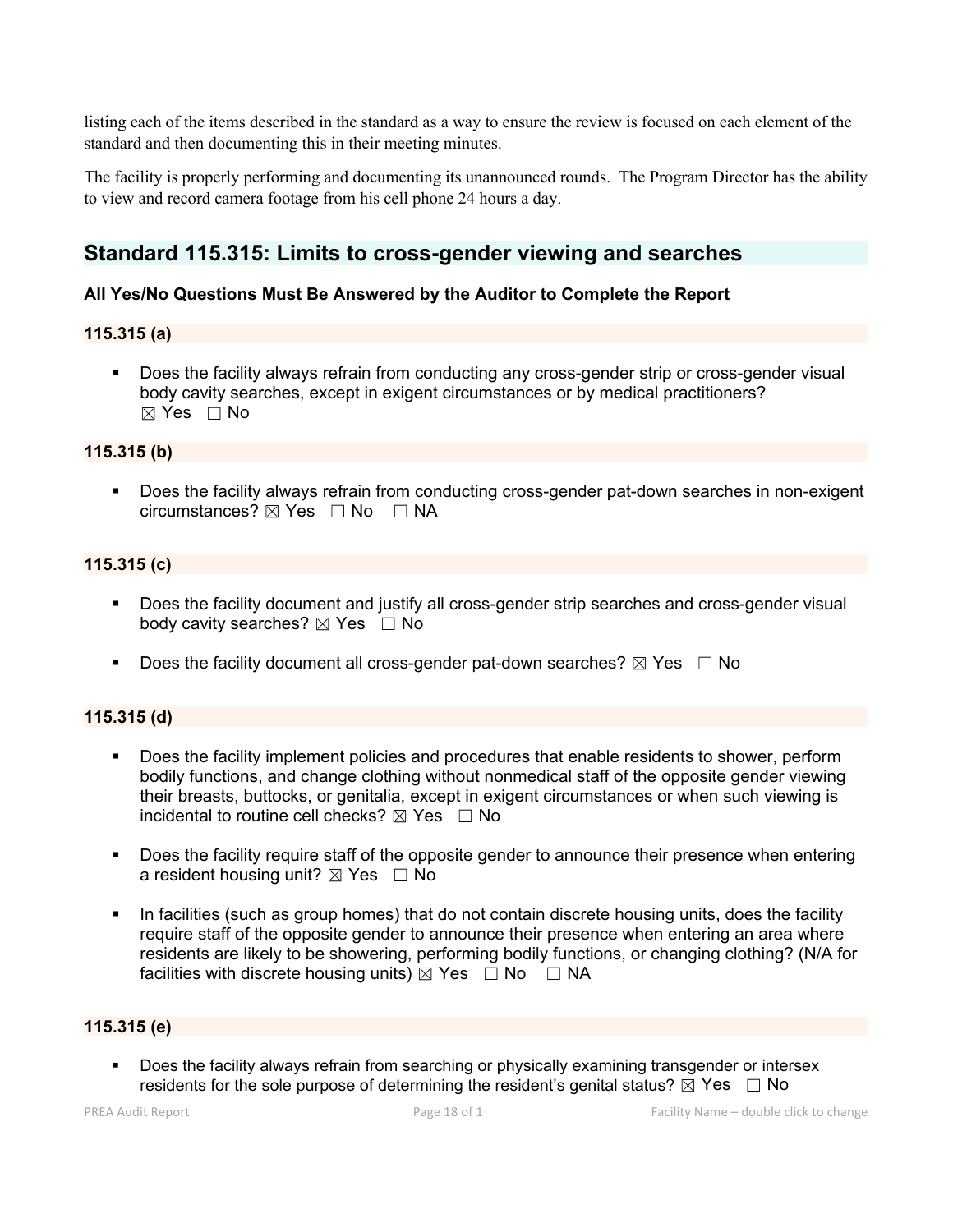If a resident's genital status is unknown, does the facility determine genital status during conversations with the resident, by reviewing medical records, or, if necessary, by learning that information as part of a broader medical examination conducted in private by a medical practitioner?  $\boxtimes$  Yes  $\Box$  No

# **115.315 (f)**

- Does the facility/agency train security staff in how to conduct cross-gender pat down searches in a professional and respectful manner, and in the least intrusive manner possible, consistent with security needs?  $\boxtimes$  Yes  $\Box$  No
- Does the facility/agency train security staff in how to conduct searches of transgender and intersex residents in a professional and respectful manner, and in the least intrusive manner possible, consistent with security needs?  $\boxtimes$  Yes  $\Box$  No

### **Auditor Overall Compliance Determination**

☐ **Exceeds Standard** (*Substantially exceeds requirement of standards*)

- ☒ **Meets Standard** (*Substantial compliance; complies in all material ways with the standard for the relevant review period*)
- 

☐ **Does Not Meet Standard** (*Requires Corrective Action*)

# **Instructions for Overall Compliance Determination Narrative**

*The narrative below must include a comprehensive discussion of all the evidence relied upon in making the compliance or non-compliance determination, the auditor's analysis and reasoning, and the auditor's conclusions. This discussion must also include corrective action recommendations where the facility does not meet the standard. These recommendations must be included in the Final Report, accompanied by information on specific corrective actions taken by the facility.*

# **EVIDENCE**

Prison Rape Elimination Act Policy Manual

Staff interviews

Resident interviews

6VAC35-41-500

This agency/facility does not do pat down searches of any type. If there is a concern about a resident having contraband or something that they should not have, the police are called and officers from the police department do a pat down search. Staff are allowed to use a wand to check for contraband and the police are called to conduct a pat down search if a resident does not comply. All resident and staff interviews were consistent ---they do NOT do pat down searches, cross-gender or otherwise.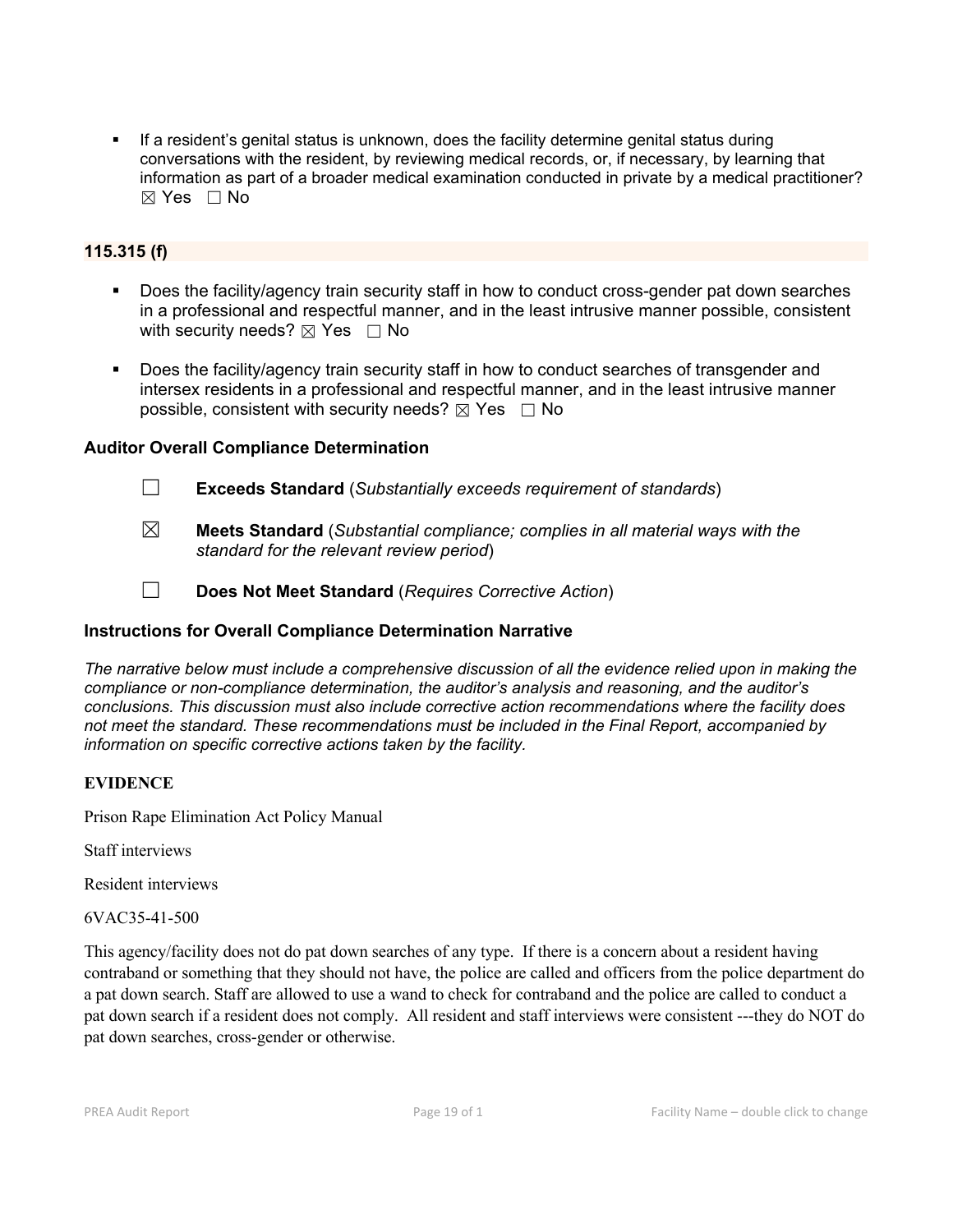Residents are allowed to bathe and dress without being viewed by members of the opposite gender. All residents are required to dress in the bathrooms. All residents reported that they are allowed to dress and toilet without being viewed by staff of the opposite gender.

Residents and staff had different descriptions of how female staff announce that they are on the floor. Because of the physical layout of this house, they handle the requirement of announcing by having any female staff who will be supervising showers or bedtime go upstairs first so all residents know she is there. Residents are not allowed upstairs during the day unless accompanied by a staff member who would go upstairs with the resident.

# **Standard 115.316: Residents with disabilities and residents who are limited English proficient**

**All Yes/No Questions Must Be Answered by the Auditor to Complete the Report**

# **115.316 (a)**

- Does the agency take appropriate steps to ensure that residents with disabilities have an equal opportunity to participate in or benefit from all aspects of the agency's efforts to prevent, detect, and respond to sexual abuse and sexual harassment, including: Residents who are deaf or hard of hearing?  $\boxtimes$  Yes  $\Box$  No
- Does the agency take appropriate steps to ensure that residents with disabilities have an equal opportunity to participate in or benefit from all aspects of the agency's efforts to prevent, detect, and respond to sexual abuse and sexual harassment, including: Residents who are blind or have low vision?  $\boxtimes$  Yes  $\Box$  No
- Does the agency take appropriate steps to ensure that residents with disabilities have an equal opportunity to participate in or benefit from all aspects of the agency's efforts to prevent, detect, and respond to sexual abuse and sexual harassment, including: Residents who have intellectual disabilities?  $\boxtimes$  Yes  $\Box$  No
- Does the agency take appropriate steps to ensure that residents with disabilities have an equal opportunity to participate in or benefit from all aspects of the agency's efforts to prevent, detect, and respond to sexual abuse and sexual harassment, including: Residents who have psychiatric disabilities?  $\boxtimes$  Yes  $\Box$  No
- Does the agency take appropriate steps to ensure that residents with disabilities have an equal opportunity to participate in or benefit from all aspects of the agency's efforts to prevent, detect, and respond to sexual abuse and sexual harassment, including: Residents who have speech disabilities?  $\boxtimes$  Yes  $\Box$  No
- Does the agency take appropriate steps to ensure that residents with disabilities have an equal opportunity to participate in or benefit from all aspects of the agency's efforts to prevent, detect, and respond to sexual abuse and sexual harassment, including: Other? (if "other," please explain in overall determination notes.)  $\boxtimes$  Yes  $\Box$  No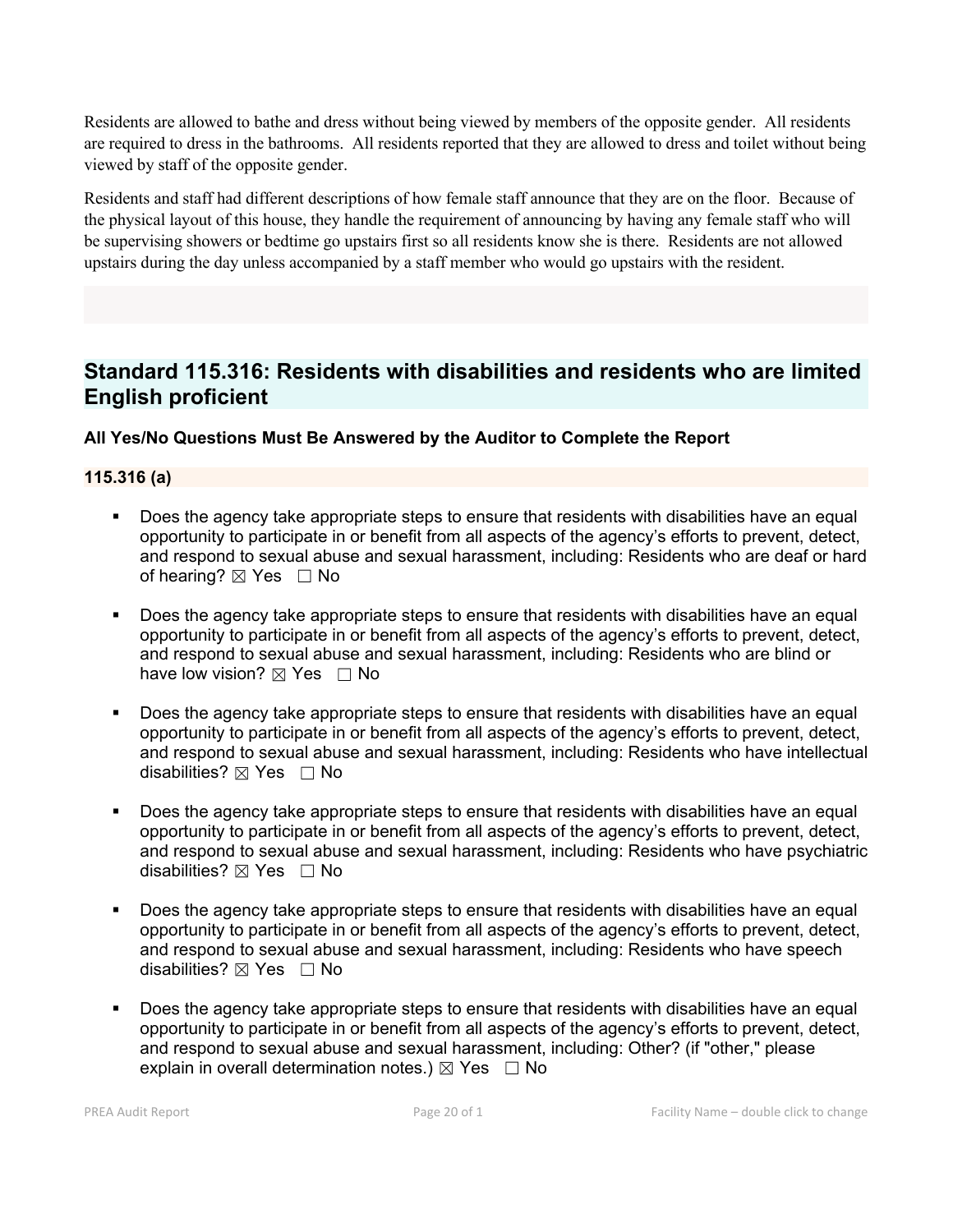- Do such steps include, when necessary, ensuring effective communication with residents who are deaf or hard of hearing?  $\boxtimes$  Yes  $\Box$  No
- Do such steps include, when necessary, providing access to interpreters who can interpret effectively, accurately, and impartially, both receptively and expressively, using any necessary specialized vocabulary?  $\boxtimes$  Yes  $\Box$  No
- Does the agency ensure that written materials are provided in formats or through methods that ensure effective communication with residents with disabilities including residents who: Have intellectual disabilities?  $\boxtimes$  Yes  $\Box$  No
- Does the agency ensure that written materials are provided in formats or through methods that ensure effective communication with residents with disabilities including residents who: Have limited reading skills?  $\boxtimes$  Yes  $\Box$  No
- Does the agency ensure that written materials are provided in formats or through methods that ensure effective communication with residents with disabilities including residents who: Are blind or have low vision?  $\boxtimes$  Yes  $\Box$  No

### **115.316 (b)**

- Does the agency take reasonable steps to ensure meaningful access to all aspects of the agency's efforts to prevent, detect, and respond to sexual abuse and sexual harassment to residents who are limited English proficient?  $\boxtimes$  Yes  $\Box$  No
- Do these steps include providing interpreters who can interpret effectively, accurately, and impartially, both receptively and expressively, using any necessary specialized vocabulary?  $\boxtimes$  Yes  $\Box$  No

# **115.316 (c)**

 Does the agency always refrain from relying on resident interpreters, resident readers, or other types of resident assistants except in limited circumstances where an extended delay in obtaining an effective interpreter could compromise the resident's safety, the performance of first-response duties under §115.364, or the investigation of the resident's allegations?  $\boxtimes$  Yes  $\Box$  No

#### **Auditor Overall Compliance Determination**

- ☐ **Exceeds Standard** (*Substantially exceeds requirement of standards*)
- ☒ **Meets Standard** (*Substantial compliance; complies in all material ways with the standard for the relevant review period*)



☐ **Does Not Meet Standard** (*Requires Corrective Action*)

#### **Instructions for Overall Compliance Determination Narrative**

*The narrative below must include a comprehensive discussion of all the evidence relied upon in making the compliance or non-compliance determination, the auditor's analysis and reasoning, and the auditor's*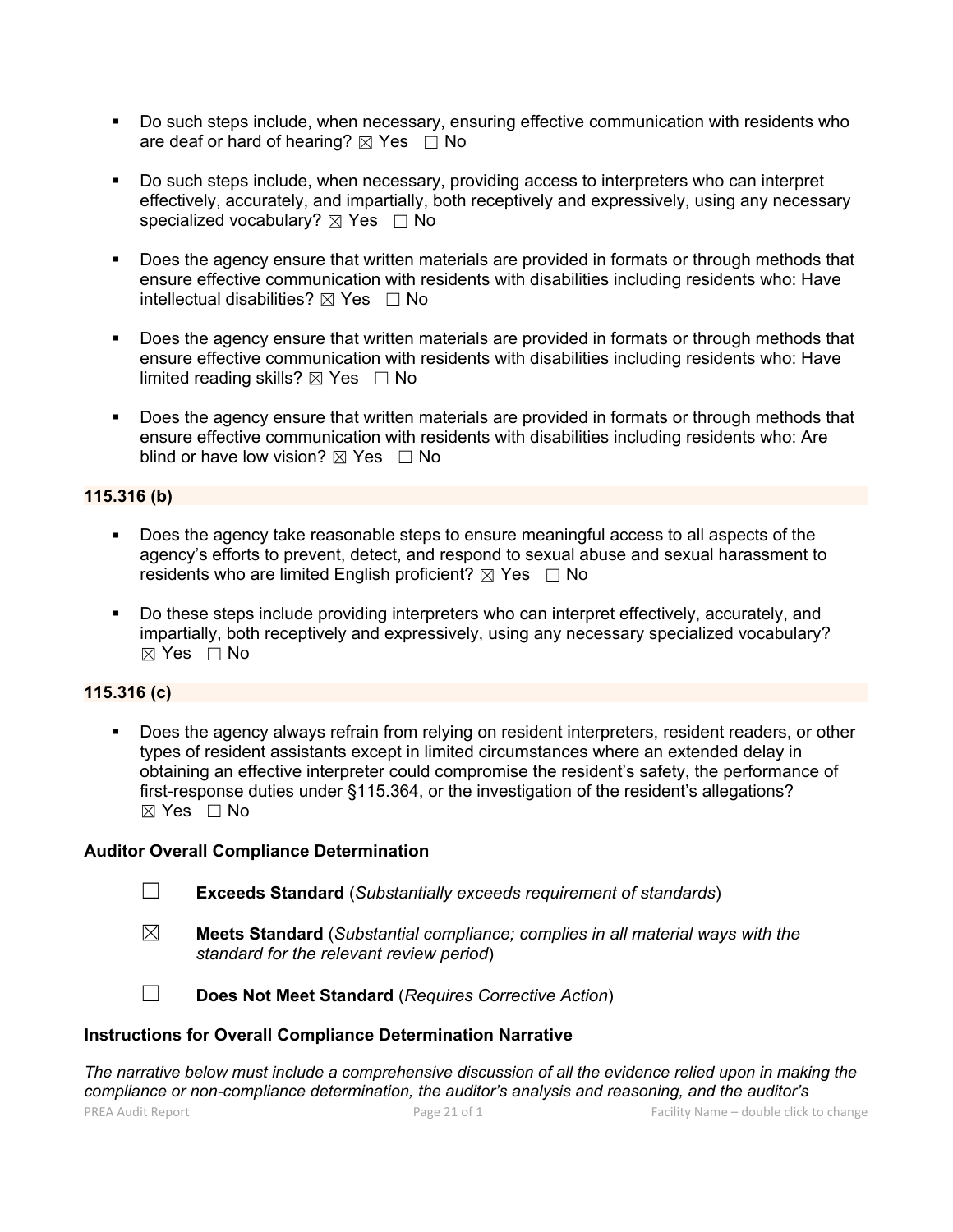*conclusions. This discussion must also include corrective action recommendations where the facility does not meet the standard. These recommendations must be included in the Final Report, accompanied by information on specific corrective actions taken by the facility.*

#### **Evidence**

TYSC PREA Policy Manual 1.5.2

Staff interviews

Resident interviews

Training outline for residents provided in Spanish and English; posters in English and Spanish. All elements required by the standards were included in the training. Training was provided on appropriate grade level, including written materials. Executive Director indicated that based on the population admitted the majority of the residents speak English or Spanish. They have language services available if they need them. Resources are available for residents who are low vision and/or hard of hearing/deaf.

# **Standard 115.317: Hiring and promotion decisions**

# **All Yes/No Questions Must Be Answered by the Auditor to Complete the Report**

### **115.317 (a)**

- Does the agency prohibit the hiring or promotion of anyone who may have contact with residents who: Has engaged in sexual abuse in a prison, jail, lockup, community confinement facility, juvenile facility, or other institution (as defined in 42 U.S.C. 1997)?  $\boxtimes$  Yes  $\Box$  No
- Does the agency prohibit the hiring or promotion of anyone who may have contact with residents who: Has been convicted of engaging or attempting to engage in sexual activity in the community facilitated by force, overt or implied threats of force, or coercion, or if the victim did not consent or was unable to consent or refuse?  $\boxtimes$  Yes  $\Box$  No
- Does the agency prohibit the hiring or promotion of anyone who may have contact with residents who: Has been civilly or administratively adjudicated to have engaged in the activity described in the question immediately above?  $\boxtimes$  Yes  $\Box$  No
- Does the agency prohibit the enlistment of services of any contractor who may have contact with residents who: Has engaged in sexual abuse in a prison, jail, lockup, community confinement facility, juvenile facility, or other institution (as defined in 42 U.S.C. 1997)? ☒ Yes ☐ No
- Does the agency prohibit the enlistment of services of any contractor who may have contact with residents who: Has been convicted of engaging or attempting to engage in sexual activity in the community facilitated by force, overt or implied threats of force, or coercion, or if the victim did not consent or was unable to consent or refuse?  $\boxtimes$  Yes  $\Box$  No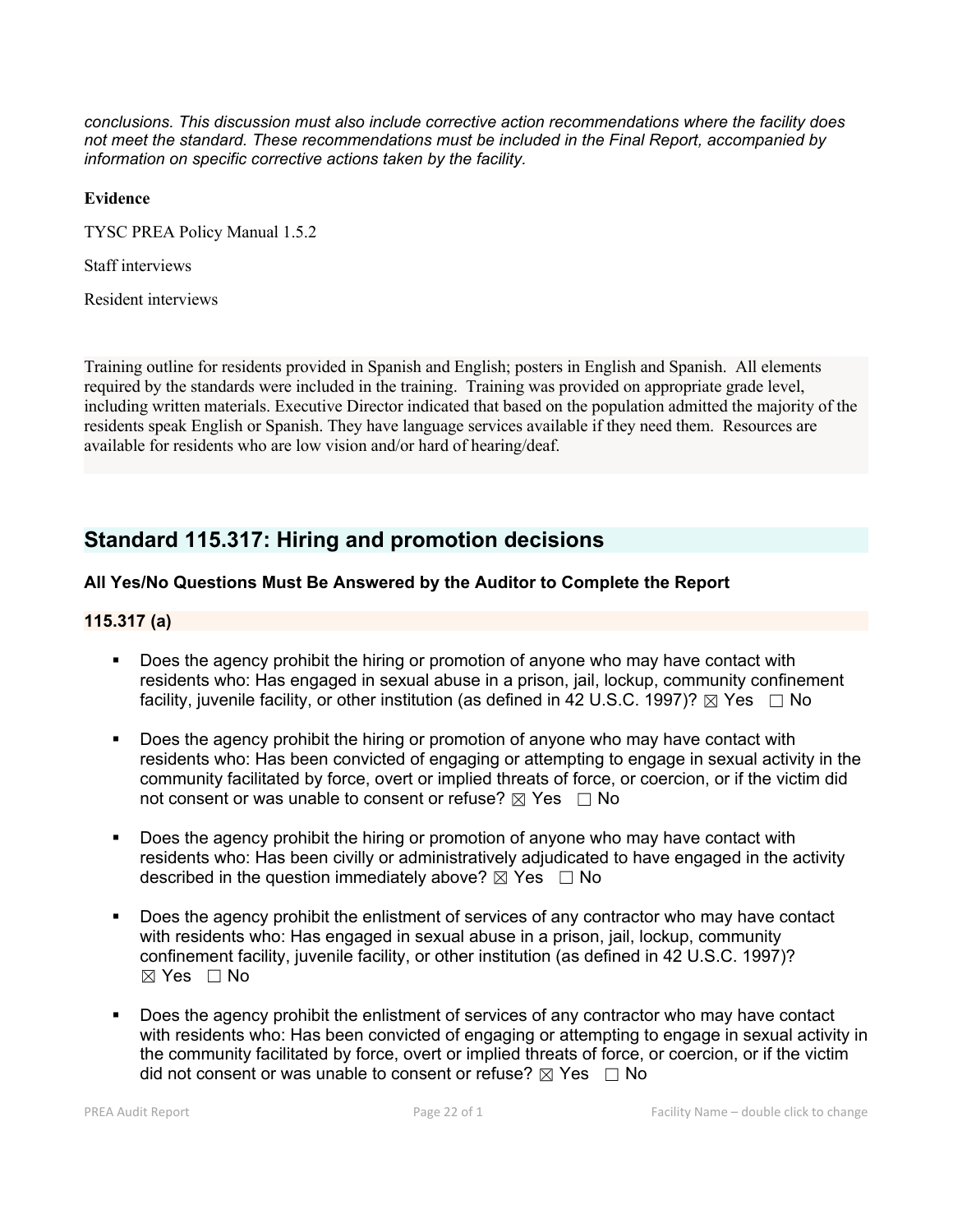Does the agency prohibit the enlistment of services of any contractor who may have contact with residents who: Has been civilly or administratively adjudicated to have engaged in the activity described in the question immediately above?  $\boxtimes$  Yes  $\Box$  No

### **115.317 (b)**

 Does the agency consider any incidents of sexual harassment in determining whether to hire or promote anyone, or to enlist the services of any contractor, who may have contact with residents?  $\boxtimes$  Yes  $□$  No

### **115.317 (c)**

- **Before hiring new employees, who may have contact with residents, does the agency: Perform** a criminal background records check?  $\boxtimes$  Yes  $\Box$  No
- **Before hiring new employees, who may have contact with residents, does the agency: Consult** any child abuse registry maintained by the State or locality in which the employee would work?  $\boxtimes$  Yes  $\Box$  No
- Before hiring new employees, who may have contact with residents, does the agency: Consistent with Federal, State, and local law, make its best efforts to contact all prior institutional employers for information on substantiated allegations of sexual abuse or any resignation during a pending investigation of an allegation of sexual abuse?  $\boxtimes$  Yes  $\Box$  No

#### **115.317 (d)**

- Does the agency perform a criminal background records check before enlisting the services of any contractor who may have contact with residents?  $\boxtimes$  Yes  $\Box$  No
- Does the agency consult applicable child abuse registries before enlisting the services of any contractor who may have contact with residents?  $\boxtimes$  Yes  $\Box$  No

#### **115.317 (e)**

 Does the agency either conduct criminal background records checks at least every five years of current employees and contractors who may have contact with residents or have in place a system for otherwise capturing such information for current employees?  $\boxtimes$  Yes  $\Box$  No

# **115.317 (f)**

**Does the agency ask all applicants and employees who may have contact with residents directly** about previous misconduct described in paragraph (a) of this section in written applications or interviews for hiring or promotions?  $\boxtimes$  Yes  $\Box$  No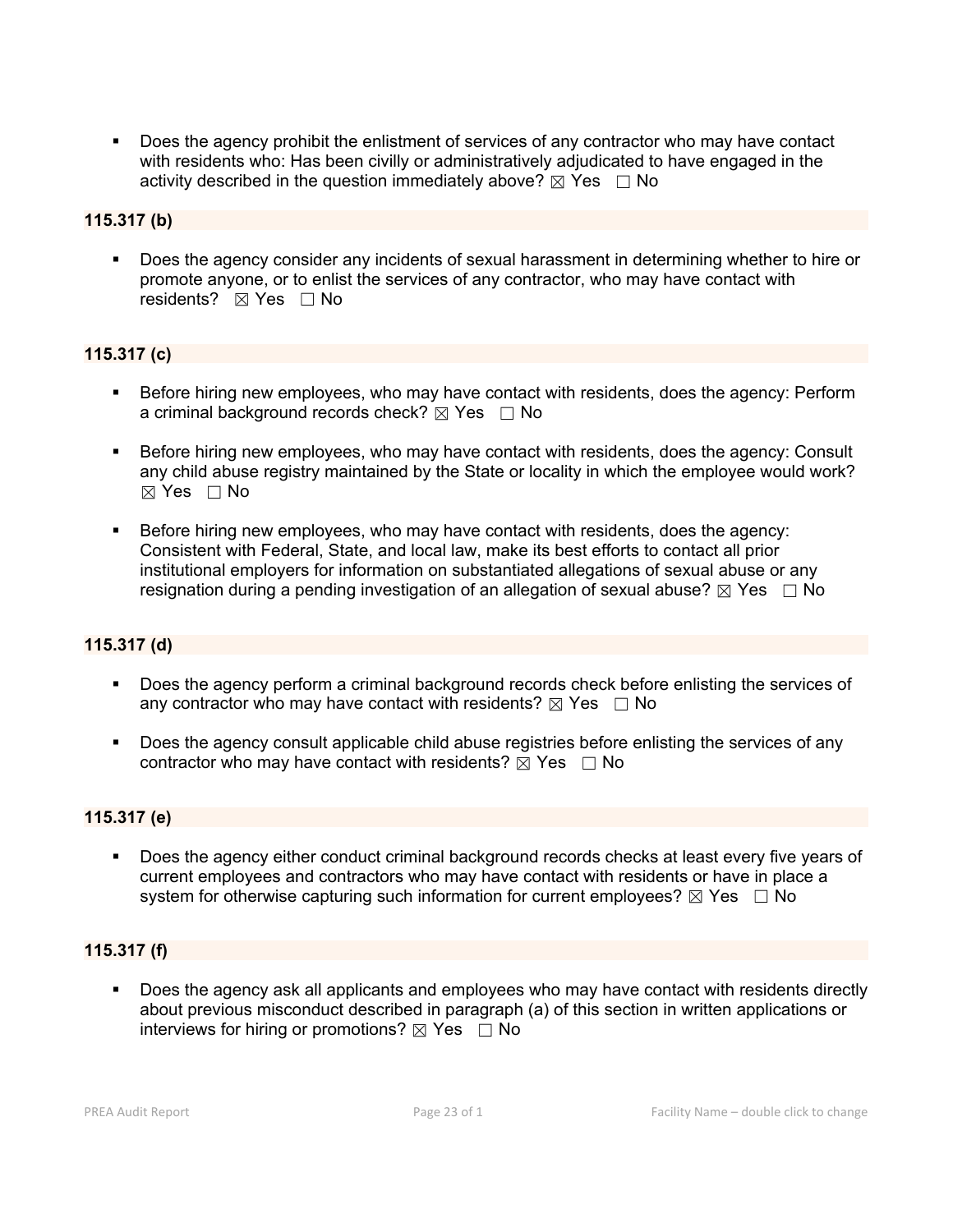- Does the agency ask all applicants and employees who may have contact with residents directly about previous misconduct described in paragraph (a) of this section in any interviews or written self-evaluations conducted as part of reviews of current employees?  $\boxtimes$  Yes  $\Box$  No
- Does the agency impose upon employees a continuing affirmative duty to disclose any such misconduct?  $\boxtimes$  Yes  $\Box$  No

# **115.317 (g)**

**Does the agency consider material omissions regarding such misconduct, or the provision of** materially false information, grounds for termination?  $\boxtimes$  Yes  $\Box$  No

### **115.317 (h)**

 Unless prohibited by law, does the agency provide information on substantiated allegations of sexual abuse or sexual harassment involving a former employee upon receiving a request from an institutional employer for whom such employee has applied to work? (N/A if providing information on substantiated allegations of sexual abuse or sexual harassment involving a former employee is prohibited by law.)  $\boxtimes$  Yes  $\Box$  No  $\Box$  NA

### **Auditor Overall Compliance Determination**

- ☐ **Exceeds Standard** (*Substantially exceeds requirement of standards*)
- ☒ **Meets Standard** (*Substantial compliance; complies in all material ways with the standard for the relevant review period*)
- ☐ **Does Not Meet Standard** (*Requires Corrective Action*)

# **Instructions for Overall Compliance Determination Narrative**

*The narrative below must include a comprehensive discussion of all the evidence relied upon in making the compliance or non-compliance determination, the auditor's analysis and reasoning, and the auditor's conclusions. This discussion must also include corrective action recommendations where the facility does not meet the standard. These recommendations must be included in the Final Report, accompanied by information on specific corrective actions taken by the facility.*

TYSC PREA Policy Manual, 1.15.0, Hiring Policy

Review of personnel records/files (initial background checks, re-checks for staff who have been with the agency longer than five years)

Interviews with Agency Head, Program Director and HR Manager

Review of agency employee annual evaluation forms

Review of application forms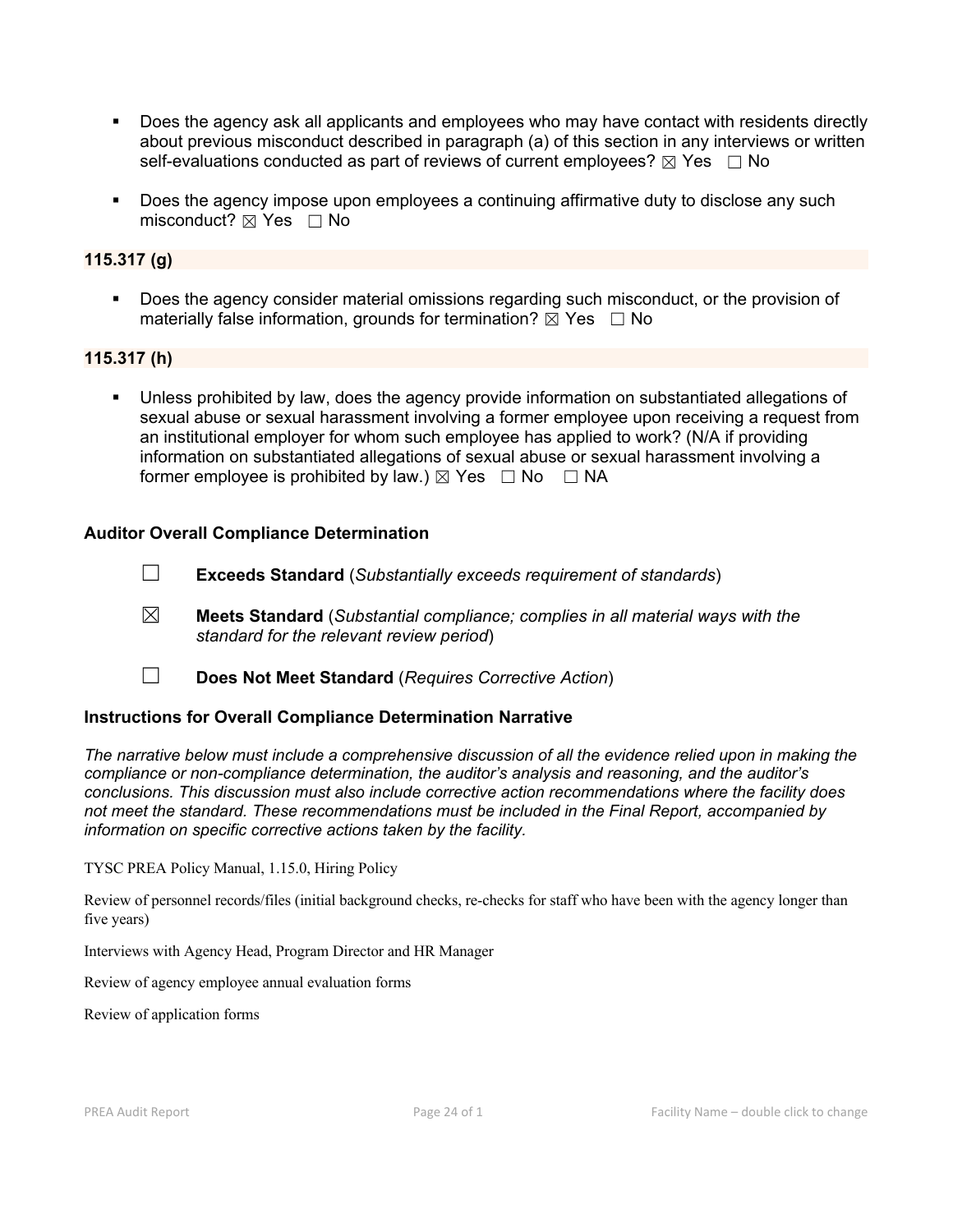Agency records indicate that initial records checks (including fingerprint checks) were done before hire, along with CPS checks. Agency conducted re-background checks of all employees who had been with the agency over five years. Questions about previous misconduct in prison, jails, etc. are part of questions for hiring and part of employee annual evaluation process.

HR Manager indicates that the agency would provide information on substantiated allegations of sexual abuse or sexual harassment involving a former employee if requested. She has a well thought out and executed method of keeping up to date on background checks for employees who have been with the organization for longer than five years. This is important for this agency since they have excellent retention and have many employees who have been with the agency for many years.

# **Standard 115.318: Upgrades to facilities and technologies**

# **All Yes/No Questions Must Be Answered by the Auditor to Complete the Report**

# **115.318 (a)**

 If the agency designed or acquired any new facility or planned any substantial expansion or modification of existing facilities, did the agency consider the effect of the design, acquisition, expansion, or modification upon the agency's ability to protect residents from sexual abuse? (N/A if agency/facility has not acquired a new facility or made a substantial expansion to existing facilities since August 20, 2012, or since the last PREA audit, whichever is later.)  $\boxtimes$  Yes  $\Box$  No  $\Box$  NA

# **115.318 (b)**

 If the agency installed or updated a video monitoring system, electronic surveillance system, or other monitoring technology, did the agency consider how such technology may enhance the agency's ability to protect residents from sexual abuse? (N/A if agency/facility has not installed or updated a video monitoring system, electronic surveillance system, or other monitoring technology since August 20, 2012, or since the last PREA audit, whichever is later.)  $⊠ Yes □ No □ NA$ 

#### **Auditor Overall Compliance Determination**

| $\boxtimes$ | <b>Exceeds Standard</b> (Substantially exceeds requirement of standards) |  |  |  |
|-------------|--------------------------------------------------------------------------|--|--|--|
|-------------|--------------------------------------------------------------------------|--|--|--|

- ☐ **Meets Standard** (*Substantial compliance; complies in all material ways with the standard for the relevant review period*)
- 
- ☐ **Does Not Meet Standard** (*Requires Corrective Action*)

#### **Instructions for Overall Compliance Determination Narrative**

*The narrative below must include a comprehensive discussion of all the evidence relied upon in making the compliance or non-compliance determination, the auditor's analysis and reasoning, and the auditor's*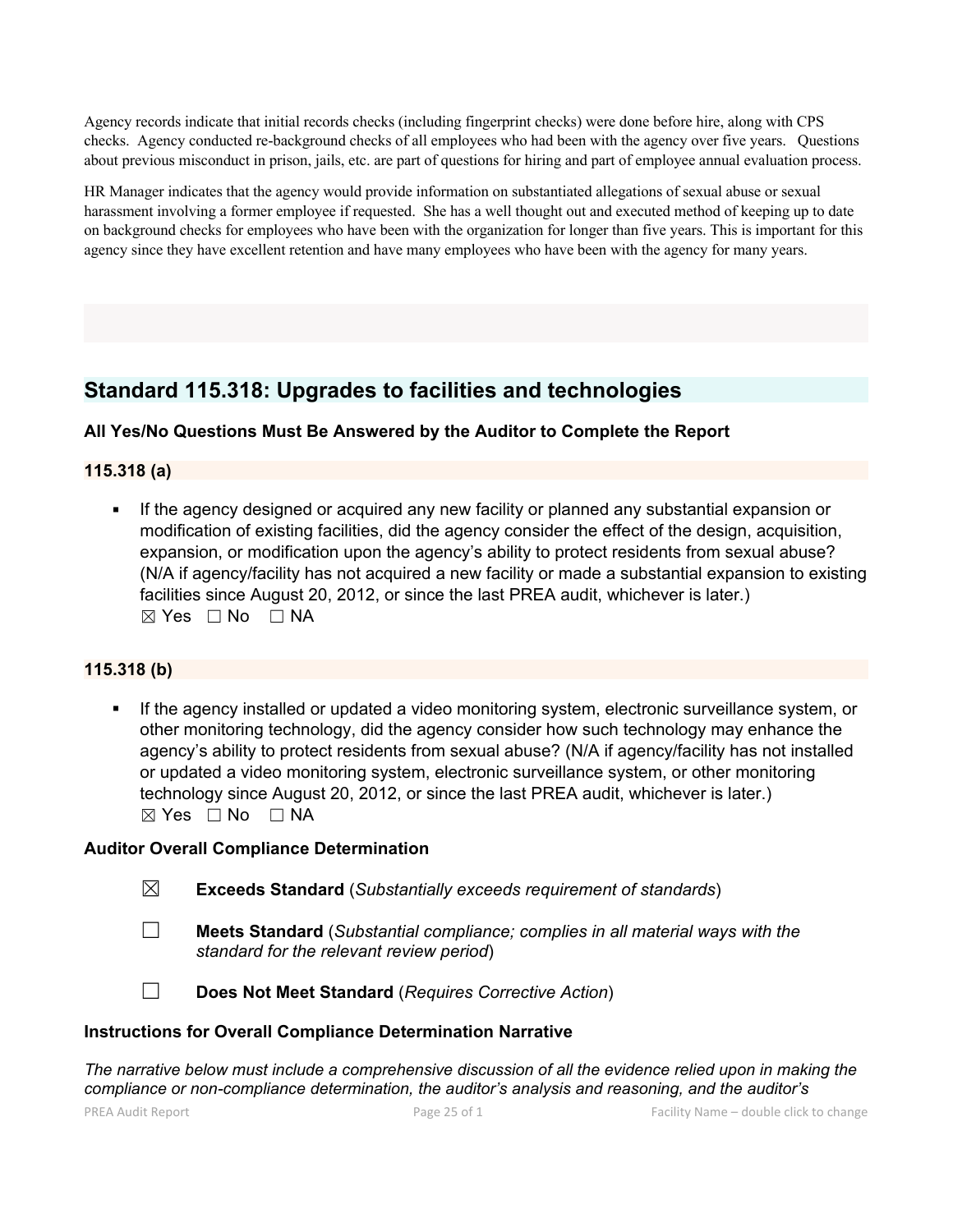*conclusions. This discussion must also include corrective action recommendations where the facility does not meet the standard. These recommendations must be included in the Final Report, accompanied by information on specific corrective actions taken by the facility.*

#### **Evidence**

TYSC PREA Policy 1.4.3

Review of camera system

Facility has done an excellent job of maintaining its camera system and uses it as part of its supervision of residents. One camera was added in the laundry room since the time of the last audit. No cameras are in areas where residents may be bathing or toileting. Notices are posted that audio recording is occurring. Camera monitors are located in the Program Director's office and in the staff office upstairs.

This facility (in conjunction with the agency's other group homes and the independent living program) uses its camera system and the ability it has to monitor another location to ensure good coverage for staff doing overnight shifts. By contacting each other and coordinating room checks, the overnight staff from one group home can watch the camera monitor while the other does room checks to provide even more extensive coverage. This is an excellent safety measure for staff and residents.

# **RESPONSIVE PLANNING**

# **Standard 115.321: Evidence protocol and forensic medical examinations**

# **All Yes/No Questions Must Be Answered by the Auditor to Complete the Report**

# **115.321 (a)**

If the agency is responsible for investigating allegations of sexual abuse, does the agency follow a uniform evidence protocol that maximizes the potential for obtaining usable physical evidence for administrative proceedings and criminal prosecutions? (N/A if the agency/facility is not responsible for conducting any form of criminal OR administrative sexual abuse investigations.)  $\boxtimes$  Yes  $\Box$  No  $\Box$  NA

# **115.321 (b)**

- Is this protocol developmentally appropriate for youth where applicable? (N/A if the agency/facility is not responsible for conducting any form of criminal OR administrative sexual abuse investigations.)  $\boxtimes$  Yes  $\Box$  No  $\Box$  NA
- Is this protocol, as appropriate, adapted from or otherwise based on the most recent edition of the U.S. Department of Justice's Office on Violence Against Women publication, "A National Protocol for Sexual Assault Medical Forensic Examinations, Adults/Adolescents," or similarly comprehensive and authoritative protocols developed after 2011? (N/A if the agency/facility is not responsible for conducting any form of criminal OR administrative sexual abuse investigations.) ☒ Yes ☐ No ☐ NA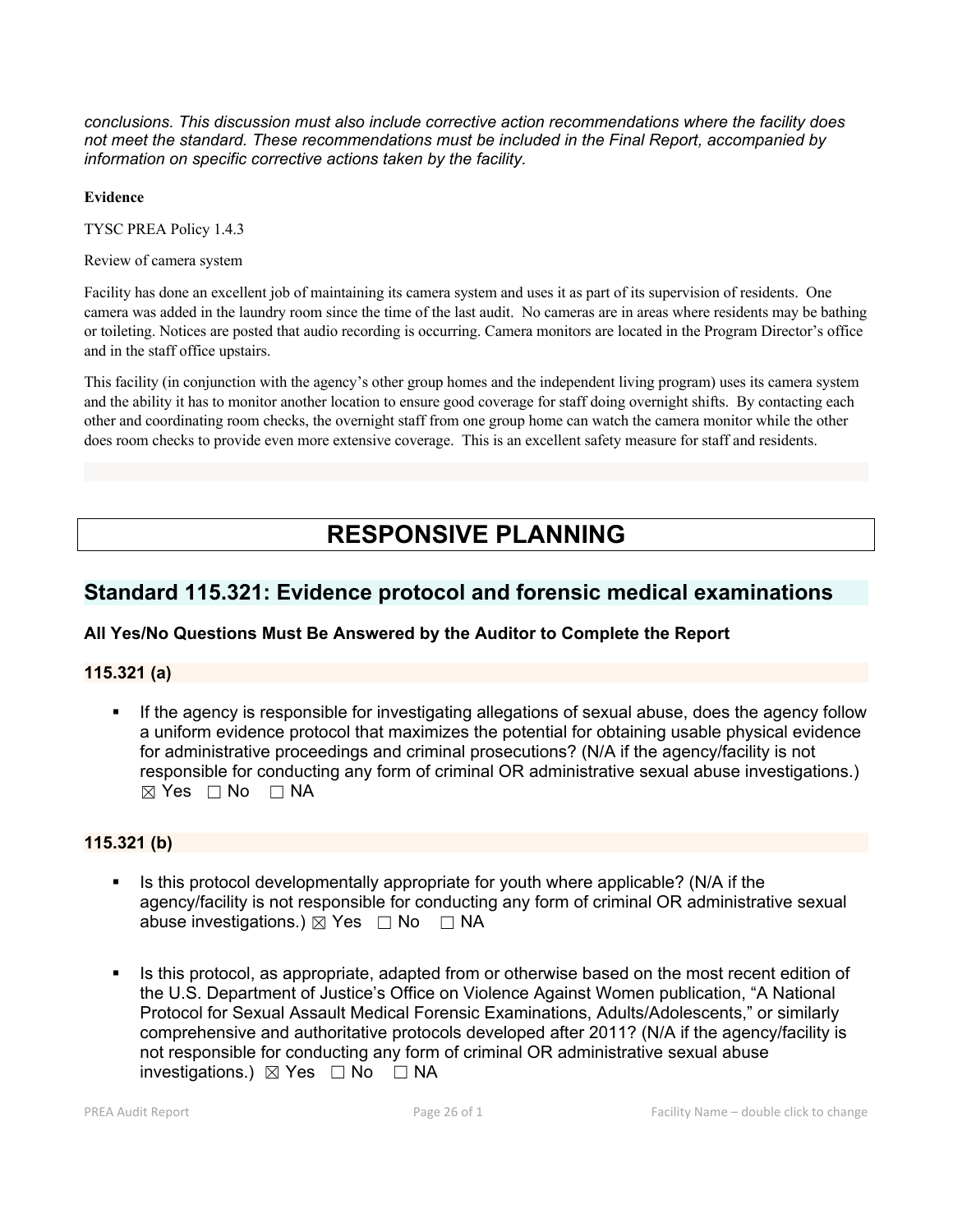#### **115.321 (c)**

- Does the agency offer all residents who experience sexual abuse access to forensic medical examinations, whether on-site or at an outside facility, without financial cost, where evidentiarily or medically appropriate?  $\boxtimes$  Yes  $\Box$  No
- Are such examinations performed by Sexual Assault Forensic Examiners (SAFEs) or Sexual Assault Nurse Examiners (SANEs) where possible?  $\boxtimes$  Yes  $\Box$  No
- If SAFEs or SANEs cannot be made available, is the examination performed by other qualified medical practitioners (they must have been specifically trained to conduct sexual assault forensic exams)?  $\boxtimes$  Yes  $\Box$  No
- Has the agency documented its efforts to provide SAFEs or SANEs?  $\boxtimes$  Yes  $\Box$  No

#### **115.321 (d)**

- Does the agency attempt to make available to the victim a victim advocate from a rape crisis center? ⊠ Yes □ No
- If a rape crisis center is not available to provide victim advocate services, does the agency make available to provide these services a qualified staff member from a community-based organization, or a qualified agency staff member?  $\boxtimes$  Yes  $\Box$  No
- Has the agency documented its efforts to secure services from rape crisis centers?  $\boxtimes$  Yes  $\Box$  No

#### **115.321 (e)**

- As requested by the victim, does the victim advocate, qualified agency staff member, or qualified community-based organization staff member accompany and support the victim through the forensic medical examination process and investigatory interviews?  $\boxtimes$  Yes  $\Box$  No
- As requested by the victim, does this person provide emotional support, crisis intervention, information, and referrals?  $\boxtimes$  Yes  $\Box$  No

#### **115.321 (f)**

 If the agency itself is not responsible for investigating allegations of sexual abuse, has the agency requested that the investigating entity follow the requirements of paragraphs (a) through (e) of this section? (N/A if the agency/facility is responsible for conducting criminal AND administrative sexual abuse investigations.)  $\boxtimes$  Yes  $\Box$  No  $\Box$  NA

## **115.321 (g)**

Auditor is not required to audit this provision.

## **115.321 (h)**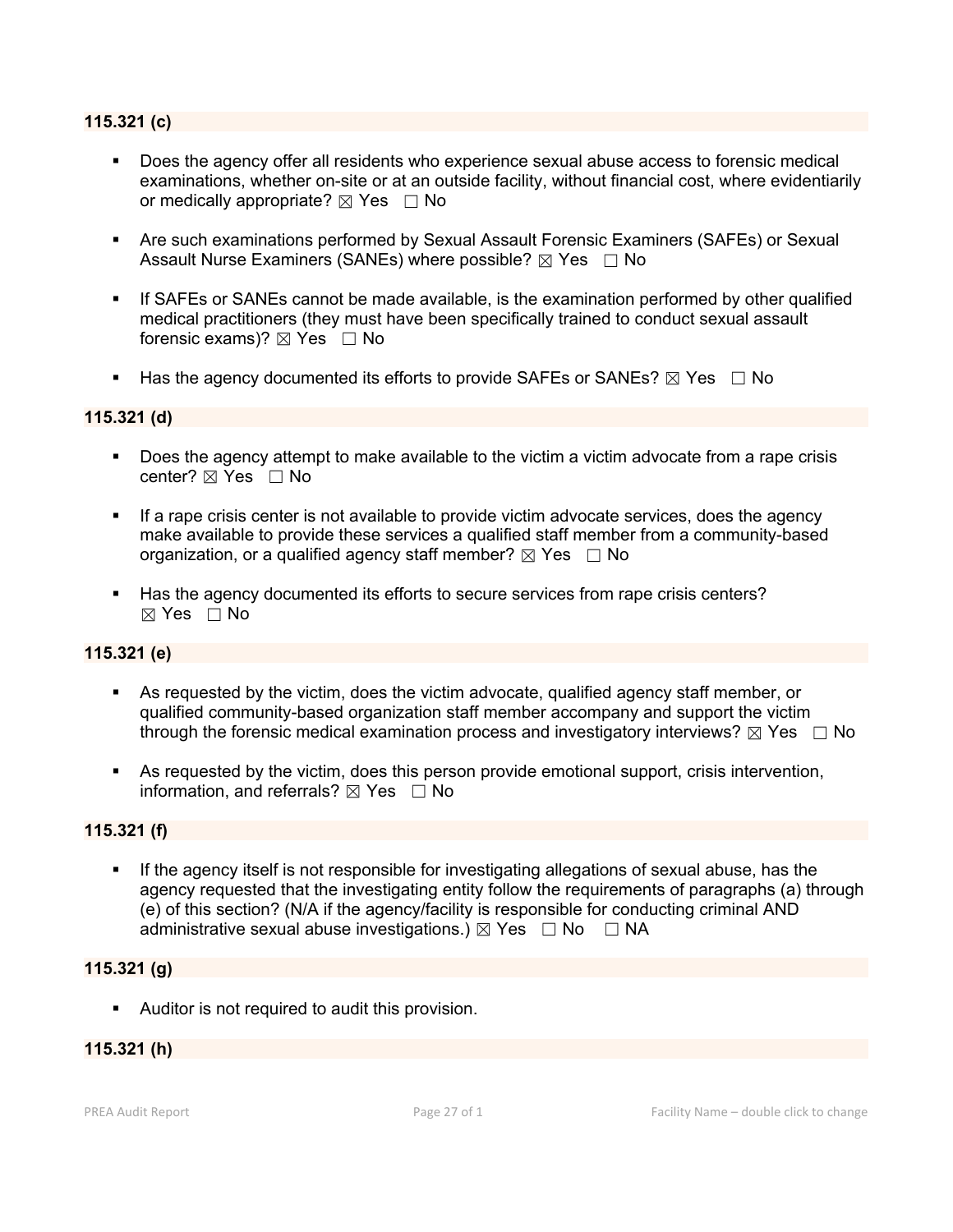**If the agency uses a qualified agency staff member or a qualified community-based staff** member for the purposes of this section, has the individual been screened for appropriateness to serve in this role and received education concerning sexual assault and forensic examination issues in general? (Check N/A if agency attempts to make a victim advocate from a rape crisis center available to victims per 115.321(d) above.)  $\boxtimes$  Yes  $\Box$  No  $\Box$  NA

### **Auditor Overall Compliance Determination**

- ☐ **Exceeds Standard** (*Substantially exceeds requirement of standards*)
- ☒ **Meets Standard** (*Substantial compliance; complies in all material ways with the standard for the relevant review period*)
- 
- ☐ **Does Not Meet Standard** (*Requires Corrective Action*)

#### **Instructions for Overall Compliance Determination Narrative**

*The narrative below must include a comprehensive discussion of all the evidence relied upon in making the compliance or non-compliance determination, the auditor's analysis and reasoning, and the auditor's conclusions. This discussion must also include corrective action recommendations where the facility does not meet the standard. These recommendations must be included in the Final Report, accompanied by information on specific corrective actions taken by the facility.*

#### **Evidence**

TYSC PREA Policy 1.8.4

Memorandum of Agreement-TYSC and YWCA of Hampton Roads.

Interview with Executive Director, YWCA

Interviews with agency investigators

Review of Certificates of Training for Investigator training

Policies and procedures clearly identify the protocols to be followed when an abuse takes place. Resident victims are seen at the Maryview Hospital.

Investigations ofsexual abuse referred to Portsmouth Police Department. This facility does not do criminal investigations and relies on the judgment and expertise of the Portsmouth Police to conduct appropriate interviews. Nine agency staff, (including two facility staff), have completed approved investigator training but they refer all sexual abuse and harassment allegations to Portsmouth Police department.

Resident victims are seen at Maryview Hospital which has 24/7 safe/sane staff. YWCA of South Hampton provides the resident with confidential support services and a crisis companion from the YWCA/Sexual Assault services and counseling center will respond to requests to support victim and family. Treatment services are provided in the community and are consistent with the community standard of care.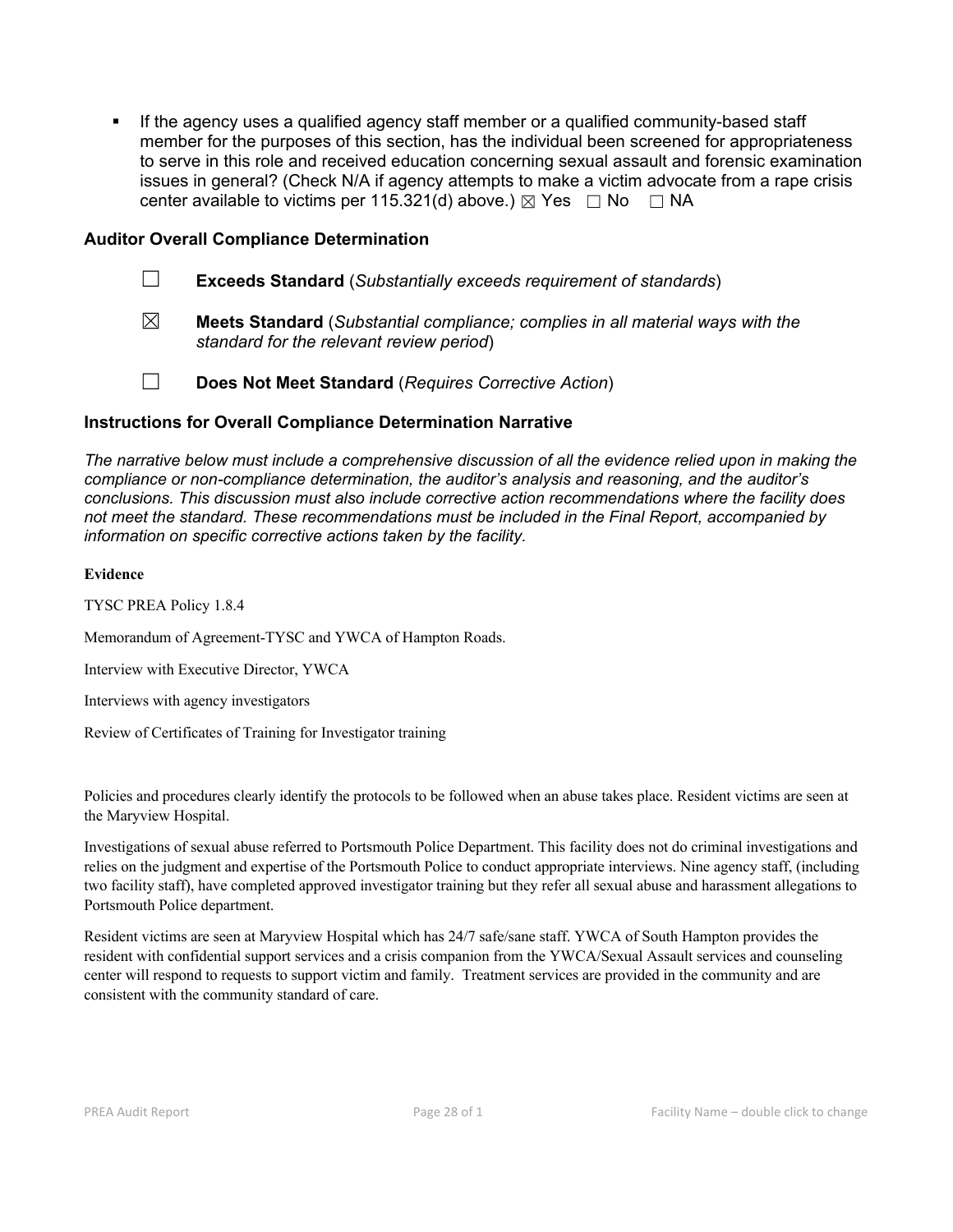## **Standard 115.322: Policies to ensure referrals of allegations for investigations**

## **All Yes/No Questions Must Be Answered by the Auditor to Complete the Report**

## **115.322 (a)**

- Does the agency ensure an administrative or criminal investigation is completed for all allegations of sexual abuse?  $\boxtimes$  Yes  $\Box$  No
- Does the agency ensure an administrative or criminal investigation is completed for all allegations of sexual harassment?  $\boxtimes$  Yes  $\Box$  No

## **115.322 (b)**

- **Does the agency have a policy and practice in place to ensure that allegations of sexual abuse** or sexual harassment are referred for investigation to an agency with the legal authority to conduct criminal investigations, unless the allegation does not involve potentially criminal behavior?  $\boxtimes$  **Yes**  $\Box$  No
- Has the agency published such policy on its website or, if it does not have one, made the policy available through other means?  $\boxtimes$  Yes  $\Box$  No
- Does the agency document all such referrals?  $\boxtimes$  Yes  $\Box$  No

### **115.322 (c)**

 If a separate entity is responsible for conducting criminal investigations, does such publication describe the responsibilities of both the agency and the investigating entity? [N/A if the agency/facility is responsible for criminal investigations. See 115.321(a).]  $\boxtimes$  Yes  $\Box$  No  $\Box$  NA

## **115.322 (d)**

Auditor is not required to audit this provision.

#### **115.322 (e)**

Auditor is not required to audit this provision.

#### **Auditor Overall Compliance Determination**

- ☐ **Exceeds Standard** (*Substantially exceeds requirement of standards*)
- ☒ **Meets Standard** (*Substantial compliance; complies in all material ways with the standard for the relevant review period*)
- ☐ **Does Not Meet Standard** (*Requires Corrective Action*)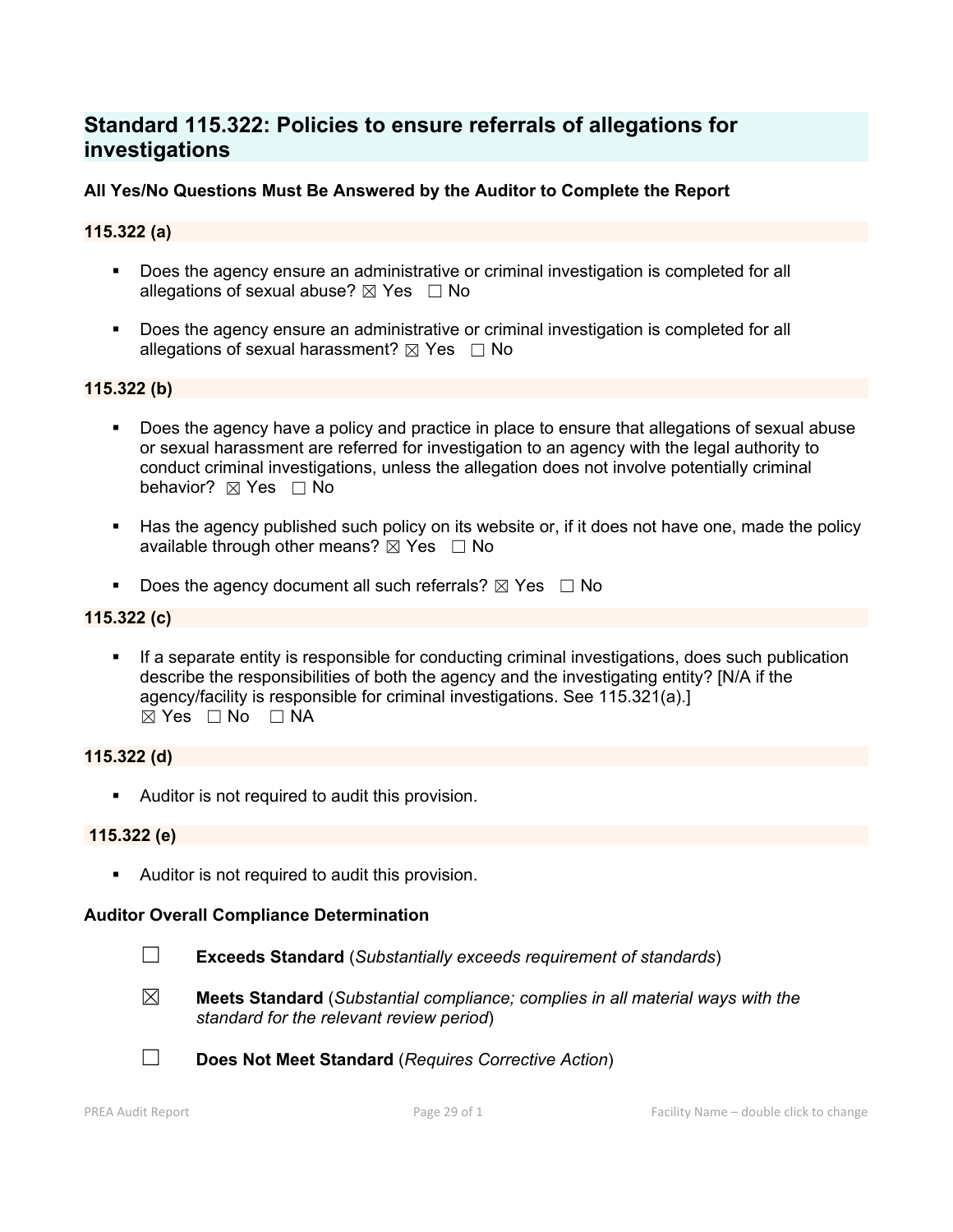## **Instructions for Overall Compliance Determination Narrative**

*The narrative below must include a comprehensive discussion of all the evidence relied upon in making the compliance or non-compliance determination, the auditor's analysis and reasoning, and the auditor's conclusions. This discussion must also include corrective action recommendations where the facility does not meet the standard. These recommendations must be included in the Final Report, accompanied by information on specific corrective actions taken by the facility.*

#### **Evidence**

TYSC PREA Policy 1.5.4

TYSC PREA Policy 1.8.6

Interview with Agency Head

Interviews with investigators

Review of Certificates of Training for Investigator training

Agency/facility policy indicates that allegations will be referred to appropriate law enforcement agency for investigation. Investigations of sexual abuse at WBH will be referred to Portsmouth Police Department. Agency has communicated clearly with its local police department in terms of its expectations that the investigation follows PREA standards.

WBH does not do criminal investigations and relies on the judgement and expertise of the Portsmouth Police to conduct appropriate interviews and investigation. All interviews with staff (Agency Head and Investigators) reinforce the facility's intent to refer to appropriate law enforcement agency.

The TYSC will stay in contact with Portsmouth Police Department to stay apprised of any investigation. Agency staff have attended both investigator training courses; they will only do administrative investigations.

There have been no allegations of sexual abuse or sexual harassment at the WBH.

# **TRAINING AND EDUCATION**

## **Standard 115.331: Employee training**

## **All Yes/No Questions Must Be Answered by the Auditor to Complete the Report**

#### **115.331 (a)**

- Does the agency train all employees who may have contact with residents on: Its zero-tolerance policy for sexual abuse and sexual harassment?  $\boxtimes$  Yes  $\Box$  No
- Does the agency train all employees who may have contact with residents on: How to fulfill their responsibilities under agency sexual abuse and sexual harassment prevention, detection, reporting, and response policies and procedures?  $\boxtimes$  Yes  $\Box$  No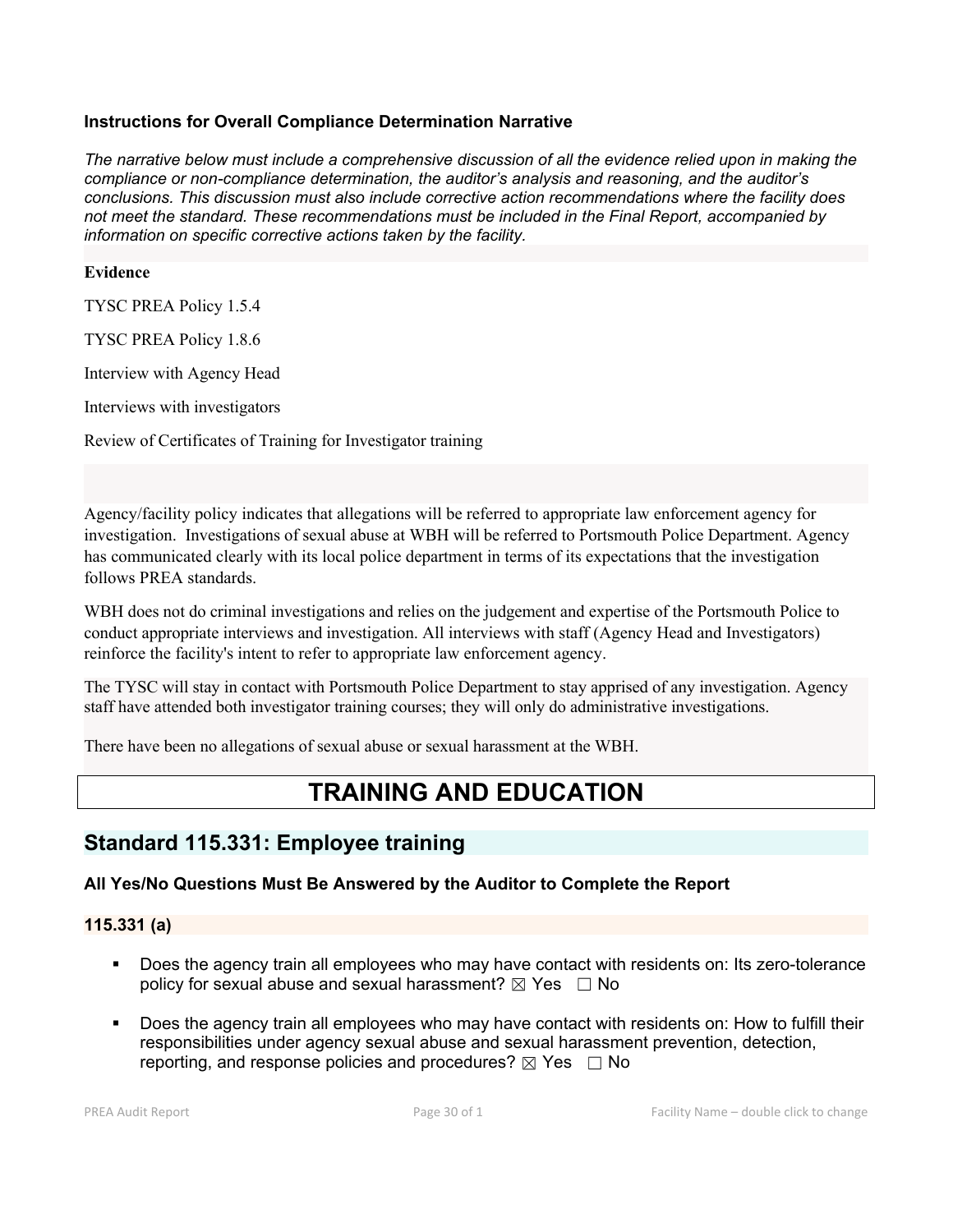- Does the agency train all employees who may have contact with residents on: Residents' right to be free from sexual abuse and sexual harassment  $\boxtimes$  Yes  $\Box$  No
- Does the agency train all employees who may have contact with residents on: The right of residents and employees to be free from retaliation for reporting sexual abuse and sexual harassment?  $\boxtimes$  Yes  $\Box$  No
- Does the agency train all employees who may have contact with residents on: The dynamics of sexual abuse and sexual harassment in juvenile facilities?  $\boxtimes$  Yes  $\Box$  No
- Does the agency train all employees who may have contact with residents on: The common reactions of juvenile victims of sexual abuse and sexual harassment?  $\boxtimes$  Yes  $\Box$  No
- Does the agency train all employees who may have contact with residents on: How to detect and respond to signs of threatened and actual sexual abuse and how to distinguish between consensual sexual contact and sexual abuse between residents?  $\boxtimes$  Yes  $\Box$  No
- Does the agency train all employees who may have contact with residents on: How to avoid inappropriate relationships with residents?  $\boxtimes$  Yes  $\Box$  No
- Does the agency train all employees who may have contact with residents on: How to communicate effectively and professionally with residents, including lesbian, gay, bisexual, transgender, intersex, or gender nonconforming residents?  $\boxtimes$  Yes  $\Box$  No
- Does the agency train all employees who may have contact with residents on: How to comply with relevant laws related to mandatory reporting of sexual abuse to outside authorities?  $\boxtimes$  Yes  $\Box$  No
- Does the agency train all employees who may have contact with residents on: Relevant laws regarding the applicable age of consent?  $\boxtimes$  Yes  $\Box$  No

## **115.331 (b)**

- Is such training tailored to the unique needs and attributes of residents of juvenile facilities?  $\boxtimes$  Yes  $\Box$  No
- Is such training tailored to the gender of the residents at the employee's facility?  $\boxtimes$  Yes  $\Box$  No
- Have employees received additional training if reassigned from a facility that houses only male residents to a facility that houses only female residents, or vice versa?  $\boxtimes$  Yes  $\Box$  No

## **115.331 (c)**

- Have all current employees who may have contact with residents received such training?  $\boxtimes$  Yes  $\Box$  No
- Does the agency provide each employee with refresher training every two years to ensure that all employees know the agency's current sexual abuse and sexual harassment policies and procedures? ⊠ Yes □ No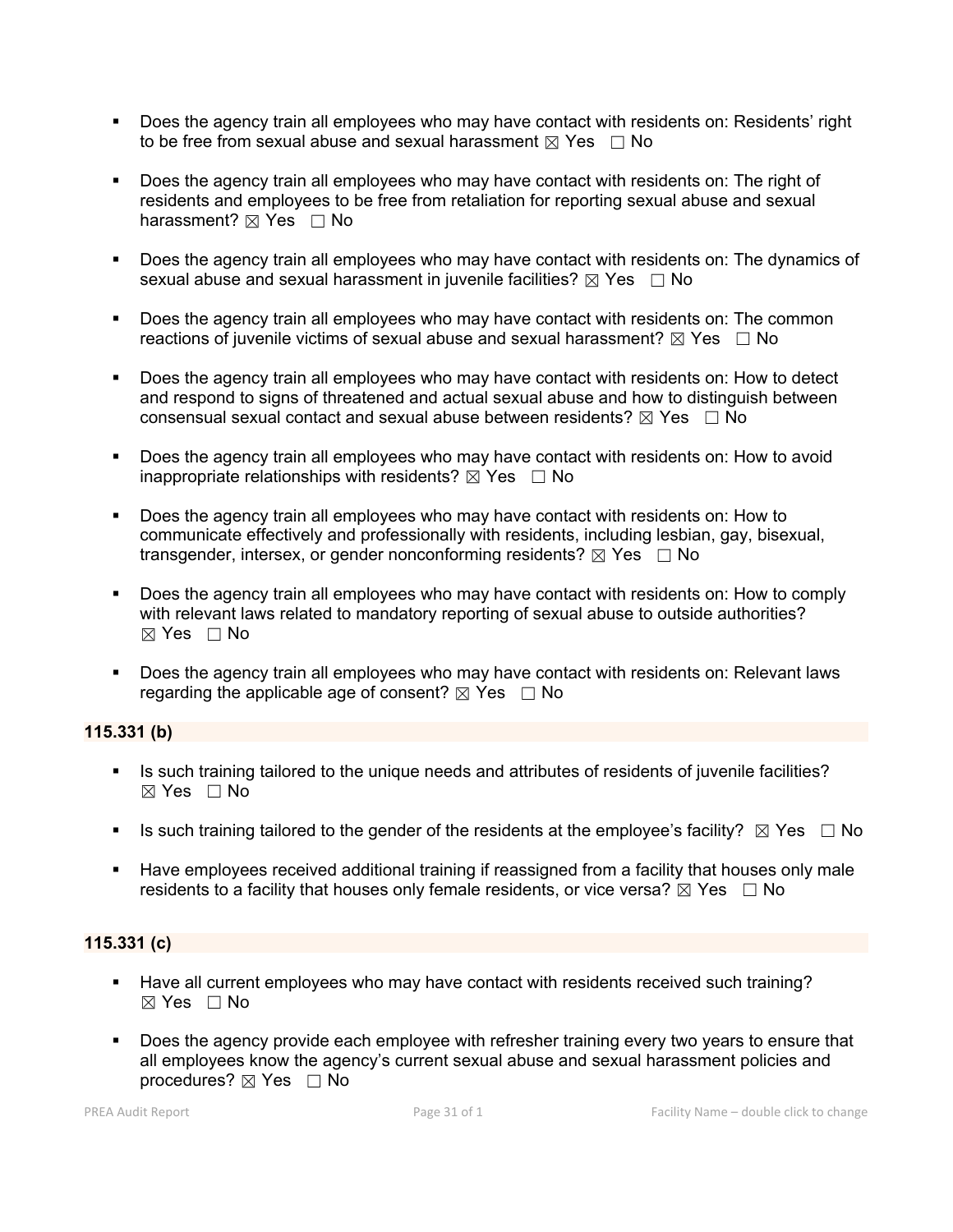In years in which an employee does not receive refresher training, does the agency provide refresher information on current sexual abuse and sexual harassment policies?  $\boxtimes$  Yes  $\Box$  No

#### **115.331 (d)**

 Does the agency document, through employee signature or electronic verification, that employees understand the training they have received?  $\boxtimes$  Yes  $\Box$  No

#### **Auditor Overall Compliance Determination**

- ☐ **Exceeds Standard** (*Substantially exceeds requirement of standards*)
- ☒ **Meets Standard** (*Substantial compliance; complies in all material ways with the standard for the relevant review period*)
- ☐ **Does Not Meet Standard** (*Requires Corrective Action*)

#### **Instructions for Overall Compliance Determination Narrative**

*The narrative below must include a comprehensive discussion of all the evidence relied upon in making the compliance or non-compliance determination, the auditor's analysis and reasoning, and the auditor's conclusions. This discussion must also include corrective action recommendations where the facility does not meet the standard. These recommendations must be included in the Final Report, accompanied by information on specific corrective actions taken by the facility.*

#### **Evidence**

TYSC PREA Policy1.5.1, #1

Review of training curriculum

Staff training files

Staff interviews

Training curriculum for the agency's employees addresses all elements listed in the standard. Staff sign PREA Training Outline Page indicating that they understand the training they receive. Documentation is maintained in personnel records. 100% of all staff have received the necessary training in the appropriate timeframes to be compliant with the standard. Curriculum and training records of all staff members were reviewed and all received appropriate training. Training is conducted more frequently than once per year,with different topics chosen for monthly staff meetings. Policy indicates additional training is provided for staff reassigned to facility housing different gender although this facility is all male.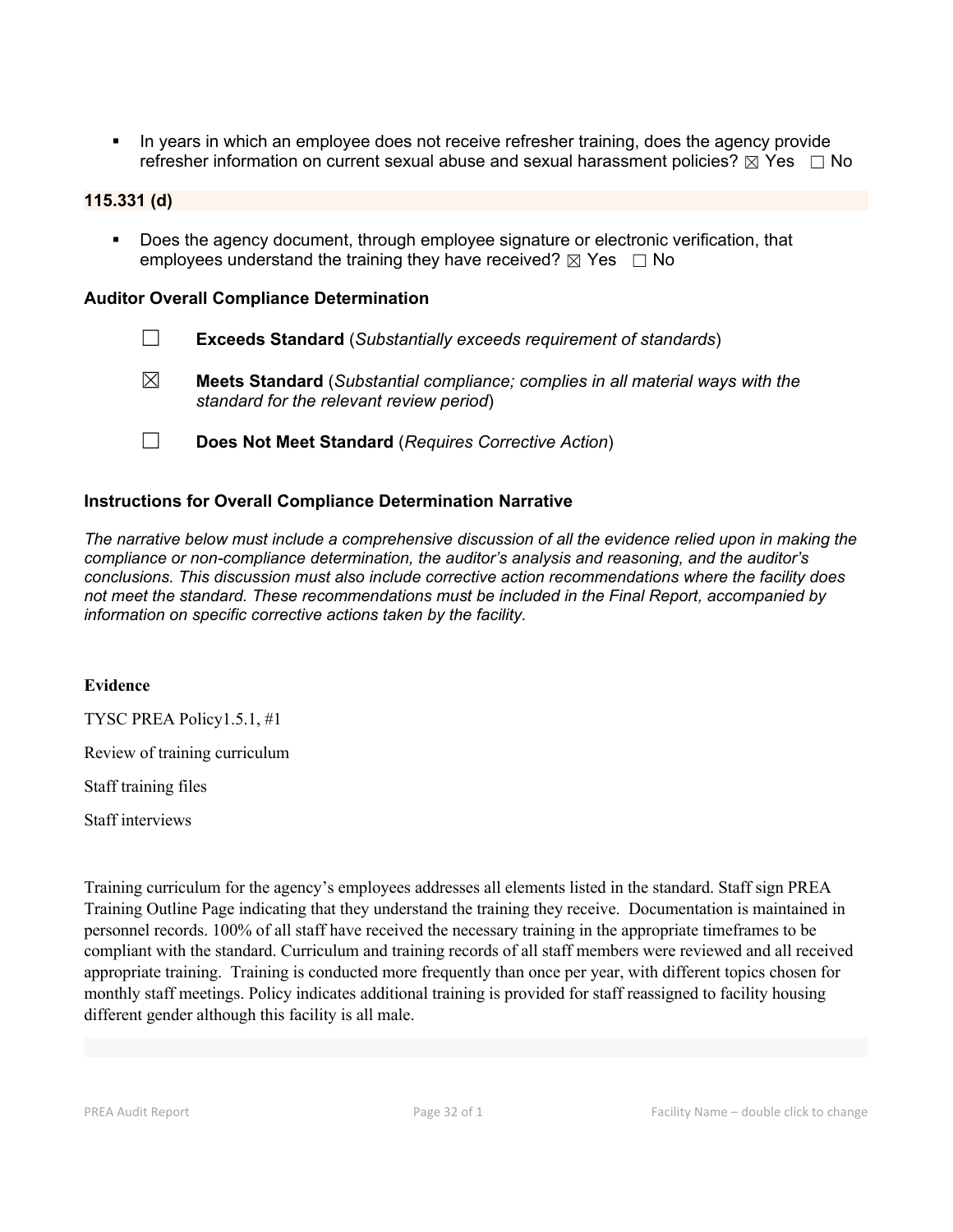## **Standard 115.332: Volunteer and contractor training**

## **All Yes/No Questions Must Be Answered by the Auditor to Complete the Report**

## **115.332 (a)**

 Has the agency ensured that all volunteers and contractors who have contact with residents have been trained on their responsibilities under the agency's sexual abuse and sexual harassment prevention, detection, and response policies and procedures?  $\boxtimes$  Yes  $\Box$  No

## **115.332 (b)**

 Have all volunteers and contractors who have contact with residents been notified of the agency's zero-tolerance policy regarding sexual abuse and sexual harassment and informed how to report such incidents (the level and type of training provided to volunteers and contractors shall be based on the services they provide and level of contact they have with residents)?  $\boxtimes$  Yes  $\Box$  No

#### **115.332 (c)**

 Does the agency maintain documentation confirming that volunteers and contractors understand the training they have received?  $\boxtimes$  Yes  $\Box$  No

#### **Auditor Overall Compliance Determination**

- ☐ **Exceeds Standard** (*Substantially exceeds requirement of standards*)
- ☒ **Meets Standard** (*Substantial compliance; complies in all material ways with the standard for the relevant review period*)
- ☐ **Does Not Meet Standard** (*Requires Corrective Action*)

## **Instructions for Overall Compliance Determination Narrative**

*The narrative below must include a comprehensive discussion of all the evidence relied upon in making the compliance or non-compliance determination, the auditor's analysis and reasoning, and the auditor's conclusions. This discussion must also include corrective action recommendations where the facility does not meet the standard. These recommendations must be included in the Final Report, accompanied by information on specific corrective actions taken by the facility.*

#### **Evidence**

TYSC PREA Policy1.5.1

#### Review of training curriculum

Facility does not have any contractors or volunteers (no interviews).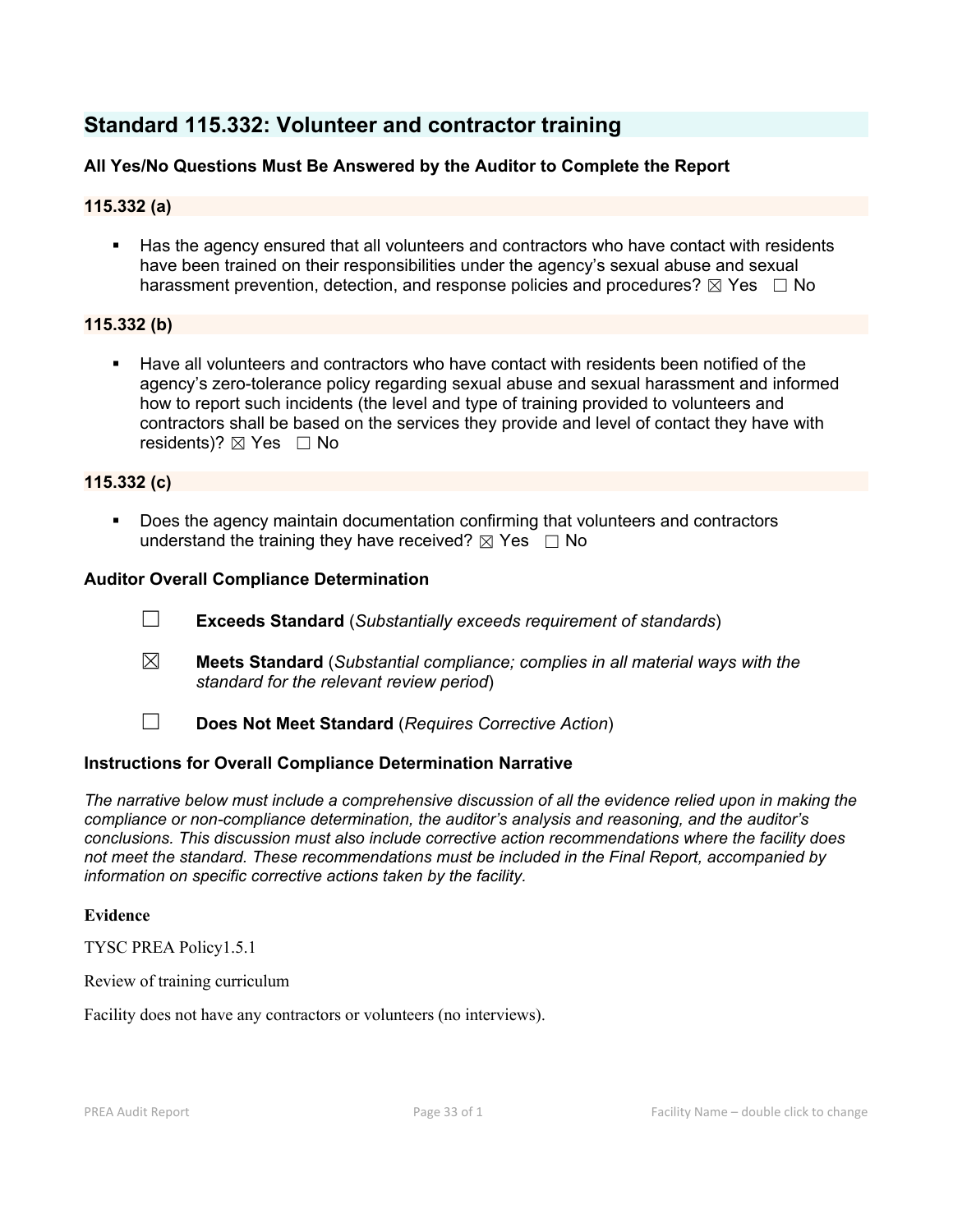Agency doesnot use contractors. Agency PREA policy requires PREA training for all volunteers; agency requires all interns, regardless oftheir interaction with residents, to complete PREA training. At this time WBH does not have volunteers at the facility.

## **Standard 115.333: Resident education**

## **All Yes/No Questions Must Be Answered by the Auditor to Complete the Report**

## **115.333 (a)**

- During intake, do residents receive information explaining the agency's zero-tolerance policy regarding sexual abuse and sexual harassment?  $\boxtimes$  Yes  $\Box$  No
- During intake, do residents receive information explaining how to report incidents or suspicions of sexual abuse or sexual harassment?  $\boxtimes$  Yes  $\Box$  No
- Is this information presented in an age-appropriate fashion?  $\boxtimes$  Yes  $\Box$  No

## **115.333 (b)**

- Within 10 days of intake, does the agency provide age-appropriate comprehensive education to residents either in person or through video regarding: Their rights to be free from sexual abuse and sexual harassment?  $\boxtimes$  Yes  $\Box$  No
- Within 10 days of intake, does the agency provide age-appropriate comprehensive education to residents either in person or through video regarding: Their rights to be free from retaliation for reporting such incidents?  $\boxtimes$  Yes  $\Box$  No
- Within 10 days of intake, does the agency provide age-appropriate comprehensive education to residents either in person or through video regarding: Agency policies and procedures for responding to such incidents?  $\boxtimes$  Yes  $\Box$  No

## **115.333 (c)**

- Have all residents received such education?  $\boxtimes$  Yes  $\Box$  No
- Do residents receive education upon transfer to a different facility to the extent that the policies and procedures of the resident's new facility differ from those of the previous facility?  $\boxtimes$  Yes  $\Box$  No

## **115.333 (d)**

- Does the agency provide resident education in formats accessible to all residents including those who: Are limited English proficient?  $\boxtimes$  Yes  $\Box$  No
- Does the agency provide resident education in formats accessible to all residents including those who: Are deaf?  $\boxtimes$  Yes  $\Box$  No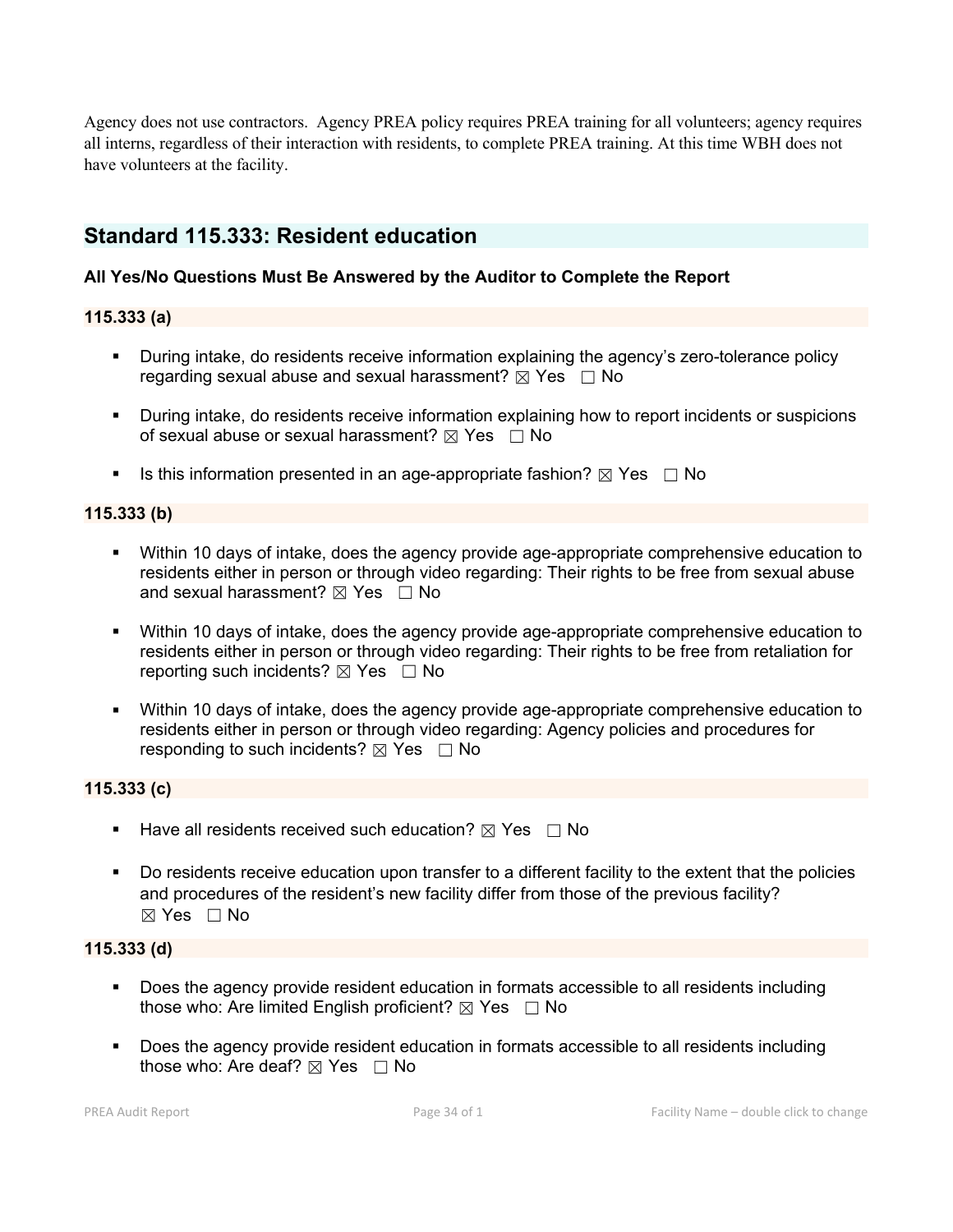- Does the agency provide resident education in formats accessible to all residents including those who: Are visually impaired?  $\boxtimes$  Yes  $\Box$  No
- Does the agency provide resident education in formats accessible to all residents including those who: Are otherwise disabled?  $\boxtimes$  Yes  $\Box$  No
- Does the agency provide resident education in formats accessible to all residents including those who: Have limited reading skills?  $\boxtimes$  Yes  $\Box$  No

## **115.333 (e)**

 Does the agency maintain documentation of resident participation in these education sessions?  $\boxtimes$  Yes  $\Box$  No

#### **115.333 (f)**

 In addition to providing such education, does the agency ensure that key information is continuously and readily available or visible to residents through posters, resident handbooks, or other written formats?  $\boxtimes$  Yes  $\Box$  No

#### **Auditor Overall Compliance Determination**

- 
- ☐ **Exceeds Standard** (*Substantially exceeds requirement of standards*)
- ☒ **Meets Standard** (*Substantial compliance; complies in all material ways with the standard for the relevant review period*)
- ☐ **Does Not Meet Standard** (*Requires Corrective Action*)

#### **Instructions for Overall Compliance Determination Narrative**

*The narrative below must include a comprehensive discussion of all the evidence relied upon in making the compliance or non-compliance determination, the auditor's analysis and reasoning, and the auditor's conclusions. This discussion must also include corrective action recommendations where the facility does not meet the standard. These recommendations must be included in the Final Report, accompanied by information on specific corrective actions taken by the facility.*

#### **Evidence**

TYSC PREA Policy 1.5.2

Review of TYSC Sexual Abuse, Assault, and Harassment Training for Residents

Review of Resident handbook with PREA info and brochure

Facility tour-observed posters; bulletin board in living room

Staff interviews

Resident interviews (12 of 13 residents interviewed)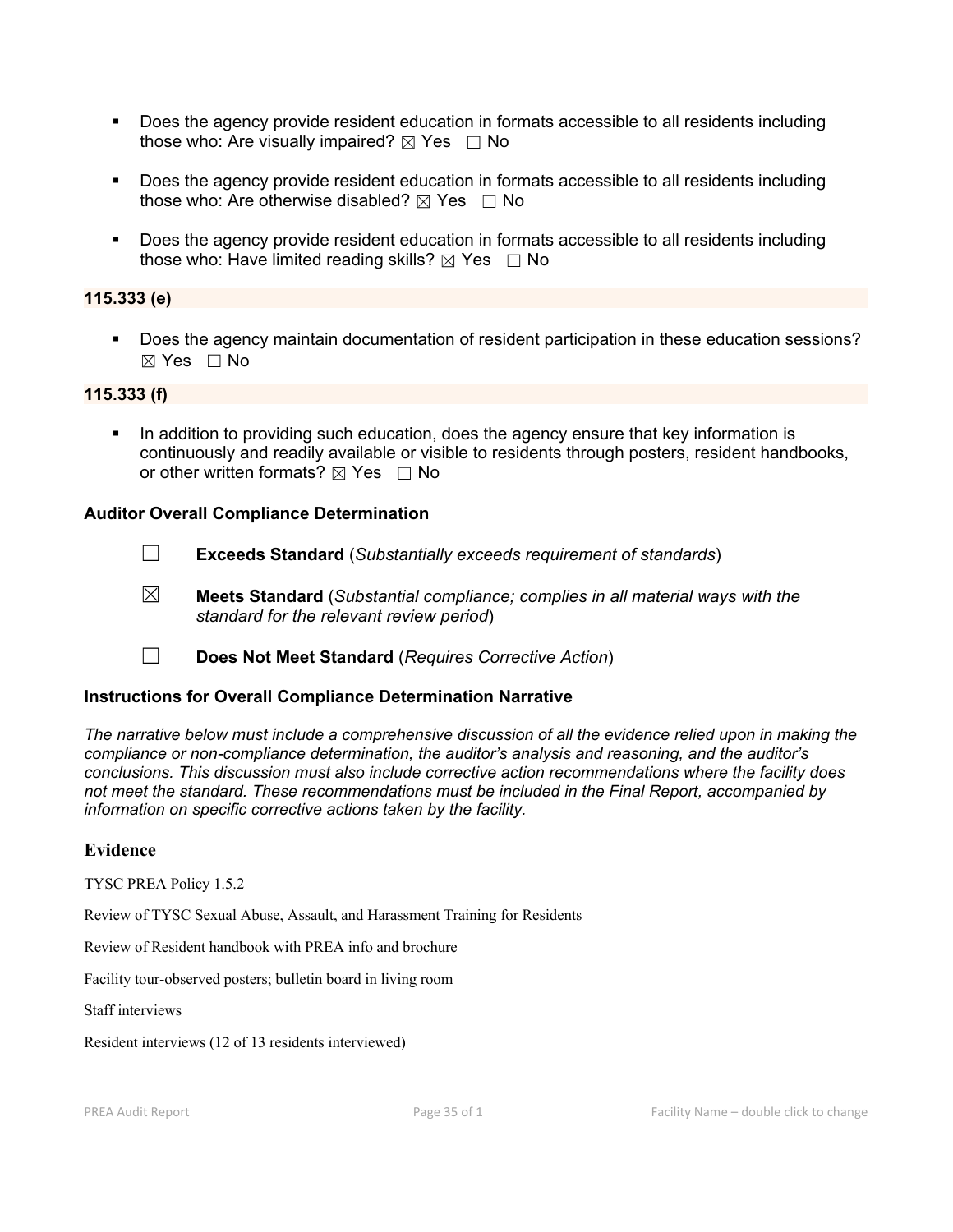Ten staff of WBH were interviewed and all indicated that residents receive PREA training on the day of their arrival. Resident interviews along with a review of current residents files and those who had entered facility within the past 12 months confirm this information. Residents sign that they receive the PREA training, form kept in residents files. Resident training includes all elements of the standard.

Residents' interviews indicate that residents understand the PREA education they receive and all indicated that they had received PREA education on the day of their intakes. Resident interviews noted that PREA education happens regularly at WBH (usually in the form of a group on Saturday if someone is new to the house). Posters reinforce PREA education elements and are located throughout the house. A bulletin board in the living room holds PREA information along with forms and contact information for the YWCA.

Files of all residents who have been admitted to WBH in the past year (68 files) were reviewed and indicated that the facility consistently gives residents their PREA training at intake. Of the 68 files, three PREA Education forms were not dated (and of these, one was released three days from the date of intake).

## **Standard 115.334: Specialized training: Investigations**

## **All Yes/No Questions Must Be Answered by the Auditor to Complete the Report**

#### **115.334 (a)**

■ In addition to the general training provided to all employees pursuant to §115.331, does the agency ensure that, to the extent the agency itself conducts sexual abuse investigations, its investigators have received training in conducting such investigations in confinement settings? [N/A if the agency does not conduct any form of administrative or criminal sexual abuse investigations. See 115.321(a).]  $\boxtimes$  Yes  $\Box$  No  $\Box$  NA

## **115.334 (b)**

- Does this specialized training include: Techniques for interviewing juvenile sexual abuse victims? [N/A if the agency does not conduct any form of administrative or criminal sexual abuse investigations. See 115.321(a).]  $\boxtimes$  Yes  $\Box$  No  $\Box$  NA
- Does this specialized training include: Proper use of Miranda and Garrity warnings? [N/A if the agency does not conduct any form of administrative or criminal sexual abuse investigations. See 115.321(a).] ⊠ Yes □ No □ NA
- Does this specialized training include: Sexual abuse evidence collection in confinement settings? [N/A if the agency does not conduct any form of administrative or criminal sexual abuse investigations. See 115.321(a).]  $\boxtimes$  Yes  $\Box$  No  $\Box$  NA
- Does this specialized training include: The criteria and evidence required to substantiate a case for administrative action or prosecution referral? [N/A if the agency does not conduct any form of administrative or criminal sexual abuse investigations. See 115.321(a).]  $\boxtimes$  Yes  $\Box$  No  $\Box$  NA

### **115.334 (c)**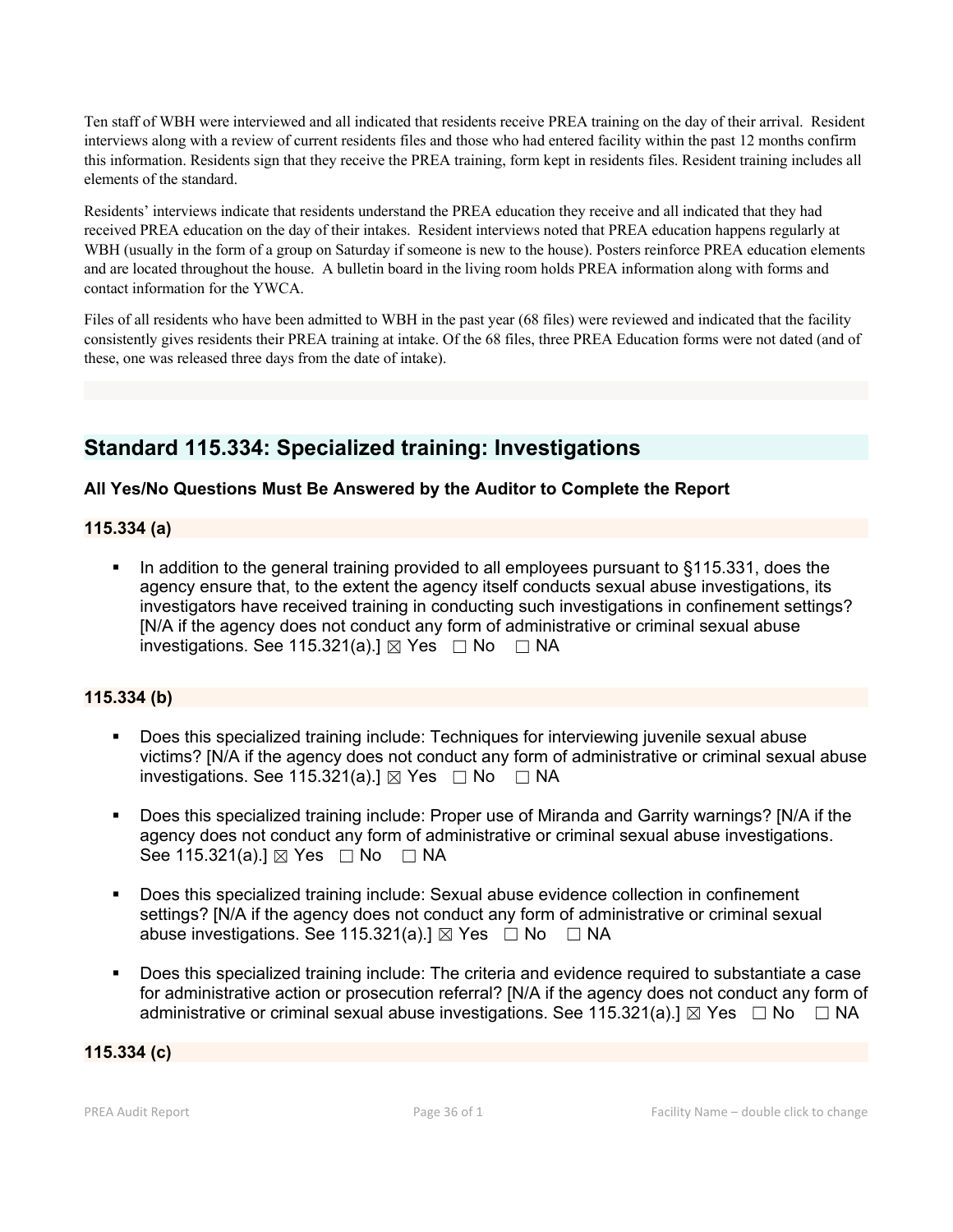Does the agency maintain documentation that agency investigators have completed the required specialized training in conducting sexual abuse investigations? [N/A if the agency does not conduct any form of administrative or criminal sexual abuse investigations. See 115.321(a).]  $\boxtimes$  Yes  $\Box$  No  $\Box$  NA

#### **115.334 (d)**

Auditor is not required to audit this provision.

#### **Auditor Overall Compliance Determination**

- ☐ **Exceeds Standard** (*Substantially exceeds requirement of standards*) ☒ **Meets Standard** (*Substantial compliance; complies in all material ways with the standard for the relevant review period*)
- ☐ **Does Not Meet Standard** (*Requires Corrective Action*)

#### **Instructions for Overall Compliance Determination Narrative**

*The narrative below must include a comprehensive discussion of all the evidence relied upon in making the compliance or non-compliance determination, the auditor's analysis and reasoning, and the auditor's conclusions. This discussion must also include corrective action recommendations where the facility does not meet the standard. These recommendations must be included in the Final Report, accompanied by information on specific corrective actions taken by the facility.*

#### **Evidence**

TYSC PREA Policy 1.5.4, 1.8.6

Investigative Staff interviews (Deputy Director of agency, Program Director and Assistant Program Director)

Certificates of completion for NIC training to meet specialized training requirement for WBH staff tasked as investigators and agency staff tasked as investigators.

Agency policy clearly indicates that allegations of sexual abuse will be referred to appropriate law enforcement authority (Portsmouth PD for WBH). Deputy Director/PREA Coordinator, Program Director and Assistant Program Director received certificates for both specialized training courses for investigators through PRC on NIC on-line courses. Certificates are on record. They only conduct administrative and sexual harassment investigations. There have been no reported instances of sexual abuse or sexual harassment at WBH. All investigators interviewed were able to articulate what they learned in training.

## **Standard 115.335: Specialized training: Medical and mental health care**

## **All Yes/No Questions Must Be Answered by the Auditor to Complete the Report**

#### **115.335 (a)**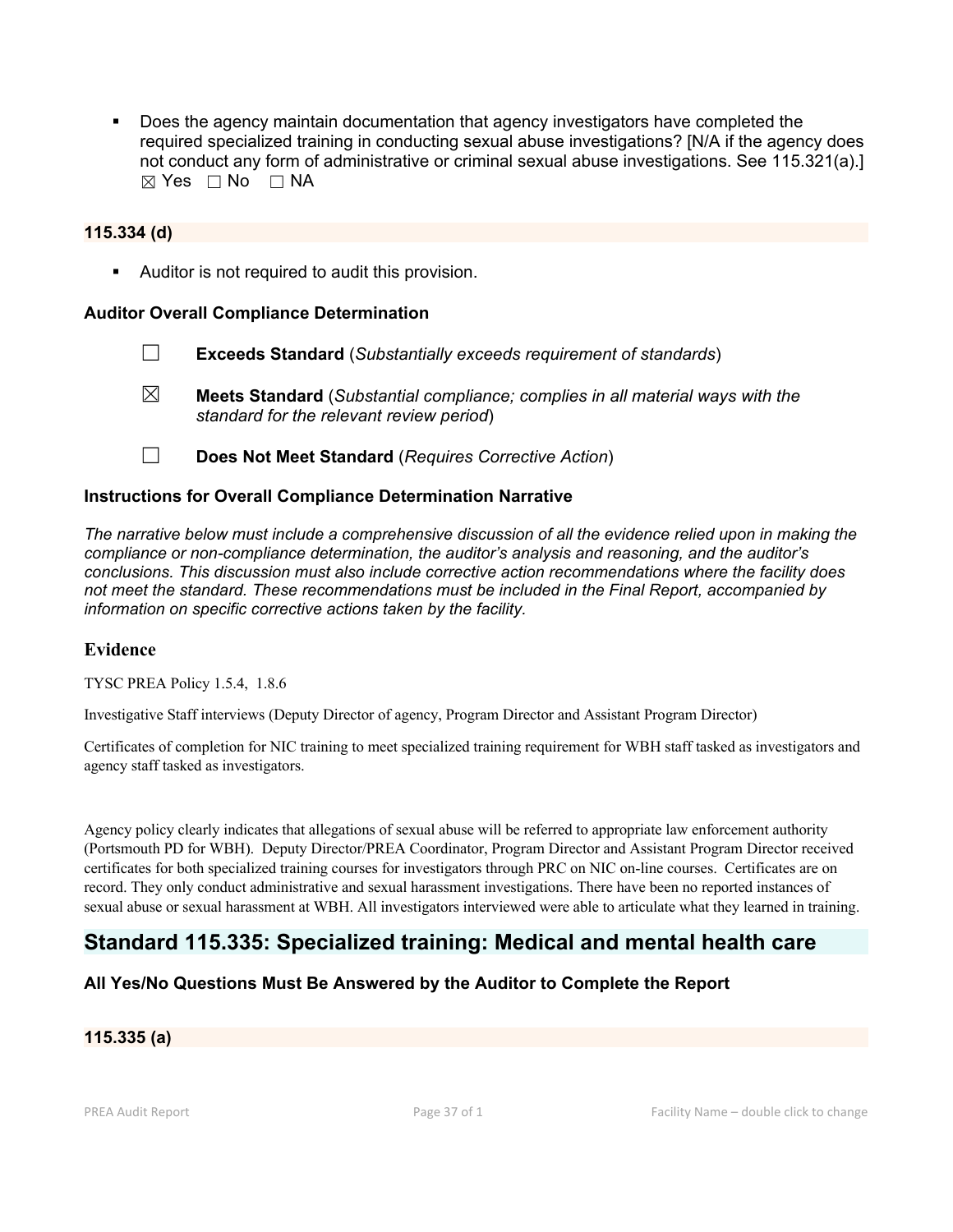- Does the agency ensure that all full- and part-time medical and mental health care practitioners who work regularly in its facilities have been trained in: How to detect and assess signs of sexual abuse and sexual harassment?  $\boxtimes$  Yes  $\Box$  No
- **Does the agency ensure that all full- and part-time medical and mental health care practitioners** who work regularly in its facilities have been trained in: How to preserve physical evidence of sexual abuse? ⊠ Yes □ No
- Does the agency ensure that all full- and part-time medical and mental health care practitioners who work regularly in its facilities have been trained in: How to respond effectively and professionally to juvenile victims of sexual abuse and sexual harassment?  $\boxtimes$  Yes  $\Box$  No
- Does the agency ensure that all full- and part-time medical and mental health care practitioners who work regularly in its facilities have been trained in: How and to whom to report allegations or suspicions of sexual abuse and sexual harassment?  $\boxtimes$  Yes  $\Box$  No

## **115.335 (b)**

 If medical staff employed by the agency conduct forensic examinations, do such medical staff receive appropriate training to conduct such examinations? (N/A if agency medical staff at the facility do not conduct forensic exams.)  $\Box$  Yes  $\Box$  No  $\boxtimes$  NA

## **115.335 (c)**

 Does the agency maintain documentation that medical and mental health practitioners have received the training referenced in this standard either from the agency or elsewhere?  $\boxtimes$  Yes  $\Box$  No

## **115.335 (d)**

- Do medical and mental health care practitioners employed by the agency also receive training mandated for employees by §115.331?  $\boxtimes$  Yes  $\Box$  No
- Do medical and mental health care practitioners contracted by and volunteering for the agency also receive training mandated for contractors and volunteers by §115.332?  $\boxtimes$  Yes  $\Box$  No

## **Auditor Overall Compliance Determination**

- ☐ **Exceeds Standard** (*Substantially exceeds requirement of standards*)
- ☒ **Meets Standard** (*Substantial compliance; complies in all material ways with the standard for the relevant review period*)
- ☐ **Does Not Meet Standard** (*Requires Corrective Action*)

#### **Instructions for Overall Compliance Determination Narrative**

PREA Audit Report **Page 38 of 1** Page 38 of 1 Facility Name – double click to change *The narrative below must include a comprehensive discussion of all the evidence relied upon in making the compliance or non-compliance determination, the auditor's analysis and reasoning, and the auditor's conclusions. This discussion must also include corrective action recommendations where the facility does*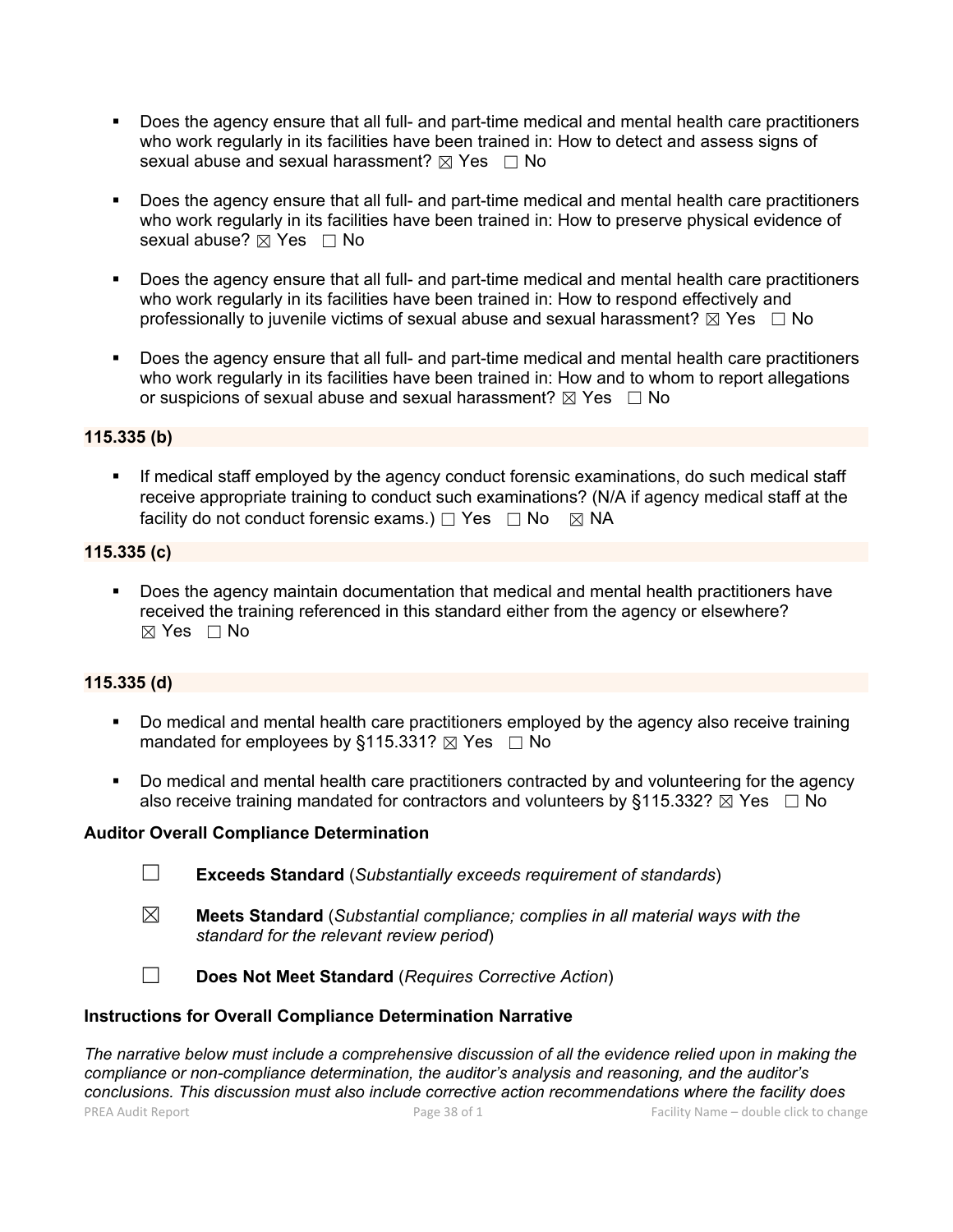*not meet the standard. These recommendations must be included in the Final Report, accompanied by information on specific corrective actions taken by the facility.*

#### **Evidence**

TYSC PREA Policy 1.5.3, 1.7.3

Interview with Agency Head and PREA Coordinator

This facility is a group home and does not employ medical or mental health professionals. All medical and mental health needs are referred out to the community. Community care is consistent with community standard of care. The assistant director of the agency has the KSAs to meet QMHP need, however, all mental health needs are referred to community providers. The agency/facility refers residents to community providers for all ongoing treatment services. Facility practice is to transport to Maryview Hospital for emergency medical care and to medical practitioners in the community for routine care.

# **SCREENING FOR RISK OF SEXUAL VICTIMIZATION AND ABUSIVENESS**

## **Standard 115.341: Screening for risk of victimization and abusiveness**

## **All Yes/No Questions Must Be Answered by the Auditor to Complete the Report**

**115.341 (a)**

- Within 72 hours of the resident's arrival at the facility, does the agency obtain and use information about each resident's personal history and behavior to reduce risk of sexual abuse by or upon a resident?  $\boxtimes$  Yes  $\Box$  No
- Does the agency also obtain this information periodically throughout a resident's confinement?  $\boxtimes$  Yes  $\Box$  No

## **115.341 (b)**

 Are all PREA screening assessments conducted using an objective screening instrument?  $\boxtimes$  Yes  $\Box$  No

## **115.341 (c)**

 During these PREA screening assessments, at a minimum, does the agency attempt to ascertain information about: Prior sexual victimization or abusiveness?  $\boxtimes$  Yes  $\Box$  No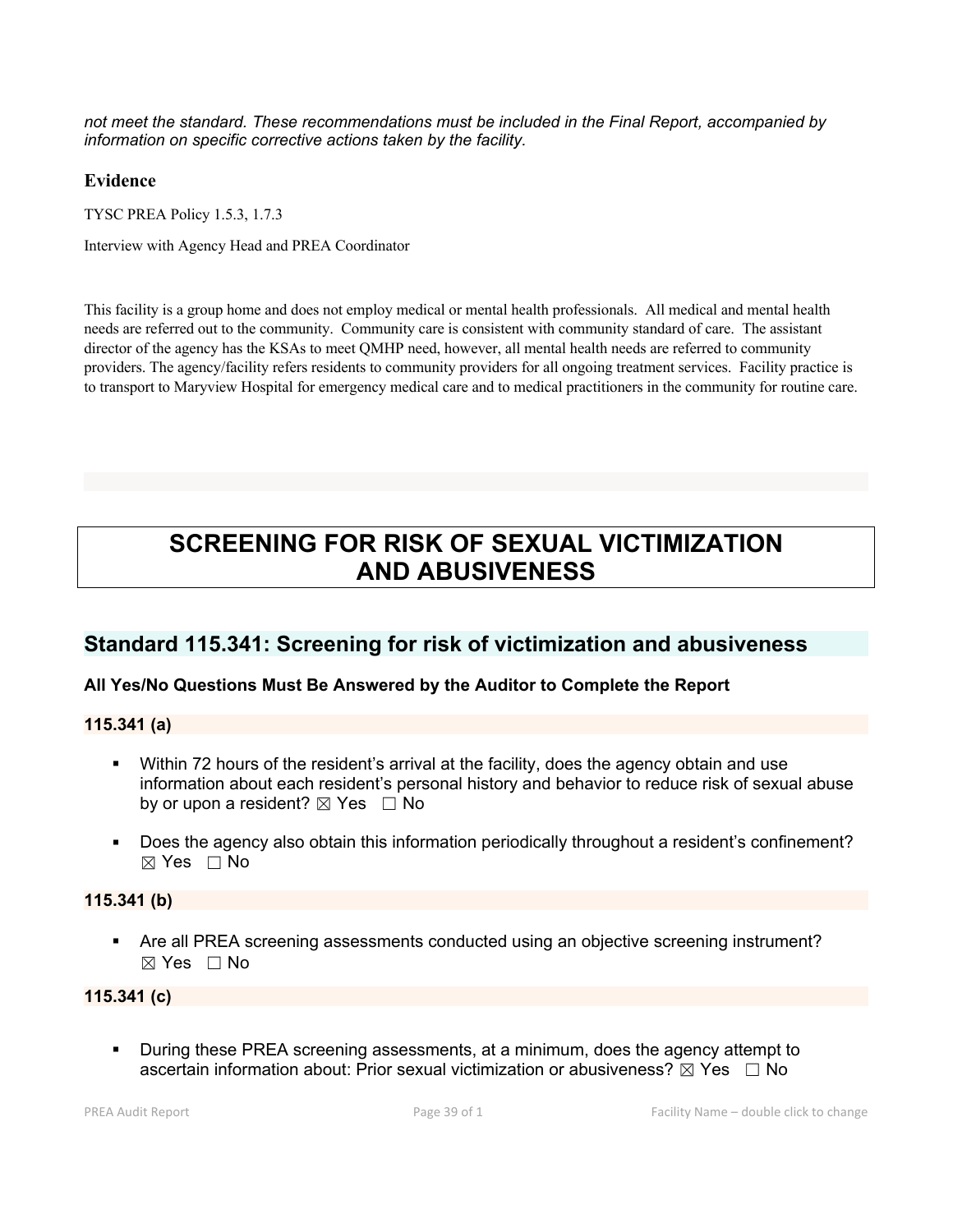- During these PREA screening assessments, at a minimum, does the agency attempt to ascertain information about: Any gender nonconforming appearance or manner or identification as lesbian, gay, bisexual, transgender, or intersex, and whether the resident may therefore be vulnerable to sexual abuse?  $\boxtimes$  Yes  $\Box$  No
- During these PREA screening assessments, at a minimum, does the agency attempt to ascertain information about: Current charges and offense history?  $\boxtimes$  Yes  $\Box$  No
- **During these PREA screening assessments, at a minimum, does the agency attempt to** ascertain information about: Age?  $\boxtimes$  Yes  $\Box$  No
- During these PREA screening assessments, at a minimum, does the agency attempt to ascertain information about: Level of emotional and cognitive development?  $\boxtimes$  Yes  $\Box$  No
- During these PREA screening assessments, at a minimum, does the agency attempt to ascertain information about: Physical size and stature?  $\boxtimes$  Yes  $\Box$  No
- During these PREA screening assessments, at a minimum, does the agency attempt to ascertain information about: Mental illness or mental disabilities?  $\boxtimes$  Yes  $\Box$  No
- During these PREA screening assessments, at a minimum, does the agency attempt to ascertain information about: Intellectual or developmental disabilities?  $\boxtimes$  Yes  $\Box$  No
- **During these PREA screening assessments, at a minimum, does the agency attempt to** ascertain information about: Physical disabilities?  $\boxtimes$  Yes  $\Box$  No
- **During these PREA screening assessments, at a minimum, does the agency attempt to** ascertain information about: The resident's own perception of vulnerability?  $\boxtimes$  Yes  $\Box$  No
- During these PREA screening assessments, at a minimum, does the agency attempt to ascertain information about: Any other specific information about individual residents that may indicate heightened needs for supervision, additional safety precautions, or separation from certain other residents?  $\boxtimes$  Yes  $\Box$  No

## **115.341 (d)**

- Is this information ascertained: Through conversations with the resident during the intake process and medical mental health screenings?  $\boxtimes$  Yes  $\Box$  No
- Is this information ascertained: During classification assessments?  $\boxtimes$  Yes  $\Box$  No
- Is this information ascertained: By reviewing court records, case files, facility behavioral records, and other relevant documentation from the resident's files?  $\boxtimes$  Yes  $\Box$  No

**115.341 (e)**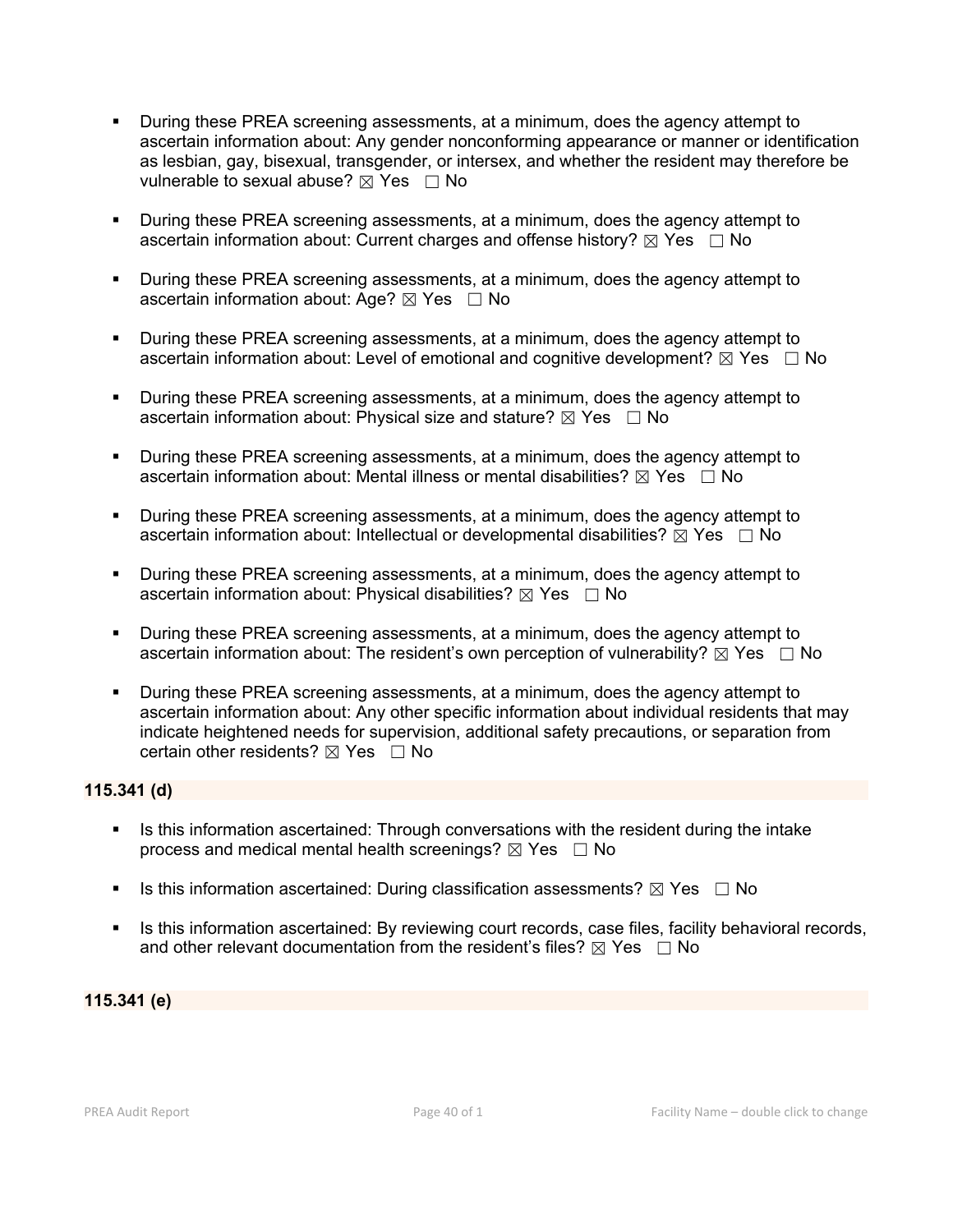Has the agency implemented appropriate controls on the dissemination within the facility of responses to questions asked pursuant to this standard in order to ensure that sensitive information is not exploited to the resident's detriment by staff or other residents?  $\boxtimes$  Yes  $\Box$  No

#### **Auditor Overall Compliance Determination**

- ☐ **Exceeds Standard** (*Substantially exceeds requirement of standards*)
- ☒ **Meets Standard** (*Substantial compliance; complies in all material ways with the standard for the relevant review period*)
- ☐ **Does Not Meet Standard** (*Requires Corrective Action*)

#### **Instructions for Overall Compliance Determination Narrative**

*The narrative below must include a comprehensive discussion of all the evidence relied upon in making the compliance or non-compliance determination, the auditor's analysis and reasoning, and the auditor's conclusions. This discussion must also include corrective action recommendations where the facility does not meet the standard. These recommendations must be included in the Final Report, accompanied by information on specific corrective actions taken by the facility.*

#### **Evidence**

TYSC PREA Policy 1.6.1

TYSC Screening and Vulnerable Population Assessment form

Los Angeles Symptom Checklist

Resident interviews

Staff interviews

Review of resident files (68 past resident files reviewed; 12 current resident files reviewed)

TYSC PREA Screeningand Vulnerable Population Assessment; PREA Policy 1.6.2,#1 a-k reviewed. Although staff at WBH program wear many hats, mostof the vulnerability assessments are done by the Program Director and Assistant Program Director so they were interviewed with the "Staff Responsible for Risk Screening" questionnaire along with one additional staff member. All staff who conduct intakes were very familiar with the screening tool and stated that they use it at intake. Resident interviews confirmed this. All resident files checked showed that the screening was done the day of intake.

Staff interviewed indicated that information came from multiple sources including parents, community providers, court documents, school, etc. Residents who screen as vulnerable are either receiving services in the community or are offered a meeting with appropriate mental health or medical professional.

While the facility may not use the TYSC PREA Screening and Vulnerable Population Assessment due to shorter LOS, the Agency also uses Los Angeles Symptom Checklist to assess residents throughout their stay.

## **Standard 115.342: Use of screening information**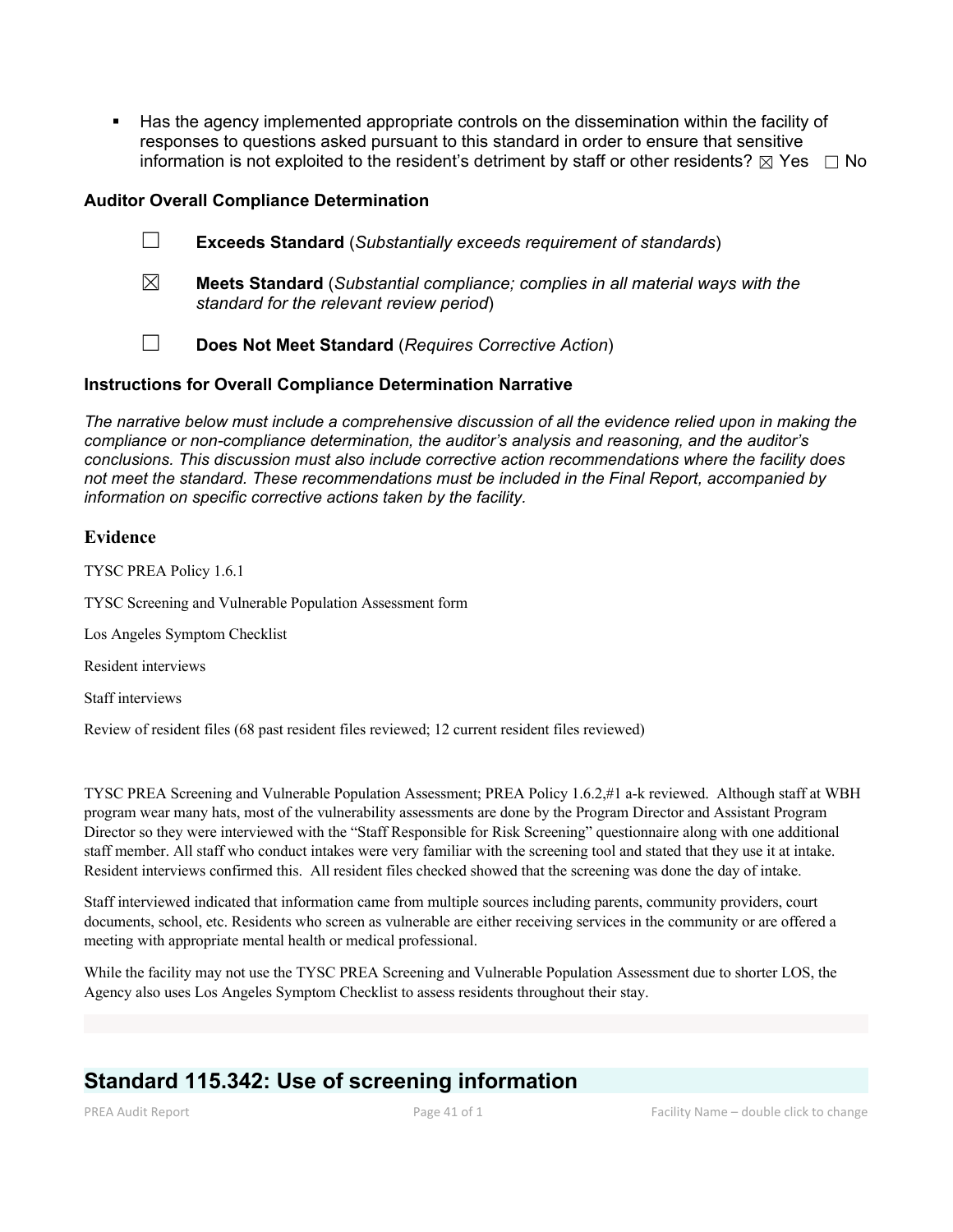## **All Yes/No Questions Must Be Answered by the Auditor to Complete the Report**

### **115.342 (a)**

- Does the agency use all of the information obtained pursuant to § 115.341 and subsequently, with the goal of keeping all residents safe and free from sexual abuse, to make: Housing Assignments?  $\boxtimes$  Yes  $\Box$  No
- Does the agency use all of the information obtained pursuant to § 115.341 and subsequently, with the goal of keeping all residents safe and free from sexual abuse, to make: Bed assignments?  $\boxtimes$  Yes  $\Box$  No
- Does the agency use all of the information obtained pursuant to § 115.341 and subsequently, with the goal of keeping all residents safe and free from sexual abuse, to make: Work Assignments?  $\boxtimes$  Yes  $\Box$  No
- Does the agency use all of the information obtained pursuant to  $\S$  115.341 and subsequently, with the goal of keeping all residents safe and free from sexual abuse, to make: Education Assignments?  $\boxtimes$  Yes  $\Box$  No
- Does the agency use all of the information obtained pursuant to § 115.341 and subsequently, with the goal of keeping all residents safe and free from sexual abuse, to make: Program Assignments?  $\boxtimes$  Yes  $\Box$  No

## **115.342 (b)**

- Are residents isolated from others only as a last resort when less restrictive measures are inadequate to keep them and other residents safe, and then only until an alternative means of keeping all residents safe can be arranged?  $\boxtimes$  Yes  $\Box$  No
- During any period of isolation, does the agency always refrain from denying residents daily large-muscle exercise?  $\boxtimes$  Yes  $\Box$  No
- During any period of isolation, does the agency always refrain from denying residents any legally required educational programming or special education services?  $\boxtimes$  Yes  $\Box$  No
- Do residents in isolation receive daily visits from a medical or mental health care clinician?  $\boxtimes$  Yes  $\Box$  No
- Do residents also have access to other programs and work opportunities to the extent possible?  $\boxtimes$  Yes  $\Box$  No

#### **115.342 (c)**

 Does the agency always refrain from placing: Lesbian, gay, and bisexual residents in particular housing, bed, or other assignments solely on the basis of such identification or status?  $\boxtimes$  Yes  $\Box$  No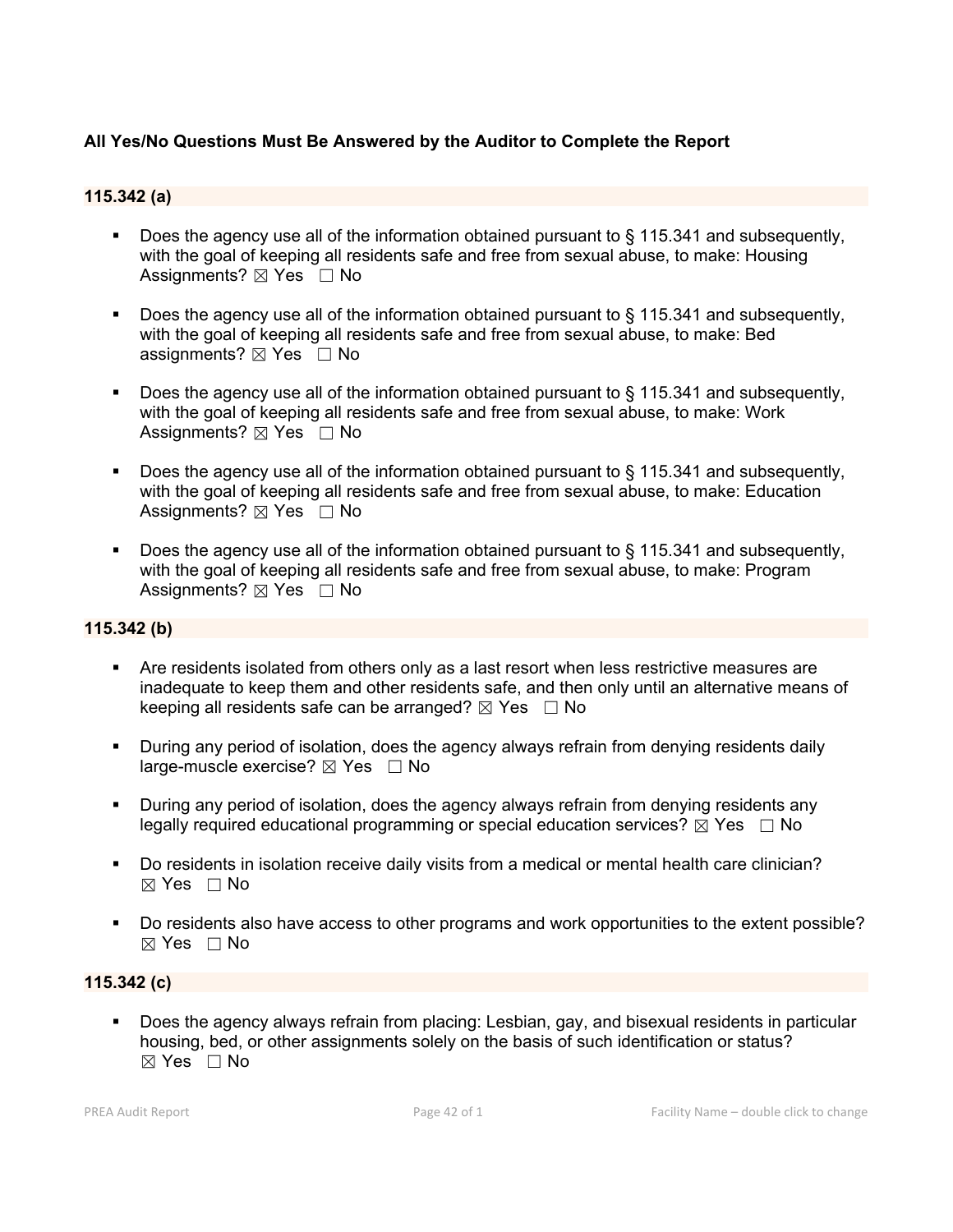- Does the agency always refrain from placing: Transgender residents in particular housing, bed, or other assignments solely on the basis of such identification or status?  $\boxtimes$  Yes  $\Box$  No
- Does the agency always refrain from placing: Intersex residents in particular housing, bed, or other assignments solely on the basis of such identification or status?  $\boxtimes$  Yes  $\Box$  No
- Does the agency always refrain from considering lesbian, gay, bisexual, transgender, or intersex identification or status as an indicator or likelihood of being sexually abusive?  $\boxtimes$  Yes  $\Box$  No

## **115.342 (d)**

- When deciding whether to assign a transgender or intersex resident to a facility for male or female residents, does the agency consider on a case-by-case basis whether a placement would ensure the resident's health and safety, and whether a placement would present management or security problems (NOTE: if an agency by policy or practice assigns residents to a male or female facility on the basis of anatomy alone, that agency is not in compliance with this standard)?  $\boxtimes$  Yes  $\Box$  No
- When making housing or other program assignments for transgender or intersex residents, does the agency consider on a case-by-case basis whether a placement would ensure the resident's health and safety, and whether a placement would present management or security problems?  $\boxtimes$  Yes  $\Box$  No

## **115.342 (e)**

**• Are placement and programming assignments for each transgender or intersex resident** reassessed at least twice each year to review any threats to safety experienced by the resident?  $\boxtimes$  Yes  $\Box$  No

## **115.342 (f)**

 Are each transgender or intersex resident's own views with respect to his or her own safety given serious consideration when making facility and housing placement decisions and programming assignments?  $\boxtimes$  Yes  $\Box$  No

## **115.342 (g)**

 Are transgender and intersex residents given the opportunity to shower separately from other residents?  $\boxtimes$  Yes  $\Box$  No

## **115.342 (h)**

- **If a resident is isolated pursuant to paragraph (b) of this section, does the facility clearly** document: The basis for the facility's concern for the resident's safety? (N/A for h and i if facility doesn't use isolation?) □ Yes □ No ⊠ NA
- If a resident is isolated pursuant to paragraph (b) of this section, does the facility clearly document: The reason why no alternative means of separation can be arranged? (N/A for h and i if facility doesn't use isolation?)  $\Box$  Yes  $\Box$  No  $\boxtimes$  NA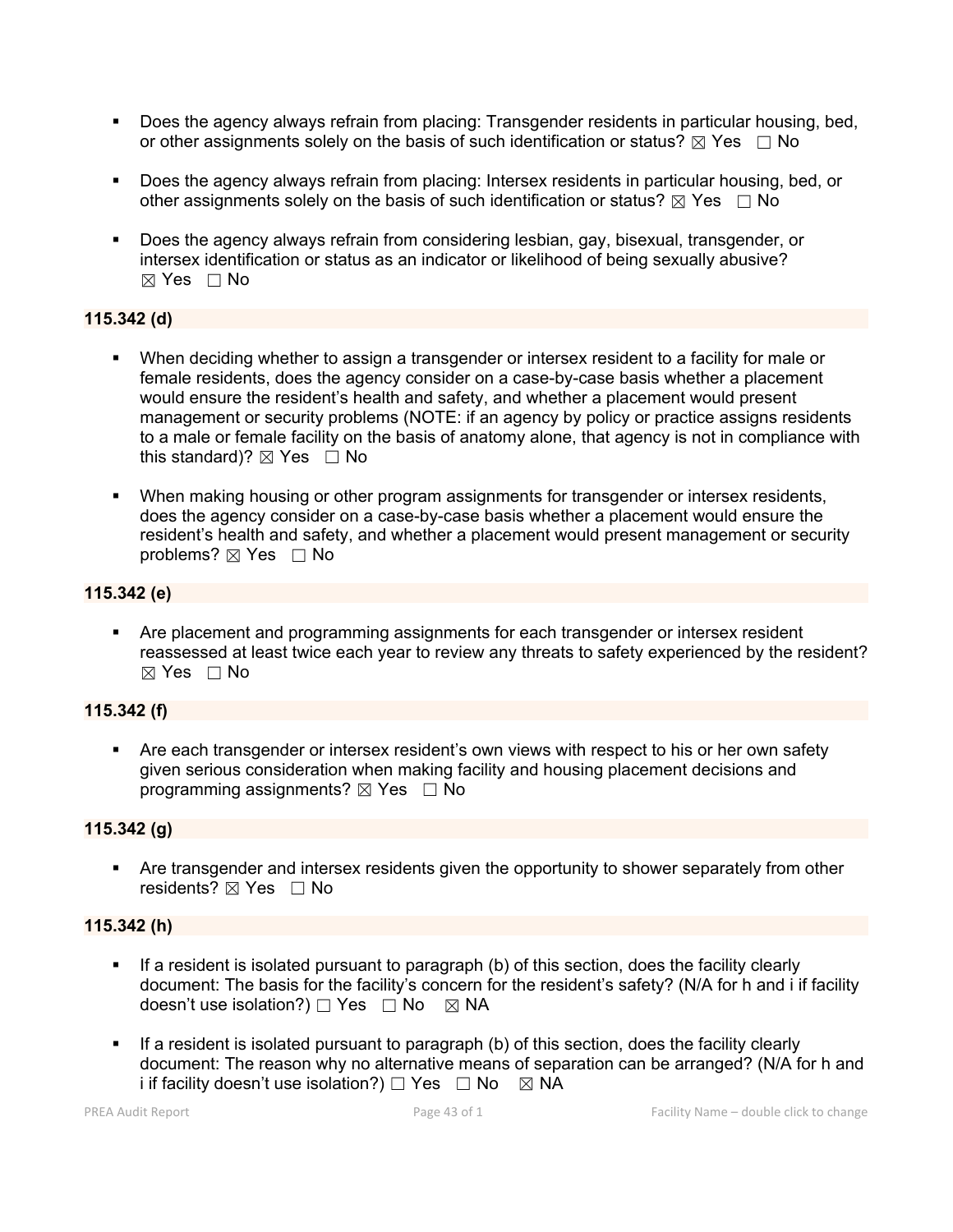### **115.342 (i)**

 In the case of each resident who is isolated as a last resort when less restrictive measures are inadequate to keep them and other residents safe, does the facility afford a review to determine whether there is a continuing need for separation from the general population EVERY 30 DAYS?  $\boxtimes$  Yes  $\Box$  No

#### **Auditor Overall Compliance Determination**

- ☐ **Exceeds Standard** (*Substantially exceeds requirement of standards*)
- ☒ **Meets Standard** (*Substantial compliance; complies in all material ways with the standard for the relevant review period*)
- ☐ **Does Not Meet Standard** (*Requires Corrective Action*)

### **Instructions for Overall Compliance Determination Narrative**

*The narrative below must include a comprehensive discussion of all the evidence relied upon in making the compliance or non-compliance determination, the auditor's analysis and reasoning, and the auditor's conclusions. This discussion must also include corrective action recommendations where the facility does not meet the standard. These recommendations must be included in the Final Report, accompanied by information on specific corrective actions taken by the facility.*

#### **Evidence**

TYSC PREA Policy 1.6.1

Staff interviews

Resident interviews

This facility is a non-secure group home and has clear policies prohibiting the use of isolation in any way, for any reason. Auditor reviewed WBH Policy on Management of Resident Behavior which provides guidance on management of resident behavior and states, "At no time will a resident be locked in their rooms." All staff and resident interviews confirmed that the facility does not use isolation.

All residents are allowed to shower separately.

This agency does extensive review and assessment of all residents prior to acceptance. If a resident's needs cannot be met, another placement is found.

The facility's population does not have any residents who identify as LBGTI at this time, so no interviews with this segment of the population could be conducted.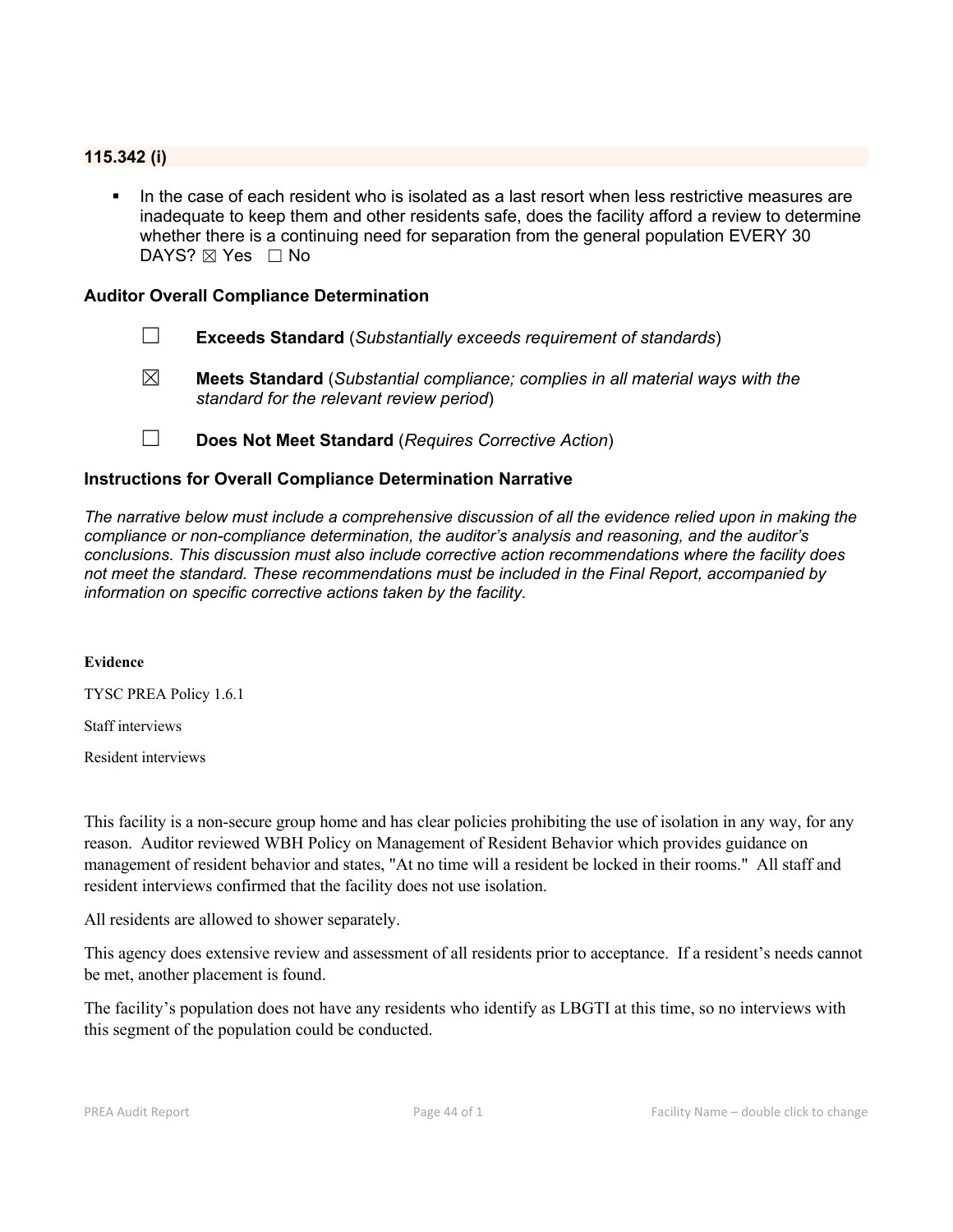Vulnerability assessment forms were reviewed for the 68 residents in the past 12 months as well as the current 12 residents. Notations in the files for residents deemed vulnerable indicated various safety plans for residents. The most frequent was placement of the resident in the bed just outside the staff office window.

# **REPORTING**

## **Standard 115.351: Resident reporting**

## **All Yes/No Questions Must Be Answered by the Auditor to Complete the Report**

### **115.351 (a)**

- **Does the agency provide multiple internal ways for residents to privately report: Sexual abuse** and sexual harassment?  $\boxtimes$  Yes  $\Box$  No
- **Does the agency provide multiple internal ways for residents to privately report: Retaliation by** other residents or staff for reporting sexual abuse and sexual harassment?  $\boxtimes$  Yes  $\Box$  No
- Does the agency provide multiple internal ways for residents to privately report: Staff neglect or violation of responsibilities that may have contributed to such incidents?  $\boxtimes$  Yes  $\Box$  No

#### **115.351 (b)**

- Does the agency also provide at least one way for residents to report sexual abuse or sexual harassment to a public or private entity or office that is not part of the agency?  $\boxtimes$  Yes  $\Box$  No
- Is that private entity or office able to receive and immediately forward resident reports of sexual abuse and sexual harassment to agency officials?  $\boxtimes$  Yes  $\Box$  No
- Does that private entity or office allow the resident to remain anonymous upon request?  $\boxtimes$  Yes  $\Box$  No
- Are residents detained solely for civil immigration purposes provided information on how to contact relevant consular officials and relevant officials at the Department of Homeland Security to report sexual abuse or harassment?  $\boxtimes$  Yes  $\Box$  No

## **115.351 (c)**

- Do staff members accept reports of sexual abuse and sexual harassment made verbally, in writing, anonymously, and from third parties?  $\boxtimes$  Yes  $\Box$  No
- Do staff members promptly document any verbal reports of sexual abuse and sexual harassment?  $\boxtimes$  Yes  $\Box$  No

## **115.351 (d)**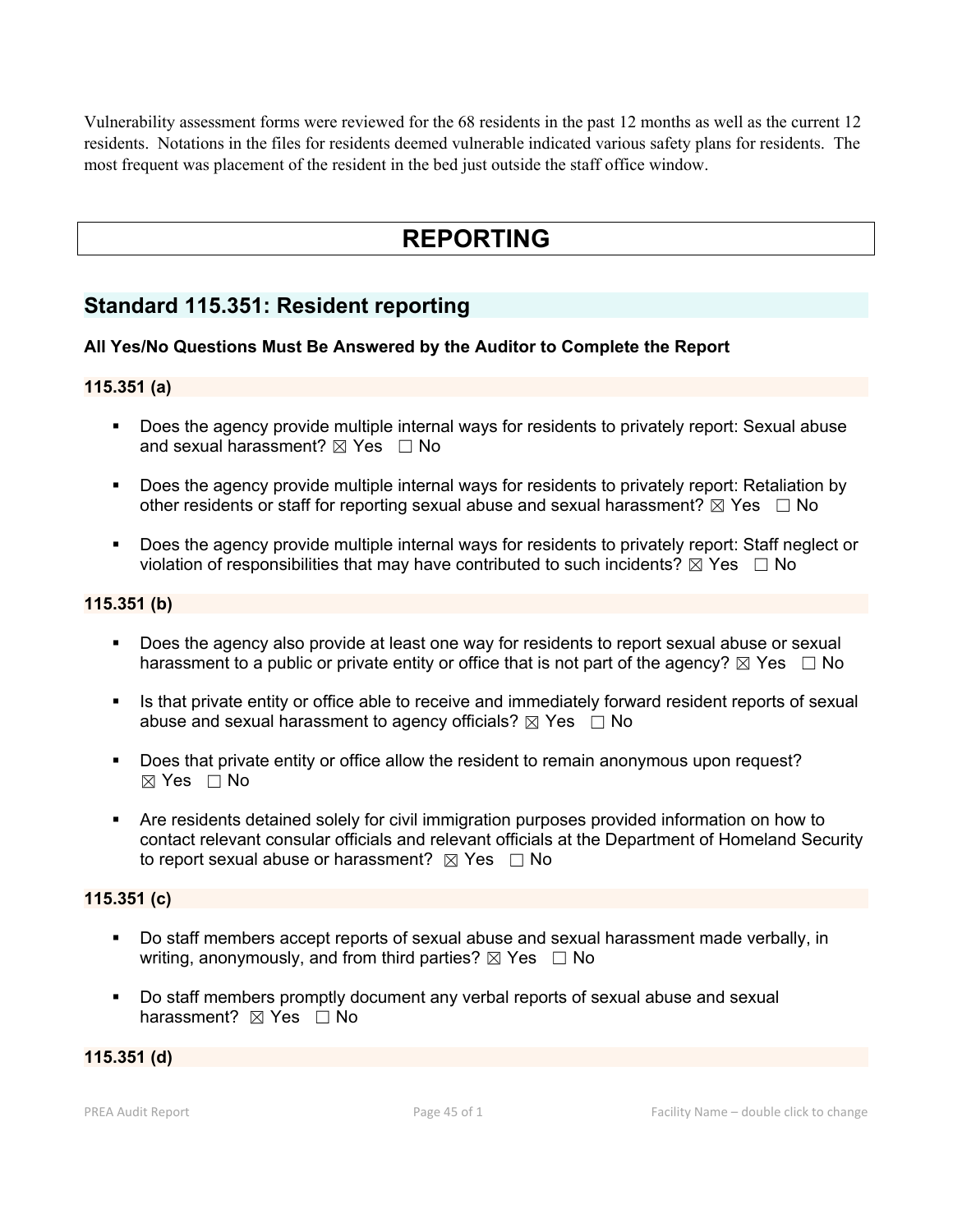- Does the facility provide residents with access to tools necessary to make a written report? ☒ Yes ☐ No
- Does the agency provide a method for staff to privately report sexual abuse and sexual harassment of residents?  $\boxtimes$  Yes  $\Box$  No

#### **Auditor Overall Compliance Determination**

- ☐ **Exceeds Standard** (*Substantially exceeds requirement of standards*)
- ☒ **Meets Standard** (*Substantial compliance; complies in all material ways with the standard for the relevant review period*)
- 
- ☐ **Does Not Meet Standard** (*Requires Corrective Action*)

#### **Instructions for Overall Compliance Determination Narrative**

*The narrative below must include a comprehensive discussion of all the evidence relied upon in making the compliance or non-compliance determination, the auditor's analysis and reasoning, and the auditor's conclusions. This discussion must also include corrective action recommendations where the facility does not meet the standard. These recommendations must be included in the Final Report, accompanied by information on specific corrective actions taken by the facility.*

#### **Evidence**

TYSC PREA Policy 1.7.1

Resident Training Handout

Facility tour/bulletin board information

Resident Training outline

Posters

Reporting Sexual Abuse brochure

Resident interviews

Staff interviews

Facility has done a good job letting residents and staff know how to report, whom they may report to, that others may report for them and that reports may be made in writing or verbally, through a third person and anonymously and are kept private. Posters were evident throughout the facility and residents knew where they were. Residents knew they could report outside the facility. Facility has MOA with YWCA to provide 24-hour hotline. Residents have multiple ways to report, including verbally and in writing.

All residents and staff knew they could report outside the facility and how to do that. Residents and staff knew they could make reports without giving their names. Staff members all knew they were to accept verbal reports and that they would document those reports right away.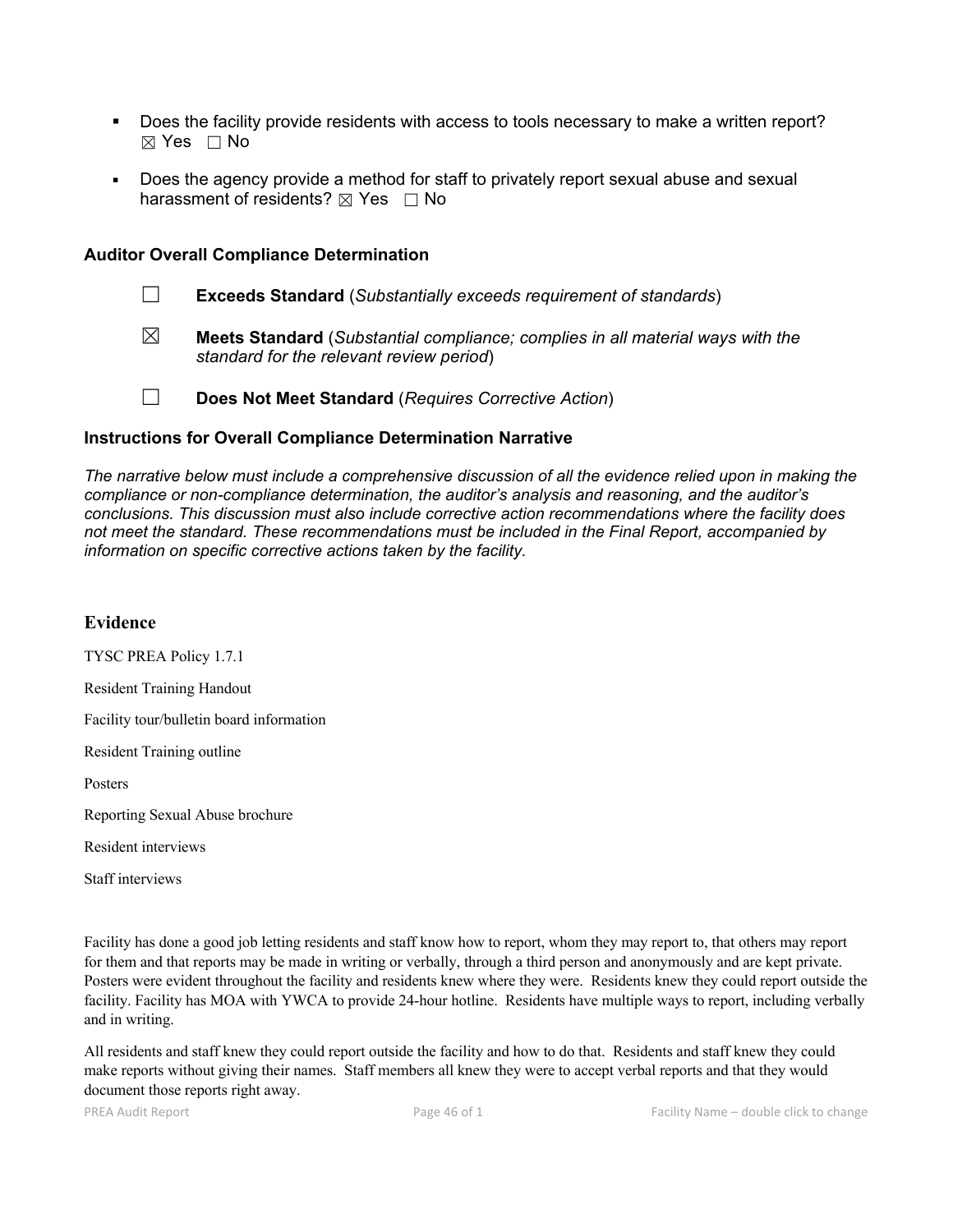## **Standard 115.352: Exhaustion of administrative remedies**

## **All Yes/No Questions Must Be Answered by the Auditor to Complete the Report**

## **115.352 (a)**

Is the agency exempt from this standard? NOTE: The agency is exempt ONLY if it does not have administrative procedures to address resident grievances regarding sexual abuse. This does not mean the agency is exempt simply because a resident does not have to or is not ordinarily expected to submit a grievance to report sexual abuse. This means that as a matter of explicit policy, the agency does not have an administrative remedies process to address sexual abuse. □ Yes □ No ⊠ NA

## **115.352 (b)**

- Does the agency permit residents to submit a grievance regarding an allegation of sexual abuse without any type of time limits? (The agency may apply otherwise-applicable time limits to any portion of a grievance that does not allege an incident of sexual abuse.) (N/A if agency is exempt from this standard.)  $\Box$  Yes  $\Box$  No  $\boxtimes$  NA
- Does the agency always refrain from requiring a resident to use any informal grievance process, or to otherwise attempt to resolve with staff, an alleged incident of sexual abuse? (N/A if agency is exempt from this standard.)  $\Box$  Yes  $\Box$  No  $\boxtimes$  NA

## **115.352 (c)**

- Does the agency ensure that: A resident who alleges sexual abuse may submit a grievance without submitting it to a staff member who is the subject of the complaint? (N/A if agency is exempt from this standard.)  $\Box$  Yes  $\Box$  No  $\boxtimes$  NA
- Does the agency ensure that: Such grievance is not referred to a staff member who is the subject of the complaint? (N/A if agency is exempt from this standard.)  $\Box$  Yes  $\Box$  No  $\boxtimes$  NA

## **115.352 (d)**

- Does the agency issue a final agency decision on the merits of any portion of a grievance alleging sexual abuse within 90 days of the initial filing of the grievance? (Computation of the 90-day time period does not include time consumed by residents in preparing any administrative appeal.) (N/A if agency is exempt from this standard.)  $\Box$  Yes  $\Box$  No  $\boxtimes$  NA
- If the agency determines that the 90-day timeframe is insufficient to make an appropriate decision and claims an extension of time [the maximum allowable extension of time to respond is 70 days per 115.352(d)(3)], does the agency notify the resident in writing of any such extension and provide a date by which a decision will be made? (N/A if agency is exempt from this standard.)  $\Box$  Yes  $\Box$  No  $\boxtimes$  NA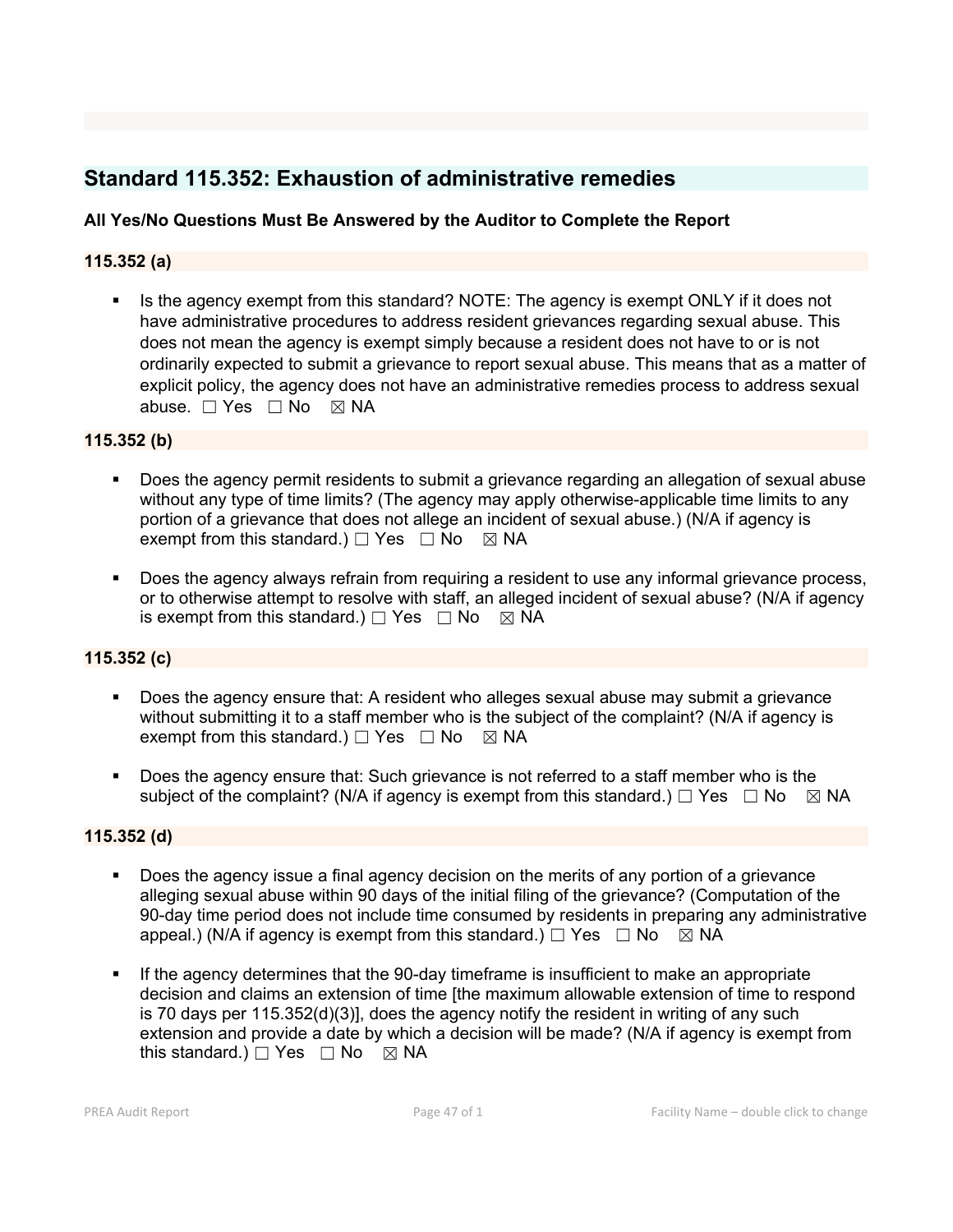At any level of the administrative process, including the final level, if the resident does not receive a response within the time allotted for reply, including any properly noticed extension, may a resident consider the absence of a response to be a denial at that level? (N/A if agency is exempt from this standard.)  $\Box$  Yes  $\Box$  No  $\boxtimes$  NA

## **115.352 (e)**

- Are third parties, including fellow residents, staff members, family members, attorneys, and outside advocates, permitted to assist residents in filing requests for administrative remedies relating to allegations of sexual abuse? (N/A if agency is exempt from this standard.)  $\Box$  Yes  $\Box$  No  $\boxtimes$  NA
- Are those third parties also permitted to file such requests on behalf of residents? (If a third party, other than a parent or legal guardian, files such a request on behalf of a resident, the facility may require as a condition of processing the request that the alleged victim agree to have the request filed on his or her behalf, and may also require the alleged victim to personally pursue any subsequent steps in the administrative remedy process.) (N/A if agency is exempt from this standard.)  $\Box$  Yes No  $\boxtimes$  NA
- If the resident declines to have the request processed on his or her behalf, does the agency document the resident's decision? (N/A if agency is exempt from this standard.)  $\Box$  Yes  $\Box$  No  $\boxtimes$  NA
- Is a parent or legal guardian of a juvenile allowed to file a grievance regarding allegations of sexual abuse, including appeals, on behalf of such juvenile? (N/A if agency is exempt from this standard.)  $\Box$  Yes  $\Box$  No  $\boxtimes$  NA
- If a parent or legal guardian of a juvenile files a grievance (or an appeal) on behalf of a juvenile regarding allegations of sexual abuse, is it the case that those grievances are not conditioned upon the juvenile agreeing to have the request filed on his or her behalf? (N/A if agency is exempt from this standard.)  $\Box$  Yes  $\Box$  No  $\boxtimes$  NA

## **115.352 (f)**

- Has the agency established procedures for the filing of an emergency grievance alleging that a resident is subject to a substantial risk of imminent sexual abuse? (N/A if agency is exempt from this standard.)  $\Box$  Yes  $\Box$  No  $\boxtimes$  NA
- After receiving an emergency grievance alleging a resident is subject to a substantial risk of imminent sexual abuse, does the agency immediately forward the grievance (or any portion thereof that alleges the substantial risk of imminent sexual abuse) to a level of review at which immediate corrective action may be taken? (N/A if agency is exempt from this standard.).  $\Box$  Yes  $\Box$  No  $\boxtimes$  NA
- After receiving an emergency grievance described above, does the agency provide an initial response within 48 hours? (N/A if agency is exempt from this standard.)  $\Box$  Yes  $\Box$  No  $\boxtimes$  NA
- After receiving an emergency grievance described above, does the agency issue a final agency decision within 5 calendar days? (N/A if agency is exempt from this standard.)  $\Box$  Yes  $\Box$  No  $\boxtimes$  NA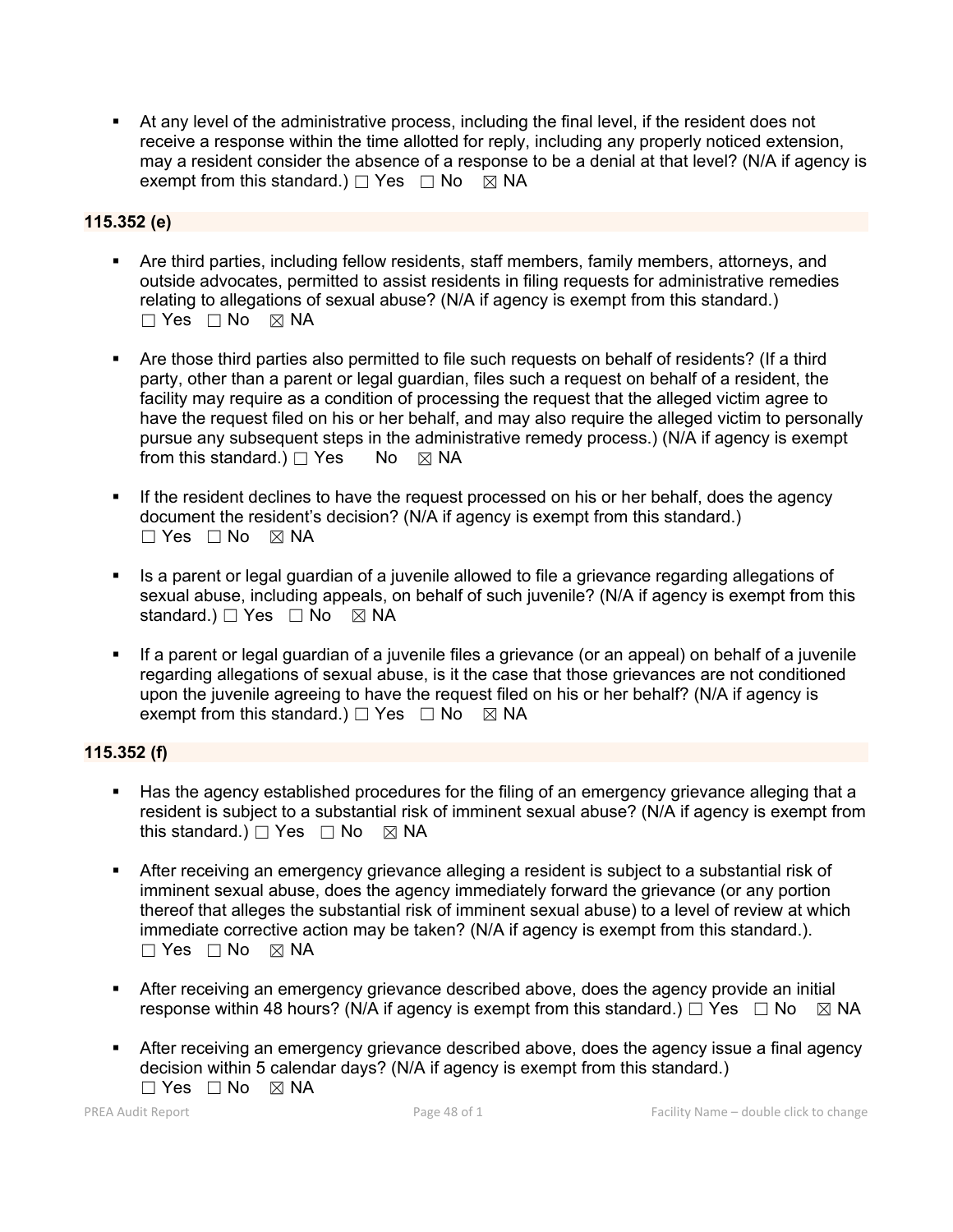- Does the initial response and final agency decision document the agency's determination whether the resident is in substantial risk of imminent sexual abuse? (N/A if agency is exempt from this standard.)  $\Box$  Yes  $\Box$  No  $\boxtimes$  NA
- Does the initial response document the agency's action(s) taken in response to the emergency grievance? (N/A if agency is exempt from this standard.)  $\Box$  Yes  $\Box$  No  $\boxtimes$  NA
- Does the agency's final decision document the agency's action(s) taken in response to the emergency grievance? (N/A if agency is exempt from this standard.)  $\Box$  Yes  $\Box$  No  $\boxtimes$  NA

#### **115.352 (g)**

 If the agency disciplines a resident for filing a grievance related to alleged sexual abuse, does it do so ONLY where the agency demonstrates that the resident filed the grievance in bad faith? (N/A if agency is exempt from this standard.)  $\boxtimes$  Yes  $\Box$  No  $\Box$  NA

## **Auditor Overall Compliance Determination**

- ☐ **Exceeds Standard** (*Substantially exceeds requirement of standards*)
- ☒ **Meets Standard** (*Substantial compliance; complies in all material ways with the standard for the relevant review period*)
- ☐ **Does Not Meet Standard** (*Requires Corrective Action*)

## **Instructions for Overall Compliance Determination Narrative**

*The narrative below must include a comprehensive discussion of all the evidence relied upon in making the compliance or non-compliance determination, the auditor's analysis and reasoning, and the auditor's conclusions. This discussion must also include corrective action recommendations where the facility does not meet the standard. These recommendations must be included in the Final Report, accompanied by information on specific corrective actions taken by the facility.*

#### **Evidence**

TYSC PREA Policy 1.7.1, #1 (a)

The facility provides multiple ways for a resident to report allegations of sexual abuse or sexual harassment. Residents are educated about them during PREA education done at intake within the first 10 days of being a the facility.

The agency/facility allows residents to report using the "grievance" form if they want to write an allegation instead of calling the YWCA, CPS or telling a staff member or family member. The grievance system is something most of the residents in this facility would be familiar with based on local detention programs, however, all residents are informed that an allegation of sexual abuse or sexual harassment is immediately referred to the Program Director, Assistant Program Director or designee for referral for investigation outside the normal grievance process. The form, the grievance procedure and training handouts all include information that tells residents that all allegations of sexual abuse or sexual harassment are referred to the local police for investigation. Allegations of sexual abuse and sexual harassment are not handled through the facility's usual grievance program. The agency's policy clearly informs staff and the grievance form and all information about the grievance process informs residents that these allegations are handled outside the grievance process and are referred to local police for investigation.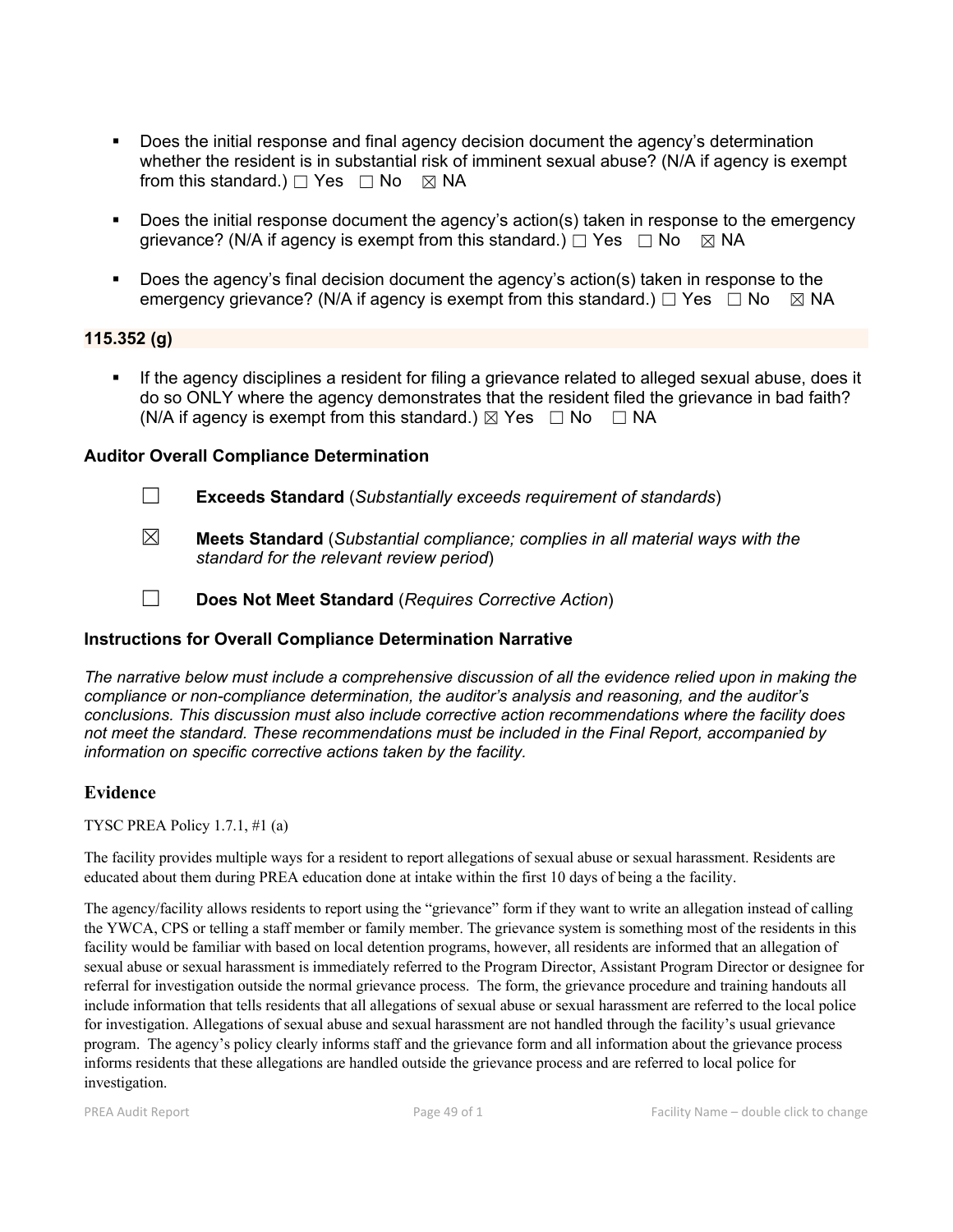## **Standard 115.353: Resident access to outside confidential support services and legal representation**

### **All Yes/No Questions Must Be Answered by the Auditor to Complete the Report**

#### **115.353 (a)**

- Does the facility provide residents with access to outside victim advocates for emotional support services related to sexual abuse by providing, posting, or otherwise making assessible mailing addresses and telephone numbers, including toll-free hotline numbers where available, of local, State, or national victim advocacy or rape crisis organizations?  $\boxtimes$  Yes  $\Box$  No
- **-** Does the facility provide persons detained solely for civil immigration purposes mailing addresses and telephone numbers, including toll-free hotline numbers where available of local, State, or national immigrant services agencies?  $\boxtimes$  Yes  $\Box$  No
- Does the facility enable reasonable communication between residents and these organizations and agencies, in as confidential a manner as possible?  $\boxtimes$  Yes  $\Box$  No

#### **115.353 (b)**

Does the facility inform residents, prior to giving them access, of the extent to which such communications will be monitored and the extent to which reports of abuse will be forwarded to authorities in accordance with mandatory reporting laws?  $\boxtimes$  Yes  $\Box$  No

#### **115.353 (c)**

- Does the agency maintain or attempt to enter into memoranda of understanding or other agreements with community service providers that are able to provide residents with confidential emotional support services related to sexual abuse?  $\boxtimes$  Yes  $\Box$  No
- Does the agency maintain copies of agreements or documentation showing attempts to enter into such agreements?  $\boxtimes$  Yes  $\Box$  No

#### **115.353 (d)**

- Does the facility provide residents with reasonable and confidential access to their attorneys or other legal representation?  $\boxtimes$  Yes  $\Box$  No
- Does the facility provide residents with reasonable access to parents or legal guardians?  $\boxtimes$  Yes  $\Box$  No

#### **Auditor Overall Compliance Determination**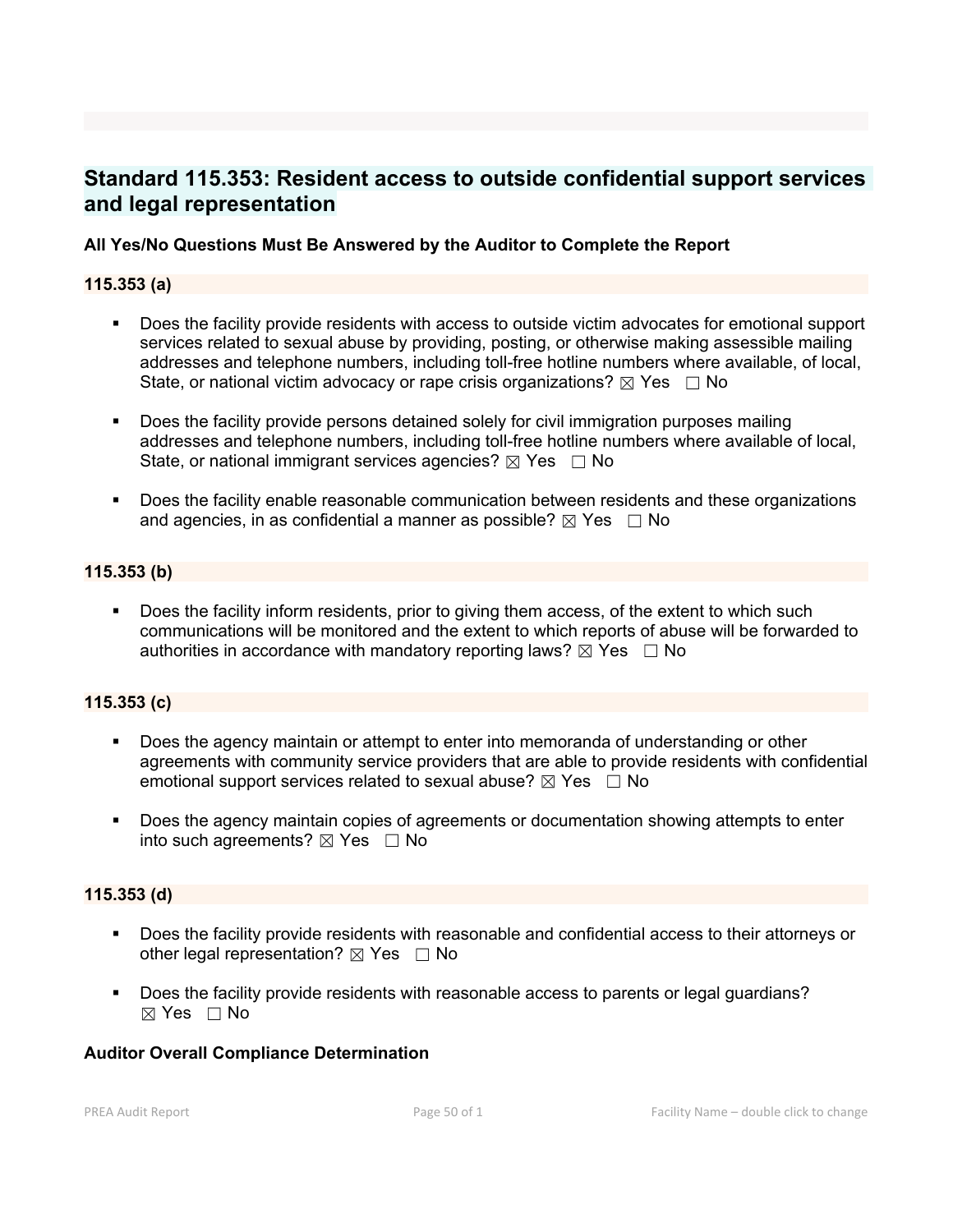☐ **Exceeds Standard** (*Substantially exceeds requirement of standards*)

☒ **Meets Standard** (*Substantial compliance; complies in all material ways with the standard for the relevant review period*)

☐ **Does Not Meet Standard** (*Requires Corrective Action*)

#### **Instructions for Overall Compliance Determination Narrative**

*The narrative below must include a comprehensive discussion of all the evidence relied upon in making the compliance or non-compliance determination, the auditor's analysis and reasoning, and the auditor's conclusions. This discussion must also include corrective action recommendations where the facility does not meet the standard. These recommendations must be included in the Final Report, accompanied by information on specific corrective actions taken by the facility.*

#### **Evidence**

TYSC PREA Policy 1.8.4

TYSC Memorandum of Agreement with YWCA

Interview with Executive Director of YWCA

Facility tour—numbers posted to telephone used by residents and on information posted on bulletin board

Staff interviews

Resident interviews

PREA Coordinator interview

Information is posted for residents. Numbers for contacting outside support services are posted near the resident's telephone. Residents seemed to understand that they could access outside support services; all confirmed that they were allowed to visit with their attorneys and parents. Interviews with Program Director; PREA Coordinator (Deputy Agency Head) indicated that most residents were receiving outside support services as part of their overall treatment plans (including mental health treatment for sexual abuse victimization and other mental health issues).

## **Standard 115.354: Third-party reporting**

## **All Yes/No Questions Must Be Answered by the Auditor to Complete the Report**

#### **115.354 (a)**

Has the agency established a method to receive third-party reports of sexual abuse and sexual harassment?  $\boxtimes$  Yes  $\Box$  No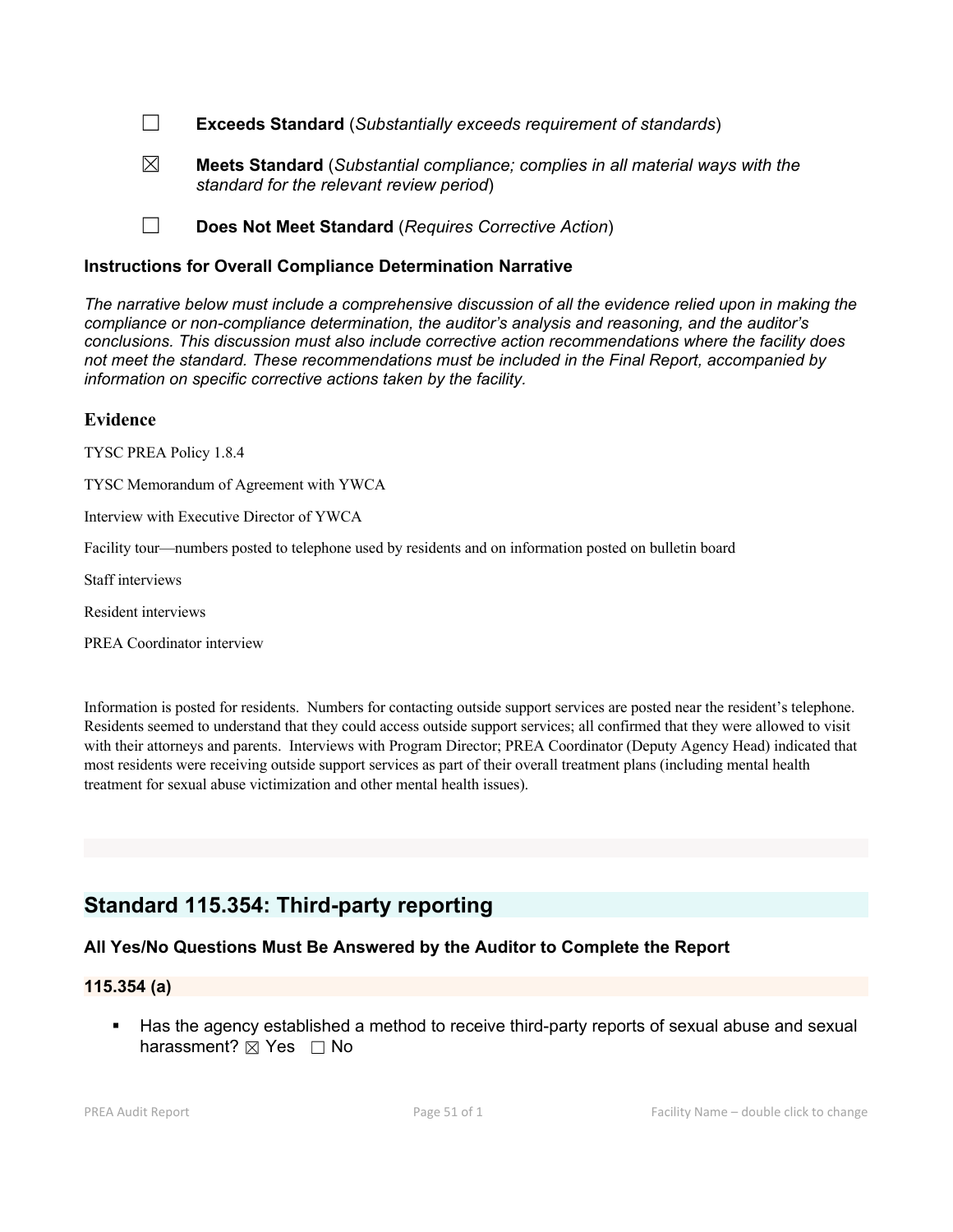Has the agency distributed publicly information on how to report sexual abuse and sexual harassment on behalf of a resident?  $\boxtimes$  Yes  $\Box$  No

## **Auditor Overall Compliance Determination**

- ☐ **Exceeds Standard** (*Substantially exceeds requirement of standards*)
- ☒ **Meets Standard** (*Substantial compliance; complies in all material ways with the standard for the relevant review period*)
- ☐ **Does Not Meet Standard** (*Requires Corrective Action*)

## **Instructions for Overall Compliance Determination Narrative**

*The narrative below must include a comprehensive discussion of all the evidence relied upon in making the compliance or non-compliance determination, the auditor's analysis and reasoning, and the auditor's conclusions. This discussion must also include corrective action recommendations where the facility does not meet the standard. These recommendations must be included in the Final Report, accompanied by information on specific corrective actions taken by the facility.*

## **Evidence**

TYSC PREA Policy 1.7.4

Website

Interviews with staff and residents

Posters are visible in multiple parts of the facility in areas which might be viewed by parents/guardians, etc. Information on how to make a third-party report is on the website and on bulletin boards at the facility. Facility has MOA with YWCA to have 24-hour hotline to report sexual abuse. Reporters are directed to CPS or Portsmouth Police Department depending on the age of the resident who is subject of the report.

In addition to the posters and website information, all residents and staff were aware that third-party reports could be made and that they were considered as seriously as reports made in any other way.

# **OFFICIAL RESPONSE FOLLOWING A RESIDENT REPORT**

## **Standard 115.361: Staff and agency reporting duties**

## **All Yes/No Questions Must Be Answered by the Auditor to Complete the Report**

## **115.361 (a)**

 Does the agency require all staff to report immediately and according to agency policy any knowledge, suspicion, or information regarding an incident of sexual abuse or sexual harassment that occurred in a facility, whether or not it is part of the agency?  $\boxtimes$  Yes  $\Box$  No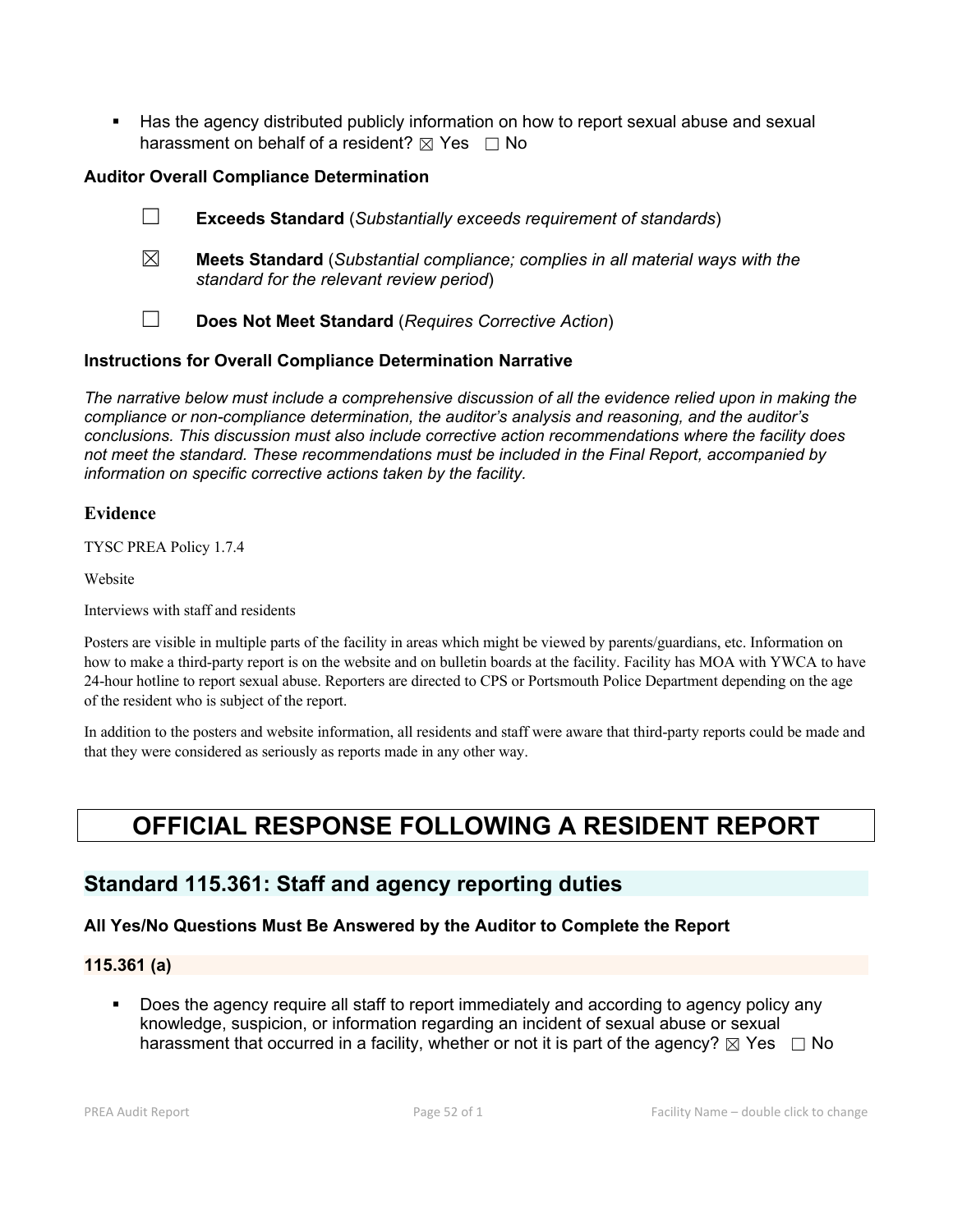- **Does the agency require all staff to report immediately and according to agency policy any** knowledge, suspicion, or information regarding retaliation against residents or staff who reported an incident of sexual abuse or sexual harassment?  $\boxtimes$  Yes  $\Box$  No
- Does the agency require all staff to report immediately and according to agency policy any knowledge, suspicion, or information regarding any staff neglect or violation of responsibilities that may have contributed to an incident of sexual abuse or sexual harassment or retaliation?  $\boxtimes$  Yes  $\Box$  No

## **115.361 (b)**

 Does the agency require all staff to comply with any applicable mandatory child abuse reporting laws?  $\boxtimes$  Yes  $\Box$  No

## **115.361 (c)**

 Apart from reporting to designated supervisors or officials and designated State or local services agencies, are staff prohibited from revealing any information related to a sexual abuse report to anyone other than to the extent necessary, as specified in agency policy, to make treatment, investigation, and other security and management decisions?  $\boxtimes$  Yes  $\Box$  No

## **115.361 (d)**

- Are medical and mental health practitioners required to report sexual abuse to designated supervisors and officials pursuant to paragraph (a) of this section as well as to the designated State or local services agency where required by mandatory reporting laws?  $\boxtimes$  Yes  $\Box$  No
- Are medical and mental health practitioners required to inform residents of their duty to report, and the limitations of confidentiality, at the initiation of services?  $\boxtimes$  Yes  $\Box$  No

## **115.361 (e)**

- Upon receiving any allegation of sexual abuse, does the facility head or his or her designee promptly report the allegation to the appropriate office?  $\boxtimes$  Yes  $\Box$  No
- Upon receiving any allegation of sexual abuse, does the facility head or his or her designee promptly report the allegation to the alleged victim's parents or legal guardians unless the facility has official documentation showing the parents or legal guardians should not be notified?  $\boxtimes$  Yes  $\Box$  No
- If the alleged victim is under the guardianship of the child welfare system, does the facility head or his or her designee promptly report the allegation to the alleged victim's caseworker instead of the parents or legal guardians? (N/A if the alleged victim is not under the guardianship of the child welfare system.)  $\boxtimes$  Yes  $\Box$  No  $\Box$  NA
- If a juvenile court retains jurisdiction over the alleged victim, does the facility head or designee also report the allegation to the juvenile's attorney or other legal representative of record within 14 days of receiving the allegation?  $\boxtimes$  Yes  $\Box$  No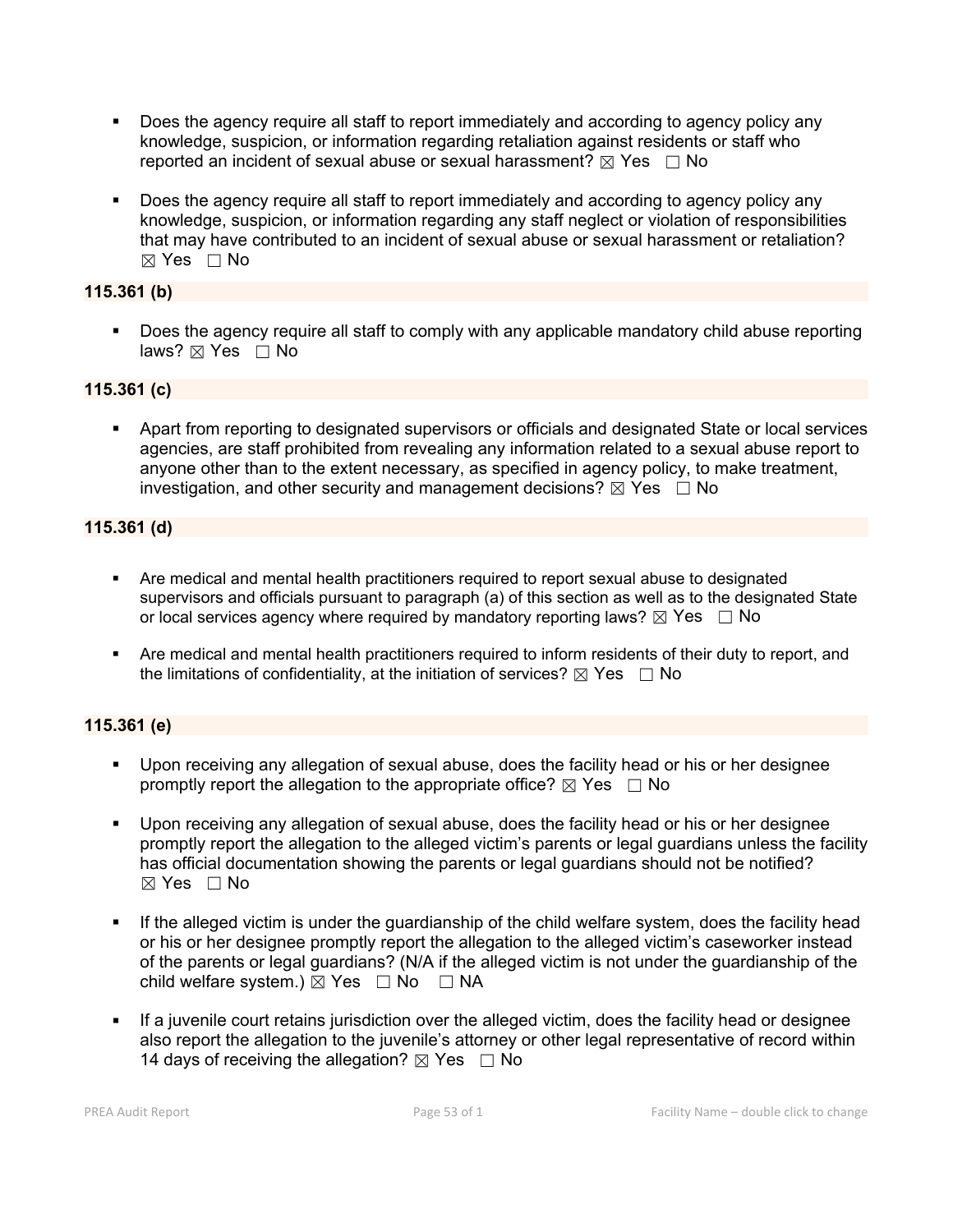#### **115.361 (f)**

 Does the facility report all allegations of sexual abuse and sexual harassment, including thirdparty and anonymous reports, to the facility's designated investigators?  $\boxtimes$  Yes  $\Box$  No

#### **Auditor Overall Compliance Determination**

☐ **Exceeds Standard** (*Substantially exceeds requirement of standards*) ☒ **Meets Standard** (*Substantial compliance; complies in all material ways with the standard for the relevant review period*) ☐ **Does Not Meet Standard** (*Requires Corrective Action*)

#### **Instructions for Overall Compliance Determination Narrative**

*The narrative below must include a comprehensive discussion of all the evidence relied upon in making the compliance or non-compliance determination, the auditor's analysis and reasoning, and the auditor's conclusions. This discussion must also include corrective action recommendations where the facility does not meet the standard. These recommendations must be included in the Final Report, accompanied by information on specific corrective actions taken by the facility.*

#### **Evidence**

TYSC PREA Policy1.8.1; 1.7.2

Staff interviews

Interview with Compliance Manager (Program Director at WBH)

Sexual abuse response protocol

Agency policy closely mirrors the standard and requires all sexual abuse allegations be referred to local law enforcement and to child protective services (all residents in this facility are under 18). Interviewed staff understood that the agency requires all staff to report any knowledge, suspicion, or information they receive regarding an incident of sexual abuse or sexual harassment that occurred and any incident of suspected retaliation and any staff neglect which might have contributed to an incident. All staff interviewed understood that all allegations are taken seriously, that all allegations are to be reported immediately. Interviewed staff articulated the facility's instruction on the process for making a report and all indicated that they were able to make a report directly to the police department and/or CPS if they chose to make the report that way; all indicated that they were prohibited from revealing any information other than to the extent necessary (they understood that the incident was to be treated confidentially).

Interviews with PREA Compliance Manager/Program Director indicated clear understanding of the requirements for making reports including who should receive a report of an incident, including CPS/DSS and juvenile court.

This facility does not employ medical or mental health practitioners.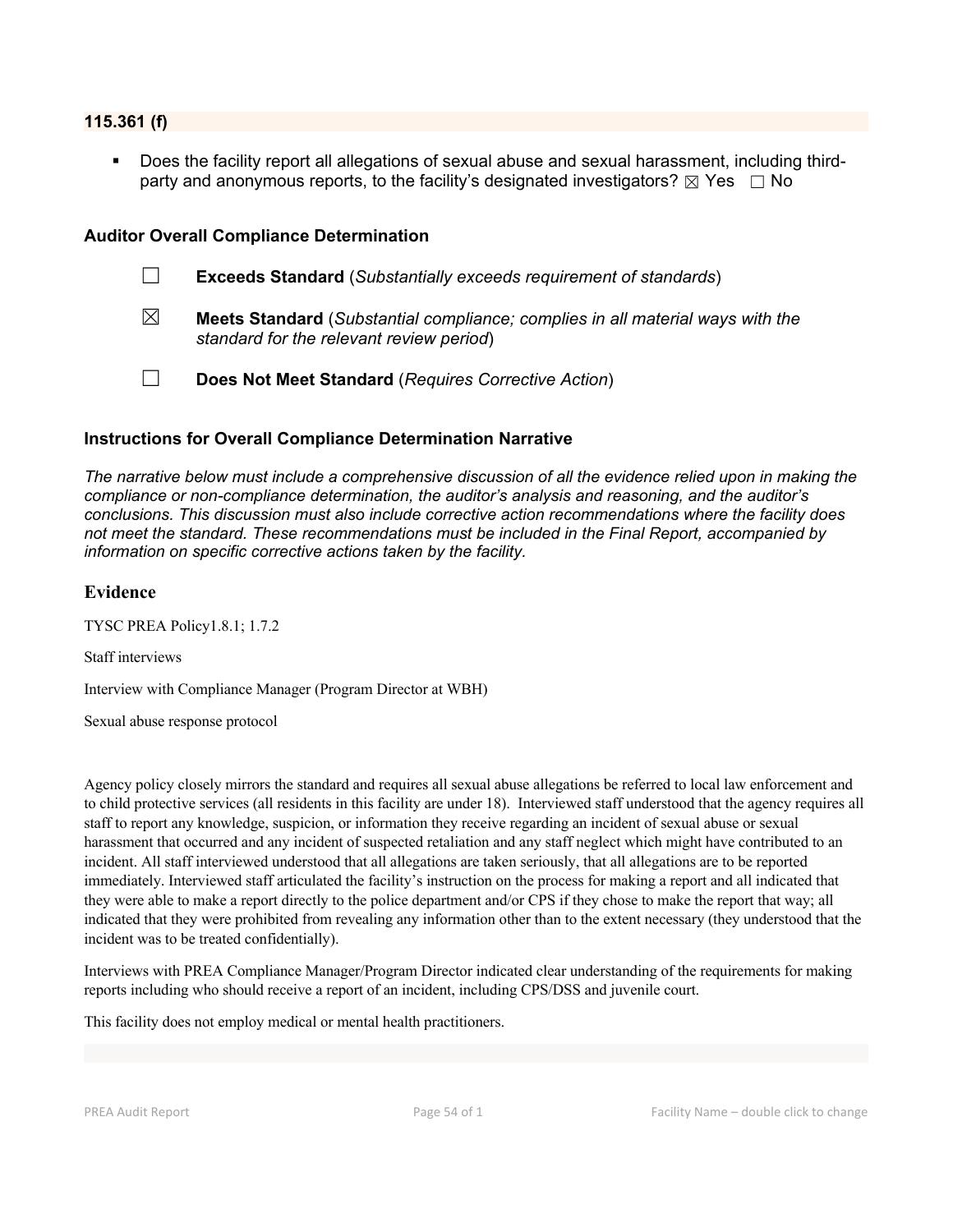## **Standard 115.362: Agency protection duties**

## **All Yes/No Questions Must Be Answered by the Auditor to Complete the Report**

## **115.362 (a)**

 When the agency learns that a resident is subject to a substantial risk of imminent sexual abuse, does it take immediate action to protect the resident?  $\boxtimes$  Yes  $\Box$  No

### **Auditor Overall Compliance Determination**

- ☐ **Exceeds Standard** (*Substantially exceeds requirement of standards*)
- ☒ **Meets Standard** (*Substantial compliance; complies in all material ways with the standard for the relevant review period*)
- ☐ **Does Not Meet Standard** (*Requires Corrective Action*)

#### **Instructions for Overall Compliance Determination Narrative**

*The narrative below must include a comprehensive discussion of all the evidence relied upon in making the compliance or non-compliance determination, the auditor's analysis and reasoning, and the auditor's conclusions. This discussion must also include corrective action recommendations where the facility does not meet the standard. These recommendations must be included in the Final Report, accompanied by information on specific corrective actions taken by the facility.*

#### **Evidence**

TYSC PREA Policy 1.82

Agency Head interview

Program Director (Superintendent) interview

Staff interviews

Agency Head, Program Director and all staff interviewed indicated that all reports of risk would be treated seriously and acted on appropriately--room/facility change/staff movement--whatever kept resident safe. All staff interviewed stated thatit would be acted on immediately. Policy states "immediate action to protect residents who report sexual abuse or who are deemed to be at substantial risk of imminent sexual abuse."

Agency Head and Program Director (Superintendent) indicated they expected staff to take immediate action based on threats of imminent sexual abuse.

No residents currently at the facility had reported being at risk of sexual abuse.

## **Standard 115.363: Reporting to other confinement facilities**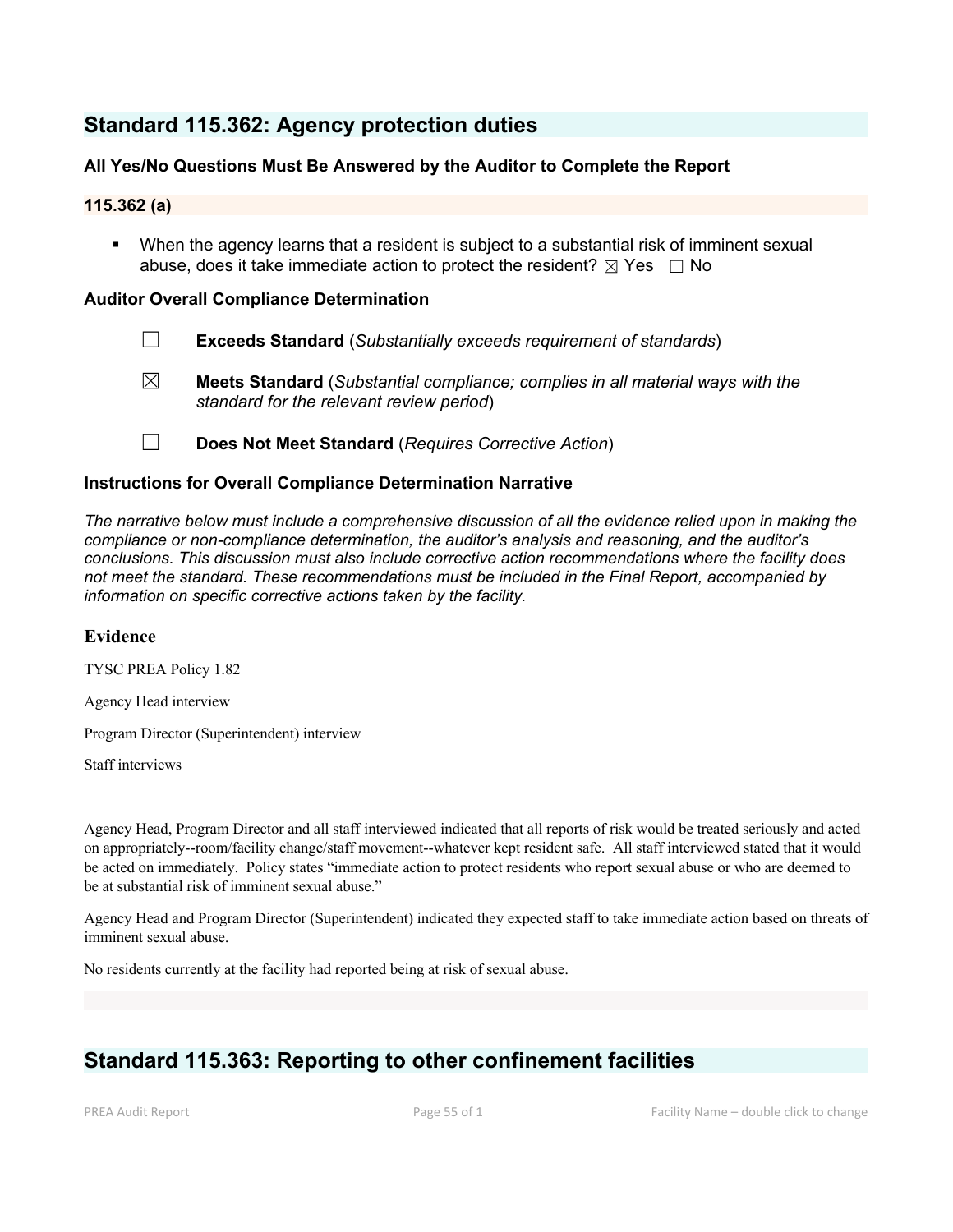## **All Yes/No Questions Must Be Answered by the Auditor to Complete the Report**

#### **115.363 (a)**

- Upon receiving an allegation that a resident was sexually abused while confined at another facility, does the head of the facility that received the allegation notify the head of the facility or appropriate office of the agency where the alleged abuse occurred?  $\boxtimes$  Yes  $\Box$  No
- **Does the head of the facility that received the allegation also notify the appropriate investigative** agency? ⊠ Yes □ No

#### **115.363 (b)**

Is such notification provided as soon as possible, but no later than 72 hours after receiving the allegation?  $\boxtimes$  Yes  $\Box$  No

#### **115.363 (c)**

Does the agency document that it has provided such notification?  $\boxtimes$  Yes  $\Box$  No

#### **115.363 (d)**

 Does the facility head or agency office that receives such notification ensure that the allegation is investigated in accordance with these standards?  $\boxtimes$  Yes  $\Box$  No

#### **Auditor Overall Compliance Determination**

- ☐ **Exceeds Standard** (*Substantially exceeds requirement of standards*)
- ☒ **Meets Standard** (*Substantial compliance; complies in all material ways with the standard for the relevant review period*)
- ☐ **Does Not Meet Standard** (*Requires Corrective Action*)

#### **Instructions for Overall Compliance Determination Narrative**

*The narrative below must include a comprehensive discussion of all the evidence relied upon in making the compliance or non-compliance determination, the auditor's analysis and reasoning, and the auditor's conclusions. This discussion must also include corrective action recommendations where the facility does not meet the standard. These recommendations must be included in the Final Report, accompanied by information on specific corrective actions taken by the facility.*

#### **Evidence**

TYSC PREA Policy 1.7.5

Agency Head interview

Program Director (Superintendent) interview

Staff interviews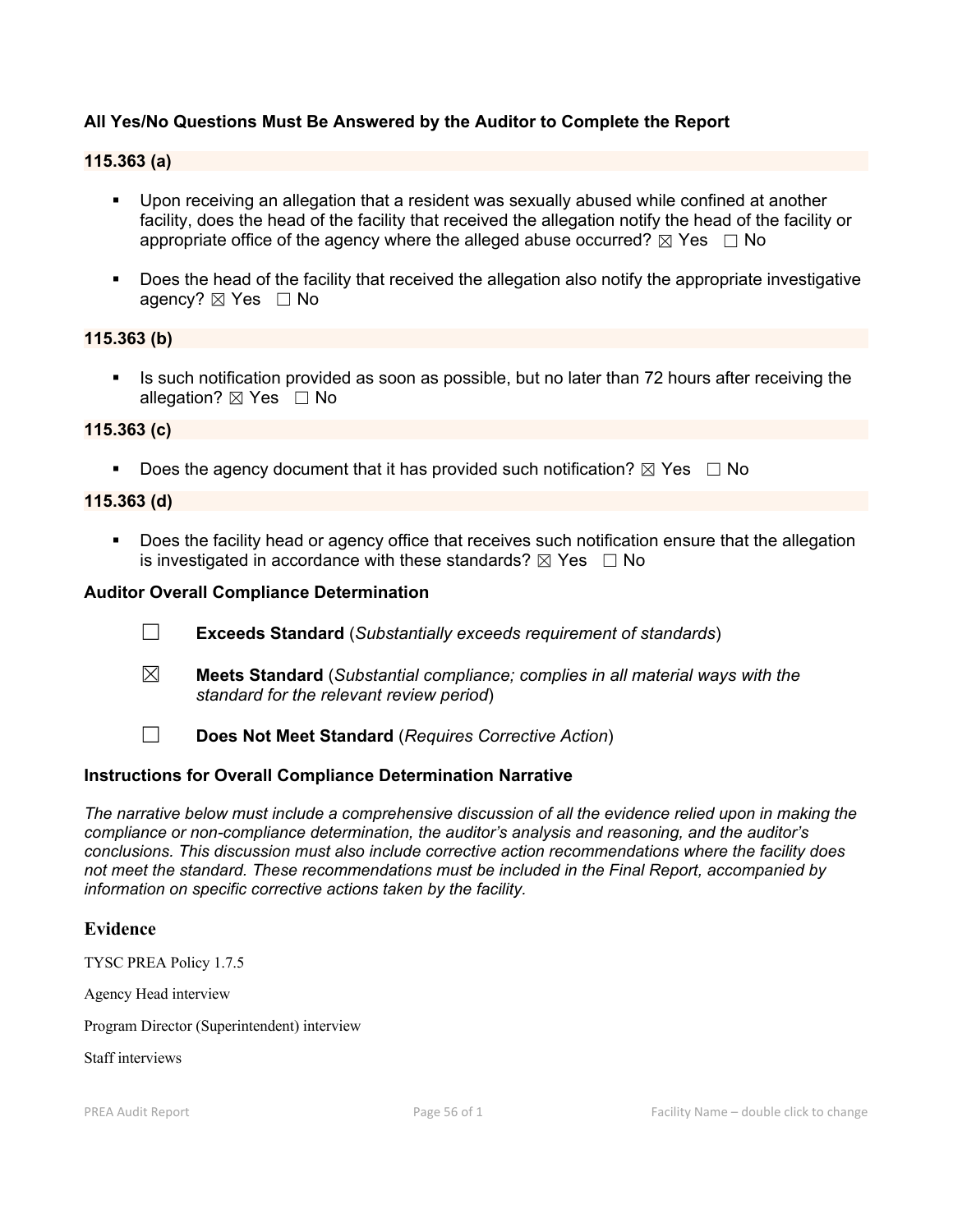Interviews with the agency head indicated that they have not experienced this situation. Agency policy closely mirrors the standard and provides clear instruction in terms of how reports should be made, to whom they should be made and what to do should the report come to WBH from another facility. Policy also states that reports will be made to appropriate authorities in the locality where the other facility is located, including CPS if the resident is under 18.

Interviews with the Agency Head and Program Director confirm the agency's reporting policy. There have been no allegations of sexual abuse received from another facility about abuse that happened at WBH and no allegations received at WBH about abuse that happened at other facilities.

## **Standard 115.364: Staff first responder duties**

## **All Yes/No Questions Must Be Answered by the Auditor to Complete the Report**

## **115.364 (a)**

- Upon learning of an allegation that a resident was sexually abused, is the first security staff member to respond to the report required to: Separate the alleged victim and abuser?  $\boxtimes$  Yes  $\Box$  No
- Upon learning of an allegation that a resident was sexually abused, is the first security staff member to respond to the report required to: Preserve and protect any crime scene until appropriate steps can be taken to collect any evidence?  $\boxtimes$  Yes  $\Box$  No
- Upon learning of an allegation that a resident was sexually abused, is the first security staff member to respond to the report required to: Request that the alleged victim not take any actions that could destroy physical evidence, including, as appropriate, washing, brushing teeth, changing clothes, urinating, defecating, smoking, drinking, or eating, if the abuse occurred within a time period that still allows for the collection of physical evidence?  $\boxtimes$  Yes  $\Box$  No
- Upon learning of an allegation that a resident was sexually abused, is the first security staff member to respond to the report required to: Ensure that the alleged abuser does not take any actions that could destroy physical evidence, including, as appropriate, washing, brushing teeth, changing clothes, urinating, defecating, smoking, drinking, or eating, if the abuse occurred within a time period that still allows for the collection of physical evidence?  $\boxtimes$  Yes  $\Box$  No

## **115.364 (b)**

 If the first staff responder is not a security staff member, is the responder required to request that the alleged victim not take any actions that could destroy physical evidence, and then notify security staff?  $\boxtimes$  Yes  $\Box$  No

## **Auditor Overall Compliance Determination**



☐ **Exceeds Standard** (*Substantially exceeds requirement of standards*)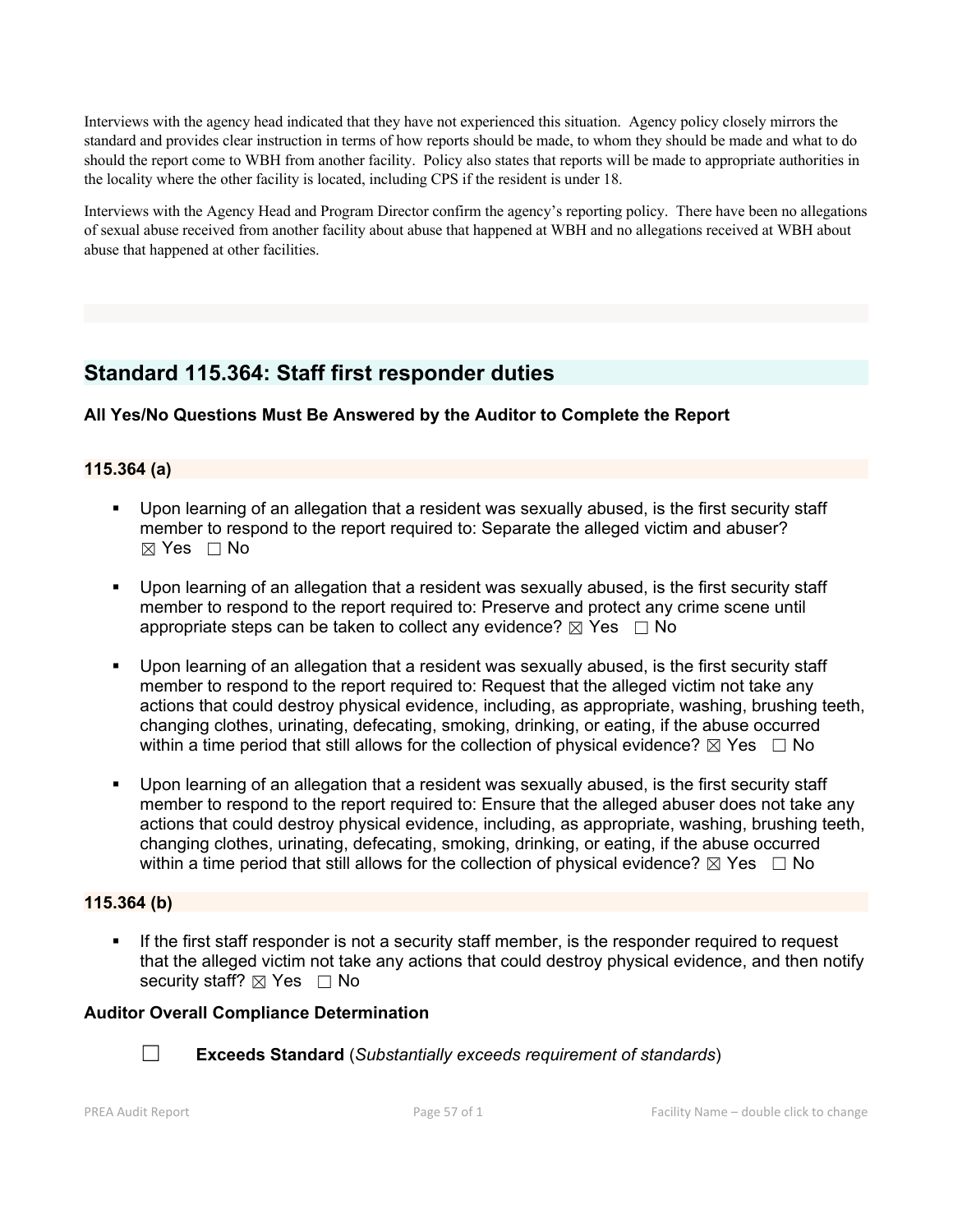☒ **Meets Standard** (*Substantial compliance; complies in all material ways with the standard for the relevant review period*)

☐ **Does Not Meet Standard** (*Requires Corrective Action*)

#### **Instructions for Overall Compliance Determination Narrative**

*The narrative below must include a comprehensive discussion of all the evidence relied upon in making the compliance or non-compliance determination, the auditor's analysis and reasoning, and the auditor's conclusions. This discussion must also include corrective action recommendations where the facility does not meet the standard. These recommendations must be included in the Final Report, accompanied by information on specific corrective actions taken by the facility.*

### **Evidence**

TYSC PREA Policy 1.8.2

WBH Sexual Abuse Immediate Response Protocol

Staff interviews

Staff were asked first responder questions in addition to random staff questions and were able to articulate their responsibilities and knew where the protocol was posted. There have been no instances of sexual abuse at the facility. The facility's Sexual Abuse Immediate Response Protocol is specific to WBH which is part of the title. The Protocol is posted in the staff office upstairs.

## **Standard 115.365: Coordinated response**

#### **All Yes/No Questions Must Be Answered by the Auditor to Complete the Report**

#### **115.365 (a)**

 Has the facility developed a written institutional plan to coordinate actions among staff first responders, medical and mental health practitioners, investigators, and facility leadership taken in response to an incident of sexual abuse?  $\boxtimes$  Yes  $\Box$  No

#### **Auditor Overall Compliance Determination**

- ☐ **Exceeds Standard** (*Substantially exceeds requirement of standards*)
- ☒ **Meets Standard** (*Substantial compliance; complies in all material ways with the standard for the relevant review period*)

☐ **Does Not Meet Standard** (*Requires Corrective Action*)

#### **Instructions for Overall Compliance Determination Narrative**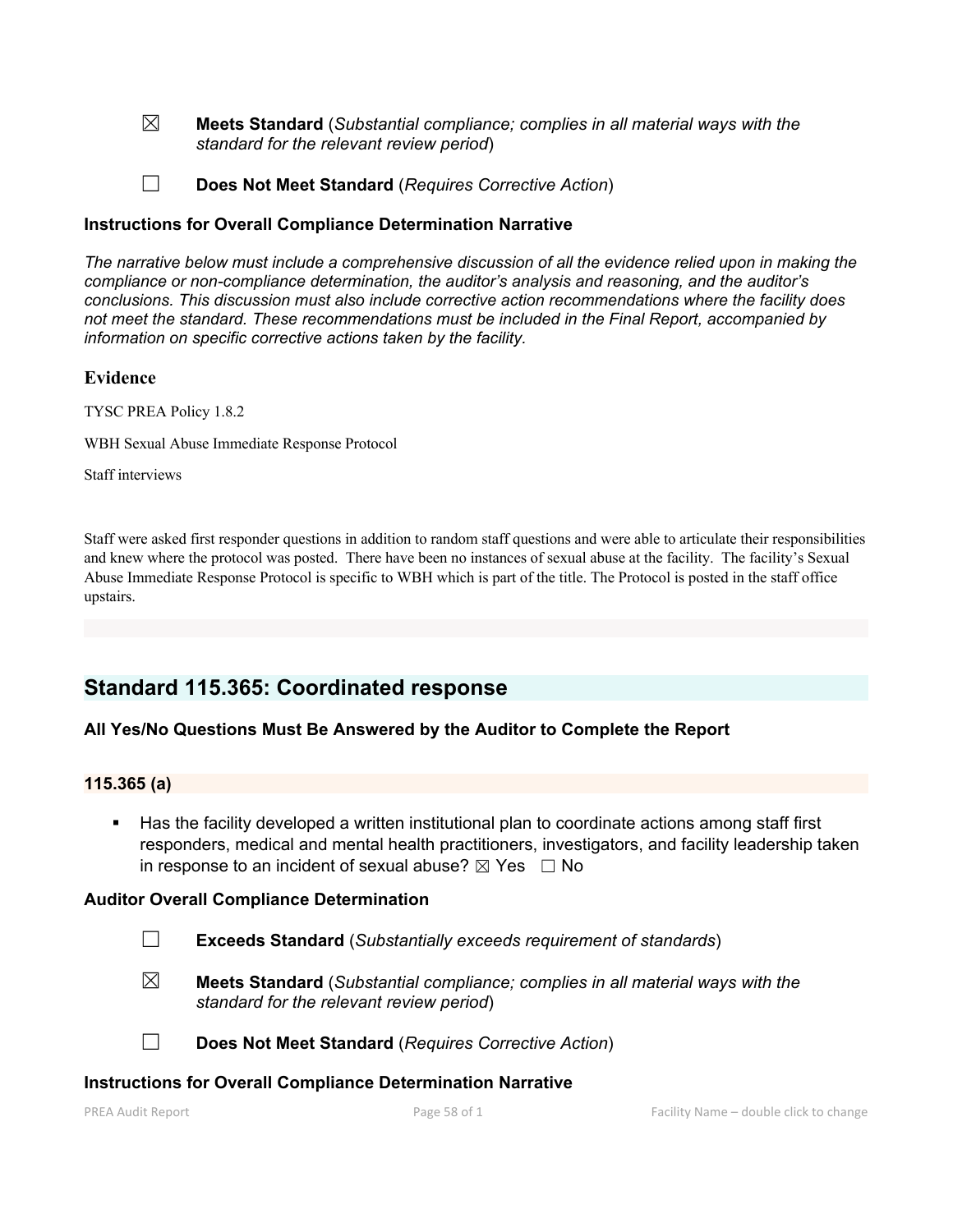*The narrative below must include a comprehensive discussion of all the evidence relied upon in making the compliance or non-compliance determination, the auditor's analysis and reasoning, and the auditor's conclusions. This discussion must also include corrective action recommendations where the facility does not meet the standard. These recommendations must be included in the Final Report, accompanied by information on specific corrective actions taken by the facility.*

### **Evidence**

TYSC PREA Policy 1.8.2

Program Director (Superintendent) interview

PREA protocols posted in staff offices, specific to WBH

The Program Director articulated the facility's coordinated response. This facility is a group home and doesnot have medical or mental health practitioners on site. The facility's PREA Response Protocol clearly articulates actions to be taken as a coordinated response. All investigations are done by Portsmouth Police Department. The YWCA provides sexual assault victim advocates and resident victims would be transported to Maryview Hospital (by ambulance if required) for any medical attention required including SAFE/SANE needs.

## **Standard 115.366: Preservation of ability to protect residents from contact with abusers**

## **All Yes/No Questions Must Be Answered by the Auditor to Complete the Report**

#### **115.366 (a)**

 Are both the agency and any other governmental entities responsible for collective bargaining on the agency's behalf prohibited from entering into or renewing any collective bargaining agreement or other agreement that limits the agency's ability to remove alleged staff sexual abusers from contact with any residents pending the outcome of an investigation or of a determination of whether and to what extent discipline is warranted?  $\boxtimes$  Yes  $\Box$  No

#### **115.366 (b)**

Auditor is not required to audit this provision.

#### **Auditor Overall Compliance Determination**

- ☐ **Exceeds Standard** (*Substantially exceeds requirement of standards*)
- ☒ **Meets Standard** (*Substantial compliance; complies in all material ways with the standard for the relevant review period*)
- ☐ **Does Not Meet Standard** (*Requires Corrective Action*)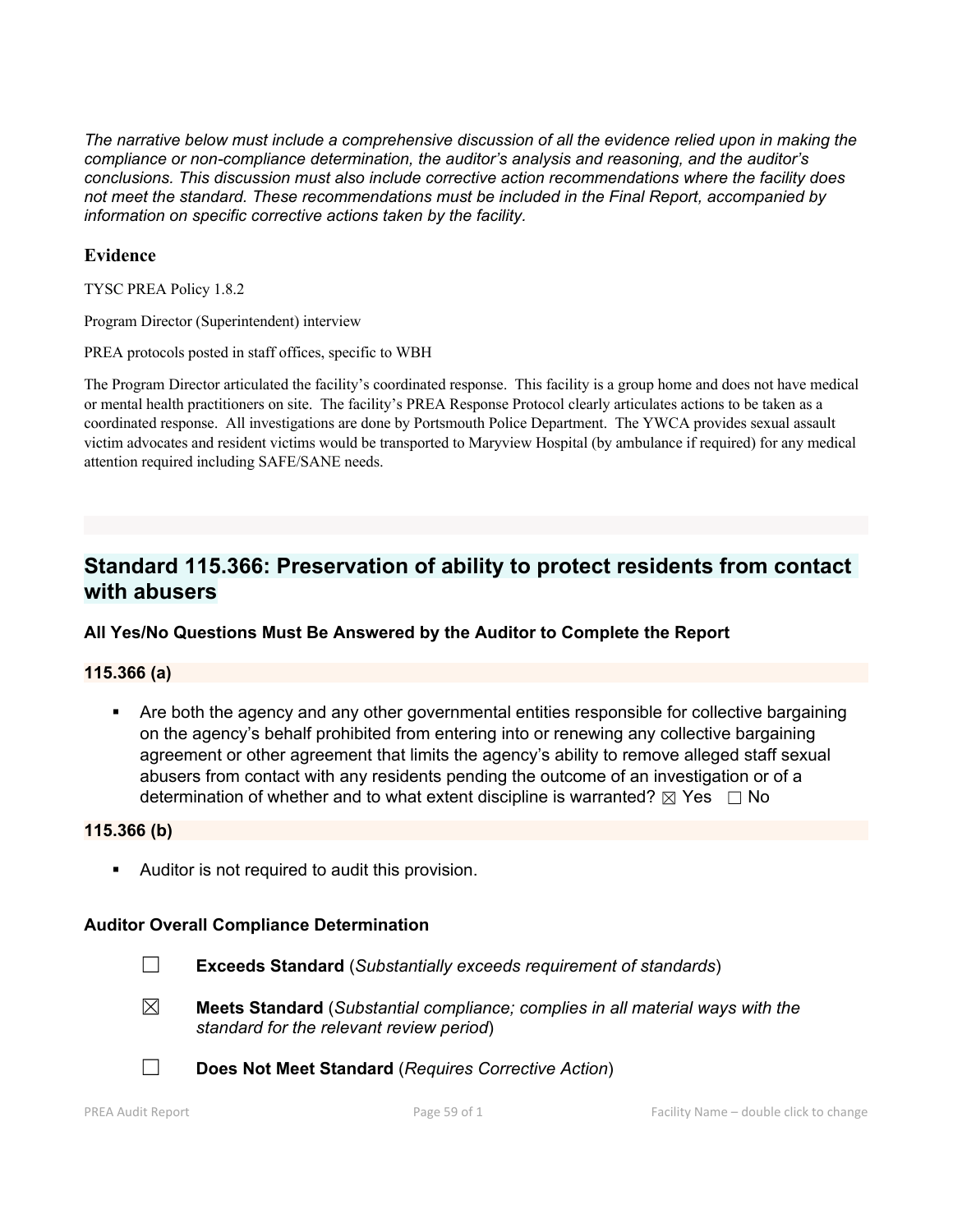## **Instructions for Overall Compliance Determination Narrative**

*The narrative below must include a comprehensive discussion of all the evidence relied upon in making the compliance or non-compliance determination, the auditor's analysis and reasoning, and the auditor's conclusions. This discussion must also include corrective action recommendations where the facility does not meet the standard. These recommendations must be included in the Final Report, accompanied by information on specific corrective actions taken by the facility.*

Virginia is a non-union state.

## **Standard 115.367: Agency protection against retaliation**

#### **All Yes/No Questions Must Be Answered by the Auditor to Complete the Report**

#### **115.367 (a)**

- Has the agency established a policy to protect all residents and staff who report sexual abuse or sexual harassment or cooperate with sexual abuse or sexual harassment investigations from retaliation by other residents or staff?  $\boxtimes$  Yes  $\Box$  No
- Has the agency designated which staff members or departments are charged with monitoring retaliation?  $\boxtimes$  Yes  $\Box$  No

## **115.367 (b)**

 Does the agency employ multiple protection measures for residents or staff who fear retaliation for reporting sexual abuse or sexual harassment or for cooperating with investigations, such as housing changes or transfers for resident victims or abusers, removal of alleged staff or resident abusers from contact with victims, and emotional support services?  $\boxtimes$  Yes  $\Box$  No

#### **115.367 (c)**

- Except in instances where the agency determines that a report of sexual abuse is unfounded, for at least 90 days following a report of sexual abuse, does the agency: Monitor the conduct and treatment of residents or staff who reported the sexual abuse to see if there are changes that may suggest possible retaliation by residents or staff?  $\boxtimes$  Yes  $\Box$  No
- Except in instances where the agency determines that a report of sexual abuse is unfounded, for at least 90 days following a report of sexual abuse, does the agency: Monitor the conduct and treatment of residents who were reported to have suffered sexual abuse to see if there are changes that may suggest possible retaliation by residents or staff?  $\boxtimes$  Yes  $\Box$  No
- Except in instances where the agency determines that a report of sexual abuse is unfounded, for at least 90 days following a report of sexual abuse, does the agency: Act promptly to remedy any such retaliation?  $\boxtimes$  Yes  $\Box$  No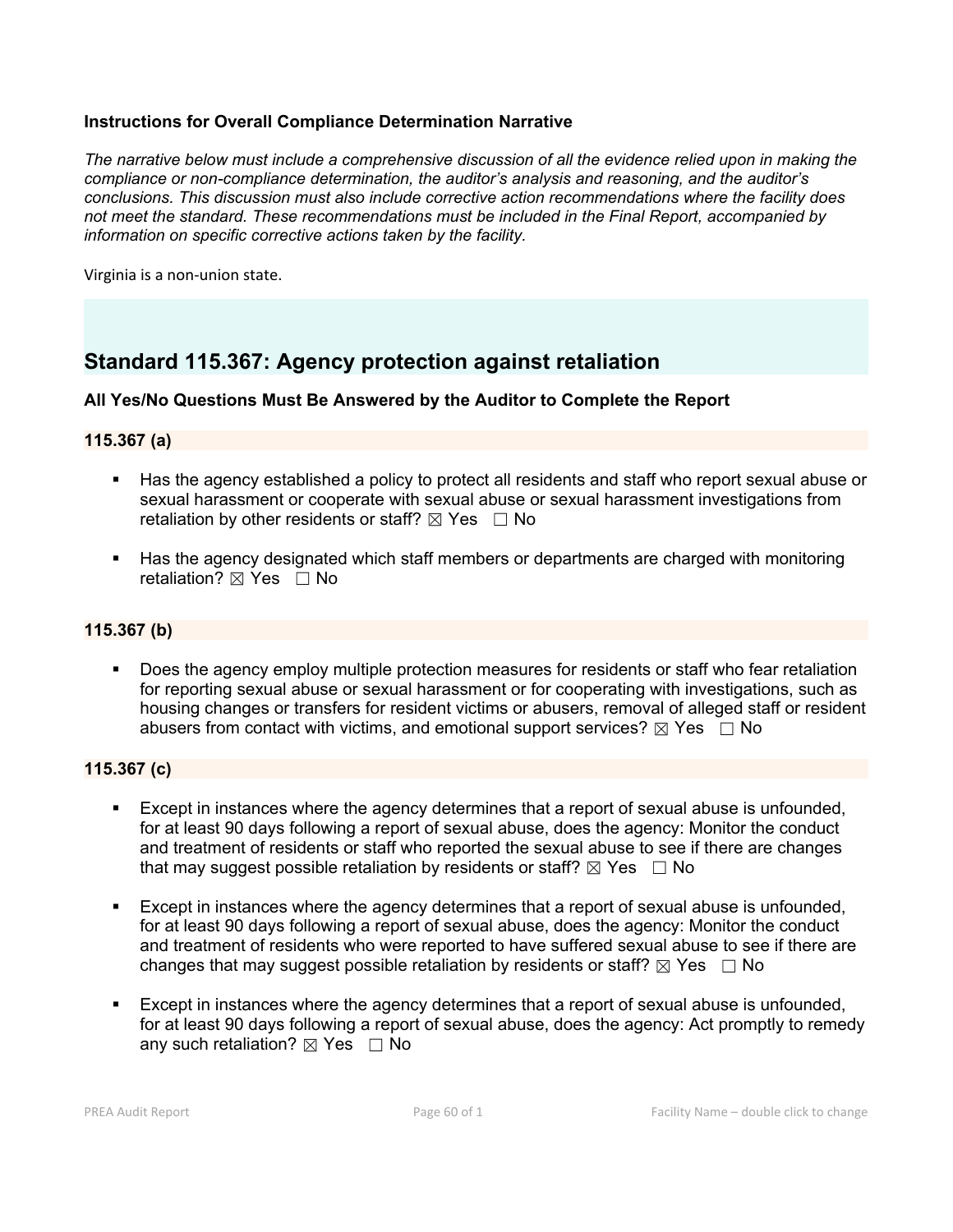- Except in instances where the agency determines that a report of sexual abuse is unfounded, for at least 90 days following a report of sexual abuse, does the agency: Monitor: Any resident disciplinary reports?  $\boxtimes$  Yes  $\Box$  No
- Except in instances where the agency determines that a report of sexual abuse is unfounded, for at least 90 days following a report of sexual abuse, does the agency: Monitor: Resident housing changes?  $\boxtimes$  Yes  $\Box$  No
- Except in instances where the agency determines that a report of sexual abuse is unfounded, for at least 90 days following a report of sexual abuse, does the agency: Monitor: Resident program changes?  $\boxtimes$  Yes  $\Box$  No
- Except in instances where the agency determines that a report of sexual abuse is unfounded, for at least 90 days following a report of sexual abuse, does the agency: Monitor: Negative performance reviews of staff?  $\boxtimes$  Yes  $\Box$  No
- Except in instances where the agency determines that a report of sexual abuse is unfounded, for at least 90 days following a report of sexual abuse, does the agency: Monitor: Reassignments of staff?  $\boxtimes$  Yes  $\Box$  No
- Does the agency continue such monitoring beyond 90 days if the initial monitoring indicates a continuing need?  $\boxtimes$  Yes  $\Box$  No

## **115.367 (d)**

In the case of residents, does such monitoring also include periodic status checks?  $\boxtimes$  Yes  $\Box$  No

#### **115.367 (e)**

 If any other individual who cooperates with an investigation expresses a fear of retaliation, does the agency take appropriate measures to protect that individual against retaliation?  $\boxtimes$  Yes  $\Box$  No

## **115.367 (f)**

Auditor is not required to audit this provision.

#### **Auditor Overall Compliance Determination**

- ☐ **Exceeds Standard** (*Substantially exceeds requirement of standards*)
- 
- ☒ **Meets Standard** (*Substantial compliance; complies in all material ways with the standard for the relevant review period*)



☐ **Does Not Meet Standard** (*Requires Corrective Action*)

#### **Instructions for Overall Compliance Determination Narrative**

*The narrative below must include a comprehensive discussion of all the evidence relied upon in making the compliance or non-compliance determination, the auditor's analysis and reasoning, and the auditor's*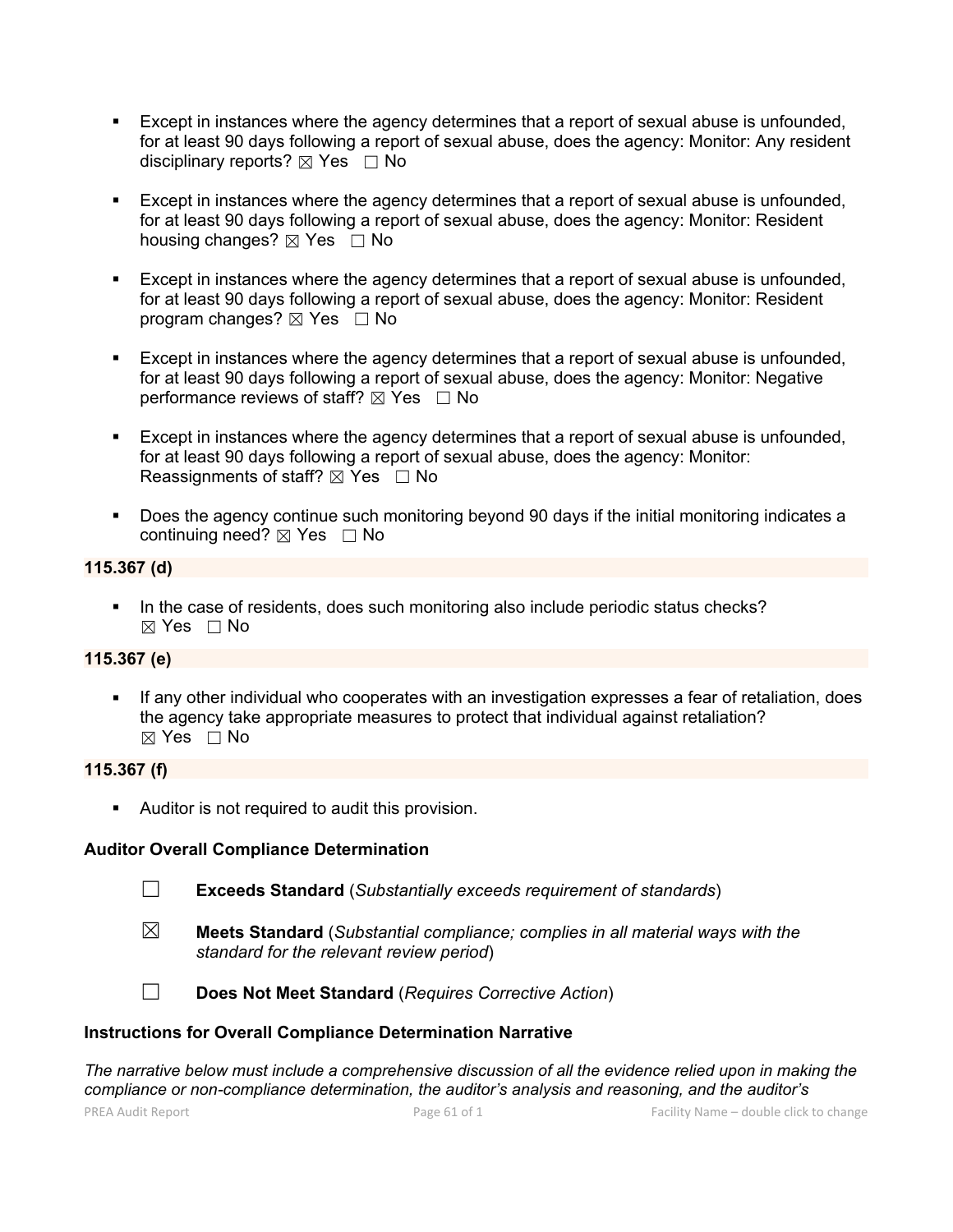*conclusions. This discussion must also include corrective action recommendations where the facility does not meet the standard. These recommendations must be included in the Final Report, accompanied by information on specific corrective actions taken by the facility.*

### **Evidence**

TYSC PREA Policy 1.7.6

TYSC PREA Policy 1.7.6, #3-Program Director monitors for retaliation against residents

TYSC PREA Policy 1.7.6, #4-HR Manager for Agency monitors for retaliation against staff

Interviews with HR Manager and Program Director

Job description reviewed/Program Director

Facility Program Director will monitor for retaliation against residents and HR Manager for agency will monitor for retaliation against staff member. Job description of Program Director clearly lists monitoring retaliation as a job function.

Both Program Director and Manager of Human Resources stated that monitoring for retaliation would continue for as long as it was determined to be necessary, even if that exceeded 90 days. Each articulated the types of situations that would be monitored such as performance reviews, denied leave, etc., for staff and discipline reports, changes in facilities, or restrictions for residents.

There have been no allegations of sexual abuse over the past 12 months.

## **Standard 115.368: Post-allegation protective custody**

## **All Yes/No Questions Must Be Answered by the Auditor to Complete the Report**

## **115.368 (a)**

 Is any and all use of segregated housing to protect a resident who is alleged to have suffered sexual abuse subject to the requirements of § 115.342?  $\boxtimes$  Yes  $\Box$  No

#### **Auditor Overall Compliance Determination**

| <b>Exceeds Standard</b> (Substantially exceeds requirement of standards) |  |  |  |  |  |
|--------------------------------------------------------------------------|--|--|--|--|--|
|--------------------------------------------------------------------------|--|--|--|--|--|

☒ **Meets Standard** (*Substantial compliance; complies in all material ways with the standard for the relevant review period*)



☐ **Does Not Meet Standard** (*Requires Corrective Action*)

#### **Instructions for Overall Compliance Determination Narrative**

*The narrative below must include a comprehensive discussion of all the evidence relied upon in making the compliance or non-compliance determination, the auditor's analysis and reasoning, and the auditor's*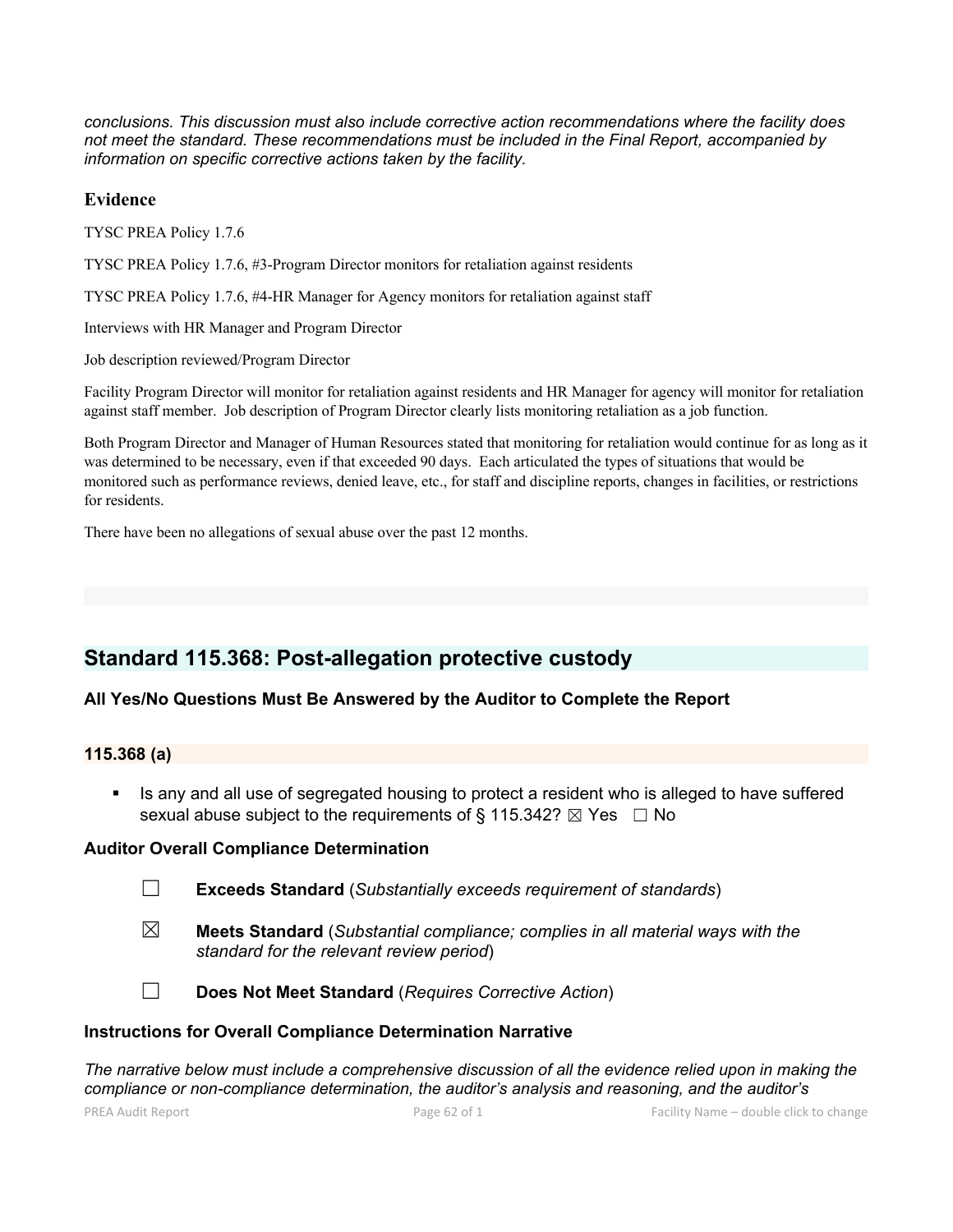*conclusions. This discussion must also include corrective action recommendations where the facility does not meet the standard. These recommendations must be included in the Final Report, accompanied by information on specific corrective actions taken by the facility.*

# **Evidence**

This agency/facility (a group home) does not use isolation for any reason at any time. The facility does not have any type of room which could be used for isolation. This was substantiated by interviews ofstaff and residents. All staff clearly responded they do not use isolation. There were no records to review.

# **INVESTIGATIONS**

# **Standard 115.371: Criminal and administrative agency investigations**

# **All Yes/No Questions Must Be Answered by the Auditor to Complete the Report**

# **115.371 (a)**

- When the agency conducts its own investigations into allegations of sexual abuse and sexual harassment, does it do so promptly, thoroughly, and objectively? [N/A if the agency/facility is not responsible for conducting any form of criminal OR administrative sexual abuse investigations. See 115.321(a).] ⊠ Yes □ No □ NA
- Does the agency conduct such investigations for all allegations, including third party and anonymous reports? [N/A if the agency/facility is not responsible for conducting any form of criminal OR administrative sexual abuse investigations. See 115.321(a).]  $\boxtimes$  Yes  $\Box$  No  $\Box$  NA

# **115.371 (b)**

 Where sexual abuse is alleged, does the agency use investigators who have received specialized training in sexual abuse investigations involving juvenile victims as required by 115.334? ⊠ Yes □ No

# **115.371 (c)**

- Do investigators gather and preserve direct and circumstantial evidence, including any available physical and DNA evidence and any available electronic monitoring data?  $\boxtimes$  Yes  $\Box$  No
- Do investigators interview alleged victims, suspected perpetrators, and witnesses?  $\boxtimes$  Yes  $\Box$  No
- Do investigators review prior reports and complaints of sexual abuse involving the suspected perpetrator?  $\boxtimes$  Yes  $\Box$  No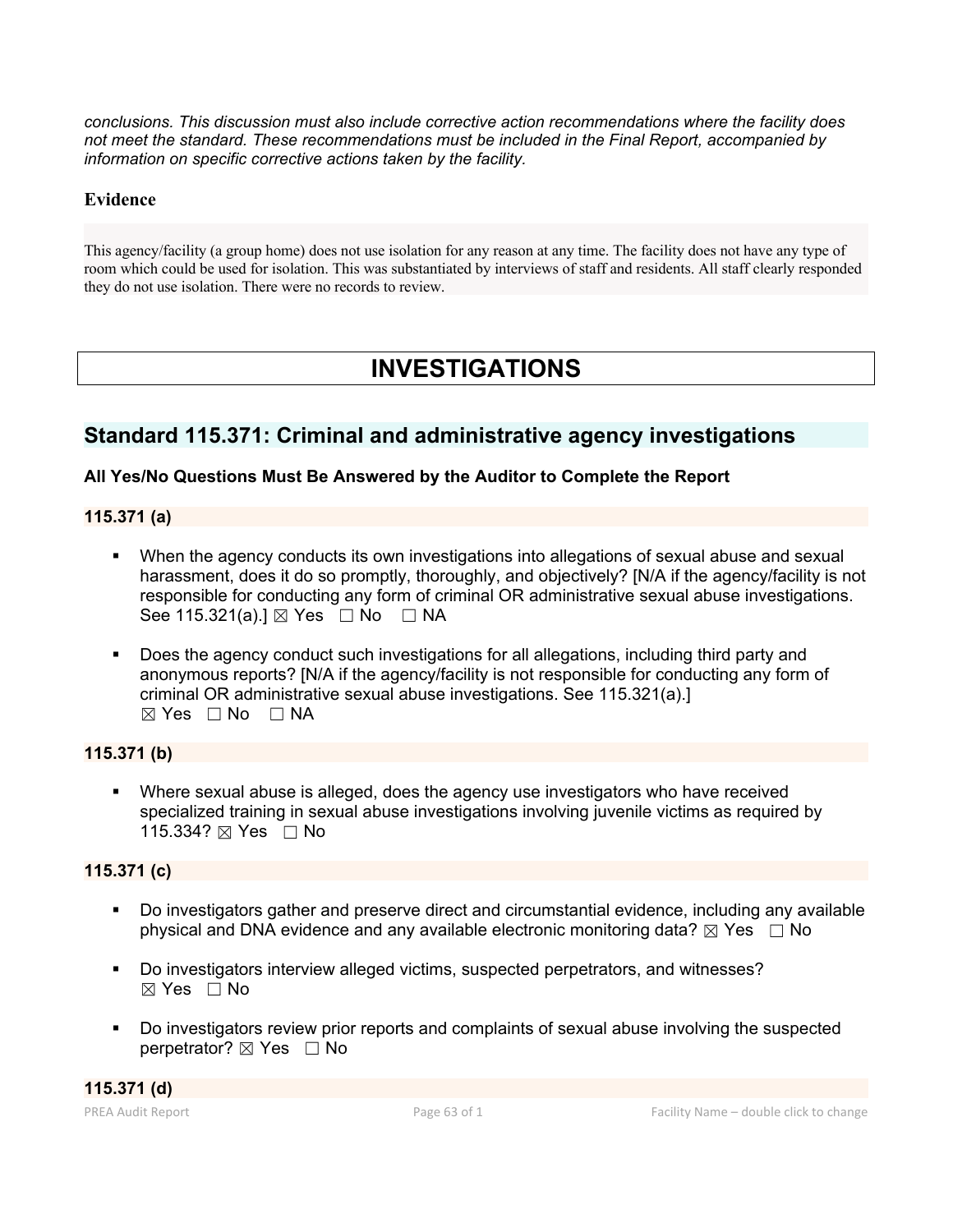Does the agency always refrain from terminating an investigation solely because the source of the allegation recants the allegation?  $\boxtimes$  Yes  $\Box$  No

# **115.371 (e)**

 When the quality of evidence appears to support criminal prosecution, does the agency conduct compelled interviews only after consulting with prosecutors as to whether compelled interviews may be an obstacle for subsequent criminal prosecution?  $\boxtimes$  Yes  $\Box$  No

# **115.371 (f)**

- Do agency investigators assess the credibility of an alleged victim, suspect, or witness on an individual basis and not on the basis of that individual's status as resident or staff?  $\boxtimes$  Yes  $\Box$  No
- Does the agency investigate allegations of sexual abuse without requiring a resident who alleges sexual abuse to submit to a polygraph examination or other truth-telling device as a condition for proceeding?  $\boxtimes$  Yes  $\Box$  No

# **115.371 (g)**

- Do administrative investigations include an effort to determine whether staff actions or failures to act contributed to the abuse?  $\boxtimes$  Yes  $\Box$  No
- Are administrative investigations documented in written reports that include a description of the physical evidence and testimonial evidence, the reasoning behind credibility assessments, and investigative facts and findings?  $\boxtimes$  Yes  $\Box$  No

# **115.371 (h)**

 Are criminal investigations documented in a written report that contains a thorough description of the physical, testimonial, and documentary evidence and attaches copies of all documentary evidence where feasible?  $\boxtimes$  Yes  $\Box$  No

# **115.371 (i)**

 Are all substantiated allegations of conduct that appears to be criminal referred for prosecution? ☒ Yes ☐ No

# **115.371 (j)**

 Does the agency retain all written reports referenced in 115.371(g) and (h) for as long as the alleged abuser is incarcerated or employed by the agency, plus five years unless the abuse was committed by a juvenile resident and applicable law requires a shorter period of retention? ☒ Yes ☐ No

# **115.371 (k)**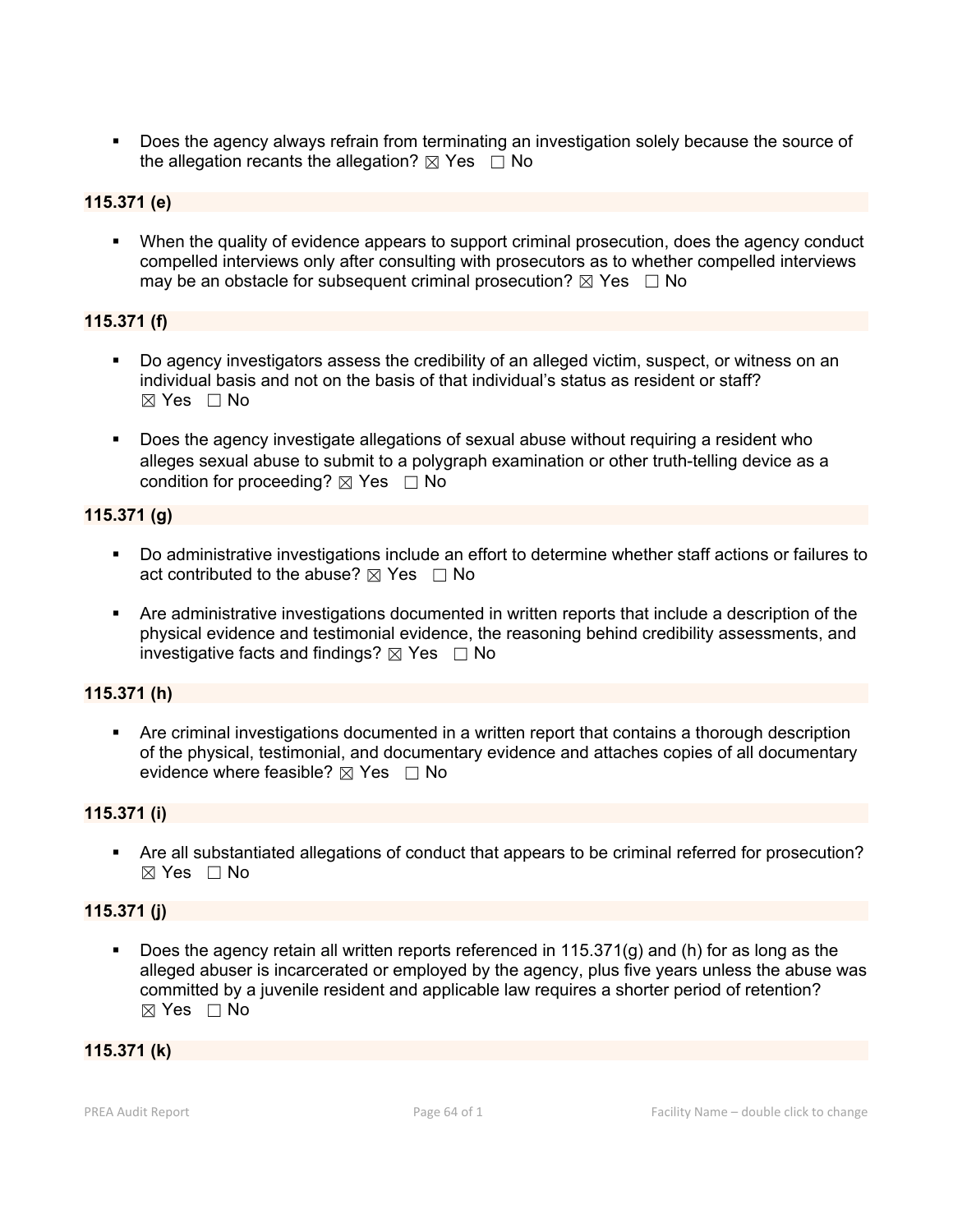Does the agency ensure that the departure of an alleged abuser or victim from the employment or control of the agency does not provide a basis for terminating an investigation? ☒ Yes ☐ No

### **115.371 (l)**

Auditor is not required to audit this provision.

### **115.371 (m)**

 When an outside entity investigates sexual abuse, does the facility cooperate with outside investigators and endeavor to remain informed about the progress of the investigation? (N/A if an outside agency does not conduct administrative or criminal sexual abuse investigations. See 115.321(a).) ⊠ Yes □ No □ NA

#### **Auditor Overall Compliance Determination**

- ☐ **Exceeds Standard** (*Substantially exceeds requirement of standards*)
- ☒ **Meets Standard** (*Substantial compliance; complies in all material ways with the standard for the relevant review period*)
- ☐ **Does Not Meet Standard** (*Requires Corrective Action*)

#### **Instructions for Overall Compliance Determination Narrative**

*The narrative below must include a comprehensive discussion of all the evidence relied upon in making the compliance or non-compliance determination, the auditor's analysis and reasoning, and the auditor's conclusions. This discussion must also include corrective action recommendations where the facility does not meet the standard. These recommendations must be included in the Final Report, accompanied by information on specific corrective actions taken by the facility.*

#### **Evidence**

TYSC PREA Policy 1.8.6

Program Director (Superintendent) interview

PREA Coordinator interview

Investigator interviews

PREA Compliance Manager interview

Review of Certificates of Completion for Investigator Training

This facility refers all allegations to Portsmouth Police Department. At this point in time, there is no MOU with the PD, but the PD is aware of its responsibility to respond to the facility.<br>The agency/facility policy indicates that investigations are not terminated based on the victim recanting the allegation, the

resident leaving the facility, or the staff member resigning/leaving the agency before the investigation is completed. The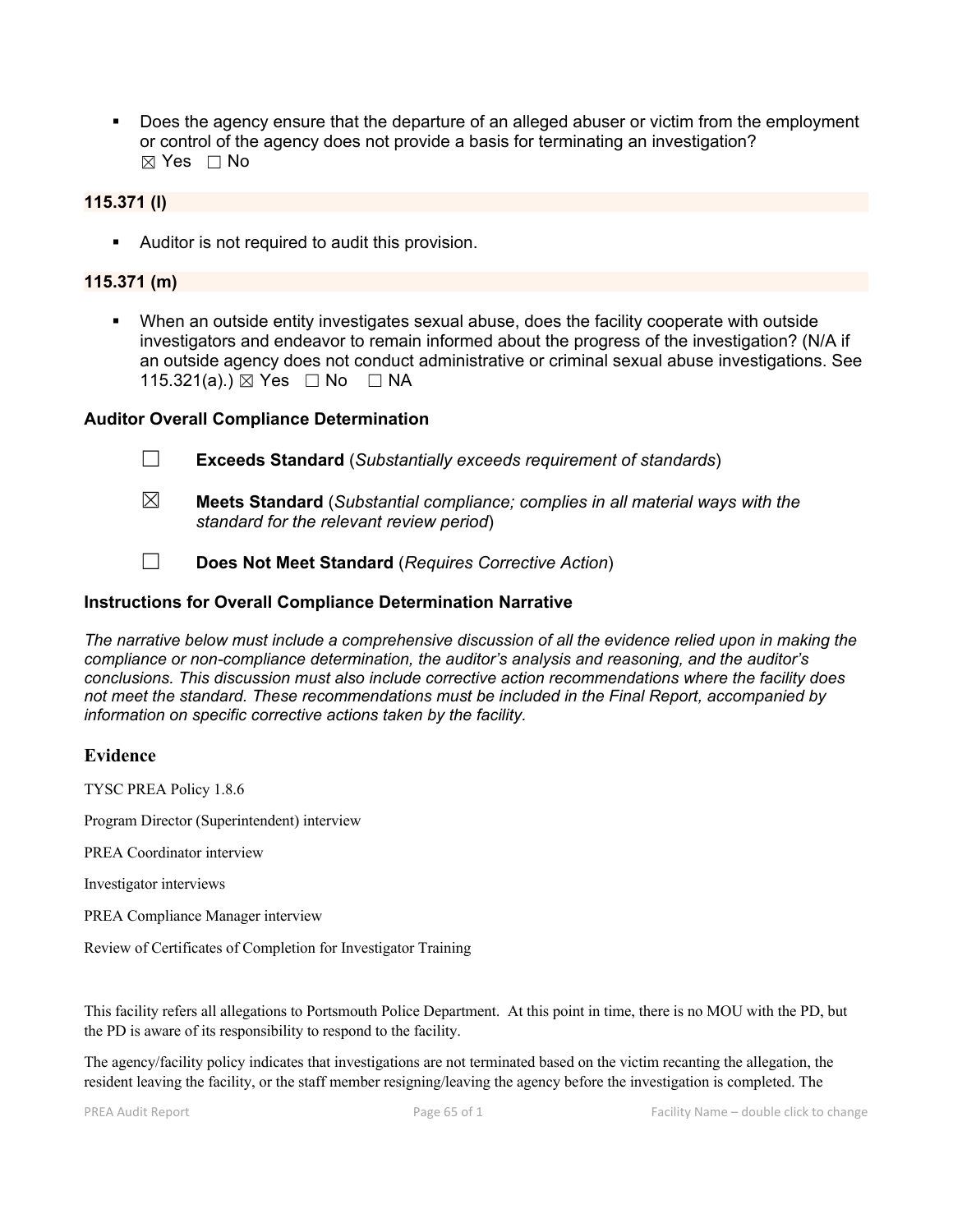Agency head, Deputy Agency Director, Program Director and Assistant Program Director have completed both PREA investigator trainings on NIC's website. Training certificates were reviewed by this auditor.

# **Standard 115.372: Evidentiary standard for administrative investigations**

# **All Yes/No Questions Must Be Answered by the Auditor to Complete the Report**

#### **115.372 (a)**

 Is it true that the agency does not impose a standard higher than a preponderance of the evidence in determining whether allegations of sexual abuse or sexual harassment are substantiated? ⊠ Yes □ No

#### **Auditor Overall Compliance Determination**

- ☐ **Exceeds Standard** (*Substantially exceeds requirement of standards*)
- ☒ **Meets Standard** (*Substantial compliance; complies in all material ways with the standard for the relevant review period*)
- ☐ **Does Not Meet Standard** (*Requires Corrective Action*)

#### **Instructions for Overall Compliance Determination Narrative**

*The narrative below must include a comprehensive discussion of all the evidence relied upon in making the compliance or non-compliance determination, the auditor's analysis and reasoning, and the auditor's conclusions. This discussion must also include corrective action recommendations where the facility does not meet the standard. These recommendations must be included in the Final Report, accompanied by information on specific corrective actions taken by the facility.*

#### **Evidence**

TYSC PREA Policy 1.8.6 #3

Investigator interviews

This facility refers all allegations to Portsmouth Police Department. Facility Investigators have completed both of the PREA investigator training courses on the NIC website.

Agency policy imposes no standard higher than preponderance determining substantiated allegations of sexual harassment. Interviews with facility director and all agency/facility investigators indicated knowledge of standard of evidence for sexual abuse investigations.

# **Standard 115.373: Reporting to residents**

# **All Yes/No Questions Must Be Answered by the Auditor to Complete the Report**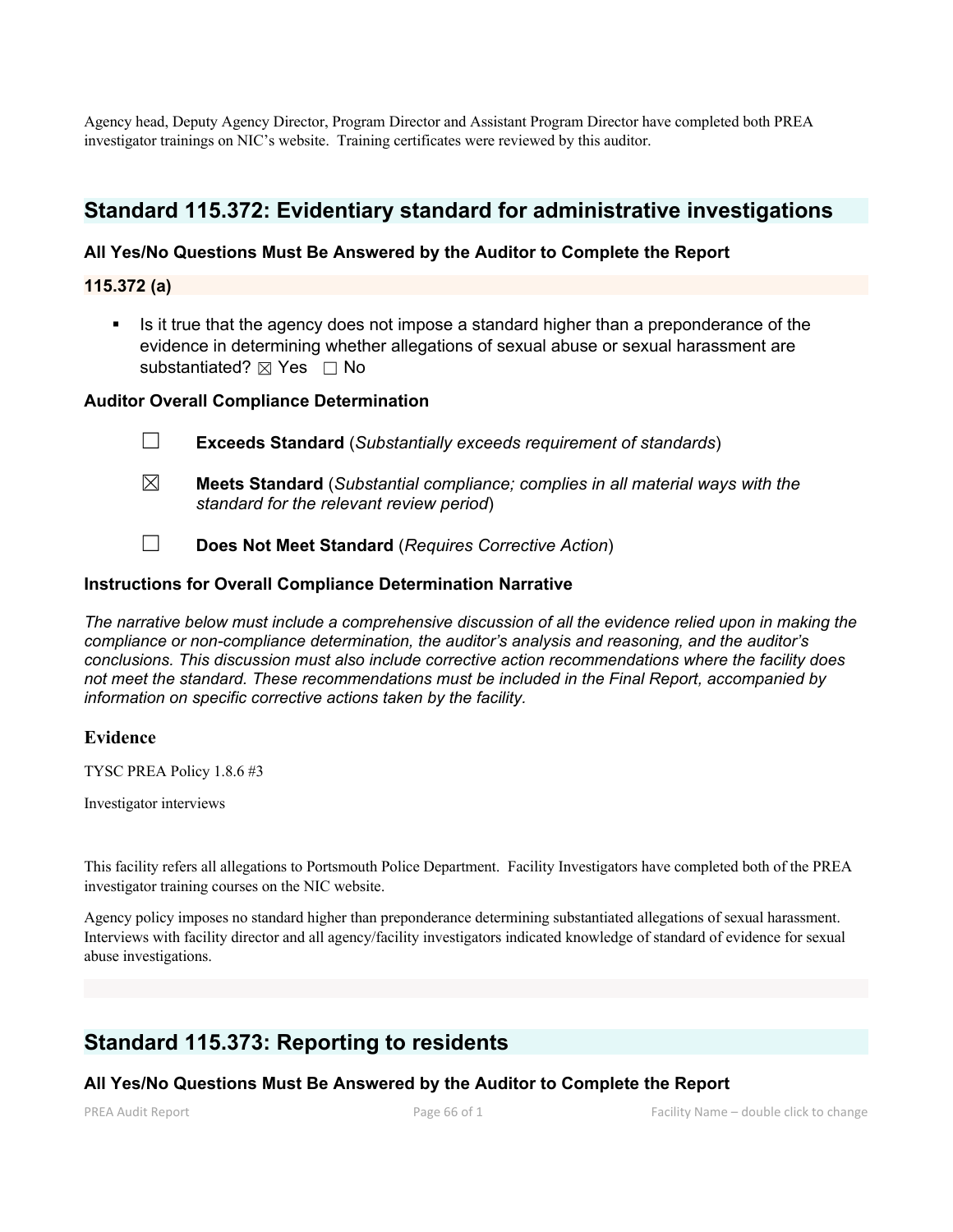### **115.373 (a)**

 Following an investigation into a resident's allegation, that he or she suffered sexual abuse in an agency facility; does the agency inform the resident as to whether the allegation has been determined to be substantiated, unsubstantiated, or unfounded?  $\boxtimes$  Yes  $\Box$  No

### **115.373 (b)**

 If the agency did not conduct the investigation into a resident's allegation of sexual abuse in an agency facility, does the agency request the relevant information from the investigative agency in order to inform the resident? (N/A if the agency/facility is responsible for conducting administrative and criminal investigations.)  $\overline{\boxtimes}$  Yes  $\Box$  No  $\Box$  NA

#### **115.373 (c)**

- Following a resident's allegation that a staff member has committed sexual abuse against the resident, unless the agency has determined that the allegation is unfounded, or unless the resident has been released from custody, does the agency subsequently inform the resident whenever: The staff member is no longer posted within the resident's unit?  $\boxtimes$  Yes  $\Box$  No
- Following a resident's allegation that a staff member has committed sexual abuse against the resident, unless the agency has determined that the allegation is unfounded, or unless the resident has been released from custody, does the agency subsequently inform the resident whenever: The staff member is no longer employed at the facility?  $\boxtimes$  Yes  $\Box$  No
- Following a resident's allegation that a staff member has committed sexual abuse against the resident, unless the agency has determined that the allegation is unfounded, or unless the resident has been released from custody, does the agency subsequently inform the resident whenever: The agency learns that the staff member has been indicted on a charge related to sexual abuse in the facility?  $\boxtimes$  Yes  $\Box$  No
- Following a resident's allegation that a staff member has committed sexual abuse against the resident, unless the agency has determined that the allegation is unfounded, or unless the resident has been released from custody, does the agency subsequently inform the resident whenever: The agency learns that the staff member has been convicted on a charge related to sexual abuse within the facility?  $\boxtimes$  Yes  $\Box$  No

#### **115.373 (d)**

- Following a resident's allegation that he or she has been sexually abused by another resident, does the agency subsequently inform the alleged victim whenever: The agency learns that the alleged abuser has been indicted on a charge related to sexual abuse within the facility?  $\boxtimes$  Yes  $\Box$  No
- Following a resident's allegation that he or she has been sexually abused by another resident, does the agency subsequently inform the alleged victim whenever: The agency learns that the alleged abuser has been convicted on a charge related to sexual abuse within the facility?  $\boxtimes$  Yes  $\Box$  No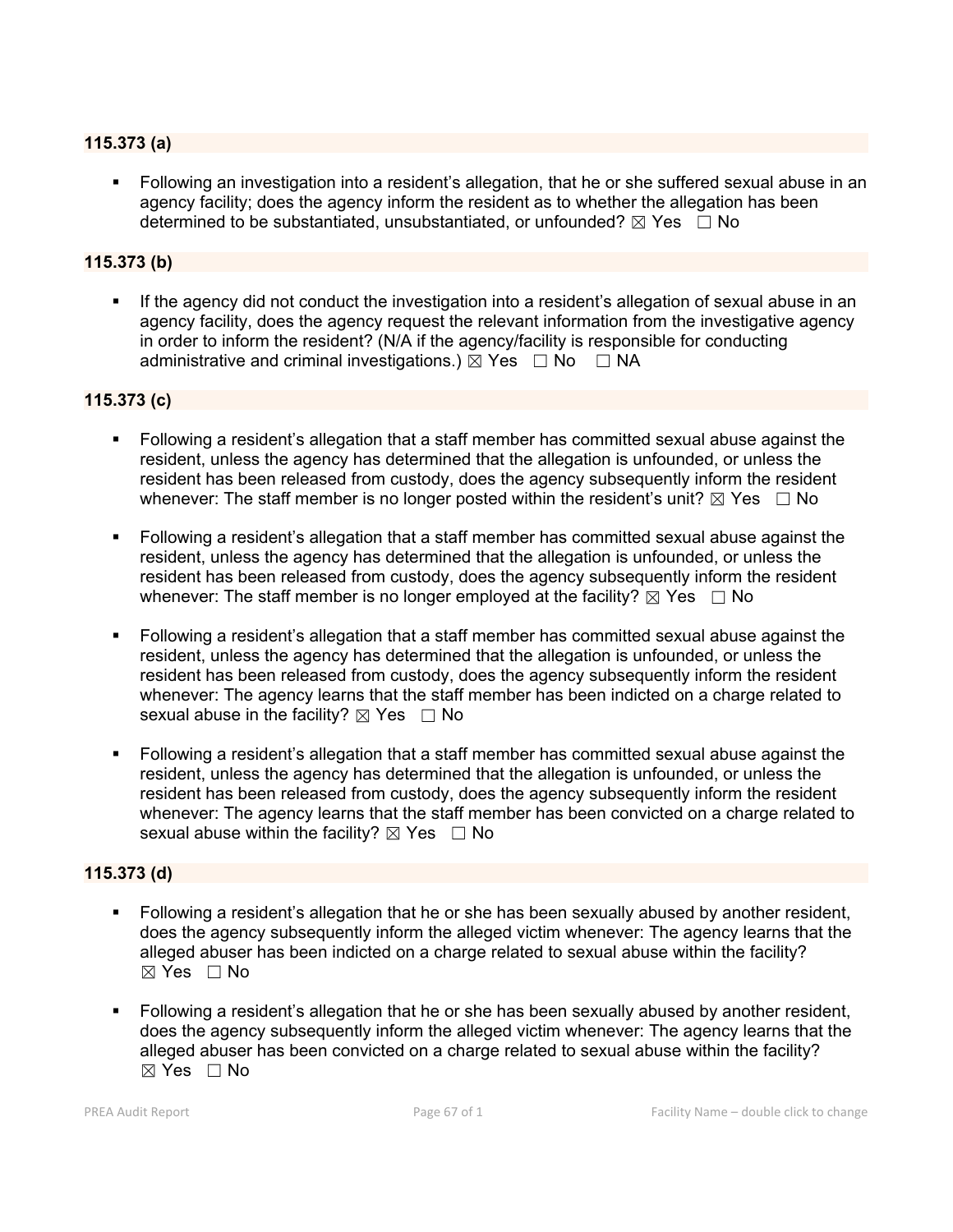#### **115.373 (e)**

Does the agency document all such notifications or attempted notifications?  $\boxtimes$  Yes  $\Box$  No

#### **115.373 (f)**

Auditor is not required to audit this provision.

#### **Auditor Overall Compliance Determination**

- ☐ **Exceeds Standard** (*Substantially exceeds requirement of standards*)
- ☒ **Meets Standard** (*Substantial compliance; complies in all material ways with the standard for the relevant review period*)
- ☐ **Does Not Meet Standard** (*Requires Corrective Action*)

#### **Instructions for Overall Compliance Determination Narrative**

*The narrative below must include a comprehensive discussion of all the evidence relied upon in making the compliance or non-compliance determination, the auditor's analysis and reasoning, and the auditor's conclusions. This discussion must also include corrective action recommendations where the facility does not meet the standard. These recommendations must be included in the Final Report, accompanied by information on specific corrective actions taken by the facility.*

#### **Evidence**

TYSC PREA Policy 1.8.7

Program Director (Superintendent) interview

Investigator interviews

This facility refers all allegations to Portsmouth Police Department. At this time, the facility/agency does not have a MOU with the Portsmouth Police Department, but the agency/facility's policy requires the facility to stay in touch with the investigating authority to request they provide information so that the resident will be informed.

Allegations the PPD refers back to the agency/facility get administrative investigation. Agency policy states the responsibility to inform residents in administrative investigations. Agency investigators have taken required training through NIC website and were aware of the duty to keep residents informed when interviewed.

There have been no allegations made during the past 12 months and no investigations to review.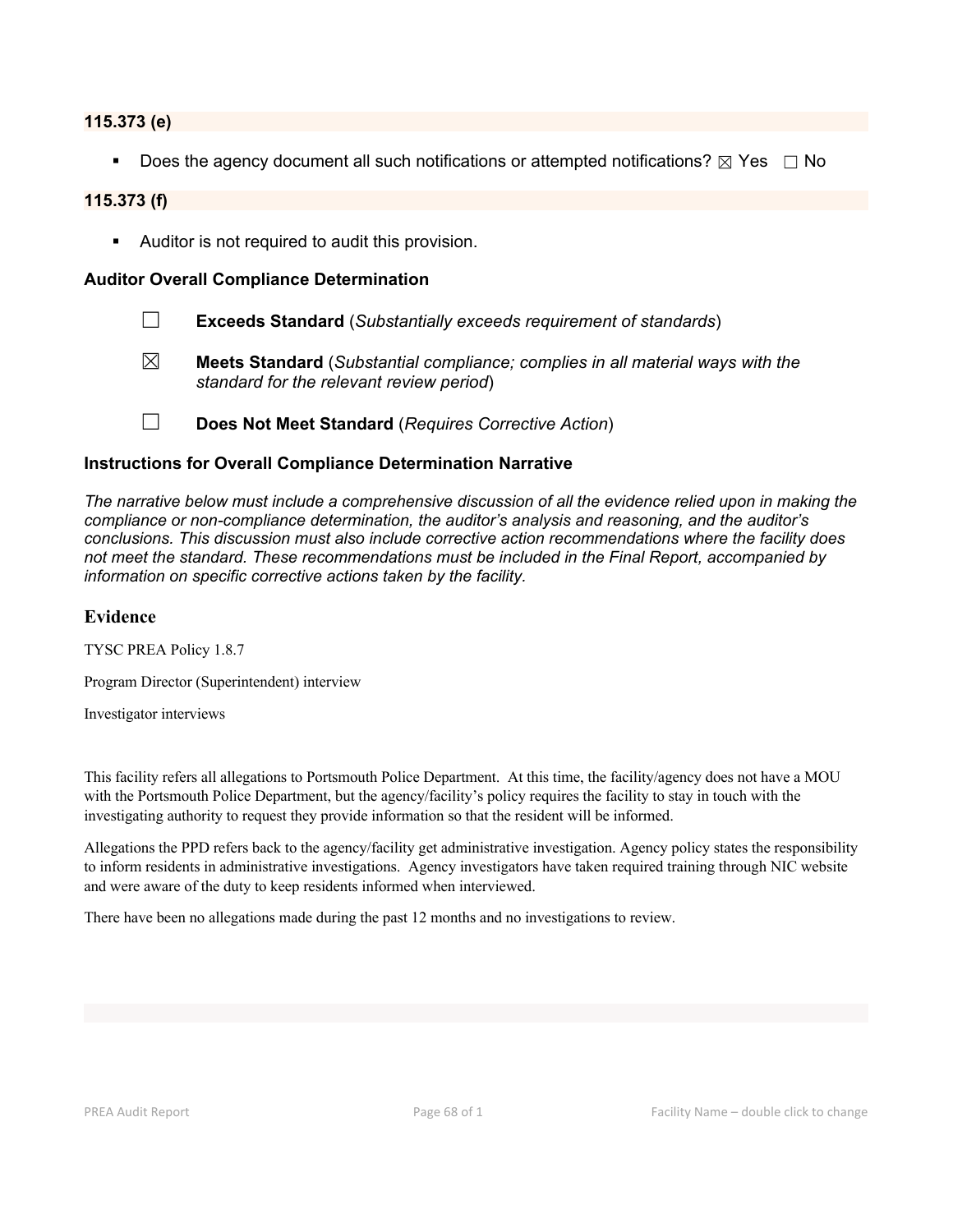# **DISCIPLINE**

# **Standard 115.376: Disciplinary sanctions for staff**

# **All Yes/No Questions Must Be Answered by the Auditor to Complete the Report**

### **115.376 (a)**

 Are staff subject to disciplinary sanctions up to and including termination for violating agency sexual abuse or sexual harassment policies?  $\boxtimes$  Yes  $\Box$  No

### **115.376 (b)**

Is termination the presumptive disciplinary sanction for staff who have engaged in sexual abuse?  $⊠$  Yes  $□$  No

#### **115.376 (c)**

 Are disciplinary sanctions for violations of agency policies relating to sexual abuse or sexual harassment (other than actually engaging in sexual abuse) commensurate with the nature and circumstances of the acts committed, the staff member's disciplinary history, and the sanctions imposed for comparable offenses by other staff with similar histories?  $\boxtimes$  Yes  $\Box$  No

### **115.376 (d)**

- Are all terminations for violations of agency sexual abuse or sexual harassment policies, or resignations by staff who would have been terminated if not for their resignation, reported to: Law enforcement agencies (unless the activity was clearly not criminal)?  $\boxtimes$  Yes  $\Box$  No
- Are all terminations for violations of agency sexual abuse or sexual harassment policies, or resignations by staff who would have been terminated if not for their resignation, reported to: Relevant licensing bodies?  $\boxtimes$  Yes  $\Box$  No

#### **Auditor Overall Compliance Determination**

- ☐ **Exceeds Standard** (*Substantially exceeds requirement of standards*)
- ☒ **Meets Standard** (*Substantial compliance; complies in all material ways with the standard for the relevant review period*)
- ☐ **Does Not Meet Standard** (*Requires Corrective Action*)

#### **Instructions for Overall Compliance Determination Narrative**

*The narrative below must include a comprehensive discussion of all the evidence relied upon in making the compliance or non-compliance determination, the auditor's analysis and reasoning, and the auditor's conclusions. This discussion must also include corrective action recommendations where the facility does*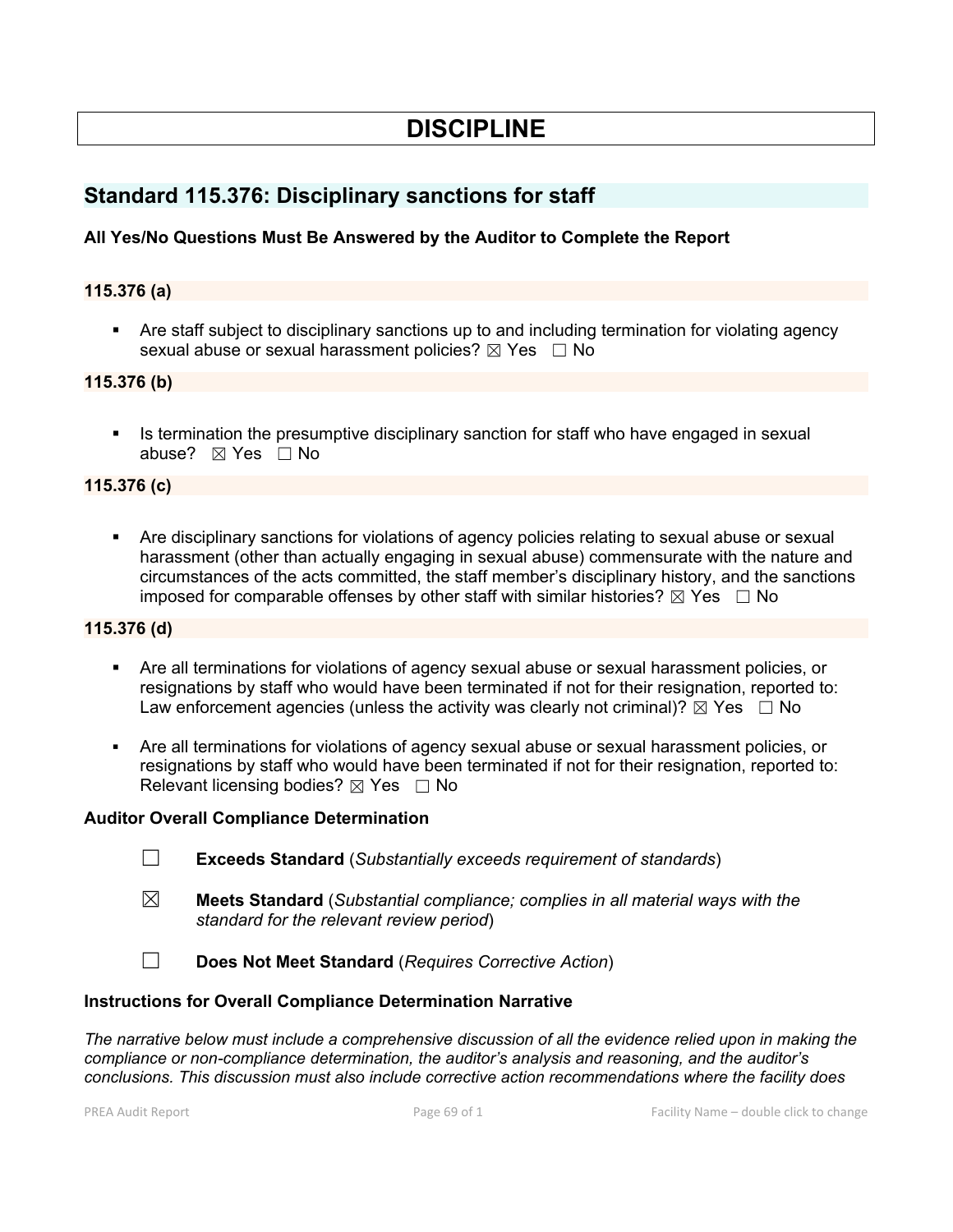*not meet the standard. These recommendations must be included in the Final Report, accompanied by information on specific corrective actions taken by the facility.*

### **Evidence**

TYSC PREA Policy 1.9.1

Agency Executive Director interview

Agency policy clearly defines possible sanctions for staff who violate agency sexual abuse or sexual harassment policy, up to and including termination. During the Agency Head interview, agency head stated that the agency has resources to place staff on paid leave pending outcome of investigation.

There have been no allegations during the past 12 months and there were no records to review. There have been no disciplinary actions taken against staff in the past 12 months relating to sexual abuse or sexual harassment misconduct.

# **Standard 115.377: Corrective action for contractors and volunteers**

# **All Yes/No Questions Must Be Answered by the Auditor to Complete the Report**

### **115.377 (a)**

- Is any contractor or volunteer who engages in sexual abuse prohibited from contact with residents? ⊠ Yes □ No
- Is any contractor or volunteer who engages in sexual abuse reported to: Law enforcement agencies (unless the activity was clearly not criminal)?  $\boxtimes$  Yes  $\Box$  No
- If als any contractor or volunteer who engages in sexual abuse reported to: Relevant licensing bodies? ⊠ Yes □ No

# **115.377 (b)**

In the case of any other violation of agency sexual abuse or sexual harassment policies by a contractor or volunteer, does the facility take appropriate remedial measures, and consider whether to prohibit further contact with residents?  $\boxtimes$  Yes  $\Box$  No

#### **Auditor Overall Compliance Determination**

- ☐ **Exceeds Standard** (*Substantially exceeds requirement of standards*)
- ☒ **Meets Standard** (*Substantial compliance; complies in all material ways with the standard for the relevant review period*)

☐ **Does Not Meet Standard** (*Requires Corrective Action*)

#### **Instructions for Overall Compliance Determination Narrative**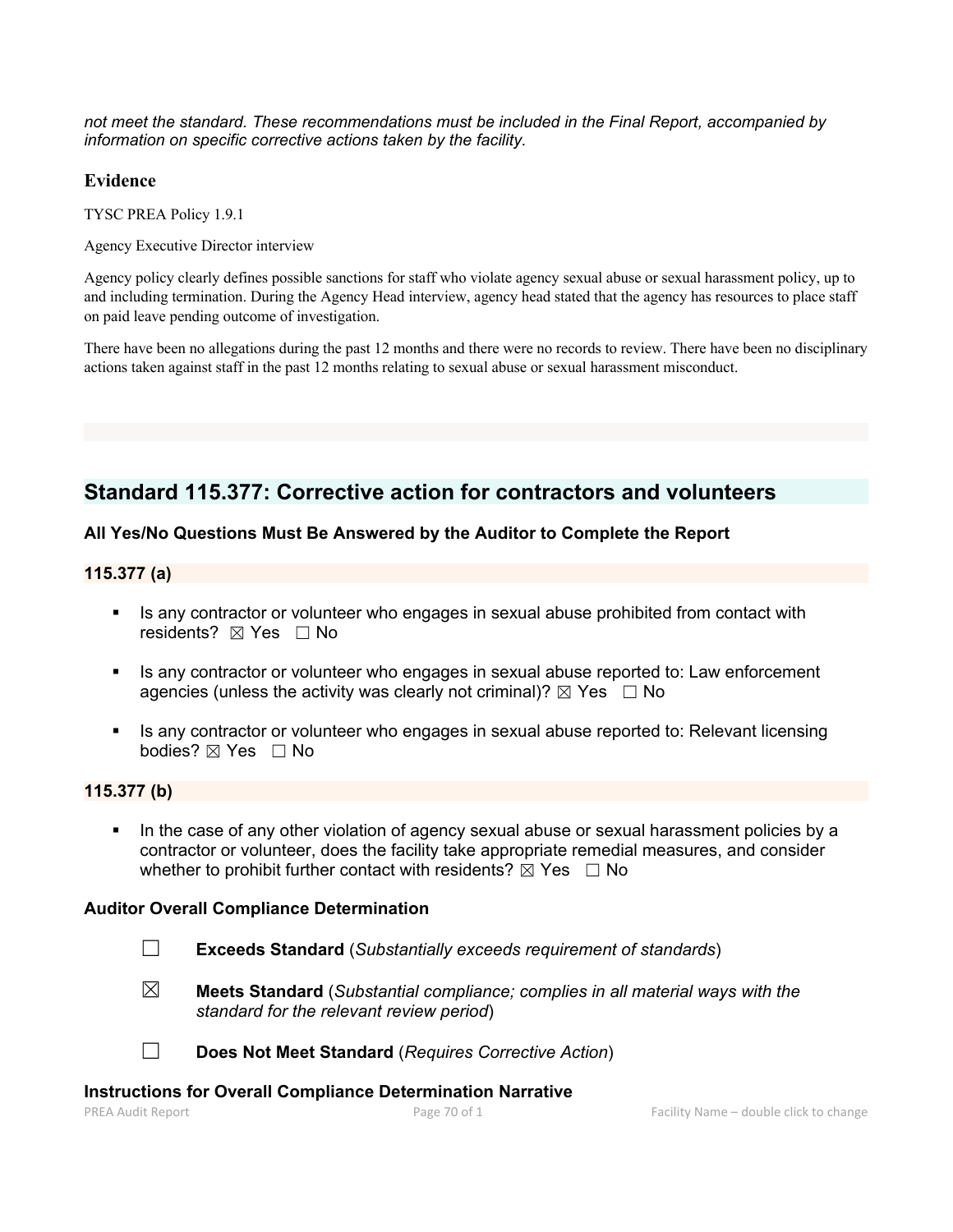*The narrative below must include a comprehensive discussion of all the evidence relied upon in making the compliance or non-compliance determination, the auditor's analysis and reasoning, and the auditor's conclusions. This discussion must also include corrective action recommendations where the facility does not meet the standard. These recommendations must be included in the Final Report, accompanied by information on specific corrective actions taken by the facility.*

### **Evidence**

TYSC PREA Policy 1.9.2

Agency policy clearly articulates corrective action for contractors (none used in this agency at time of the audit) or volunteers (none at time of audit) who violate agency policy against sexual abuse or sexual harassment up to an including banning from facility. No volunteers or contractors were reported to have violated agency policy.

Agency policy states that any contractor or volunteer who engages in sexual abuse shall be prohibited from contact with residents and be reported to law enforcement agencies.

There have been no allegations against contractors or volunteers in the past 12 months; there were no records to review.

# **Standard 115.378: Interventions and disciplinary sanctions for residents**

# **All Yes/No Questions Must Be Answered by the Auditor to Complete the Report**

#### **115.378 (a)**

 Following an administrative finding that a resident engaged in resident-on-resident sexual abuse, or following a criminal finding of guilt for resident-on-resident sexual abuse, may residents be subject to disciplinary sanctions only pursuant to a formal disciplinary process?  $\boxtimes$  Yes  $\Box$  No

#### **115.378 (b)**

- Are disciplinary sanctions commensurate with the nature and circumstances of the abuse committed, the resident's disciplinary history, and the sanctions imposed for comparable offenses by other residents with similar histories?  $\boxtimes$  Yes  $\Box$  No
- In the event a disciplinary sanction results in the isolation of a resident, does the agency ensure the resident is not denied daily large-muscle exercise?  $\boxtimes$  Yes  $\Box$  No
- In the event a disciplinary sanction results in the isolation of a resident, does the agency ensure the resident is not denied access to any legally required educational programming or special education services?  $\boxtimes$  Yes  $\Box$  No
- In the event a disciplinary sanction results in the isolation of a resident, does the agency ensure the resident receives daily visits from a medical or mental health care clinician?  $\boxtimes$  Yes  $\Box$  No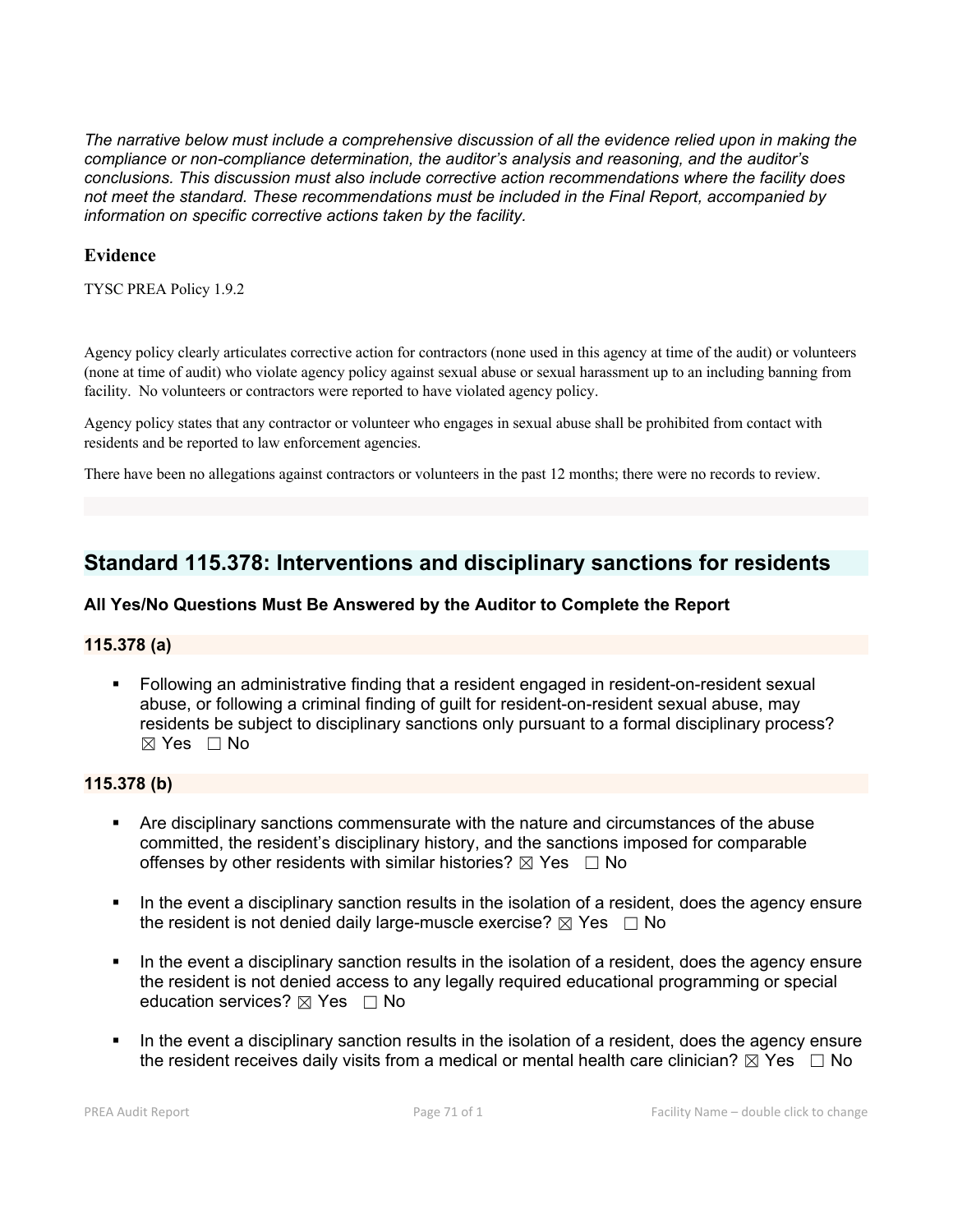In the event a disciplinary sanction results in the isolation of a resident, does the resident also have access to other programs and work opportunities to the extent possible?  $\boxtimes$  Yes  $\Box$  No

# **115.378 (c)**

 When determining what types of sanction, if any, should be imposed, does the disciplinary process consider whether a resident's mental disabilities or mental illness contributed to his or her behavior?  $\boxtimes$  Yes  $\Box$  No

#### **115.378 (d)**

- If the facility offers therapy, counseling, or other interventions designed to address and correct underlying reasons or motivations for the abuse, does the facility consider whether to offer the offending resident participation in such interventions?  $\boxtimes$  Yes  $\Box$  No
- If the agency requires participation in such interventions as a condition of access to any rewards-based behavior management system or other behavior-based incentives, does it always refrain from requiring such participation as a condition to accessing general programming or education?  $\boxtimes$  Yes  $\Box$  No

### **115.378 (e)**

 Does the agency discipline a resident for sexual contact with staff only upon a finding that the staff member did not consent to such contact?  $\boxtimes$  Yes  $\Box$  No

# **115.378 (f)**

 For the purpose of disciplinary action does a report of sexual abuse made in good faith based upon a reasonable belief that the alleged conduct occurred NOT constitute falsely reporting an incident or lying, even if an investigation does not establish evidence sufficient to substantiate the allegation?  $\boxtimes$  Yes  $\Box$  No

#### **115.378 (g)**

 Does the agency always refrain from considering non-coercive sexual activity between residents to be sexual abuse? (N/A if the agency does not prohibit all sexual activity between residents.) ☒ Yes ☐ No ☐ NA

#### **Auditor Overall Compliance Determination**

- ☐ **Exceeds Standard** (*Substantially exceeds requirement of standards*)
- ☒ **Meets Standard** (*Substantial compliance; complies in all material ways with the standard for the relevant review period*)
- 
- ☐ **Does Not Meet Standard** (*Requires Corrective Action*)

#### **Instructions for Overall Compliance Determination Narrative**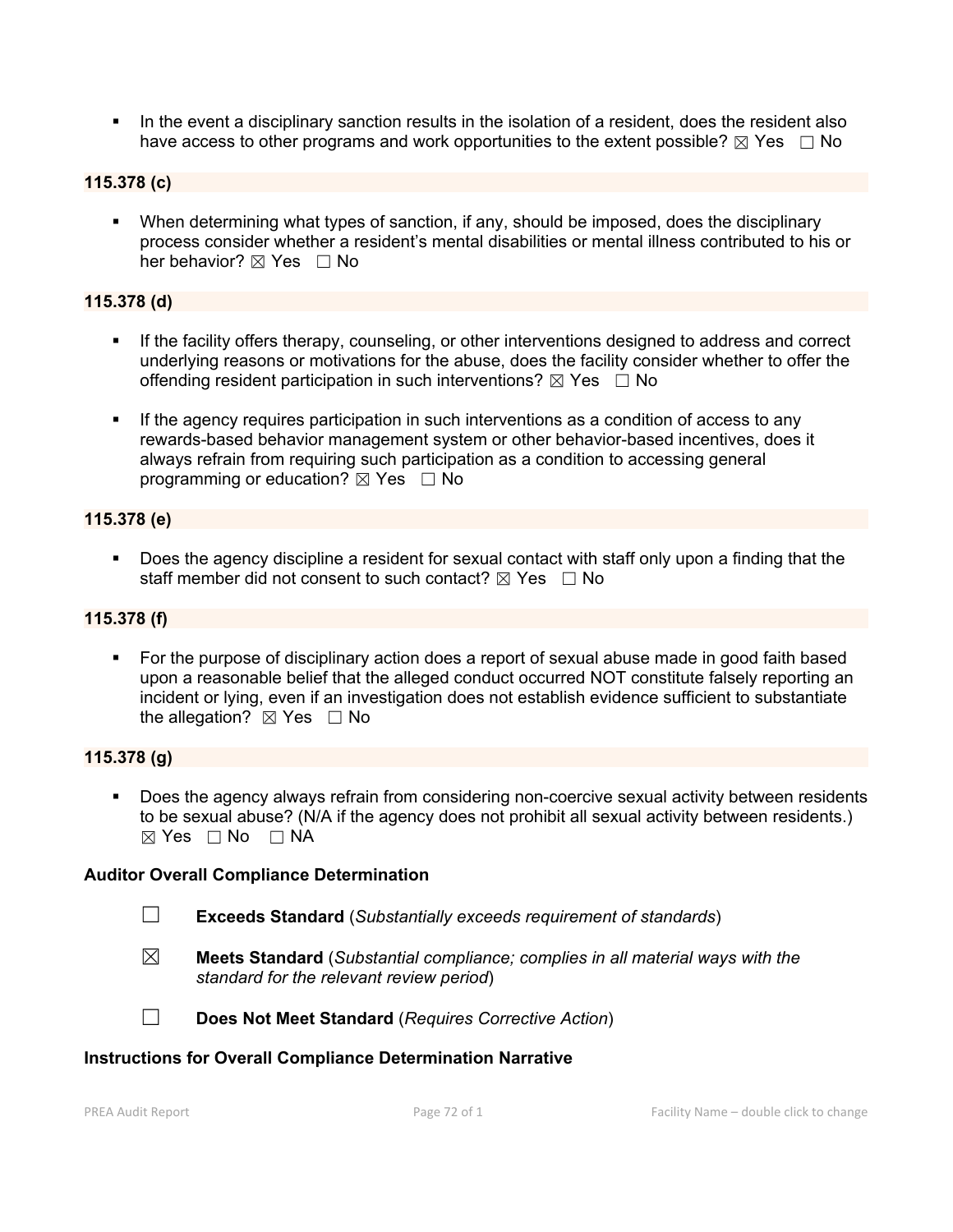*The narrative below must include a comprehensive discussion of all the evidence relied upon in making the compliance or non-compliance determination, the auditor's analysis and reasoning, and the auditor's conclusions. This discussion must also include corrective action recommendations where the facility does not meet the standard. These recommendations must be included in the Final Report, accompanied by information on specific corrective actions taken by the facility.*

TYSC PREA Policy 1.9.3

Program Director (Superintendent) interview

Resident manual

Facility does not use isolation for disciplinary sanction or for any other reason.

Agency policy prohibits sexual activity between residents. Residents may be subject to disciplinary sanctions only following a substantiated administrative investigation or a criminal finding of guilt for resident-on-resident sexual abuse. Residents may be disciplined for sexual contact with staff only upon a finding that staff did not consent to such contact. The agency's policy mirrors the standard in requiring the disciplinary process to consider whether a resident's mental disabilities ormental illness contributed to his behavior in determining sanctions.

There have been no allegations of sexual abuse of any type in this facility during the past 12 months; no disciplinary actions have been taken.

This facility does not have mental health or medical practitioners on site. Residents are referred to the community for treatment and treatment is not a condition for earning points or participating in programming or education.

# **MEDICAL AND MENTAL CARE**

# **Standard 115.381: Medical and mental health screenings; history of sexual abuse**

# **All Yes/No Questions Must Be Answered by the Auditor to Complete the Report**

# **115.381 (a)**

 If the screening pursuant to § 115.341 indicates that a resident has experienced prior sexual victimization, whether it occurred in an institutional setting or in the community, do staff ensure that the resident is offered a follow-up meeting with a medical or mental health practitioner within 14 days of the intake screening?  $\boxtimes$  Yes  $\Box$  No

# **115.381 (b)**

If the screening pursuant to  $\S$  115.341 indicates that a resident has previously perpetrated sexual abuse, whether it occurred in an institutional setting or in the community, do staff ensure that the resident is offered a follow-up meeting with a mental health practitioner within 14 days of the intake screening?  $\boxtimes$  Yes  $\Box$  No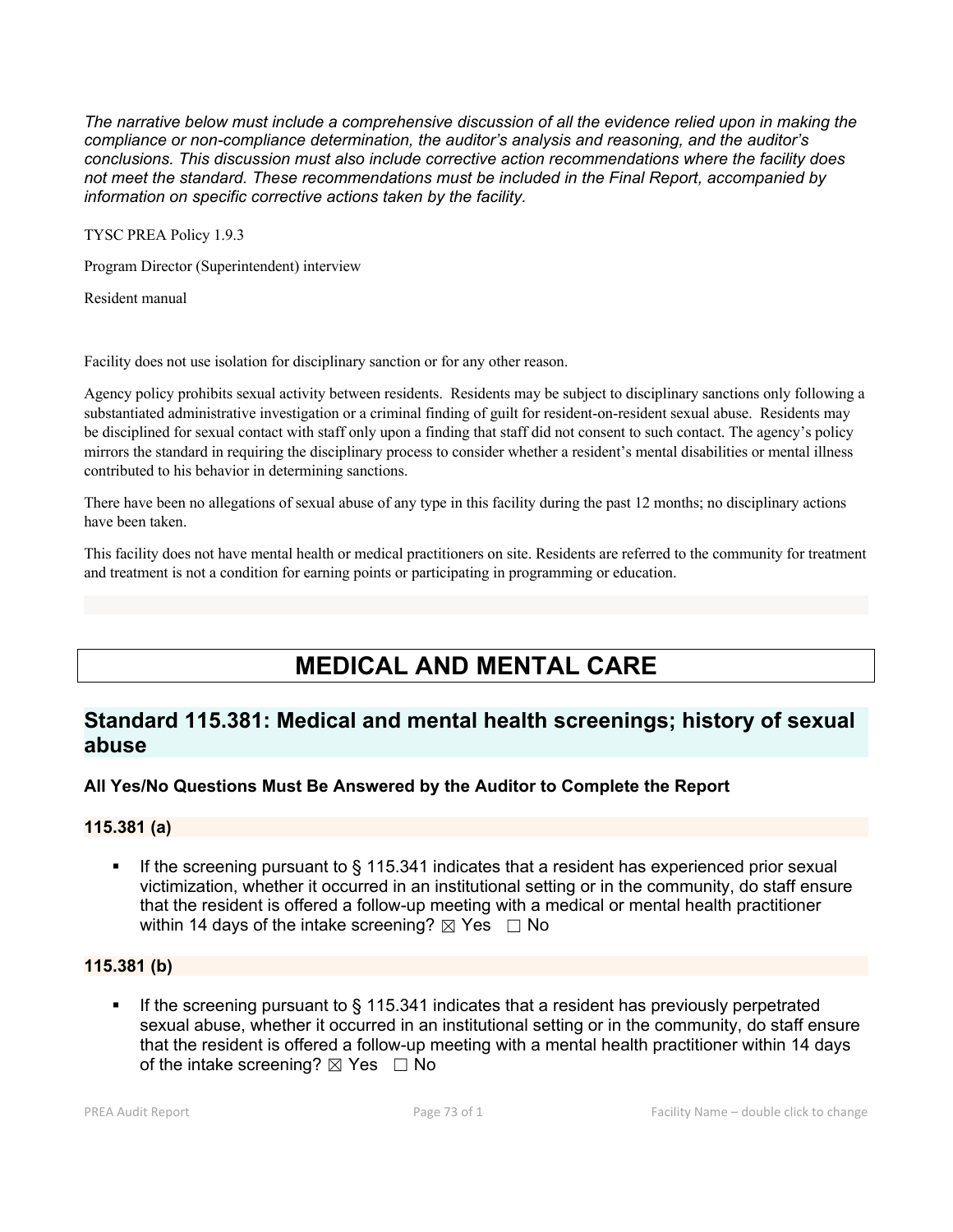### **115.381 (c)**

 Is any information related to sexual victimization or abusiveness that occurred in an institutional setting strictly limited to medical and mental health practitioners and other staff as necessary to inform treatment plans and security management decisions, including housing, bed, work, education, and program assignments, or as otherwise required by Federal, State, or local law?  $\boxtimes$  Yes  $\Box$  No

#### **115.381 (d)**

 Do medical and mental health practitioners obtain informed consent from residents before reporting information about prior sexual victimization that did not occur in an institutional setting, unless the resident is under the age of 18?  $\boxtimes$  Yes  $\Box$  No

#### **Auditor Overall Compliance Determination**

- ☐ **Exceeds Standard** (*Substantially exceeds requirement of standards*)
- ☒ **Meets Standard** (*Substantial compliance; complies in all material ways with the standard for the relevant review period*)
- ☐ **Does Not Meet Standard** (*Requires Corrective Action*)

#### **Instructions for Overall Compliance Determination Narrative**

*The narrative below must include a comprehensive discussion of all the evidence relied upon in making the compliance or non-compliance determination, the auditor's analysis and reasoning, and the auditor's conclusions. This discussion must also include corrective action recommendations where the facility does not meet the standard. These recommendations must be included in the Final Report, accompanied by information on specific corrective actions taken by the facility.*

#### **Evidence**

TYSC PREA Policy 1.7.3

Vulnerability assessment form

Resident intake file review, past twelve months; 68 files reviewed

Resident intake file review, current residents; 13 files reviewed

Los Angeles Symptom Checklist form

Agency policy mirrors standard; there are no medical or mental health providers on staff, so residents are referred out to community resources within timeframe required under standard (as part of intake process). The residents ofthis facility receive medical and mental health treatment in the community, so records to confirm referrals were not available.

Two current residents reported sexual victimization or being prior perpetrators at intake; both are currently receiving treatment in the community that relate to the report made during the vulnerability assessment.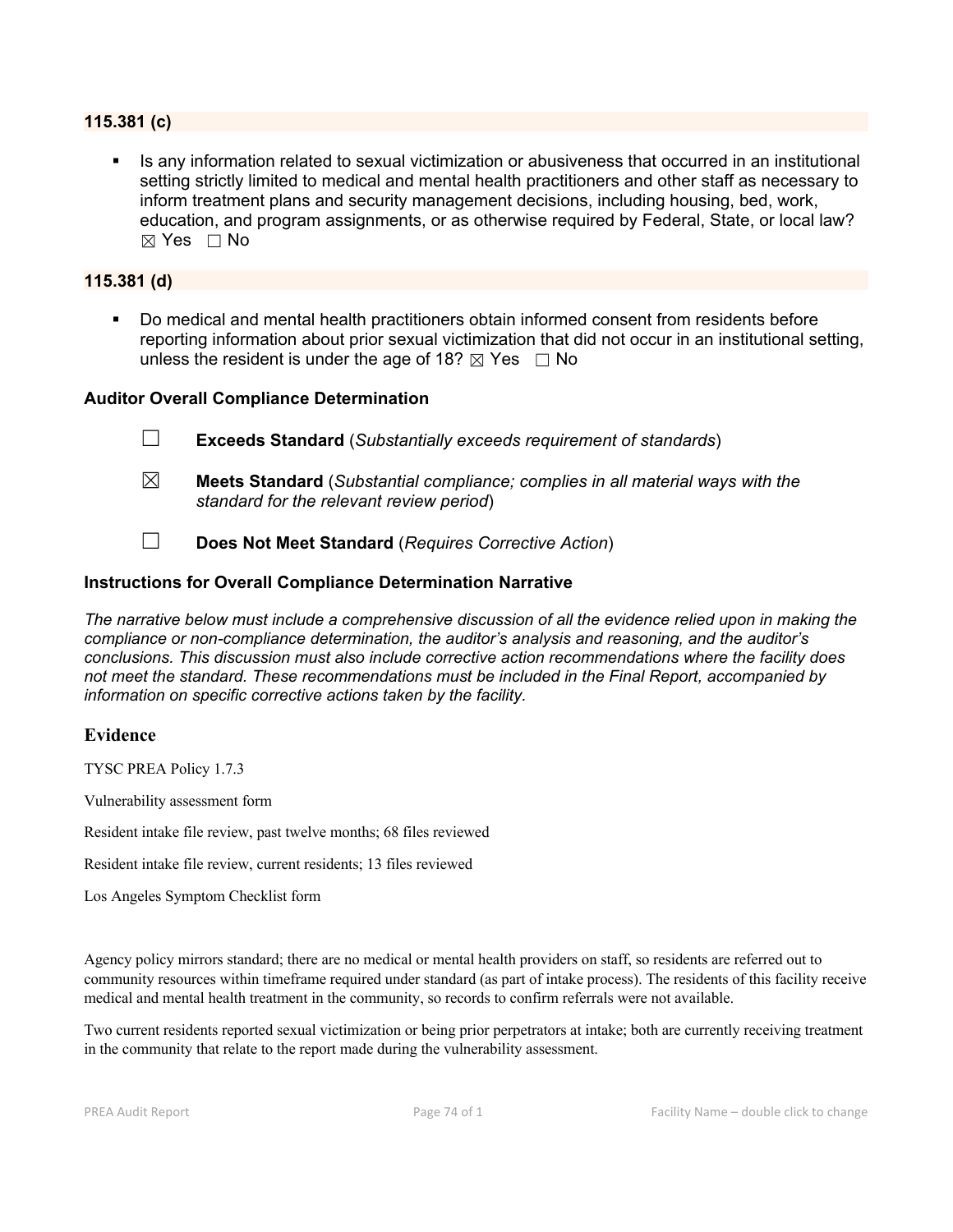The facility's vulnerability assessment form has a space to remind the staff doing the intake to offer services/follow-up meetings as necessary. Agency documents offerings of follow-up meetings on residents' vulnerability forms at intake. Of the 81 files reviewed (13 current residents, 68 in the past 12 months), one was missing any notation of required follow-up. This auditor brought this to the attention of the Program Director as an area to put a review process inplace to ensure all residents receive follow-up meetings as required by the standard and within the necessary timeframes.

In addition to using the agency's form, the agency also uses the Los Angeles Symptom Checklist to assess the residents in its care. This instrument is a validated tool and used extensively to determine overall status of adolescents. Residents in this facility do not have long lengths of stay, so the agency's form is not re-administered to residents unless they leave the facility and are readmitted. Given the use of the Los Angeles Symptom Checklist in conjunction with the agency generated vulnerability assessment form, residents in this group home are carefully monitored for anything that might make them more susceptible to sexual abuse or sexual harassment or for being a threat to other residents.

# **Standard 115.382: Access to emergency medical and mental health services**

# **All Yes/No Questions Must Be Answered by the Auditor to Complete the Report**

# **115.382 (a)**

 Do resident victims of sexual abuse receive timely, unimpeded access to emergency medical treatment and crisis intervention services, the nature and scope of which are determined by medical and mental health practitioners according to their professional judgment?  $\boxtimes$  Yes No

# **115.382 (b)**

- If no qualified medical or mental health practitioners are on duty at the time a report of recent sexual abuse is made, do staff first responders take preliminary steps to protect the victim pursuant to § 115.362?  $\boxtimes$  Yes  $\Box$  No
- Do staff first responders immediately notify the appropriate medical and mental health practitioners?  $\boxtimes$  Yes  $\Box$  No

# **115.382 (c)**

 Are resident victims of sexual abuse offered timely information about and timely access to emergency contraception and sexually transmitted infections prophylaxis, in accordance with professionally accepted standards of care, where medically appropriate?  $\boxtimes$  Yes  $\Box$  No

#### **115.382 (d)**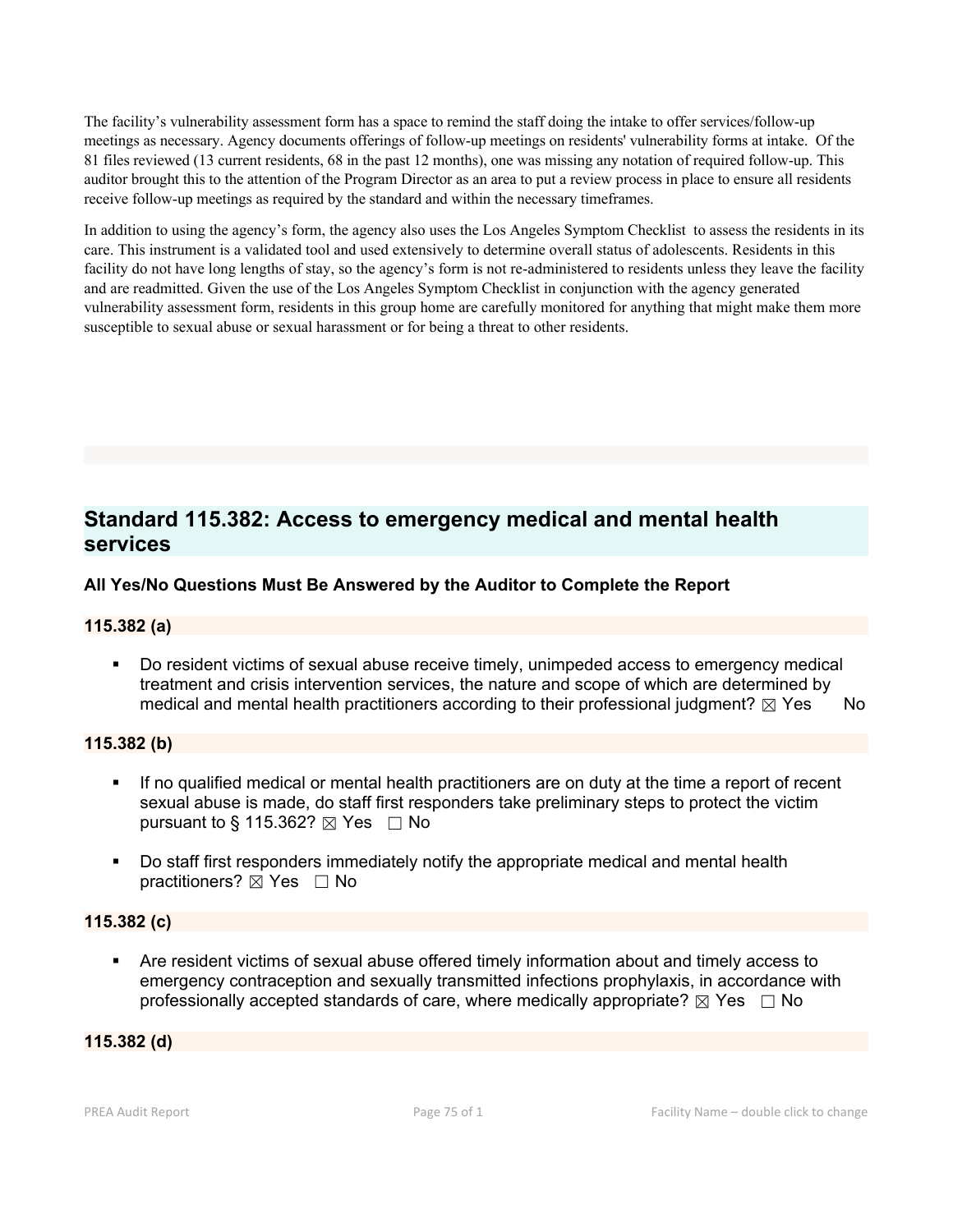Are treatment services provided to the victim without financial cost and regardless of whether the victim names the abuser or cooperates with any investigation arising out of the incident? ☒ Yes ☐ No

### **Auditor Overall Compliance Determination**

- ☐ **Exceeds Standard** (*Substantially exceeds requirement of standards*)
- ☒ **Meets Standard** (*Substantial compliance; complies in all material ways with the standard for the relevant review period*)
- ☐ **Does Not Meet Standard** (*Requires Corrective Action*)

### **Instructions for Overall Compliance Determination Narrative**

*The narrative below must include a comprehensive discussion of all the evidence relied upon in making the compliance or non-compliance determination, the auditor's analysis and reasoning, and the auditor's conclusions. This discussion must also include corrective action recommendations where the facility does not meet the standard. These recommendations must be included in the Final Report, accompanied by information on specific corrective actions taken by the facility.*

### **Evidence**

TYSC PREA Policy 1.8.3

PREA Response Protocol

Resident interviews

Agency policy mirrors standard. Treatment services are to be provided to victims without financial cost regardless of whether the victim names the abuser or cooperates in any way. All medical and mental health treatment services are provided in community. No current residents reported sexual abuse; the facility does not have mental health or medical practitioners on staff.

Facility uses Maryview Hospital for all emergency medical and mental health services.

# **Standard 115.383: Ongoing medical and mental health care for sexual abuse victims and abusers**

# **All Yes/No Questions Must Be Answered by the Auditor to Complete the Report**

#### **115.383 (a)**

 Does the facility offer medical and mental health evaluation and, as appropriate, treatment to all residents who have been victimized by sexual abuse in any prison, jail, lockup, or juvenile facility? ⊠ Yes □ No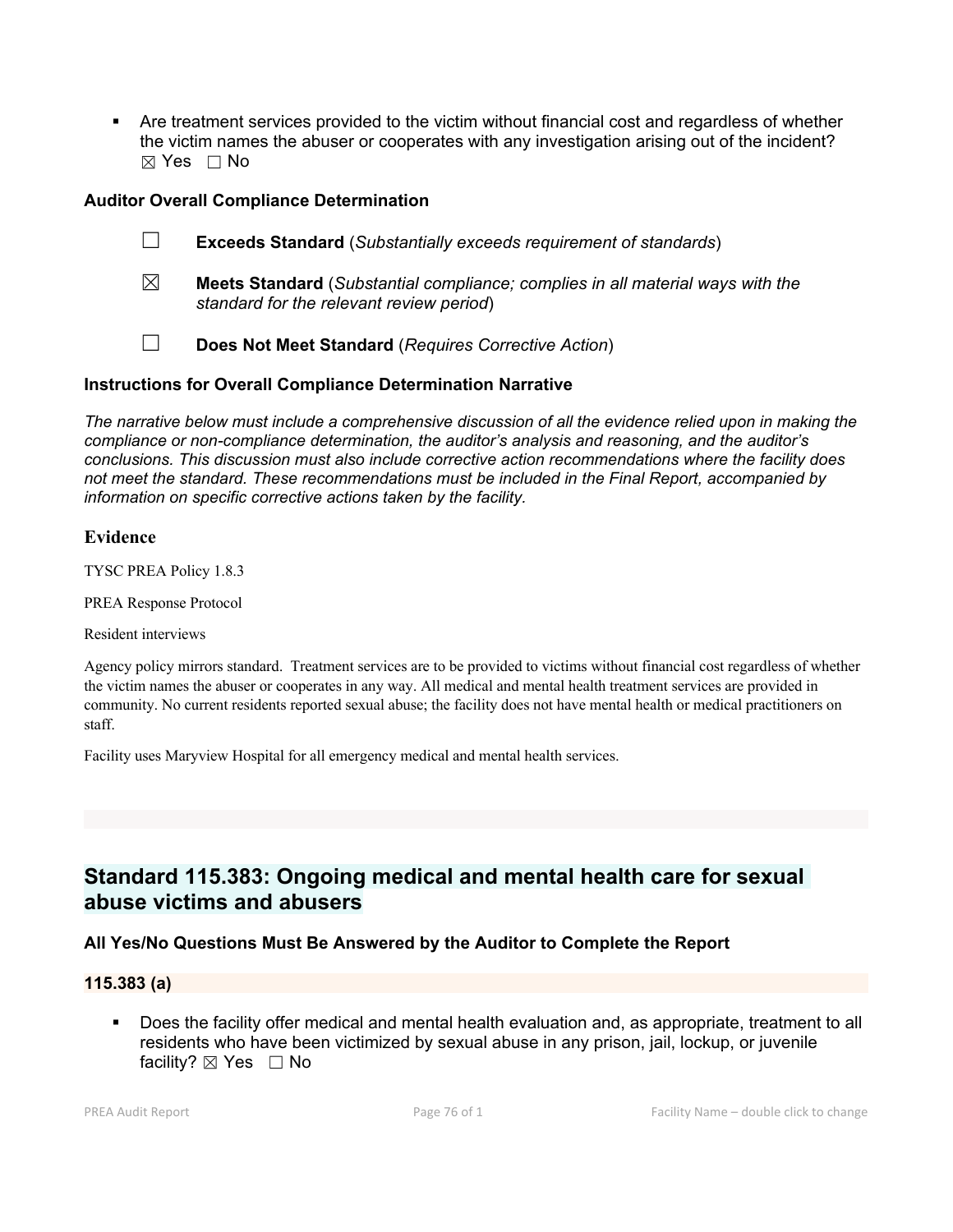#### **115.383 (b)**

 Does the evaluation and treatment of such victims include, as appropriate, follow-up services, treatment plans, and, when necessary, referrals for continued care following their transfer to, or placement in, other facilities, or their release from custody?  $\boxtimes$  Yes  $\Box$  No

#### **115.383 (c)**

 Does the facility provide such victims with medical and mental health services consistent with the community level of care?  $\boxtimes$  Yes  $\Box$  No

#### **115.383 (d)**

 Are resident victims of sexually abusive vaginal penetration while incarcerated offered pregnancy tests? (N/A if all-male facility.)  $\boxtimes$  Yes  $\Box$  No  $\Box$  NA

#### **115.383 (e)**

If pregnancy results from the conduct described in paragraph  $\S$  115.383(d), do such victims receive timely and comprehensive information about and timely access to all lawful pregnancyrelated medical services? (N/A if all-male facility.)  $\boxtimes$  Yes  $\Box$  No  $\Box$  NA

#### **115.383 (f)**

 Are resident victims of sexual abuse while incarcerated offered tests for sexually transmitted infections as medically appropriate?  $\boxtimes$  Yes  $\Box$  No

#### **115.383 (g)**

 Are treatment services provided to the victim without financial cost and regardless of whether the victim names the abuser or cooperates with any investigation arising out of the incident? ☒ Yes ☐ No

#### **115.383 (h)**

 Does the facility attempt to conduct a mental health evaluation of all known resident-on-resident abusers within 60 days of learning of such abuse history and offer treatment when deemed appropriate by mental health practitioners?  $\boxtimes$  Yes  $\Box$  No

#### **Auditor Overall Compliance Determination**

- ☐ **Exceeds Standard** (*Substantially exceeds requirement of standards*)
- ☒ **Meets Standard** (*Substantial compliance; complies in all material ways with the standard for the relevant review period*)

☐ **Does Not Meet Standard** (*Requires Corrective Action*)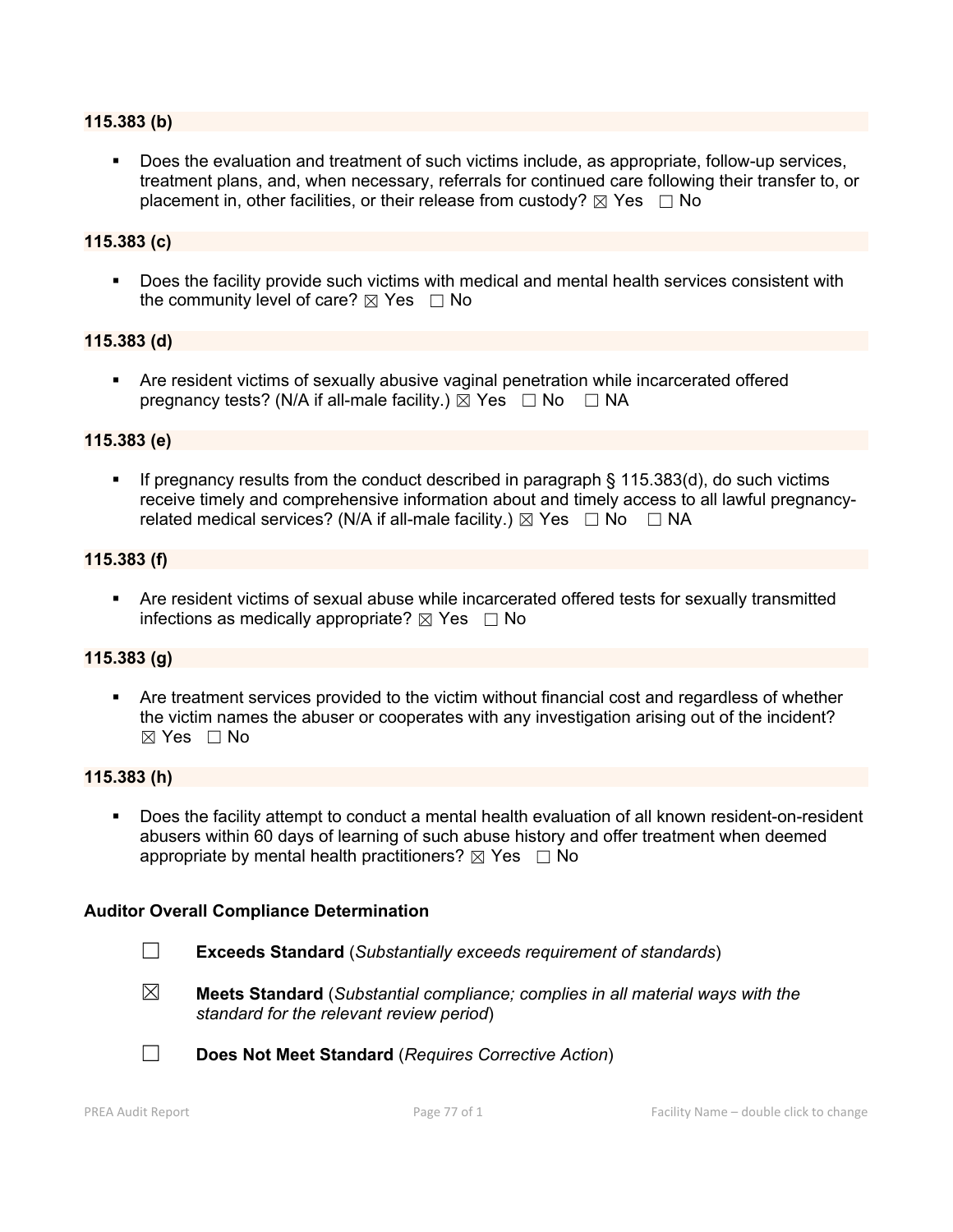### **Instructions for Overall Compliance Determination Narrative**

*The narrative below must include a comprehensive discussion of all the evidence relied upon in making the compliance or non-compliance determination, the auditor's analysis and reasoning, and the auditor's conclusions. This discussion must also include corrective action recommendations where the facility does not meet the standard. These recommendations must be included in the Final Report, accompanied by information on specific corrective actions taken by the facility.*

#### **Evidence**

TYSC PREA Policy 1.8.5

Staff interviews

Facility uses local hospital, Maryview Hospital, then follows treatment plan with community providers. This facility is male only. All treatment is provided by the community at no cost to resident. No current residents reported sexual abuse.

Policy mirrors the standard including offering medical and mental health evaluations to all residents who have been victimized by sexual abuse in a jail, prison, or juvenile facility; providing any required services at no cost to residents, regardless ofhis participation in an investigation; attempting to conduct a mental health evaluation of all known resident-on-resident abusers within 60 days of learning of such abuse history, etc.

No current residents reported sexual abuse. The facility does not have mental health or medical providers on staff; there were no staff to interview and no files to review. This is an all-male facility.

# **DATA COLLECTION AND REVIEW**

# **Standard 115.386: Sexual abuse incident reviews**

# **All Yes/No Questions Must Be Answered by the Auditor to Complete the Report**

#### **115.386 (a)**

 Does the facility conduct a sexual abuse incident review at the conclusion of every sexual abuse investigation, including where the allegation has not been substantiated, unless the allegation has been determined to be unfounded?  $\boxtimes$  Yes  $\Box$  No

#### **115.386 (b)**

 Does such review ordinarily occur within 30 days of the conclusion of the investigation?  $\boxtimes$  Yes  $\Box$  No

#### **115.386 (c)**

 Does the review team include upper-level management officials, with input from line supervisors, investigators, and medical or mental health practitioners?  $\boxtimes$  Yes  $\Box$  No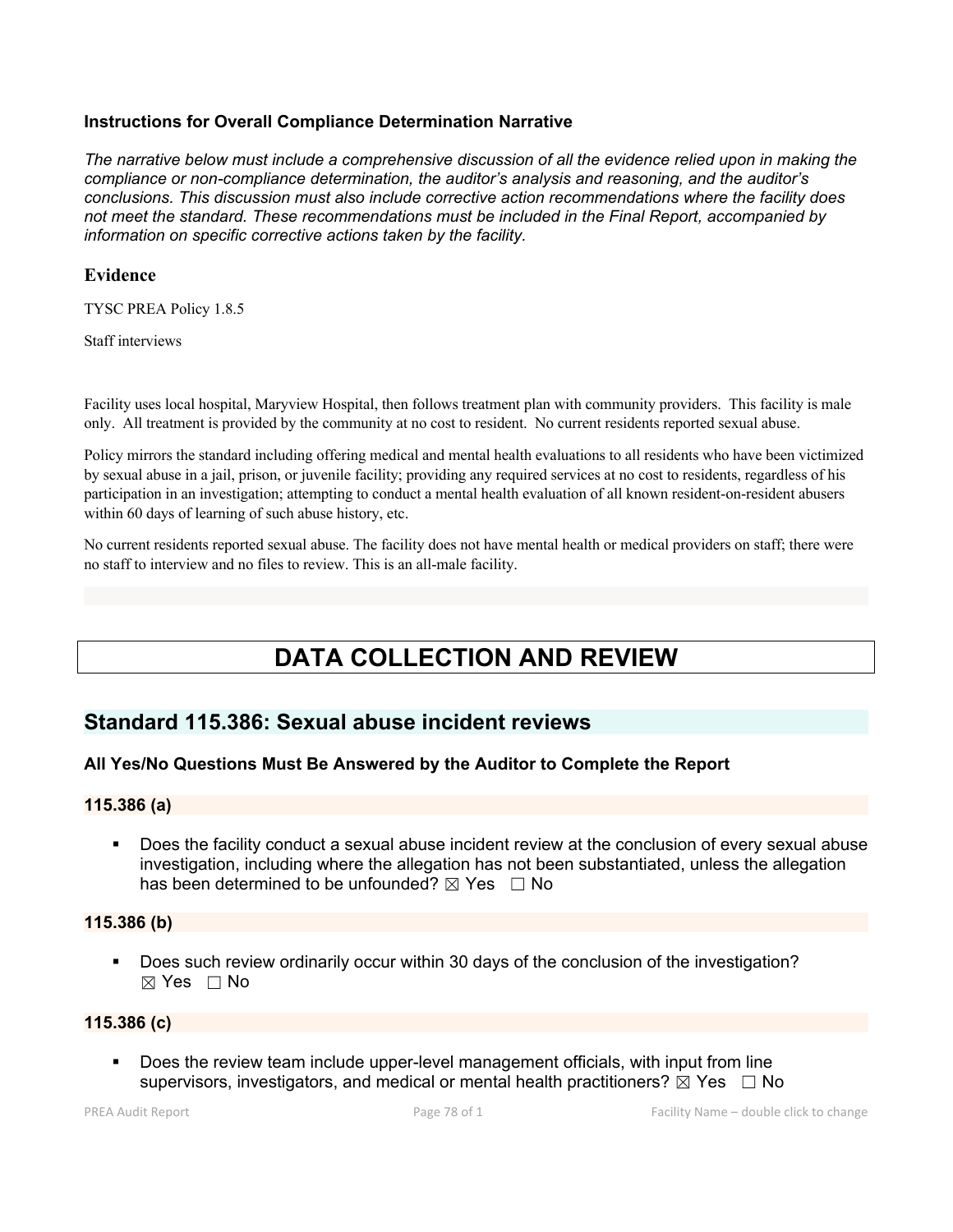#### **115.386 (d)**

- Does the review team: Consider whether the allegation or investigation indicates a need to change policy or practice to better prevent, detect, or respond to sexual abuse?  $\boxtimes$  Yes  $\Box$  No
- Does the review team: Consider whether the incident or allegation was motivated by race; ethnicity; gender identity; lesbian, gay, bisexual, transgender, or intersex identification, status, or perceived status; gang affiliation; or other group dynamics at the facility?  $\boxtimes$  Yes  $\Box$  No
- Does the review team: Examine the area in the facility where the incident allegedly occurred to assess whether physical barriers in the area may enable abuse?  $\boxtimes$  Yes  $\Box$  No
- Does the review team: Assess the adequacy of staffing levels in that area during different shifts? ⊠ Yes □ No
- Does the review team: Assess whether monitoring technology should be deployed or augmented to supplement supervision by staff?  $\boxtimes$  Yes  $\Box$  No
- Does the review team: Prepare a report of its findings, including but not necessarily limited to determinations made pursuant to  $\S$ § 115.386(d)(1) - (d)(5), and any recommendations for improvement and submit such report to the facility head and PREA compliance manager?  $\boxtimes$  Yes  $\Box$  No

#### **115.386 (e)**

 Does the facility implement the recommendations for improvement, or document its reasons for not doing so?  $\boxtimes$  Yes  $\Box$  No

#### **Auditor Overall Compliance Determination**

- ☐ **Exceeds Standard** (*Substantially exceeds requirement of standards*)
- ☒ **Meets Standard** (*Substantial compliance; complies in all material ways with the standard for the relevant review period*)
- ☐ **Does Not Meet Standard** (*Requires Corrective Action*)

#### **Instructions for Overall Compliance Determination Narrative**

*The narrative below must include a comprehensive discussion of all the evidence relied upon in making the compliance or non-compliance determination, the auditor's analysis and reasoning, and the auditor's conclusions. This discussion must also include corrective action recommendations where the facility does not meet the standard. These recommendations must be included in the Final Report, accompanied by information on specific corrective actions taken by the facility.*

# **Evidence**

TYSC PREA Policy 1.8.8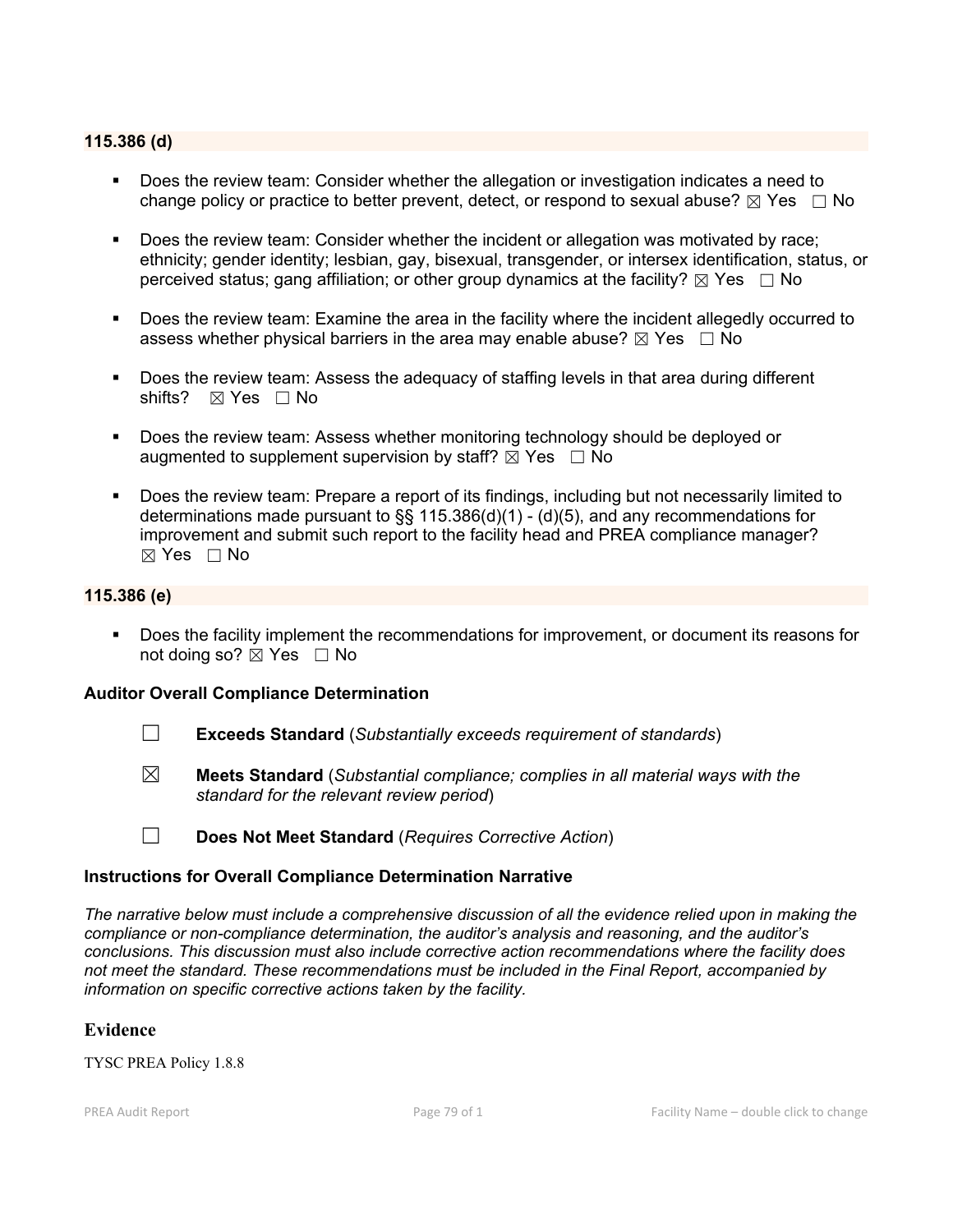Agency head interview

Facility has a review process inplace for all incidents and currently uses the same process for PREA incidents. Deputy Director is a member of the Tidewater Sexual Assault Review Team. Agency's policy mirrors the standard and the process for reviewing incidents of sexual abuse or sexual harassment incorporates all required elements of the standard.

There have been no sexual abuse incidents to date; there were no reports to review.

# **Standard 115.387: Data collection**

# **All Yes/No Questions Must Be Answered by the Auditor to Complete the Report**

# **115.387 (a)**

 Does the agency collect accurate, uniform data for every allegation of sexual abuse at facilities under its direct control using a standardized instrument and set of definitions?  $\boxtimes$  Yes  $\Box$  No

### **115.387 (b)**

**Does the agency aggregate the incident-based sexual abuse data at least annually?** ☒ Yes ☐ No

### **115.387 (c)**

 Does the incident-based data include, at a minimum, the data necessary to answer all questions from the most recent version of the Survey of Sexual Violence conducted by the Department of Justice? ☒ Yes ☐ No

#### **115.387 (d)**

 Does the agency maintain, review, and collect data as needed from all available incident-based documents, including reports, investigation files, and sexual abuse incident reviews?  $\boxtimes$  Yes  $\Box$  No

#### **115.387 (e)**

 Does the agency also obtain incident-based and aggregated data from every private facility with which it contracts for the confinement of its residents? (N/A if agency does not contract for the confinement of its residents.)  $\boxtimes$  Yes  $\Box$  No  $\Box$  NA

# **115.387 (f)**

 Does the agency, upon request, provide all such data from the previous calendar year to the Department of Justice no later than June 30? (N/A if DOJ has not requested agency data.)  $\boxtimes$  Yes  $\Box$  No  $\Box$  NA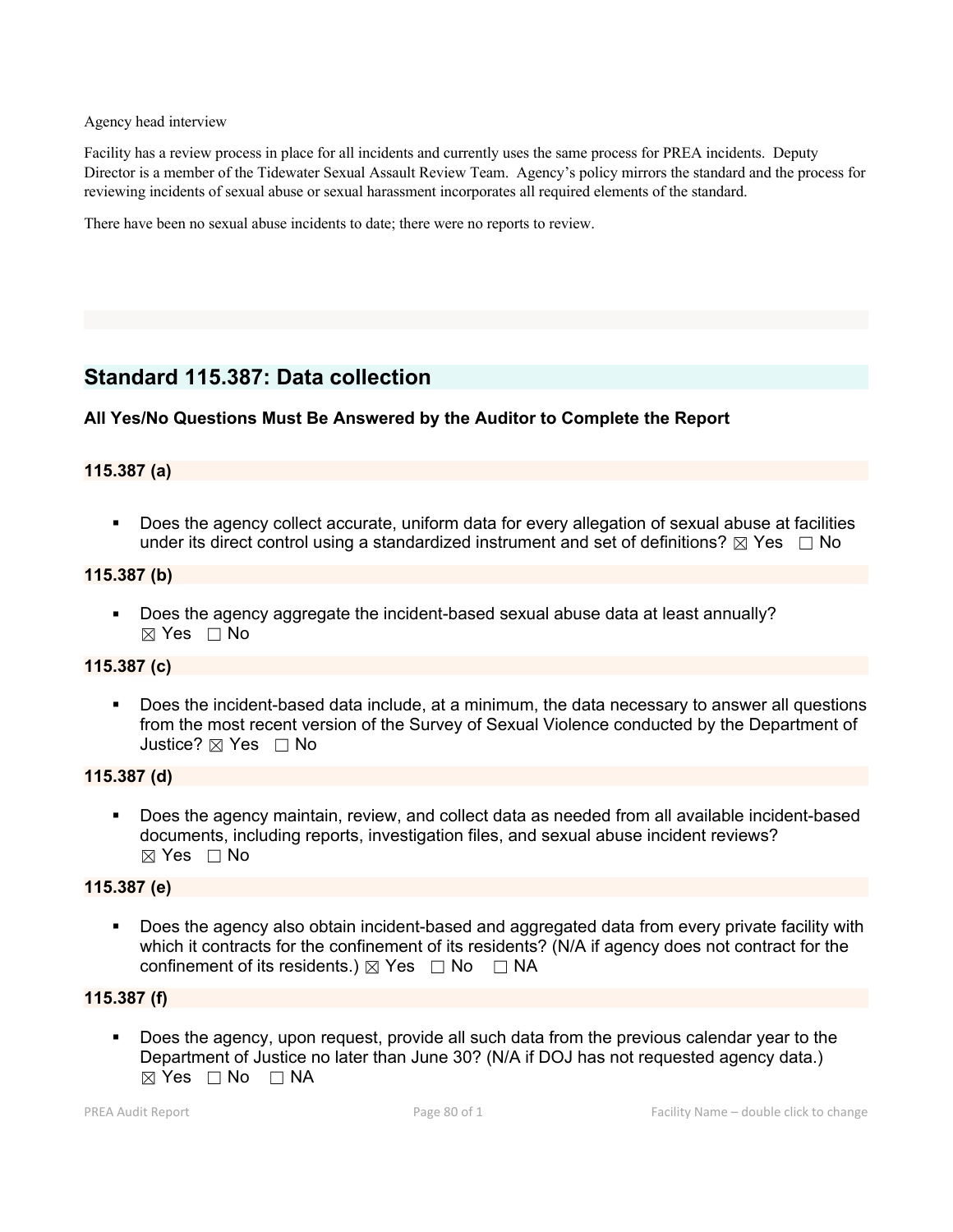#### **Auditor Overall Compliance Determination**

- ☐ **Exceeds Standard** (*Substantially exceeds requirement of standards*)
- ☒ **Meets Standard** (*Substantial compliance; complies in all material ways with the standard for the relevant review period*)
- ☐ **Does Not Meet Standard** (*Requires Corrective Action*)

#### **Instructions for Overall Compliance Determination Narrative**

*The narrative below must include a comprehensive discussion of all the evidence relied upon in making the compliance or non-compliance determination, the auditor's analysis and reasoning, and the auditor's conclusions. This discussion must also include corrective action recommendations where the facility does not meet the standard. These recommendations must be included in the Final Report, accompanied by information on specific corrective actions taken by the facility.*

#### **Evidence**

TYSC PREA Policy 1.10.1

Agency head interview

The agency's PREA policy mirrors the standard. Facility doesnot have any incidents to report at this time. DOJ has not requested data from this agency/facility.

# **Standard 115.388: Data review for corrective action**

#### **All Yes/No Questions Must Be Answered by the Auditor to Complete the Report**

#### **115.388 (a)**

- Does the agency review data collected and aggregated pursuant to § 115.387 in order to assess and improve the effectiveness of its sexual abuse prevention, detection, and response policies, practices, and training, including by: Identifying problem areas?  $\boxtimes$  Yes  $\Box$  No
- Does the agency review data collected and aggregated pursuant to § 115.387 in order to assess and improve the effectiveness of its sexual abuse prevention, detection, and response policies, practices, and training, including by: Taking corrective action on an ongoing basis?  $\boxtimes$  Yes  $\Box$  No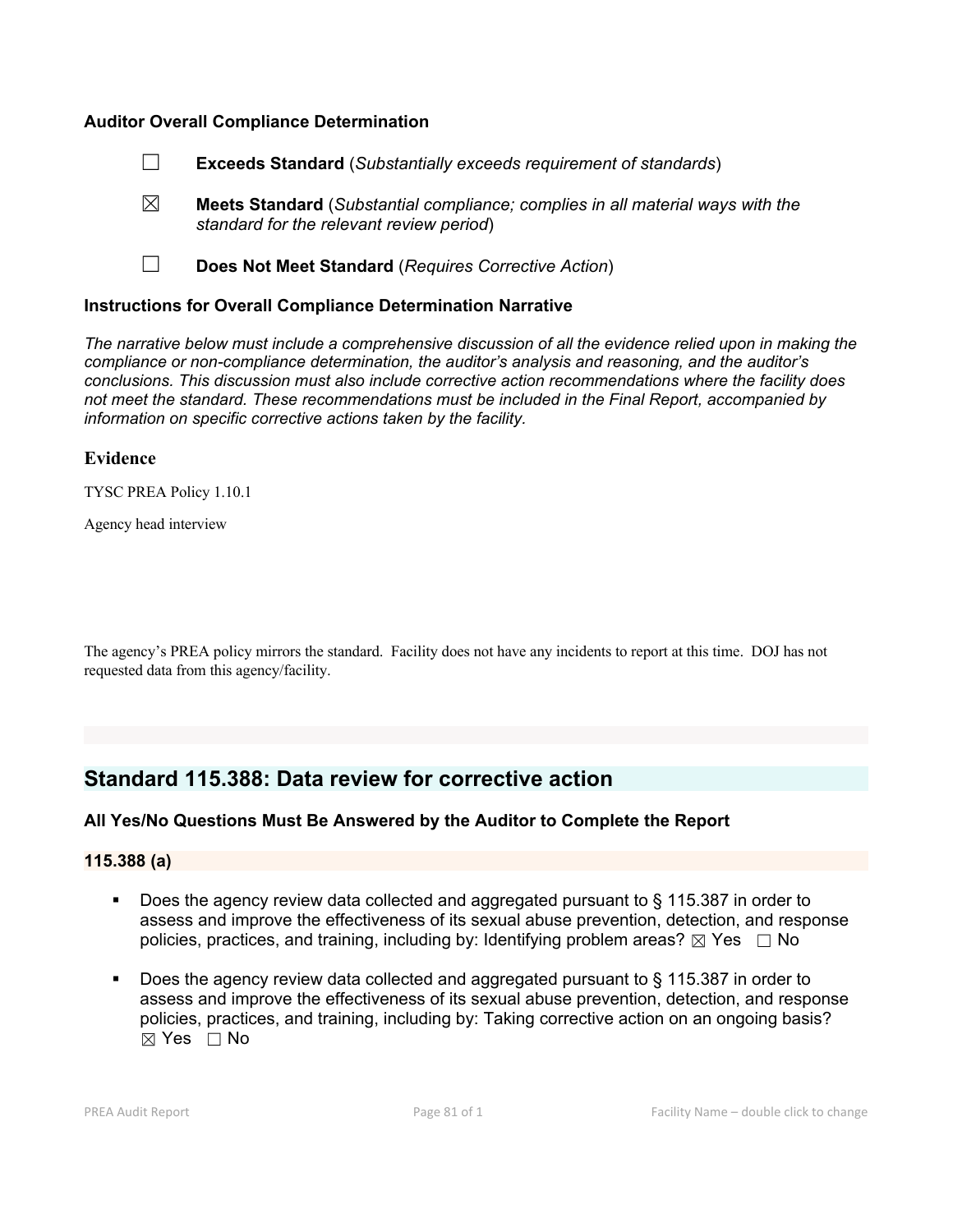■ Does the agency review data collected and aggregated pursuant to § 115.387 in order to assess and improve the effectiveness of its sexual abuse prevention, detection, and response policies, practices, and training, including by: Preparing an annual report of its findings and corrective actions for each facility, as well as the agency as a whole?  $\boxtimes$  Yes  $\Box$  No

# **115.388 (b)**

 Does the agency's annual report include a comparison of the current year's data and corrective actions with those from prior years and provide an assessment of the agency's progress in addressing sexual abuse  $\boxtimes$  Yes  $\Box$  No

#### **115.388 (c)**

 Is the agency's annual report approved by the agency head and made readily available to the public through its website or, if it does not have one, through other means?  $\boxtimes$  Yes  $\Box$  No

#### **115.388 (d)**

 Does the agency indicate the nature of the material redacted where it redacts specific material from the reports when publication would present a clear and specific threat to the safety and security of a facility?  $\boxtimes$  Yes  $\Box$  No

#### **Auditor Overall Compliance Determination**

- ☐ **Exceeds Standard** (*Substantially exceeds requirement of standards*)
- ☒ **Meets Standard** (*Substantial compliance; complies in all material ways with the standard for the relevant review period*)
- ☐ **Does Not Meet Standard** (*Requires Corrective Action*)

#### **Instructions for Overall Compliance Determination Narrative**

*The narrative below must include a comprehensive discussion of all the evidence relied upon in making the compliance or non-compliance determination, the auditor's analysis and reasoning, and the auditor's conclusions. This discussion must also include corrective action recommendations where the facility does not meet the standard. These recommendations must be included in the Final Report, accompanied by information on specific corrective actions taken by the facility.*

#### **Evidence**

TYSC PREA Policy 1.10.2

Agency Head interview

Deputy Director interview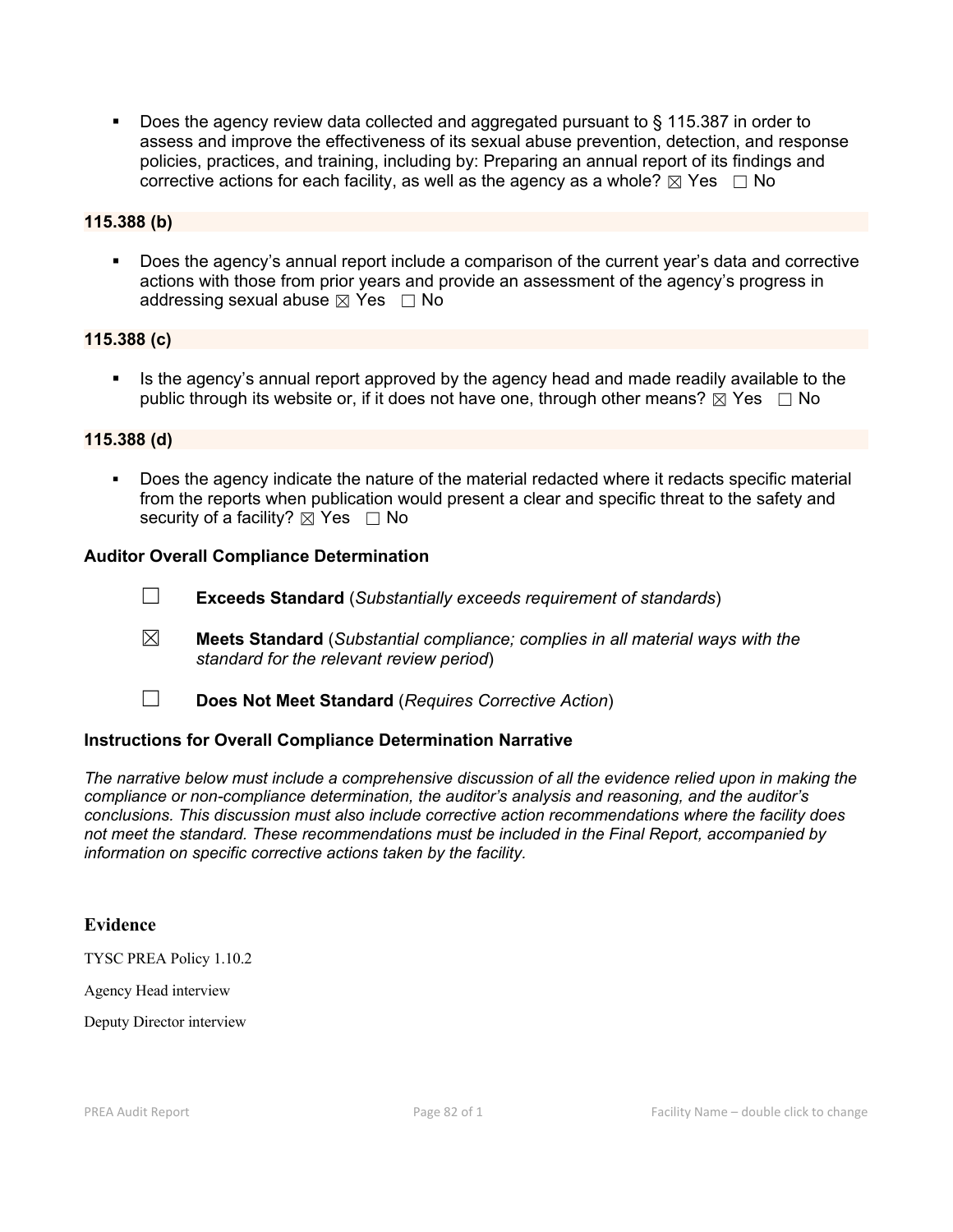The agency collects all required data and has a system in place to do so accurately. There have been no past or current incidents to report on agency's website. Website reflects no incidents for 2016, 2017, 2018.

The agency's annual report meets the requirement of the standard. While the agency makes ongoing strides to improve its prevention, detection and response to sexual abuse and sexual harassment, as a group home located in the community it has chosen not to detail those efforts in an annual report to keep from alarming parents and the general population who reside in the neighborhoods where the group homes are located. The agency feelsthat even talking about its efforts towards the prevention of sexual abuse could be a sensitive issue in the community and the agency is dependent on the good will of the community in its provision of services to residents.

# **Standard 115.389: Data storage, publication, and destruction**

# **All Yes/No Questions Must Be Answered by the Auditor to Complete the Report**

# **115.389 (a)**

Does the agency ensure that data collected pursuant to § 115.387 are securely retained? ☒ Yes ☐ No

### **115.389 (b)**

 Does the agency make all aggregated sexual abuse data, from facilities under its direct control and private facilities with which it contracts, readily available to the public at least annually through its website or, if it does not have one, through other means?  $\boxtimes$  Yes  $\Box$  No

#### **115.389 (c)**

 Does the agency remove all personal identifiers before making aggregated sexual abuse data publicly available?  $\boxtimes$  Yes  $\Box$  No

#### **115.389 (d)**

 Does the agency maintain sexual abuse data collected pursuant to § 115.387 for at least 10 years after the date of the initial collection, unless Federal, State, or local law requires otherwise? ⊠ Yes □ No

#### **Auditor Overall Compliance Determination**

- ☐ **Exceeds Standard** (*Substantially exceeds requirement of standards*)
- ☒ **Meets Standard** (*Substantial compliance; complies in all material ways with the standard for the relevant review period*)



☐ **Does Not Meet Standard** (*Requires Corrective Action*)

#### **Instructions for Overall Compliance Determination Narrative**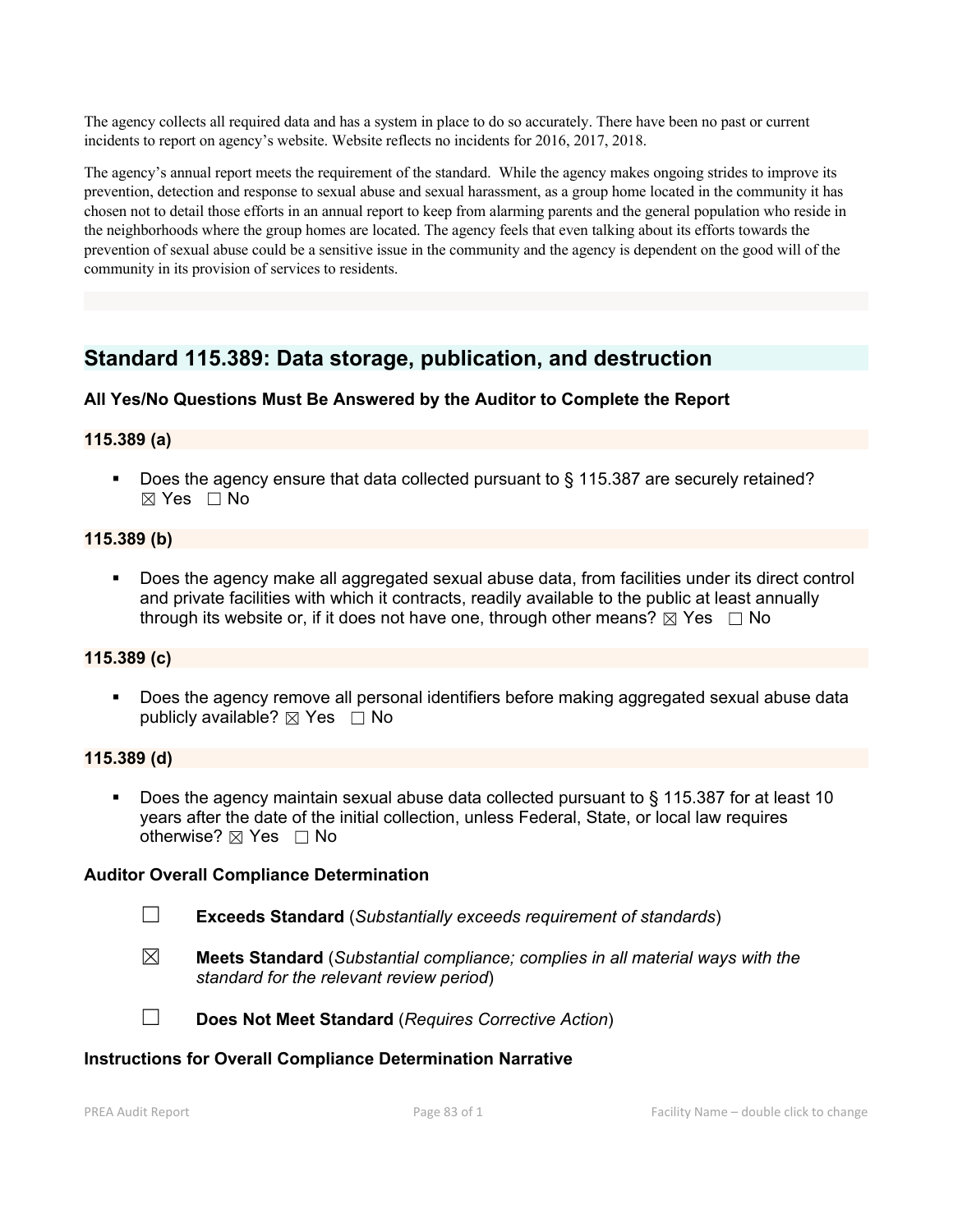*The narrative below must include a comprehensive discussion of all the evidence relied upon in making the compliance or non-compliance determination, the auditor's analysis and reasoning, and the auditor's conclusions. This discussion must also include corrective action recommendations where the facility does not meet the standard. These recommendations must be included in the Final Report, accompanied by information on specific corrective actions taken by the facility.*

### **Evidence**

TYSC PREA Policy 1.10.3

PREA Coordinator interview

Agency PREA Policy mirrors standard. This agency/facility has had no incidents of sexual abuse.

# **AUDITING AND CORRECTIVE ACTION**

# **Standard 115.401: Frequency and scope of audits**

# **All Yes/No Questions Must Be Answered by the Auditor to Complete the Report**

# **115.401 (a)**

 During the prior three-year audit period, did the agency ensure that each facility operated by the agency, or by a private organization on behalf of the agency, was audited at least once? (*Note: The response here is purely informational. A "no" response does not impact overall compliance with this standard.*)  $\boxtimes$  Yes  $\Box$  No

#### **115.401 (b)**

- Is this the first year of the current audit cycle? (*Note: a "no" response does not impact overall compliance with this standard.*) □ Yes  $\boxtimes$  No
- If this is the second year of the current audit cycle, did the agency ensure that at least one-third of each facility type operated by the agency, or by a private organization on behalf of the agency, was audited during the first year of the current audit cycle? (N/A if this is **not** the *second* year of the current audit cycle.)  $\Box$  Yes  $\boxtimes$  No  $\Box$  NA
- If this is the third year of the current audit cycle, did the agency ensure that at least two-thirds of each facility type operated by the agency, or by a private organization on behalf of the agency, were audited during the first two years of the current audit cycle? (N/A if this is **not** the *third* year of the current audit cycle.)  $\boxtimes$  Yes  $\Box$  No  $\Box$  NA

#### **115.401 (h)**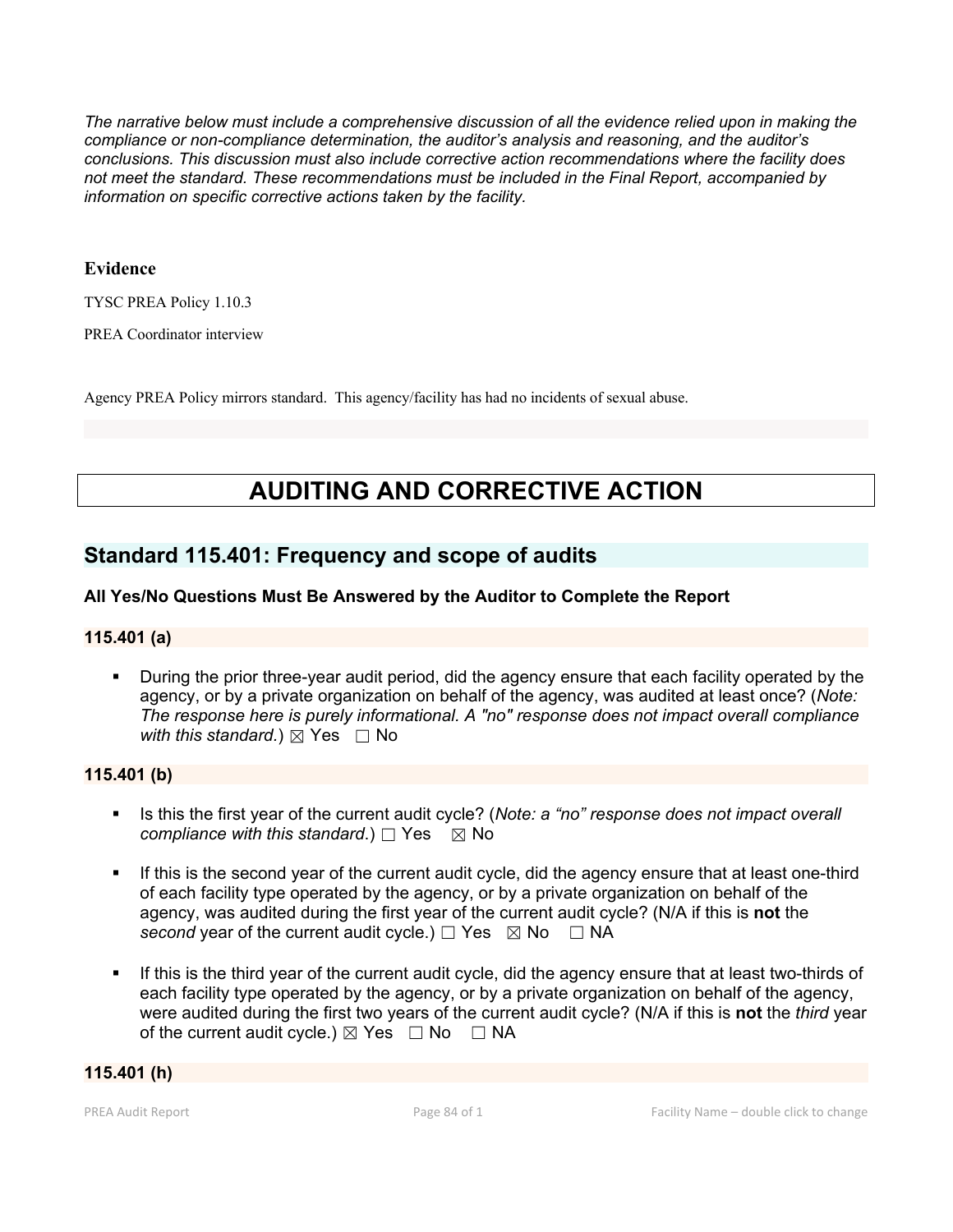Did the auditor have access to, and the ability to observe, all areas of the audited facility?  $\boxtimes$  Yes  $\Box$  No

# **115.401 (i)**

 Was the auditor permitted to request and receive copies of any relevant documents (including electronically stored information)?  $\boxtimes$  Yes  $\Box$  No

### **115.401 (m)**

 Was the auditor permitted to conduct private interviews with inmates, residents, and detainees?  $\boxtimes$  Yes  $\Box$  No

#### **115.401 (n)**

 Were residents permitted to send confidential information or correspondence to the auditor in the same manner as if they were communicating with legal counsel?  $\boxtimes$  Yes  $\Box$  No

#### **Auditor Overall Compliance Determination**

- ☐ **Exceeds Standard** (*Substantially exceeds requirement of standards*)
- ☒ **Meets Standard** (*Substantial compliance; complies in all material ways with the standard for the relevant review period*)
- ☐ **Does Not Meet Standard** (*Requires Corrective Action*)

# **Instructions for Overall Compliance Determination Narrative**

*The narrative below must include a comprehensive discussion of all the evidence relied upon in making the compliance or non-compliance determination, the auditor's analysis and reasoning, and the auditor's conclusions. This discussion must also include corrective action recommendations where the facility does not meet the standard. These recommendations must be included in the Final Report, accompanied by information on specific corrective actions taken by the facility.*

This auditor interviewed all necessary staff and residents and was given private space to conduct interviews. The auditor was provided access to and observed all areas of the facility. The agency has ensured that 1/4 of all its facilities have been audited on schedule. Auditor was given all relevant documents in paper or electronic form as requested.

# **Standard 115.403: Audit contents and findings**

# **All Yes/No Questions Must Be Answered by the Auditor to Complete the Report**

# **115.403 (f)**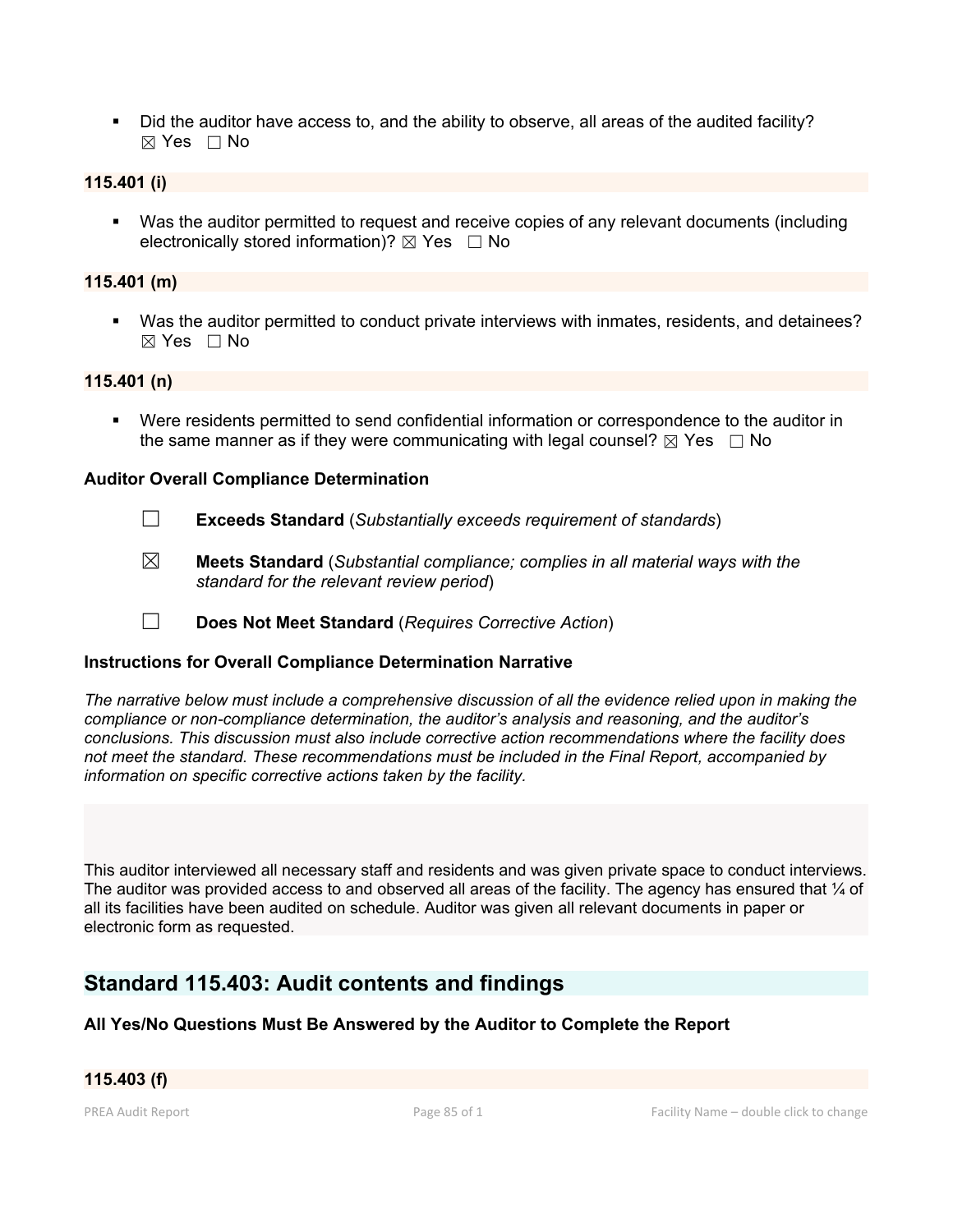The agency has published on its agency website, if it has one, or has otherwise made publicly available, all Final Audit Reports within 90 days of issuance by auditor. The review period is for prior audits completed during the past three years PRECEDING THIS AGENCY AUDIT. In the case of single facility agencies, the auditor shall ensure that the facility's last audit report was published. The pendency of any agency appeal pursuant to 28 C.F.R. § 115.405 does not excuse noncompliance with this provision. (N/A if there have been no Final Audit Reports issued in the past three years, or in the case of single facility agencies that there has never been a Final Audit Report issued.)  $\boxtimes$  Yes  $\Box$  No  $\Box$  NA

# **Auditor Overall Compliance Determination**

- ☐ **Exceeds Standard** (*Substantially exceeds requirement of standards*)
- ☒ **Meets Standard** (*Substantial compliance; complies in all material ways with the standard for the relevant review period*)
- ☐ **Does Not Meet Standard** (*Requires Corrective Action*)

# **Instructions for Overall Compliance Determination Narrative**

*The narrative below must include a comprehensive discussion of all the evidence relied upon in making the compliance or non-compliance determination, the auditor's analysis and reasoning, and the auditor's conclusions. This discussion must also include corrective action recommendations where the facility does not meet the standard. These recommendations must be included in the Final Report, accompanied by information on specific corrective actions taken by the facility.*

Audit reports were added to website to reflect audits that have been conducted as required.